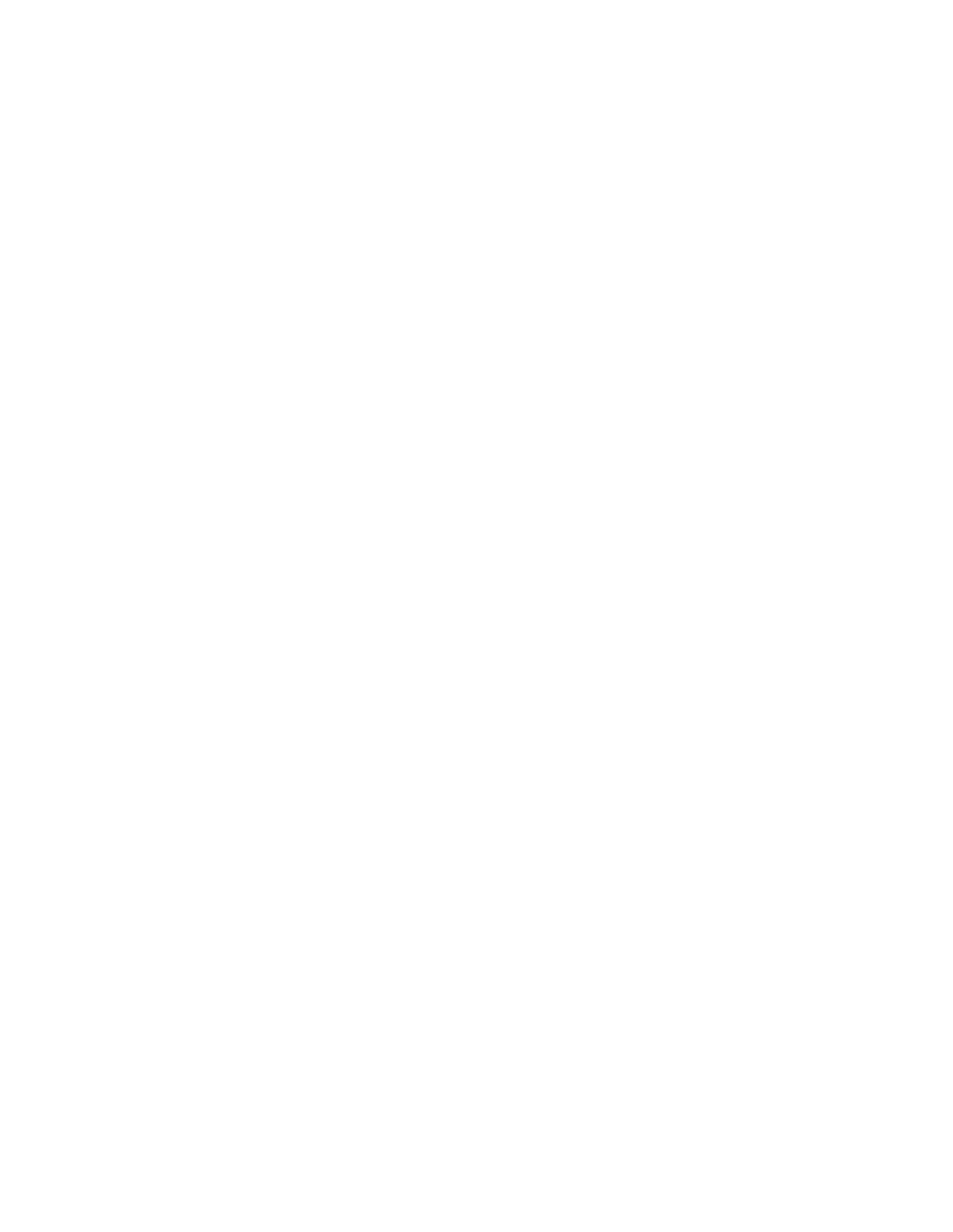## **FISCAL YEAR 2021-2022 FEE SCHEDULE TABLE OF CONTENTS**

**Page No.**

#### **ARTICLE I - MISCELLANEOUS** 1-9

| <b>ISECTION 1.</b>  | <b>TRANSIENT OCCUPANCY TAX</b>                    |         |
|---------------------|---------------------------------------------------|---------|
| <b>ISECTION 2.</b>  | <b>TRANSIENT PARKING TAX</b>                      |         |
| ISECTION 3.         | MATERIALS REPRODUCED BY THE CITY OF BURBANK       |         |
| <b>ISECTION 4.</b>  | UTILITY USERS TAX EXEMPTION                       | 3       |
| <b>ISECTION 5.</b>  | FILM PERMITS AND ASSOCIATED COSTS                 | 3       |
| <b>SECTION 6.</b>   | <b>CITY CLERK SERVICES</b>                        | 4       |
| <b>SECTION 7.</b>   | <b>TRANSPORTATION SERVICES</b>                    | 6       |
| <b>ISECTION 8.</b>  | <b>FINANCE CHARGE - BILLED RECEIVABLES</b>        | $\,6$   |
| <b>ISECTION 9.</b>  | APPEAL OF DECISION OF THE PERMIT APPEALS BOARD OR | 7       |
|                     | <b>COMMUNITY DEVELOPMENT DIRECTOR</b>             |         |
| <b>ISECTION 10.</b> | PUBLIC INFORMATION OFFICE SERVICES                |         |
| <b>ISECTION 11.</b> | <b>FINANCIAL SERVICES</b>                         |         |
| <b>ISECTION 12.</b> | <b>HUMAN RESOURCES SERVICES</b>                   |         |
| <b>ISECTION 13.</b> | <b>PUBLIC WORKS ADMINISTRATIVE FEE</b>            | 8       |
| <b>SECTION 14.</b>  | <b>REAL ESTATE SERVICES</b>                       | 8       |
| <b>SECTION 15.</b>  | <b>PARKING FEES</b>                               | $\bf 8$ |

### **ARTICLE II - PUBLIC WORKS** 10-25

| <b>SECTION 1.</b>   | <b>REFUSE COLLECTION FEES</b>                                | 10 <sub>l</sub> |
|---------------------|--------------------------------------------------------------|-----------------|
| SECTION 2.          | <b>SEWER CONNECTION CHARGES</b>                              | 12              |
| <b>SECTION 3.</b>   | <b>INDUSTRIAL WASTE DISPOSAL</b>                             | 13              |
| <b>ISECTION 4.</b>  | <b>SEWER CHARGES</b>                                         | 14              |
| <b>ISECTION 5.</b>  | <b>IMISCELLANEOUS SEWER CHARGES</b>                          | 18              |
| <b>SECTION 6.</b>   | <b>FEES FOR INTERSTATE TRUCK TERMINALS AND ACCESS ROUTES</b> | 18              |
| <b>ISECTION 7.</b>  | <b>MISCELLANEOUS STREET FEES</b>                             | 18              |
| <b>SECTION 8.</b>   | <b>OVERLOAD PERMITS</b>                                      | 22              |
| <b>SECTION 9.</b>   | PLACEMENT AND RENTAL OF STREET SAFETY DEVICES                | 23              |
| <b>ISECTION 10.</b> | NEWSRACK REGISTRATION FEES                                   | 23              |
| <b>ISECTION 11</b>  | TRAFFIC AID FOR CONSTRUCTION                                 | 24              |
| <b>SECTION 12.</b>  | <b>SUBDIVISION FEES</b>                                      | 25              |
| <b>SECTION 13.</b>  | <b>WIRELESS TELECOMMUNICATION FEES</b>                       | 25              |

#### **ARTICLE III - LAND USE AND ZONING 26-30**

| <b>SECTION 1.</b> | <b>ZONING PROCEDURES AND AMENDMENTS</b> | 26 |
|-------------------|-----------------------------------------|----|
| SECTION 2.        | <b>IENVIRONMENTAL ASSESSMENTS</b>       | 28 |
| <b>SECTION 3.</b> | <b>SUBDIVISIONS</b>                     | 29 |
| <b>SECTION 4.</b> | <b>IMISCELLANEOUS</b>                   | 29 |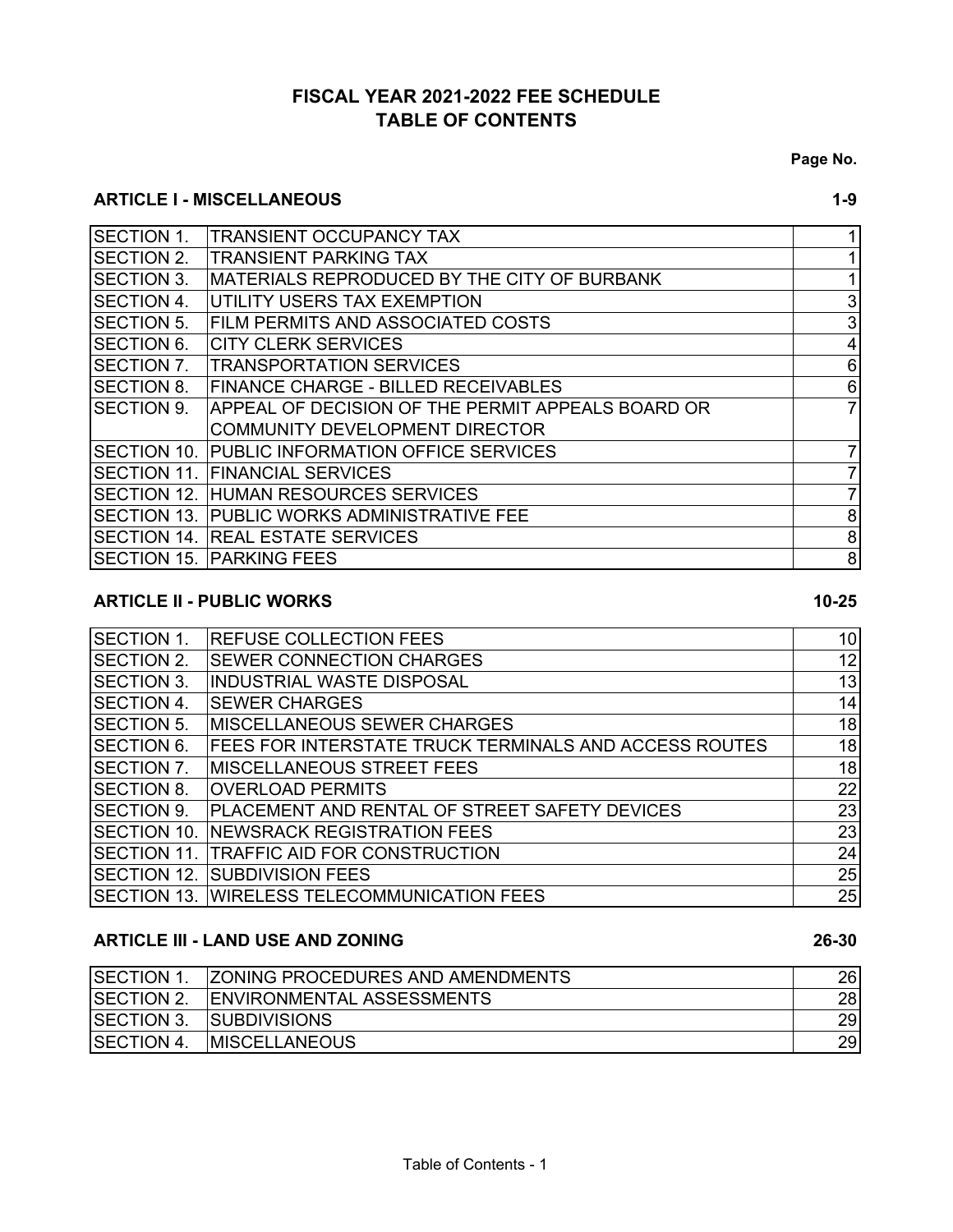#### **ARTICLE IV - ANIMAL SHELTER FEES 31-34**

| <b>SECTION 1.</b> | <b>FEES FOR IMPOUNDING</b>                           |    |
|-------------------|------------------------------------------------------|----|
| SECTION 2.        | <b>REGISTRATION FEES</b>                             |    |
| <b>SECTION 3.</b> | <b>ADOPTION FEES</b>                                 |    |
| <b>SECTION 4.</b> | <b>FEE WAIVERS FOR SPECIAL ANIMAL SHELTER EVENTS</b> | 34 |

#### **ARTICLE V - PUBLIC SAFETY 35-49**

#### SECTION 1. 35 PARAMEDIC AMBULANCE SERVICES SECTION 2. 36 PUBLIC SAFETY ALARMS SECTION 3. MOUNTAIN FIRE ZONE BRUSH VIOLATION NAME AND THE STUDY OF STUDY ASSESSED. SECTION 4. 37 MISCELLANEOUS PUBLIC SAFETY CHARGES SECTION 5. 38 HAZARDOUS MATERIALS SECTION 6. 39 POLICE SERVICES AT PARTIES, GATHERINGS OR EVENTS ON SECTION 7. UNDERGROUND TANKS/HAZARDOUS SUBSTANCES, HAZARDOUS  $\qquad \qquad | \qquad \qquad 39$ SECTION 8. FIRE PERMIT AND LIFE SAFETY PLAN CHECK FEES  $\hspace{1.5cm} 40$ SECTION 9. 43 MISCELLANEOUS POLICE SERVICES SECTION 10. 44 PARKING VIOLATIONS SECTION 11. EMERGENCY SERVICES RESTITUTION RATES  $\hspace{1.5cm}$  48 SECTION 12. OFF DUTY SAFETY SERVICES RATE  $\begin{array}{|c|c|c|c|c|}\hline \text{SECTION 12.} & \text{OFF DUTY SAFETY SERVICES RATE} \\\hline \end{array}$ PRIVATE PROPERTY WASTE

#### **ARTICLE VI - LIBRARY CHARGES** 60-51

| <b>SECTION 1.</b> | DAMAGED AND LOST ITEMS        | 50             |
|-------------------|-------------------------------|----------------|
| <b>SECTION 2.</b> | <b>INTERLIBRARY LOAN FEES</b> | 50             |
| <b>SECTION 3.</b> | <b>IMISCELLANEOUS</b>         | E <sub>4</sub> |

#### **ARTICLE VII - SCHEDULE OF BUSINESS TAXES 52-59**

| SECTION 1.          | ADMINISTRATIVE CHARGES AND PENALTIES                    | 52 |
|---------------------|---------------------------------------------------------|----|
| <b>SECTION 2.</b>   | <b>BUSINESS TAX</b>                                     | 52 |
| <b>ISECTION 3.</b>  | <b>SPECIAL SCHEDULES</b>                                | 53 |
| <b>ISECTION 4.</b>  | BUSINESS LICENSE / PERMIT APPLICATION - SIMPLE          | 54 |
| <b>SECTION 5.</b>   | <b>BUSINESS LICENSE / PERMIT APPLICATION - MODERATE</b> | 55 |
| <b>ISECTION 6.</b>  | BUSINESS LICENSE / PERMIT APPLICATION - COMPLEX         | 56 |
| <b>SECTION 7.</b>   | BUSINESS LICENSE / APPLICATION - REGULATORY (SIMPLE)    | 57 |
| <b>ISECTION 8.</b>  | BUSINESS LICENSE / APPLICATION - REGULATORY (MODERATE)  | 57 |
| <b>ISECTION 9.</b>  | BUSINESS LICENSE / APPLICATION - REGULATORY (COMPLEX)   | 57 |
| <b>ISECTION 10.</b> | MISCELLANEOUS BUSINES LICENSE / APPLICATION             | 57 |
| <b>ISECTION 11.</b> | <b>TEMPORARY PROMOTIONAL SIGNS</b>                      | 58 |
| <b>ISECTION 12.</b> | <b>TAXICABS</b>                                         | 58 |
|                     | SECTION 13. CODE ENFORCEMENT REINSPECTION FEES          | 59 |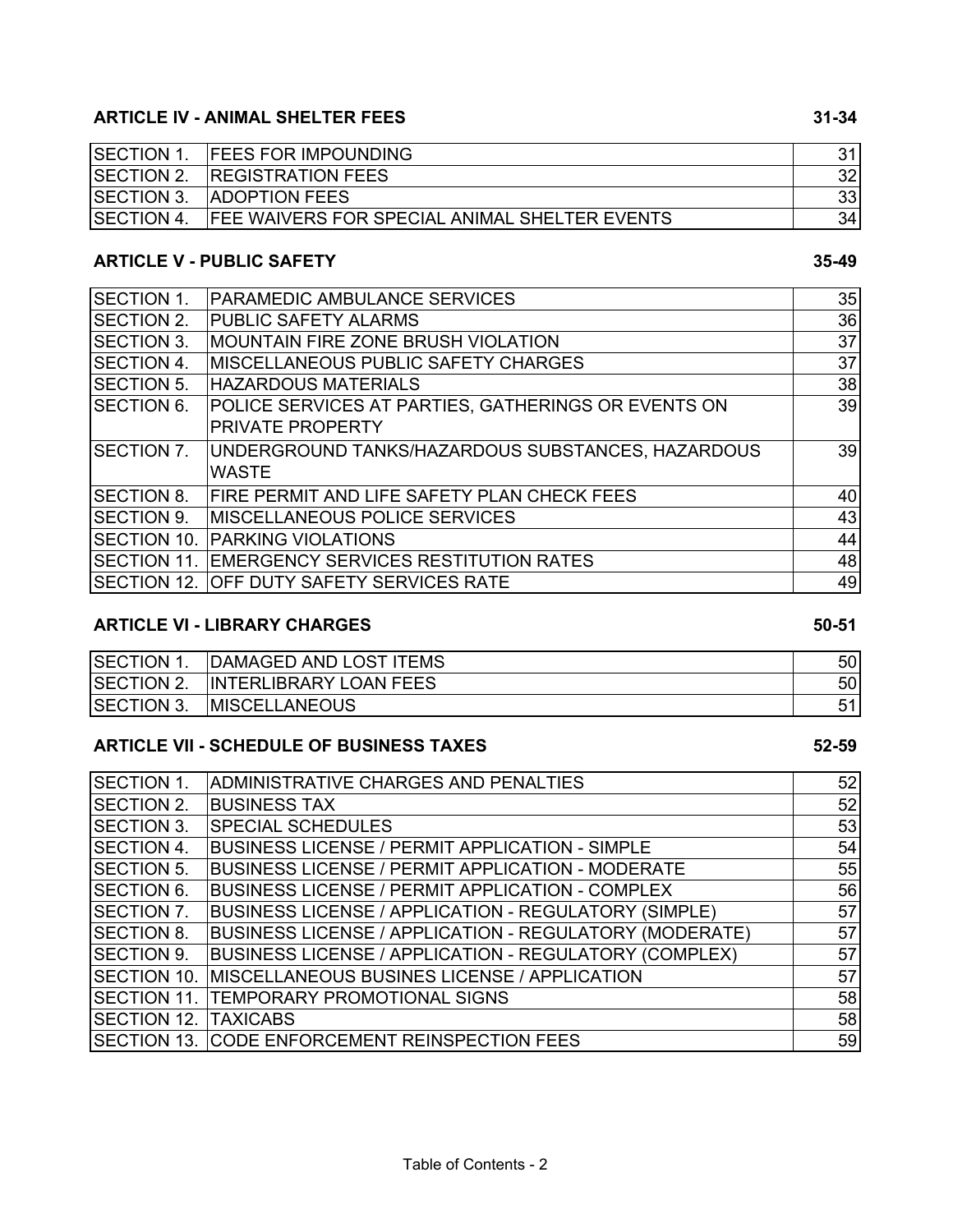#### **ARTICLE VIII - ELECTRICAL AND BUILDING PERMITS 60-154**

| <b>SECTION 1.</b>  | <b>ELECTRICAL PERMITS</b>                 | 60  |
|--------------------|-------------------------------------------|-----|
| <b>SECTION 2.</b>  | <b>BUILDING PERMITS</b>                   | 61  |
| <b>SECTION 3.</b>  | <b>DEVELOPMENT IMPACT FEES</b>            | 148 |
| <b>ISECTION 4.</b> | <b>IMECHANICAL PERMITS</b>                | 149 |
| <b>SECTION 5.</b>  | <b>PLUMBING PERMITS</b>                   | 150 |
| <b>SECTION 6.</b>  | <b>GRADING PERMITS</b>                    | 151 |
| <b>SECTION 7.</b>  | <b>MISCELLANEOUS INSPECTIONS AND FEES</b> | 152 |

#### **ARTICLE IX - PARKS AND RECREATION** 155-161

#### SECTION 1. 155 DEFINITIONS SECTION 2. 156 PARK RENTAL FEES SECTION 3. 157 ROOM AND FACILITY RENTAL FEES SECTION 4. 159 FIELD RESERVATIONS SECTION 5. 159 FIELD PREPARATION AND LINING CHARGES SECTION 6. 159 OTHER FACILITY USE, SERVICE AND STAFF FEES SECTION 7. ACTIVITY CHARGES AND THE SECTION 7. ACTIVITY CHARGES SECTION 8. 160 WAIVER OF FEES SECTION 9. 160 SPECIALTY ACTIVITIES

#### ARTICLE X - ELECTRIC RATES AND CHARGES **161-182**

| <b>RESIDENTIAL SERVICE</b>                            | 161         |
|-------------------------------------------------------|-------------|
| SCHEDULE C: SMALL GENERAL SERVICE WITHOUT DEMAND      | 164         |
| SCHEDULE D: MEDIUM GENERAL SERVICE 20 KVA to 250 KVA  | 166         |
| SCHEDULE L-TOU SECONDARY LARGE GENERAL SERVICE        | 167         |
| SECONDARY OVER 250 KVA - 1,000 KVA                    |             |
| SCHEDULE L-TOU PRIMARY LARGE GENERAL SERVICE PRIMARY  | 169         |
| OVER 250 KVA - 1,000 KVA                              |             |
| SCHEDULE XL-TOU SECONDARY EXTRA LARGE GENERAL SERVICE | 171         |
| SECONDARY OVER 1,000 KVA                              |             |
| SCHEDULE XL-TOU PRIMARY EXTRA LARGE GENERAL SERVICE   | 172         |
| PRIMARY OVER 1,000 KVA                                |             |
| STREET LIGHTING, TRAFFIC SIGNAL, AND FREEWAY LIGHTING | 174         |
| <b>SERVICE</b>                                        |             |
| <b>TEMPORARY SERVICE</b>                              | 175         |
| <b>IMISCELLANEOUS CHARGES</b>                         | 175         |
| <b>CUSTOMER GENERATION</b>                            | 178         |
| <b>INTERRUPTIBLE SERVICE</b>                          | 178         |
| <b>ENERGY COST ADJUSTMENT CHARGE (ECAC)</b>           | 178         |
| <b>STANDBY SERVICE (SCHEDULE S)</b>                   | 180         |
| SECTION 12.<br><b>SECTION 13.</b>                     | SECTION 14. |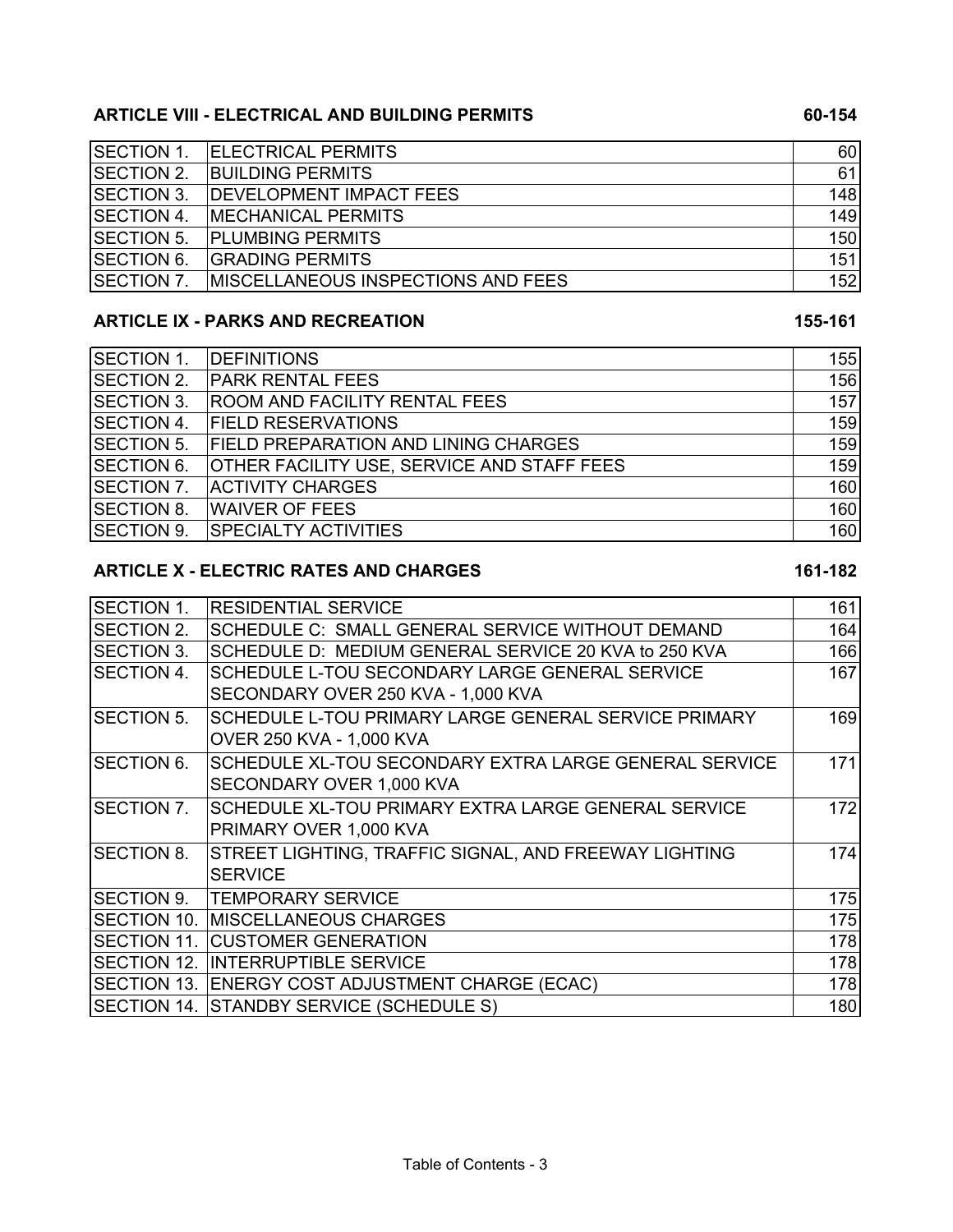## ARTICLE XI - WATER RATES AND CHARGES **183-195**

| SINGLE FAMILY RESIDENTIAL SERVICE                   | 183 |
|-----------------------------------------------------|-----|
| MULTI-FAMILY RESIDENTIAL, COMMERCIAL AND INDUSTRIAL | 184 |
| <b>SERVICE</b>                                      |     |
| <b>NEW SERVICE INSTALLATIONS</b>                    | 186 |
| <b>TEMPORARY POTABLE SERVICE</b>                    | 187 |
| <b>PRIVATE FIRE SERVICE</b>                         | 188 |
| <b>WATER COST ADJUSTMENT CHARGE (WCAC)</b>          | 189 |
| <b>MISCELLANEOUS WATER CHARGES</b>                  | 190 |
| <b>RECYCLED WATER RATES</b>                         | 192 |
| PHYSICAL SOLUTION WATER COST                        | 194 |
|                                                     |     |

### ARTICLE XII - FIBER OPTIC RATES AND CHARGES 196

| <b>SECTION 1</b> | <b>GENERAL SERVICE</b>                          | 96  |
|------------------|-------------------------------------------------|-----|
| SECTION 2.       | COMMUNICATIONS TRANSPORT SERVICES (CTS) - VIDEO | 961 |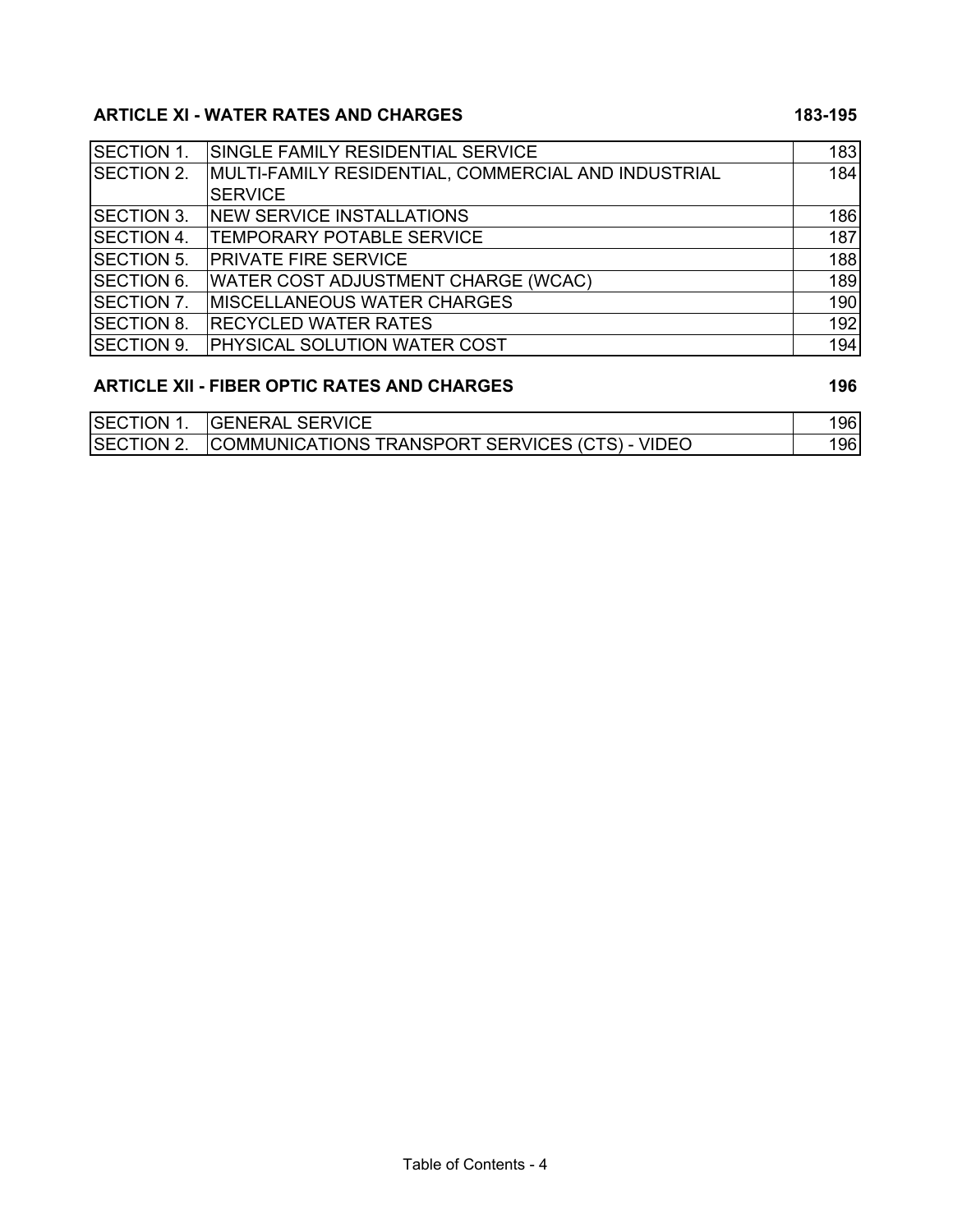#### **ARTICLE I MISCELLANEOUS**

#### **SECTION 1. TRANSIENT OCCUPANCY TAX**

(Added 9/27/83, Resolution 20,732)

Each transient shall pay a tax in the amount of ten percent (10%) of the rent charged by the operator.

#### **SECTION 2. TRANSIENT PARKING TAX**

(Ordinance No. 3434, passed 1/30/96) (Last Update 5/24/05, Resolution 26,978)

Each individual paying for short-term parking (less than 1 calendar month) shall pay a "Transient" parking tax of twelve percent (12%) of the total amount charged by the parking facility operator.

**Description Amount Unit/Time**

#### **SECTION 3. MATERIALS REPRODUCED BY THE CITY OF BURBANK**

(Added 7/30/85, Resolution 21,368) (Last Update 5/14/19, Resolution 19-29,088)

| (A) |     | <b>Public Records</b><br>(1) Paper (non-electronic) Records<br>Except as specifically listed in this Fee Schedule, the copying cost to reproduce a non-exempt<br>paper public record shall be the following:<br>1st Page<br>(a)                                                    | \$1.00                                                                                                                                                                                                                                                                                                                                                               | Each                         |
|-----|-----|------------------------------------------------------------------------------------------------------------------------------------------------------------------------------------------------------------------------------------------------------------------------------------|----------------------------------------------------------------------------------------------------------------------------------------------------------------------------------------------------------------------------------------------------------------------------------------------------------------------------------------------------------------------|------------------------------|
|     |     | <b>Additional Pages</b><br>(b)                                                                                                                                                                                                                                                     | \$0.05                                                                                                                                                                                                                                                                                                                                                               | Each                         |
|     |     | (c)                                                                                                                                                                                                                                                                                | Where the total cost of copies is \$2.00 or less, there shall be no charge collected.                                                                                                                                                                                                                                                                                |                              |
|     | (2) | Electronically Stored Records or Data<br>Except as specifically listed in this Fee Schedule, the department may charge duplication costs<br>of producing an electronic copy of a non-exempt public record including:<br>(a)<br>data compilation, extraction or programming.<br>(b) | All programming and computer services costs where production of the record requires<br>For all such productions, the charge shall be based on the compensation for the actual<br>employee performing the production multiplied by the amount of time spent programming,<br>etc. Time shall be billed in fifteen (15) minute increments with no minimum grace period. |                              |
|     | (3) | Police Report<br>Crime Report<br>(a)<br>Computer Aided Dispatch (CAD) Report<br>(b)<br><b>Traffic Accident Report</b><br>(c)<br><b>Clearance Letter</b><br>(d)<br><b>Local Arrest Records</b><br>(e)                                                                               | \$5.00<br>\$10.00<br>\$15.00<br>\$20.00                                                                                                                                                                                                                                                                                                                              | Each<br>Each<br>Each<br>Each |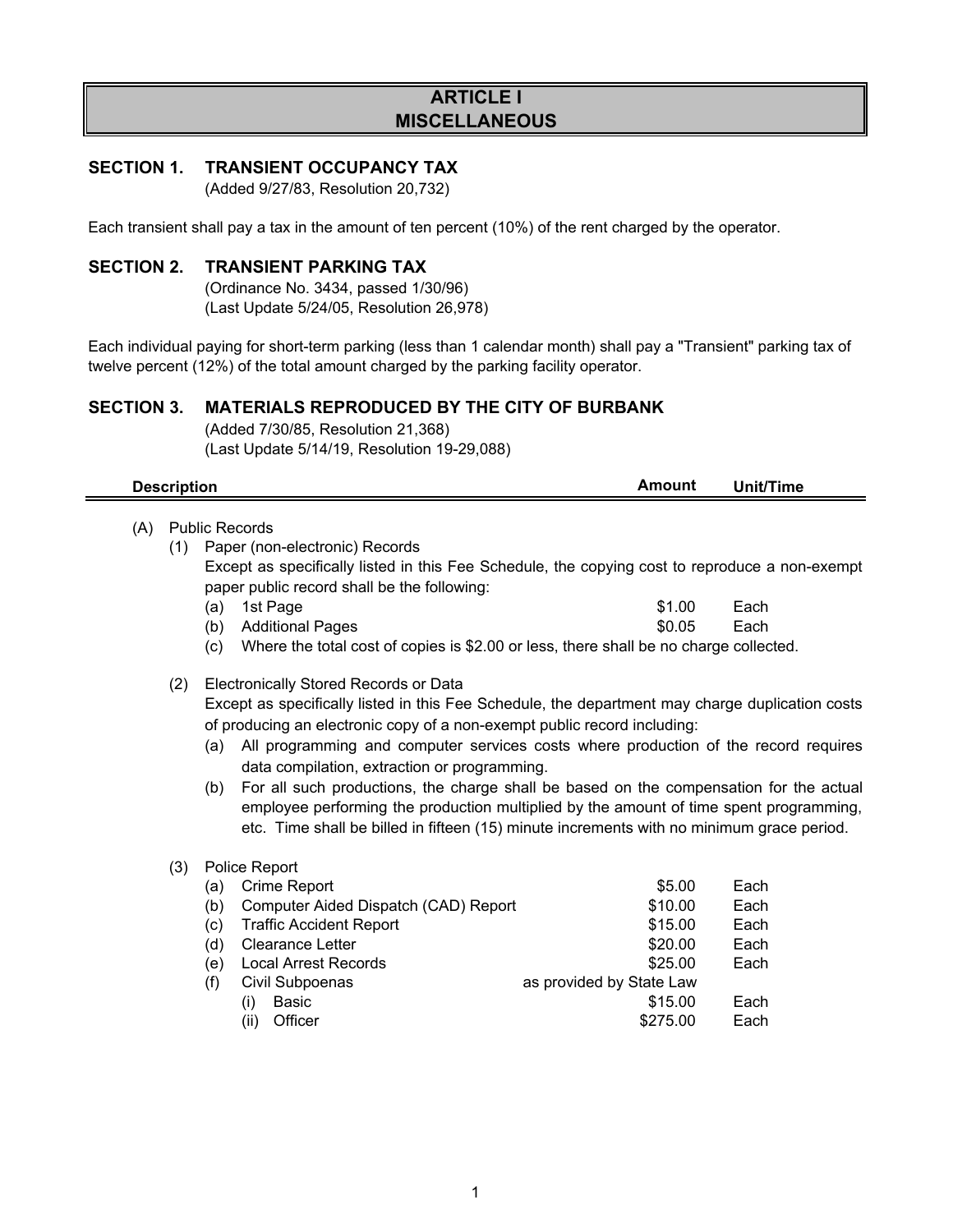| <b>Description</b> |                                                                        | <b>Amount</b>            | <b>Unit/Time</b>         |
|--------------------|------------------------------------------------------------------------|--------------------------|--------------------------|
|                    |                                                                        |                          |                          |
| (4)                | Fire Report                                                            |                          |                          |
|                    | Incident Report<br>(a)                                                 | \$15.00                  | Each                     |
|                    | Civil Subpoenas<br>(b)                                                 |                          |                          |
|                    | Firefighters<br>(i)                                                    | as provided by State Law |                          |
|                    | <b>EMS Report</b>                                                      | \$15.00                  | Each                     |
|                    | (c)                                                                    |                          |                          |
|                    | Fire Investigation Report<br>(d)                                       | \$25.00                  | Each                     |
| (5)                | <b>Public Works Parking Design Set</b>                                 | \$1.00                   | Set                      |
| (6)                | 11" x 17" Copies<br>(a)                                                | \$0.75                   | Page                     |
|                    | (+.10 each additional copy)                                            |                          |                          |
|                    | 18" x 24" Copies<br>(b)                                                | \$2.00                   | Page                     |
|                    | Large Plan Blueprints<br>(c)                                           |                          |                          |
|                    |                                                                        |                          |                          |
|                    | 18" x 26" Copies<br>(i)                                                | \$2.00                   | Sheet                    |
|                    | 24" x 36" Copies<br>(ii)                                               | \$3.00                   | <b>Sheet</b>             |
|                    | (iii) $24" \times 42"$ Copies                                          | \$4.00                   | Sheet                    |
|                    | (iv) 36" x 60" Copies                                                  | \$5.00                   | Sheet                    |
|                    | (v) 42" x 72" Copies                                                   | \$6.00                   | Sheet                    |
|                    |                                                                        |                          |                          |
|                    | Copies of Microfilm Files<br>(d)                                       | \$1.00                   | <b>First Page</b>        |
|                    |                                                                        | \$0.50                   | <b>Additional Copies</b> |
| (7)                | <b>Fair Political Practices Act</b>                                    | \$0.10                   | Copy                     |
| (8)                | Photographs from Police/Fire Department<br>(color photos 4x6)          | \$25.00                  | Each                     |
|                    |                                                                        |                          |                          |
| (9)                | <b>Outside Photo Lab Services</b>                                      | Cost                     | N/A                      |
|                    | (10) Proof Sheets (8x10) from Police Department                        | \$35.00                  | Each                     |
|                    | (11) Court Ordered or Subpoenaed Video Tapes<br>from Police Department | \$30.00                  | Each                     |
|                    | (12) Court Ordered or Subpoenaed Audio Tapes<br>from Police Department | \$10.00                  | Each                     |
|                    | If the requesting party provides a new blank                           |                          |                          |
|                    | tape the fee is reduced to:                                            | \$5.00                   | Each                     |
|                    |                                                                        |                          |                          |
|                    | (13) CD ROM Fee                                                        | \$6.00                   | Per CD ROM               |
|                    | (14) Photo CD ROM Fee                                                  | \$13.00                  | Each                     |
|                    | (15) Hard Copy of the Comprehensive Annual                             | \$22.00                  | Each                     |
|                    | Financial Report (CAFR)                                                |                          |                          |
|                    | (16) Hard Copy of the Annual Budget Book                               | \$33.00                  | Each                     |
|                    | (17) Hard Copy of the Capital Improvements                             |                          |                          |
|                    | Program (CIP) book                                                     | \$22.00                  | Each                     |
|                    |                                                                        |                          |                          |
|                    | (18) Traffic Video CD Fee                                              | \$45.00                  | Each CD                  |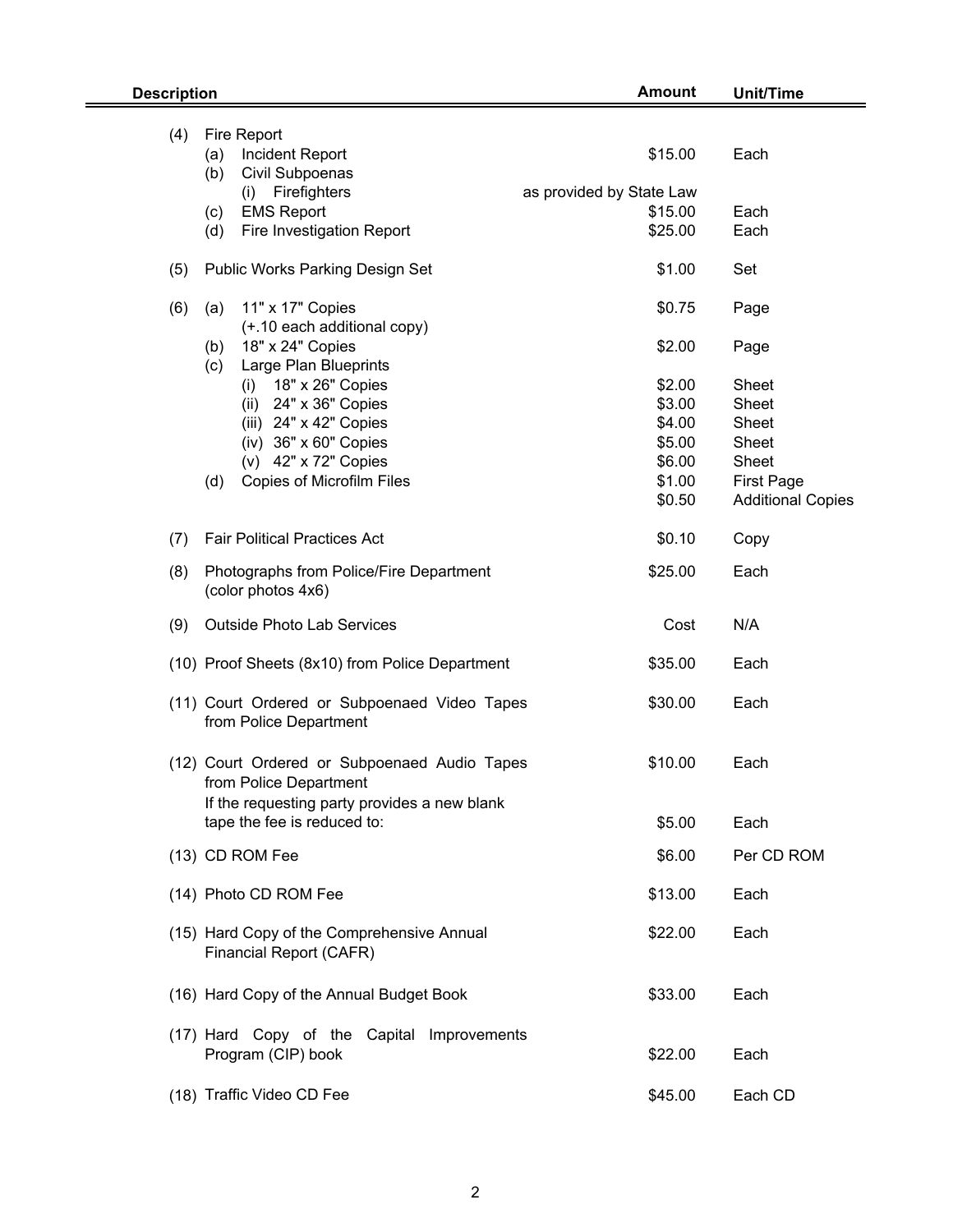#### **SECTION 4. UTILITY USERS TAX EXEMPTION**

(Last Update 5/4/21, Resolution 21-29,233)

| <b>Description</b> | Unit/Time                       |          |                                  |
|--------------------|---------------------------------|----------|----------------------------------|
| (A)                | <b>Exemption Eligibility</b>    |          |                                  |
| (1)                | Maximum Gross Annual Income of: | \$41,400 | Per Household<br>w/one person    |
| (2)                | Maximum Gross Annual Income of: | \$47,300 | Per Household<br>w/two persons   |
| (3)                | Maximum Gross Annual Income of: | \$53,200 | Per Household<br>w/three persons |
| (4)                | Maximum Gross Annual Income of: | \$59,100 | Per Household<br>w/four persons  |
| (5)                | Maximum Gross Annual Income of: | \$63,850 | Per Household<br>w/five persons  |
| (6)                | Maximum Gross Annual Income of: | \$68,600 | Per Household<br>w/six persons   |
| (7)                | Maximum Gross Annual Income of: | \$73,300 | Per Household<br>w/seven persons |
| (8)                | Maximum Gross Annual Income of: | \$78,050 | Per Household<br>w/eight or more |

Note: A person who regularly requires the use of an essential life-support device shall be exempt regardless of gross annual income.

#### **SECTION 5. FILM PERMITS AND ASSOCIATED COSTS**

(Last Update 5/4/21, Resolution 21-29,233)

| <b>Description</b>                                                                                                        | <b>Amount</b> | Unit/Time                       |
|---------------------------------------------------------------------------------------------------------------------------|---------------|---------------------------------|
| Film Permit (3-7 Day) - processing fee<br>(A)<br>(non-refundable)<br>(Charitable Films are exempt)                        | \$707.00      | Per 7 Days                      |
| Film Permit (1-2 Day) - processing fee<br>(B)<br>(non-refundable)<br>(Charitable Films are exempt)                        | \$398.00      | Day                             |
| Post-Secondary Student Film Permit (3-7 Day)<br>(C)<br>processing fee (non-refundable)<br>(K-12 Student Films are exempt) | \$100.00      | Per 7 Days                      |
| Post-Secondary Student Film Permit (1-2 Day)<br>(D)<br>processing fee (non-refundable)<br>(K-12 Student Films are exempt) | \$25.00       | Day                             |
| <b>Street/Sidewalk Use Fee</b><br>(E)                                                                                     | \$200.00      | Per Permit                      |
| Use of City Facility (Not otherwise listed)<br>(F)                                                                        | \$200.00      | Per Day                         |
| Use of City Parking Space<br>(G)                                                                                          | \$5.00        | Per Space/<br>Per 4-hour period |
| <b>Rental of Police Motor</b><br>(H)                                                                                      | \$60.00       | Day                             |
| Change (Rider) to Film Permit - processing fee<br>(1)                                                                     | \$50.00       | Each                            |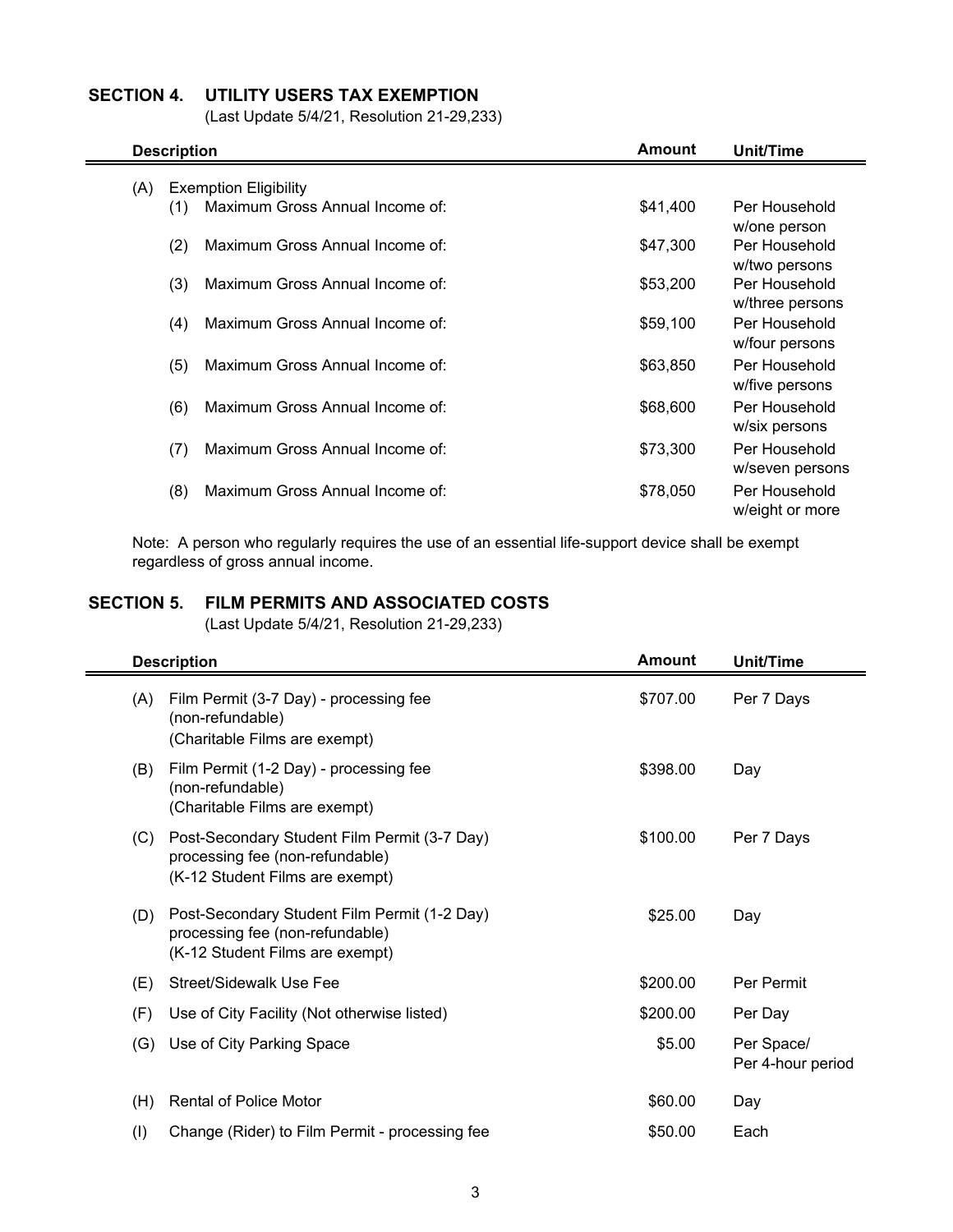|     | <b>Description</b>                                                                                                                                                                             | <b>Unit/Time</b>             |                                        |
|-----|------------------------------------------------------------------------------------------------------------------------------------------------------------------------------------------------|------------------------------|----------------------------------------|
| (J) | Film Permit "No Parking" Signs                                                                                                                                                                 | \$1.00                       | Each                                   |
| (K) | <b>Library Facility Usage Fee</b><br>Central/Buena Vista Library<br>(1)                                                                                                                        | \$1,000.00                   | Per Day                                |
|     | (2)<br>Northwest Library                                                                                                                                                                       | \$200.00                     | Per Day                                |
| (L) | Parks & Recreation Facility Usage Fee<br>DeBell Golf Course or Par 3<br>(1)                                                                                                                    | \$1,000.00                   | Per Day                                |
|     | (2)<br><b>Starlight Bowl</b>                                                                                                                                                                   | \$5,000.00                   | Per 4 Hours                            |
|     | (3)<br>Roller Hockey Rink                                                                                                                                                                      | \$100.00                     | Per Hour (2-Hour<br>Minimum)           |
|     | (4)<br>Swimming Pool                                                                                                                                                                           | \$200.00                     | Per Hour (2-Hour<br>Minimum)           |
|     | (5)<br><b>Activity Pool</b>                                                                                                                                                                    | \$100.00                     | Per Hour (2-Hour<br>Minimum)           |
|     | (6)<br>Theatre                                                                                                                                                                                 | \$100.00                     | Per Hour (2-Hour<br>Minimum)           |
|     | (7)<br><b>Tennis Center</b>                                                                                                                                                                    | \$200.00                     | Per Hour (2-Hour<br>Minimum)           |
|     | (8)<br><b>Skate Park</b>                                                                                                                                                                       | \$200.00                     | Per Hour (2-Hour<br>Minimum)           |
|     | (9)<br>Gym                                                                                                                                                                                     | \$200.00                     | Per Hour (2-Hour<br>Minimum)           |
|     | (10) Other Parks and Recreation Facilities                                                                                                                                                     | \$200.00                     | Per Hour (2-Hour<br>Minimum)           |
| (M) | Administrative Processing Costs for short-term,<br>temporary use of City property (non-refundable)                                                                                             | \$200.00                     | Per License/<br><b>Entry Agreement</b> |
| (N) | Staffing Costs: City staff (or designees) assigned to<br>assist, complete site preparation, or for other<br>activities during filming or other short-term,<br>temporary uses on City property. | 100% of staff hourly<br>rate |                                        |

(O) Additional fees may apply if various City departments are required to process a film permit.

#### **SECTION 6. CITY CLERK SERVICES**

(Last Update 5/4/21, Resolution 21-29,233)

| <b>Description</b>                                                           | Amount | Unit/Time                              |  |
|------------------------------------------------------------------------------|--------|----------------------------------------|--|
| <b>Municipal Code Charges</b><br>(A)<br><b>Burbank Municipal Code</b><br>(1) | Varies | Based on current<br>rate set by vendor |  |
| Copies of Printed BMC Pages<br>(2)                                           | \$0.20 | Page                                   |  |
| <b>Subscription Service for Revisions</b><br>(3)                             | Varies | Based on current<br>rate set by vendor |  |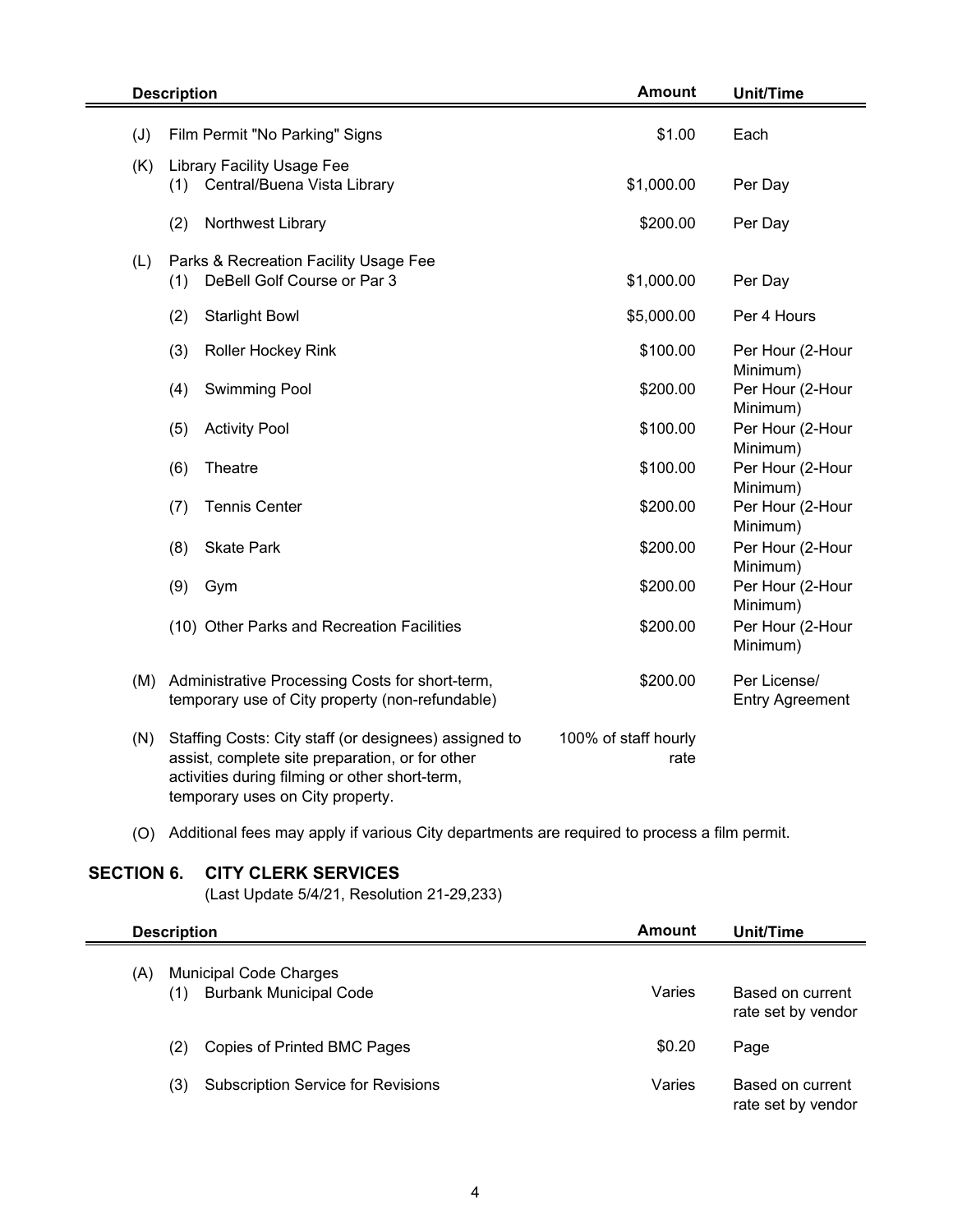| <b>Description</b>                                       |                                                                                                                                    | <b>Amount</b>                                                                                                       | <b>Unit/Time</b>                                  |  |
|----------------------------------------------------------|------------------------------------------------------------------------------------------------------------------------------------|---------------------------------------------------------------------------------------------------------------------|---------------------------------------------------|--|
| Agenda Mailing Service<br>(B)                            |                                                                                                                                    | \$150.00<br>\$3.00                                                                                                  | Annually<br>Each                                  |  |
| <b>Minutes Mailing Service</b><br>(C)                    |                                                                                                                                    | \$150.00<br>\$3.00                                                                                                  | Annually<br>Each                                  |  |
| (D)                                                      | Full Agenda Packet plus Postage                                                                                                    | \$30.00                                                                                                             | Each                                              |  |
| (E)<br>(black and white)                                 | Copies of Historical Photographs and/or Documents                                                                                  | \$3.00                                                                                                              | Each                                              |  |
| (F)<br><b>Precinct Maps</b><br>8.5" x 11"<br>(1)         |                                                                                                                                    | \$8.00                                                                                                              | Each                                              |  |
| 11"x 17"<br>(2)                                          |                                                                                                                                    | \$13.00                                                                                                             | Each                                              |  |
| (3)<br>17" x 22"                                         |                                                                                                                                    | \$26.00                                                                                                             | Each                                              |  |
| (G)<br>or Renaming of a City Facility                    | Requests or Proposals for the Dedication, Naming                                                                                   | \$100.00                                                                                                            | Per Filing                                        |  |
| (H)                                                      | Varies<br>Hourly Records Request Research and Retrieval -<br>data compilation, extraction, or programming to<br>produce the record |                                                                                                                     |                                                   |  |
| (1)<br>Passport Fees<br><b>Passport Execution</b><br>(1) |                                                                                                                                    | Varies                                                                                                              | Based on current<br>rate set by Dept.<br>of State |  |
| (2)<br>Passport Photo Fee                                |                                                                                                                                    | \$15.00                                                                                                             | Set of 2 photos                                   |  |
| (3)<br>Passport Mailing Fee                              |                                                                                                                                    | Varies                                                                                                              | Based on current<br>rate set by USPS              |  |
| (4)                                                      | Passport Express Mailing Fee                                                                                                       | Varies                                                                                                              | Based on current<br>rate set by USPS              |  |
| <b>Election Fees</b><br>(J)<br>(1)                       | <b>Candidate Nomination Filing Fee</b>                                                                                             | \$25.00                                                                                                             | Per Candidate                                     |  |
| (2)                                                      | <b>Candidate Statement Fee</b>                                                                                                     | Varies per Election -<br>Set by the County of<br>Los Angeles and the<br><b>Burbank City Council</b><br>per Election | Per Candidate                                     |  |
| <b>Initiative Petition Fee</b><br>(3)                    |                                                                                                                                    | \$200.00                                                                                                            | Per Filing                                        |  |
| Subpoena Fees<br>(K)<br>(1)                              | Subpoena Appearance Fee                                                                                                            | \$275.00                                                                                                            | Per Filing                                        |  |
| (2)                                                      | Subpoena Document Fee                                                                                                              | \$15.00                                                                                                             | Per Filing                                        |  |
| (L)<br>Duplication - FPPC Regulations                    |                                                                                                                                    | \$0.10/page                                                                                                         | Per Request                                       |  |
| <b>Certified Document Fee</b><br>(M)                     |                                                                                                                                    | \$10/per document                                                                                                   | Per Request                                       |  |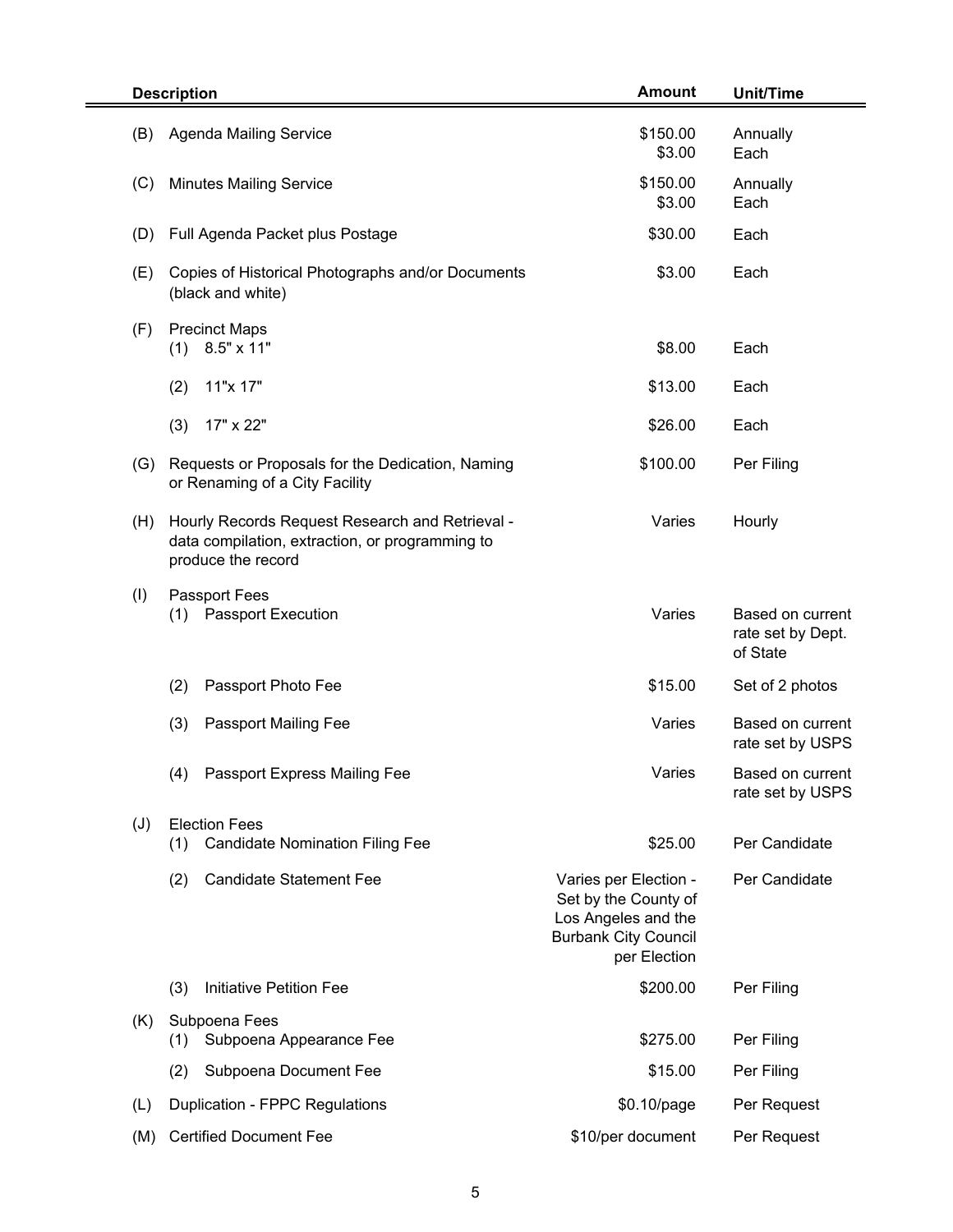#### **SECTION 7. TRANSPORTATION SERVICES**

(Last Update 6/6/17, Resolution 17-28,940)

|     | <b>Description</b>                                                                             | Amount             | Unit/Time                          |  |
|-----|------------------------------------------------------------------------------------------------|--------------------|------------------------------------|--|
| (A) | <b>BurbankBus Services</b><br><b>Fixed Route Transit</b><br>(1)<br>Interagency Transfer<br>(a) | $$1.00*$<br>\$1.00 | Per Trip<br>Per Transfer<br>Issued |  |
|     | Senior and Disabled Transit<br>(2)                                                             | $$1.00**$          | Per Trip                           |  |
| ΈB) | <b>Special Event Shuttle Service</b>                                                           | \$130.00           | Per Hour                           |  |

\* In lieu of cash, BurbankBus Fixed Route Transit also accepts the following fare media: Metrolink or MTA EZ Transit Pass per EZ Transit Pass Program between Los Angeles County Metropolitan Transporation Authority (Metro) and City of Burbank, ACCESS Paratransit Card, City of Burbank Senior Activity Card (Residents Only), and BurbankBus transfers.

\*\* The Senior & Disabled Transit fare is waived for residents enrolled in the Burbank Program, Activity, and Service Subsidy (PASS) Program. The fare subsidy does not count against an individual's annual PASS allowance.

#### **SECTION 8. FINANCE CHARGE - BILLED RECEIVABLES**

(Added on 6/22/99, Resolution 25,543) (Last Update 5/22/18, Resolution 18-29,025)

|     | <b>Description</b>                                                                                                          | Amount                            | Unit/Time                                    |
|-----|-----------------------------------------------------------------------------------------------------------------------------|-----------------------------------|----------------------------------------------|
| (A) | Annual Finance Charge<br>On outstanding delinquent invoice balances (invoice becomes delinquent on 31st day after issuance) | 12%                               | Per Annum                                    |
| (B) | <b>Return Item Fee</b>                                                                                                      | \$25.00<br>\$35.00                | 1st Return Check<br>Each Subsequent<br>Check |
| (C) | <b>Administrative Collection Service Fee</b>                                                                                | \$31.00                           | Each                                         |
| (D) | <b>Collection Agency Referral Fee</b>                                                                                       | Up to 24%<br>of Debt Total Due    |                                              |
| (E) | Collection Agency Legal Referral Fee                                                                                        | Up to $33\%$<br>of Debt Total Due |                                              |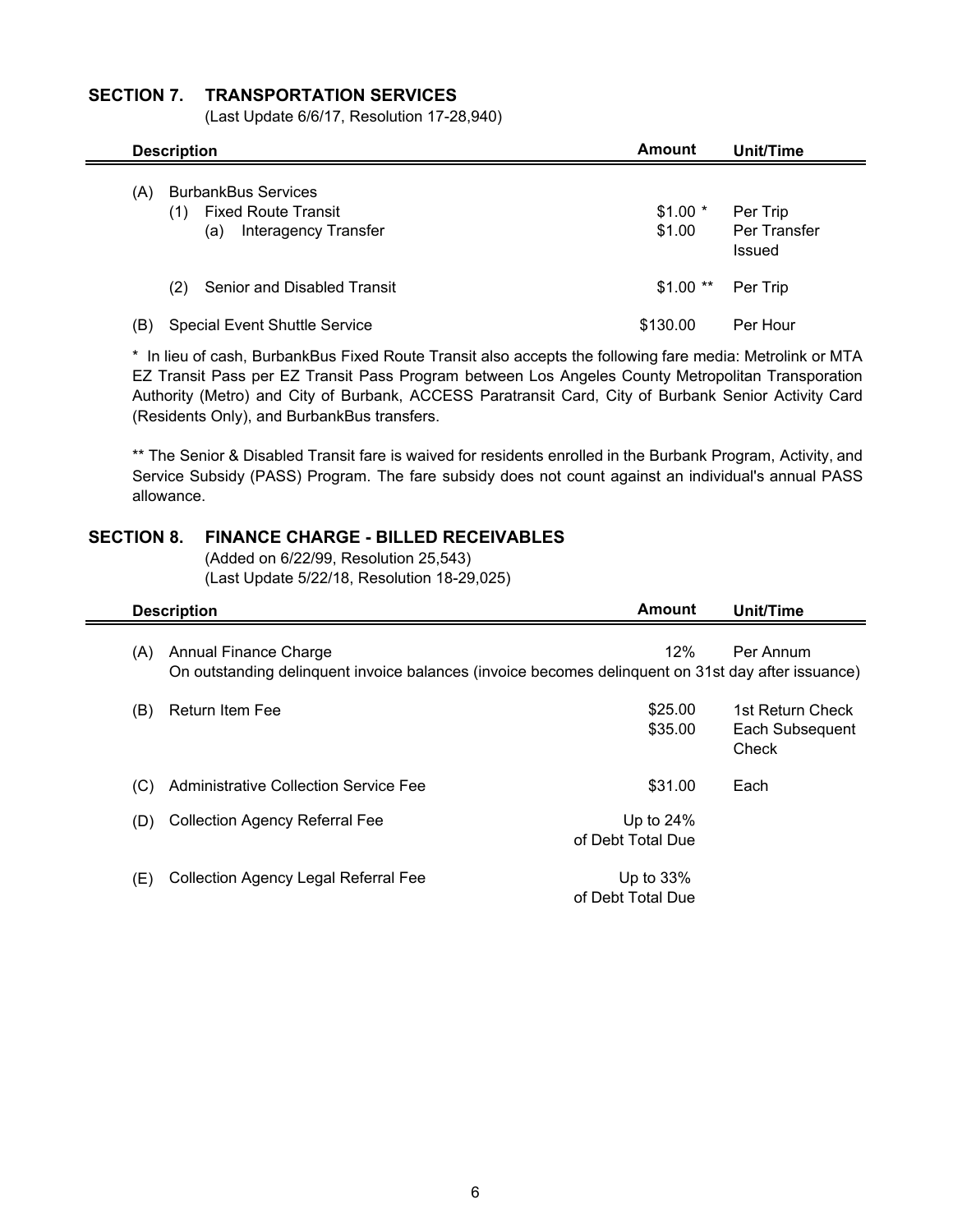#### **SECTION 9. APPEAL OF DECISION OF THE PERMIT APPEALS BOARD OR COMMUNITY DEVELOPMENT DIRECTOR**

(Added on 6/13/00, Resolution 25,765) (Last Update 6/7/16, Resolution 16-28,846)

|     | <b>Description</b>                                                                                                                              | <b>Amount</b>          | Unit/Time                     |
|-----|-------------------------------------------------------------------------------------------------------------------------------------------------|------------------------|-------------------------------|
| (A) | Filing an Appeal from a Decision of the Community<br>Development Director to deny, revoke, or suspend a<br>business permit or business license. | \$200.00               | Each                          |
| (B) | Filing an Appeal from a Decision of the Permit<br>Appeals Board to deny, revoke, or suspend a<br>business permit or business license.           | \$400.00               | Each                          |
| (C) | Filing an Appeal from a Decision of the Public<br>Works Director to designate permit parking zones.                                             | \$200.00               | Per Appeal                    |
|     | <b>SECTION 10. PUBLIC INFORMATION OFFICE SERVICES</b><br>(Added on 6/22/04, Resolution 26,737)<br>(Last Update 5/22/18, Resolution 18-29,025)   |                        |                               |
|     | <b>Description</b>                                                                                                                              | <b>Amount</b>          | Unit/Time                     |
| (A) | Provide Tape or DVD Stock and Duplication<br>Services                                                                                           | \$10.21                | Per Duplication               |
| (B) | Public Education and Government Access (PEG)<br>Fee                                                                                             | 1% of Gross<br>Revenue | Per Duplication               |
|     | <b>SECTION 11. FINANCIAL SERVICES</b><br>(Added on 6/8/04, Resolution 26,737)<br>(Last Update 5/14/19, Resolution 19-29,088)                    |                        |                               |
|     | <b>Description</b>                                                                                                                              | <b>Amount</b>          | <b>Unit/Time</b>              |
| (A) | <b>Restitution Administrative Fee</b>                                                                                                           | \$65.00                | Each Hour<br>(1-Hour Minimum) |
|     | <b>SECTION 12. HUMAN RESOURCE SERVICES</b><br>(Added 6/14/05, Resolution 26,994)<br>(Last Update 5/4/21, Resolution 21-29,233)                  |                        |                               |
|     | <b>Description</b>                                                                                                                              | <b>Amount</b>          | <b>Unit/Time</b>              |
| (A) | <b>Notary Public</b>                                                                                                                            | Up to \$15.00          | Per Signature                 |
| (B) | <b>Typing Test Certification</b>                                                                                                                | \$8.00                 | Each                          |
| (C) | Fingerprinting                                                                                                                                  | Not to Exceed \$118.32 | Per Applicant                 |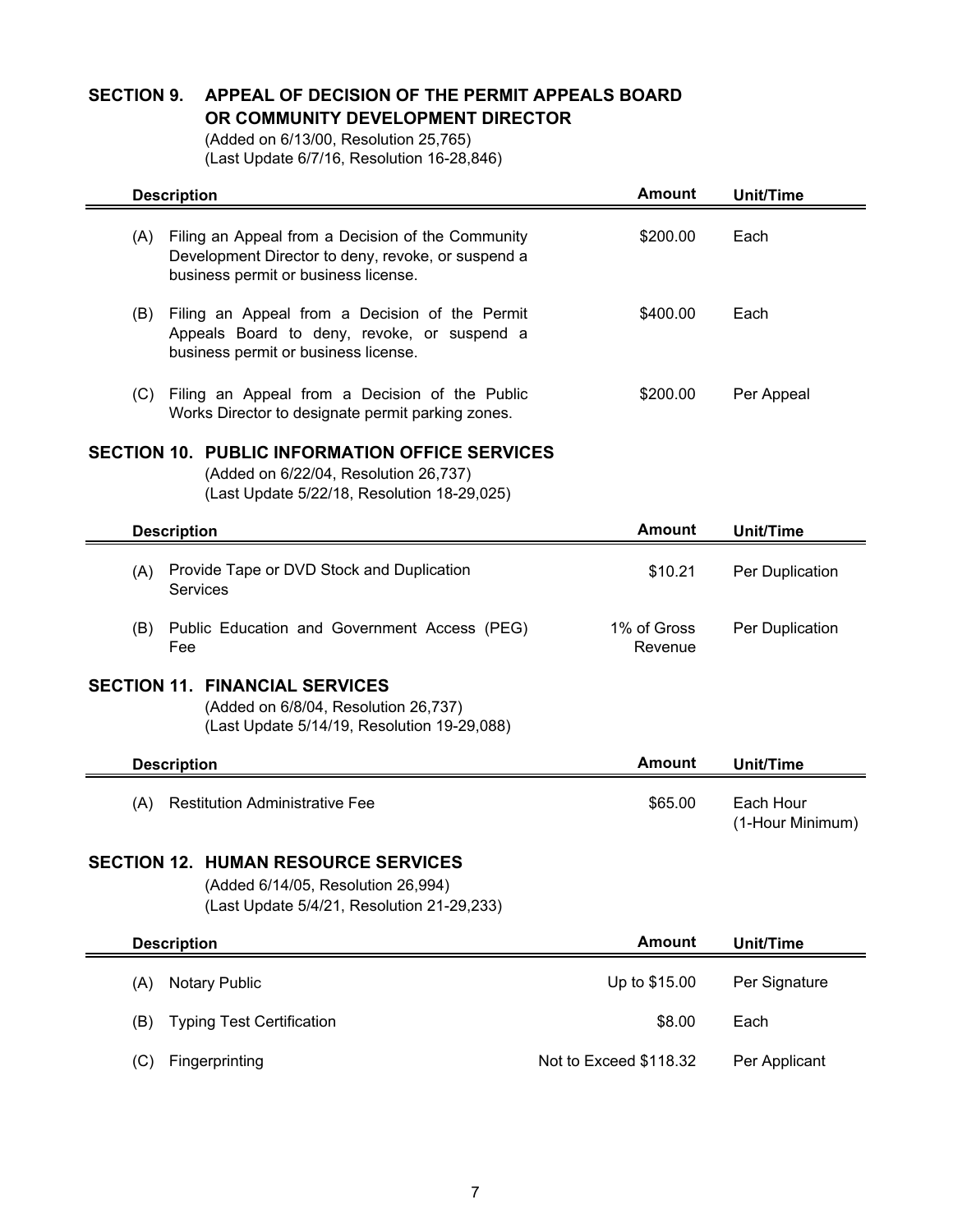#### **SECTION 13. PUBLIC WORKS ADMINISTRATIVE FEE**

(Added on 6/7/16, Resolution 16-28,846) (Last Update 6/6/17, Resolution 17-28,940)

|                    | <b>Description</b> |                    |                                                                                                                                      |                                                   | <b>Unit/Time</b>  |
|--------------------|--------------------|--------------------|--------------------------------------------------------------------------------------------------------------------------------------|---------------------------------------------------|-------------------|
|                    | (A)                |                    | <b>Administrative Fee</b>                                                                                                            | 2.00%                                             | Per Transaction   |
|                    |                    |                    | <b>SECTION 14. REAL ESTATE SERVICES</b><br>(Added on 5/14/19, Resolution 19-29,088)                                                  |                                                   |                   |
|                    |                    | <b>Description</b> |                                                                                                                                      | <b>Amount</b>                                     | <b>Unit/Time</b>  |
|                    | (A)                |                    | <b>Reconveyance Processing</b>                                                                                                       | \$160.00                                          | Per Request       |
| <b>SECTION 15.</b> |                    |                    | <b>PARKING FEES</b><br>(Added on 5/14/19, Resolution 19-29,088)<br>(Moved from Article 2, Section 8 on 5/4/21, Resolution 21-29,233) |                                                   |                   |
|                    |                    | <b>Description</b> |                                                                                                                                      | <b>Amount</b>                                     | Unit/Time         |
|                    | (A)                | (1)                | <b>Residential Parking Permit</b><br><b>Resident - New Permit</b>                                                                    | \$10.25                                           | Per Year          |
|                    |                    | (2)                | Resident - Replacement Permit                                                                                                        | \$30.00                                           | Each              |
|                    |                    | (3)                | Visitor Annual Permit - Permit Only Zone                                                                                             | \$10.25                                           | Each              |
|                    |                    | (4)                | Visitor Day Use Permit                                                                                                               | \$1.00                                            |                   |
|                    |                    | (5)                | Non-Resident/Commercial - New Permit<br>(Public agencies are exempt)                                                                 | \$25.00                                           | Each Per Year     |
|                    | (B)                | (1)                | <b>Public Parking Permit</b><br><b>Monthly Parking Permit</b>                                                                        | \$52.00                                           | Each Per Month    |
|                    |                    | (2)                | <b>Daily Parking Permit</b>                                                                                                          | \$6.00                                            | Each              |
|                    | (C)                | (1)                | Large Non-Commercial Vehicle Parking Permit<br>72-hour Permit                                                                        | \$6.00                                            | Per 72-hour Block |
|                    |                    | (2)                | Annual Permit (Maximum 96 days per year)                                                                                             | \$164.00                                          | Each Per Year     |
|                    | (D)                | (1)                | Valet Operator<br>New Application                                                                                                    | \$324.00                                          | Each              |
|                    |                    | (2)                | <b>Renewal Application</b>                                                                                                           | \$162.00                                          | Each Per Year     |
|                    |                    | (3)                | Temporary Application (less than 7 days)                                                                                             | \$324.00                                          | Each              |
|                    |                    | (4)                | Valet Operator Appeal                                                                                                                | \$501.00                                          | Each              |
|                    | (E)                | (1)                | <b>Parking Restrictions</b><br><b>Curb Painting Installation Fee</b>                                                                 | \$122.00/First 25 Feet;<br>\$2.30/Foot Thereafter | Each              |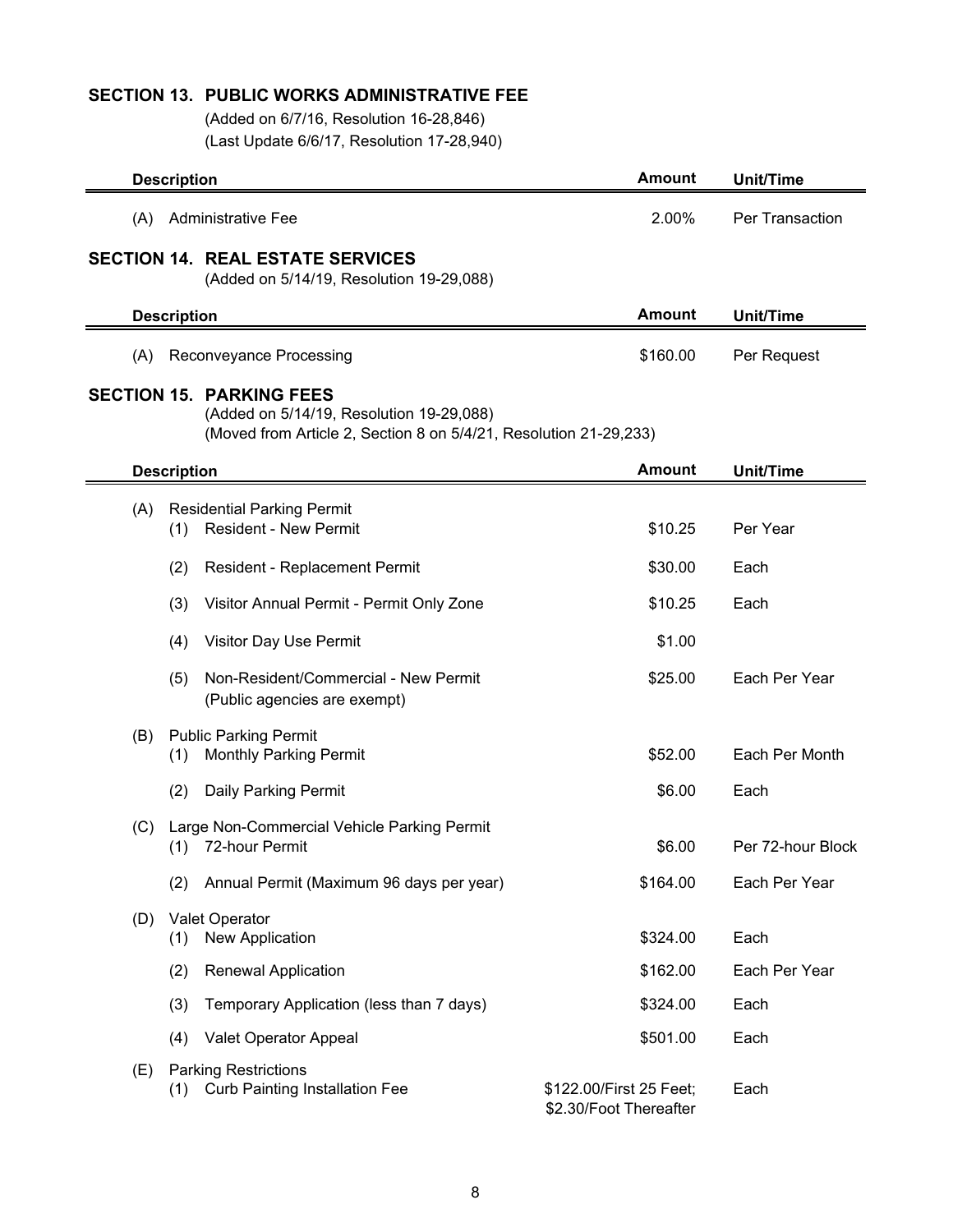| Amount<br><b>Description</b> |                                      | Unit/Time                                         |               |
|------------------------------|--------------------------------------|---------------------------------------------------|---------------|
| (2)                          | <b>Curb Painting Maintenance Fee</b> | \$122.00/First 25 Feet;<br>\$2.30/Foot Thereafter | Each Per Year |
| (3)                          | Sign Installation Fee                | \$175.00                                          | Each          |
| (4)                          | Sign and Post Installation Fee       | \$250.00                                          | Each          |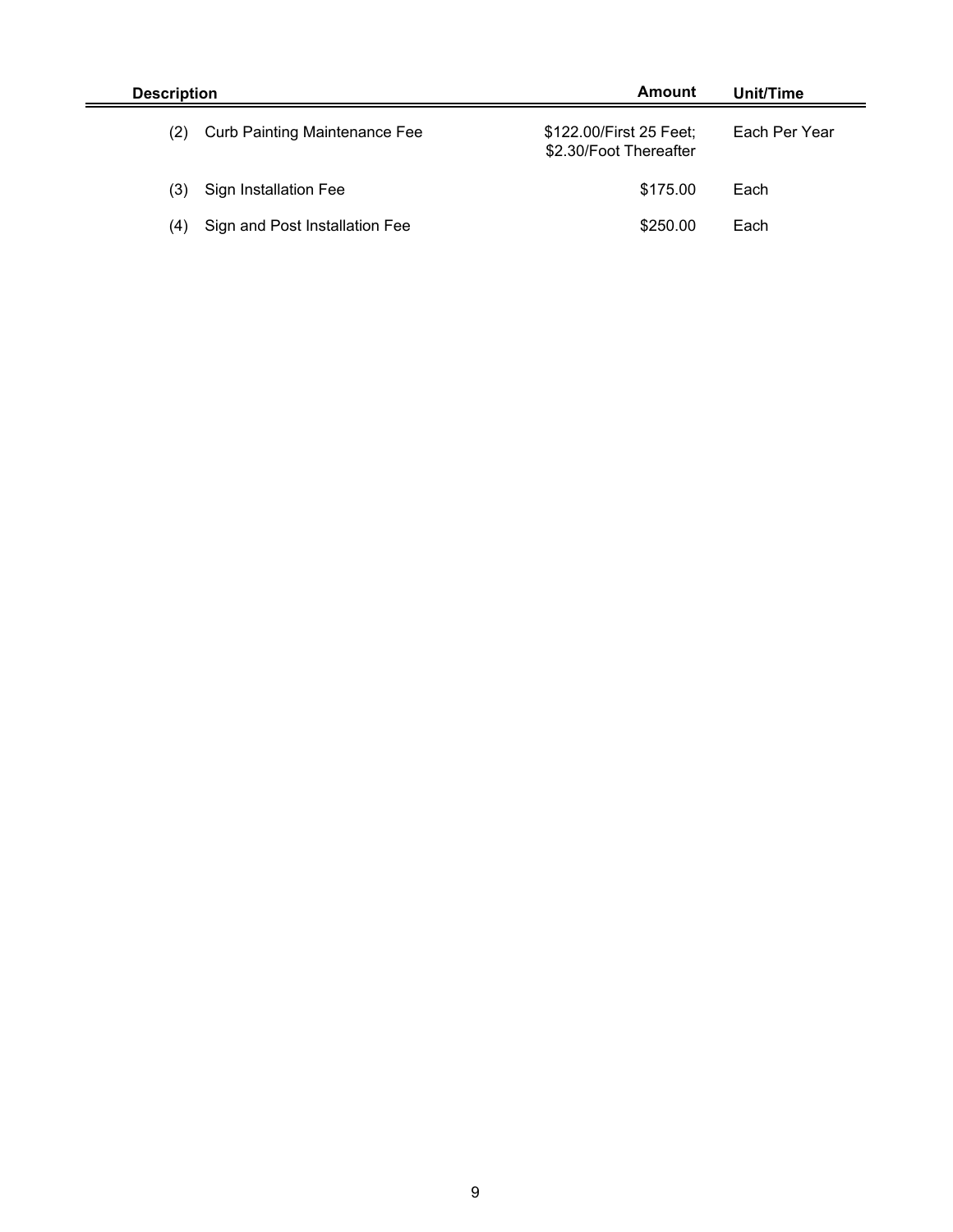## **ARTICLE II PUBLIC WORKS**

#### **SECTION 1. REFUSE COLLECTION FEES**

(Added 9/27/83, Resolution 20,732) (Last Update 5/4/21, Resolution 21-29,233)

|     | <b>Description</b>                                                                                              |                                                                                                                          |                                                              | <b>Amount</b> | <b>Unit/Time</b> |
|-----|-----------------------------------------------------------------------------------------------------------------|--------------------------------------------------------------------------------------------------------------------------|--------------------------------------------------------------|---------------|------------------|
| (A) | (1)<br>(a)                                                                                                      | <b>Residential and Commercial Premises</b><br><b>Refuse Automated Containers</b><br>32 Gallon                            | \$18.33                                                      | Month         |                  |
|     | (b)                                                                                                             | 64 Gallon                                                                                                                |                                                              | \$33.50       | Month            |
|     | (c)                                                                                                             | 96 Gallon                                                                                                                |                                                              | \$52.92       | Month            |
|     |                                                                                                                 |                                                                                                                          |                                                              |               |                  |
|     | (2)<br>Cart Replacement Fee (To replace or return carts<br>damaged, destroyed or removed for BMC<br>violations) |                                                                                                                          |                                                              |               |                  |
|     | (a)                                                                                                             | 32 Gallon                                                                                                                |                                                              | \$68.99       | One Time Charge  |
|     |                                                                                                                 | $(b)$ 64 Gallon                                                                                                          |                                                              | \$76.26       | One Time Charge  |
|     | (c)                                                                                                             | 96 Gallon                                                                                                                |                                                              | \$90.77       | One Time Charge  |
|     |                                                                                                                 |                                                                                                                          |                                                              |               |                  |
|     | (3)                                                                                                             | <b>Other Residential Dwellings:</b>                                                                                      |                                                              | \$26.79       | Month            |
|     | Apartment house, flats, duplexes, bungalow<br>courts, and multiple dwellings with City bin<br>service           |                                                                                                                          |                                                              |               |                  |
|     | (4)                                                                                                             |                                                                                                                          | Non-collection day extra pick-ups (per container collected): |               |                  |
|     | (a)                                                                                                             | 32 Gallon                                                                                                                |                                                              | \$4.58        | Per Container    |
|     | (b)                                                                                                             | 64 Gallon                                                                                                                |                                                              | \$8.37        | Per Container    |
|     | (c)                                                                                                             | 96 Gallon                                                                                                                |                                                              | \$13.23       | Per Container    |
|     |                                                                                                                 |                                                                                                                          |                                                              |               |                  |
|     | (5)                                                                                                             | Prior to obtaining an additional cart of any given<br>color, customers must move into the largest cart<br>size possible. |                                                              |               |                  |
| (B) |                                                                                                                 |                                                                                                                          | Rental Fees for Bins Furnished to Residential Premises       |               |                  |
|     | <b>Capacity of Bin</b>                                                                                          |                                                                                                                          | Pick up Frequency                                            |               |                  |
|     | 1 Cubic Yard                                                                                                    |                                                                                                                          | 2 Day Per Week                                               | \$140.01      | Month            |
|     |                                                                                                                 |                                                                                                                          | Each Additional Day Per Week                                 | \$112.31      | Month            |
|     | 2 Cubic Yards                                                                                                   |                                                                                                                          | 2 Day Per Week                                               | \$148.75      | Month            |
|     |                                                                                                                 |                                                                                                                          | Each Additional Day Per Week                                 | \$115.10      | Month            |
|     | 3 Cubic Yards                                                                                                   |                                                                                                                          | 2 Day Per Week                                               | \$157.45      | Month            |
|     |                                                                                                                 |                                                                                                                          | Each Additional Day Per Week                                 | \$115.75      | Month            |
|     | 4 Cubic Yards                                                                                                   |                                                                                                                          | 2 Day Per Week                                               | \$166.22      | Month            |
|     |                                                                                                                 |                                                                                                                          | Each Additional Day Per Week                                 | \$115.98      | Month            |
|     | 6 Cubic Yards                                                                                                   |                                                                                                                          | 2 Day Per Week                                               | \$183.77      | Month            |
|     |                                                                                                                 |                                                                                                                          | Each Additional Day Per Week                                 | \$116.98      | Month            |

NOTE: These fees are for bin rental only and shall be billed and collected in addition to the fee imposed on residential accounts pursuant to Section 1(A) above.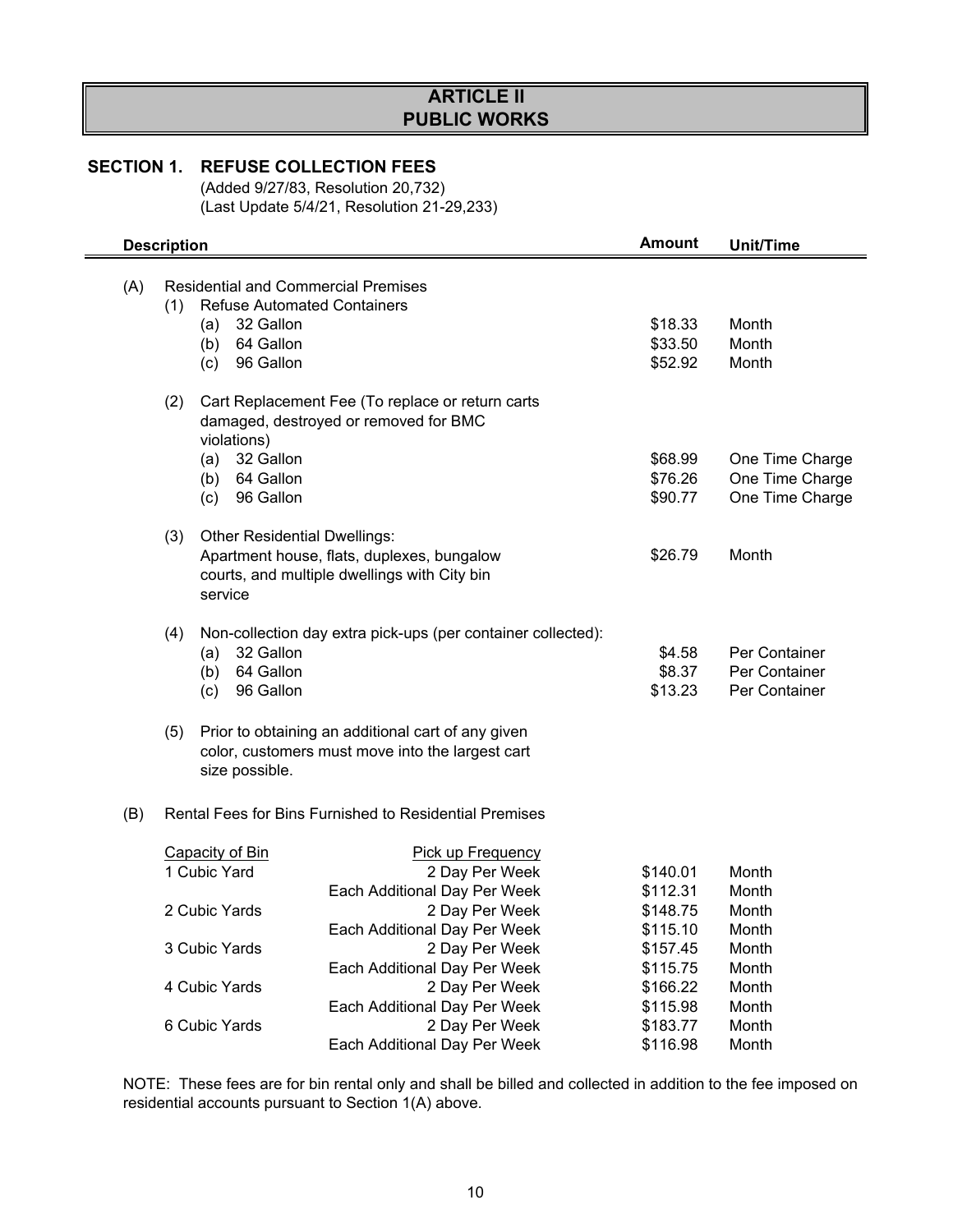| <b>Description</b>                                                                                          | Amount                                         | Unit/Time            |                                  |
|-------------------------------------------------------------------------------------------------------------|------------------------------------------------|----------------------|----------------------------------|
| <b>Temporary Bins</b><br><b>Priced per Collection</b><br>2 Cubic Yard Refuse Bin<br>3 Cubic Yard Refuse Bin | Each Pick Up Per Week<br>Each Pick Up Per Week | \$125.00<br>\$150.00 | Per Collection<br>Per Collection |

NOTE: These fees are for bin rental only and shall be billed and collected in addition to the fee imposed on residential accounts pursuant to Section 1(A) above.

(C) Rental Fees for Bins Furnished for Horse Manure Diversion Collection at Residential Premises

| <b>Capacity of Container</b> | Pick up Frequency                          | <b>Monthly Charges</b> |       |
|------------------------------|--------------------------------------------|------------------------|-------|
| 2 Cubic Yards                |                                            |                        |       |
|                              | Bin Only No Black Container 1 Day Per Week | \$154.89               | Month |
|                              | Each Additional Day Per Week               | \$110.11               | Month |

NOTE: These fees are for bin rental only and shall be billed and collected in addition to the fee imposed on residential accounts pursuant to Section 1(A) above. Residents opting for manure containers or bins may not comingle trash with manure.

- (D) Commercial and Industrial Premises
	- (1) Schedule 1 Containers Furnished by City:

|     | <b>Capacity of Container</b>                | <b>Pick up Frequency</b>                            |          |                          |
|-----|---------------------------------------------|-----------------------------------------------------|----------|--------------------------|
|     | 2 Cubic Yards                               | 1 Day Per Week                                      | \$259.22 | Month                    |
|     |                                             | Each Additional Day Per Week                        | \$215.48 | Month                    |
|     | 3 Cubic Yards                               | 1 Day Per Week                                      | \$304.09 | Month                    |
|     |                                             | Each Additional Day Per Week                        | \$249.35 | Month                    |
|     | 4 Cubic Yards                               | 2 Day Per Week                                      | \$349.28 | Month                    |
|     |                                             | Each Additional Day Per Week                        | \$283.82 | Month                    |
|     | 6 Cubic Yards                               | 2 Day Per Week                                      | \$442.25 | Month                    |
|     |                                             | Each Additional Day Per Week                        | \$352.42 | Month                    |
|     | (2)<br><b>Commercial Collection</b><br>(a)  | Schedule 2 - Containers Approved by City:           |          |                          |
|     | Up to 96 Gallons                            |                                                     | \$52.92  | Month                    |
|     | 96 to 192 Gallons                           |                                                     | \$77.84  | Month                    |
|     | 192 to 384 Gallons                          |                                                     | \$127.61 | Month                    |
|     | 384 to 576 Gallons                          |                                                     | \$177.42 | Month                    |
|     | 576 Gallons and Up                          |                                                     | *Cost    |                          |
|     |                                             | * Fee will be calculated at \$0.56 per gallon rate. |          |                          |
| (E) | Miscellaneous User Fee                      |                                                     |          |                          |
|     | Multi-family w/residence<br>(1)             |                                                     | \$10.57  | Month                    |
|     | (2)<br>Commercial/Industrial                |                                                     | \$10.57  | Month                    |
| (F) | <b>Annual Self-Hauler Permit Fee</b>        |                                                     | \$105.77 | Each<br>Applicant/Annual |
| (G) | <b>Private Hauler Contractor Permit Fee</b> |                                                     | \$17.29  | Each<br>Applicant/Annual |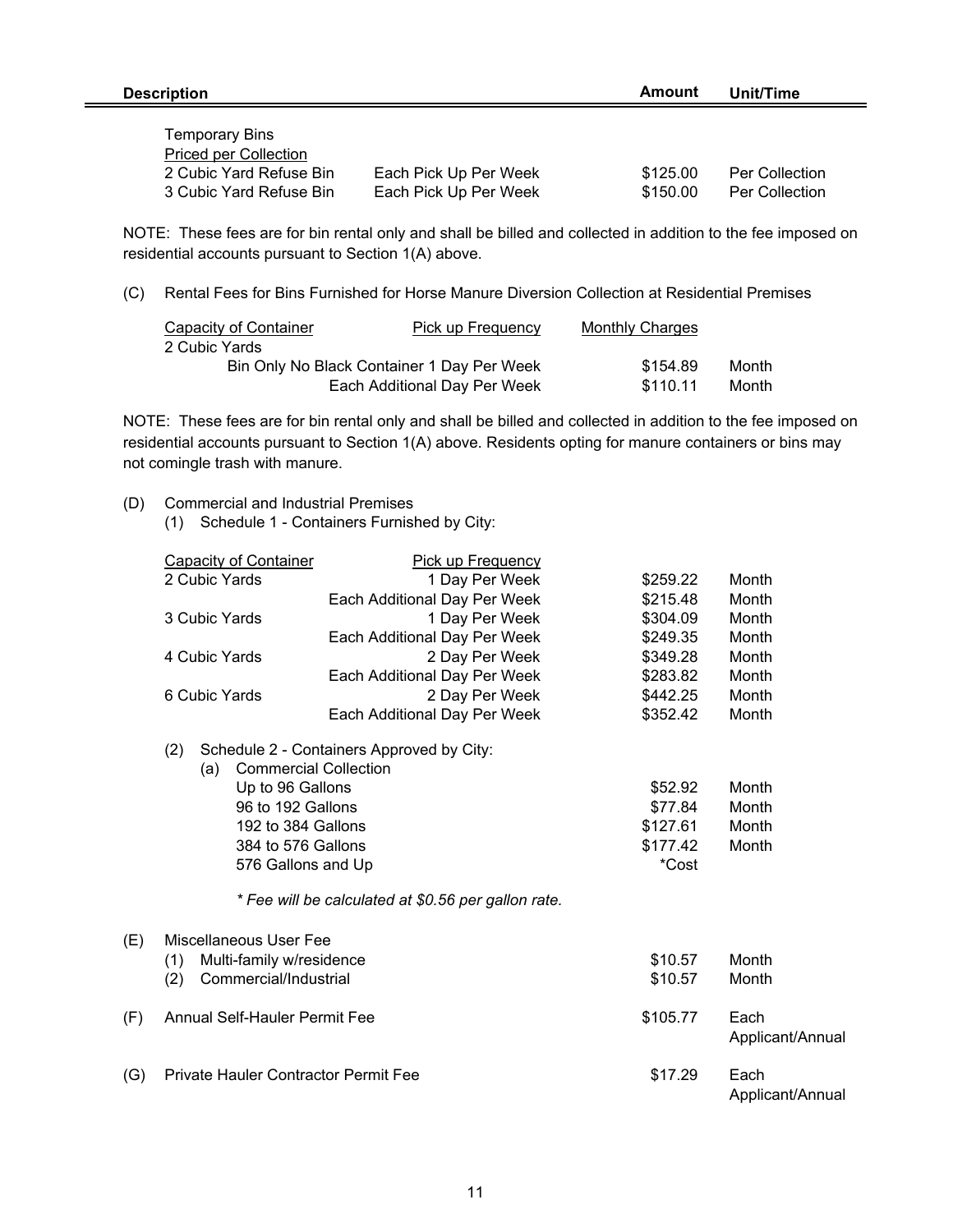|                   | <b>Description</b>                                                                                                                                                                                                                                      | <b>Amount</b>         | <b>Unit/Time</b>                                          |
|-------------------|---------------------------------------------------------------------------------------------------------------------------------------------------------------------------------------------------------------------------------------------------------|-----------------------|-----------------------------------------------------------|
| (H)               | Private Hauler Contractor License Fee                                                                                                                                                                                                                   | \$88.15               | Per Each Vehicle<br>Used in the<br><b>Business/Annual</b> |
| (1)               | Landfill Tipping Fee *                                                                                                                                                                                                                                  | \$46.16               | Per Ton                                                   |
| (J)               | Greenwaste Tipping Fee *                                                                                                                                                                                                                                | \$59.01               | Per Ton                                                   |
| (K)               | <b>Bin Handling Fee</b>                                                                                                                                                                                                                                 | \$52.40               | Month                                                     |
| (L)               | <b>Collection Agency Fee</b>                                                                                                                                                                                                                            | 20% of Debt Total Due |                                                           |
| (M)               | Solid Waste Return Fee                                                                                                                                                                                                                                  | \$8.39                | Per Occurrence                                            |
| (N)               | <b>Premium Rollout Service</b><br>(1)<br>One-Way: roll containers out to curb or in from<br>curb (applicants must qualify to participate)<br>(2)<br>Roll containers out to curb and return them to<br>property (applicants must qualify to participate) | \$17.68<br>\$35.35    | Month<br>Month                                            |
| (O)               | <b>Special Handling Fee</b>                                                                                                                                                                                                                             | \$8.56                | Per Occurance                                             |
| (P)               | Change in Service Fee                                                                                                                                                                                                                                   | \$8.56                | Per Occurance                                             |
|                   | * Fee charged to internal City departments. Outside public dumping not allowed to City's landfill.                                                                                                                                                      |                       |                                                           |
| (Q)               | Cart or Bin Contamination Fee                                                                                                                                                                                                                           | \$25.00               | Per Incident                                              |
| (R)               | 2 Yard Commercial Recycling Bin Fee                                                                                                                                                                                                                     | \$27.00               | Per Month                                                 |
| (S)               | 3 Yard Commercial Recycling Bin Fee                                                                                                                                                                                                                     | \$33.00               | Per Month                                                 |
| (T)               | 4 Yard Commercial Recycling Bin Fee                                                                                                                                                                                                                     | \$39.00               | Per Month                                                 |
| (U)               | 6 Yard Commercial Recycling Bin Fee                                                                                                                                                                                                                     | \$52.00               | Per Month                                                 |
| (V)               | Each Additional day per week                                                                                                                                                                                                                            | \$5.00                | Per Collection                                            |
| <b>SECTION 2.</b> | <b>SEWER CONNECTION CHARGES</b><br>(Added 11/8/83, Resolution 20,791)<br>(Last Update 5/14/19, Resolution 19-29,088)                                                                                                                                    |                       |                                                           |
|                   | <b>Description</b>                                                                                                                                                                                                                                      | <b>Amount</b>         | <b>Unit/Time</b>                                          |
| (A)               | Application for Sewer Tap                                                                                                                                                                                                                               | \$72.75               | Application                                               |

Ė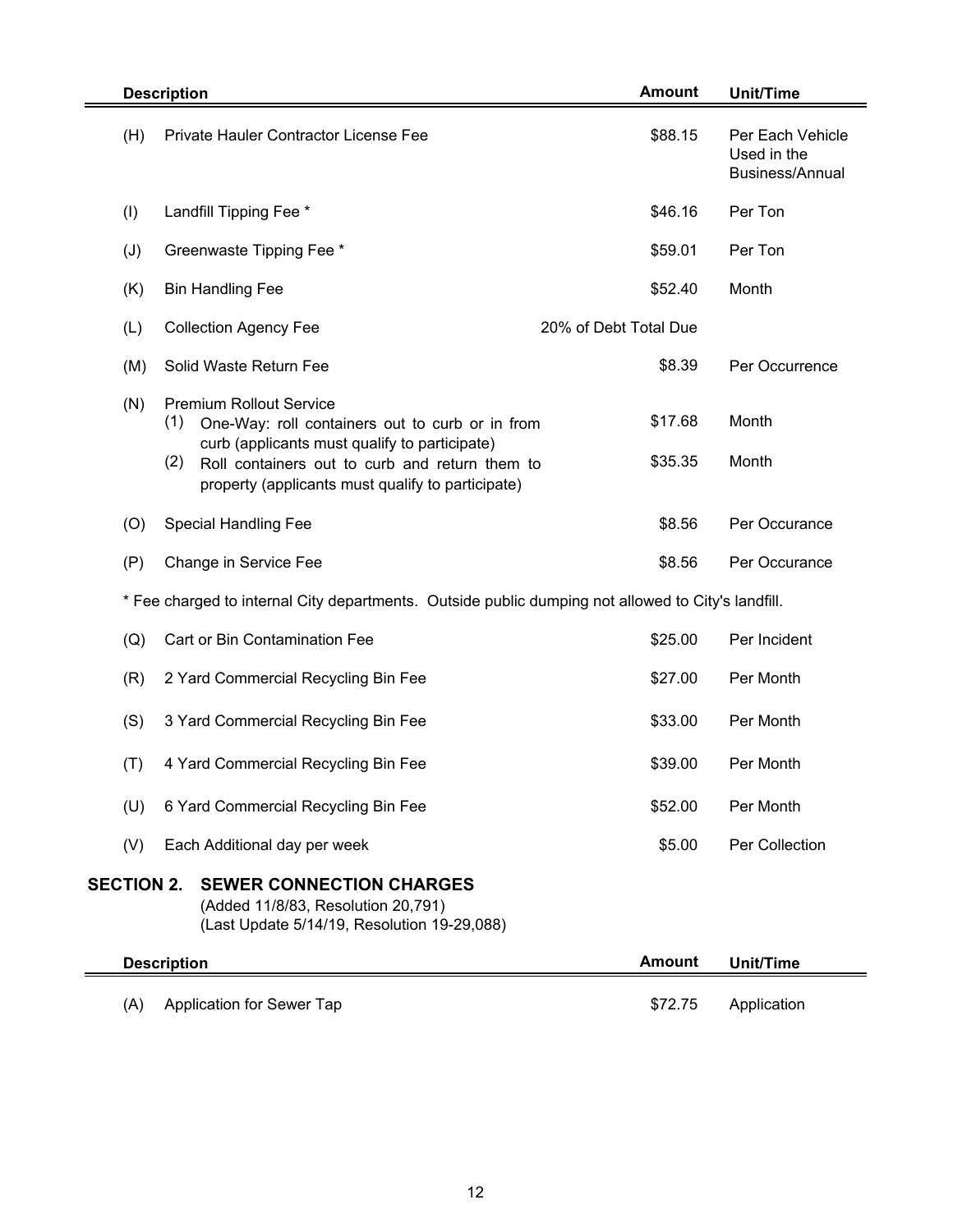#### **SECTION 3. INDUSTRIAL WASTE DISPOSAL**

(Added 11/8/83, Resolution 20,791) (Last Update 5/9/19, Resolution 19-29,082)

|     | <b>Description</b>                                                | <b>Amount</b> | Unit/Time   |
|-----|-------------------------------------------------------------------|---------------|-------------|
| (A) | <b>Application Fee</b>                                            | \$53.50       | Application |
| (B) | Annual Inspection Fee<br>(1)<br>Class I Discharger                | \$439.00      | Each        |
|     | (2)<br>Class II Discharger                                        | \$922.00      | Each        |
|     | (3)<br>Class III Discharger                                       | \$2,848.00    | Each        |
|     | Class IV Discharger<br>(4)                                        | \$8,300.00    | Each        |
|     | Class IV Batch<br>(5)                                             | \$2,768.00    | Each        |
|     | (6)<br>Waste Containment Disposal by Hauling (WCDH)               | \$187.00      | Each        |
|     | Federal Categorical Waste Containment (FCW)<br>(7)                | \$579.00      | Each        |
|     | (8)<br>Waste Discharge Authorization                              | \$30.75       | Each        |
| (C) | Follow-Up/Enforcement Inspections Weekdays (Monday-Saturday)      |               |             |
|     | Class I Discharger<br>(1)                                         | \$449.00      | Each        |
|     | (2)<br>Class II Discharger                                        | \$903.00      | Each        |
|     | Class III Discharger<br>(3)                                       | \$1,281.00    | Each        |
|     | (4)<br>Class IV Discharger                                        | \$1,808.00    | Each        |
|     | Class IV Batch<br>(5)                                             | \$1,281.00    | Each        |
|     | (6)<br><b>WCDH</b> Inspection                                     | \$295.00      | Each        |
|     | Federal Categorical Waste Containment (FCW)<br>(7)                | \$373.00      | Each        |
| (D) | Follow-Up/Enforcement Inspections Weekdays (Sundays and Holidays) |               |             |
|     | Class I Discharger<br>(1)                                         | \$708.00      | Each        |
|     | (2)<br>Class II Discharger                                        | \$1,135.00    | Each        |
|     | Class III Discharger<br>(3)                                       | \$1,494.00    | Each        |
|     | (4)<br>Class IV Discharger                                        | \$1,992.00    | Each        |
|     | Class IV Batch<br>(5)                                             | \$1,494.00    | Each        |
|     | (6)<br><b>WCDH</b> Inspection                                     | \$564.00      | Each        |
|     | Federal Categorical Waste Containment (FCW)<br>(7)                | \$638.00      | Each        |
| (E) | Delinquency Charge                                                | 25%           | Fee         |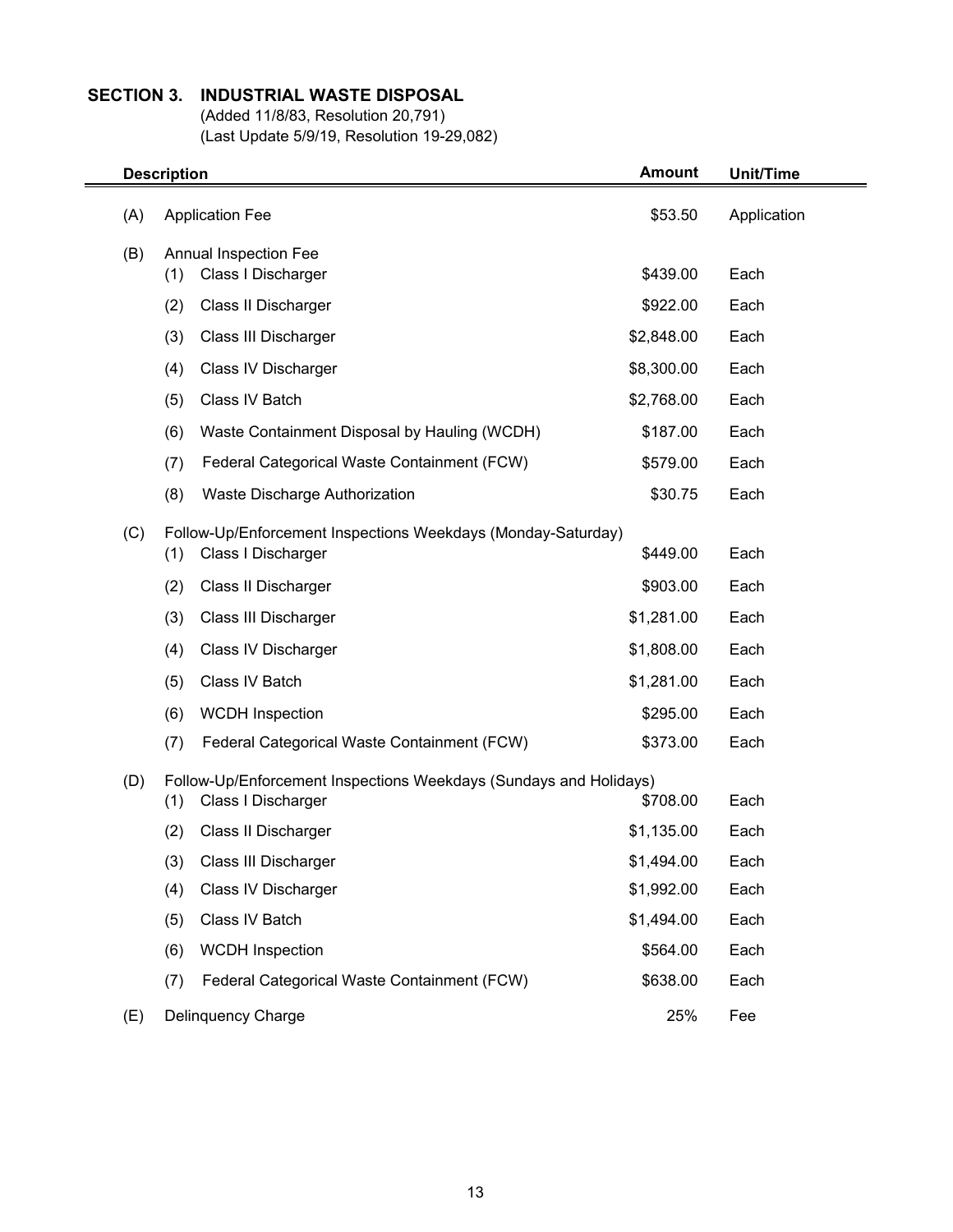#### **SECTION 4. SEWER CHARGES**

(Added 11/8/83, Resolution 20,791) (Last Update 5/9/19, Resolution 19-29,082)

|     | Amount<br><b>Description</b>                                                                          | <b>Unit/Time</b>   |                                           |
|-----|-------------------------------------------------------------------------------------------------------|--------------------|-------------------------------------------|
| (A) | <b>Sewer Service Charges</b><br>Group I - Residential (per each dwelling unit)<br>(1)                 |                    |                                           |
|     | Single-Family Residential<br>(a)<br>Multi-Family Residential<br>(b)                                   | \$25.66<br>\$21.88 | Month<br>Month                            |
|     | (2)<br>Group 2 - Commercial/Industrial                                                                | \$2.18             | HCF/\$25.66<br>minimum per water<br>meter |
|     | (3)<br>Group 3 - Commercial/Industrial                                                                | \$4.08             | HCF/\$40.71<br>minimum per water<br>meter |
|     | (4)<br>Group 4 - Commercial/Industrial                                                                | \$7.74             | HCF/\$73.07<br>minimum per water<br>meter |
|     | Group 5 - Institutional<br>(5)                                                                        |                    |                                           |
|     | (a) Schools - Elementary                                                                              | \$0.71             | Pupil/Month                               |
|     | Schools - Other<br>(b)                                                                                | \$1.38             | Pupil/Month                               |
|     | Group 6 - Large Volume Users<br>(6)                                                                   |                    |                                           |
|     | Flow<br>(a)<br>(b)<br>Biochemical Oxygen Demand (BOD)                                                 | \$1.78<br>\$0.71   | Per 1,000 gallons<br>Per Pound of         |
|     |                                                                                                       |                    | <b>Organic Materials</b>                  |
|     | (c)<br>Suspended Solids (SS)                                                                          | \$0.58             | Per Pound of<br>Solids                    |
| (B) | Sewer Facilities Charge (see Exhibit A on pages 13, 14 and 15)                                        |                    |                                           |
| (C) | <b>Sewer Capacity Analysis</b>                                                                        | \$482.00           | Each                                      |
| (D) | The maximum reimbursement amount will be \$4,250+\$125 per foot of damaged<br>sewer lateral replaced. |                    |                                           |
| (E) | Recycled Water Cooling Tower Blowdown Return to<br>Sewer                                              | \$2.04             | HCF/\$40.71<br>minimum per water<br>meter |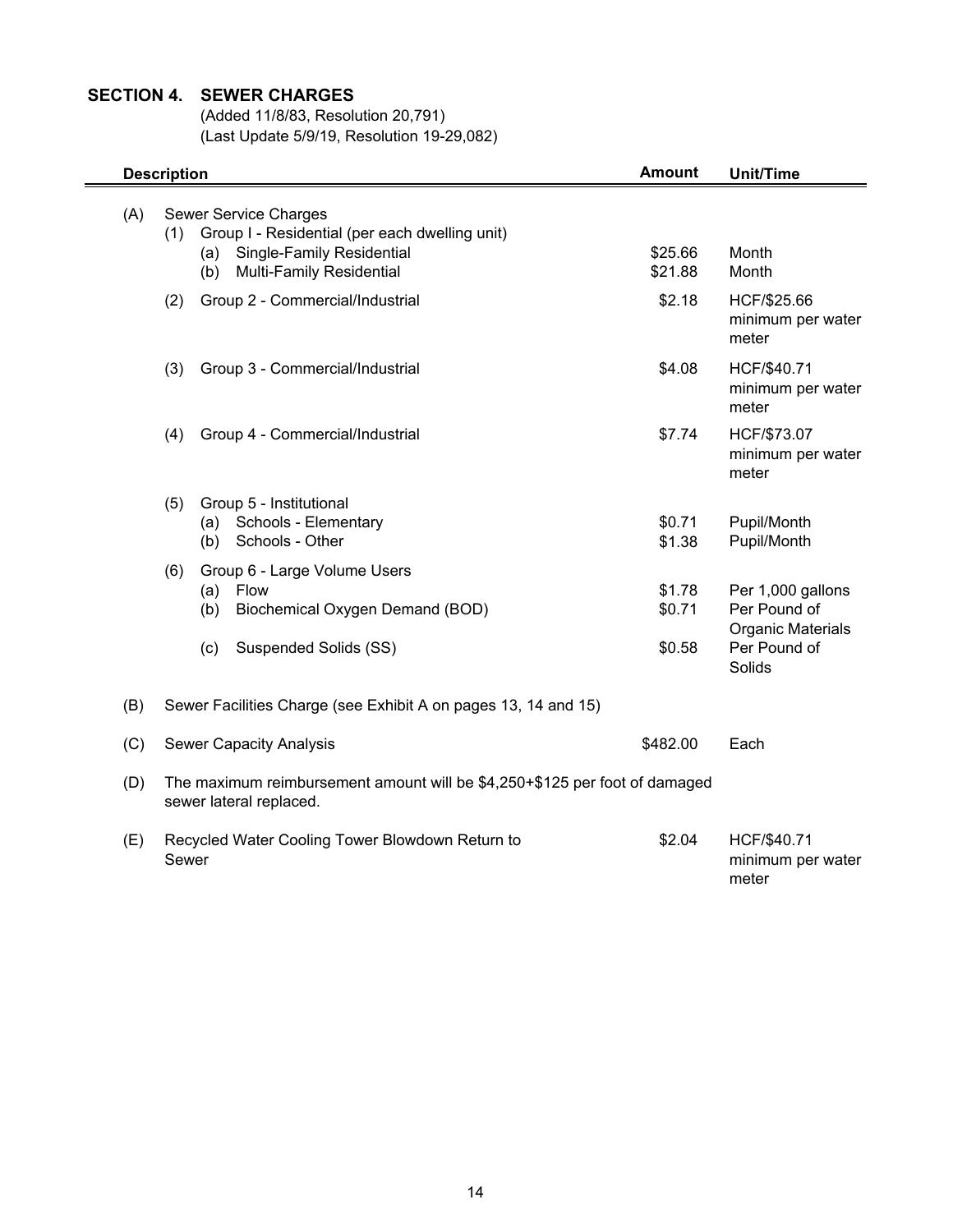#### **EXHIBIT A CITY OF BURBANK PUBLIC WORKS DEPARTMENT**

#### **EFFECTIVE JULY 1, 2001 SEWER FACILITIES CHARGE RATE SCHEDULE**

(BMC Sections 25-801, 25-802, 25-803, 25-711B)

| <b>SIC</b><br><b>CODE</b> | <b>USER/OCCUPANCY TYPE</b>                    | <b>UNIT OF</b><br><b>USAGE</b> | <b>CAPACITY</b><br><b>UNITS</b> | <b>SEWER</b><br><b>FACILITIES</b><br><b>CHARGE</b> |
|---------------------------|-----------------------------------------------|--------------------------------|---------------------------------|----------------------------------------------------|
|                           | Group I - Residential (a)                     |                                |                                 |                                                    |
| 88                        | Multi-Family Apt or Condo                     | Residence                      | 0.8194                          | \$667                                              |
| 88                        | Mobile Home Park                              | <b>Dwelling</b>                | 0.7222                          | \$588                                              |
| 88                        | <b>Single Family Residential</b>              | Residence                      | 1.0000                          | \$814                                              |
| 88                        | Dormitory or Boarding House                   | Bed                            | 0.3472                          | \$283                                              |
|                           | <b>Group II - Commercial (Low Strength)</b>   |                                |                                 |                                                    |
| $\overline{7}$            | Agricultural/Landscaping Service              | 1000 SF                        | 0.0993                          | \$81                                               |
| 79                        | Amusement & Recreation Svcs: Outdoor          | Entrant                        | 0.0397                          | \$32                                               |
| 23                        | <b>Apparel Product Manufacturing</b>          | 1000 SF                        | 0.3971                          | \$323                                              |
| 56                        | Apparel and Accessory Store                   | 1000 SF                        | 0.3177                          | \$259                                              |
| 75                        | <b>Auto Parking</b>                           | 1000 SF                        | 0.0993                          | \$81                                               |
| 58                        | Bar or Night Club without Restaurant          | 1000 SF                        | 1.6204                          | \$1,318                                            |
| 58                        | Bar or Night Club without Restaurant          | Seat                           | 0.0833                          | \$68                                               |
| 72                        | <b>Barber Shop</b>                            | 1000 SF                        | 0.3971                          | \$323                                              |
| 72                        | <b>Beauty Shop</b>                            | 1000 SF                        | 1.1120                          | \$905                                              |
| 79                        | Bowling/Skating                               | 1000 SF                        | 0.3177                          | \$259                                              |
| 75                        | Car Wash (Tunnel Area, with Recycling)        | 1000 SF                        | 15.0554                         | \$12,251                                           |
| 15                        | <b>Construction Service (Field Office)</b>    | Office                         | 0.5957                          | \$485                                              |
| 59                        | Department and Retail Stores (No Restaurants) | 1000 SF                        | 0.3971                          | \$323                                              |
| 78                        | Durable Goods - Wholesale Trade               | 1000 SF                        | 0.3177                          | \$259                                              |
| 42                        | Freight Trucking Svcs & Warehousing           | 1000 SF                        | 0.0794                          | \$65                                               |
| 25                        | Furniture and Fixture Manufacturing           | 1000 SF                        | 0.0993                          | \$81                                               |
| 54                        | Grocery Market w/out Butcher or Baker         | 1000 SF                        | 0.3971                          | \$323                                              |
| 80                        | <b>Health Services: Hospital</b>              | Bed                            | 0.7933                          | \$646                                              |
| 80                        | <b>Health Services: Other</b>                 | 1000 SF                        | 1.3222                          | \$1,076                                            |
| 80                        | Health Services: Psychiatric/Convalescent     | Bed                            | 0.3306                          | \$269                                              |
| 80                        | Health Services: Surgical                     | Bed                            | 1.9833                          | \$1,614                                            |
| 72                        | <b>Health Spa</b>                             | 1000 SF                        | 1.0921                          | \$889                                              |
| 83                        | <b>Homeless Shelter</b>                       | <b>Bed</b>                     | 0.3306                          | \$269                                              |
| 72                        | Laundromat, Public                            | Washer                         | 1.3387                          | \$1,089                                            |
| 52                        | Lumber Yard, Hardware or Gardening Sales      | 1000 SF                        | 0.3971                          | \$323                                              |
| 35                        | Machine Shop (Excluding Electrical)           | 1000 SF                        | 0.3177                          | \$259                                              |
| 39                        | Manufacturing, Other                          | 1000 SF                        | 0.3177                          | \$259                                              |
| 72                        | Massage Parlor                                | 1000 SF                        | 1.0921                          | \$889                                              |
| 79                        | Motion Pictures, Indoor Amusement             | 1000 SF                        | 0.3177                          | \$259                                              |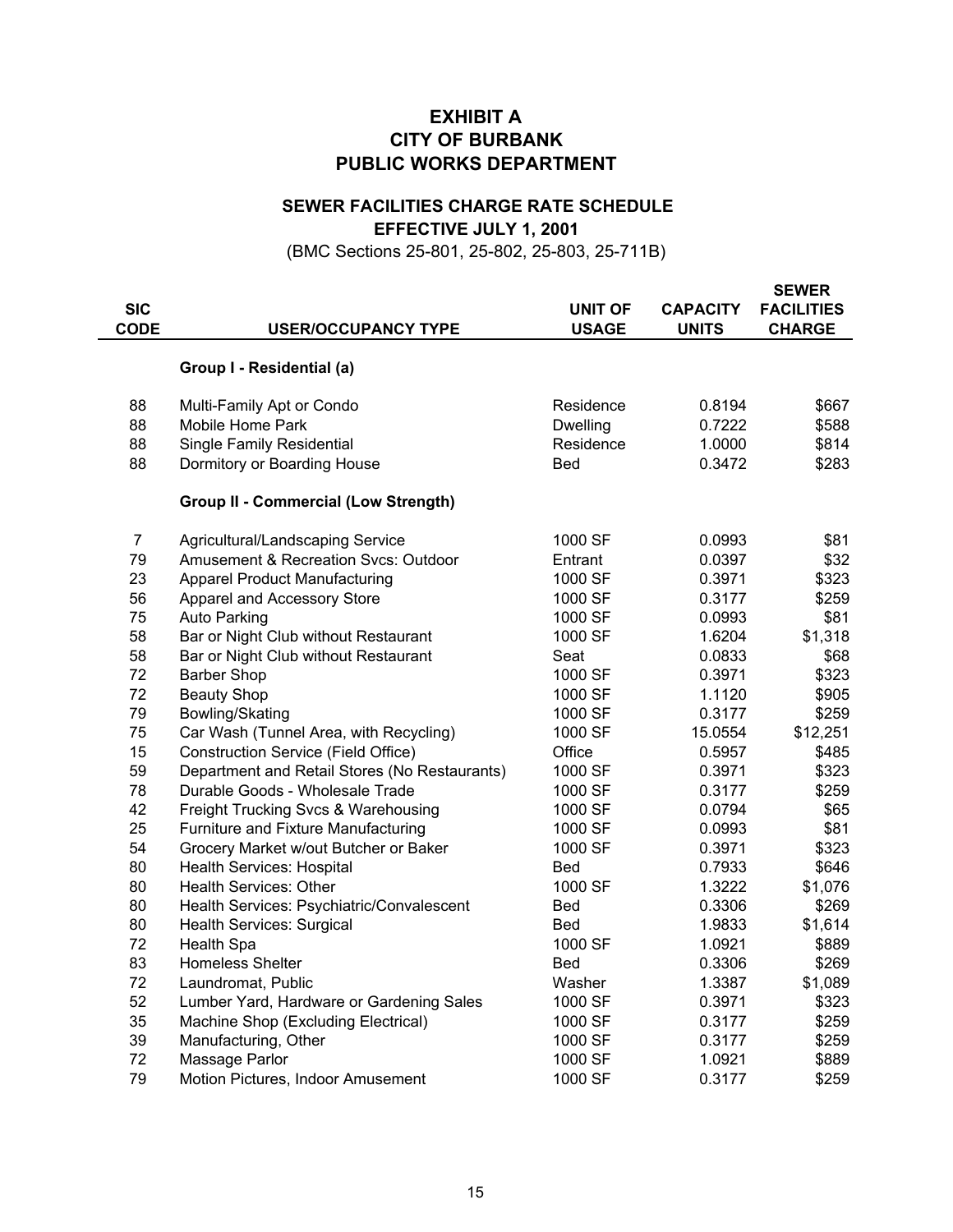#### **PUBLIC WORKS DEPARTMENT**

#### **EFFECTIVE JULY 1, 2001 SEWER FACILITIES CHARGE RATE SCHEDULE**

(BMC Sections 25-801, 25-802, 25-803, 25-711B)

| <b>SIC</b><br><b>CODE</b> | <b>USER/OCCUPANCY TYPE</b>                       | <b>UNIT OF</b><br><b>USAGE</b> | <b>CAPACITY</b><br><b>UNITS</b> | <b>SEWER</b><br><b>FACILITIES</b><br><b>CHARGE</b> |
|---------------------------|--------------------------------------------------|--------------------------------|---------------------------------|----------------------------------------------------|
|                           | Group II - Commercial (Low Strength) (Cont'd)    |                                |                                 |                                                    |
| 79                        | Motion Pictures/Theater/Auditorium               | Seat                           | 0.0159                          | \$13                                               |
| 84                        | Museum, Art Gallery                              | 1000 SF                        | 0.0794                          | \$65                                               |
| 59                        | Nursery or Greenhouse                            | 1000 SF                        | 0.0993                          | \$81                                               |
| 89                        | <b>Professional Offices</b>                      | 1000 SF                        | 0.5122                          | \$417                                              |
| 40                        | Railroad Transportation Facility                 | 1000 SF                        | 0.3971                          | \$323                                              |
| 79                        | <b>Recreational Vehicle Park</b>                 | Space                          | 0.2546                          | \$207                                              |
| 58                        | Restaurant: Preprocessed Food                    | 1000 SF                        | 0.5556                          | \$452                                              |
| 59                        | <b>Shopping Center</b>                           | 1000 SF                        | 0.3971                          | \$323                                              |
| 72                        | Soft Water Service                               | 1000 SF                        | 0.5739                          | \$467                                              |
| 42                        | Storage, Outdoor                                 | 1000 SF                        | 0.0993                          | \$81                                               |
| 78                        | <b>Studios: Production/Recording Sound Stage</b> | 1000 SF                        | 0.3177                          | \$259                                              |
| $\overline{7}$            | Veterinarian                                     | 1000 SF                        | 1.1120                          | \$905                                              |
| 42                        | Warehouse Storage, Indoor                        | 1000 SF                        | 0.0794                          | \$65                                               |
| 50/51                     | <b>Wholesale Trade/Sales</b>                     | 1000 SF                        | 0.3971                          | \$323                                              |
|                           | Group II Low Strength Not Listed                 | 1000 SF                        | 0.4043                          | \$329                                              |
|                           | <b>Group III - Commercial (Medium Strength)</b>  |                                |                                 |                                                    |
| 45                        | Air Transport Fixed Facility                     | 1000 SF                        | 0.4953                          | \$403                                              |
| 58                        | Bar or Night Club with Restaurant                | 1000 SF                        | 3.0524                          | \$2,484                                            |
| 20                        | <b>Beverage Manufacturing</b>                    | 1000 SF                        | 4.4096                          | \$3,588                                            |
| 28                        | <b>Chemicals &amp; Allied Product Mfg</b>        | (b)                            | 0.0000                          | \$993                                              |
| 70                        | Hotel, Motel or Lodging (Excd Dining)            | Room                           | 0.6203                          | \$505                                              |
| $\overline{7}$            | Kennel                                           | 1000 SF                        | 0.5946                          | \$484                                              |
| 38                        | Laboratory                                       | 1000 SF                        | 1.3390                          | \$1,090                                            |
| 72                        | Laundromat, Commercial                           | Washer                         | 0.6688                          | \$544                                              |
| 72                        | Laundry, Industrial                              | 1000 SF                        | 35.3114                         | \$28,733                                           |
| 53                        | Mall (with Food Services)                        | 1000 SF                        | 0.5810                          | \$473                                              |
| 38                        | <b>Medical Lab</b>                               | 1000 SF                        | 1.3244                          | \$1,078                                            |
| 33                        | Metal Industry                                   | (b)                            | 0.0000                          | \$993                                              |
| 72                        | Mortuary                                         | 1000 SF                        | 0.7205                          | \$586                                              |
| 30                        | <b>Plastic Product Manufacturing</b>             | (b)                            | 1.2201                          | \$993                                              |
| 27                        | Printing, Publishing & Allied Industry           | 1000 SF                        | 1.2201                          | \$993                                              |
| 75                        | Repair Station, Automobile                       | 1000 SF                        | 0.6390                          | \$520                                              |
| 55                        | Service Station, Automobile                      | Station                        | 2.4446                          | \$1,989                                            |
| 23                        | <b>Textile Manufacturing</b>                     | (b)                            | 0.0000                          |                                                    |
| 37                        | Transport Eqpt Mfg (Incd Aircraft)               | (b)                            | 1.2201                          | \$993                                              |
| 49                        | <b>Water Supply Service</b>                      | (b)                            | 1.2201                          | \$993                                              |
| 24                        | <b>Wood Product Manufacturing</b>                | 1000 SF                        | 0.1918                          | \$156                                              |
|                           | Group III Medium Strength Not Listed             | 1000 SF                        | 0.4761                          | \$387                                              |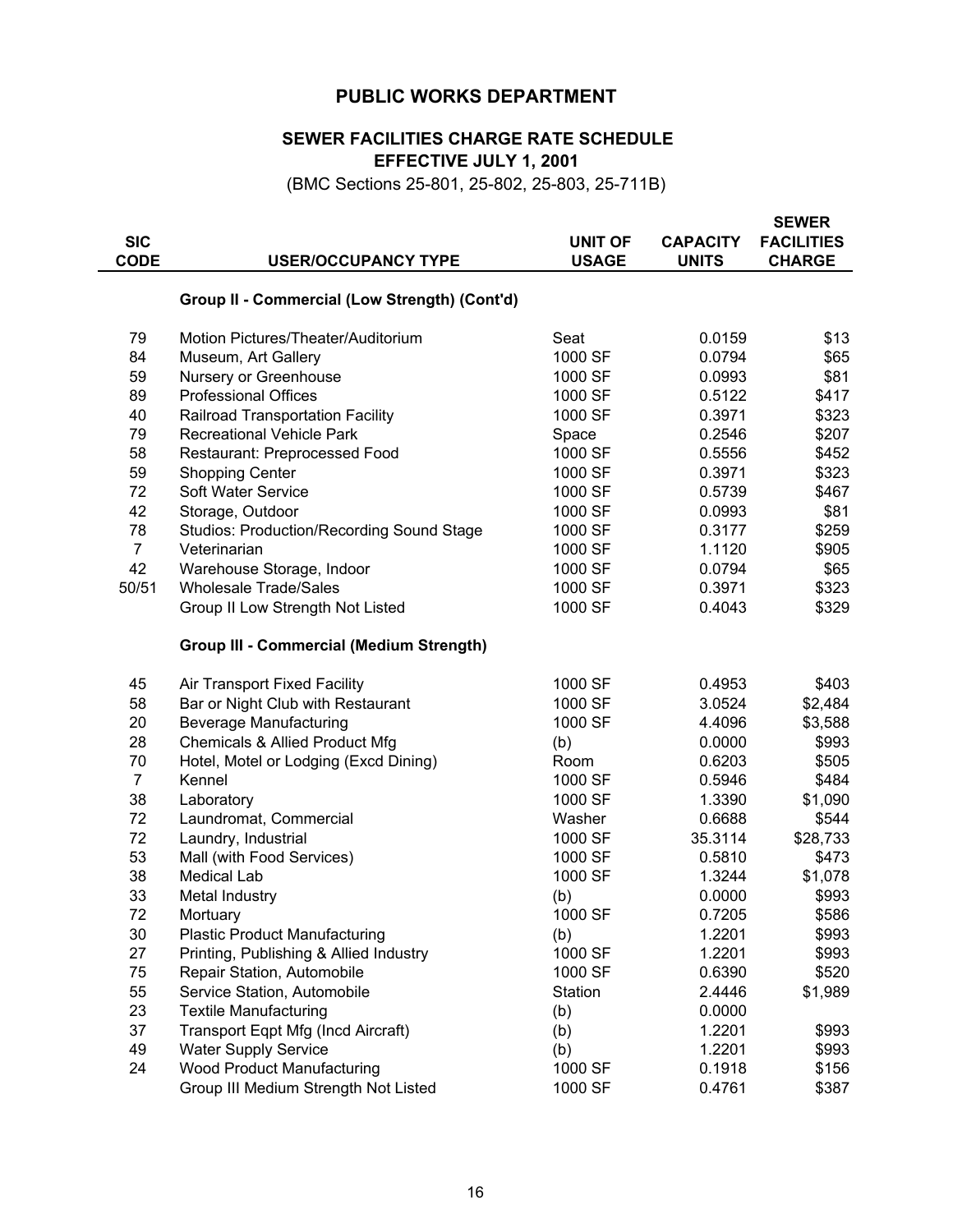#### **PUBLIC WORKS DEPARTMENT**

#### **EFFECTIVE JULY 1, 2001 SEWER FACILITIES CHARGE RATE SCHEDULE**

(BMC Sections 25-801, 25-802, 25-803, 25-711B)

|                                       |                                                                                             |                 | <b>SEWER</b>      |
|---------------------------------------|---------------------------------------------------------------------------------------------|-----------------|-------------------|
|                                       | <b>UNIT OF</b>                                                                              | <b>CAPACITY</b> | <b>FACILITIES</b> |
| <b>USER/OCCUPANCY TYPE</b>            | <b>USAGE</b>                                                                                | <b>UNITS</b>    | <b>CHARGE</b>     |
|                                       |                                                                                             |                 |                   |
|                                       |                                                                                             |                 |                   |
| <b>Bakery</b>                         | 1000 SF                                                                                     | 3.5876          | \$2,919           |
| Dairy Product Manufacturing           | 1000 SF                                                                                     | 7.4065          | \$6,027           |
| Food Product Mfg (Industrial)         | 1000 SF                                                                                     | 1.9207          | \$1,563           |
| <b>Hotel with Dining Facilities</b>   | (c)                                                                                         | 0.0000          |                   |
| Paint Manufacturing and Usage         | 1000 SF                                                                                     | 5.2046          | \$4,235           |
| <b>Restaurant or Deli: Take-out</b>   | 1000 SF                                                                                     | 3.8438          | \$3,128           |
| Restaurant, Cafeteria or Full Service | Seat                                                                                        | 0.3075          | \$250             |
| Restaurant, Fast Food                 | Seat                                                                                        | 0.2563          | \$209             |
| Restaurant, Other                     | 1000 SF                                                                                     | 10.5705         | \$8,601           |
| Restaurant: Coffee/Donut Shop         | 1000 SF                                                                                     | 3.5876          | \$2,919           |
| Septage                               |                                                                                             | 0.0000          |                   |
|                                       | 1000 SF                                                                                     | 1.8792          | \$1,529           |
| Group IV High Strength Not Listed     | 1000 SF                                                                                     | 3.8438          | \$3,128           |
| <b>Group V - Institutional</b>        |                                                                                             |                 |                   |
| Church                                | 1000 SF                                                                                     | 0.1986          | \$162             |
| Church                                | Seat                                                                                        | 0.0199          | \$16              |
| Community Center (No Kitchen)         | Occupant                                                                                    | 0.0159          | \$13              |
| <b>Membership Organizations</b>       | 1000 SF                                                                                     | 0.4964          | \$404             |
| <b>Prison with Food Services</b>      | Inmate                                                                                      | 0.8684          | \$707             |
| School: Day Care, Elem & Junior High  | <b>Student</b>                                                                              | 0.0353          | \$29              |
| School: High                          | <b>Student</b>                                                                              | 0.0530          | \$43              |
| School: Other                         | 1000 SF                                                                                     | 0.7064          | \$575             |
| School: Private                       | 1000 SF                                                                                     | 0.7064          | \$575             |
| School: University or College         | Student                                                                                     | 0.0706          | \$57              |
| School: Vocational                    | Student                                                                                     | 0.0530          | \$43              |
| <b>Social Services</b>                | 1000 SF                                                                                     | 0.5787          | \$471             |
| Group V Institutional Not Listed      | 1000 SF                                                                                     | 0.4964          | \$404             |
|                                       | <b>Group IV - Commercial (High Strength)</b><br>Supermarket (Grocery) with Butcher or Baker |                 |                   |

(a) Proposed rate is based on the typical discharges of the SFD and MFD.

(b) Evaluate Individual Process Discharges. Default value is as shown.

(c) Allocate to the restaurant and lodging.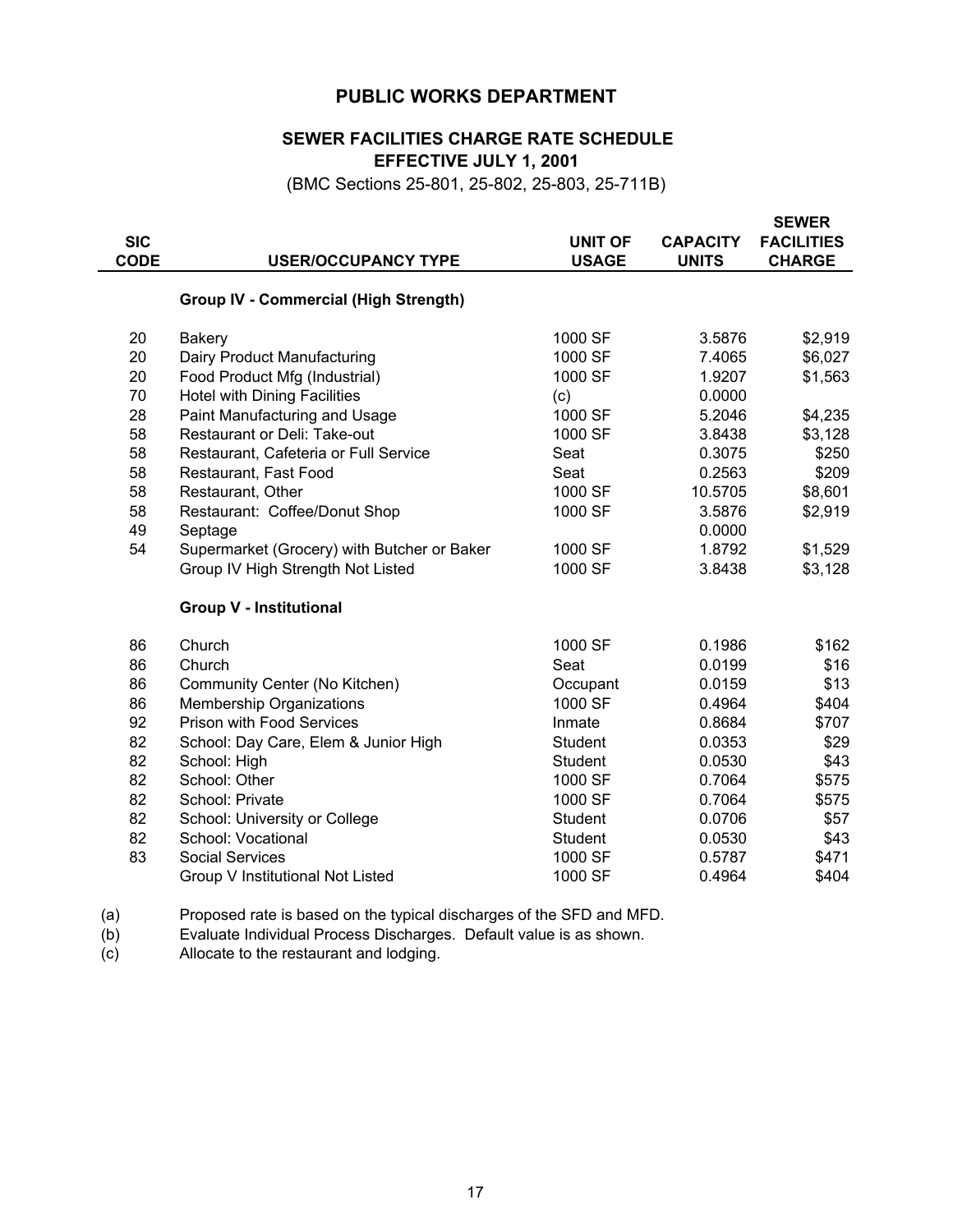#### **SECTION 5. MISCELLANEOUS SEWER CHARGES**

(Added 11/8/83, Resolution 20,791) (Last Update 5/4/21, Resolution 21-29,233)

|     | Amount<br><b>Description</b>                     |                       |                                         |  |
|-----|--------------------------------------------------|-----------------------|-----------------------------------------|--|
| (A) | 9-Jan<br>Draining Swimming Pool (Single Family)  | \$38.25               | Occurrence                              |  |
| (B) | Draining Swimming Pool (Multi-Family/Commercial) | \$47.50               | Occurrence                              |  |
| (C) | <b>Collection Agency Fee</b>                     | 20% of Debt Total Due |                                         |  |
| D)  | <b>Water Barricade Dewatering</b>                | \$21.25               | Per Barricade<br>7 Barricade<br>Minimum |  |

#### **SECTION 6. FEES FOR INTERSTATE TRUCK TERMINALS AND ACCESS ROUTES**

(Added 1/29/85, Resolution 21,171)

|     | (Last Update 5/4/21, Resolution 21-29,233) |               |                                                                                    |
|-----|--------------------------------------------|---------------|------------------------------------------------------------------------------------|
|     | <b>Description</b>                         | <b>Amount</b> | Unit/Time                                                                          |
| (A) | <b>Application Fee</b>                     | \$283.50      | Each Terminal<br>and/or Access<br>Route                                            |
| (B) | Sign Fee                                   | \$85.00       | Each Terminal<br>Trailblazer Sign<br>and/or Terminal<br><b>Identification Sign</b> |
| (C) | <b>Annual Fee</b>                          | \$56.75       | Each Terminal<br>and/or Access<br>Route                                            |

#### **SECTION 7. MISCELLANEOUS STREET FEES**

(Added 3/31/87, Resolution 21,954) (Last Update 5/4/21, Resolution 21-29,233)

| Amount<br><b>Description</b> |                                                                                       |             | Unit/Time                       |  |
|------------------------------|---------------------------------------------------------------------------------------|-------------|---------------------------------|--|
| (A)                          | Streets and Public Service Easements Vacation<br>(Single Family).                     | \$3,901.75  | Application/<br><b>Petition</b> |  |
| (B)                          | Streets and Public Service Easements Vacation<br>(Multi-Family/Commercial)            | \$10,605.36 | Application/<br><b>Petition</b> |  |
| (C)                          | Street Name Change Request*                                                           | \$4,720.00  | Application/<br>Petition        |  |
| *                            | Cost shall be the actual cost to the City as determined by the Public Works Director. |             |                                 |  |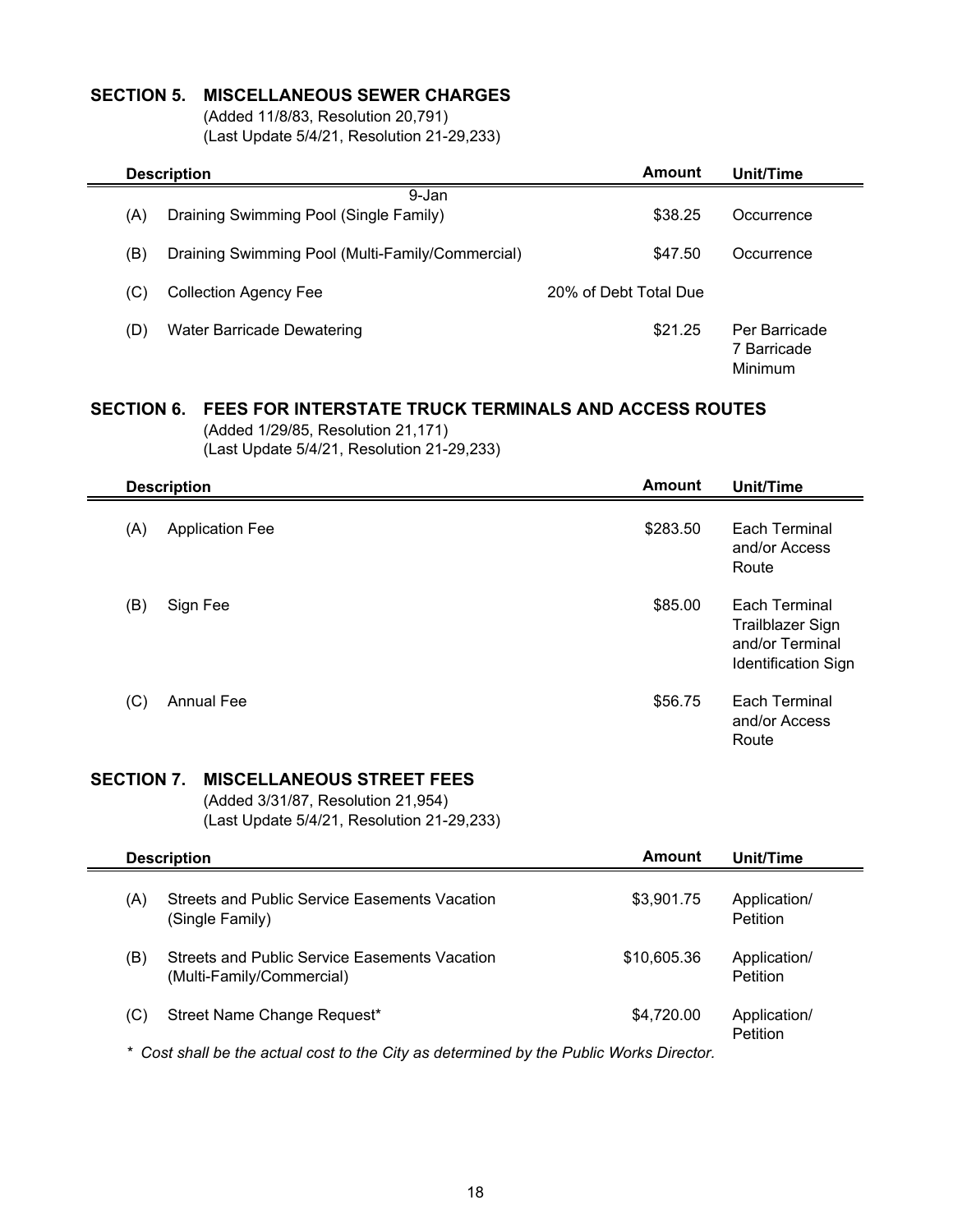|     | <b>Description</b> |                                                                                                     |              | <b>Unit/Time</b>                                                                                                                                         |
|-----|--------------------|-----------------------------------------------------------------------------------------------------|--------------|----------------------------------------------------------------------------------------------------------------------------------------------------------|
| (D) | (1)                | Encroachments<br>Encroachment Application per CBC Ch 32-3201;<br>Initial (subject to renewal)       | \$403.00 **  | Application,<br>routing, plan<br>check review,<br>approval. One<br>time fee; plus<br>encroachment<br>area<br>(SF)x(.01)x(DAY)                            |
|     | (2)                | Encroachment Application per CBC Ch 32-3201;<br>Renewal                                             | $$210.50$ ** | Application,<br>routing, and plan<br>check review<br>approval; plus<br>encroachment<br>area<br>(SF)x(.01)x(DAY)<br>$(D)(12)$ applies to<br>ongoing usage |
|     | (3)                | Other Encroachment - Object/Structural; Initial in<br>the public right-of-way (100 sq. ft. or less) | \$210.50 **  |                                                                                                                                                          |
|     | (4)                | Other Encroachment Renewal (100 Sq. ft. or<br>less)                                                 | \$200.00 **  | Year                                                                                                                                                     |
|     | (5)                | Encroachments in Residential (R-1) Zones                                                            | \$158.00 **  | Encroachment<br>Agreement and<br><b>Recording Fee</b><br>(One-time Fee)                                                                                  |
|     | (6)                | <b>Temporary Encroachment</b>                                                                       | \$253.00 **  | Minimum \$250 or<br>(SF)x(.01)xDAY;<br>whichever is more                                                                                                 |
|     | (7)                | Outside Restaurant Seating Encroachment; Initial                                                    | \$438.25 **  | <b>First Year</b>                                                                                                                                        |
|     | (8)                | <b>Outside Restaurant Seating Encroachment;</b><br>Renewal                                          | \$219.50 **  | Year; Plus annual<br>administrative fee;<br>$(D)(12)$ applies to<br>long-term usage                                                                      |
|     | (9)                | Temporary "Open House" Signs in Public Right-<br>of-Way Permit                                      | $$13.25$ **  | Per Permit/<br>Annually (FY)                                                                                                                             |
|     |                    | (10) Groundwater Monitoring Wells in the Public Right-<br>of-Way; Initial                           | \$499.00 **  | Application,<br>routing, plan<br>check review,<br>approval. Plus<br>\$246 per well                                                                       |
|     |                    | (11) Groundwater Monitoring Wells in the Public Right-<br>of-Way; Renewal                           | \$249.00 **  | Per Monitoring<br>Well; Annually<br>$(D)(12)$ applies to<br>long-term usage                                                                              |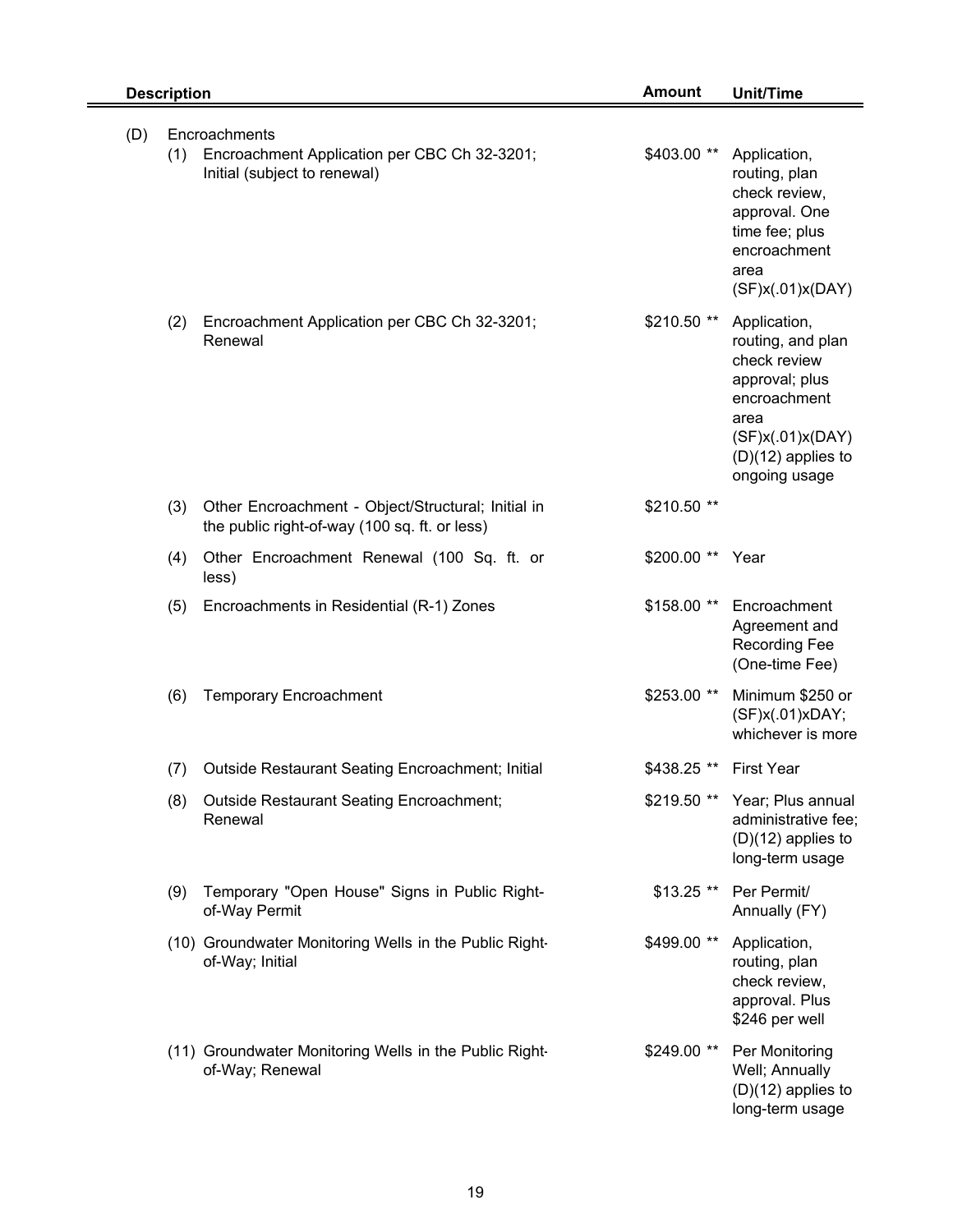| <b>Description</b>                                                                                                                                                   | Amount         | Unit/Time                                                  |
|----------------------------------------------------------------------------------------------------------------------------------------------------------------------|----------------|------------------------------------------------------------|
| (12) Encroachment Renewal - annual billing<br>and<br>verification<br>for<br>processing<br>insurance<br>encroachments listed under $(D)(2)$ , $(D)(8)$ and<br>(D)(11) | $$105.25$ **   | Annual billing<br>processing,<br>insurance<br>verification |
| (13) Covenant Agreement (Encroachment into Public<br>Right-of-Way)                                                                                                   | $$401.75$ **   | Application,<br>routing, plan<br>check review.<br>approval |
| (14) Covenant agreement for planned development<br>projects                                                                                                          | $$3,000.00$ ** | Per application                                            |

Encroachments may require an excavation or street use permit for installation, and/or removal, and/or construction.

Fees charged to any telecommunication company that provides certification to the Public Works Director that it is exempt from such fees under state or federal law shall not exceed the City's actual costs for right of way management, as determined by the Public Works Director.

*\*\* Recording fees are to be paid by permittees for permits/agreements.*

| (E) |     | Excavation/Construction Permit, Street Use Permit and Haul Route                               |                      |                                                                       |
|-----|-----|------------------------------------------------------------------------------------------------|----------------------|-----------------------------------------------------------------------|
|     | (1) | Excavation/Construction or Street Use Permit<br>Single Family Dwelling (SFD)***                |                      | Permit; Plus<br>Deposit Per BMC<br>Title 7-1-206(b), if<br>applicable |
|     |     | Approval of Permit (non-refundable)<br>(a)                                                     | \$56.50              |                                                                       |
|     | (2) | Excavation/Construction or Street Use Permit<br>Multi-Family/Commercial (MF/Comm)***           |                      | Permit; Plus<br>Deposit Per BMC<br>Title 7-1-206(b), if<br>applicable |
|     |     | Approval of Permit<br>(a)<br><b>Cancellation of Permit</b><br>(b)                              | \$107.25<br>\$107.25 |                                                                       |
|     | (3) | Excavation/Construction Permit With Plans; Multi-<br>Family, Water/Electric/Gas/Phone/Cable*** | \$107.25             | Permit; Plus<br>Deposit Per BMC<br>Title 7-1-206(b), if<br>applicable |
|     | (4) | Haul Route Permit (Single Family)***                                                           | \$196.50             | Permit; Plus<br>Deposit Per BMC<br>Title 7-1-206(b), if<br>applicable |
|     | (5) | Haul Route Permit (Multi-Family/Commercial)***                                                 | \$392.75             | Permit; Plus<br>Deposit Per BMC<br>Title 7-1-206(b), if<br>applicable |
|     | (6) | Pools/Spas Permit (Single Family)***                                                           | \$105.25             | Permit; Plus<br>Deposit Per BMC<br>Title 7-1-206(b)                   |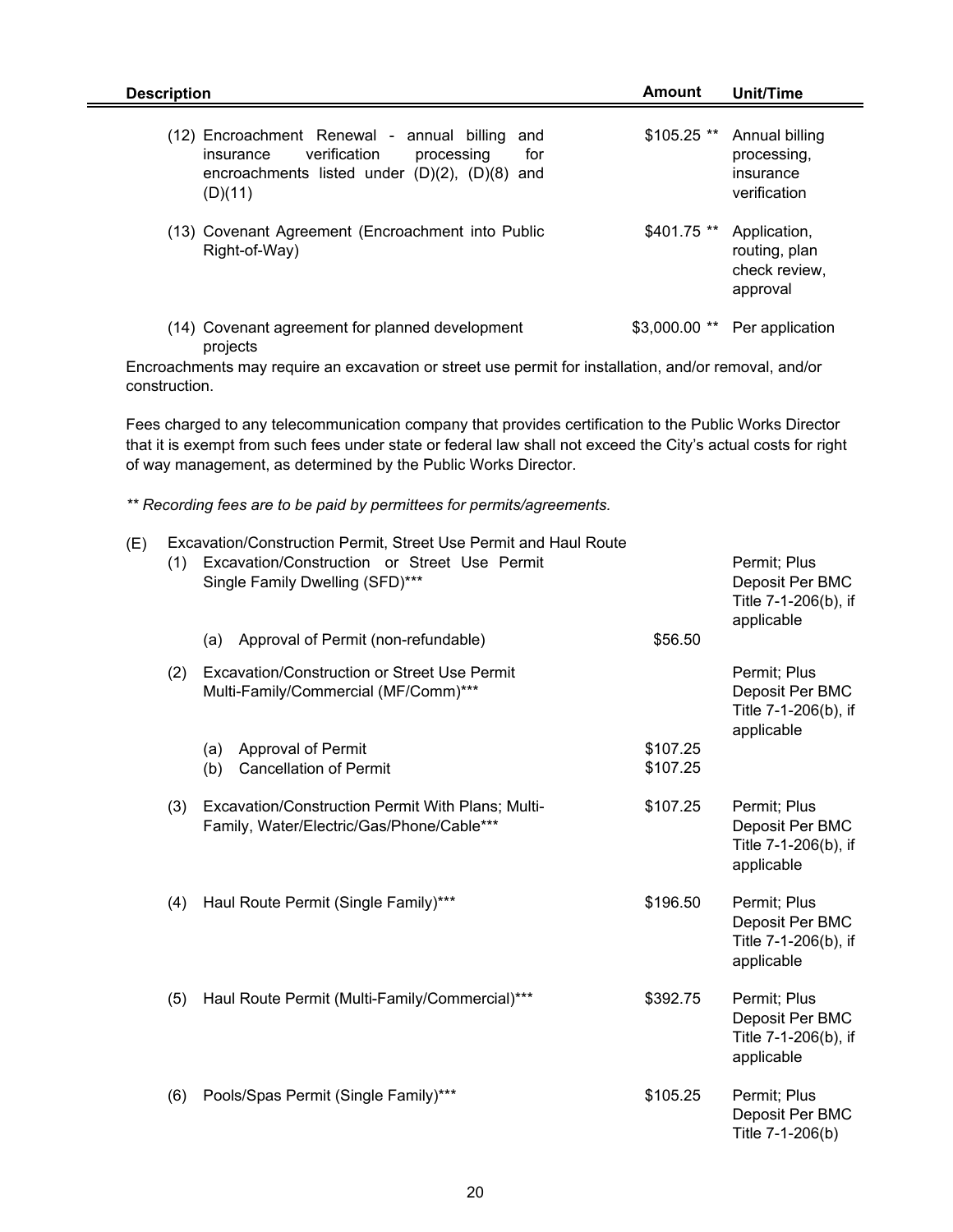| <b>Description</b>                                                                                      | <b>Amount</b> | Unit/Time                                                             |  |
|---------------------------------------------------------------------------------------------------------|---------------|-----------------------------------------------------------------------|--|
| Pools/Spas Permit (Multi-Family/Commercial)***<br>(7)                                                   | \$210.50      | Permit; Plus<br>Deposit Per BMC<br>Title 7-1-206(b)                   |  |
| (8)<br>Demolition Permit (Single Family)***                                                             | \$108.25      | Permit; Plus<br>Deposit Per BMC<br>Title 7-1-206(b)                   |  |
| (9)<br>Demolition Permit (Multi-Family/Commercial)***                                                   | \$216.75      | Permit; Plus<br>Deposit Per BMC<br>Title 7-1-206(b)                   |  |
| (10) Tenant Improvement (Multi-<br>Family/Commercial)***                                                | \$229.75      | Permit; Plus<br>Deposit Per BMC<br>Title 7-1-206(b), if<br>applicable |  |
| *** Permits will incur inspection fee per Schedule of Charges as approved by the Public Works Director. |               |                                                                       |  |
| (F)<br>Excavation/Construction Permit, Street Use Permit                                                | \$231.75      | Plan Check per                                                        |  |

|                | and Haul Route Plan Check Approval (Routing<br>Required) or any general plan check in the public right<br>of way.                      |                                                                           | Sheet; Plus<br>Deposit Per BMC<br>Title 7-1-206(b), if<br>applicable |
|----------------|----------------------------------------------------------------------------------------------------------------------------------------|---------------------------------------------------------------------------|----------------------------------------------------------------------|
| (G)            | Commencing Excavation/Construction/Street Use Without a Permit                                                                         |                                                                           |                                                                      |
|                | Excavation/Construction/Street Use Without a<br>(1)<br>Permit - Single Family Residence                                                | \$202.50                                                                  | Each Occurrence                                                      |
|                | Excavation/Construction/Street Use without a<br>(2)<br>Permit - Other Fines                                                            | \$506.00                                                                  | Each Occurance                                                       |
|                | Excavation/Construction/Street Use Without a<br>(3)<br>Permit - Multi-Family Residence/Commercial<br>Property/Utilites                 | \$1,012.00                                                                | Each Occurrence                                                      |
| (H)            | Fee to Block Catch Basins                                                                                                              | \$79.75                                                                   | 5 Catch Basins<br>(Minimum Fee)                                      |
| (1)            | Fee to Clean Catch Basins                                                                                                              | \$26.50                                                                   | 1 Catch Basin                                                        |
| $(\mathsf{U})$ | Change of Address Fee                                                                                                                  | \$85.00                                                                   | <b>First Address/Unit</b>                                            |
|                |                                                                                                                                        | \$28.50                                                                   | Each Additional<br>Address/Unit                                      |
| (K)            | <b>Engineering Consulting Fees</b>                                                                                                     | Consulting fee will be actual project cost plus<br>10% for administration |                                                                      |
| (L)            | Horizontal Street Light Banner<br>Note: BWP Electrical charges \$125 per installation in the public right-of-way.                      | \$50.00                                                                   | Per Banner                                                           |
| (M)            | Vertical Street Light Banner<br>Note: Street Use Permit is required to install and remove street light banners in public right-of-way. | \$6.00                                                                    | Per Banner                                                           |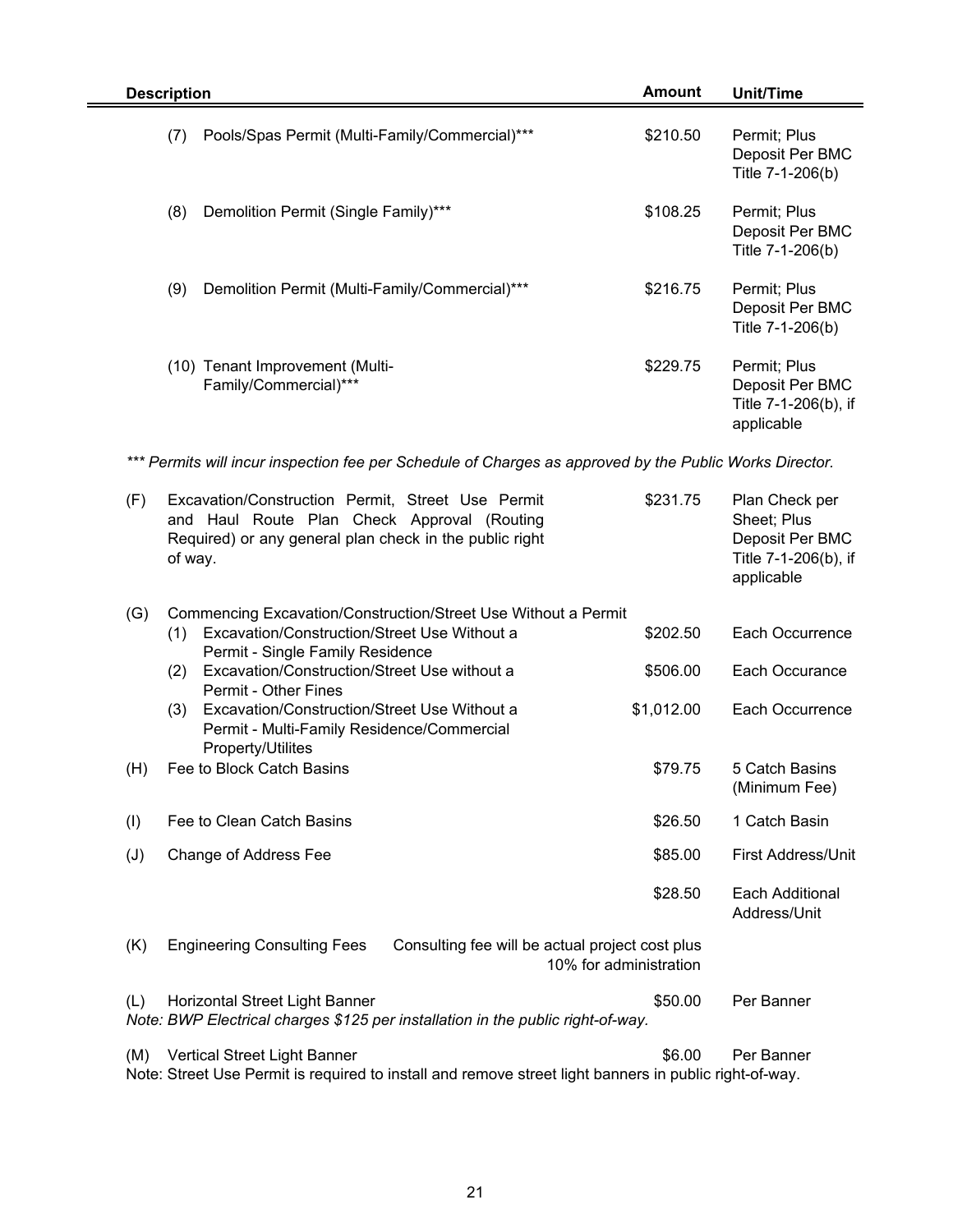| <b>Description</b>                                                                  | <b>Amount</b> | Unit/Time                                                                                                 |
|-------------------------------------------------------------------------------------|---------------|-----------------------------------------------------------------------------------------------------------|
| Special Event (Small)<br>(N)                                                        | \$193.50      | Per event less<br>than 1 city block of<br>public right-of-way<br>$(1-100$ attendees)                      |
| Special Event (Medium)<br>(O)                                                       | \$386.75      | Per event; 1 city<br>block of public<br>right-of-way (101-<br>500 attendees)                              |
| (P)<br>Special Event (Large)**                                                      | \$780.71      | Per event; multi-<br>block street<br>closure of city<br>public right-of-way<br>(501 attendees or<br>more) |
| ** This is a base fee. Other divisions and departments may have fees for the event. |               |                                                                                                           |
| (Q)<br>Dedication of Easement - Multi-Family/Commercial                             | \$918.37      | Application/<br>Petition                                                                                  |
| Dedication of Easement - Residential<br>(R)                                         | \$363.90      | Application/<br>Petition                                                                                  |

#### **SECTION 8. OVERLOAD PERMITS**

(Last Update 5/4/21, Resolution 21-29,233)

|     | <b>Description</b>                                                    | <b>Amount</b>     | Unit/Time                                          |
|-----|-----------------------------------------------------------------------|-------------------|----------------------------------------------------|
| (A) | <b>Permit Fees</b><br>Single Trip Issuance<br>(1)<br>(Additional Day) | \$22.25<br>\$2.30 | Each Trip/Day<br>$(30 \text{ days})$<br>Max./Year) |
|     | (2)<br>Annual Issuance                                                | \$111.25          | Per Year                                           |
| (B) | Escorts and Inspections<br><b>Escorted Move</b><br>(1)                | \$16.50           | Each Trip/Day                                      |
|     | (2)<br><b>Escorted Move Inspection</b>                                | \$334.00          | As Needed *                                        |

\* *Inspection fee charged for one move between the hours of 11:00 pm and 5:00 am. Additional moves under the same permit will be charged an additional \$300.00 fee, per night. Moves which continue past 5:00 am will be charged for an inspection on an actual cost basis, with a minimum additional fee of \$300.00.*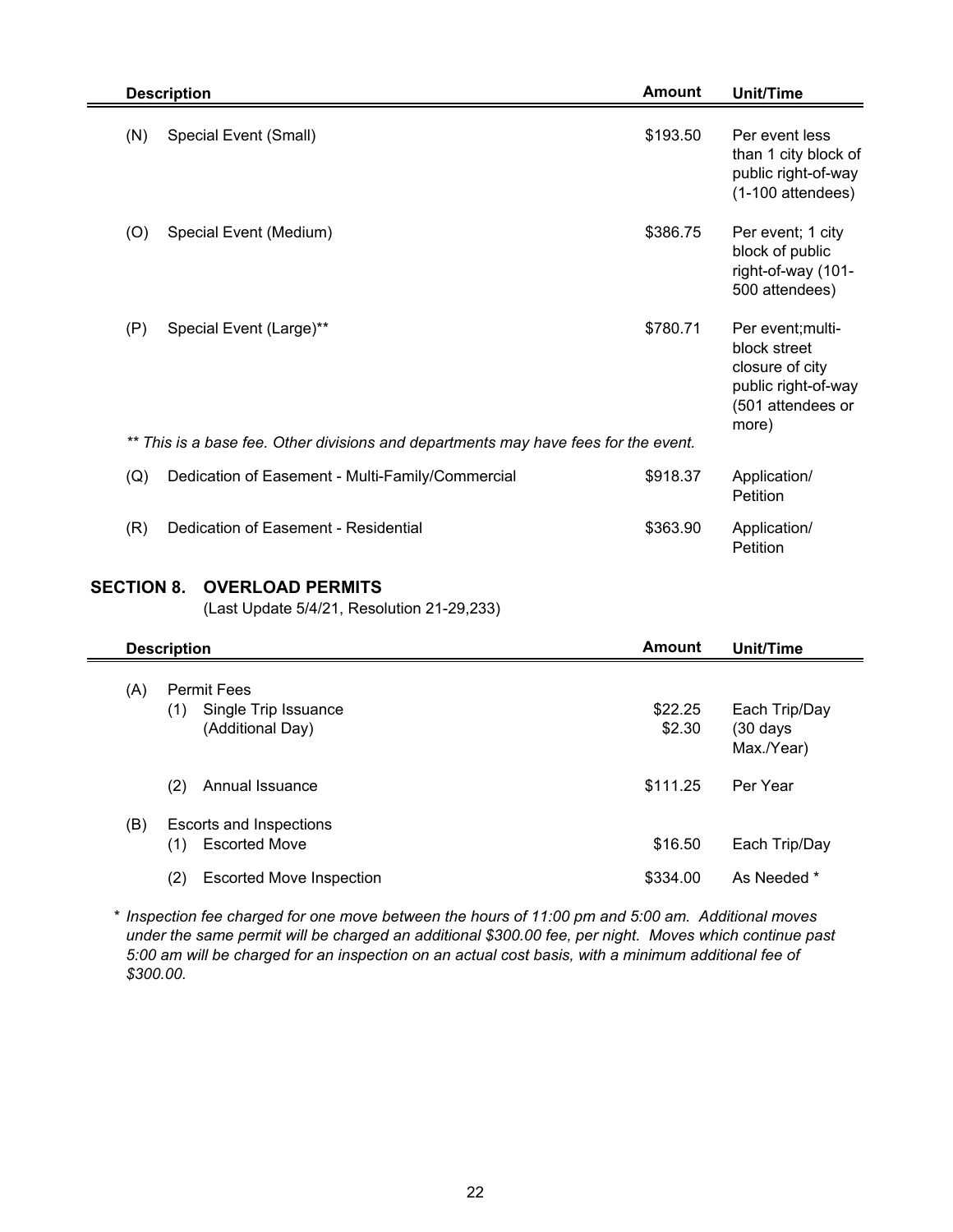#### **SECTION 9. PLACEMENT AND RENTAL OF STREET SAFETY DEVICES**

(Last Update 5/4/21, Resolution 21-29,233)

 $\blacksquare$ 

| <b>Description</b>                                              | <b>Amount</b> | Unit/Time    |  |
|-----------------------------------------------------------------|---------------|--------------|--|
| Initial Cost Including Delivery, Maintenance and Pick-Up<br>(A) |               |              |  |
| Day Time Delivery<br>(1)                                        | \$134.25      | Per Incident |  |
| (2)<br><b>Night Time Delivery</b>                               | \$202.50      | Per Incident |  |
| Rental Rates for Delivered Devices *<br>(B)                     |               |              |  |
| <b>Lighted Barricades</b><br>(1)                                | \$7.75        | Each Per Day |  |
| (2)<br><b>Barricades</b>                                        | \$5.50        | Each Per Day |  |
| (3)<br>Delineator                                               | \$4.50        | Each Per Day |  |
| (4)<br><b>Small Traffic Control Sign</b>                        | \$8.75        | Each Per Day |  |
| Large Traffic Control Sign<br>(5)                               | \$10.75       | Each Per Day |  |

\* *Additionally, property owner/contractor shall be billed for damaged or destroyed safety devices.*

#### **SECTION 10. NEWSRACK REGISTRATION FEES**

(Added 9/5/95, Resolution 24,573) (Last Update 5/4/21, Resolution 21-29,233)

|     | <b>Description</b>                                                                            | <b>Amount</b> | Unit/Time                                                                                                                                                                         |
|-----|-----------------------------------------------------------------------------------------------|---------------|-----------------------------------------------------------------------------------------------------------------------------------------------------------------------------------|
| (A) | Initial Registration Fee                                                                      | \$105.25      | Each Individual<br><b>Newsrack</b>                                                                                                                                                |
| (B) | <b>Annual Registration Renewal Fee</b>                                                        | \$52.75       | Each Individual<br><b>Newsrack</b>                                                                                                                                                |
| (C) | Code Violation or Unsafe<br><b>Condition which Constitutes</b><br>the Removal of the Newsrack | \$507.00      | Each Individual<br><b>Newsrack</b><br>Container, Plus<br>Sidewalk<br><b>Restoration Fees</b><br>per Excavation<br>Permit Fee and<br>Deposit (BMC<br>Title 7-1-206) if<br>Required |
| (D) | Release of Impounded Newsrack Fee                                                             | \$215.50      | Each Individual<br>Newsrack (BMC<br>Title 5-3-1009)                                                                                                                               |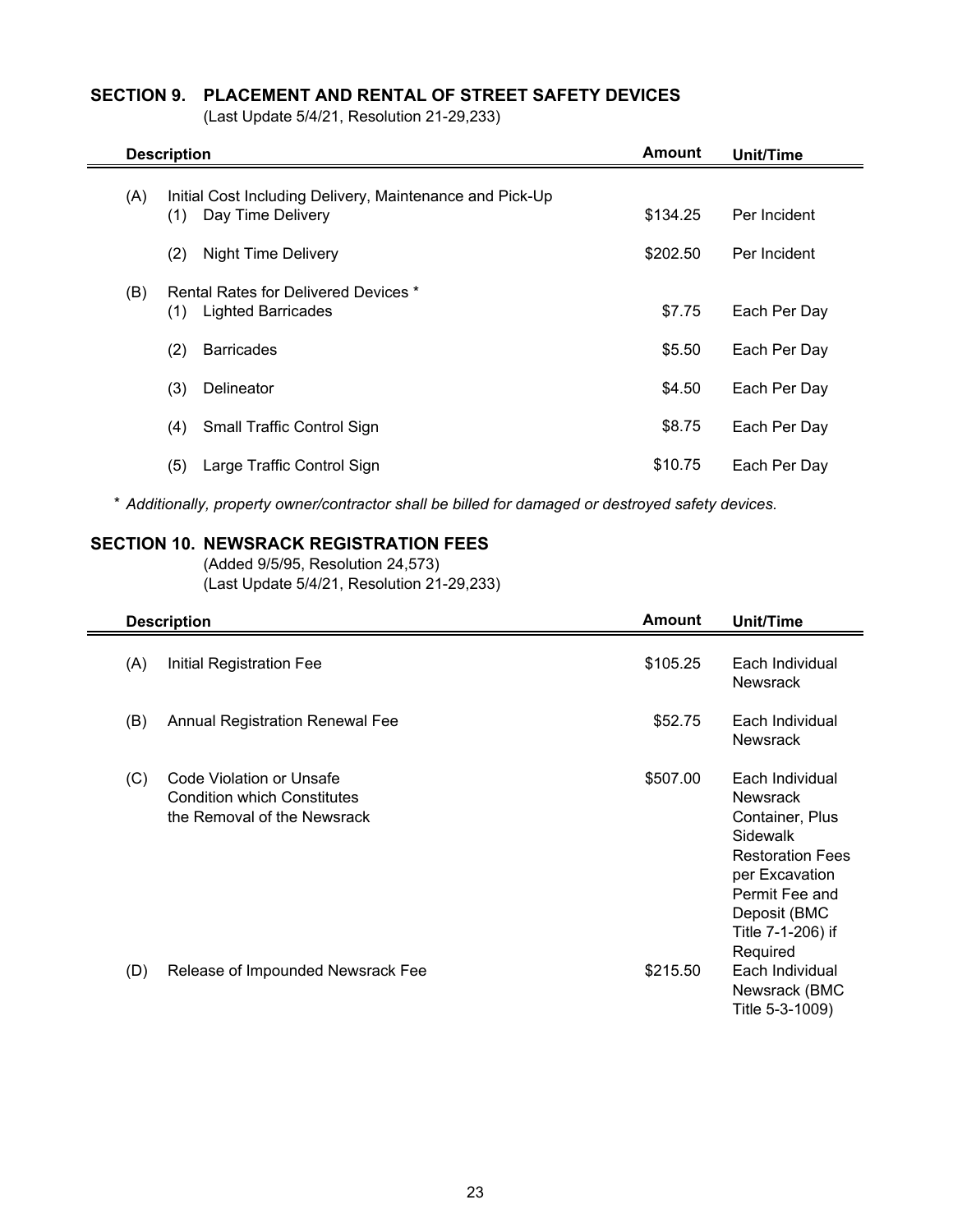#### **SECTION 11. TRAFFIC AID FOR CONSTRUCTION**

(Added 6/22/04, Resolution 26,737)  $(Last Update 5/4/21, Resolution 21-29,233)$ 

|     | <b>Description</b> |                                                                         | <b>Amount</b>                                            | <b>Unit/Time</b>              |  |
|-----|--------------------|-------------------------------------------------------------------------|----------------------------------------------------------|-------------------------------|--|
| (A) | (1)                | Plan Review<br><b>Building Plan</b>                                     | \$231.75 or \$75 per<br>sheet, whichever is<br>more      | Per Permit                    |  |
|     | (2)                | <b>Traffic Control Plan</b>                                             | \$231.75 or \$75 per<br>sheet, whichever is<br>more      | Per Permit                    |  |
|     | (3)                | Sign/Striping/Parking Plan                                              | \$150.00 per sheet or<br>\$75.00/hr whichever<br>is more | Per Sheet or Per<br>Hour      |  |
|     | (4)                | <b>Traffic Signal Plan</b>                                              | \$150.00 per sheet or<br>\$75.00/hr whichever<br>is more | Per Sheet of Per<br>Hour      |  |
|     | (5)                | Wireless Telecommunications Facilities (WTF)<br>Site Plan               | \$150.00 or \$75.00/hr<br>whichever is more              | Per Light Pole                |  |
| (B) | (1)                | <b>Construction Support</b><br><b>Traffic Engineering Staff</b>         | \$75.00                                                  | Per Hour                      |  |
|     | (2)                | <b>Traffic Signal Staff</b>                                             | \$75.00                                                  | Per Hour                      |  |
|     | (3)                | <b>Traffic Sign/Striping Staff</b>                                      | \$75.00                                                  | Per Hour                      |  |
|     | (4)                | <b>Traffic Management Center Staff</b>                                  | \$75.00                                                  | Per Hour                      |  |
| (C) | (1)                | Deposits<br><b>Plan Review</b>                                          | \$90.00                                                  | Per Sheet                     |  |
|     | (2)                | Wireless Telecommunications Facilities (WTF)<br><b>Site Plan Review</b> | \$150.00                                                 | Per Light Pole                |  |
|     | (3)                | <b>Construction Support</b>                                             | \$300.00                                                 | Per Location                  |  |
|     | (4)                | <b>Traffic Signal Inspection</b>                                        | \$140.00                                                 | Per Hour (8 hours<br>minimum) |  |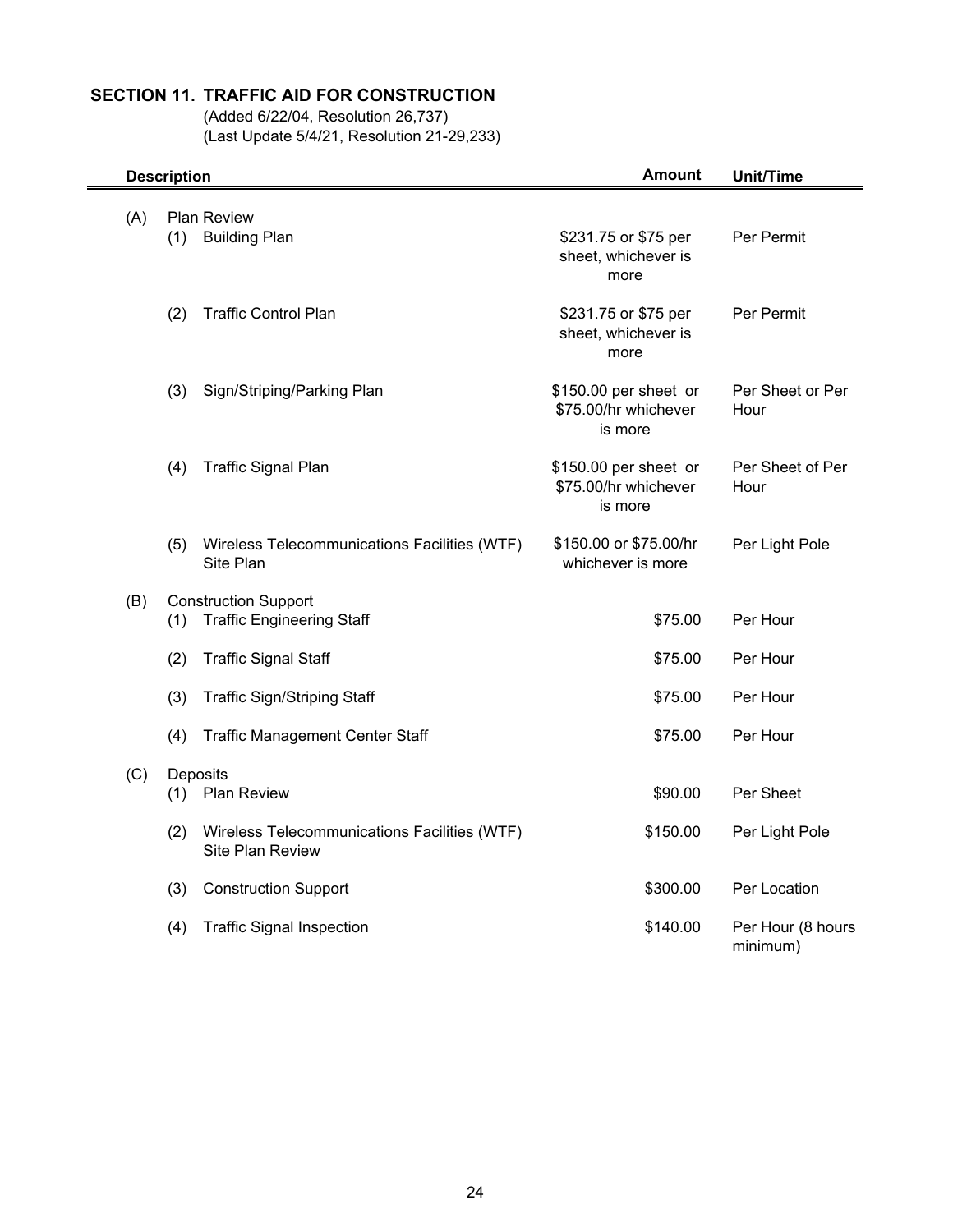#### **SECTION 12. SUBDIVISION FEES**

(Added 6/20/06, Resolution 27,258) (Last Update 5/4/21, Resolution 21-29,233)

|     | <b>Description</b>                                                                                        | <b>Amount</b> | <b>Unit/Time</b>                                                                                                    |
|-----|-----------------------------------------------------------------------------------------------------------|---------------|---------------------------------------------------------------------------------------------------------------------|
| (A) | Subdivision Map Deposit per BMC Title 11-1-607                                                            | \$556.50      | Per Map                                                                                                             |
| (B) | Subdivision Map Processing Fee and \$50 Refund<br>Processing Fee                                          | \$147.75      | Per Map (\$96<br>processing fee<br>plus the \$50<br>refund processing<br>fee)                                       |
| (C) | Subdivision and Engineering Plan Check Fee                                                                | \$230.75      | Per Sheet/Permit                                                                                                    |
| (D) | Monumentation (Centerline Ties) Deposit or Centerline<br>Tie-off Approved by the Director of Public Works | \$759.00      | Per Intersection<br>as Determined by<br>the Director of<br><b>Public Works</b>                                      |
| (E) | Deposit for property tags and/or monumentation "to be<br>set" for Parcel and Tract Maps                   | \$1,012.00    | For establishing<br>the first surveying<br>point<br>(monumentation)<br>and \$300.00 for<br>each additional<br>point |

#### **SECTION 13. WIRELESS TELECOMMUNICATION FEES**

(Added 5/4/21, Resolution 21-29,233)

|     | <b>Description</b>         |            | Unit/Time       |
|-----|----------------------------|------------|-----------------|
| (A) | <b>Application Fee</b>     | \$1,245.00 | Per Location    |
| (B) | <b>Application Deposit</b> | \$6,000,00 | Per Location    |
| (C) | Appeal to City Council     | \$5,000.00 | Per Application |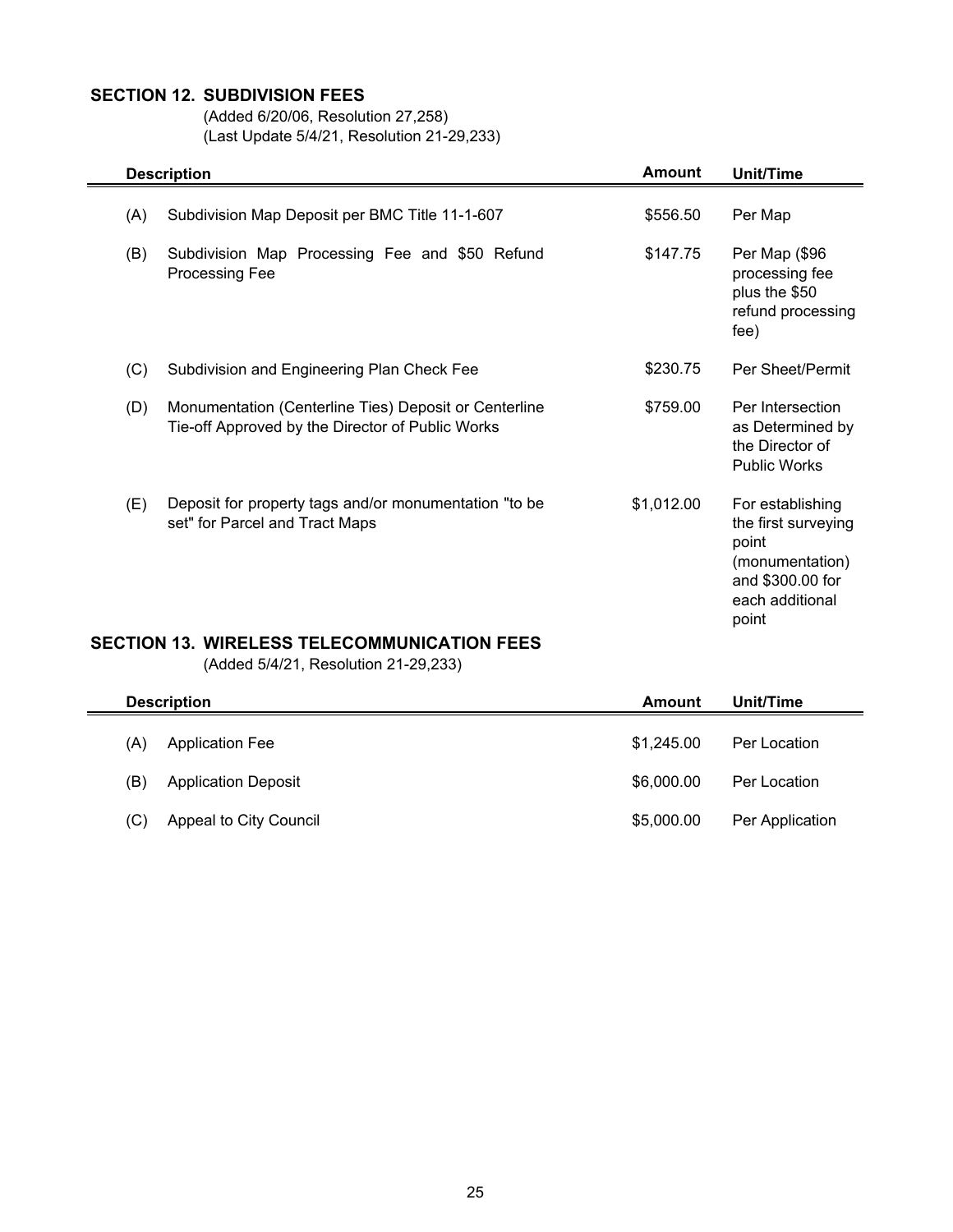## **ARTICLE III LAND USE AND ZONING**

## **SECTION 1. ZONING PROCEDURES AND AMENDMENTS**

(Added 10/18/83, Resolution 20,760) (Last Update 3/15/22, Resolution 22-29,304)

|     | <b>Description</b> |                                                                                                                     | <b>Amount</b>                                               | Unit/Time         |
|-----|--------------------|---------------------------------------------------------------------------------------------------------------------|-------------------------------------------------------------|-------------------|
| (A) | (1)                | Conditional Use Permits (CUP)<br>Basic (Non-Single Family Residential)                                              | \$5,882.00                                                  | Application       |
|     | (2)                | <b>Single Family Residential</b>                                                                                    | \$2,889.00                                                  | Application       |
| (B) |                    | <b>General Plan Amendments</b>                                                                                      | \$7,162.00 *<br>(initial deposit) +<br>time/material costs  | Application       |
|     | (1)                | <b>Pre-Application Review</b>                                                                                       | \$2,581.00                                                  | <b>Per Review</b> |
| (C) | (1)                | Pre-Development Review                                                                                              | \$1,822.00                                                  | Application       |
|     | (2)                | Development Review (Non-Single Family<br>Residential)                                                               | \$6,117.00                                                  | Application       |
|     | (3)                | Notice of Intent (NOI) to submit an application per<br>35-Streamlined<br>SB<br>Ministerial<br>Approval<br>Process** | \$1,866.00                                                  | Application       |
|     | (4)                | <b>Tribal Conulation</b>                                                                                            | \$629.00                                                    | Application       |
|     | (5)                | SB 35 Application**                                                                                                 | \$5,996.00<br>(initial deposit) + time/<br>material costs   | Application       |
|     | (6)                | <b>Accessory Dwelling Unit</b>                                                                                      | \$1,998.00                                                  | Application       |
|     | (7)                | Residential Landscape Development Review                                                                            | \$340.00                                                    | Application       |
|     | (8)                | <b>Commercial Landscape Development Review</b>                                                                      | \$680.00                                                    | Application       |
| (D) | (1)                | Variance<br>Basic (Non-Single Family Residential)                                                                   | \$5,442.00                                                  | Application       |
|     | (2)                | Single Family Residential                                                                                           | \$2,664.00                                                  | Application       |
|     | (3)                | Major Fence Exception                                                                                               | \$1,827.00                                                  | Application       |
| (E) |                    | <b>Planned Development</b>                                                                                          | \$11,298.00 *<br>(initial deposit) +<br>time/material costs | Application       |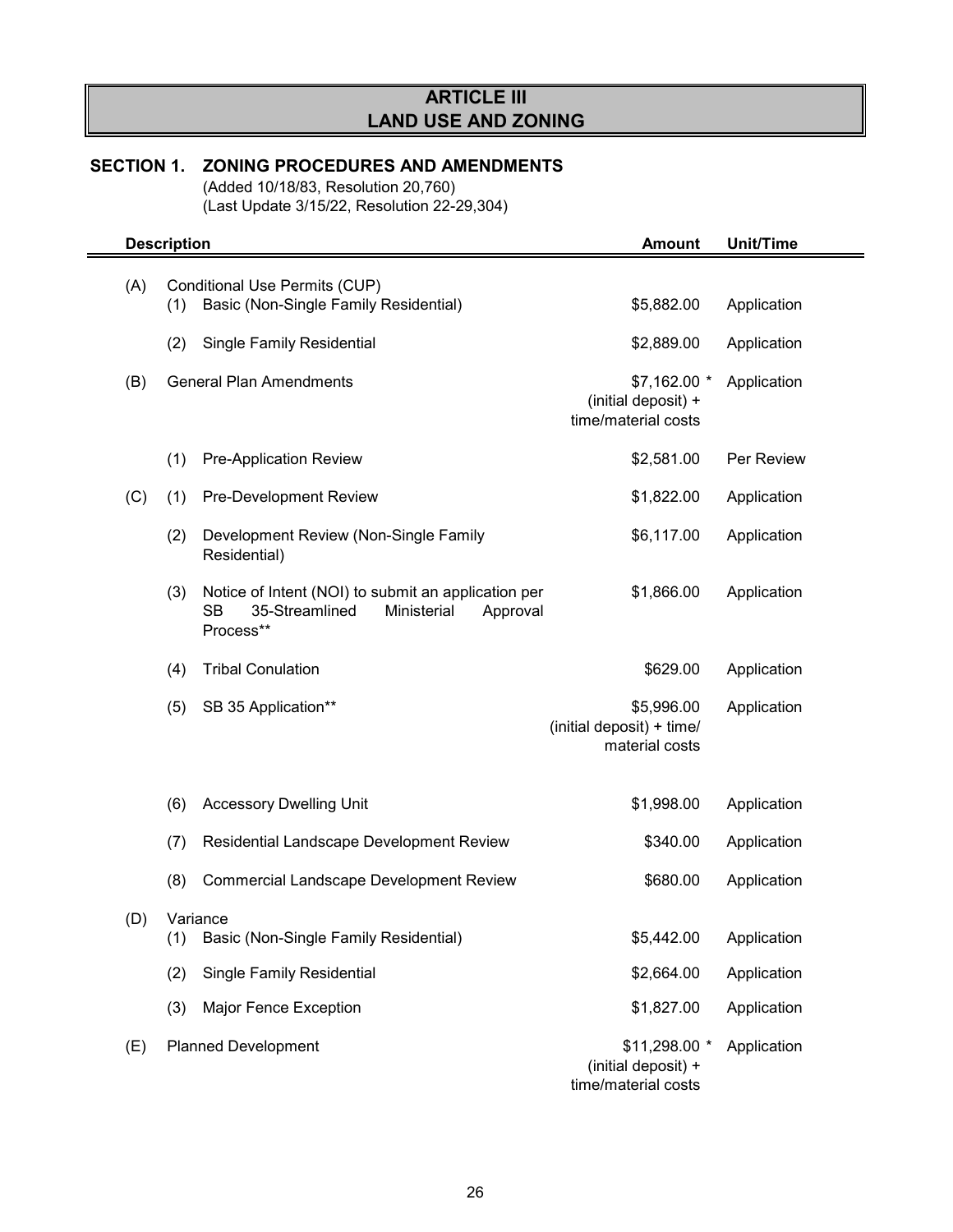| <b>Description</b>                                                                                            |                       | Amount                                                       | Unit/Time   |
|---------------------------------------------------------------------------------------------------------------|-----------------------|--------------------------------------------------------------|-------------|
| (F)                                                                                                           | Development Agreement | $$14,351.00$ *<br>(initial deposit) +<br>time/material costs | Application |
| (G)                                                                                                           | Zone Map Amendment    | $$8,515.00$ *<br>(initial deposit) +<br>time/material costs  | Application |
| (H)                                                                                                           | Zone Text Amendment   | $$10,582.00$ *<br>(initial deposit) +<br>time/material costs | Application |
| *Time and material costs include costs heyond initial denosit fee for staff time and consultant fee services. |                       |                                                              |             |

*\*Time and material costs include costs beyond initial deposit fee for staff time and consultant fee services.* 

| (1)            | (1) | Administrative Use Permits (AUP) and Other Administrative Permits<br><b>Condominium Conversion Maps</b>                                                                     | \$2,407.00  | Application |
|----------------|-----|-----------------------------------------------------------------------------------------------------------------------------------------------------------------------------|-------------|-------------|
|                | (2) | Large Family Child Care                                                                                                                                                     | \$1,491.00  | Application |
|                | (3) | Home Occupation (including Music Lessons)                                                                                                                                   | \$902.00    | Application |
|                | (4) | Single Family Hillside Development Permit                                                                                                                                   | \$3,063.00  | Application |
|                | (5) | <b>Other Single Family Permits</b>                                                                                                                                          | \$3,063.00  | Application |
|                | (6) | Minor Fence Exception - Citywide                                                                                                                                            | \$455.00    | Application |
|                | (7) | All Other AUPs (includes commercial child care<br>facility, residential adjacent night operations,<br>schools-public<br>private,<br>post-production<br>or<br>parking, etc.) | \$1,569.00  | Application |
| $(\mathsf{U})$ | (1) | Appeals<br>Appeal to CD Director related to Single Family<br>Residential                                                                                                    | \$392.00    | Filing      |
|                | (2) | Appeal to Planning Board related to Single Family<br>Residential                                                                                                            | \$1,062.00  | Filing      |
|                | (3) | Appeal to City Council related to Single Family<br>Residential                                                                                                              | \$1,102.00  | Filing      |
|                | (4) | Appeal to Community Development Director                                                                                                                                    | \$825.00    | Filing      |
|                | (5) | Appeal to Planning Board by business                                                                                                                                        | \$2,907.00  | Filing      |
|                | (6) | Appeal to City Council by business                                                                                                                                          | \$2,372.00  | Filing      |
| (K)            |     | Request For Time Extension or amendment of<br>conditions of approval                                                                                                        | 100% of Fee | Request     |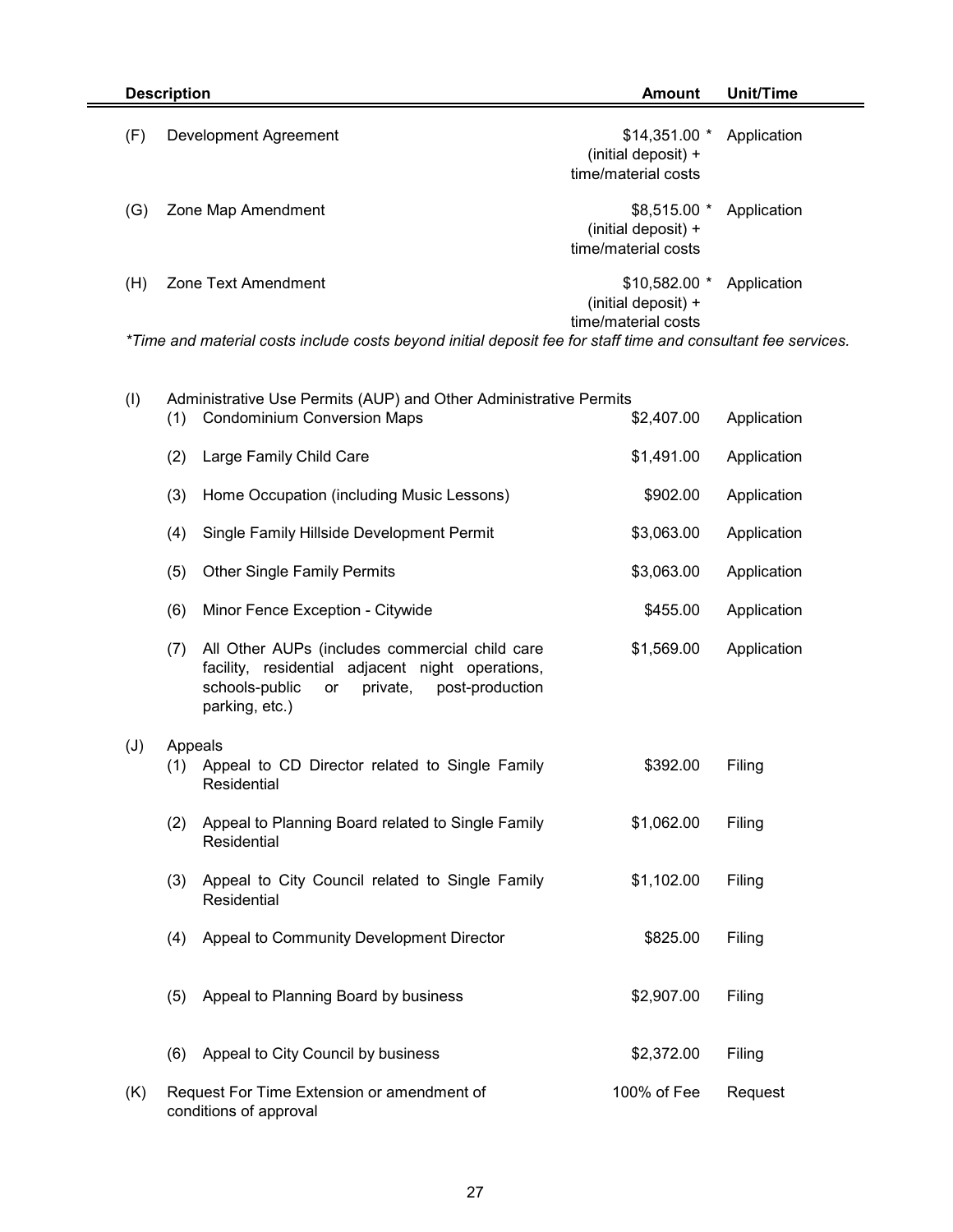|     | <b>Description</b><br><b>Amount</b>                                                                              | Unit/Time                  |
|-----|------------------------------------------------------------------------------------------------------------------|----------------------------|
| (L) | \$546.00<br>Preparation of Covenants (includes accessory<br>structure, off-site shared parking, reversals, etc.) | Request                    |
| (M) | Plan Check<br>Single<br>(1)<br>Family<br>Residential<br>(remodels<br>\$364.00<br>and<br>additions)               | Application                |
|     | Residential<br>\$1,200.00<br>(2)<br>Single<br>Family<br>(whole<br>house<br>teardown/new construction)            | Application                |
|     | Plan Check - Others<br>(3)<br><b>Employee Hourly Rate</b>                                                        | Hour/Minute of<br>One Hour |
| (N) | Inclusionary Housing Fee<br><b>Project Size</b><br>(1)<br>5 to 9 Units<br>\$11.24<br><b>Ownership Projects</b>   | Per Square Foot            |
|     | <b>Rental Projects</b><br>\$5.75<br>10 to 14 Units                                                               | Per Square Foot            |
|     | <b>Ownership Projects</b><br>\$16.46                                                                             | Per Square Foot            |
|     | <b>Rental Projects</b><br>\$8.42<br>14+ Units                                                                    | Per Square Foot            |
|     | \$20.07<br><b>Ownership Projects</b>                                                                             | Per Square Foot            |
|     | <b>Rental Projects</b><br>\$10.27                                                                                | Per Square Foot            |
| (O) | Signs                                                                                                            |                            |
|     | \$121.00<br>(1)<br>Sign Permit Zoning Review                                                                     | Application                |
|     | \$405.00<br>(2)<br>Sign Permit Programing Review - Standard                                                      | Application                |
|     | \$810.00<br>(3)<br>Sign Permit Program Review - Planned<br>Developments                                          | Application                |
| (P) | \$263.00<br>Minor Setback Exception                                                                              | Permit                     |
| (Q) | \$615.00<br>Estoppel                                                                                             | Request                    |
| (R) | \$318.00<br><b>Commercial Noticing</b>                                                                           | Application                |
| (S) | \$5,668.00<br>Wireless Telecommunications Facility                                                               | Application                |
| (T) | Floor Area Ratio Increase<br>\$673.00                                                                            | Application                |
| (U) | \$248.00<br><b>Legal Publishing Notices</b>                                                                      | <b>Flat Rate</b>           |
| (V) | <b>Mailing Fee</b><br>\$258.00                                                                                   | Each                       |

Ė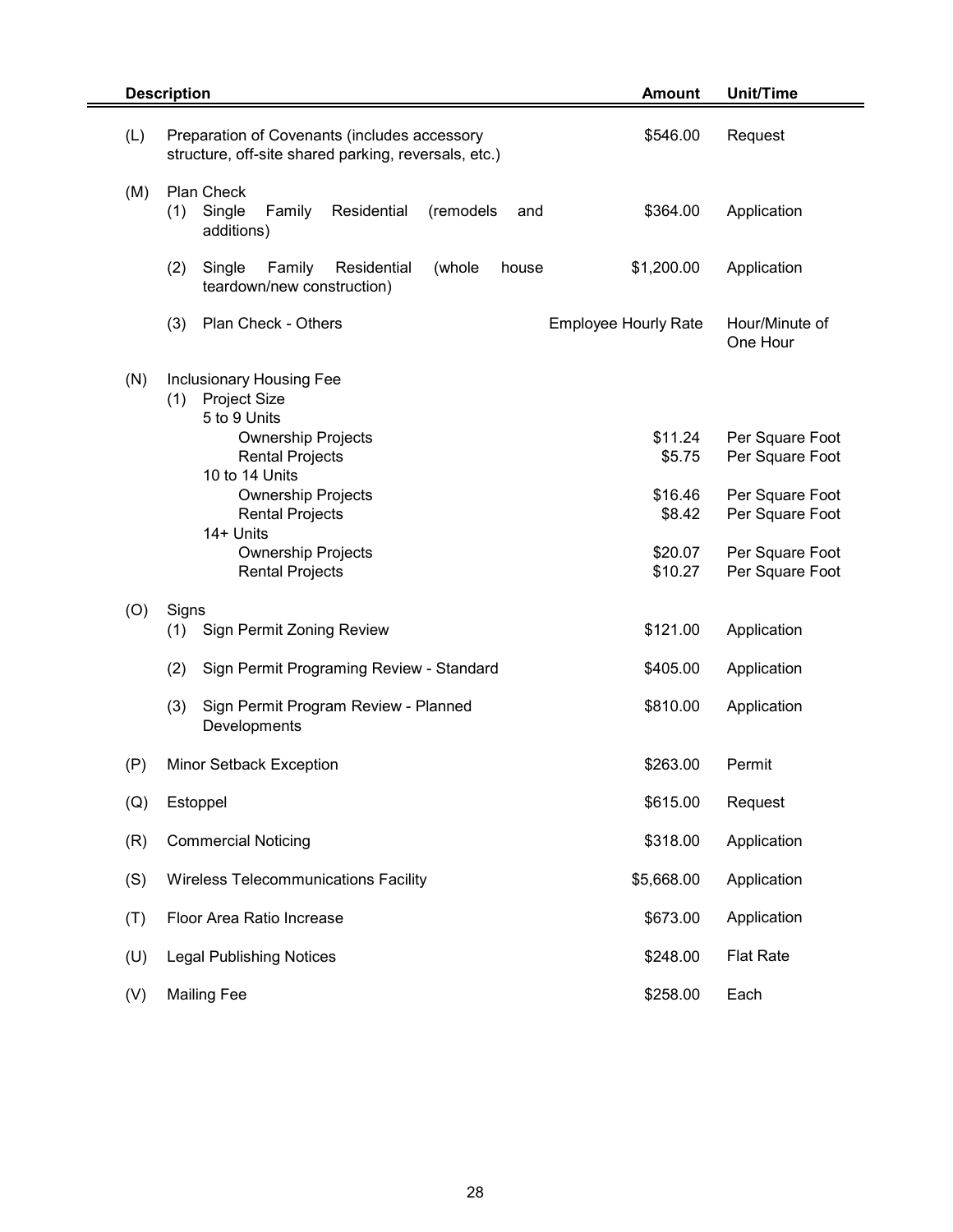#### **SECTION 2. ENVIRONMENTAL ASSESSMENTS**

(Added 10/18/83, Resolution 20,760) (Last Update 5/4/21, Resolution 21-29,233)

| <b>Description</b> |                                                                     | Amount                                                   | Unit/Time        |
|--------------------|---------------------------------------------------------------------|----------------------------------------------------------|------------------|
| (A)                | Environmental Assessments (Initial Study)                           | \$8,045.00<br>(initial deposit) +<br>time/material costs | Application      |
| (B)                | Environmental Review, including Notice of Categorical<br>Exemptions | Cost <sup>*</sup>                                        | Application      |
| (C)                | Deposit                                                             | 100% of Estimated Cost                                   | Application      |
| (D)                | Traffic Model Analysis and/or Studies                               | Cost*                                                    |                  |
| (E)                | Traffic Analysis and/or Studies                                     | Cost <sup>*</sup>                                        | Prior to Hearing |
| (F)                | Special Studies and Other Contractual Services                      | Cost <sup>*</sup>                                        | Application      |

\* *Cost shall be the actual cost to the City as determined by the City Planner. In the event a consultant is retained, cost shall be the total cost of the services of the consultant and 15% of said cost to cover City analysis and overhead expenses.*

#### **SECTION 3. SUBDIVISIONS**

(Added 10/18/83, Resolution 20,760) (Last Update 5/14/19, Resolution 19-29,088)

| <b>Description</b><br><b>Amount</b> |                                                                      |             | Unit/Time   |  |
|-------------------------------------|----------------------------------------------------------------------|-------------|-------------|--|
| (A)                                 | Parcel Maps                                                          |             |             |  |
|                                     | <b>Basic Charge for Tentative</b><br>(1)                             | \$4,700.00  | Application |  |
|                                     | Additional Charge per Lot for Tentative<br>(2)                       | \$56.00     | Application |  |
| (B)                                 | Lot Line Adjustments                                                 | \$1,421.00  | Application |  |
| (C)                                 | <b>Subdivision Maps</b>                                              |             |             |  |
|                                     | <b>Basic or Tentative</b><br>(1)                                     | \$11,715.00 | Application |  |
|                                     | (2)<br>Additional Charge per Lot for Tentative                       | \$56.00     | Application |  |
| (D)                                 | Certificate of Compliance                                            | \$1,001.00  | Request     |  |
| (E)                                 | Reversion of Acreage                                                 | \$5,395.00  | Request     |  |
| (F)                                 | Request For Time Extension or amendment of<br>conditions of approval | 50% of Fee  | Request     |  |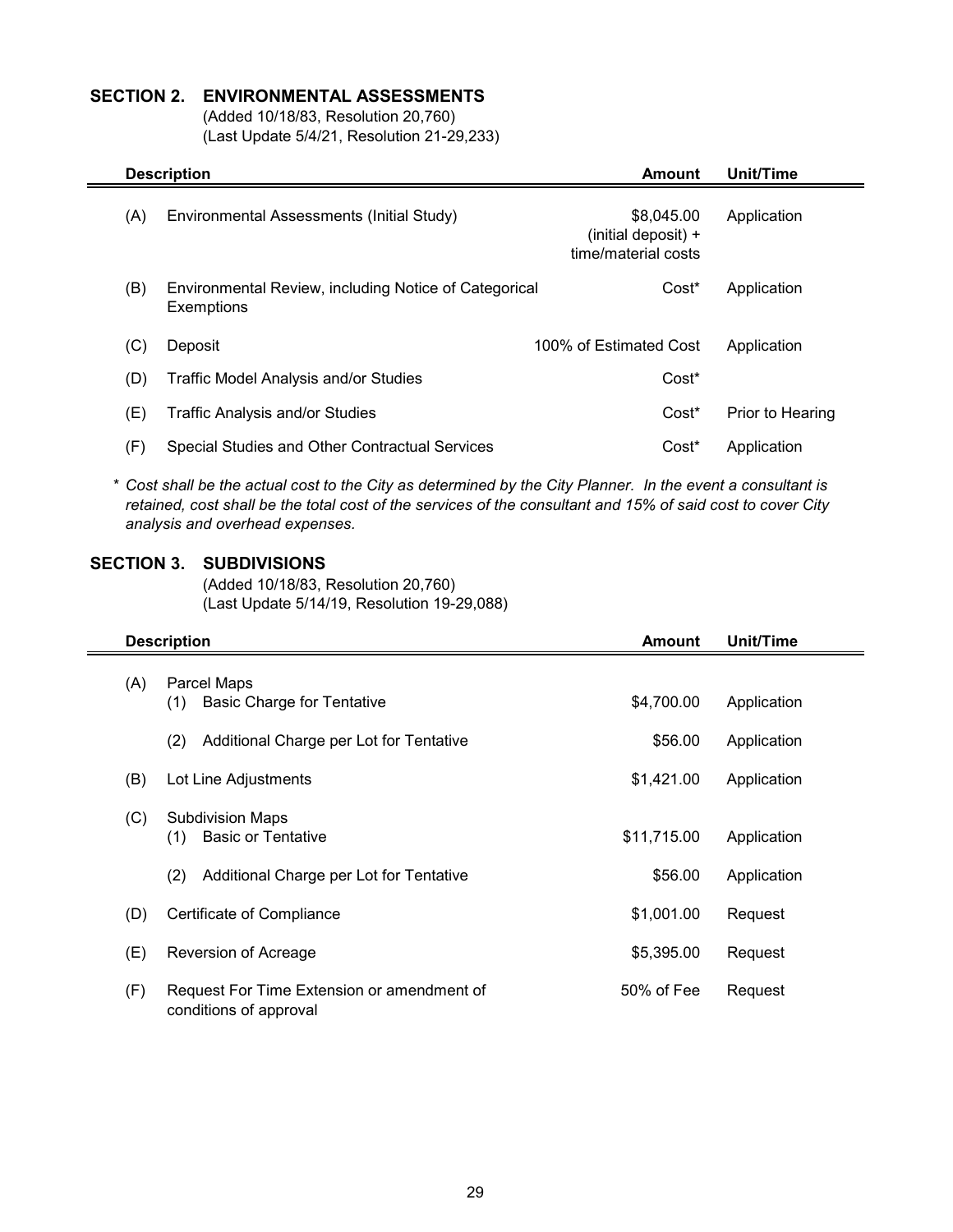#### **SECTION 4. MISCELLANEOUS**

(Added 10/18/83, Resolution 20,760) (Last Update 5/4/21, Resolution 21-29,233)

| <b>Description</b><br><b>Amount</b> |                                                                                      | Unit/Time                                                     |                                               |
|-------------------------------------|--------------------------------------------------------------------------------------|---------------------------------------------------------------|-----------------------------------------------|
| (A)                                 | Inspections/Consulting/Plan Check Services *<br><b>Regular Business Hours</b><br>(1) | 1-1/2 Employee Hourly Rate                                    | Hour/Minute of<br>One Hour                    |
|                                     | (2)<br>Other than Regular Business Hours                                             | 1-3/4 Employee Hourly Rate                                    | Hour/Minute of<br>One Hour                    |
|                                     | (3)<br>Special Studies and Other Contractual Services                                | Cost**                                                        | Application                                   |
| (B)                                 | Park Facility Development Fee                                                        | \$152.00                                                      | Bedroom as<br>Defined by BMC<br>After 11/1/86 |
| (C)                                 | General Plan Maintenance Fee                                                         | 10% of All Building Permit and<br><b>Planning Permit Fees</b> | Application                                   |
| (D)                                 | Administrative Fee                                                                   | 3%                                                            | <b>Per Transaction</b>                        |
| (E)                                 | <b>Public Works Land Development Review Fee</b>                                      | \$187.00                                                      | Per Hour (1 Hour<br>Minimum)                  |

\* *Inspections, or special consulting services requested by an applicant, such as landscape, public works, transportation planning and engineering services, shall be over and above regular permit fees.*

\*\* *Cost shall be the actual cost to the City as determined by the City Planner. In the event a consultant is retained, cost shall be the total cost of the services of the consultant and 15% of said cost to cover City analysis and overhead expenses.*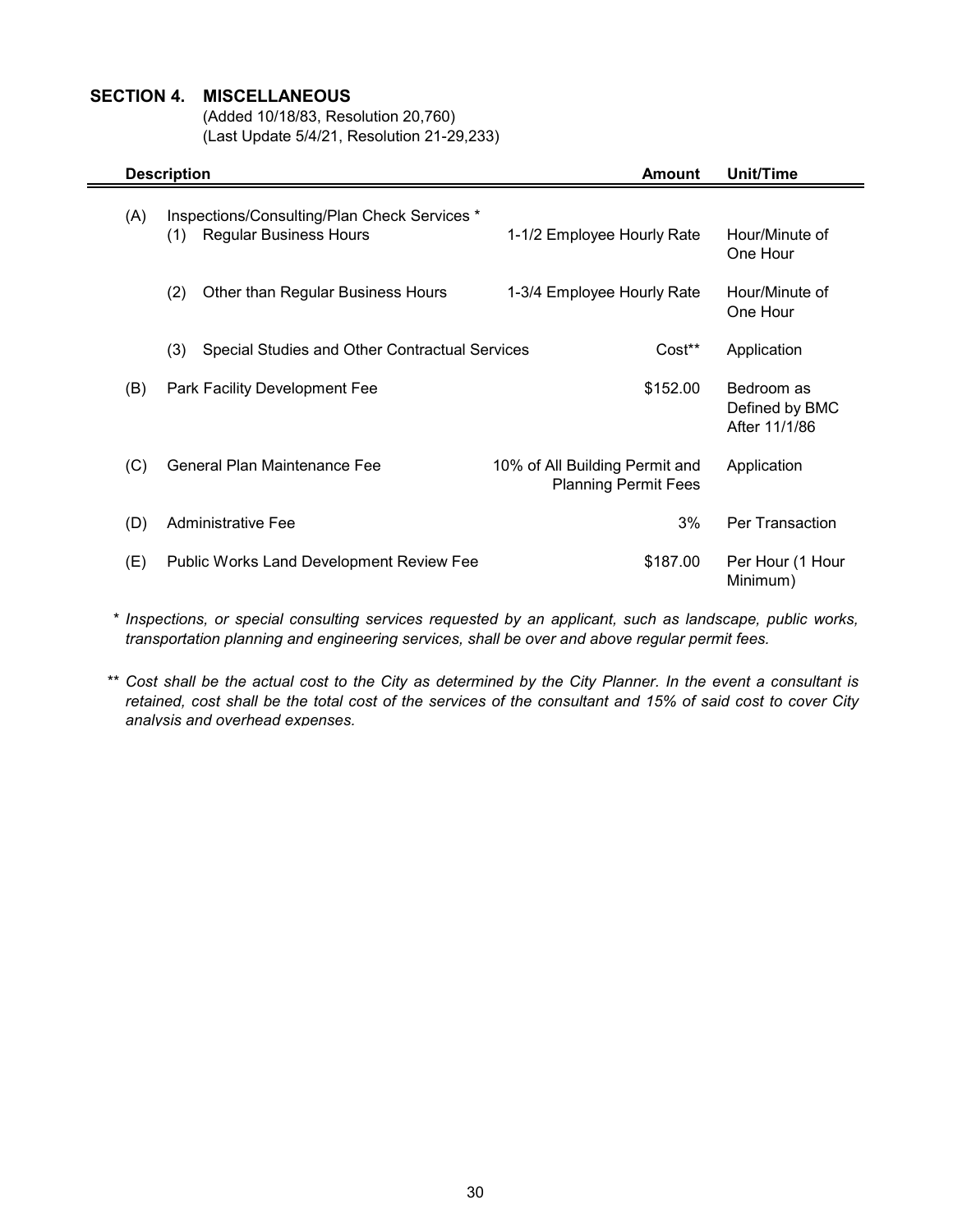# **ARTICLE IV ANIMAL SHELTER FEES**

## **SECTION 1. FEES FOR IMPOUNDING**

(Added 11/1/83, Resolution 20,785) (Last Update 5/14/19, Resolution 19-29,088)

|     | <b>Description</b> |                                                                                                        | <b>Amount</b> | <b>Unit/Time</b>                         |
|-----|--------------------|--------------------------------------------------------------------------------------------------------|---------------|------------------------------------------|
| (A) | Dog<br>(1)         | 1st Time Impounded Within 12 Months                                                                    | \$35.00 *     | Dog                                      |
|     | (2)                | 2nd Time Impounded Within 12 Months                                                                    | \$50.00 *     | Dog                                      |
|     | (3)                | 3rd Time Impounded Within 12 Months                                                                    | \$75.00 *     | Dog                                      |
|     | (4)                | 4th Time Impounded Within 12 Months                                                                    | \$100.00 *    | Dog                                      |
|     |                    | * A state surcharge will be added to this fee per the California Food and Agricultural Code § 30804.7. |               |                                          |
| (B) | Cat<br>(1)         | 1st Time Impounded Within 12 Months                                                                    | \$35.00       | Cat                                      |
|     | (2)                | 2nd Time Impounded Within 12 Months                                                                    | \$50.00       | Cat                                      |
|     | (3)                | 3rd Time Impounded Within 12 Months                                                                    | \$75.00       | Cat                                      |
|     | (4)                | 4th Time Impounded Within 12 Months                                                                    | \$100.00      | Cat                                      |
| (C) | (1)                | Other Animals - Impound Fee<br>1st Time Impounded Within 12 Months                                     | \$35.00       | Animal                                   |
|     | (2)                | 2nd Time Impounded Within 12 Months                                                                    | \$50.00       | Animal                                   |
|     | (3)                | 3rd Time Impounded Within 12 Months                                                                    | \$75.00       | Animal                                   |
|     | (4)                | 4th Time Impounded Within 12 Months                                                                    | \$100.00      | Animal                                   |
| (D) | (1)                | Impounding/Boarding<br>Dogs and Cats                                                                   | \$20.00       | Animal/Day or<br><b>Fraction Thereof</b> |
|     | (2)                | <b>Other Animals</b>                                                                                   | \$20.00       | Animal/Day or<br><b>Fraction Thereof</b> |
| (E) | (1)                | Pick Up and Disposal<br>Each dog                                                                       | \$25.00 **    | Pick up                                  |
|     | (2)                | Each cat                                                                                               | \$25.00 **    | Pick up                                  |
|     | (3)                | Any other animal                                                                                       | \$25.00 **    | Pick up                                  |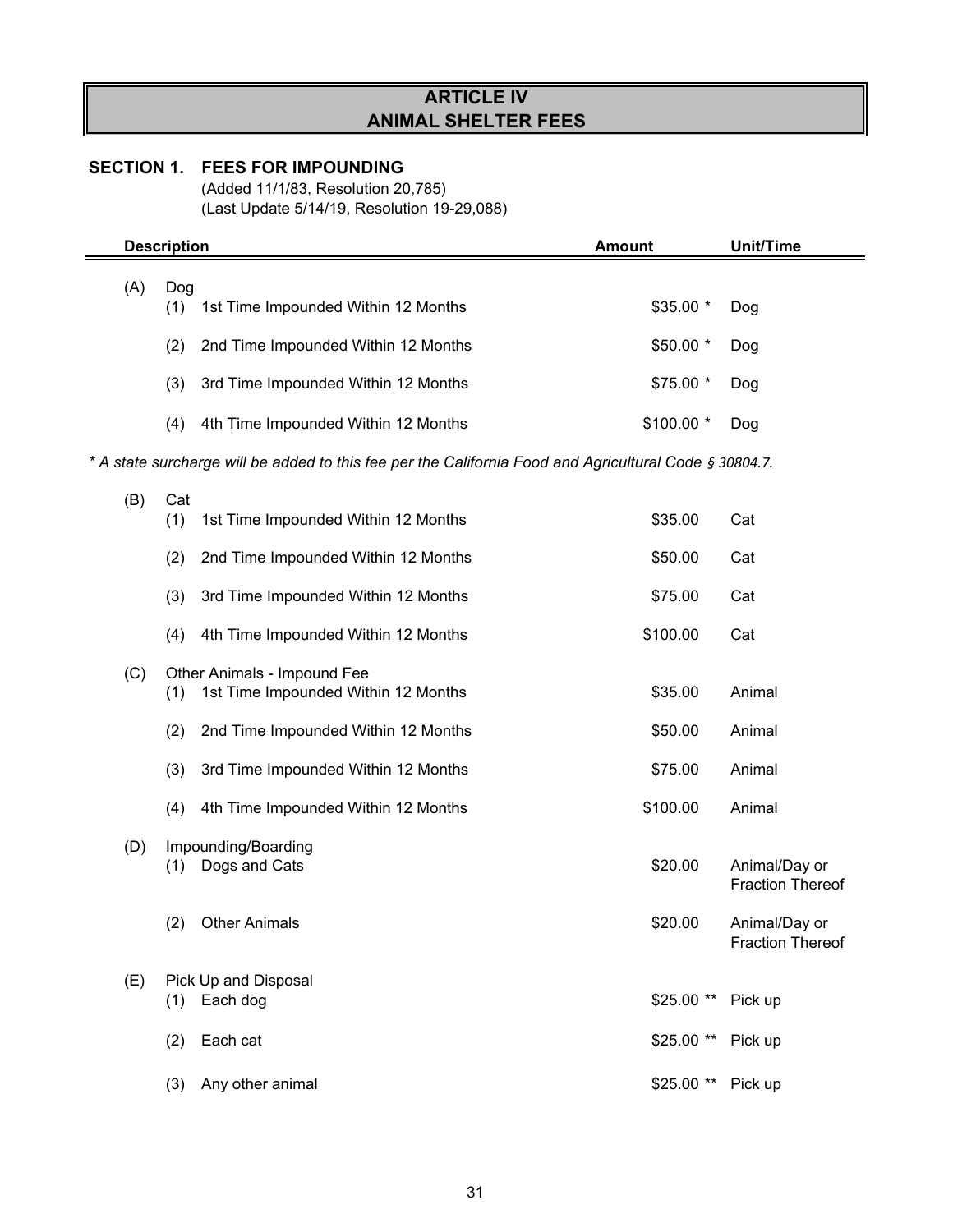|       | <b>Description</b>                          |          |                                                 | <b>Amount</b> | <b>Unit/Time</b>                       |  |
|-------|---------------------------------------------|----------|-------------------------------------------------|---------------|----------------------------------------|--|
|       | (4)<br>Dead animals from an animal hospital |          | \$30.00                                         | Pick up       |                                        |  |
| (F)   |                                             | Disposal |                                                 |               |                                        |  |
|       | (1)                                         |          | Any dead animal left at shelter                 | \$20.00 **    | Per Animal                             |  |
|       | (2)                                         |          | Injured, sick or old animal brought in by owner | $$20.00**$    | Per Animal                             |  |
| $***$ |                                             |          | Suggested/Voluntary Donation                    |               |                                        |  |
| (G)   |                                             |          | Vaccination Fee                                 |               |                                        |  |
|       | (1)                                         | Dogs     |                                                 |               |                                        |  |
|       |                                             | (a)      | 6 in 1                                          | \$15.00       | Per Vaccination                        |  |
|       |                                             | (b)      | Bordetella                                      | \$15.00       | Per Vaccination                        |  |
|       |                                             | (c)      | Rabies                                          | \$15.00       | Per Vaccination                        |  |
|       |                                             | (d)      | <b>Flu Bivalent</b>                             | \$5.00        | Per Vaccination                        |  |
|       | (2)<br>Cats                                 |          |                                                 |               |                                        |  |
|       |                                             | (a)      | <b>FVRCP</b>                                    | \$15.00       | Per Vaccination                        |  |
|       |                                             | (b)      | Rabies                                          | \$15.00       | Per Vaccination                        |  |
| (H)   |                                             |          | Miscellaneous Veterinary Fees                   | Varies        | Each                                   |  |
| (1)   |                                             |          | <b>Miscellaneous Medication Fees</b>            | Varies        | Suggested<br><b>Voluntary Donation</b> |  |
| (J)   |                                             |          | Miscellaneous Laboratory Fees                   | Varies        | Suggested<br><b>Voluntary Donation</b> |  |

## **SECTION 2. REGISTRATION FEES**

(Added 11/1/83, Resolution 20,785) (Last Update 6/6/17, Resolution 17-28,940)

|     | <b>Description</b>                                                                                                                                                                              | Amount                                  | Unit/Time                                            |
|-----|-------------------------------------------------------------------------------------------------------------------------------------------------------------------------------------------------|-----------------------------------------|------------------------------------------------------|
| (A) | Dogs - 4 Months or Older<br>Unaltered<br>(1)<br>(2)<br>Spayed or neutered<br>(3)<br>Special owners, altered animals only<br>Service Dogs (seeing eye, signal, police, guide,<br>(4)<br>$etc.$ ) | \$100.00<br>\$20.00<br>\$5.00<br>\$0.00 | Dog/Annual<br>Dog/Annual<br>Dog/Annual<br>Dog/Annual |
| (B) | Cats                                                                                                                                                                                            | \$5.00                                  | Cat                                                  |
| (C) | Horses                                                                                                                                                                                          | \$20.00                                 | Horse/Annual                                         |
| (D) | <b>Wild Animal</b>                                                                                                                                                                              | \$20.00                                 | Animal/Annual                                        |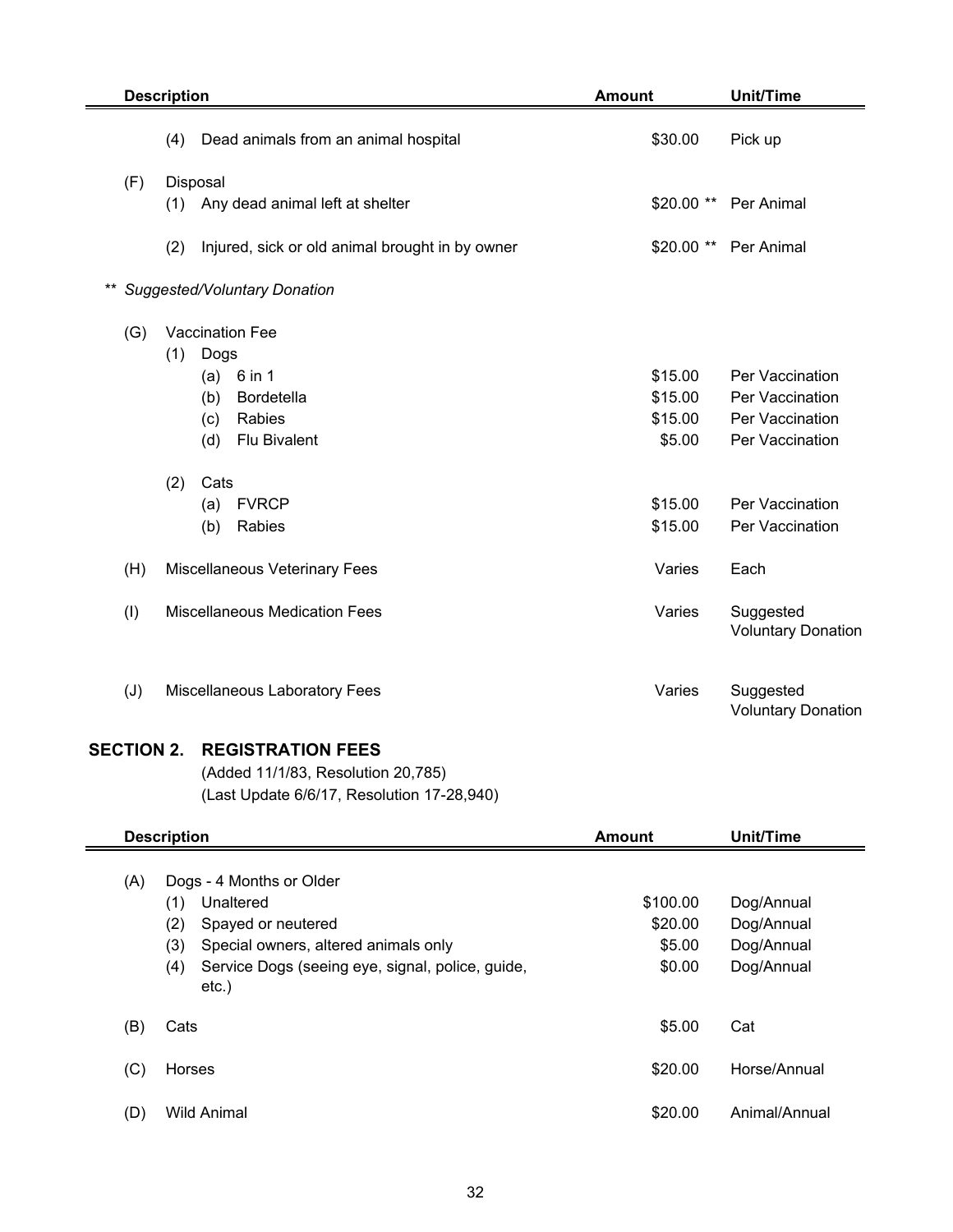|                   | <b>Description</b>                       | <b>Amount</b> | <b>Unit/Time</b>                    |  |
|-------------------|------------------------------------------|---------------|-------------------------------------|--|
| (E)               | Lost/Stolen Tag                          | \$5.00        | Each                                |  |
| (F)               | Penalty - Failure to Secure License      | 100%          | Per Year/<br>Fee Due                |  |
| (G)               | <b>Trap Fee</b>                          |               |                                     |  |
|                   | (1)<br>Deposit                           | \$50.00       | Each                                |  |
|                   | (2)<br>Rental                            | \$5.00        | Day                                 |  |
| (H)               | <b>Animal Carrier Fee</b>                |               |                                     |  |
|                   | (1)<br>Deposit                           | \$25.00       | Each                                |  |
|                   | Rental<br>(2)                            | \$5.00        | Day - After the<br><b>First Day</b> |  |
| (1)               | <b>Cardboard Cat Carrier Fee</b>         | \$10.00       | Each                                |  |
| <b>SECTION 3.</b> | <b>ADOPTION FEES</b>                     |               |                                     |  |
|                   | (Added 6/9/92, Resolution 23,624)        |               |                                     |  |
|                   | (Last Update 6/22/10, Resolution 28,138) |               |                                     |  |
|                   | <b>Description</b>                       | <b>Amount</b> | <b>Unit/Time</b>                    |  |
|                   |                                          |               |                                     |  |
| (A)               | Dogs                                     |               |                                     |  |
|                   | (1) Previously altered                   | \$45.00       | Each                                |  |
|                   | Altered by the City<br>(2)               | \$80.00       | Each                                |  |
| (B)               | Cats                                     |               |                                     |  |
|                   | (1)<br>Previously altered                | \$35.00       | Each                                |  |
|                   | Altered by the City<br>(2)               | \$70.00       | Each                                |  |
| (C)               | Rabbits                                  |               |                                     |  |
|                   | (1)<br>Previously altered                | \$15.00       | Each                                |  |
|                   | Altered by the City<br>(2)               | \$30.00       | Each                                |  |
| (D)               | <b>Micro Chipping Service</b>            | \$10.00 *     | Each                                |  |
|                   |                                          |               |                                     |  |

*\* This service is free of charge for all animals adopted out.*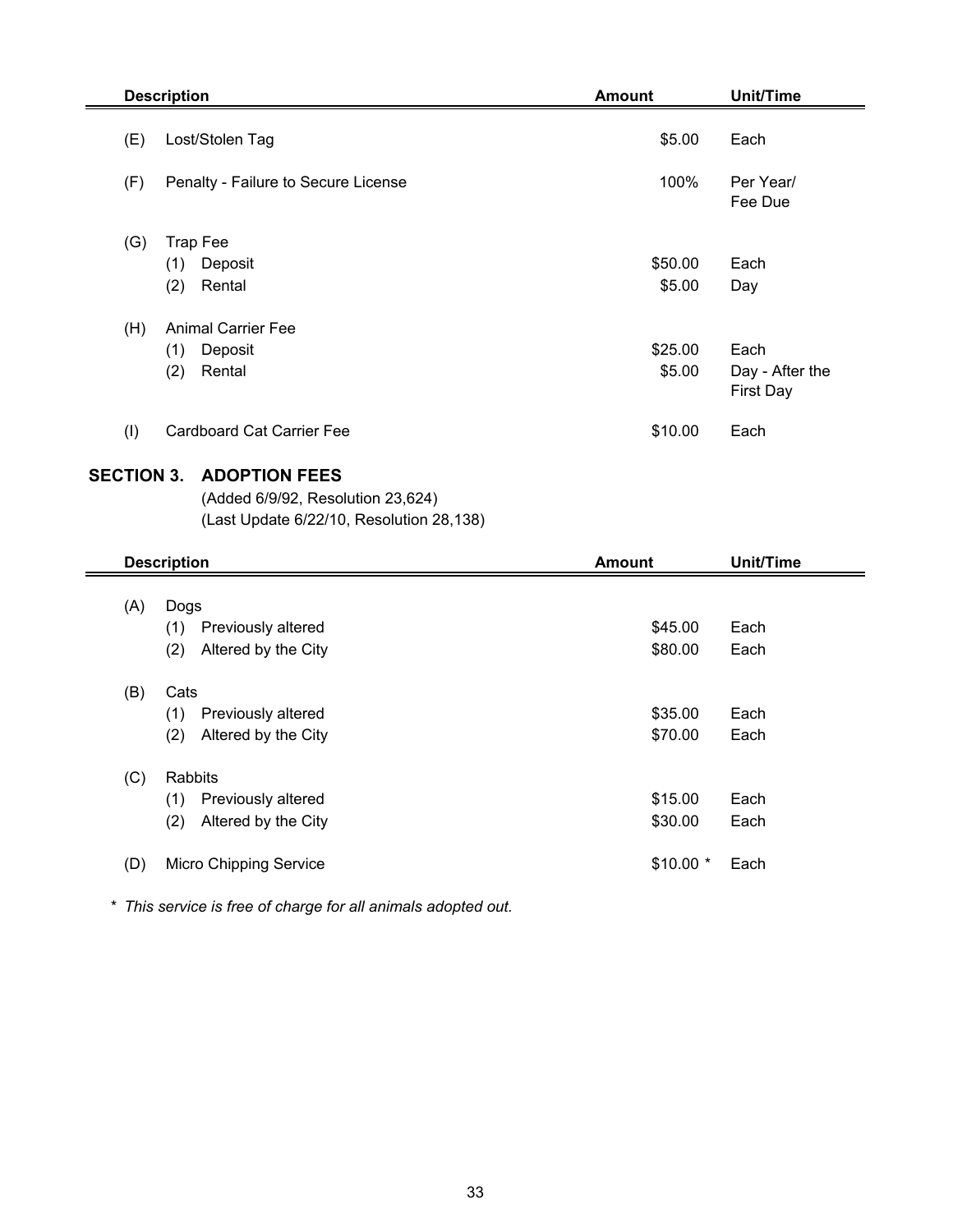#### **SECTION 4. FEE WAIVERS FOR SPECIAL ANIMAL SHELTER EVENTS**

(Added 6/22/99, Resolution 25,543) (Last Update 6/23/14, Resolution 14-28,688)

- (A) With the approval of the Chief of Police or his designee, the Animal Shelter Superintendent may designate specific days or weeks for special fee events such as Senior Day or Senior Week. These events will be scheduled to encourage adoption from the Animal Shelter and allow the Chief of Police or his designee to waive fees. The Animal Shelter will publicize the events along with eligibility requirements. Eligibility requirements will be set by the Animal Shelter Superintendent.
- (B) Notwithstanding the Fees established in Section 2, Registration Fees and Section 3, Adoption Fees of this Article, all applicable fees will be waived for the adoption of a dog, cat, or bunny as a personal pet by eligible participants such designated periods. The waiver is for the specified fees and will be at the time of the adoption only, and does not affect any future fees, such as the next year's registration.
- (C) Adoption fees shall be waived for all United States Military Veterans. For the purpose of this Fee Schedule, a "veteran" is defined as a "person who served in the active military, naval, or air service, and who was discharged or released therefrom under conditions other than dishonorable. To verify qualification for the program, veterans must present proof of their veteran status by providing a Certificate of Release or Discharge from Active Duty (DD Form 214) or their retired United States military identification card at the time of adoption. A veteran will be limited to a maximum of three adoptions and the waiver program will be capped at a maximum of \$1,500 in veteran adoption subsidies annually.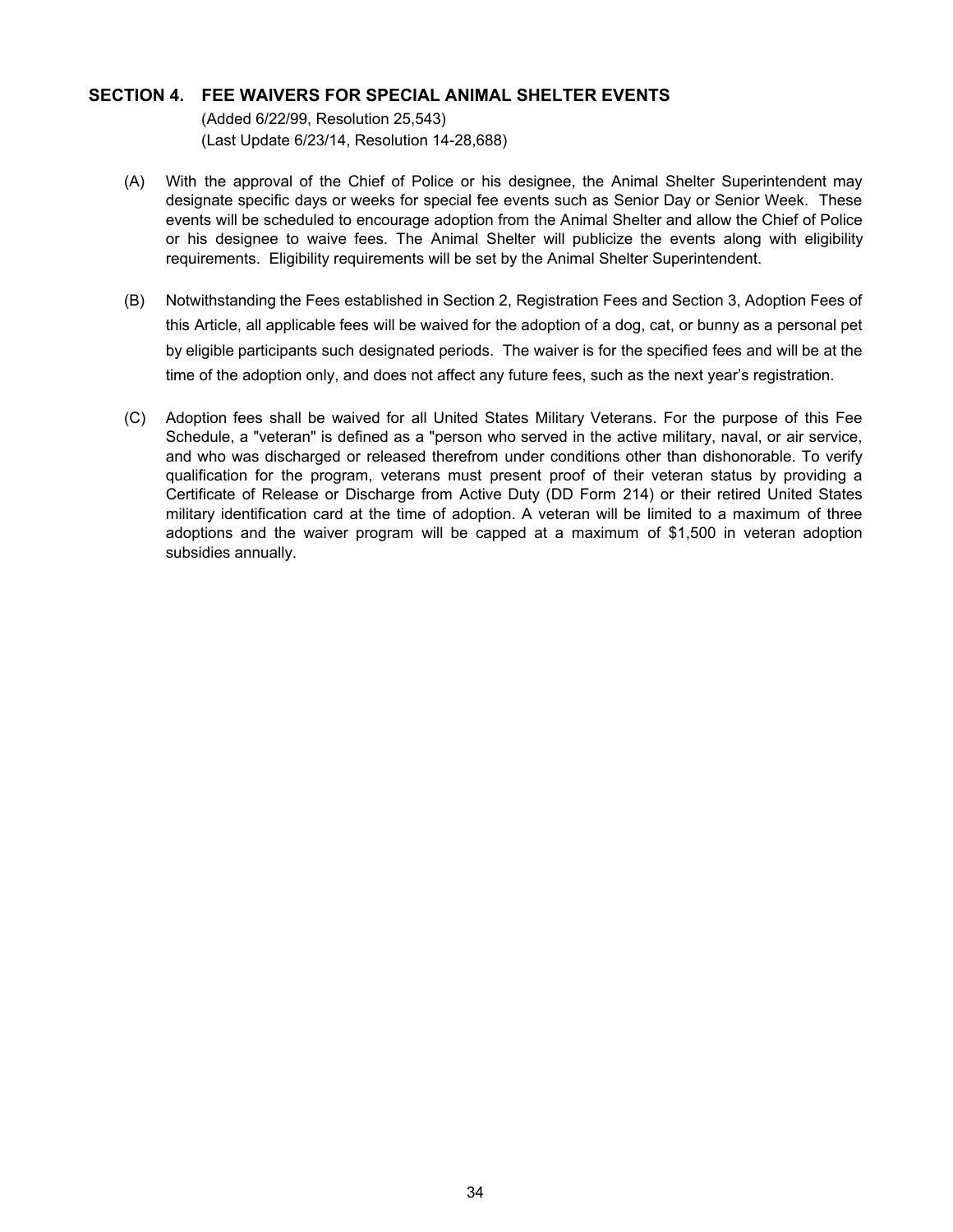## **ARTICLE V PUBLIC SAFETY**

## **SECTION 1. PARAMEDIC AMBULANCE SERVICES**

(Added 10/18/83, Resolution 20,762) (Last Update 5/4/21, Resolution 21-29,233)

|     | <b>Description</b>                                                                                                                                                                                                                                                                                                                                                                                                                                                                                                                                                                                                                                                                                                                                                                                                                                                                                                                                                                |                                                                                                                                                                                                                                                                                                                                                     | <b>Amount</b>                                                                                                                                                                                                                                                                                                                                                | <b>Unit/Time</b>                                                                                                                                                                                                                                                                                                                             |  |  |
|-----|-----------------------------------------------------------------------------------------------------------------------------------------------------------------------------------------------------------------------------------------------------------------------------------------------------------------------------------------------------------------------------------------------------------------------------------------------------------------------------------------------------------------------------------------------------------------------------------------------------------------------------------------------------------------------------------------------------------------------------------------------------------------------------------------------------------------------------------------------------------------------------------------------------------------------------------------------------------------------------------|-----------------------------------------------------------------------------------------------------------------------------------------------------------------------------------------------------------------------------------------------------------------------------------------------------------------------------------------------------|--------------------------------------------------------------------------------------------------------------------------------------------------------------------------------------------------------------------------------------------------------------------------------------------------------------------------------------------------------------|----------------------------------------------------------------------------------------------------------------------------------------------------------------------------------------------------------------------------------------------------------------------------------------------------------------------------------------------|--|--|
| (A) | Paramedic Ambulance<br><b>Services</b>                                                                                                                                                                                                                                                                                                                                                                                                                                                                                                                                                                                                                                                                                                                                                                                                                                                                                                                                            | Fees for Advanced Life Support (ALS), Basic Life Support (BLS),<br>and all other fees for Paramedic Ambulance Services shall conform<br>to the current rates allowed by the Los Angeles County Department<br>of Health Services, General Public Ambulance Rates, and shall be<br>automatically adjusted to conform with any changes in those rates. |                                                                                                                                                                                                                                                                                                                                                              |                                                                                                                                                                                                                                                                                                                                              |  |  |
| (B) | Paramedic Assessment Fee (Response only, No<br>\$115.00<br>Per Incident<br>transport)                                                                                                                                                                                                                                                                                                                                                                                                                                                                                                                                                                                                                                                                                                                                                                                                                                                                                             |                                                                                                                                                                                                                                                                                                                                                     |                                                                                                                                                                                                                                                                                                                                                              |                                                                                                                                                                                                                                                                                                                                              |  |  |
| (C) | Defibrillation<br>(1)<br><b>IV Services</b><br>(2)<br><b>ET Intubation</b><br>(3)<br>12 Lead EKG Monitoring and Supplies<br>(4)<br>Intraosseous IO Needle<br>(5)<br><b>King Airway</b><br>(6)<br>Needle Thoracostomy<br>(7)<br>(8)<br>Capnography<br><b>Transcutaneous Pacing</b><br>(9)<br>(10) Hemostatic Dressing<br>(11) Megamover<br>(12) Pharmaceuticals/Narcotics<br>Adenosine 12mg<br>(a)<br>Adenosine 6mg<br>(b)<br>Albuterol 2.5mg<br>(c)<br>Amiodarone 150mg<br>(d)<br>Atropine 1mg/10ml<br>(e)<br>Calcium Chloride 1g<br>(f)<br>Diphenhydramine 50mg<br>(g)<br>D10W 250ml<br>(h)<br>D50 25 g/50 ml<br>(i)<br>Epinephrine 1mg/1ml<br>(j)<br>Epinephrine 1mg/10ml<br>(k)<br>Fentanyl 100mcg/2 ml<br>(1)<br>Glucagon 1mg<br>(m)<br>Glutose Gel<br>(n)<br>Morphine<br>(o)<br>Narcan 2mg<br>(p)<br>Nitromist .4mg<br>(q)<br>Ondansetron 4mg<br>(r)<br>Saline 500 cc bags<br>(s)<br>Saline 1000 cc bags<br>(t)<br>Sodium Bicarb 50meq<br>(u)<br>Midazolam/Versed 5mg<br>(v) | Paramedic Ambulance Services (Specialized Services, Supplies, Pharmaceuticals/Narcotics)                                                                                                                                                                                                                                                            | \$9.20<br>\$56.70<br>\$51.70<br>\$35.50<br>\$121.50<br>\$28.40<br>\$157.90<br>\$7.10<br>\$55.70<br>\$52.70<br>\$18.30<br>\$92.10<br>\$49.60<br>\$1.10<br>\$14.20<br>\$10.20<br>\$11.20<br>\$2.10<br>\$11.20<br>\$12.20<br>\$3.10<br>\$6.10<br>\$2.10<br>\$263.20<br>\$4.10<br>\$4.10<br>\$36.50<br>\$2.10<br>\$3.10<br>\$2.10<br>\$7.10<br>\$11.20<br>\$3.10 | Each<br>Per Incident<br>Per Incident<br>Per Incident<br>Per Incident<br>Per Incident<br>Per Incident<br>Per Incident<br>Per Incident<br>Each<br>Per Incident<br>Each<br>Each<br>Each<br>Each<br>Each<br>Each<br>Each<br>Each<br>Each<br>Each<br>Each<br>Each<br>Each<br>Each<br>Each<br>Each<br>Each<br>Each<br>Each<br>Each<br>Each<br>Each |  |  |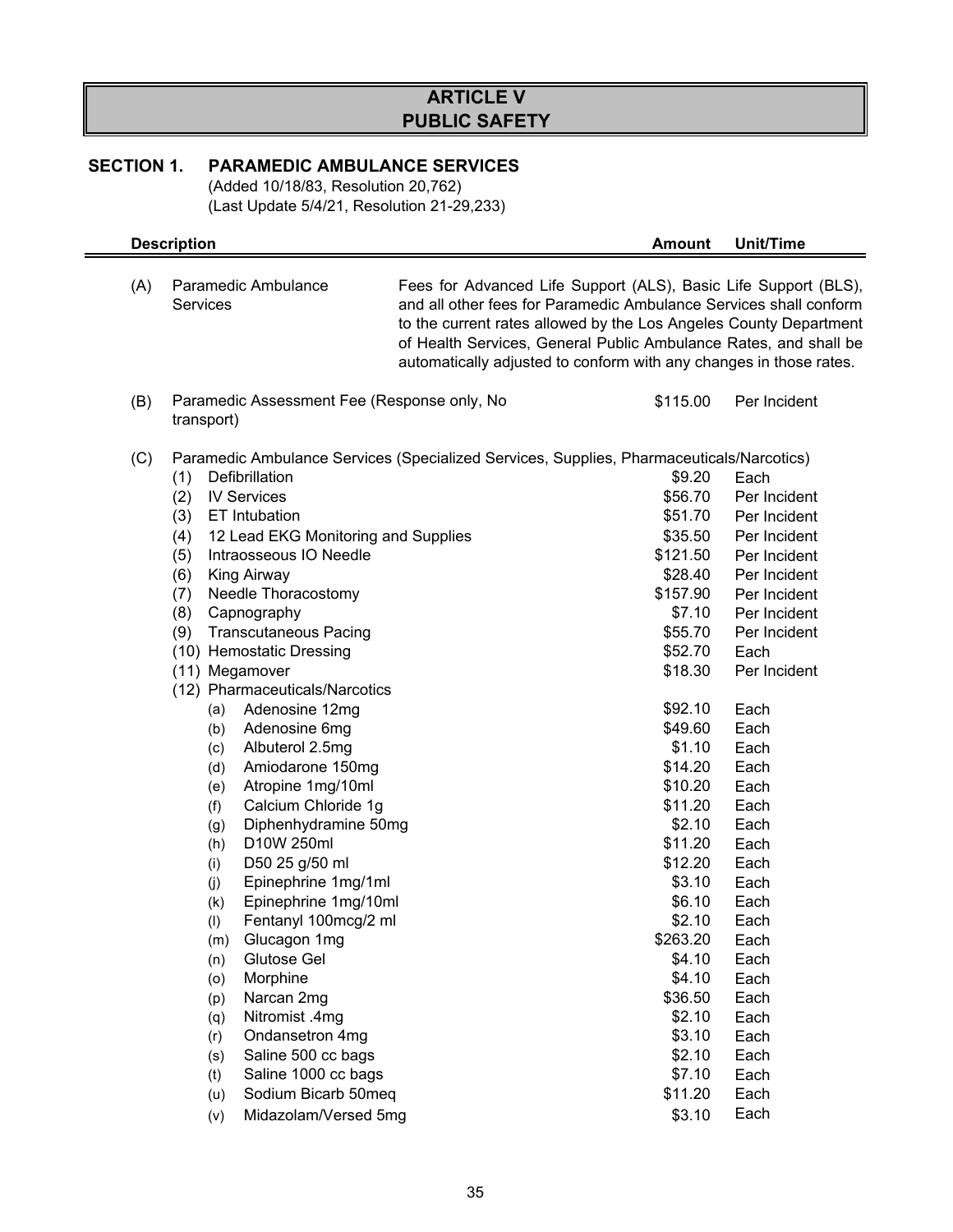|     | <b>Description</b>                                                                                          | Amount            | Unit/Time                    |
|-----|-------------------------------------------------------------------------------------------------------------|-------------------|------------------------------|
| (D) | Electronic Patient Care Reporting (ePCR) Surcharge                                                          | \$5.00            | Per Incident                 |
| (E  | <b>EMS Membership Fees</b><br>Monthly fee rate per household<br>้1)<br>Annual fee rate per household<br>(2) | \$5.00<br>\$60.00 | Month<br>One<br>Payment/Year |

## **SECTION 2. PUBLIC SAFETY ALARMS**

(Added 11/13/84, Resolution 21,113) (Last Update 6/23/14, Resolution 14-28,688)

|     | <b>Description</b>                                                                          | <b>Unit/Time</b><br><b>Amount</b> |                                               |
|-----|---------------------------------------------------------------------------------------------|-----------------------------------|-----------------------------------------------|
|     |                                                                                             |                                   |                                               |
| (A) | <b>Registration Certificates</b>                                                            |                                   |                                               |
|     | Initial Registration<br>(1)                                                                 | \$75.00                           | Each                                          |
|     | Renewal for systems with two or fewer false<br>(2)<br>alarms during preceding 12 months     | \$0                               | Annual                                        |
|     | Renewal for systems with three or more false<br>(3)<br>alarms during preceding 12 months    | \$75.00                           | Annual                                        |
|     | Penalty for failure to register after 90 days<br>(4)                                        | \$20.00                           | Application                                   |
| (B) | Response to False Alarm - Fire Department                                                   |                                   |                                               |
|     | Commercial, Industrial or Institutional Properties<br>(1)                                   |                                   |                                               |
|     | 3rd response within fiscal year<br>(a)                                                      | \$150.00                          |                                               |
|     | 4 or more responses within fiscal year<br>(b)                                               | \$350.00                          | Each                                          |
|     | <b>Residential Properties</b><br>(2)                                                        |                                   |                                               |
|     | 3rd response within fiscal year<br>(a)                                                      | \$0                               |                                               |
|     | 4 or more responses within fiscal year<br>(b)                                               | \$110.00                          | Each                                          |
|     | (3)<br><b>Emergency Medical Responses</b>                                                   | \$45.00                           | Each                                          |
|     | Special service calls, such as flooded conditions,<br>(4)<br>lock-out, lock-in, and rescues | \$25.00                           | Each                                          |
| (C) | Response to False Alarm - Police Department                                                 |                                   |                                               |
|     | (1) 2 or less responses each calendar year                                                  | \$0                               | Each                                          |
|     | (2)<br>3 or more responses each calendar year                                               | \$150.00                          | Per 3rd &<br><b>Subsequent False</b><br>Alarm |
|     | (3)<br>3 or more responses each calendar year -<br>Robbery Alarm                            | \$200.00                          | Per 3rd &<br><b>Subsequent False</b><br>Alarm |
| (D) | Change in response status                                                                   | \$25.00                           | Each                                          |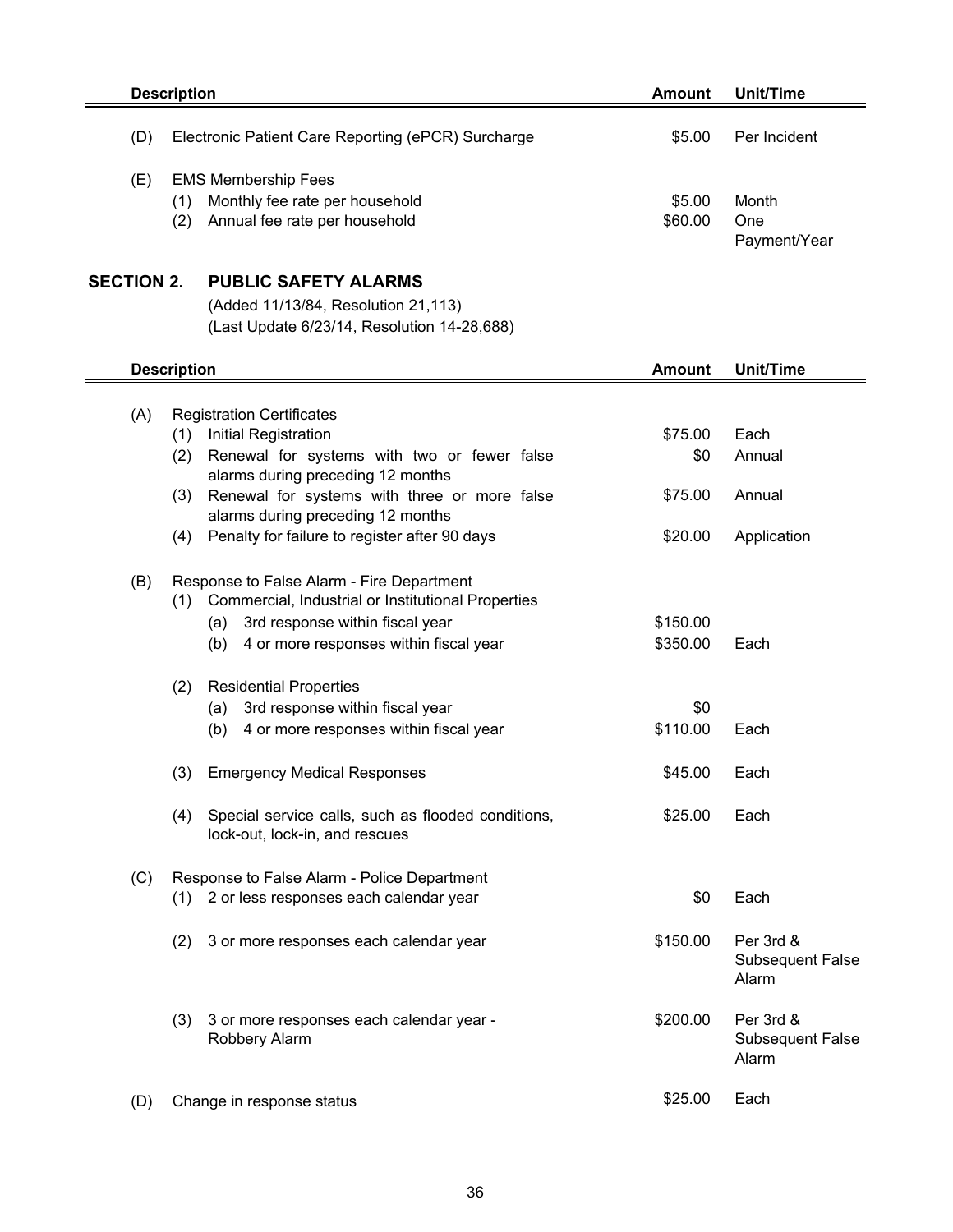### **SECTION 3. MOUNTAIN FIRE ZONE BRUSH VIOLATION**

(Added 6/19/07, Resolution 27,486) (Last update 6/7/16, Resolution 16-28,846)

| <b>Description</b> |                                                                                                                               | Amount                      | Unit/Time            |
|--------------------|-------------------------------------------------------------------------------------------------------------------------------|-----------------------------|----------------------|
| (A)<br>(2)<br>(3)  | Failure to meet brush clearance requirements by the June 1 deadline<br><b>First Notice</b><br>Second Notice<br>Third Notice * | \$0<br>\$280.00<br>\$280.00 | Each<br>Each<br>Each |

*\* Subsequent to the third notice property owners will be subject to prosecution by the City Attorney in the form of further fines, restitution, and possible incarceration for failure to comply with BMC Section 9-2- 304.1.2.1.2.*

#### **SECTION 4. MISCELLANEOUS PUBLIC SAFETY CHARGES**

(Added 9/3/85, Resolution 21,399)

(Last Update 5/4/21, Resolution 21-29,233)

|     | <b>Description</b>                                                                                                 | <b>Amount</b>                   | <b>Unit/Time</b>            |
|-----|--------------------------------------------------------------------------------------------------------------------|---------------------------------|-----------------------------|
| (A) | Citizen CPR Class (4 hour minimum)                                                                                 | \$110.00                        | Per Hour                    |
| (B) | Fire Cause Investigation                                                                                           | \$500.00                        | Each                        |
| (C) | <b>CERT Fee</b>                                                                                                    | \$50.00                         | Each                        |
| (D) | Corporate Fee                                                                                                      | \$2,500.00                      | Each                        |
| (E) | Fire Extinguisher Training (4 hour minimum)                                                                        | \$110.00                        | Per Hour                    |
| (F) | <b>Training Center - Rental Fee</b><br>(Waived<br>for<br>Burbank<br>schools<br>non-profit<br>and<br>organizations) | \$200.00<br>\$300.00            | 1-4 hours<br>4 hours more   |
| (G) | Administrative Fee - Fire                                                                                          | 3%                              | Per Transaction             |
| (H) | Community Room Rental - Police Dept. Headquarters<br><b>Resident Fees</b><br>(1)                                   | \$100.00<br>\$100.00<br>\$50.00 | 1-2 Hours<br>Each Addl. Hr. |
|     | <b>Non-Resident Fees</b><br>(2)                                                                                    | \$150.00<br>\$75.00             | 1-2 Hours<br>Each Addl. Hr. |
|     | Non-Profit Fees<br>(3)                                                                                             | \$100.00<br>\$50.00             | 1-2 Hours<br>Each Addl. Hr. |
|     | (4)<br>Refundable Cleaning Deposit                                                                                 | \$100.00                        |                             |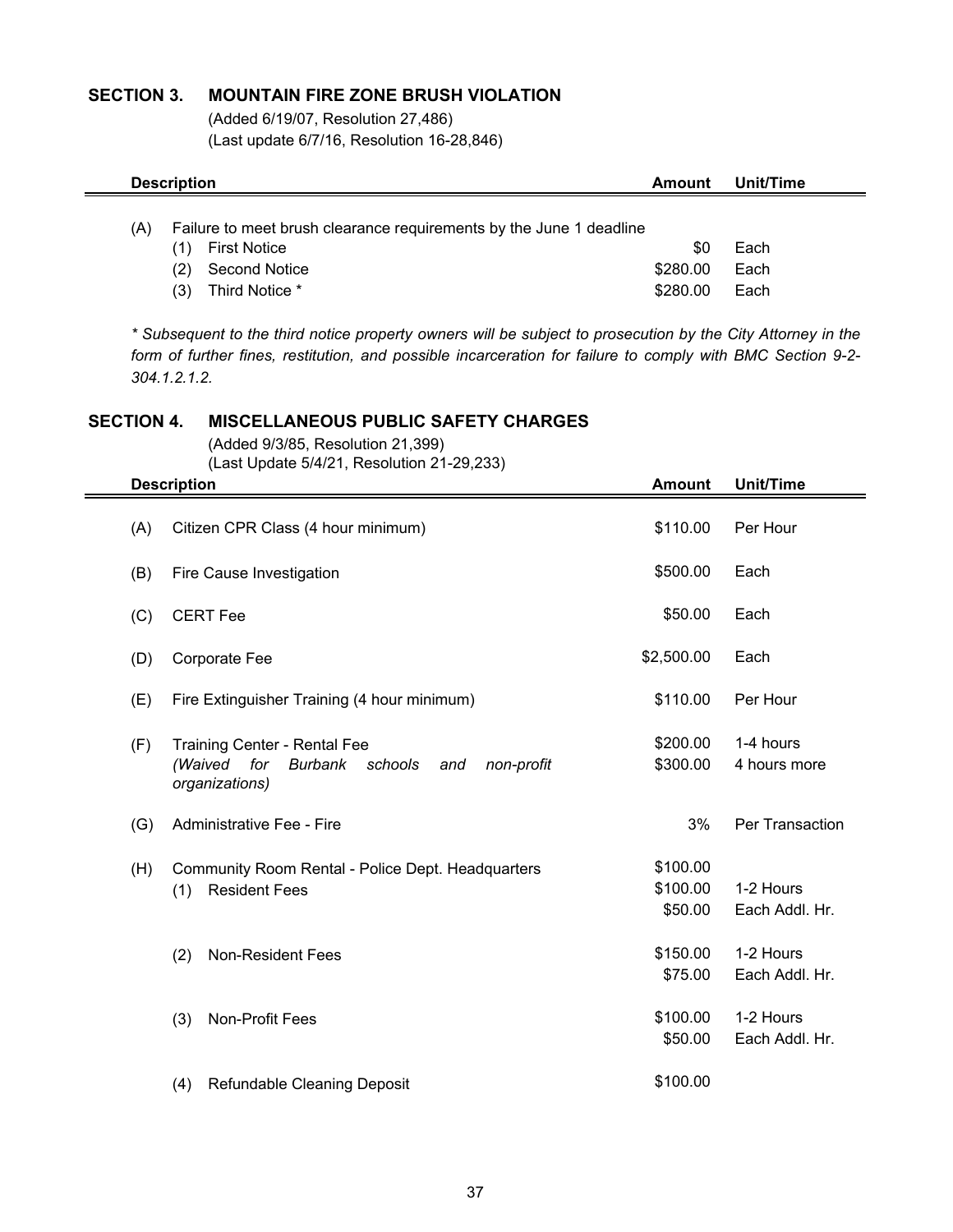# **SECTION 5. HAZARDOUS MATERIALS**

÷

(Added 4/28/87, Resolution 21,987) (Last Update 5/4/21, Resolution 21-29,233)

|     | <b>Description</b>                                                                                                                |         |                                                                                                      | <b>Amount</b> | <b>Unit/Time</b> |  |
|-----|-----------------------------------------------------------------------------------------------------------------------------------|---------|------------------------------------------------------------------------------------------------------|---------------|------------------|--|
| (A) | California Environmental Reporting System (CERS)<br>Submittal Assistance (1 hour minimum and then every<br>15 minutes thereafter) |         |                                                                                                      |               | Hour             |  |
| (B) |                                                                                                                                   |         | Administration Fee (to be paid by all businesses, or portions thereof as determined by the Fire Code |               |                  |  |
|     |                                                                                                                                   |         | Official, which are required to provide a business plan for hazardous materials and/or waste).       |               |                  |  |
|     | (1)                                                                                                                               | Solids  |                                                                                                      |               |                  |  |
|     |                                                                                                                                   | (a)     | 500 - 1,000 lbs                                                                                      | \$282.00      | Year             |  |
|     |                                                                                                                                   | (b)     | 1,001 - 5,000 lbs.                                                                                   | \$426.00      | Year             |  |
|     |                                                                                                                                   | (c)     | 5,001 - 10,000 lbs.                                                                                  | \$580.00      | Year             |  |
|     |                                                                                                                                   | (d)     | 10,001 -25,000 lbs.                                                                                  | \$990.00      | Year             |  |
|     |                                                                                                                                   | (e)     | 25,001 - 50,000 lbs.                                                                                 | \$1,348.00    | Year             |  |
|     |                                                                                                                                   | (f)     | 50,000 lbs. and over                                                                                 | \$1,774.00    | Year             |  |
|     | (2)                                                                                                                               | Liquids |                                                                                                      |               |                  |  |
|     |                                                                                                                                   | (a)     | 55 - 250 gallons                                                                                     | \$282.00      | Year             |  |
|     |                                                                                                                                   | (b)     | 251 - 500 gallons                                                                                    | \$426.00      | Year             |  |
|     |                                                                                                                                   | (c)     | 501 - 1,000 gallons                                                                                  | \$580.00      | Year             |  |
|     |                                                                                                                                   | (d)     | 1,001 - 5,000 gallons                                                                                | \$990.00      | Year             |  |
|     |                                                                                                                                   | (e)     | 5,001 - 10,000 gallons                                                                               | \$1,348.00    | Year             |  |
|     |                                                                                                                                   | (f)     | 10,000 gallons and over                                                                              | \$1,774.00    | Year             |  |
|     | (3)                                                                                                                               | Gases   |                                                                                                      |               |                  |  |
|     |                                                                                                                                   | (a)     | 200 - 500 cubic feet                                                                                 | \$282.00      | Year             |  |
|     |                                                                                                                                   |         | $(b)$ 501 - 2,000 cubic feet                                                                         | \$426.00      | Year             |  |
|     |                                                                                                                                   | (c)     | 2,001 - 5,000 cubic feet                                                                             | \$580.00      | Year             |  |
|     |                                                                                                                                   | (d)     | 5,001 - 10,000 cubic feet                                                                            | \$990.00      | Year             |  |
|     |                                                                                                                                   | (e)     | 10,001 - 25,000 cubic feet                                                                           | \$1,348.00    | Year             |  |
|     |                                                                                                                                   | (f)     | 25,000 cubic feet and over                                                                           | \$1,774.00    | Year             |  |
|     | (4)                                                                                                                               |         | California Accidental Release Prevention<br>(CalARP) Fee                                             | \$333.00      | Year             |  |
| (C) |                                                                                                                                   |         | Additional Charges, Surcharges and Penalties                                                         |               |                  |  |
|     | (1)                                                                                                                               |         | Number of Reported Hazardous Materials                                                               |               |                  |  |
|     |                                                                                                                                   | (a)     | 50 or less                                                                                           | \$0.00        | Amount of Fee    |  |
|     |                                                                                                                                   | (b)     | More than 50                                                                                         | \$0.56        | Per Material     |  |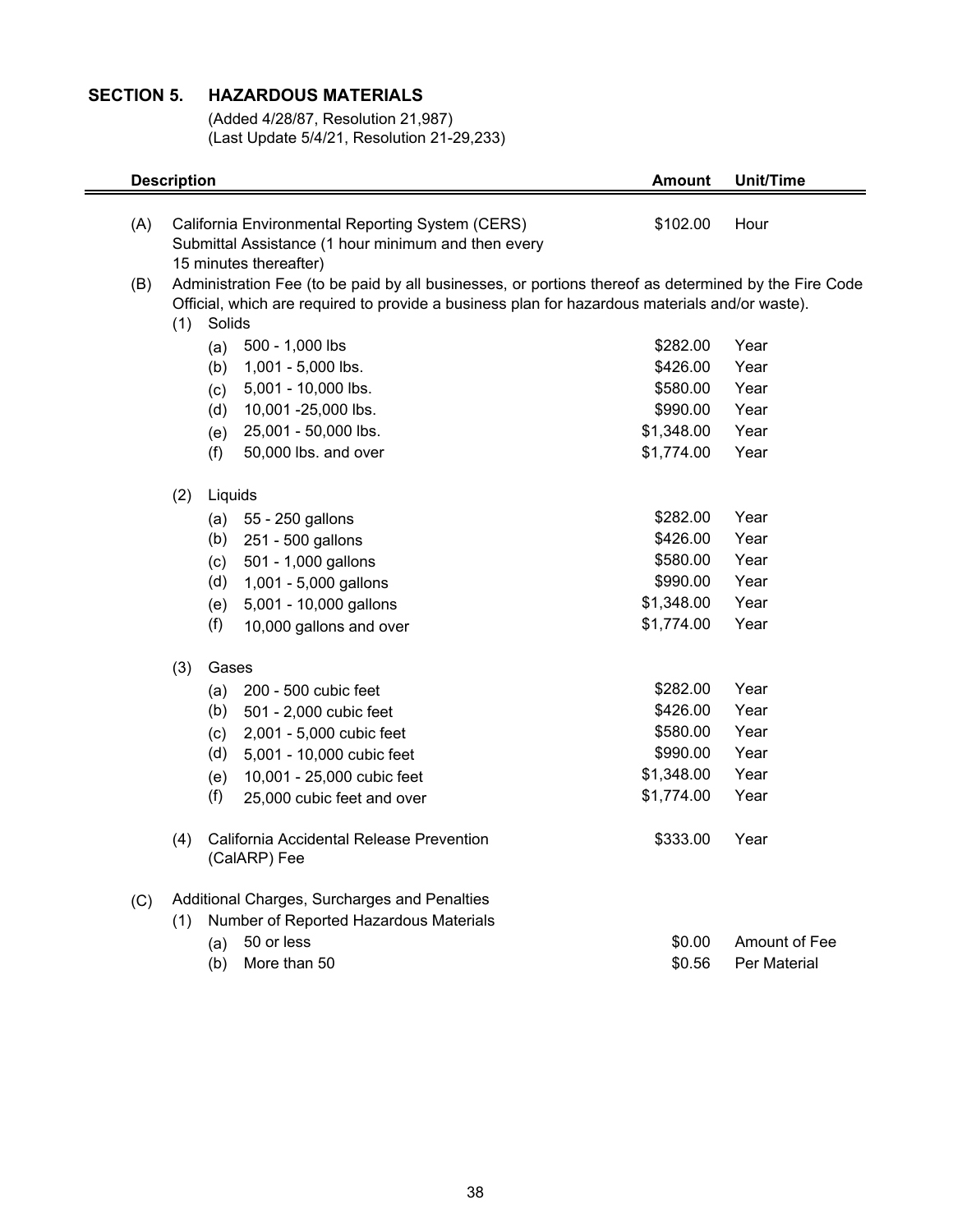$\blacksquare$ 

| (2) | <b>Hazard Classification Fee</b>                                                                                                                |          |                    |  |  |  |  |  |
|-----|-------------------------------------------------------------------------------------------------------------------------------------------------|----------|--------------------|--|--|--|--|--|
|     | The Hazard Classification fee is to be calculated                                                                                               |          |                    |  |  |  |  |  |
|     | by adding each hazard category that equals or                                                                                                   |          |                    |  |  |  |  |  |
|     | exceeds 1 and each special hazard category. The                                                                                                 |          |                    |  |  |  |  |  |
|     | maximum hazard category fee is not to exceed                                                                                                    |          |                    |  |  |  |  |  |
|     | \$76.00                                                                                                                                         |          |                    |  |  |  |  |  |
|     | Fire Hazard Rating (1-4)<br>(a)                                                                                                                 | \$19.00  | Category           |  |  |  |  |  |
|     | (b)<br>Health Hazard Rating (1-4)                                                                                                               | \$19.00  | Category           |  |  |  |  |  |
|     | Reactivity Hazard Rating (1-4)<br>(c)                                                                                                           | \$19.00  | Category           |  |  |  |  |  |
|     | (d)<br>Special Hazard Rating (multiple categories)                                                                                              | \$19.00  | Category           |  |  |  |  |  |
| (3) | Delinquent Payment of Fee                                                                                                                       | 40%      | Amount of Fee      |  |  |  |  |  |
| (4) | Review of Phase II Environmental Site<br>Assessment Report                                                                                      | \$370.00 | Per Submittal      |  |  |  |  |  |
| (5) | Reimbursement of expenses incurred by City in<br>mitigating or cleaning up any threatened or<br>unauthorized release of any hazardous material. | 100%     | <b>Actual Cost</b> |  |  |  |  |  |

#### **SECTION 6. POLICE SERVICES AT PARTIES, GATHERINGS OR EVENTS ON PRIVATE PROPERTY**

(Added 5/30/89, Resolution 22,680) (Last Update 5/14/19, Resolution 19-29,088)

| <b>Description</b> | Unit/Time                                                                                                                                                                                    |          |      |
|--------------------|----------------------------------------------------------------------------------------------------------------------------------------------------------------------------------------------|----------|------|
| (A)                | Police services at parties, gatherings or events on<br>private property. For time less than an hour, the charge<br>will be based on the next highest 15 minute period or<br>portion thereof. | \$192.00 | Hour |
| (B)                | Helicopter (to be billed in addition to staff time)                                                                                                                                          | \$506.00 | Hour |

## **SECTION 7. UNDERGROUND TANKS/HAZARDOUS SUBSTANCES, HAZARDOUS WASTE**

(Added 12/19/89, Resolution 22,845) (Last Update 5/4/21, Resolution 21-29,233)

|     | <b>Description</b> |                                                                                                                     |          | Unit/Time       |
|-----|--------------------|---------------------------------------------------------------------------------------------------------------------|----------|-----------------|
| (A) |                    | <b>Administrative Fees</b>                                                                                          |          |                 |
|     | (1)                | Permit fee per tank                                                                                                 | \$528.00 | Year            |
|     | (2)                | Tank removal/closure/installation abandonment<br>(includes 1 hour inspection)                                       | \$710.00 | Per Tank        |
|     | (3)                | Review and Evaluation of State and Federal -<br>required Leak Detection and Tank Monitoring<br>Program and Proposal | \$313.00 | <b>Per Tank</b> |
|     | (4)                | Inspection of new/removal or abandonment after 1<br>hour                                                            | \$158.00 | Hour            |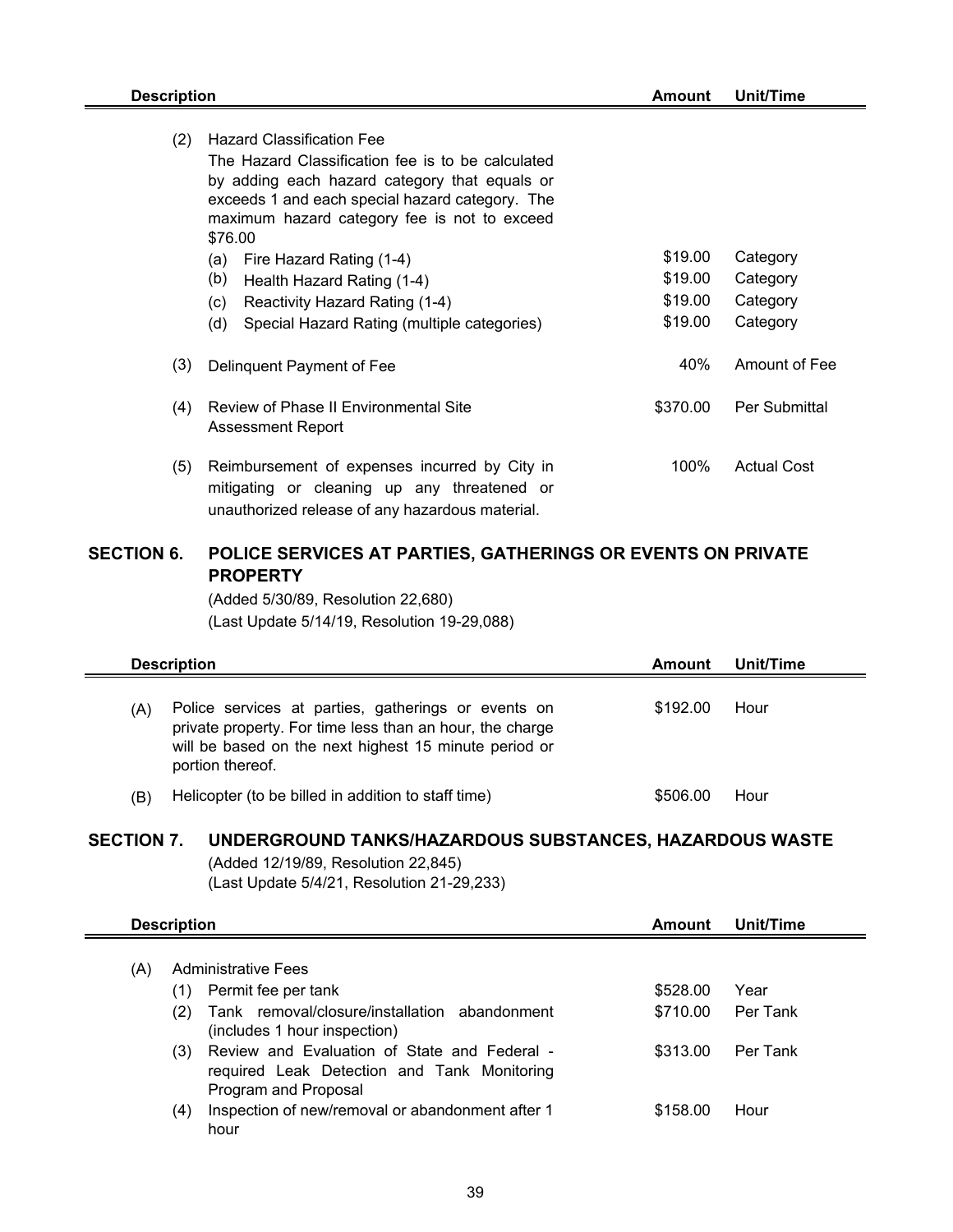| <b>Description</b> |                                                                                                                                         | Amount               | Unit/Time                         |
|--------------------|-----------------------------------------------------------------------------------------------------------------------------------------|----------------------|-----------------------------------|
| (5)                | check<br>review<br>of<br>existing<br>Plan<br>new<br>and<br>modifications,<br>system<br>tank<br>underground<br>alterations, and changes. | \$463.00<br>\$158.00 | Per Facility<br>Resubmittal       |
| (6)                | $\mathbf{H}$<br>Phase<br>Environmental<br>Site<br>of<br>Review<br>Assessment Report                                                     | \$374.00             | Per Submittal                     |
| (7)                | Review Corrective Action Work Plan Proposal                                                                                             | \$158.00             | Hour or Portion<br><b>Thereof</b> |
| (8)                | <b>Transfer Permit to New Owner</b>                                                                                                     | \$374.00             | Per Permit                        |
| (9)                | Delinquent Payment of Fee                                                                                                               | 40%                  | Amount of Fee                     |

## **SECTION 8. FIRE PERMIT AND LIFE SAFETY PLAN CHECK FEES**

(Added 12/18/90, Resolution 23,149) (Last Update 5/4/21, Resolution 21-29,233)

|     | <b>Description</b>                                                                                   | <b>Amount</b> | <b>Unit/Time</b> |
|-----|------------------------------------------------------------------------------------------------------|---------------|------------------|
| (A) | <b>Fire Permit Fees</b>                                                                              |               |                  |
|     | <b>Aerosol Products</b>                                                                              | \$341.00      | Year             |
|     | <b>Aircraft Refueling Vehicles</b>                                                                   | \$296.00      | Year             |
|     | Aircraft Repair Hangar                                                                               | \$264.00      | Year             |
|     | <b>Approved Production Facility</b>                                                                  | \$143.00      | Year             |
|     | Candles and Open Flames - Assembly Areas                                                             | \$119.00      | Year/Event       |
|     | Candles and Open Flames - Production Facilities                                                      | \$161.00      | Year/Event       |
|     | <b>Carnivals and Fairs</b>                                                                           | \$374.00      | Event            |
|     | Cellulose Nitrate Film                                                                               | \$341.00      | Year             |
|     | Cellulose Nitrate Storage                                                                            | \$341.00      | Year             |
|     | Combustible Fiber Storage                                                                            | \$296.00      | Year             |
|     | <b>Combustible Material Storage</b>                                                                  | \$296.00      | Year             |
|     | <b>Compressed Gases</b>                                                                              | \$341.00      | Year/Event       |
|     | Commercial Rubbish - Handling Operation                                                              | \$341.00      | Year             |
|     | Cryogens                                                                                             | \$341.00      | Year/Event       |
|     | Dry Cleaning Plants                                                                                  | \$341.00      | Year             |
|     | <b>Dust-Producing Operations</b>                                                                     | \$296.00      | Year             |
|     | <b>Explosives or Blasting Agents</b>                                                                 | \$296.00      | Year             |
|     | Fireworks                                                                                            | \$597.00      | Each             |
|     | Flammable or Combustible Liquids and Tanks(not<br>applicable within the Hazardous Materials Program) | \$413.00      | Year             |
|     | Hazardous Materials (not applicable within the<br>Hazardous Materials Program)                       | \$413.00      | Year             |
|     | <b>High-Piled Combustible Storage</b>                                                                | \$301.00      | Year             |
|     | <b>Helicopter Operations</b>                                                                         | \$264.00      | Each             |
|     | <b>Hot Works Operations</b>                                                                          | \$158.00      | Year/Event       |
|     | <b>Liquefied Petroleum Gases</b>                                                                     | \$341.00      | Year/Event       |
|     | Liquid-or-Gas-Fueled Vehicles or Equipment in                                                        | \$195.00      | Event            |
|     | <b>Assembly Buildings</b>                                                                            |               |                  |
|     | <b>Lumber Yards</b>                                                                                  | \$296.00      | Year             |
|     | <b>Magnesium Working</b>                                                                             | \$341.00      | Year             |
|     |                                                                                                      |               |                  |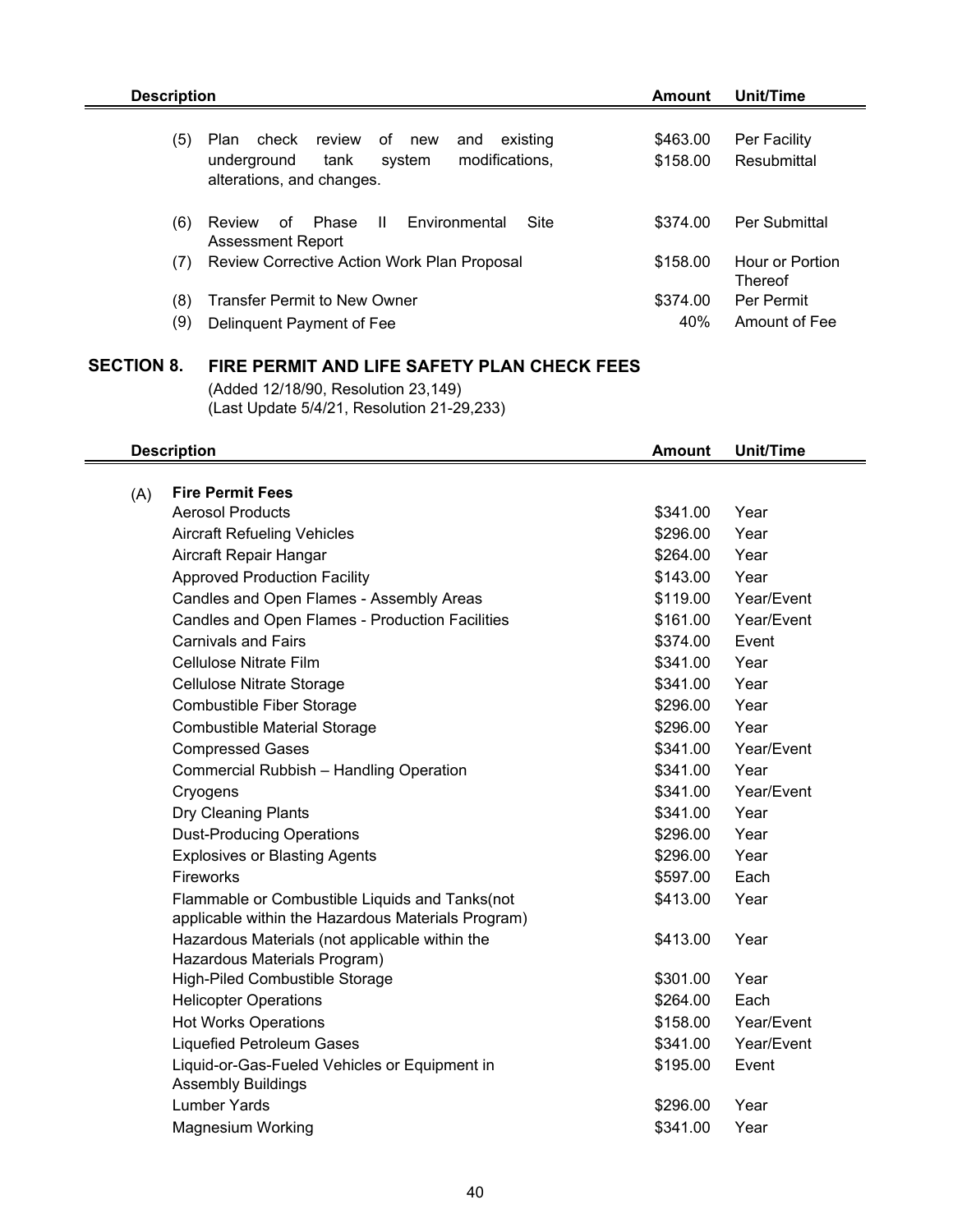|     | <b>Description</b>                                                                                                                                 | <b>Amount</b> | <b>Unit/Time</b> |  |
|-----|----------------------------------------------------------------------------------------------------------------------------------------------------|---------------|------------------|--|
|     |                                                                                                                                                    |               |                  |  |
|     | Mall Covered - (as Place of Assembly)                                                                                                              | \$580.00      | Year             |  |
|     | Motor Vehicle Fuel Dispensing Station                                                                                                              | \$341.00      | Year             |  |
|     | Open Burning                                                                                                                                       | \$145.00      | Event            |  |
|     | <b>Organic Coatings</b>                                                                                                                            | \$341.00      | Year             |  |
|     | Ovens, Industrial Baking or Drying                                                                                                                 | \$341.00      | Year             |  |
|     | <b>Permanent Production Location</b>                                                                                                               | \$143.00      | Each             |  |
|     | Places of Assembly Occupant Load 50-300                                                                                                            | \$119.00      | Year/Event       |  |
|     | Places of Assembly Occupant Load 301-1,000                                                                                                         | \$294.00      | Year/Event       |  |
|     | Places of Assembly Occupant Load 1,001-5,000                                                                                                       | \$410.00      | Year/Event       |  |
|     | Places of Assembly Occupant load over 5,000                                                                                                        | \$524.00      | Year/Event       |  |
|     | <b>Pyrotechnical Special Effects Material</b>                                                                                                      | \$247.00      | Each             |  |
|     | <b>Refrigeration Equipment</b>                                                                                                                     | \$145.00      | Year             |  |
|     | Repair Garage                                                                                                                                      | \$341.00      | Year             |  |
|     | Spraying and Dipping                                                                                                                               | \$210.00      | Year             |  |
|     | Temporary Membrane Structures, Tents & Canopies                                                                                                    | \$153.00      | Event            |  |
|     | Temporary Production Location (when Fire Safety                                                                                                    | \$161.00      | Each             |  |
|     | Officer may not be required)                                                                                                                       |               |                  |  |
|     | <b>Tire Storage</b>                                                                                                                                | \$296.00      | Year             |  |
|     | <b>Wood Products Storage</b>                                                                                                                       | \$145.00      | Year             |  |
|     | Other (any permit required by the Fire Code<br>Official not covered above)                                                                         | \$158.00      | Hour             |  |
|     | Other (Five Year Sprinkler Test)                                                                                                                   | \$222.00      | Each             |  |
|     | Any permit requiring additional inspection time                                                                                                    | \$115.00      | Hour             |  |
| (B) | Periodic Inspection Fees                                                                                                                           |               |                  |  |
|     | Fire/Life Safety Inspection (Health & Safety Code Sect.<br>13146.2(a)) (minimum half an hour and then every 15<br>minutes thereafter)              | \$105.00      | Hour             |  |
|     | High-Rise Inspection (Health & Safety Code Sect.<br>13217) (minimum half an hour and then every 15<br>minutes thereafter.)                         | \$105.00      | Hour             |  |
|     | Code Violation Inspection (BMC 9-2-105.3 (a)).<br>(minimum half an hour and then every 15 minutes thereafter).                                     | \$91.00       | Hour             |  |
|     | Investigation for work, operation, or action without<br>permit (BMC 9-2-105.3.1.1)<br>(minimum half an hour and then every 15 minutes thereafter). | \$91.00       | Hour             |  |
|     |                                                                                                                                                    |               |                  |  |

(C) Plan Check/Field Inspection Fees

#### **TOTAL FEE = BASE AMOUNT + NUMBER OF UNITS + INSPECTION FEE**

*Note: Base amount includes one re-submittal. Each additional re-submittal is \$91.00.*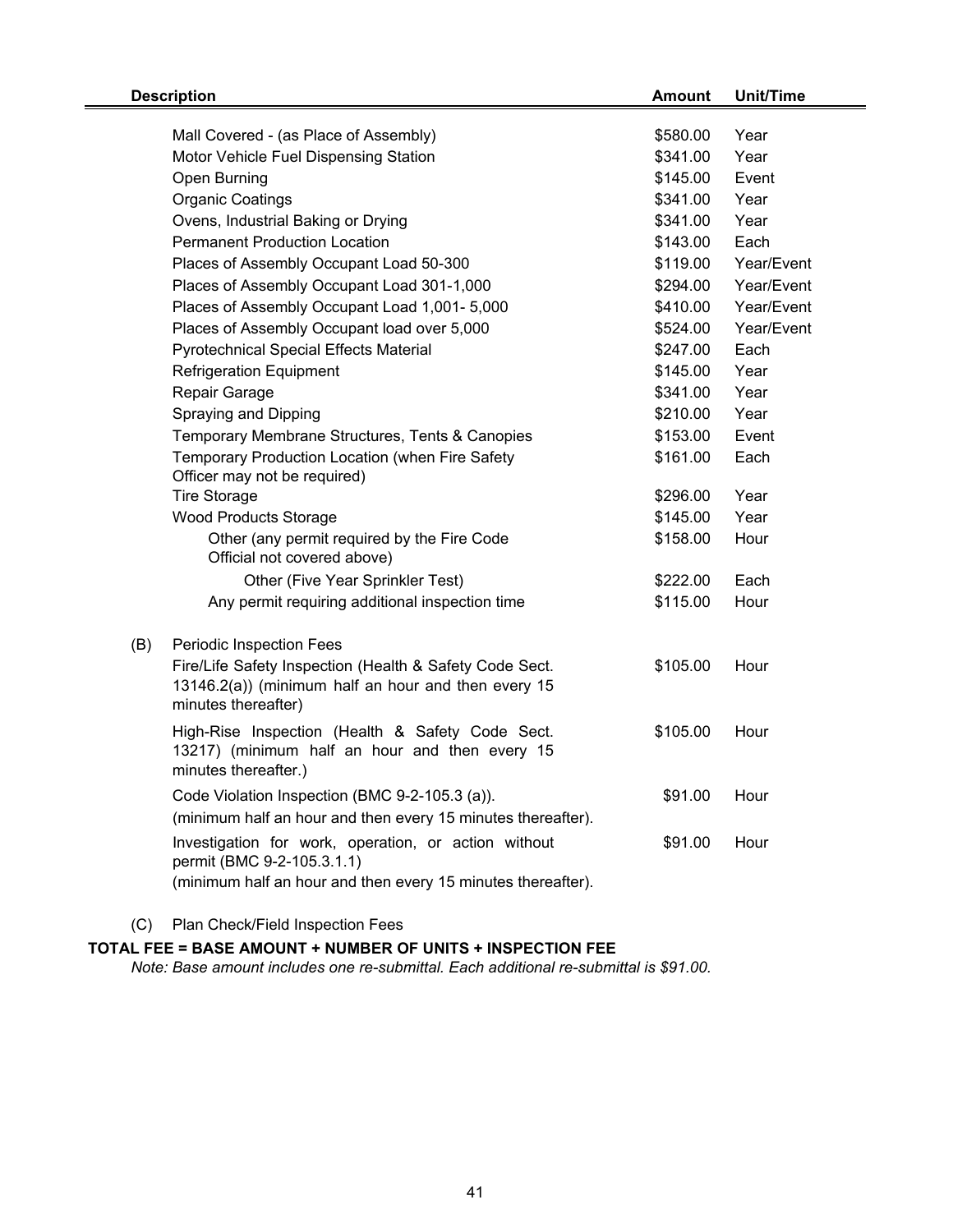| <b>Description</b>                                                                   | <b>Base</b><br><b>Amount</b> | <b>No. of Devices</b> | <b>Amount</b>        |
|--------------------------------------------------------------------------------------|------------------------------|-----------------------|----------------------|
|                                                                                      |                              |                       |                      |
| Fire Alarm System/Fire<br><b>Alarm Monitoring</b>                                    | \$241.00                     |                       |                      |
| Plus: Per Alarm Device                                                               |                              |                       | \$3.00               |
|                                                                                      |                              | $1 - 25$              | \$154.00             |
|                                                                                      |                              | 26-50<br>51-75        | \$257.00<br>\$430.00 |
|                                                                                      |                              | 76-100                | \$517.00             |
|                                                                                      |                              |                       |                      |
| Life Safety System for<br>High Rise and Mid-Rise<br><b>Buildings</b>                 | \$276.00                     |                       |                      |
| Plus: Per Alarm Device                                                               |                              |                       | \$3.00               |
|                                                                                      |                              | 101-150               | \$517.00             |
|                                                                                      |                              | 151-200               | \$620.00             |
|                                                                                      |                              | 201-300               | \$774.00             |
|                                                                                      |                              | 301-400               | \$1,032.00           |
|                                                                                      |                              | 401-600*              | \$1,238.00           |
| Fire<br>Sprinkler<br>or<br>Combined Systems<br>per<br>Riser                          | \$352.00                     |                       |                      |
| Plus: Per Head                                                                       |                              |                       | \$3.00               |
|                                                                                      |                              | $1 - 150$             | \$414.00             |
|                                                                                      |                              | 151-300               | \$620.00             |
|                                                                                      |                              | 301-400               | \$826.00             |
|                                                                                      |                              | 401-500               | \$1,032.00           |
|                                                                                      |                              | 501-700               | \$1,238.00           |
|                                                                                      |                              | 701-800               | \$1,445.00           |
|                                                                                      |                              | 801-900               | \$1,653.00           |
|                                                                                      |                              | 901-1000*             | \$1,859.00           |
| R-3 Single Family Home Fire Sprinkler System (Plan<br>Check and Two Inspections)     |                              |                       | \$265.00             |
| Fire Extinguishing System (other than sprinkler system -                             |                              |                       | \$331.00             |
| plan check and two inspections)<br>Plus per outlet or nozzle each                    |                              |                       | \$7.00               |
| Private Yard Hydrant Installation (Plan Check and Inspection)<br>up to five hydrants |                              |                       | \$414.00             |
| Dry Standpipes per Riser (Plan Check and Two Inspections)                            |                              |                       | \$555.00             |
| Plus per Outlet                                                                      |                              |                       | \$40.00              |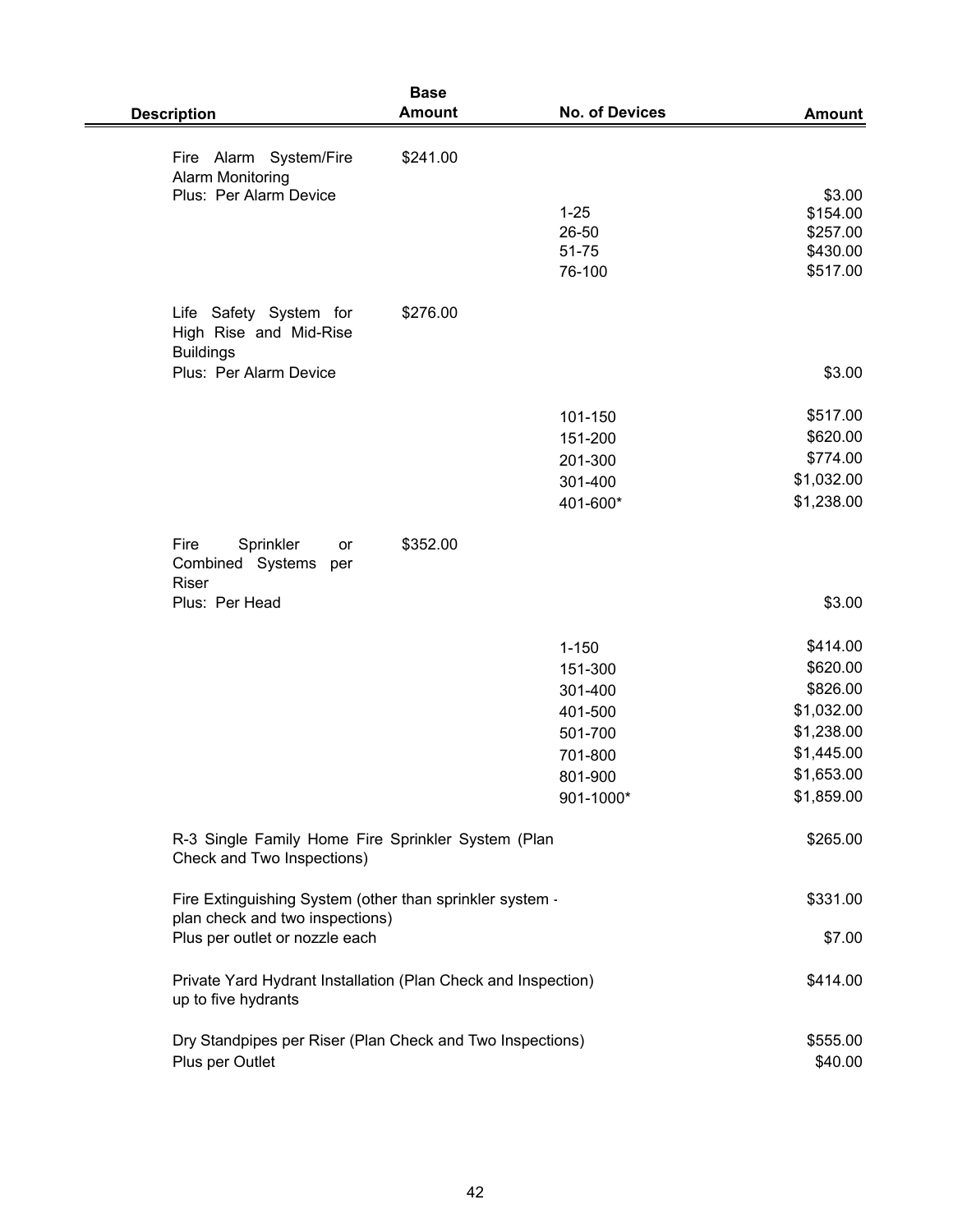| <b>Description</b>                                                                     | Amount              |
|----------------------------------------------------------------------------------------|---------------------|
| Wet Standpipes per riser (Plan Check and Two Inspections)<br>Plus per Outlet           | \$555.00<br>\$40.00 |
| Architectural Plan Check Per hour or portion thereof                                   | \$206.00            |
| Aboveground Storage Tanks (installation)                                               | \$594.00            |
| Any Plan Check not covered above (Plan Check and Two Inspections)<br>Plus per Device   | \$249.00<br>\$12.00 |
| Before/After Hours Field Inspection)<br>(2 or 4 hour minimum. Prepayment is required.) | \$112.00            |

*\* Amounts exceeding the top range will be billed at 50% of the incremental difference. For example, a*

*sprinkler system with an additional 25 heads will be charged the top tier plus 50% of the applicable range.* 

### **SECTION 9. MISCELLANEOUS POLICE SERVICES**

(Added 6/9/92, Resolution 23,624) (Last Update 5/14/19, Resolution 19-29,088)

| <b>Description</b>                                                                          | <b>Amount</b>        | Unit/Time                       |
|---------------------------------------------------------------------------------------------|----------------------|---------------------------------|
| Vehicle Impound Fee<br>(A)<br>Cars<br>(1)<br>(2)<br>Vehicles over 10,000 lbs. Gross Weight  | \$150.00<br>\$271.00 | Each<br>Each                    |
| (B)<br>Jail Weekend Program                                                                 | \$100.00             | Day                             |
| (C)<br>Firearm Storage Fee                                                                  |                      |                                 |
| Note: All firearm storage fees are due prior to the release of the firearm(s).              |                      |                                 |
| (1)<br>Origination/Release Fee                                                              | \$116.00             | One time/<br>First<br>Firearm   |
| (2)<br>Origination/Release Fee                                                              | \$5.00               | One time/For<br>Each Additional |
| <b>Monthly Storage</b><br>(3)                                                               | \$20.00              | Firearm<br>Month/Per<br>Firearm |
| (D)<br><b>Concealed Weapons Permit</b>                                                      | \$100.00             | Per Application                 |
| <b>Police Shooting Range</b><br>(E)<br>Law Enforcement Use During Normal Range Hours<br>(1) | \$118.00             | Per Day, Per<br>Officer         |

Maximum three attempts to complete the course. If the officer is not able to complete the course in three attempts they may continue shooting for an additional \$15 per each three attempts.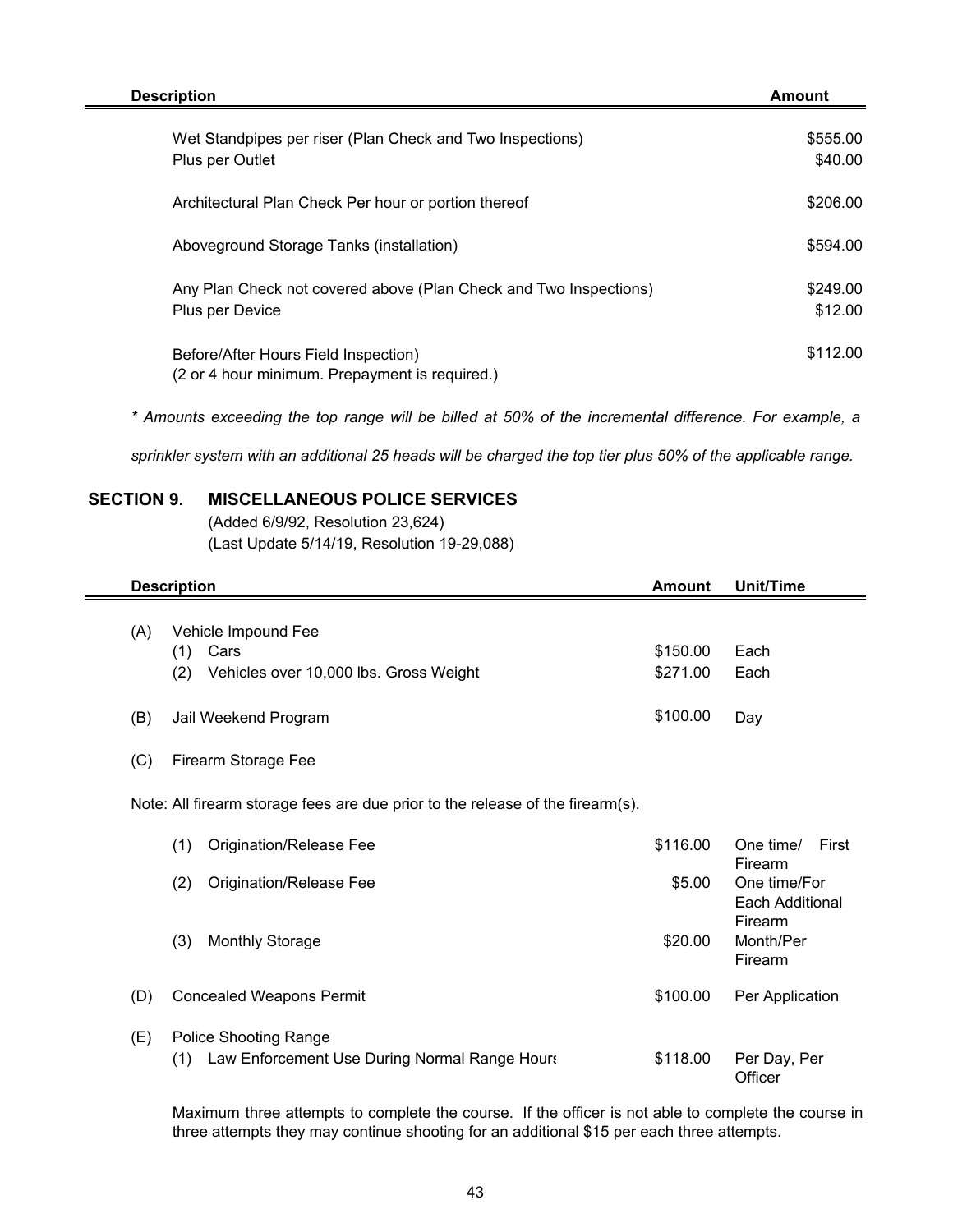|     | <b>Description</b><br>Amount                                                  |                     |                                                                                        |  |  |
|-----|-------------------------------------------------------------------------------|---------------------|----------------------------------------------------------------------------------------|--|--|
| (2) | Range Use Outside Normal Range<br>Hours<br>(Anytime that the Range is closed) | \$610.00<br>\$65.00 | <b>First Four Hours</b><br>or Any Portion<br><b>Thereof</b><br>Each Additional<br>Hour |  |  |
| (F) | Vehicle Repossession Fee                                                      | \$15.00             | Each                                                                                   |  |  |
| (G) | <b>Booking Fee</b>                                                            | \$135.00            | Per Person                                                                             |  |  |

## Penalties:

Failure to pay fees within 30 days of billing - ten percent (10%).

Failure to pay fees within each additional 30 days of billing - ten percent (10%) additional.

## **SECTION 10. PARKING VIOLATIONS**

(Added 10/27/98, Resolution 25,404) (Last Update 1/25/22, Resolution 22-29,294)

|                |            |                                 | <b>Delinquent</b> | <b>Delinquent</b> | Lien          |
|----------------|------------|---------------------------------|-------------------|-------------------|---------------|
|                |            |                                 | <b>Amount</b>     | <b>Amount</b>     | <b>Amount</b> |
| <b>Section</b> |            |                                 |                   |                   |               |
| No.            | Code       | <b>Description</b>              | *1                | $*2$              | *3            |
|                |            |                                 |                   |                   |               |
| 5200           | <b>CVC</b> | No license plate                | \$45.00           | \$86.00           | \$89.00       |
| 5201(e)        | <b>CVC</b> | Covered license plate           | \$45.00           | \$86.00           | \$89.00       |
| 5204(a)        | <b>CVC</b> | Non-current tabs                | \$57.00           | \$86.00           | \$89.00       |
| 21113(a)       | <b>CVC</b> | Parked on public ground         | \$49.00           | \$96.00           | \$99.00       |
| 22455(a)       | <b>CVC</b> | Vending double parking          | \$54.00           | \$106.00          | \$109.00      |
| 22500(a)       | <b>CVC</b> | Parked within intersection      | \$49.00           | \$96.00           | \$99.00       |
| 22500(b)       | <b>CVC</b> | Parked in crosswalk             | \$100.00          | \$198.00          | \$201.00      |
| 22500(c)       | <b>CVC</b> | Safety Zone                     | \$44.00           | \$86.00           | \$89.00       |
| 22500(d)       | <b>CVC</b> | Parked within 15 feet of a fire | \$54.00           | \$106.00          | \$109.00      |
|                |            | station                         |                   |                   |               |
| 22500(e)       | <b>CVC</b> | Parked blocking a driveway      | \$50.00           | \$96.00           | \$99.00       |
| 22500(f)       | <b>CVC</b> | Parked on sidewalk              | \$50.00           | \$96.00           | \$99.00       |
| 22500(g)       | <b>CVC</b> | Obstructing traffic/hazard      | \$45.00           | \$86.00           | \$89.00       |
| 22500(h)       | <b>CVC</b> | Double parked                   | \$50.00           | \$96.00           | \$99.00       |
| 22500(i)       | <b>CVC</b> | Parked in a bus zone            | \$270.00          | \$318.00          | \$321.00      |
| 22500(j)       | <b>CVC</b> | Tunnel                          | \$45.00           | \$86.00           | \$89.00       |
| 22500(k)       | <b>CVC</b> | <b>Bridge</b>                   | \$45.00           | \$86.00           | \$89.00       |
| 22500(l)       | <b>CVC</b> | Wheelchair access               | \$210.00          | \$258.00          | \$261.00      |
| 22500.1        | <b>CVC</b> | Parked in a fire lane           | \$75.00           | \$146.00          | \$149.00      |
| 22502(a)       | <b>CVC</b> | Parked 18 inches from right     | \$43.00           | \$86.00           | \$89.00       |
|                |            | curb                            |                   |                   |               |
| 22502(e)       | <b>CVC</b> | Left side of one way roadway    | \$38.00           | \$76.00           | \$79.00       |
| 22507.8(a)     | <b>CVC</b> | Disabled parking                | \$352.00          | \$393.00          | \$396.00      |
| 22507.8(b)     | <b>CVC</b> | Disabled parking/blocked        | \$334.00          | \$343.00          | \$346.00      |
|                |            | space                           |                   |                   |               |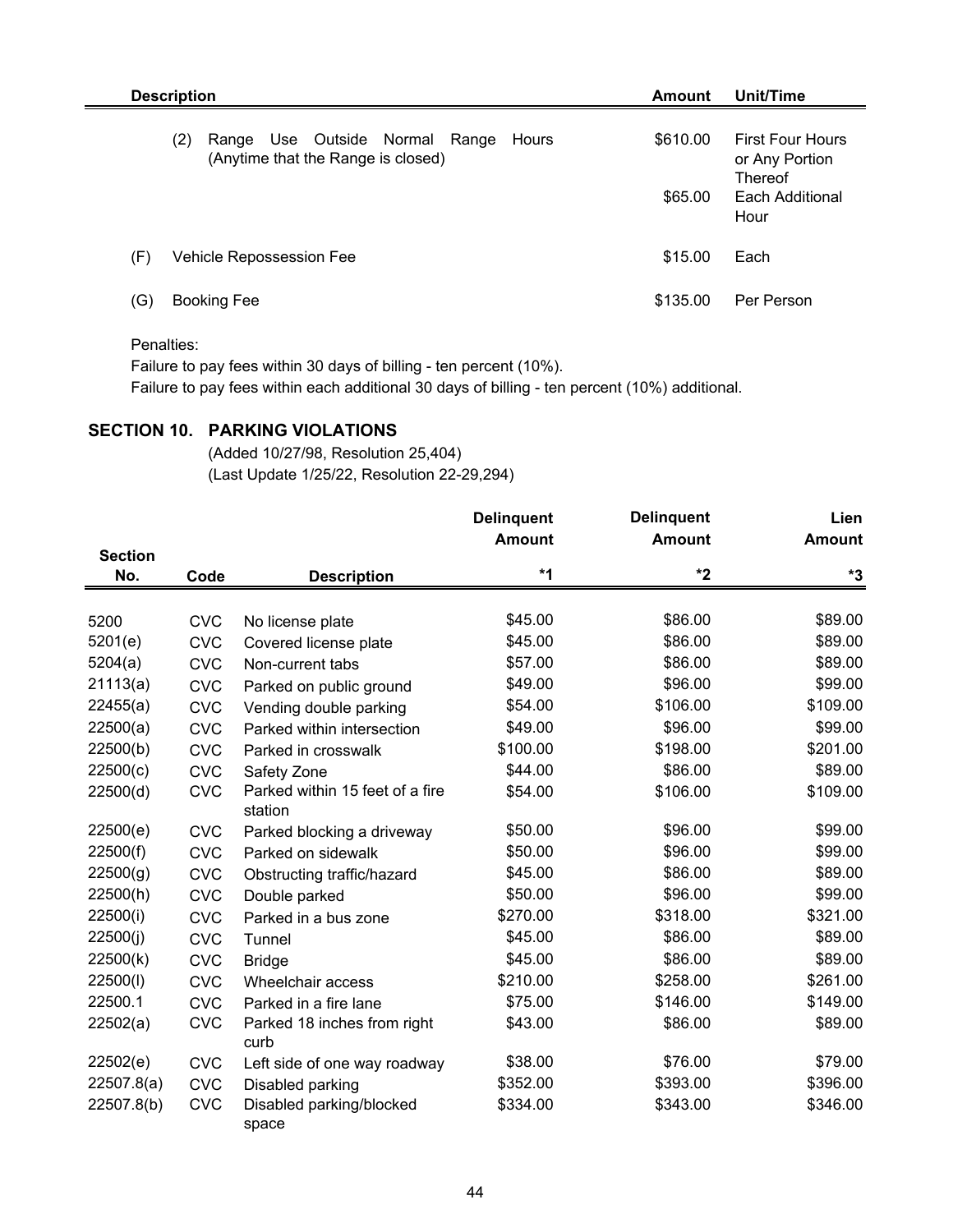|                                               |            |                                                            | <b>Delinquent</b><br><b>Amount</b> | <b>Delinquent</b><br><b>Amount</b> | Lien<br><b>Amount</b> |
|-----------------------------------------------|------------|------------------------------------------------------------|------------------------------------|------------------------------------|-----------------------|
| <b>Section</b>                                |            |                                                            |                                    |                                    |                       |
| No.                                           | Code       | <b>Description</b>                                         | $*1$                               | $*2$                               | *3                    |
| 22507.8<br>(c)1                               | <b>CVC</b> | Straddling line of handicapped<br>space                    | \$334.00                           | \$343.00                           | \$346.00              |
| 22507.8<br>(c)2                               | <b>CVC</b> | Parked in crosshatches of<br>handicap space                | \$334.00                           | \$343.00                           | \$346.00              |
| 22514                                         | <b>CVC</b> | Parked within 15 feet of a fire<br>hydrant                 | \$54.00                            | \$96.00                            | \$99.00               |
| 22515(a)                                      | <b>CVC</b> | Vehicle parked unattended,<br>engine running               | \$49.00                            | \$86.00                            | \$89.00               |
| 22518                                         | <b>CVC</b> | Ride share lot/commuter log                                | \$44.00                            | \$76.00                            | \$79.00               |
| 22521                                         | <b>CVC</b> | Vehicle parked on/near<br>railroad                         | \$54.00                            | \$96.00                            | \$99.00               |
| 22522                                         | <b>CVC</b> | Vehicle parked in disabled<br>sidewalk access              | \$299.00                           | \$343.00                           | \$346.00              |
| 22526(A)                                      | <b>CVC</b> | Gridlock                                                   | \$73.00                            | \$146.00                           | \$149.00              |
| $6 - 1 - 1002$<br>or 6-1-<br>1604 $(A)$       | <b>BMC</b> | Overtime parking                                           | \$52.00                            | \$86.00                            | \$89.00               |
| $6 - 1 - 1003$<br>(J)(1)                      | <b>BMC</b> | Permit parking on residential<br>streets                   | \$52.00                            | \$104.00                           | \$107.00              |
| $6 - 1 - 1004$<br>(O)1                        | <b>BMC</b> | Preferential parking/residential<br>street                 | \$52.00                            | \$86.00                            | \$89.00               |
| $6 - 1 - 1005$<br>(F.1)                       | <b>BMC</b> | Preferential<br>parking/commercial zone                    | \$47.00                            | \$76.00                            | \$79.00               |
| 6-1-1007<br>(C)                               | <b>BMC</b> | Notice of lot closure (posted)                             | \$47.00                            | \$76.00                            | \$79.00               |
| $6 - 1 - 1008$<br>(A)                         | <b>BMC</b> | Commercial vehicle in excess<br>of two hours               | \$73.00                            | \$106.00                           | \$109.00              |
| $6 - 1 - 1008$<br>(B)                         | <b>BMC</b> | Commercial vehicle, no<br>parking 3am - 5am                | \$73.00                            | \$106.00                           | \$109.00              |
| 6-1-1008.1<br>(A)                             | <b>BMC</b> | Commercial vehicle in<br>residential zone                  | \$78.00                            | \$116.00                           | \$119.00              |
| 6-1-1009                                      | <b>BMC</b> | Standing in parkway/approach<br>to tunnel/bridge           | \$58.00                            | \$86.00                            | \$89.00               |
| $6 - 1 - 1010$<br>(A)                         | <b>BMC</b> | Vehicle storage on streets (72<br>hours)                   | \$63.00                            | \$96.00                            | \$99.00               |
| 6-1-1010.1<br>(a)                             | <b>BMC</b> | LNCV no parking 80 feet of<br>any intersection             | \$70.00                            | \$110.00                           | \$113.00              |
| 6-1-1010.1<br>(b)                             | <b>BMC</b> | LNCV permit not properly<br>displayed                      | \$70.00                            | \$110.00                           | \$113.00              |
| $6 - 1 - 1011$                                | <b>BMC</b> | Parking of advertising vehicles                            | \$63.00                            | \$96.00                            | \$99.00               |
| $6 - 1 - 1012$                                | <b>BMC</b> | For sale/rent vehicle parked on<br>street                  | \$63.00                            | \$96.00                            | \$99.00               |
| 6-1-1013                                      | <b>BMC</b> | Parking of non-motorized<br>vehicle                        | \$58.00                            | \$86.00                            | \$89.00               |
| $6 - 1 - 1014$                                | <b>BMC</b> | Standing of a non-vehicular<br>conveyance                  | \$58.00                            | \$86.00                            | \$89.00               |
| $6 - 1 - 1015$<br>$(A)$ or 6-1-<br>1606 or 6- | <b>BMC</b> | Parking on city - or parking<br>authority - owned property | \$48.00                            | \$86.00                            | \$89.00               |

1-1608 (B)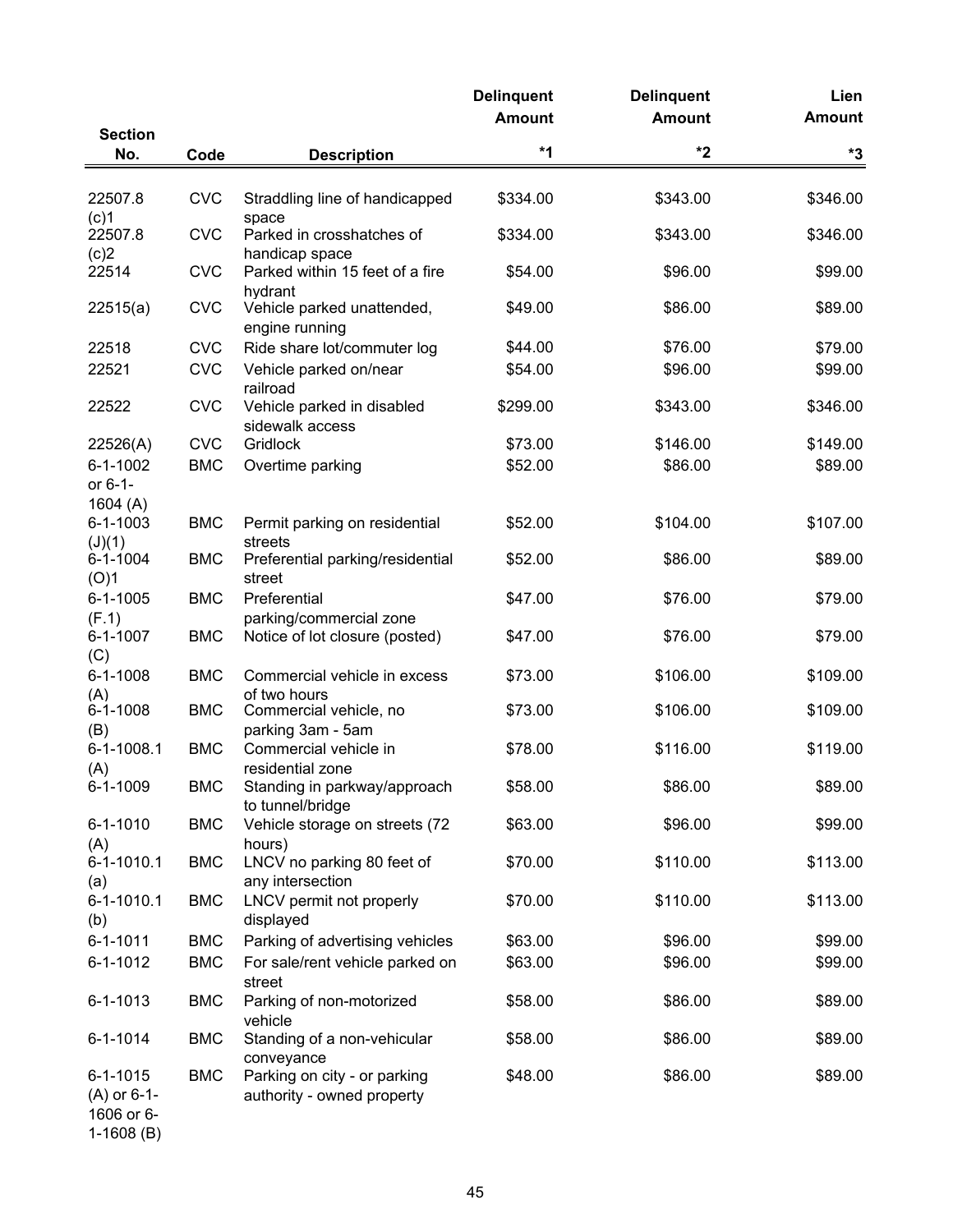|                 |            |                                                  | <b>Delinquent</b> | <b>Delinquent</b> | Lien          |
|-----------------|------------|--------------------------------------------------|-------------------|-------------------|---------------|
|                 |            |                                                  | <b>Amount</b>     | <b>Amount</b>     | <b>Amount</b> |
| <b>Section</b>  |            |                                                  |                   |                   |               |
| No.             | Code       | <b>Description</b>                               | $*1$              | $*2$              | *3            |
| $6 - 1 - 1015$  | <b>BMC</b> |                                                  |                   |                   | \$89.00       |
| (B)             |            | Parking in designated electric<br>vehicle spaces | \$48.00           | \$86.00           |               |
| 6-1-1016        | <b>BMC</b> | Parking in library parking lots                  | \$48.00           | \$86.00           | \$89.00       |
| $6 - 1 - 1017$  | <b>BMC</b> | Parking in park parking lots                     | \$48.00           | \$86.00           | \$89.00       |
| $6 - 1 - 1018$  | <b>BMC</b> | Parking on left hand side of                     | \$48.00           | \$86.00           | \$89.00       |
|                 |            | roadway                                          |                   |                   |               |
| $6 - 1 - 1019$  | <b>BMC</b> | Left side on one way street                      | \$43.00           | \$76.00           | \$79.00       |
| (A)             |            |                                                  |                   |                   |               |
| 6-1-1019        | <b>BMC</b> | Left side dual highway                           | \$43.00           | \$76.00           | \$79.00       |
| (B)             |            |                                                  |                   |                   |               |
| 6-1-1019        | <b>BMC</b> | Wheels turned against curb/hill                  | \$43.00           | \$76.00           | \$79.00       |
| (D)<br>6-1-1020 | <b>BMC</b> | Parking within marked spaces                     | \$47.00           | \$86.00           | \$89.00       |
| or 6-1-         |            |                                                  |                   |                   |               |
| 1608(A)         |            |                                                  |                   |                   |               |
| 6-1-1021        | <b>BMC</b> | Angle parking in designated                      | \$47.00           | \$86.00           | \$89.00       |
| (B)             |            | areas                                            |                   |                   |               |
| 6-1-1022        | <b>BMC</b> | Manner of angle parking                          | \$47.00           | \$86.00           | \$89.00       |
| $6 - 1 - 1024$  | <b>BMC</b> | Parking adjacent to schools                      | \$47.00           | \$86.00           | \$89.00       |
| (B)             |            |                                                  |                   |                   |               |
| $6 - 1 - 1026$  | <b>BMC</b> | Parking prohibited on narrow                     | \$47.00           | \$86.00           | \$89.00       |
| (B)             |            | streets                                          |                   |                   |               |
| $6 - 1 - 1027$  | <b>BMC</b> | Certain streets exceed                           | \$55.00           | \$76.00           | \$79.00       |
| (A)             |            | 12,000lbs.                                       |                   |                   |               |
| $6 - 1 - 1028$  | <b>BMC</b> | Overnight parking 3 a.m. - 5                     | \$55.00           | \$76.00           | \$79.00       |
| (B)<br>6-1-1029 | <b>BMC</b> | a.m.<br>Within 20' of safety zone                | \$55.00           | \$76.00           | \$79.00       |
| (A)             |            |                                                  |                   |                   |               |
| $6 - 1 -$       | <b>BMC</b> | Within 15' of intersection                       | \$55.00           | \$76.00           | \$79.00       |
| 1029(B)         |            |                                                  |                   |                   |               |
| 6-1-1029        | <b>BMC</b> | Within 25' of signal/stop sign                   | \$55.00           | \$76.00           | \$79.00       |
| (C)             |            |                                                  |                   |                   |               |
| 6-1-1029        | <b>BMC</b> | Signs prohibiting stopping or                    | \$65.00           | \$96.00           | \$99.00       |
| (D)             |            | parking                                          |                   |                   |               |
| 6-1-1030        | <b>BMC</b> | Temporary no parking                             | \$54.00           | \$96.00           | \$99.00       |
| (A)<br>6-1-1030 |            |                                                  | \$50.00           | \$96.00           |               |
| (B)             | <b>BMC</b> | Street cleaning                                  |                   |                   | \$99.00       |
| 6-1-1033        | <b>BMC</b> | Temporary emergency parking                      | \$47.00           | \$86.00           | \$89.00       |
| (B)             |            |                                                  |                   |                   |               |
| 6-1-1034        | <b>BMC</b> | Parking on a hill/grade                          | \$47.00           | \$86.00           | \$89.00       |
| 6-1-1036        | <b>BMC</b> | Parking on private property                      | \$51.00           | \$86.00           | \$89.00       |
| 6-1-1037        | <b>BMC</b> | Parking on vacant lots in a                      | \$51.00           | \$86.00           | \$89.00       |
|                 |            | residential/commercial zone                      |                   |                   |               |
| 6-1-1038        | <b>BMC</b> | Front and side yard parking                      | \$50.00           | \$96.00           | \$99.00       |
| 6-1-1038        | <b>BMC</b> | Commercial vehicle in                            | \$58.00           | \$106.00          | \$109.00      |
| (B)             |            | driveway, carport, garage in                     |                   |                   |               |
|                 |            | residential zone                                 |                   |                   |               |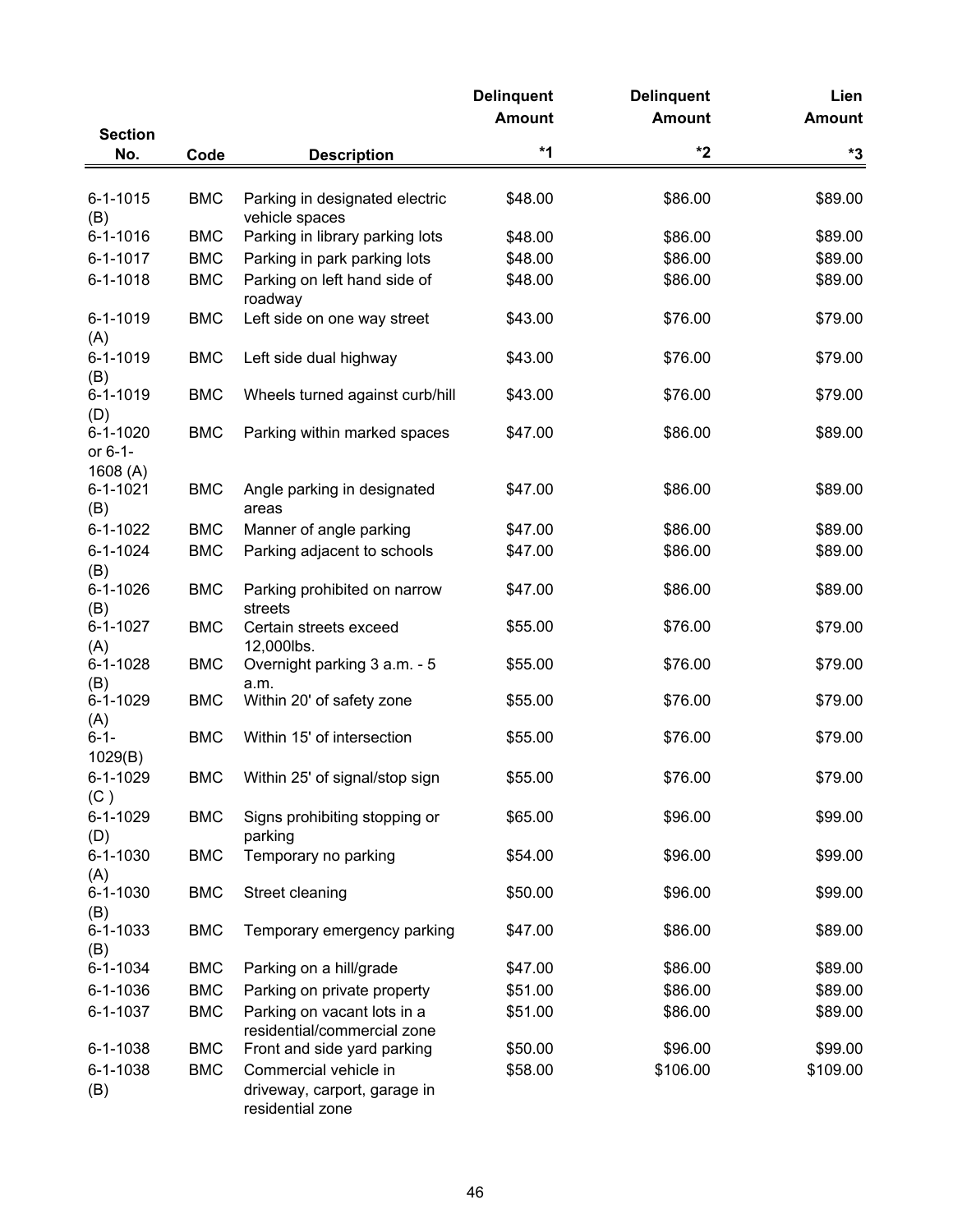|                         |            |                                           | <b>Delinquent</b><br><b>Amount</b> | <b>Delinquent</b><br><b>Amount</b> | Lien<br><b>Amount</b> |
|-------------------------|------------|-------------------------------------------|------------------------------------|------------------------------------|-----------------------|
| <b>Section</b><br>No.   | Code       | <b>Description</b>                        | *1                                 | *2                                 | *3                    |
| $6 - 1 - 1101$          | <b>BMC</b> | Red zone parking                          | \$58.00                            | \$106.00                           | \$109.00              |
| (A)                     |            |                                           |                                    |                                    |                       |
| $6 - 1 - 1101$<br>(B)   | <b>BMC</b> | Yellow zone parking                       | \$50.00                            | \$86.00                            | \$89.00               |
| $6 - 1 - 1101$          | <b>BMC</b> | White zone parking                        | \$50.00                            | \$86.00                            | \$89.00               |
| (C)                     |            |                                           |                                    |                                    |                       |
| $6 - 1 - 1101$<br>(C.1) | <b>BMC</b> | White zone/airport terminal<br>unattended | \$45.00                            | \$76.00                            | \$79.00               |
| $6 - 1 - 1101$          | <b>BMC</b> | White zone/theater                        | \$45.00                            | \$76.00                            | \$79.00               |
| (C.2)                   |            |                                           |                                    |                                    |                       |
| $6 - 1 - 1101$<br>(C.3) | <b>BMC</b> | White zone/taxicab stand                  | \$45.00                            | \$76.00                            | \$79.00               |
| $6 - 1 - 1101$          | <b>BMC</b> | White zone/airport terminal               | \$45.00                            | \$76.00                            | \$79.00               |
| (C.4)                   |            |                                           |                                    |                                    |                       |
| $6 - 1 - 1101$<br>(D)   | <b>BMC</b> | Green zone parking                        | \$50.00                            | \$86.00                            | \$89.00               |
| $6 - 1 - 1101$          | <b>BMC</b> | Blue zone/disabled parking                | \$350.00                           | \$393.00                           | \$396.00              |
| (E)                     |            |                                           |                                    |                                    |                       |
| $6 - 1 - 1210$          | <b>BMC</b> | Bus zone                                  | \$45.00                            | \$76.00                            | \$79.00               |
| $6 - 1 - 1211$          | <b>BMC</b> | Parking in alley                          | \$53.00                            | \$96.00                            | \$99.00               |
| $6 - 1 - 1605$          | <b>BMC</b> | Metered parking/length<br>impeding        | \$45.00                            | \$76.00                            | \$79.00               |
| 6-1-2009                | <b>BMC</b> | Bicycle zone only (posted)                | \$45.00                            | \$76.00                            | \$79.00               |
| $6 - 1 - 2505$          | <b>BMC</b> | Overload parking                          | \$45.00                            | \$76.00                            | \$79.00               |
| (A)                     |            |                                           |                                    |                                    |                       |
| $6 - 1 - 2505$<br>(B)   | <b>BMC</b> | Overload stopping                         | \$45.00                            | \$76.00                            | \$79.00               |

Note: Former Section 29 is now reflected as Section 6-1 per the re-organized Burbank Municipal Codes effective 6/13/08.

- \*1 Base fee set by the City of Burbank including \$9.50 state mandated fees on all sections.
- \*2 Delinquent amount increase from Violation amount reflects penalty added if payment in full not made by due date. Penalty is 100% for violation amounts less than \$150.00, and \$50.00 for larger violation amounts.
- \*3 Lien amount increase from Delinquent amount reflects DMV fee paid for registration hold to be placed on the vehicle.

| <b>Description</b> |                                              |         | <b>Amount</b> Unit/Time |
|--------------------|----------------------------------------------|---------|-------------------------|
| (B)                | Handicap Parking Citation Administrative Fee | \$25.00 | Per Citation            |
| (C)                | Collection Service Referral Fee              | \$30.00 | Each                    |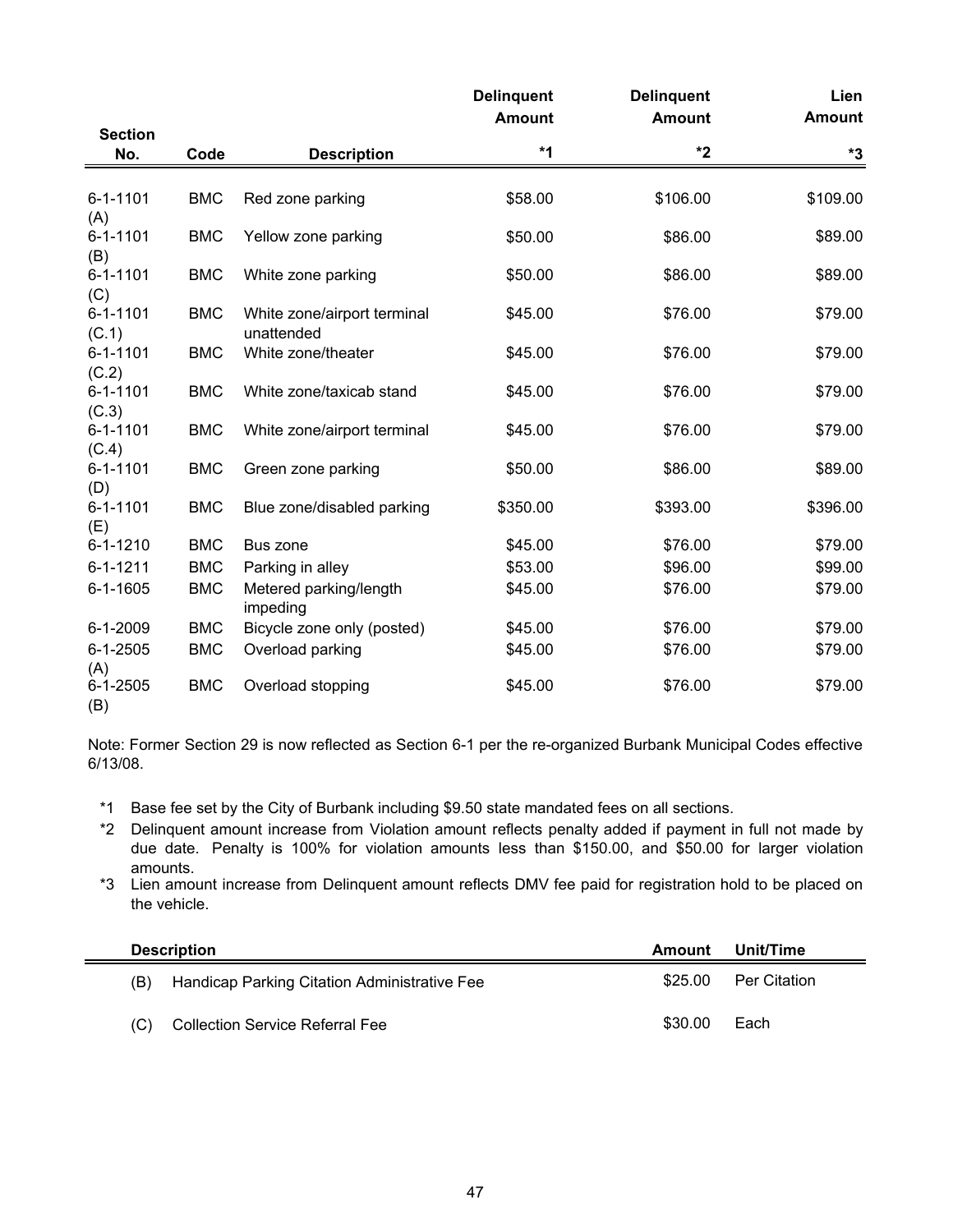#### **SECTION 11. EMERGENCY SERVICES RESTITUTION RATES**

(Added 6/22/99, Resolution 25,543) (Last Update 5/22/18, Resolution 18-29,025)

**Description Amount Unit/Time**

#### **POLICE PERSONNEL**

Restitution rates for Police personnel will be based on the current top step of the overtime salary range. For time less than an hour, the charge will be based on the next highest 15 minute period or portion thereof.

#### **POLICE APPARATUS**

Helicopter (to be billed in addition to staff time)

\$425.00 Hour

#### **FIRE PERSONNEL**

Restitution rates for Fire personnel will be based on the current top step of the overtime salary range. For time less than an hour, the charge will be based on the next highest 15 minute period or portion thereof.

#### **FIRE APPARATUS**

| Engine                         | \$91.00 | Hour |
|--------------------------------|---------|------|
| Truck                          | \$91.00 | Hour |
| Paramedic Ambulance            | \$91.00 | Hour |
| Hazardous Materials Van        | \$96.00 | Hour |
| <b>Water Tender</b>            | \$91.00 | Hour |
| Utility Pick-up                | \$86.00 | Day  |
| Shop Repair Truck              | \$86.00 | Day  |
| <b>Battalion Chief Vehicle</b> | \$96.00 | Day  |
| <b>Staff Sedans</b>            | \$47.00 | Day  |

#### **STANDBY RENTAL FEES FOR FIRE APPARATUS**

| Engine                     | \$910.00 | Day |
|----------------------------|----------|-----|
| Truck                      | \$910.00 | Day |
| Paramedic Ambulance        | \$910.00 | Day |
| Utility and Staff Vehicles | \$470.00 | Dav |

*Restitution authority: CA Health & Safety Code Section 13007 & 13009.*

*Rental rate Day is 10-hours. Additional hours are 1/10 the daily rate.*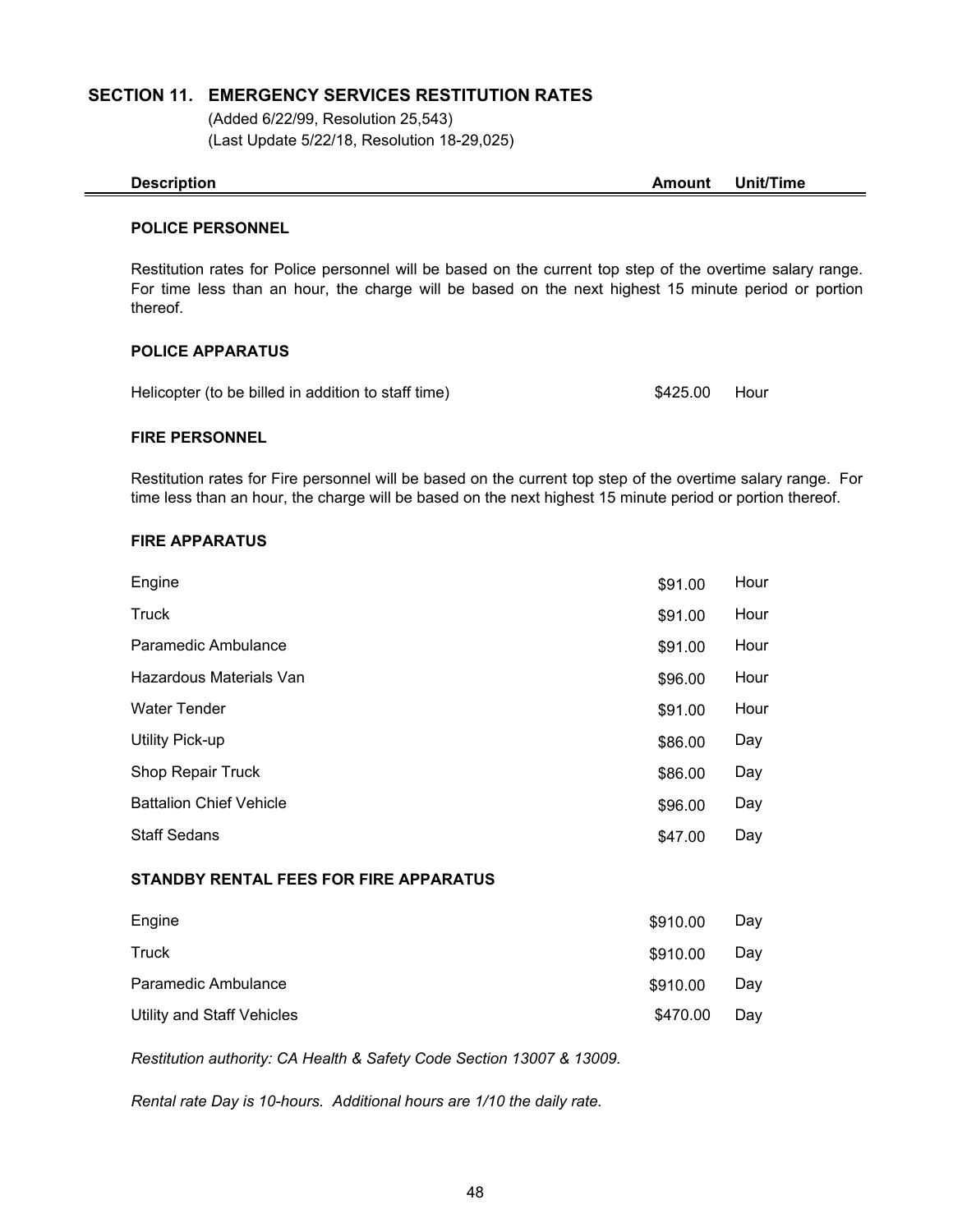## **SECTION 12. OFF DUTY SAFETY SERVICES RATE**

(Added 6/17/03, Resolution 26,506) (Last Update 5/4/21, Resolution 21-29,233)

|     | <b>Description</b>                                             | Amount   | Unit/Time |
|-----|----------------------------------------------------------------|----------|-----------|
| (A) | Police-Personnel *<br>* A 4-hour minimum service is required.  | \$140.00 | Hour      |
| (B) | Fire Personnel (Prepayment of 4-hour minimum is<br>required)** | \$110.00 | Hour      |

\*\* *Service requests over 4 hours will include an addition of 30 minutes for pre- and post-assignment tasks.*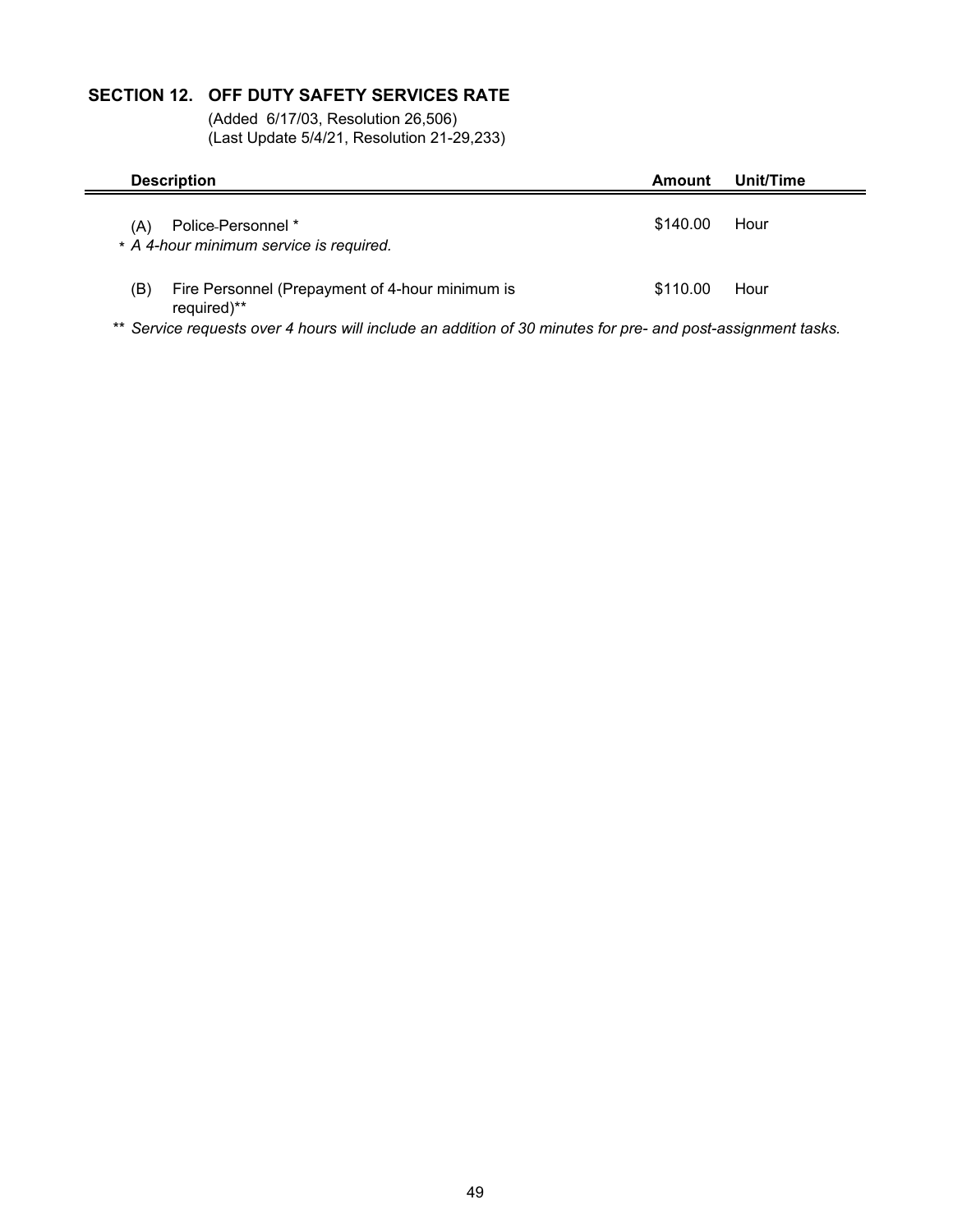## **ARTICLE VI LIBRARY CHARGES**

#### **SECTION 1. DAMAGED AND LOST ITEMS**

(Added to Section 2 on 6/27/95, Resolution 24,510) (Last update on 5/4/21, Resolution 21-29,233)

| <b>Description</b>                                              | <b>Amount</b>                                                          | Unit/Time |
|-----------------------------------------------------------------|------------------------------------------------------------------------|-----------|
| Lost, non-returned, or damaged and not capable of repair<br>(A) |                                                                        |           |
| Adult items<br>(1)                                              | Item replacement<br>cost which includes a<br>\$10.00 processing<br>fee |           |
| (2)<br>Juvenile items                                           | Item replacement<br>cost which includes a<br>\$10.00 processing<br>fee |           |
| (3)<br>Paperback books                                          | Item replacement<br>cost which includes a<br>\$5.00 processing fee.    |           |
| Periodicals<br>(4)                                              | Item replacement<br>cost which includes a<br>\$5.00 processing fee.    |           |
| <b>Circulation Baskets</b><br>(5)                               | \$30.00                                                                | Item      |

Note: If lost item is returned within six months of due date, replacement cost will be refunded.

### **SECTION 2. INTERLIBRARY LOAN FEES**

(Added as Postal Fees on 11/1/83, Resolution 20,786) (Last Update on 5/4/21, Resolution 21-29,233)

| <b>Description</b>                                                               | Amount                                          | Unit/Time |
|----------------------------------------------------------------------------------|-------------------------------------------------|-----------|
| (A)<br>Interlibrary loans                                                        | \$6.00<br>+ fees required by<br>lending library | Items     |
| <b>SECTION 3. MISCELLANEOUS</b><br>(Last Update on 5/4/21, Resolution 21-29,233) |                                                 |           |
| <b>Description</b>                                                               | Amount                                          | Unit/Time |
| Meeting Room Rental - Central Library<br>/Δ۱                                     |                                                 |           |

(A) Meeting Room Rental - Central Library (1) Resident \$75.00 1-4 Hours \$15.00 Each Addl. Hr.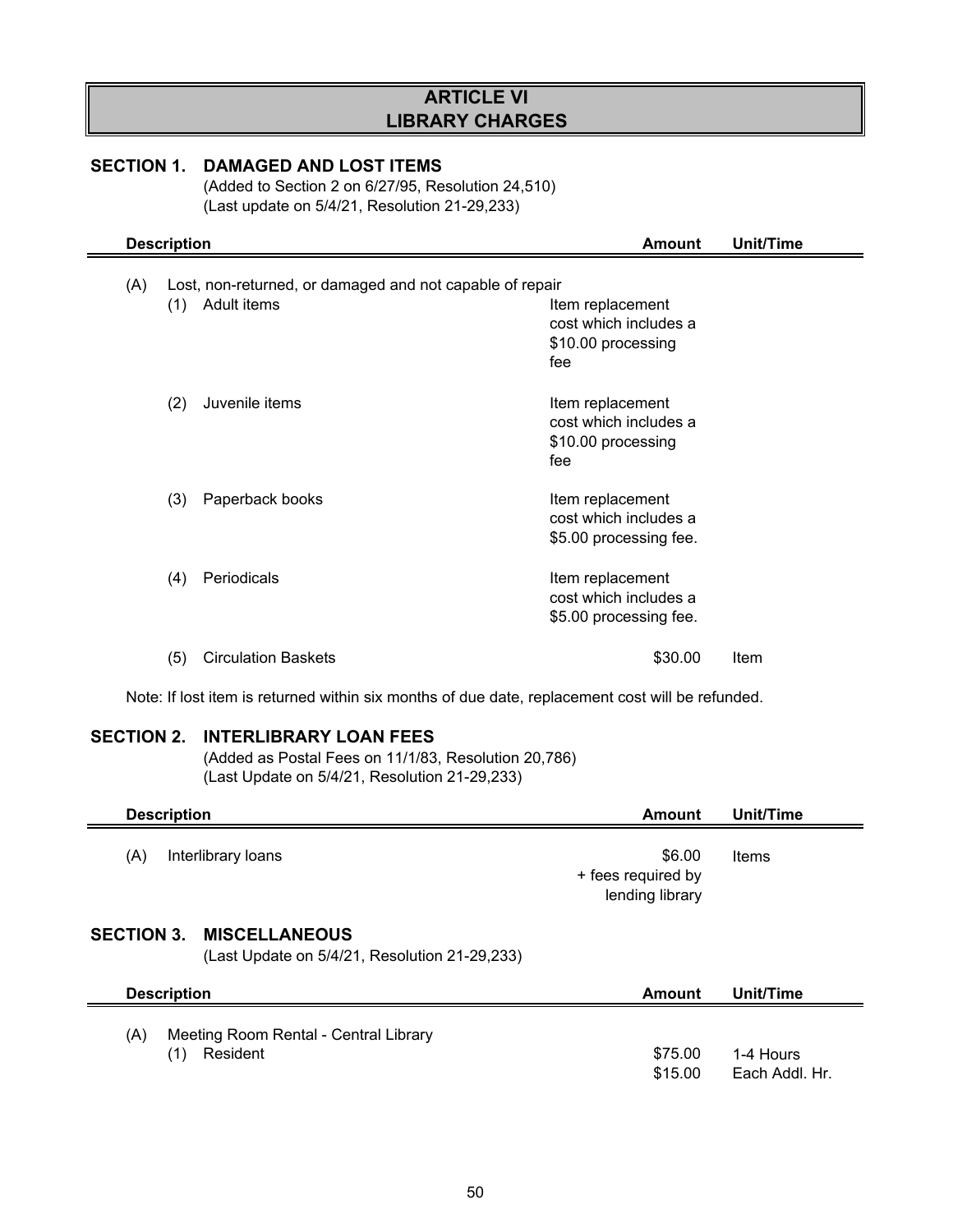|     | <b>Description</b>                                           | <b>Amount</b>       | <b>Unit/Time</b>                         |
|-----|--------------------------------------------------------------|---------------------|------------------------------------------|
|     | Non-Resident<br>(2)                                          | \$150.00<br>\$30.00 | 1-4 Hours<br>Each Addl. Hr.              |
|     | (3)<br>Non-Profit - Resident                                 | \$40.00<br>\$10.00  | 1-4 Hours<br>Each Addl. Hr.              |
|     | Non-Profit - Non-Resident<br>(4)                             | \$75.00<br>\$15.00  | 1-4 Hours<br>Each Addl. Hr.              |
| (B) | Meeting Room Rental - Buena Vista Library<br>Resident<br>(1) | \$200.00<br>\$35.00 | 1-3 Hours<br>Each Addl. Hr.              |
|     | Non-Resident<br>(2)                                          | \$300.00<br>\$65.00 | 1-3 Hours<br>Each Addl. Hr.              |
|     | Use of Kitchen Facilities<br>(3)                             | \$100.00<br>\$35.00 | 1-3 Hours<br>Each Addl. Hr.              |
|     | Refundable Cleaning Deposit for Kitchen<br>(4)               | \$100.00            |                                          |
|     | Non-Profit - Resident<br>(5)                                 | \$40.00             | 1-3 Hours Without<br>Kitchen             |
|     |                                                              | \$10.00             | Each Addl. Hr.<br><b>Without Kitchen</b> |
|     |                                                              | \$65.00             | 1-3 Hours With<br>Kitchen                |
|     |                                                              | \$15.00             | Each Addl. Hr.<br>With Kitchen           |
|     | Non-Profit - Non-Resident<br>(6)                             | \$75.00             | 1-3 Hours Without<br>Kitchen             |
|     |                                                              | \$15.00             | Each Addl. Hr.<br><b>Without Kitchen</b> |
|     |                                                              | \$150.00            | 1-3 Hours With<br>Kitchen                |
|     |                                                              | \$30.00             | Each Addl. Hr.<br>With Kitchen           |
| (C) | Non-Refundable Processing Fee - All Meeting Rooms            | \$20.00             | Item                                     |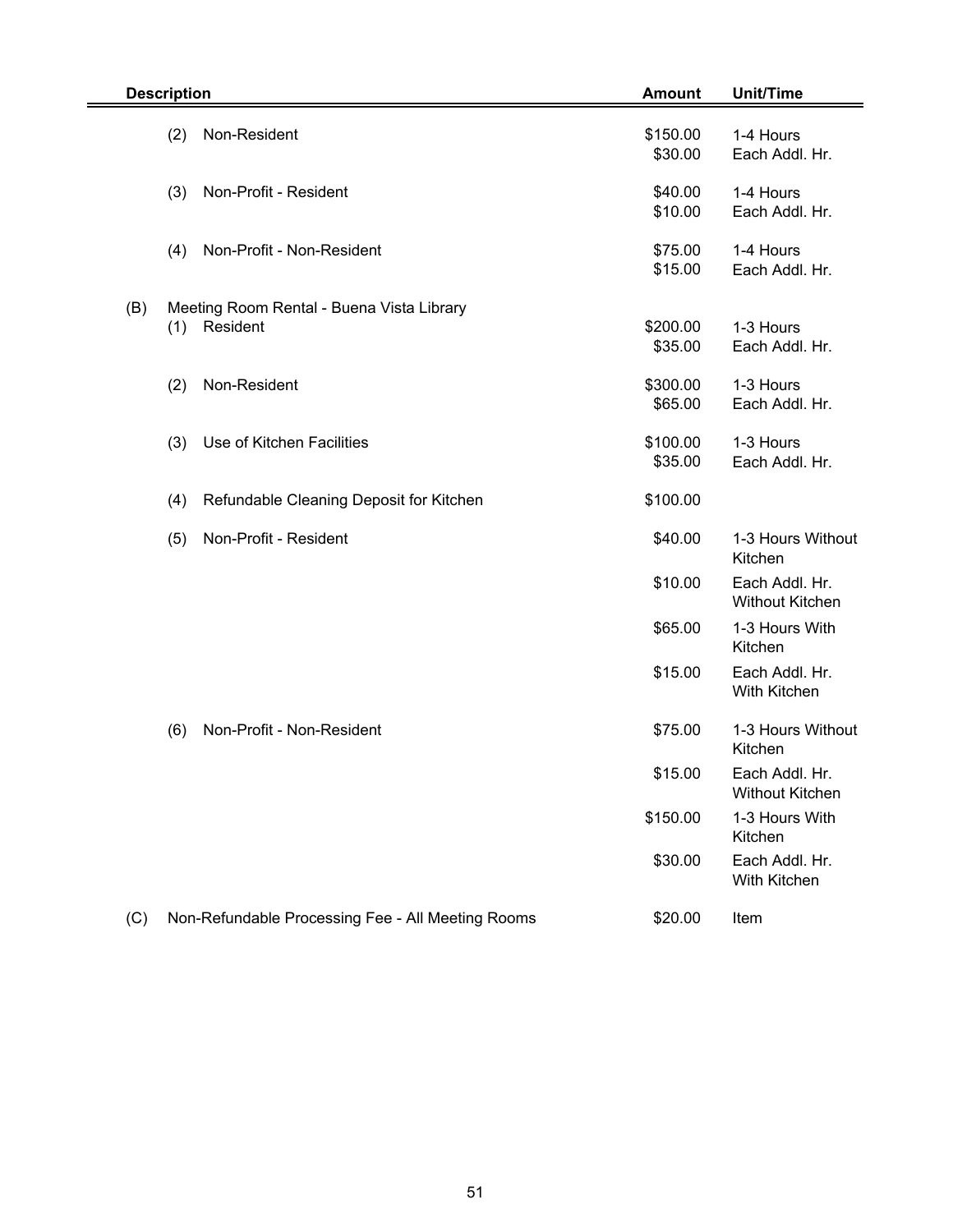## **ARTICLE VII SCHEDULE OF BUSINESS TAXES**

## **SECTION 1. ADMINISTRATIVE CHARGES AND PENALTIES**

(Added 11/15/83, Resolution 20,802) (Last Update 5/4/21, Resolution 21-29,233)

|                    | <b>Description</b> |                                                                                                                                          | <b>Amount</b>     | Unit/Time                                                                                                                                                                                                |
|--------------------|--------------------|------------------------------------------------------------------------------------------------------------------------------------------|-------------------|----------------------------------------------------------------------------------------------------------------------------------------------------------------------------------------------------------|
| (A)                |                    | <b>Business Tax Registration Fee</b>                                                                                                     | \$33.10           | Application                                                                                                                                                                                              |
| (B)                |                    | Change in Business Tax Registration                                                                                                      | \$33.10           | Change                                                                                                                                                                                                   |
| (C)                | Change<br>(1)      | Change in Business Location                                                                                                              | \$33.10           | Change                                                                                                                                                                                                   |
|                    | (2)                | Change in Location - Contractors                                                                                                         | \$5.50            | Change                                                                                                                                                                                                   |
|                    | (3)                | Replacement Certificate                                                                                                                  | \$33.10           | Per Certificate                                                                                                                                                                                          |
| (D)                | (1)<br>(2)         | Penalties<br>Delinquent payment of tax or deficiency<br>One Month<br>(a)<br><b>Two Months</b><br>(b)<br>Failure to file for registration | 10%<br>25%<br>25% | Delinquent Fee or<br>Minimum \$10<br>Whichever is<br>Greater<br>Delinquent Fee or<br>Minimum \$25<br>Whichever is<br>Greater<br>Taxes Due/<br>Registration or<br>Minimum \$35<br>Whichever is<br>Greater |
| (E)                |                    | <b>State Accessibility Fee</b>                                                                                                           | \$4.00            |                                                                                                                                                                                                          |
| (F)                |                    | <b>Zoning Review</b>                                                                                                                     | \$61.25           | <b>Flat Fee</b>                                                                                                                                                                                          |
| <b>SECTION 2.</b>  |                    | <b>BUSINESS TAX</b><br>(Added 11/15/83, Resolution 20,802)<br>(Last Update 5/4/21, Resolution 21-29,233)                                 |                   |                                                                                                                                                                                                          |
| <b>Description</b> |                    |                                                                                                                                          | <b>Amount</b>     | Unit/Time                                                                                                                                                                                                |
| (A)<br>(1)         |                    | Manufacturing; Wholesaling; Retailing<br>(NAICS Sector Codes 331422, 44, 45, 513112, 5661622, 72, 811430)<br><b>Basic</b>                | \$103.90          | <b>Business</b><br>Location/ Annual                                                                                                                                                                      |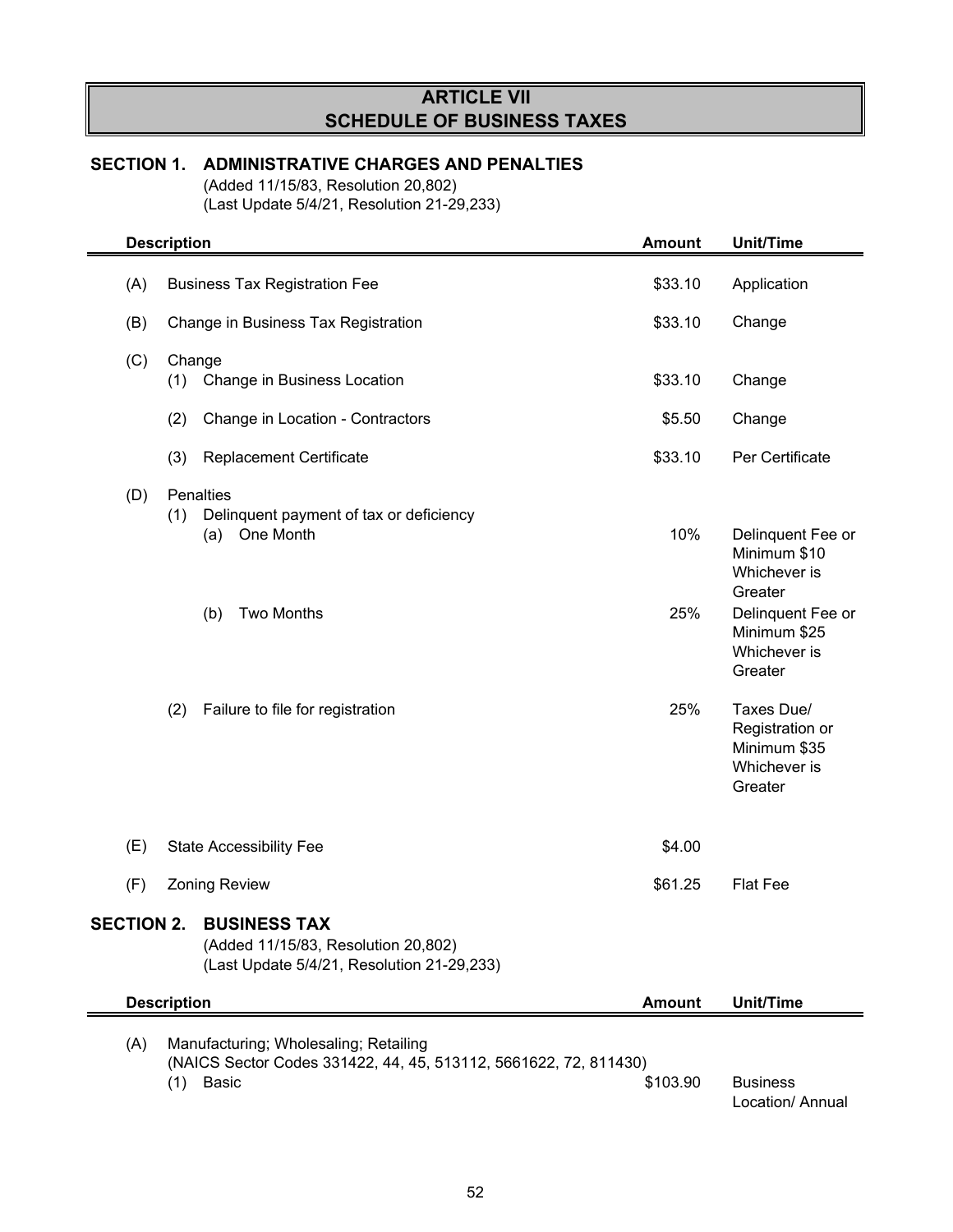|                   | <b>Description</b>                                                                                                                                                        | <b>Amount</b>                                              | <b>Unit/Time</b>                                   |
|-------------------|---------------------------------------------------------------------------------------------------------------------------------------------------------------------------|------------------------------------------------------------|----------------------------------------------------|
|                   | <b>Added Levy</b><br>(2)                                                                                                                                                  | \$6.20                                                     | Employee/ Annual                                   |
| (B)               | Business Services; Personal Services; Motion Picture, Television, and Related Services; Recreation;<br>Entertainment                                                      |                                                            |                                                    |
|                   | (NAICS Sector Codes 23, 315999, 42, 48, 49, 514210, 531390, 5321111, 54512, 541810, 54921,<br>541922, 56 except as noted, 61, 71,81 except as noted, 99)                  |                                                            |                                                    |
|                   | $(1)$ Basic                                                                                                                                                               | \$103.90                                                   | <b>Business</b><br>Location/ Annual                |
|                   | <b>Added Levy</b><br>(2)                                                                                                                                                  | \$9.70                                                     | Employee/ Annual                                   |
| (C)               | Professions and Related Occupations<br>(NAICS Sector Codes 524210, 53 except as noted, 54 except as noted, 62)<br>(1)<br>Basic                                            | \$103.90                                                   | Business<br>Location/ Annual                       |
|                   | <b>Added Levy</b><br>(2)                                                                                                                                                  | \$12.60                                                    | Employee/ Annual                                   |
| (D)               | Unclassified                                                                                                                                                              |                                                            |                                                    |
|                   | Basic<br>(1)                                                                                                                                                              | \$103.90                                                   | <b>Business</b><br>Location/ Annual                |
|                   | (2)<br><b>Added Levy</b>                                                                                                                                                  | \$9.70                                                     | Employee/ Annual                                   |
| <b>SECTION 3.</b> | <b>SPECIAL SCHEDULES</b><br>(Added 11/15/83, Resolution 20,802)<br>(Last Update 5/4/21, Resolution 21-29,233)                                                             |                                                            |                                                    |
|                   | <b>Description</b>                                                                                                                                                        | <b>Amount</b>                                              | Unit/Time                                          |
| (A)               | Contractors<br><b>Volume of Work</b>                                                                                                                                      | \$0.90                                                     | Per \$1,000<br>valuation.<br>(\$488.65<br>maximum) |
| (B)               | <b>Laundry Services</b><br>Volume of Business is:<br>Less than \$50,000<br>\$50,001 to \$100,000<br>\$100,001 to \$200,000<br>\$200,001 to \$300,000<br>\$300,001 or Over | \$103.90<br>\$207.70<br>\$415.75<br>\$619.20<br>\$1,039.10 | Annual<br>Annual<br>Annual<br>Annual<br>Annual     |
| (C)               | Rentals and Leasing - Residential<br>Apartments or Bungalows (3 or more units)<br>(1)                                                                                     | \$10.40                                                    | Unit/Annual                                        |
|                   | (2)<br><b>Hotels and Motels</b>                                                                                                                                           | \$20.80                                                    | Unit/Annual                                        |
| (D)               | Rentals and Leasing - Commercial<br>(1)<br>Base Rate (First 5,000 sq.ft.)                                                                                                 | \$103.90                                                   | Annual                                             |

53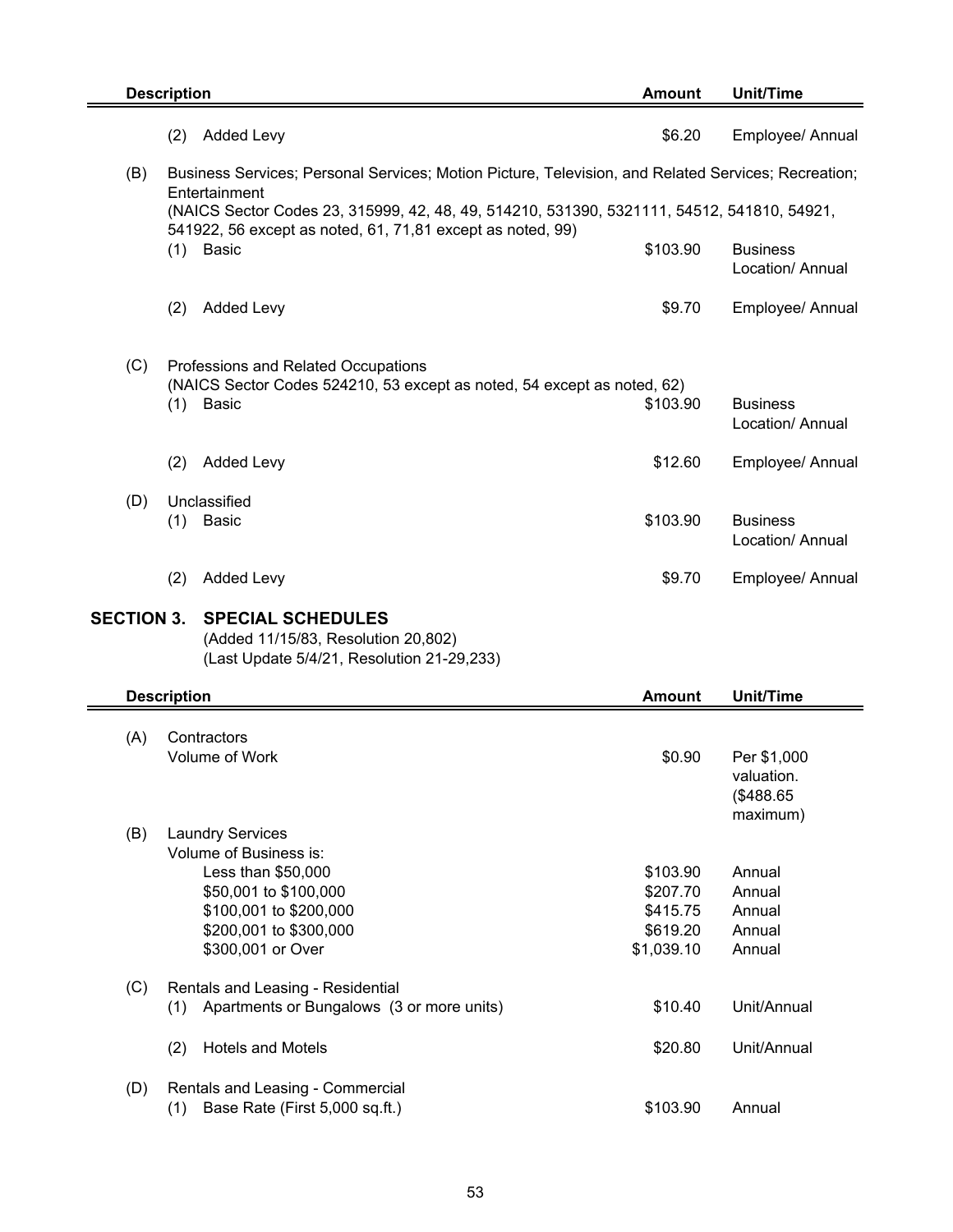|                   | <b>Description</b> |                                                                                                   |          | <b>Unit/Time</b>                         |
|-------------------|--------------------|---------------------------------------------------------------------------------------------------|----------|------------------------------------------|
|                   | (2)                | Added Levy (Over 5,000 sq.ft.)                                                                    | \$2.05   | Every 100 sq.ft. or<br>Fraction / Annual |
| (E)               | (1)                | Vending and Coin-Operated Machines<br>Minimum Tax                                                 | \$103.90 | Annual                                   |
|                   | (2)                | Added Levy (Over 5,000 in Gross Receipts)                                                         | 1%       | Gross Receipts/<br>Annual                |
| <b>SECTION 4.</b> |                    | <b>BUSINESS LICENSE/PERMIT APPLICATION - SIMPLE</b><br>(Last Update 5/4/21, Resolution 21-29,233) |          |                                          |
|                   |                    | Fee for License:                                                                                  | \$140.55 |                                          |
|                   |                    | <b>Fee for Application/Permit:</b>                                                                | \$61.30  |                                          |
|                   | <b>Description</b> |                                                                                                   |          | <b>Unit/Time</b>                         |
|                   | (1)                | <b>Billboard Advertising</b>                                                                      |          | Annual (FY)                              |
|                   | (2)                | <b>Bowling Alley</b>                                                                              |          | Annual (FY)                              |
|                   | (3)                | <b>Boxing and Wrestling</b>                                                                       |          | Per Event                                |
|                   | (4)                | Dance Hall                                                                                        |          | Annual (FY)                              |
|                   | (5)                | <b>Food Delivery</b>                                                                              |          | Annual (FY)/<br>Vehicle                  |
|                   | (6)                | <b>Handbill Distributor</b>                                                                       |          | Annual (FY)                              |
|                   | (7)                | Home for the Aged                                                                                 |          | Annual (FY)                              |
|                   | (8)                | Ice Delivery                                                                                      |          | Annual (FY)/<br>Vehicle                  |
|                   | (9)                | Institutional - Mental                                                                            |          | Annual (FY)                              |
|                   |                    | (10) Milk Delivery                                                                                |          | Annual (FY)/<br>Vehicle                  |
|                   |                    | (11) Oil and Tank Wagon Delivery                                                                  |          | Annual (FY)/<br>Vehicle                  |
|                   |                    | (12) Peddler - Non-Food (Miscellaneous)                                                           |          | Annual (FY)                              |
|                   |                    | (13) Private Day School                                                                           |          | Annual (FY)                              |
|                   |                    | (14) Rental Information Service                                                                   |          | Annual (FY)                              |
|                   |                    | (15) Riding Academy                                                                               |          | Annual (FY)                              |
|                   |                    | (16) Shooting Gallery                                                                             |          | Annual (FY)                              |
|                   |                    | (17) Sign and Advertising Contractors                                                             |          | Annual (FY)                              |
|                   |                    | (18) Sign Painter                                                                                 |          | Annual (FY)                              |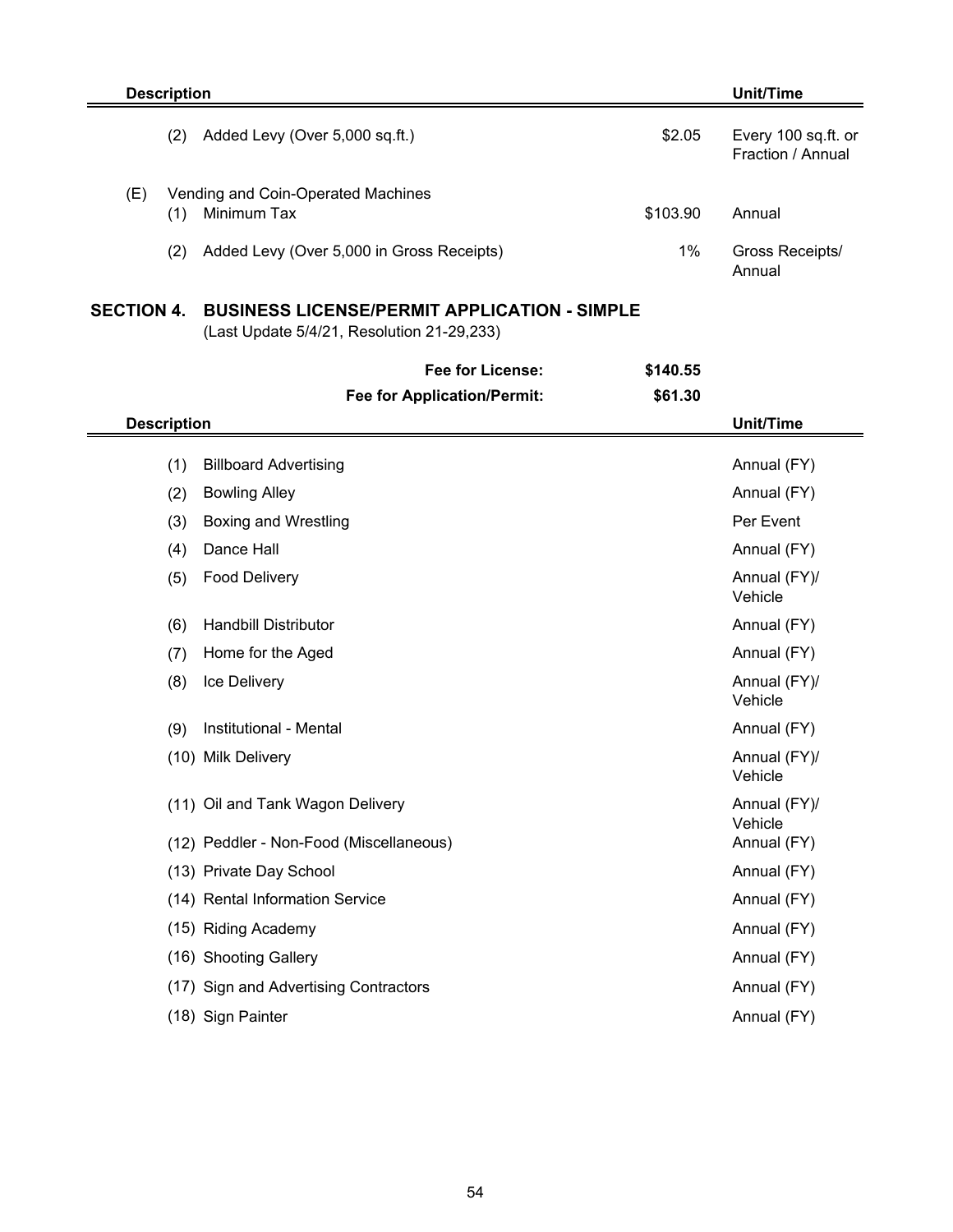| $(19)$ Theater - Live  | Annual (FY)                |
|------------------------|----------------------------|
| (20) Theater - Movie   | Annual (FY)/<br>Per Screen |
| (21) Water Distributor | Annual (FY)/<br>Vehicle    |

## **SECTION 5. BUSINESS LICENSE/PERMITS APPLICATION - MODERATE**

(Last Update 5/4/21, Resolution 21-29,233)

|                    | Fee for License:                                                                         | \$191.30 |                         |
|--------------------|------------------------------------------------------------------------------------------|----------|-------------------------|
|                    | <b>Fee for Application/Permit:</b>                                                       | \$111.00 |                         |
| <b>Description</b> |                                                                                          |          | Unit/Time               |
| (1)                | <b>Amusement Facility</b>                                                                |          | Annual (FY)             |
| (2)                | Auto Wrecking                                                                            |          | Annual (FY)             |
| (3)                | <b>Billiard Parlor</b><br>(the permit fee shall apply to each principal of the business) |          | Annual (FY)             |
| (4)                | <b>Children's Boarding Home</b>                                                          |          | Annual (FY)             |
| (5)                | Curb Lettering (\$1,000 performance bond required)                                       |          | Annual (FY)             |
| (6)                | Day Nursery                                                                              |          | Annual (FY)             |
| (7)                | Food & Refreshment Stand                                                                 |          | Annual (FY)             |
| (8)                | Ice Skating Rink                                                                         |          | Annual (FY)             |
| (9)                | Junk Collector                                                                           |          | Annual (FY)/<br>Vehicle |
|                    | (10) Junk Dealer                                                                         |          | Annual (FY)/<br>Vehicle |
|                    | (11) Liquidation Sale                                                                    |          | Per Sale                |
|                    | (12) Lunch Service Vehicle (Prepackaged food service)                                    |          | Annual (FY)/<br>Vehicle |
|                    | (13) Massage Establishment                                                               |          | Annual (FY)             |
|                    | (14) Massage Technician (on-premise)                                                     |          | Annual (FY)             |
|                    | (15) Massage Technician (off-premise)                                                    |          | Annual (FY)             |
|                    | (16) Mobile Food Preparation Vehicle                                                     |          | Annual (FY)/<br>Vehicle |
|                    | (17) Open Air Market                                                                     |          | Annual (FY)             |
|                    | (18) Parking Station                                                                     |          | Annual (FY)             |
|                    | (19) Peddler - Food Products                                                             |          | Annual (FY)/<br>Vehicle |
|                    | (20) Promoter                                                                            |          | Annual (FY)             |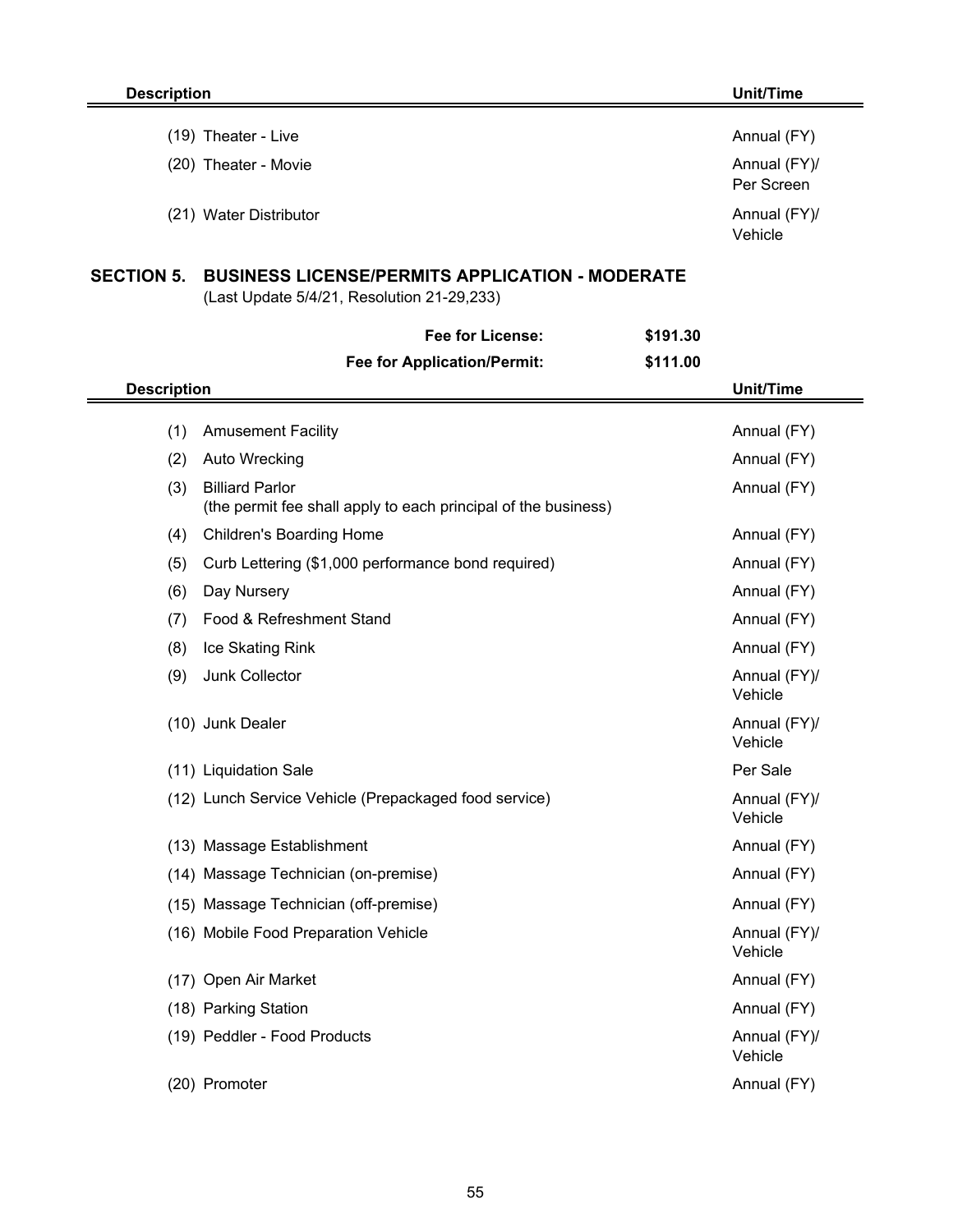| <b>Description</b>   |                                                                                                     |             | Unit/Time        |
|----------------------|-----------------------------------------------------------------------------------------------------|-------------|------------------|
|                      | (21) Rental Equipment                                                                               |             | Annual (FY)      |
| (22) Sidewalk Vendor |                                                                                                     | Annual (FY) |                  |
|                      | (23) Solicitor - Individual                                                                         |             | Annual (FY)      |
|                      | (24) Tobacco Retailer                                                                               |             | Annual (FY)      |
| <b>SECTION 6.</b>    | <b>BUSINESS LICENSE/PERMITS APPLICATION - COMPLEX</b><br>(Last Update 5/4/21, Resolution 21-29,233) |             |                  |
|                      | <b>Fee for License:</b>                                                                             | \$286.45    |                  |
|                      | <b>Fee for Application/Permit:</b>                                                                  | \$201.85    |                  |
| <b>Description</b>   |                                                                                                     |             | <b>Unit/Time</b> |
| (1)                  | <b>Adult Business</b>                                                                               |             | Annual (FY)      |
| (2)                  | <b>Adult Business Performer</b>                                                                     |             | Annual (FY)      |
| (3)                  | Dancing - Alcoholic Beverages                                                                       |             | Annual (FY)      |
| (4)                  | Entertainment / Yearly                                                                              |             | Annual (FY)      |
| (5)                  | <b>Escort Bureaus</b><br>(Plus current Department of Justice Fingerprinting Fees)                   |             | Annual (FY)      |
| (6)                  | Escorts<br>(Plus current Department of Justice Fingerprinting Fees)                                 |             | Annual (FY)      |
| (7)                  | <b>Health Club</b><br>(\$75,000 Surety bond required)                                               |             | Annual (FY)      |
| (8)                  | Kennel                                                                                              |             | Annual (FY)      |
| (9)                  | Pawnbroker                                                                                          |             | Annual (FY)      |

|  | $(10)$ Pet Shop                                                                               | Annual (FY)             |
|--|-----------------------------------------------------------------------------------------------|-------------------------|
|  | (11) Private Ambulance Service                                                                | Per Sale                |
|  | (12) Psychic Arts - Fortune Telling                                                           | Annual (FY)             |
|  | (13) Rubbish Collector                                                                        | Annual (FY)/<br>Vehicle |
|  | (14) Second Hand Dealer                                                                       | Annual (FY)             |
|  | (15) Solicitor - Company Blanket                                                              |                         |
|  | (16) Tow Services Business<br>(Application fee shall apply to each principal of the business) | Annual (FY)             |
|  |                                                                                               |                         |

(17) Tow Services Driver Annual (FY) Contract to the Annual (FY)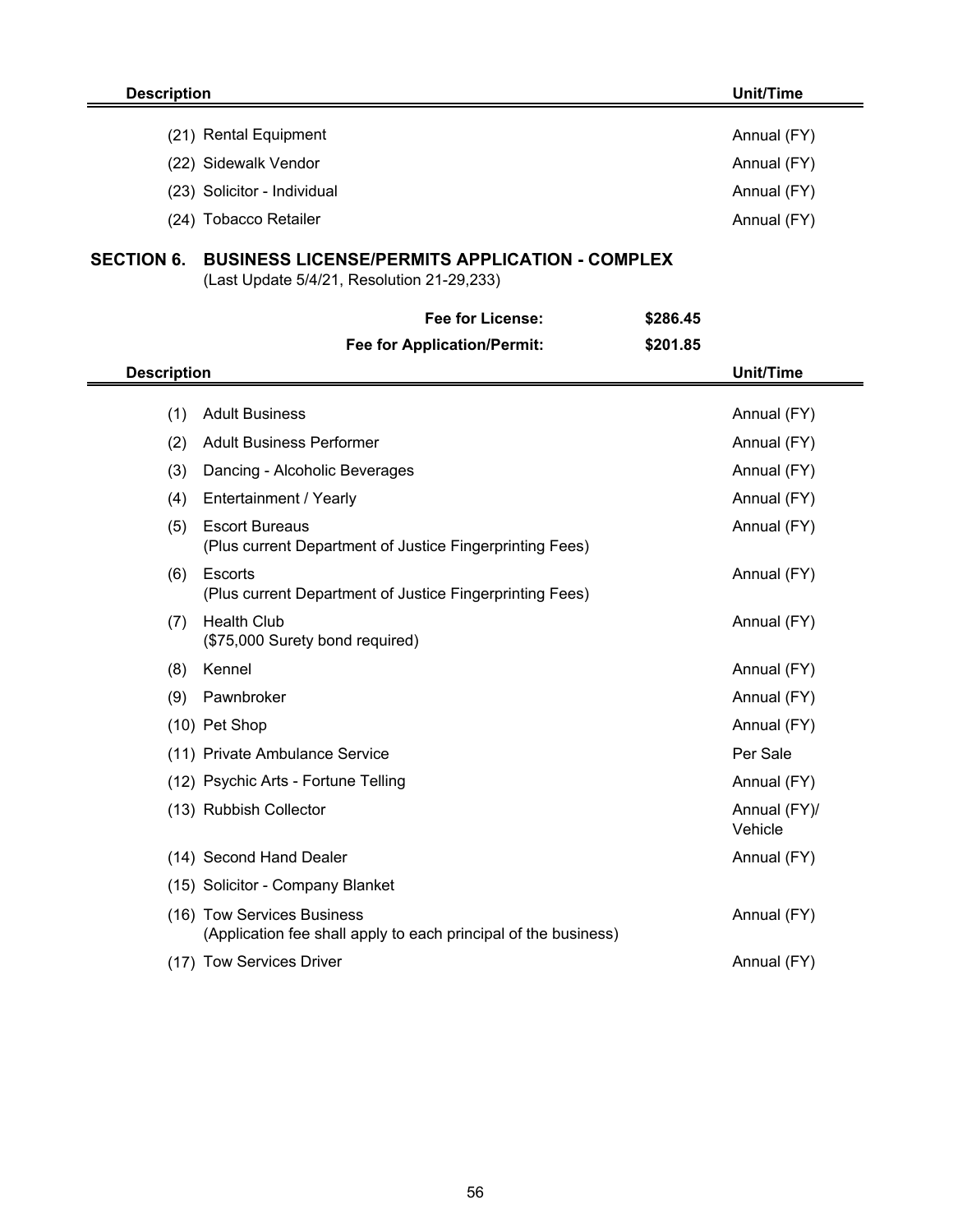## **SECTION 7. BUSINESS LICENSE/APPLICATION - REGULATORY (SIMPLE)**

(Last Update 5/4/21, Resolution 21-29,233)

|                                         |     |                                                                                                             | Fee for License:                                                               | \$35.95       |                        |
|-----------------------------------------|-----|-------------------------------------------------------------------------------------------------------------|--------------------------------------------------------------------------------|---------------|------------------------|
| <b>Description</b>                      |     |                                                                                                             |                                                                                |               | Unit/Time              |
|                                         | (1) | <b>Christmas Tree Dealers</b><br>(\$300 clean-up deposit required)                                          |                                                                                |               | Per Season             |
|                                         | (2) | Dances                                                                                                      |                                                                                |               | Per Event              |
|                                         | (3) | Entertainment                                                                                               |                                                                                |               | Per Day                |
| <b>SECTION 8.</b>                       |     | (Last Update 5/4/21, Resolution 21-29,233)                                                                  | <b>BUSINESS LICENSE/APPLICATION - REGULATORY (MODERATE)</b>                    |               |                        |
|                                         |     |                                                                                                             | <b>Fee for License:</b>                                                        | \$215.60      |                        |
| <b>Description</b>                      |     |                                                                                                             |                                                                                |               | <b>Unit/Time</b>       |
|                                         | (1) | <b>Carnivals and Fairs</b>                                                                                  |                                                                                |               | Per Day                |
|                                         | (2) | Circus                                                                                                      |                                                                                |               | Per Day                |
|                                         | (3) | Pony Rides                                                                                                  |                                                                                |               | Annual                 |
|                                         | (4) | <b>Games of Skills and Science</b>                                                                          |                                                                                |               | Per Event              |
|                                         | (5) | Solicitation / Donations                                                                                    |                                                                                |               | Season Fee             |
|                                         | (6) | Sound Vehicle                                                                                               |                                                                                |               | Annual (FY)            |
| <b>SECTION 9.</b><br><b>Description</b> |     | (Last Update 5/4/21, Resolution 21-29,233)                                                                  | <b>BUSINESS LICENSE/APPLICATION - REGULATORY (COMPLEX)</b><br>Fee for License: | \$390.00      | <b>Unit/Time</b>       |
|                                         |     |                                                                                                             |                                                                                |               |                        |
|                                         | (1) | <b>Bingo Games</b>                                                                                          |                                                                                |               | Annual (FY)            |
|                                         | (2) | Parades                                                                                                     |                                                                                |               | Per Event              |
|                                         |     | <b>SECTION 10. MISCELLANEOUS BUSINESS LICENSE/APPLICATION</b><br>(Last Update 5/4/21, Resolution 21-29,233) |                                                                                |               |                        |
| <b>Description</b>                      |     |                                                                                                             |                                                                                | <b>Amount</b> | Unit/Time              |
| (A)                                     | (1) | <b>Auctions and Auction Marts</b><br>Auction Booth License Fee                                              |                                                                                | \$66.70       | Per Day                |
|                                         | (2) | <b>Annual License Fee</b>                                                                                   |                                                                                | \$191.30      | Annual (FY)            |
|                                         | (3) | <b>Application Fee</b>                                                                                      |                                                                                | \$111.00      | Initial<br>Application |
| (B)                                     | (1) | <b>Firearm Sales</b><br>License Fee                                                                         | 1% of Gross Receipts or \$286.45<br>Minimum, Whichever is Greater              |               | Annual (FY)            |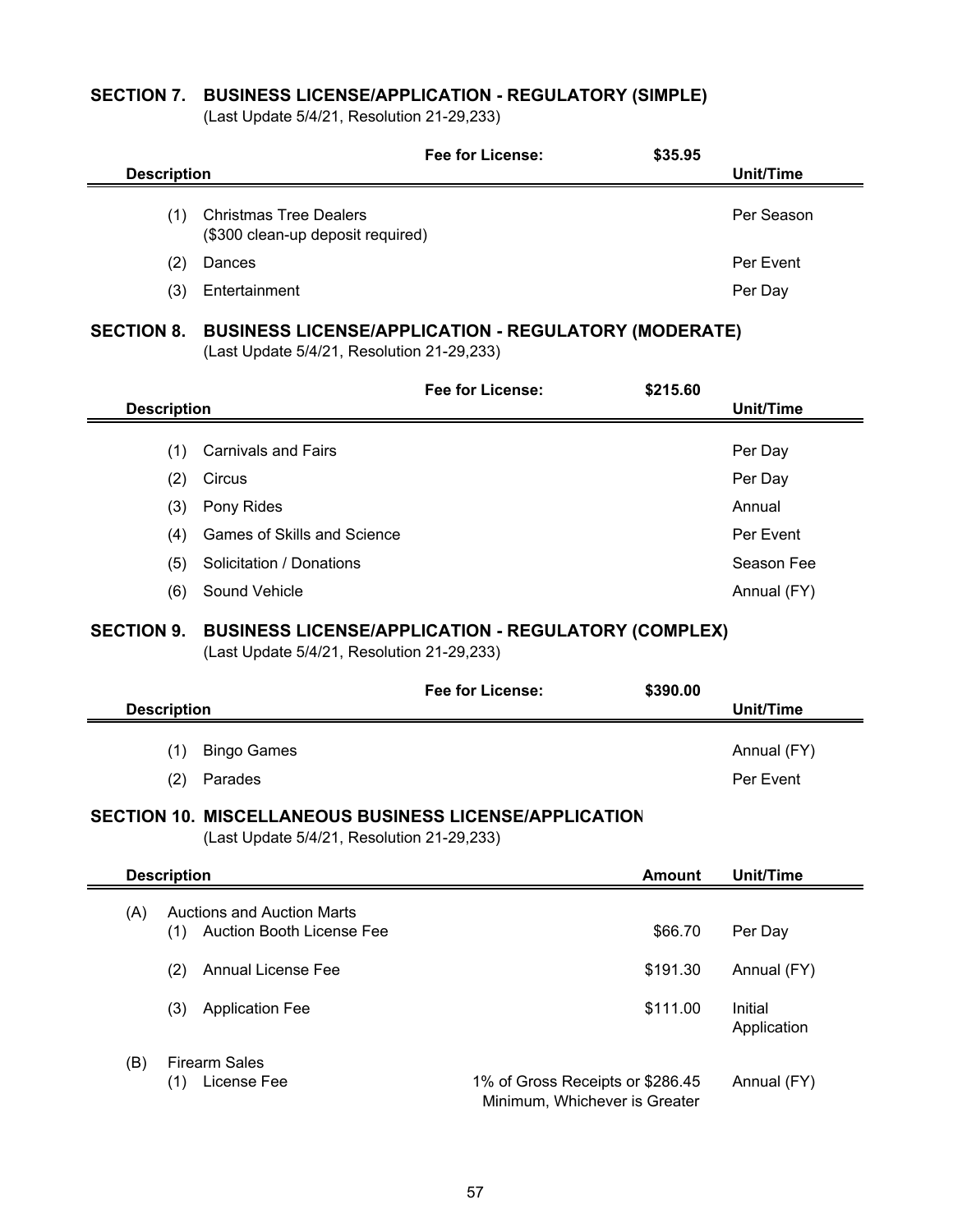|     | <b>Description</b>                                                                                                                | <b>Amount</b>        | <b>Unit/Time</b>                    |
|-----|-----------------------------------------------------------------------------------------------------------------------------------|----------------------|-------------------------------------|
|     | <b>Application Fee</b><br>(2)                                                                                                     | \$201.85             | Initial<br>Application              |
| (C) | Live Scan Fee                                                                                                                     | <b>Actual Cost</b>   | Per Scan                            |
| (D) | <b>Peddler Non-Food Products</b><br>Peddler (Daily)<br>(1)<br>License Fee<br>(a)<br>Application and Permit Fee<br>(b)             | \$13.30<br>\$35.95   | Per Day<br>Per Event                |
|     | Itinerant Merchant Permit Fee<br>(2)                                                                                              | \$35.95              | Per Event, Up to 7<br>days          |
| (E) | Solicitor - Company Blanket Registration Card                                                                                     | \$13.30              | One-Time                            |
|     | <b>SECTION 11. TEMPORARY PROMOTIONAL SIGNS</b><br>(Added 2/8/94, Resolution 24,149)<br>(Last Update 5/4/21, Resolution 21-29,233) |                      |                                     |
|     | <b>Description</b>                                                                                                                | <b>Amount</b>        | <b>Unit/Time</b>                    |
| (A) | <b>Temporary Banner Permit</b>                                                                                                    | \$62.95              | Per Permit                          |
|     | Deposit                                                                                                                           | \$137.40             | (2 Weeks)                           |
| (B) | Automobile Dealership Temporary Sign Permit                                                                                       | \$62.95              | Per Permit<br>(6 Months)            |
|     | Deposit<br><b>SECTION 12. TAXICABS</b>                                                                                            | \$137.40             |                                     |
|     | (Added 10/17/95, Resolution 24,610)<br>(Last Update 5/4/21, Resolution 21-29,233)                                                 |                      |                                     |
|     | <b>Description</b>                                                                                                                | <b>Amount</b>        | Unit/Time                           |
| (A) | Taxicab Business License & Permit Fee<br>License Fee<br>(1)                                                                       | \$440.65             | Annual (FY)                         |
|     | Permit Fee<br>(2)                                                                                                                 | \$166.35             | Initial Registration                |
| (B) | Taxicab Drivers Business License & Permit Fee<br>License Fee<br>(1)<br>Permit Fee<br>(2)                                          | \$133.35<br>\$166.35 | Annual (FY)<br>Initial Registration |
|     | <b>Test Fee</b><br>(3)                                                                                                            | \$27.60              | Per<br>Inspection                   |
| (C) | <b>Taxicab Re-Inspection Fee</b>                                                                                                  | \$66.10              | Per Exam                            |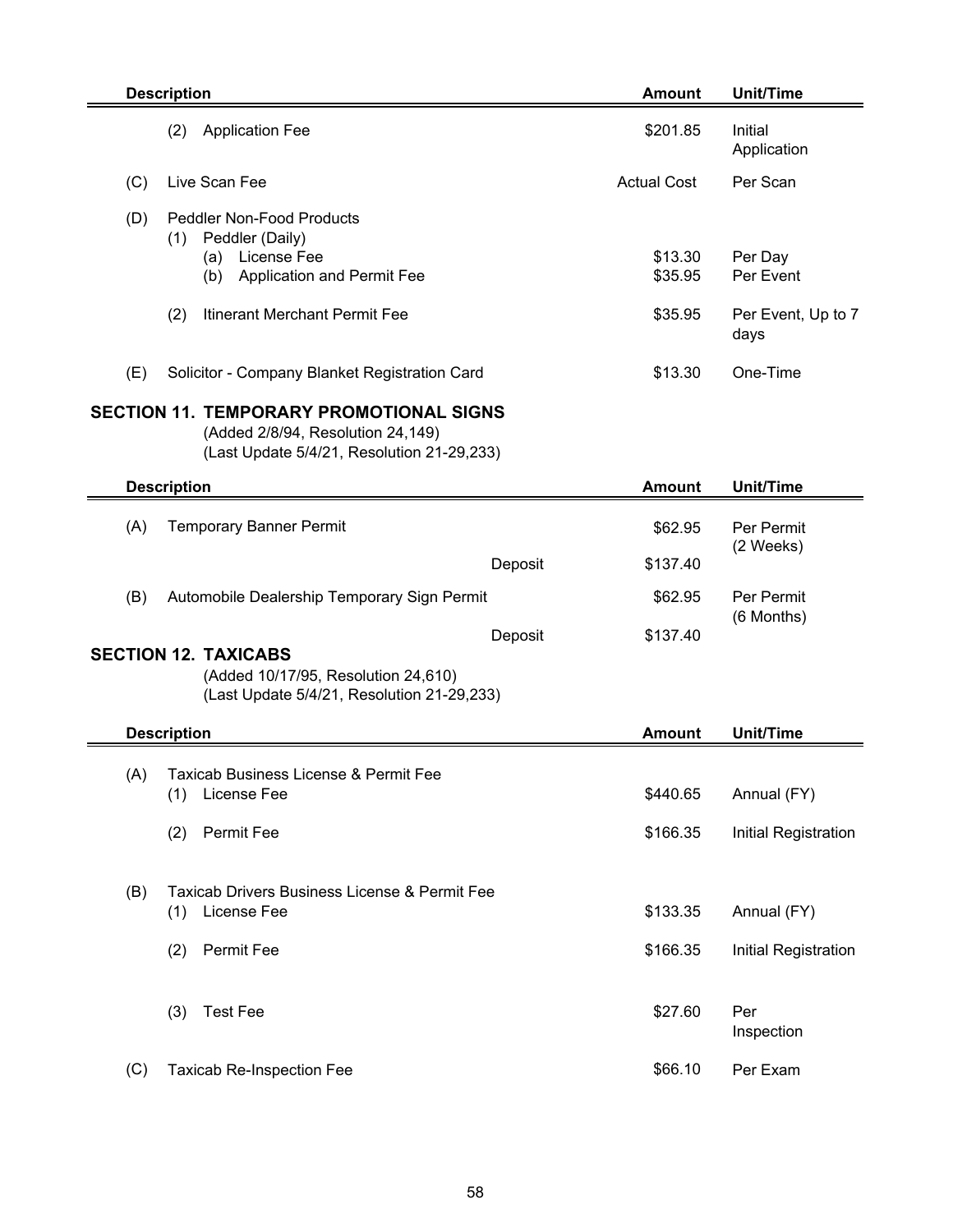## **SECTION 13. CODE ENFORCEMENT REINSPECTION FEES**

(Added 6/22/04, Resolution 26,737) (Last Update 5/4/21, Resolution 21-29,233)

|     | <b>Description</b>                                                                                                                                                                                                                                                                                                                                                                                                                                                                                                         | Amount  | Unit/Time                                              |
|-----|----------------------------------------------------------------------------------------------------------------------------------------------------------------------------------------------------------------------------------------------------------------------------------------------------------------------------------------------------------------------------------------------------------------------------------------------------------------------------------------------------------------------------|---------|--------------------------------------------------------|
| (A) | <b>Re-Inspection Fees</b>                                                                                                                                                                                                                                                                                                                                                                                                                                                                                                  | \$42.30 | After 2nd<br>Inspection                                |
| (B) | Land Use Entitlement Inspection Fees                                                                                                                                                                                                                                                                                                                                                                                                                                                                                       | \$40.05 | Per Inspection                                         |
| (C) | Administrative Citations<br>Violation of City's Sidewalk Vending License Regulations<br>(1)<br><b>First Violation</b><br>(a)<br>Second Violation<br>(b)<br>Third and Any Subsequent Violation Within<br>(c)<br><b>Year from First Violation</b><br>(2)<br>Operating without a City Sidewalk Vending Business License<br><b>First Violation</b><br>(a)<br>Second Violation Within Year from First<br>(b)<br>Violation<br>\$1,000.00<br>Third and Any Subsequent Violation Within<br>(c)<br><b>Year from First Violation</b> |         | Per Violation<br>Per Violation<br>Per Violation        |
|     |                                                                                                                                                                                                                                                                                                                                                                                                                                                                                                                            |         | Per Violation<br><b>Per Violation</b><br>Per Violation |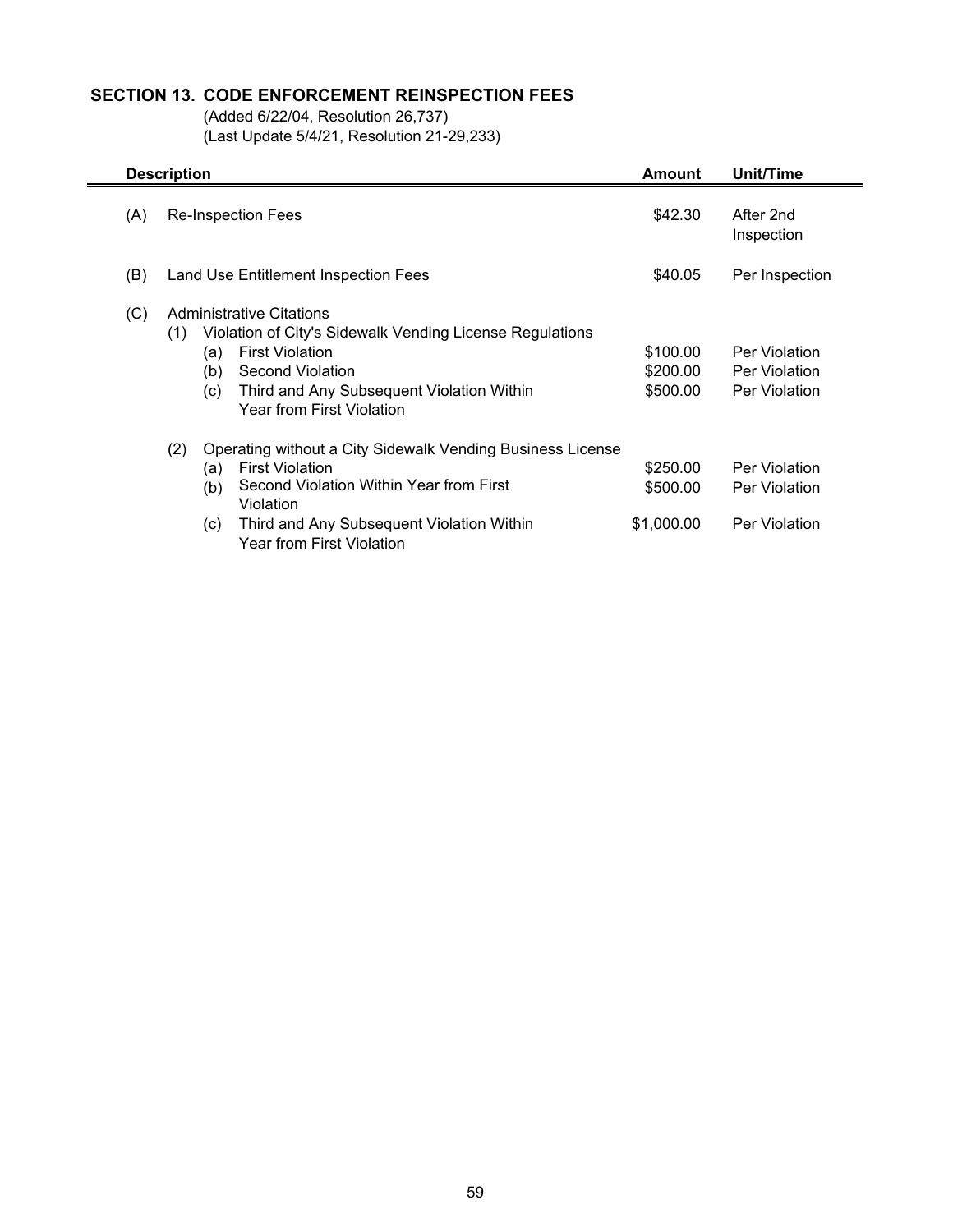## **ARTICLE VIII ELECTRICAL AND BUILDING PERMITS**

## **SECTION 1. ELECTRICAL PERMITS**

(Added 11/29/83, Resolution 20,810) (Last Update 5/4/21, Resolution 21-29,233)

The electrical permit fee shall consist of the issuing fee plus the plan check and the inspection fees listed for repair, service, or installation for each fixture, device, or piece of equipment.

|     | <b>Description</b>                                                             | <b>Amount</b>      |                                |
|-----|--------------------------------------------------------------------------------|--------------------|--------------------------------|
| (A) | <b>Electrical Permit</b>                                                       |                    |                                |
|     | (1)<br><b>Issuing Fee</b>                                                      | \$46.45            | Application                    |
|     | Plan Check Fee<br>(2)                                                          | \$186.90           | Per Hour (1 Hour<br>Minimum)   |
|     | <b>Other Electrical Inspections</b><br>(3)                                     | \$186.90           | Per Hour                       |
| (B) | Outlets/Fixtures, Appliances                                                   |                    |                                |
|     | Outlets<br>(1)<br>0 - 20 Outlets                                               |                    | $0 - 20$ outlets               |
|     | (a)<br><b>Additional 20 Outlets</b>                                            | \$93.95<br>\$46.45 | Each additional 20             |
|     | (b)                                                                            |                    | outlets                        |
|     | <b>Fixtures</b><br>(2)                                                         |                    |                                |
|     | 0 - 20 Fixtures<br>(a)                                                         | \$93.95            | 0 - 20 fixtures                |
|     | <b>Additional 20 Fixtures</b><br>(b)                                           | \$46.45            | Each additional 20<br>fixtures |
|     | <b>Pole-mounted Fixtures</b><br>(3)                                            | \$46.45            | Each                           |
|     | (4)<br>Theatrical-type Fixtures                                                | \$93.95            | Each                           |
|     | Appliances<br>(5)                                                              |                    |                                |
|     | <b>Residential Appliances</b><br>(a)                                           | \$140.45           | Each                           |
|     | <b>Non-Residential Appliances</b><br>(b)                                       | \$280.95           | Each                           |
| (C) | <b>Power Apparatus</b>                                                         |                    |                                |
|     | Motors, Generators, Transformers<br>(1)                                        |                    |                                |
|     | Up to and including 1 HP/KW/KVA/KVAR<br>(a)                                    | \$140.45           | Each                           |
|     | Over 1 and not over 10 HP/KW/KVA/KVAR<br>(b)                                   | \$186.90           | Each                           |
|     | Over 10 and not over 50 HP/KW/KVA/KVAR<br>(c)                                  | \$234.45           | Each                           |
|     | (d)<br>Over 50 and not over 100 HP/KW/KVA/KVAR                                 | \$328.45           | Each                           |
|     | Over 100 HP/KW/KVA/KVAR<br>(e)                                                 | \$421.35           | Each                           |
| (D) | Panelboards                                                                    | \$186.90           | Each                           |
| (E) | <b>Busways</b>                                                                 | \$186.90           | Each                           |
| (F) | Signs, Marquees                                                                | \$93.95            | Each                           |
|     |                                                                                |                    |                                |
| (G) | <b>Electrical Service, Temporary Power</b><br><b>Electrical Service</b><br>(1) |                    |                                |
|     | 600 volts or less, up to 1,000 Amps                                            | \$186.90           | Each                           |
|     | (a)                                                                            | \$234.45           | Each                           |
|     | Over 600 volts, over 1,000 Amps<br>(b)                                         |                    |                                |
|     | <b>Temporary Power</b><br>(2)                                                  |                    |                                |
|     | <b>Temporary Power Pole</b><br>(a)                                             | \$93.95            | Each                           |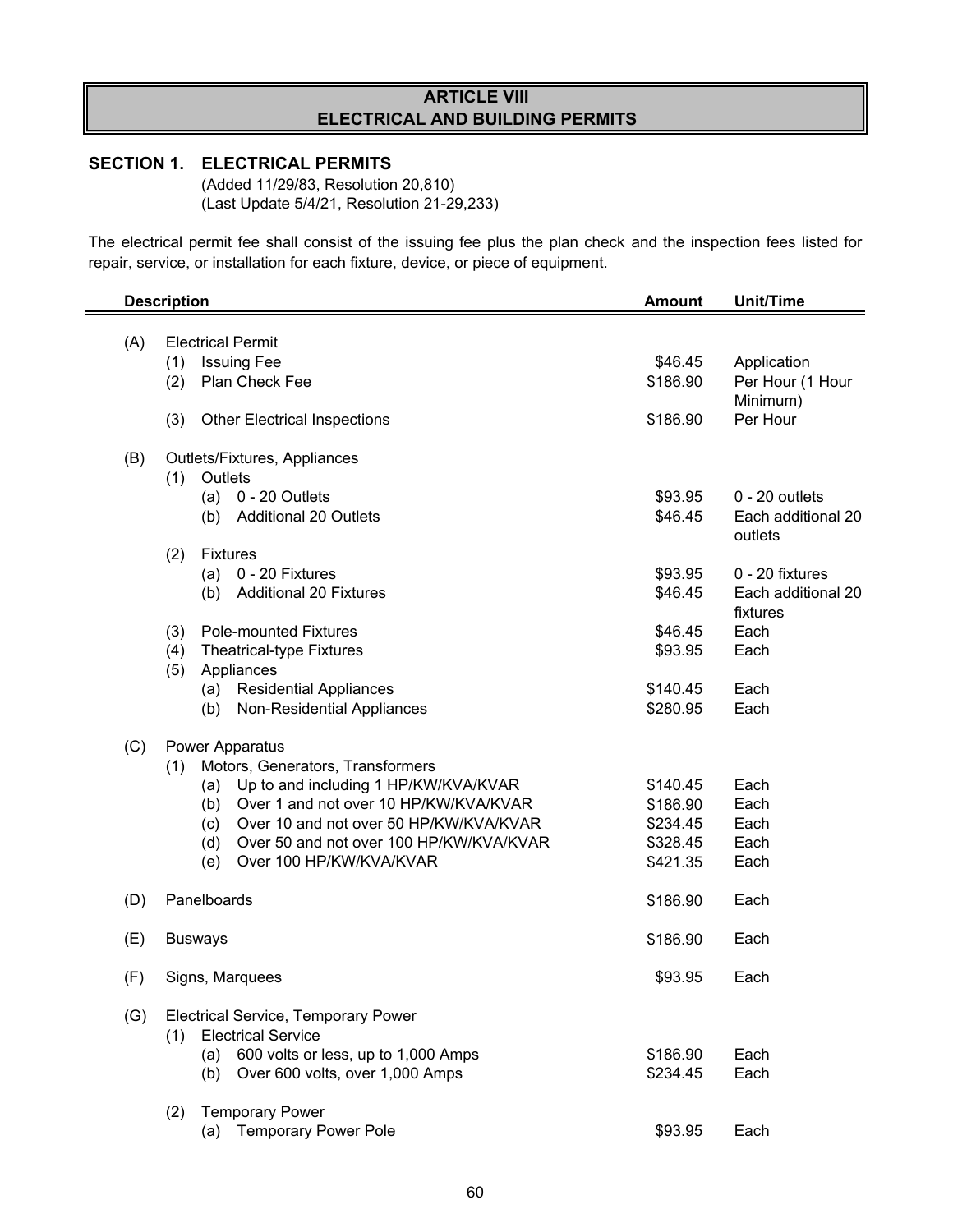| <b>Description</b>                                                                         | Amount   | Unit/Time |
|--------------------------------------------------------------------------------------------|----------|-----------|
| <b>Temporary Power Distribution</b><br>(b)                                                 | \$140.45 | Each      |
| (H)<br>Swimming Pools, Spas                                                                | \$140.45 | Each      |
| (1)<br>Miscellaneous Apparatus, Fixtures, Equipment                                        | \$140.45 | Each      |
| <b>SECTION 2.</b><br><b>BUILDING PERMITS</b><br>(Last Update 5/4/21, Resolution 21-29,233) |          |           |
| <b>Description</b>                                                                         | Amount   | Unit/Time |

The Plan Check and Building Permit fees shall be based on the total square footage of improvement. The permit and plan check costs per square foot are determined by the hourly staff rates established in the City of Burbank Fee Study.

| (A) | <b>Plan Check</b> |
|-----|-------------------|
|     |                   |

|  | (1) New Construction    |
|--|-------------------------|
|  | (a) Occupancy Group A-1 |

| (a) | (i)   | Occupancy Group A-1 Type A Construction<br>0 SF - 999 SF | \$1,362.25                   | Per 100 SF or                    |
|-----|-------|----------------------------------------------------------|------------------------------|----------------------------------|
|     |       |                                                          | plus<br>\$272.45             | portion thereof                  |
|     |       |                                                          | per 100 SF over<br>500 SF    |                                  |
|     |       |                                                          |                              |                                  |
|     | (ii)  | 1,000 SF - 4,999 SF                                      | \$2,723.40<br>plus           | Per 100 SF or<br>portion thereof |
|     |       |                                                          | \$12.65                      |                                  |
|     |       |                                                          | per 100 SF over              |                                  |
|     |       |                                                          | 1,000 SF                     |                                  |
|     | (iii) | 5,000 SF - 9,999 SF                                      | \$3,404.45                   | Per 100 SF or                    |
|     |       |                                                          | plus                         | portion thereof                  |
|     |       |                                                          | \$15.50<br>per 100 SF over   |                                  |
|     |       |                                                          | 5,000 SF                     |                                  |
|     | (iv)  | 10,000 SF - 19,999 SF                                    | \$5,431.95                   | Per 100 SF or                    |
|     |       |                                                          | plus                         | portion thereof                  |
|     |       |                                                          | \$13.55<br>per 100 SF over   |                                  |
|     |       |                                                          | 10,000 SF                    |                                  |
|     | (v)   | 20,000 SF - 29,999 SF                                    | \$7,514.40                   | Per 100 SF or                    |
|     |       |                                                          | plus                         | portion thereof                  |
|     |       |                                                          | \$14.40                      |                                  |
|     |       |                                                          | per 100 SF over<br>20,000 SF |                                  |
|     |       |                                                          |                              |                                  |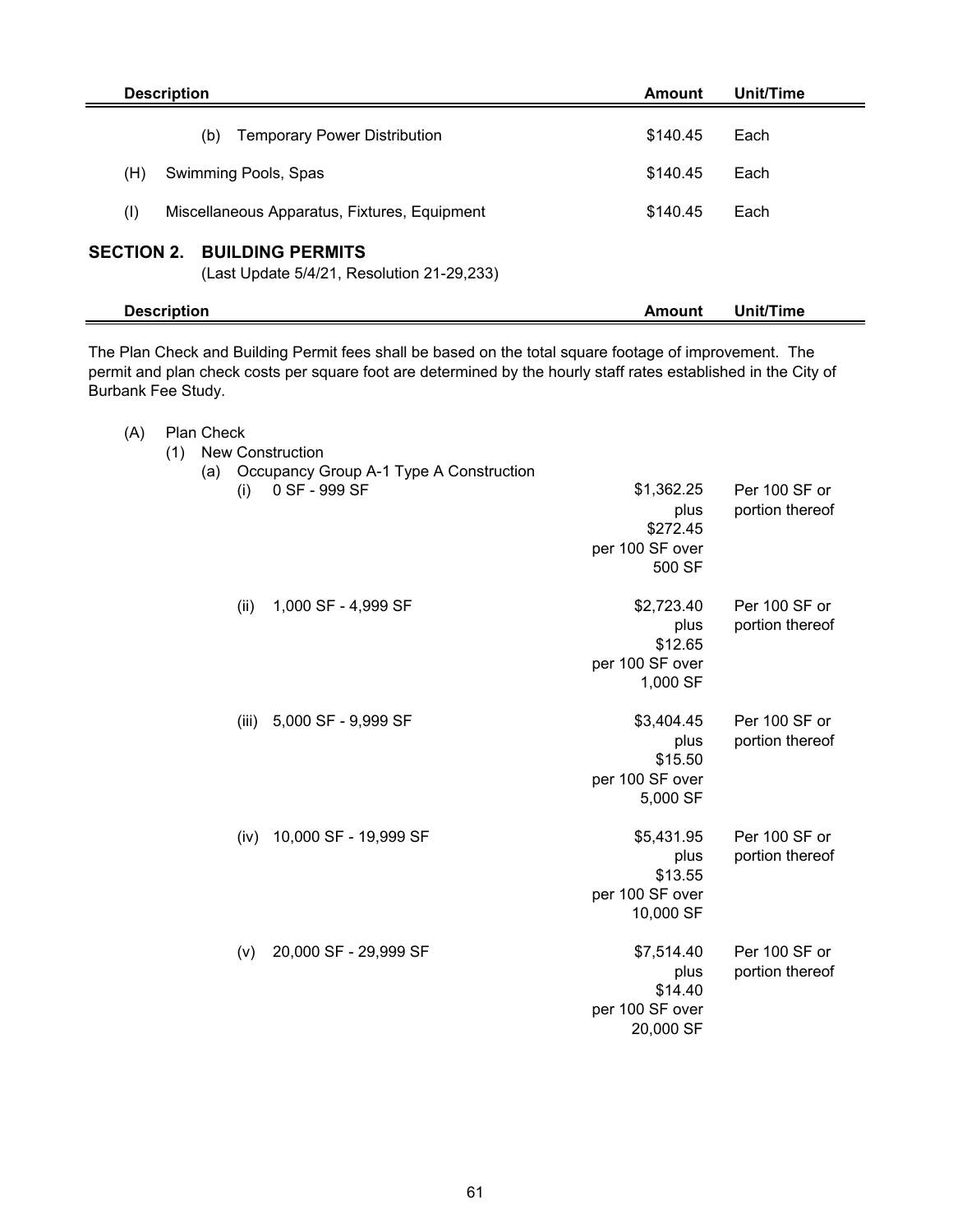| <b>Description</b> |                                                                 | <b>Amount</b>                                                   | Unit/Time                        |
|--------------------|-----------------------------------------------------------------|-----------------------------------------------------------------|----------------------------------|
|                    | (vi)<br>30,000 SF - 49,999 SF                                   | \$9,369.75<br>plus<br>\$18.15<br>per 100 SF over<br>30,000 SF   | Per 100 SF or<br>portion thereof |
|                    | (vii) 50,000 SF - 99,999 SF                                     | \$15,367.75<br>plus<br>\$9.35<br>per 100 SF over<br>50,000 SF   | Per 100 SF or<br>portion thereof |
|                    | (viii) 100,000 SF+                                              | \$21,682.50<br>plus<br>\$10.10<br>per 100 SF over<br>100,000 SF | Per 100 SF or<br>portion thereof |
| (b)                | Occupancy Group A-1 Type B Construction<br>0 SF - 999 SF<br>(i) | \$1,140.45<br>plus<br>\$228.10<br>per 100 SF over<br>500 SF     | Per 100 SF or<br>portion thereof |
|                    | 1,000 SF - 4,999 SF<br>(ii)                                     | \$2,279.90<br>plus<br>\$10.30<br>per 100 SF over<br>1000 SF     | Per 100 SF or<br>portion thereof |
|                    | 5,000 SF - 9,999 SF<br>(iii)                                    | \$2,850.15<br>plus<br>\$12.95<br>per 100 SF over<br>5,000 SF    | Per 100 SF or<br>portion thereof |
|                    | 10,000 SF - 19,999 SF<br>(iv)                                   | \$4,547.05<br>plus<br>\$11.40<br>per 100 SF over<br>10,000 SF   | Per 100 SF or<br>portion thereof |
|                    | 20,000 SF - 29,999 SF<br>(v)                                    | \$6,289.50<br>plus<br>\$12.05<br>per 100 SF over<br>20,000 SF   | Per 100 SF or<br>portion thereof |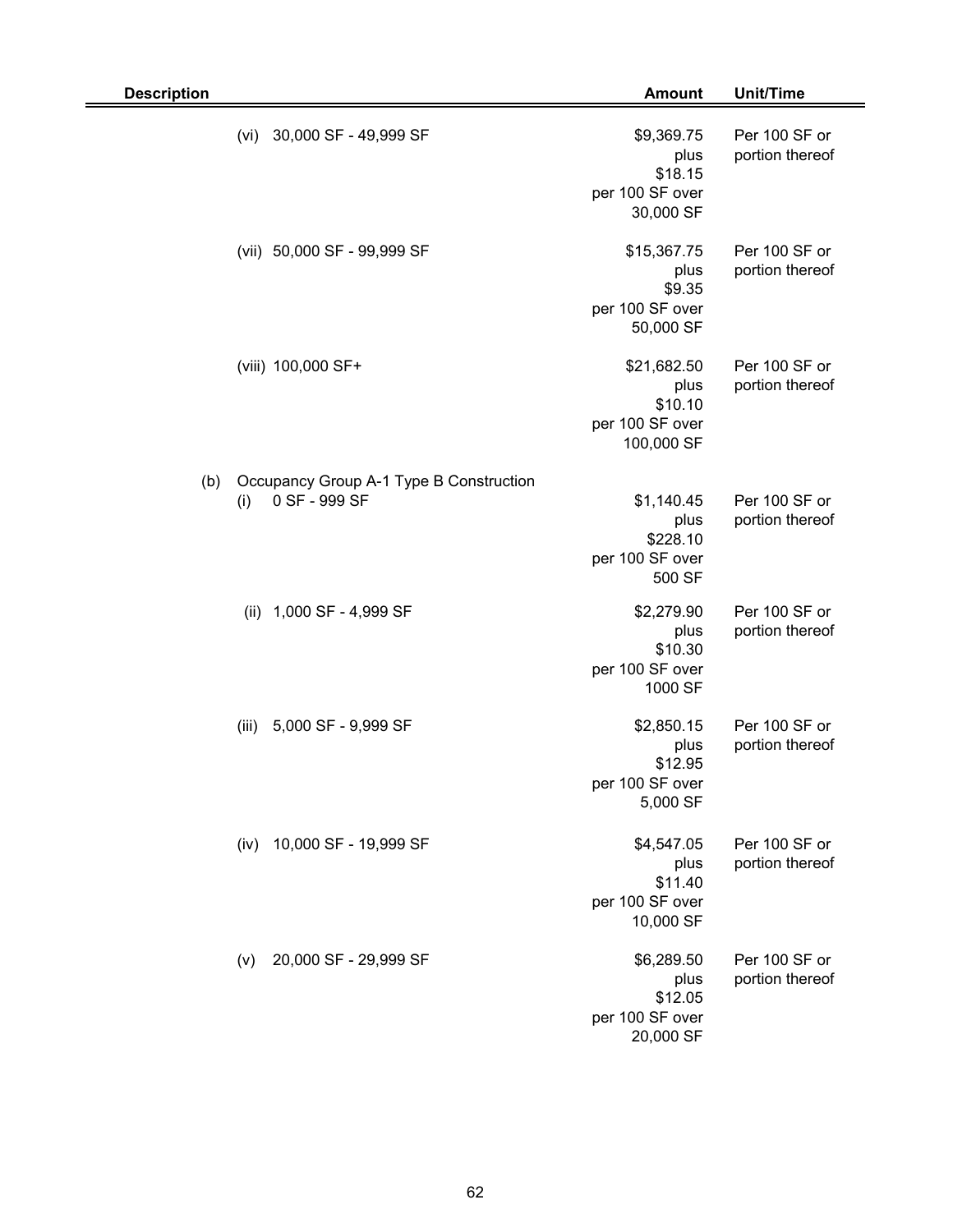| <b>Description</b>                                                     | <b>Amount</b>                                                  | Unit/Time                        |
|------------------------------------------------------------------------|----------------------------------------------------------------|----------------------------------|
| 30,000 SF - 49,999 SF<br>(vi)                                          | \$7,842.75<br>plus<br>\$15.20<br>per 100 SF over<br>30,000 SF  | Per 100 SF or<br>portion thereof |
| (vii) 50,000 SF - 99,999 SF                                            | \$12,853.40<br>plus<br>\$7.85<br>per 100 SF over<br>50,000 SF  | Per 100 SF or<br>portion thereof |
| (viii) 100,000 SF+                                                     | \$18,148.15<br>plus<br>\$8.50<br>per 100 SF over<br>100,000 SF | Per 100 SF or<br>portion thereof |
| Occupancy Group A-2 Type A Construction<br>(c)<br>0 SF - 999 SF<br>(i) | \$1,277.75<br>plus<br>\$255.60<br>per 100 SF over<br>500 SF    | Per 100 SF or<br>portion thereof |
| (ii)<br>1,000 SF - 4,999 SF                                            | \$2,551.25<br>plus<br>\$16.50<br>per 100 SF over<br>1,000 SF   | Per 100 SF or<br>portion thereof |
| 5,000 SF - 9,999 SF<br>(iii)                                           | \$4,116.20<br>plus<br>\$21.65<br>per 100 SF over<br>5,000 SF   | Per 100 SF or<br>portion thereof |
| 10,000 SF - 19,999 SF<br>(iv)                                          | \$5,622.05<br>plus<br>\$11.20<br>per 100 SF over<br>10,000 SF  | Per 100 SF or<br>portion thereof |
| 20,000 SF - 49,999 SF<br>(v)                                           | \$7,019.15<br>plus<br>\$9.75<br>per 100 SF over<br>20,000 SF   | Per 100 SF or<br>portion thereof |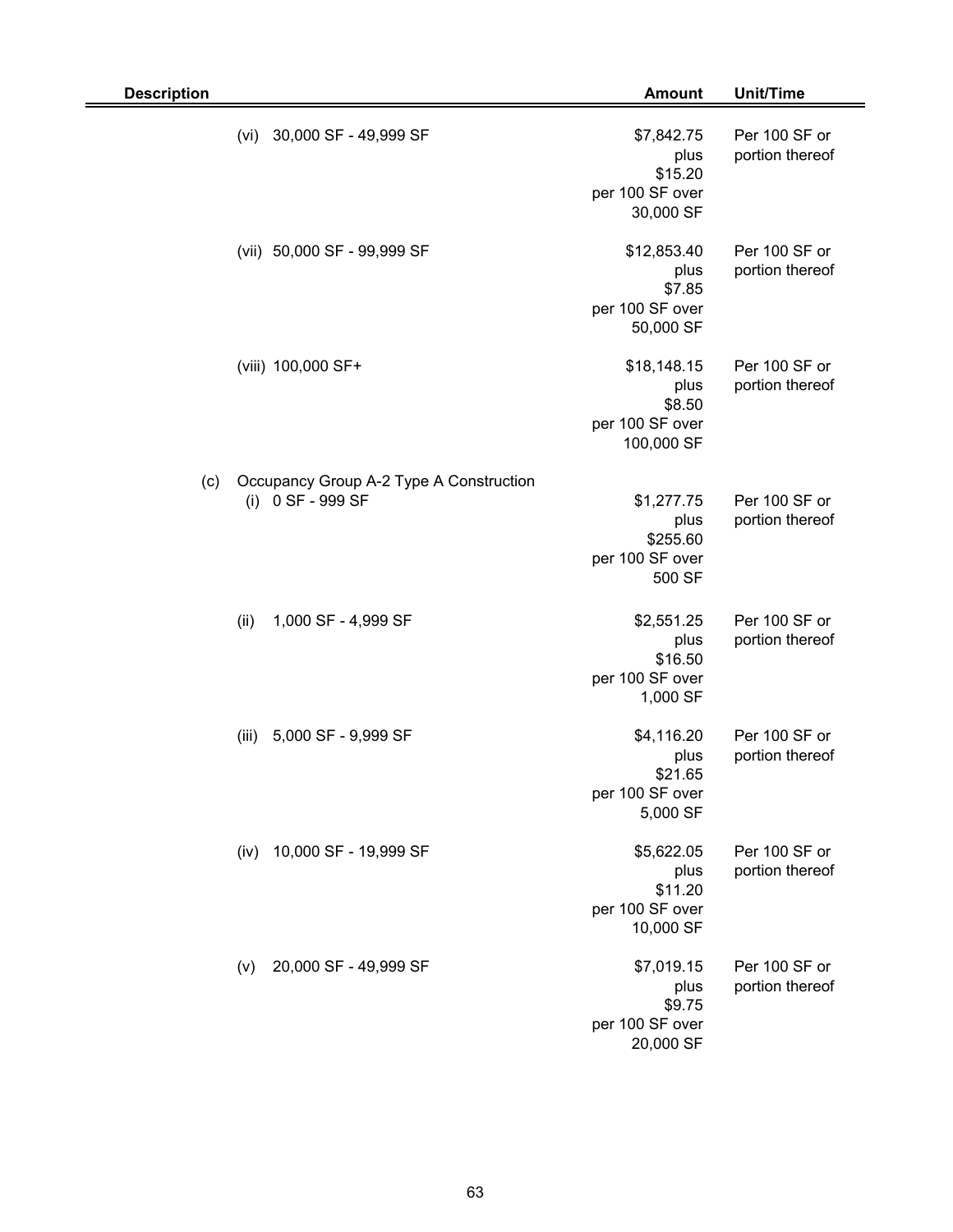| <b>Description</b> |                                                                 | <b>Amount</b>                                                  | Unit/Time                        |
|--------------------|-----------------------------------------------------------------|----------------------------------------------------------------|----------------------------------|
|                    | 50,000 SF - 99,999 SF<br>(vi)                                   | \$11,502.85<br>plus<br>\$7.35<br>per 100 SF over<br>50,000 SF  | Per 100 SF or<br>portion thereof |
|                    | 100,000 SF+<br>(vii)                                            | \$16,228.40<br>plus<br>\$7.85<br>per 100 SF over<br>100,000 SF | Per 100 SF or<br>portion thereof |
| (d)                | Occupancy Group A-2 Type B Construction<br>0 SF - 999 SF<br>(i) | \$1,066.55<br>plus<br>\$10.50<br>per 100 SF over<br>500 SF     | Per 100 SF or<br>portion thereof |
|                    | (ii)<br>1,000 SF - 4,999 SF                                     | \$2,135.15<br>plus<br>\$13.80<br>per 100 SF over<br>1,000 SF   | Per 100 SF or<br>portion thereof |
|                    | 5,000 SF - 9,999 SF<br>(iii)                                    | \$3,445.65<br>plus<br>\$18.15<br>per 100 SF over<br>5,000 SF   | Per 100 SF or<br>portion thereof |
|                    | 10,000 SF - 19,999 SF<br>(iv)                                   | \$4,705.50<br>plus<br>\$9.35<br>per 100 SF over<br>10,000 SF   | Per 100 SF or<br>portion thereof |
|                    | 20,000 SF - 49,999 SF<br>(v)                                    | \$5,875.50<br>plus<br>\$8.15<br>per 100 SF over<br>20,000 SF   | Per 100 SF or<br>portion thereof |
|                    | 50,000 SF - 100,000 SF<br>(vi)                                  | \$9,628.45<br>plus<br>\$6.15<br>per 100 SF over<br>50,000 SF   | Per 100 SF or<br>portion thereof |

Ξ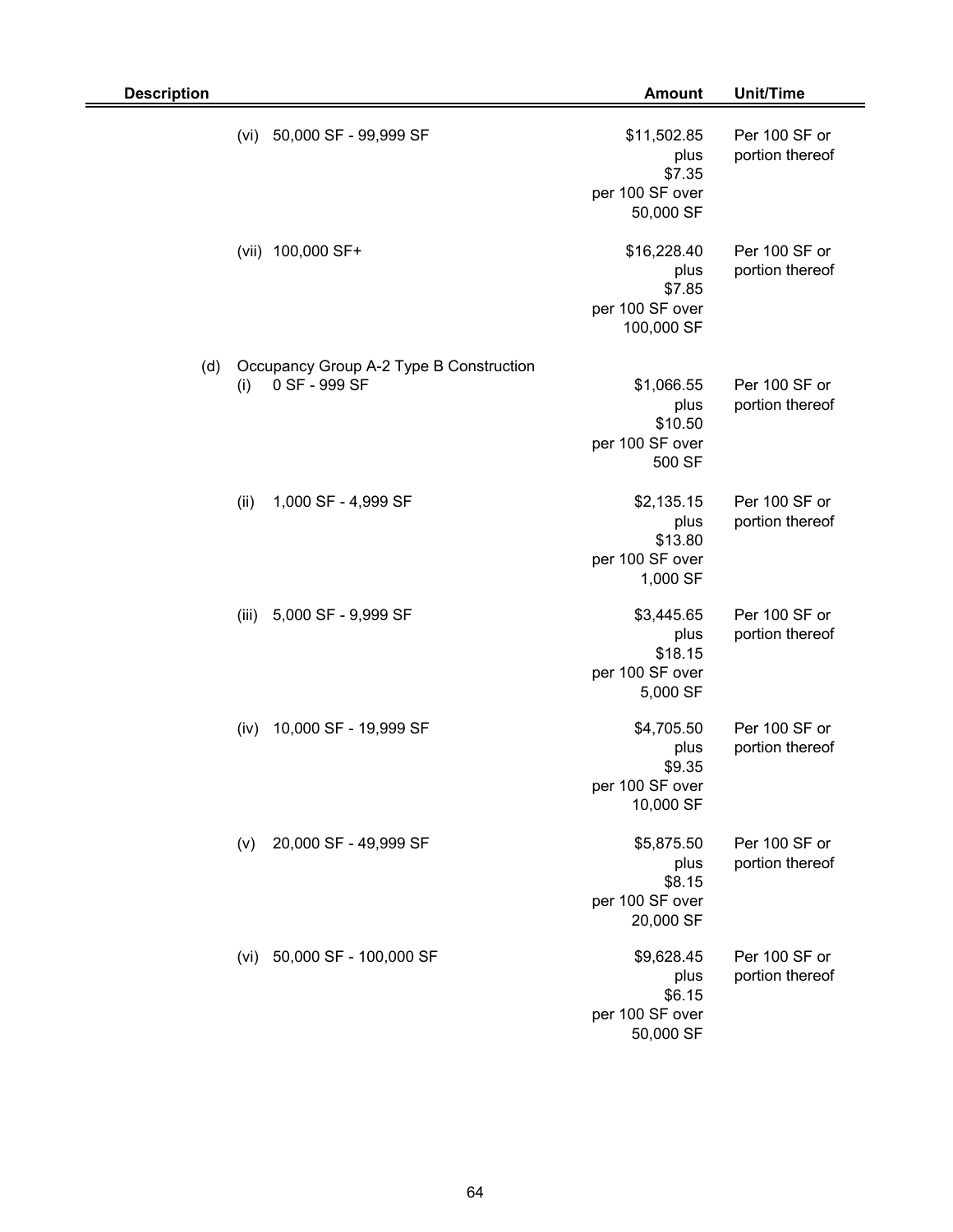| <b>Description</b> |       |                                                              | <b>Amount</b>                                                  | Unit/Time                        |
|--------------------|-------|--------------------------------------------------------------|----------------------------------------------------------------|----------------------------------|
|                    |       | (vii) 100,000 SF+                                            | \$13,583.10<br>plus<br>\$6.60<br>per 100 SF over<br>100,000 SF | Per 100 SF or<br>portion thereof |
| (e)                | (i)   | Occupancy Group A-3/A-4 Type A Construction<br>0 SF - 999 SF | \$1,551.20<br>plus<br>\$299.90<br>per 100 SF over<br>500 SF    | Per 100 SF or<br>portion thereof |
|                    | (ii)  | 1,000 SF - 4,999 SF                                          | \$2,993.75<br>plus<br>\$16.90<br>per 100 SF over<br>1,000 SF   | Per 100 SF or<br>portion thereof |
|                    | (iii) | 5,000 SF - 9,999 SF                                          | \$4,781.50<br>plus<br>\$23.85<br>per 100 SF over<br>5,000 SF   | Per 100 SF or<br>portion thereof |
|                    | (iv)  | 10,000 SF - 19,999 SF                                        | \$6,558.70<br>plus<br>\$12.55<br>per 100 SF over<br>10,000 SF  | Per 100 SF or<br>portion thereof |
|                    | (v)   | 20,000 SF - 49,999 SF                                        | \$8,218.70<br>plus<br>\$10.65<br>per 100 SF over<br>20,000 SF  | Per 100 SF or<br>portion thereof |
|                    |       | (vi) 50,000 SF - 100,000 SF                                  | \$13,433.20<br>plus<br>\$8.15<br>per 100 SF over<br>50,000 SF  | Per 100 SF or<br>portion thereof |
|                    |       | (vii) 100,000 SF+                                            | \$18,965.45<br>plus<br>\$8.85<br>per 100 SF over<br>100,000 SF | Per 100 SF or<br>portion thereof |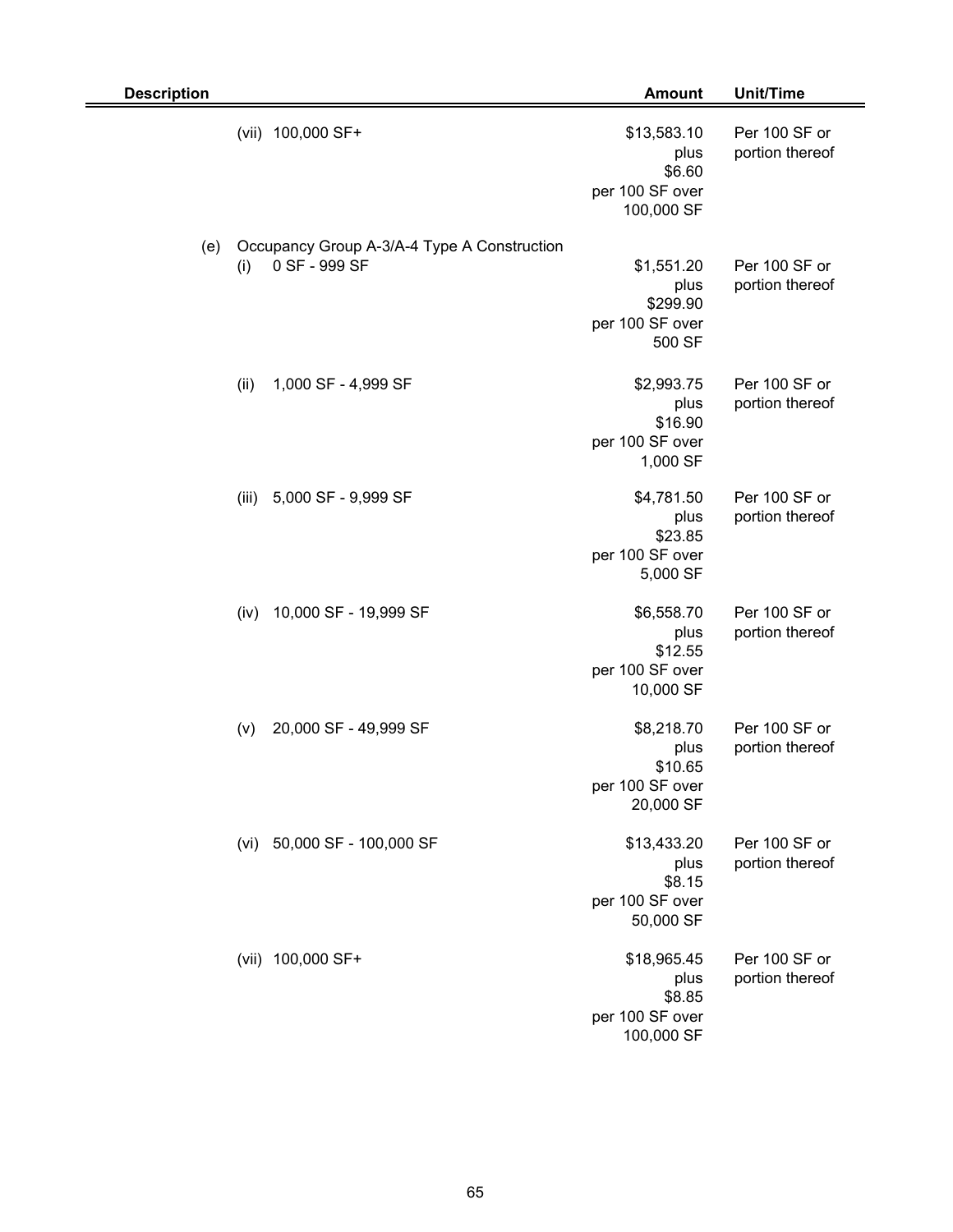| <b>Description</b> |                                                                     | <b>Amount</b>                                                  | Unit/Time                        |
|--------------------|---------------------------------------------------------------------|----------------------------------------------------------------|----------------------------------|
| (f)                | Occupancy Group A-3/A-4 Type B Construction<br>0 SF - 999 SF<br>(i) | \$1,251.35<br>plus<br>\$250.25<br>per 100 SF over<br>500 SF    | Per 100 SF or<br>portion thereof |
|                    | 1,000 SF - 4,999 SF<br>(ii)                                         | \$2,505.85<br>plus<br>\$14.15<br>per 100 SF over<br>1,000 SF   | Per 100 SF or<br>portion thereof |
|                    | 5,000 SF - 9,999 SF<br>(iii)                                        | \$4,002.20<br>plus<br>\$19.95<br>per 100 SF over<br>5,000 SF   | Per 100 SF or<br>portion thereof |
|                    | 10,000 SF - 19,999 SF<br>(iv)                                       | \$5,490.10<br>plus<br>\$10.45<br>per 100 SF over<br>10,000 SF  | Per 100 SF or<br>portion thereof |
|                    | 20,000 SF - 49,999 SF<br>(v)                                        | \$6,878.65<br>plus<br>\$8.85<br>per 100 SF over<br>20,000 SF   | Per 100 SF or<br>portion thereof |
|                    | 50,000 SF - 100,000 SF<br>(vi)                                      | \$11,244.15<br>plus<br>\$8.95<br>per 100 SF over<br>50,000 SF  | Per 100 SF or<br>portion thereof |
|                    | (vii) 100,000 SF+                                                   | \$15,873.50<br>plus<br>\$7.40<br>per 100 SF over<br>100,000 SF | Per 100 SF or<br>portion thereof |
| (g)                | Occupancy Group B Type A Construction<br>0 SF - 999 SF<br>(i)       | \$1,626.25<br>plus<br>\$325.20<br>per 100 SF over<br>500 SF    | Per 100 SF or<br>portion thereof |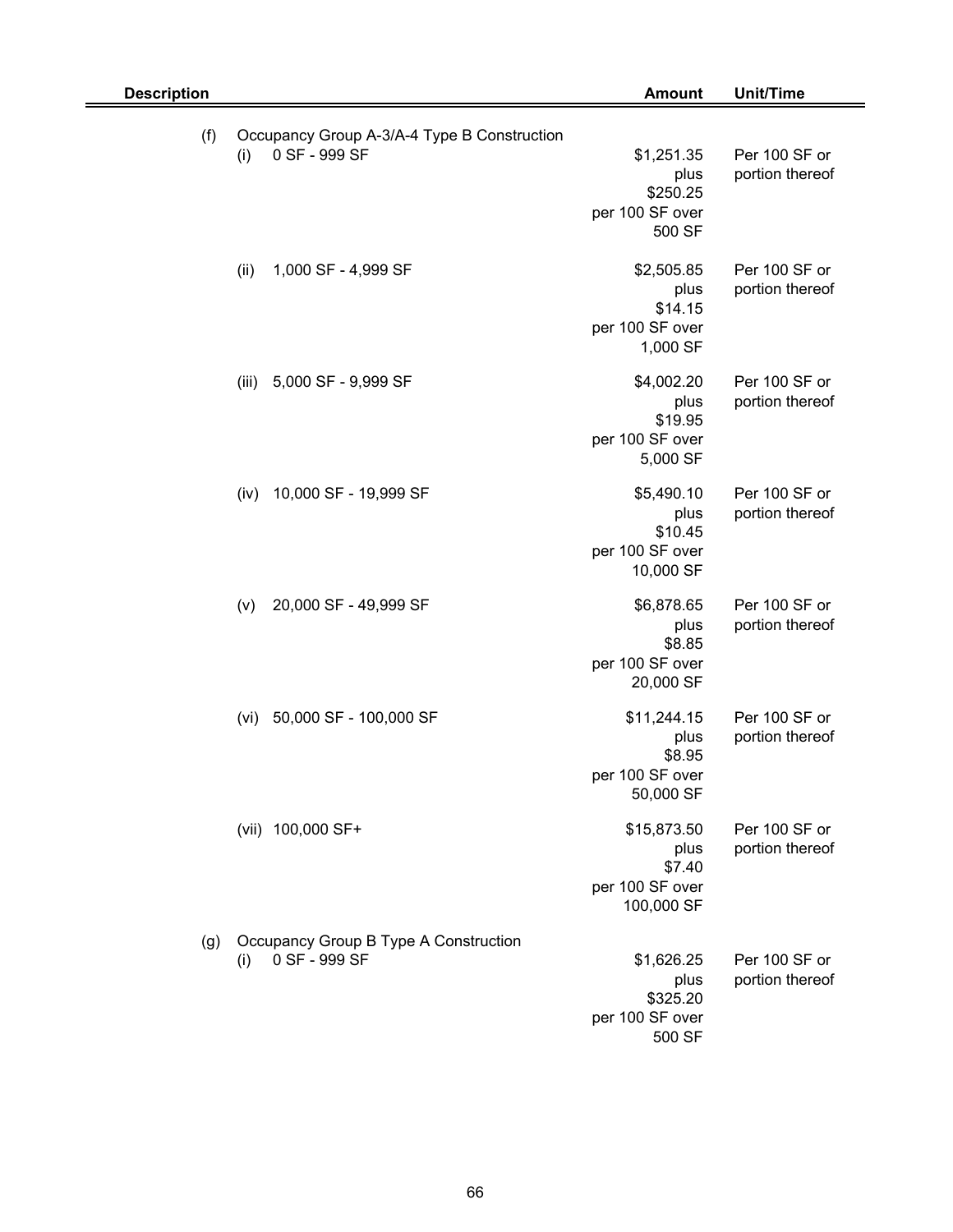| <b>Description</b> |                                                               | <b>Amount</b>                                                   | Unit/Time                        |
|--------------------|---------------------------------------------------------------|-----------------------------------------------------------------|----------------------------------|
|                    | 1,000 SF - 4,999 SF<br>(ii)                                   | \$3,253.50<br>plus<br>\$24.35<br>per 100 SF over<br>1,000 SF    | Per 100 SF or<br>portion thereof |
|                    | 10,000 SF - 19,999 SF<br>(iv)                                 | \$7,235.60<br>plus<br>\$14.95<br>per 100 SF over<br>10,000 SF   | Per 100 SF or<br>portion thereof |
|                    | 20,000 SF - 49,999 SF<br>(v)                                  | \$8,969.50<br>plus<br>\$13.55<br>per 100 SF over<br>20,000 SF   | Per 100 SF or<br>portion thereof |
|                    | 50,000 SF - 100,000 SF<br>(vi)                                | \$14,788.00<br>plus<br>\$9.95<br>per 100 SF over<br>50,000 SF   | Per 100 SF or<br>portion thereof |
|                    | (vii) 100,000 SF+                                             | \$20,818.70<br>plus<br>\$10.45<br>per 100 SF over<br>100,000 SF | Per 100 SF or<br>portion thereof |
| (h)                | Occupancy Group B Type B Construction<br>0 SF - 999 SF<br>(i) | \$1,362.25<br>plus<br>\$272.45<br>per 100 SF over<br>500 SF     | Per 100 SF or<br>portion thereof |
|                    | 1,000 SF - 4,999 SF<br>(ii)                                   | \$2,723.40<br>plus<br>\$20.40<br>per 100 SF over<br>1,000 SF    | Per 100 SF or<br>portion thereof |
|                    | 5,000 SF - 9,999 SF<br>(iii)                                  | \$4,391.85<br>plus<br>\$24.55<br>per 100 SF over<br>5,000 SF    | Per 100 SF or<br>portion thereof |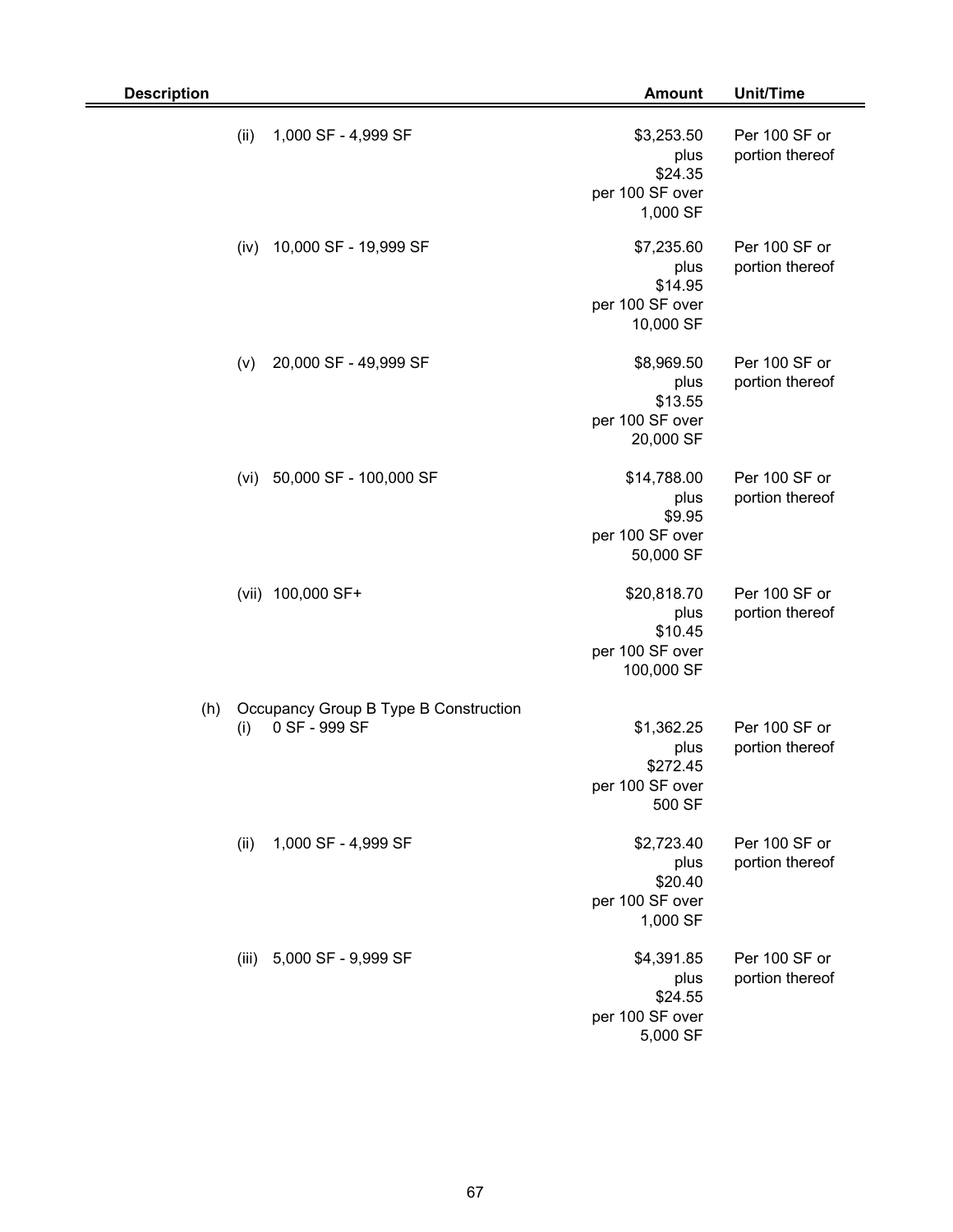| <b>Description</b> |      |                                                        | <b>Amount</b>                                                  | Unit/Time                        |
|--------------------|------|--------------------------------------------------------|----------------------------------------------------------------|----------------------------------|
|                    | (iv) | 10,000 SF - 19,999 SF                                  | \$6,056.05<br>plus<br>\$12.50<br>per 100 SF over<br>10,000 SF  | Per 100 SF or<br>portion thereof |
|                    | (v)  | 20,000 SF - 49,999 SF                                  | \$7,507.00<br>plus<br>\$11.40<br>per 100 SF over<br>20,000 SF  | Per 100 SF or<br>portion thereof |
|                    | (vi) | 50,000 SF - 100,000 SF                                 | \$12,377.20<br>plus<br>\$8.35<br>per 100 SF over<br>50,000 SF  | Per 100 SF or<br>portion thereof |
|                    |      | (vii) 100,000 SF+                                      | \$17,424.75<br>plus<br>\$8.80<br>per 100 SF over<br>100,000 SF | Per 100 SF or<br>portion thereof |
| (i)                | (i)  | Occupancy Group E Type A Construction<br>0 SF - 499 SF | \$844.75<br>plus<br>\$168.95<br>per 100 SF over<br>300 SF      | Per 100 SF or<br>portion thereof |
|                    | (ii) | 500 SF - 2,499 SF                                      | \$1,686.40<br>plus<br>\$18.70<br>per 100 SF over<br>500 SF     | Per 100 SF or<br>portion thereof |
|                    |      | (iii) 2,500 SF - 4,999 SF                              | \$2,724.45<br>plus<br>\$26.95<br>per 100 SF over<br>2,500 SF   | Per 100 SF or<br>portion thereof |
|                    | (iv) | 5,000 SF - 9,999 SF                                    | \$3,735.05<br>plus<br>\$14.20<br>per 100 SF over<br>5,000 SF   | Per 100 SF or<br>portion thereof |
|                    | (v)  | 10,000 SF - 24,999 SF                                  | \$4,685.40<br>plus<br>\$11.95<br>per 100 SF over<br>10,000 SF  | Per 100 SF or<br>portion thereof |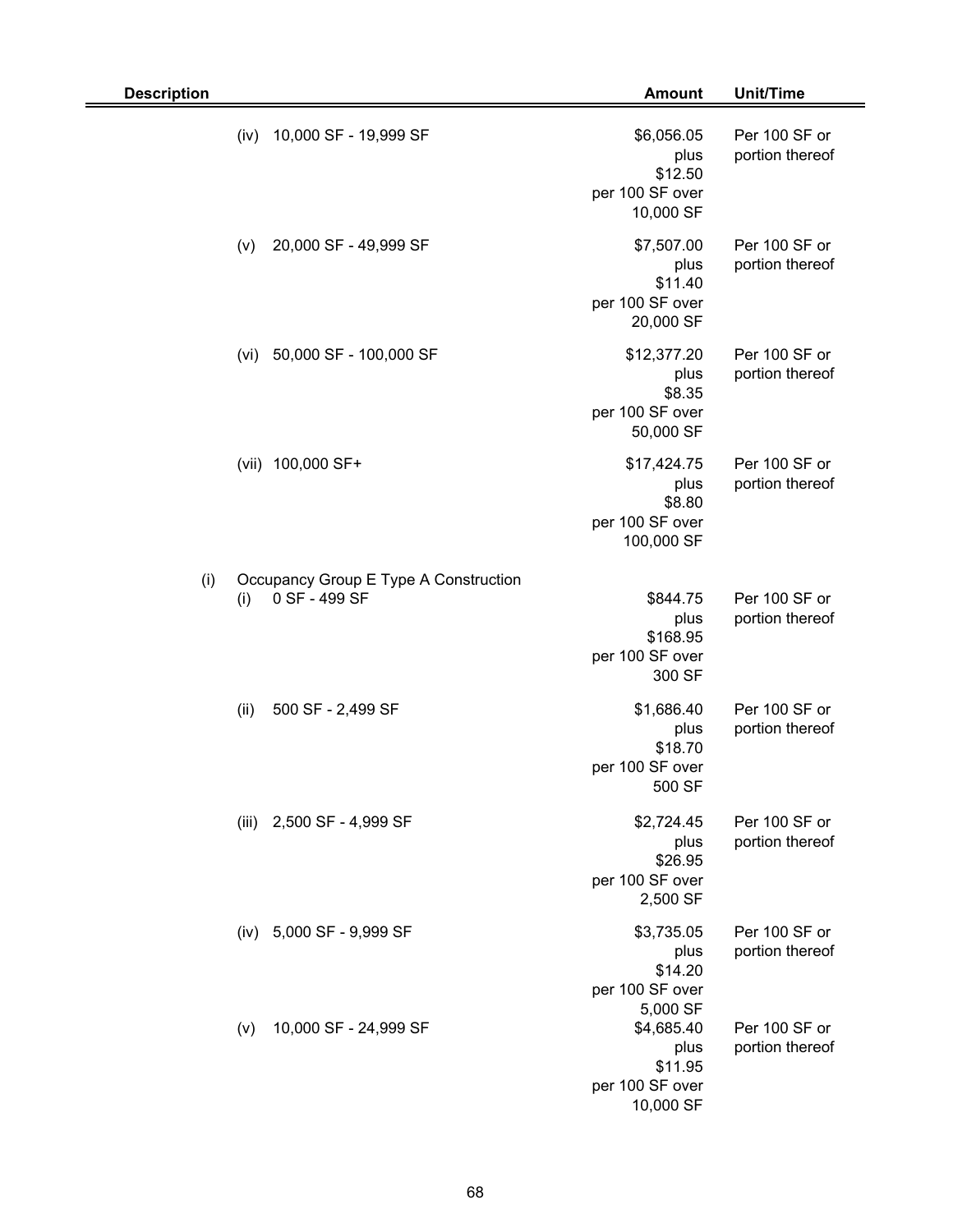| <b>Description</b> |                                                               | <b>Amount</b>                                                  | Unit/Time                        |
|--------------------|---------------------------------------------------------------|----------------------------------------------------------------|----------------------------------|
|                    | 25,000 SF - 49,999 SF<br>(vi)                                 | \$7,646.35<br>plus<br>\$9.25<br>per 100 SF over<br>25,000 SF   | Per 100 SF or<br>portion thereof |
|                    | (vii) 50,000 SF+                                              | \$10,813.25<br>plus<br>\$10.00<br>per 100 SF over<br>50,000 SF | Per 100 SF or<br>portion thereof |
| (j)                | Occupancy Group E Type B Construction<br>0 SF - 499 SF<br>(i) | \$707.50<br>plus<br>\$141.50<br>per 100 SF over<br>300 SF      | Per 100 SF or<br>portion thereof |
|                    | (ii)<br>500 SF - 2,499 SF                                     | \$1,411.90<br>plus<br>\$15.70<br>per 100 SF over<br>500 SF     | Per 100 SF or<br>portion thereof |
|                    | 2,500 SF - 4,999 SF<br>(iii)                                  | \$2,280.90<br>plus<br>\$22.60<br>per 100 SF over<br>2,500 SF   | Per 100 SF or<br>portion thereof |
|                    | 5,000 SF - 9,999 SF<br>(iv)                                   | \$3,125.70<br>plus<br>\$11.90<br>per 100 SF over<br>5,000 SF   | Per 100 SF or<br>portion thereof |
|                    | 10,000 SF - 24,999 SF<br>(v)                                  | \$3,921.90<br>plus<br>\$9.95<br>per 100 SF over<br>10,000 SF   | Per 100 SF or<br>portion thereof |
|                    | 25,000 SF - 49,999 SF<br>(vi)                                 | \$6,400.35<br>plus<br>\$7.70<br>per 100 SF over<br>25,000 SF   | Per 100 SF or<br>portion thereof |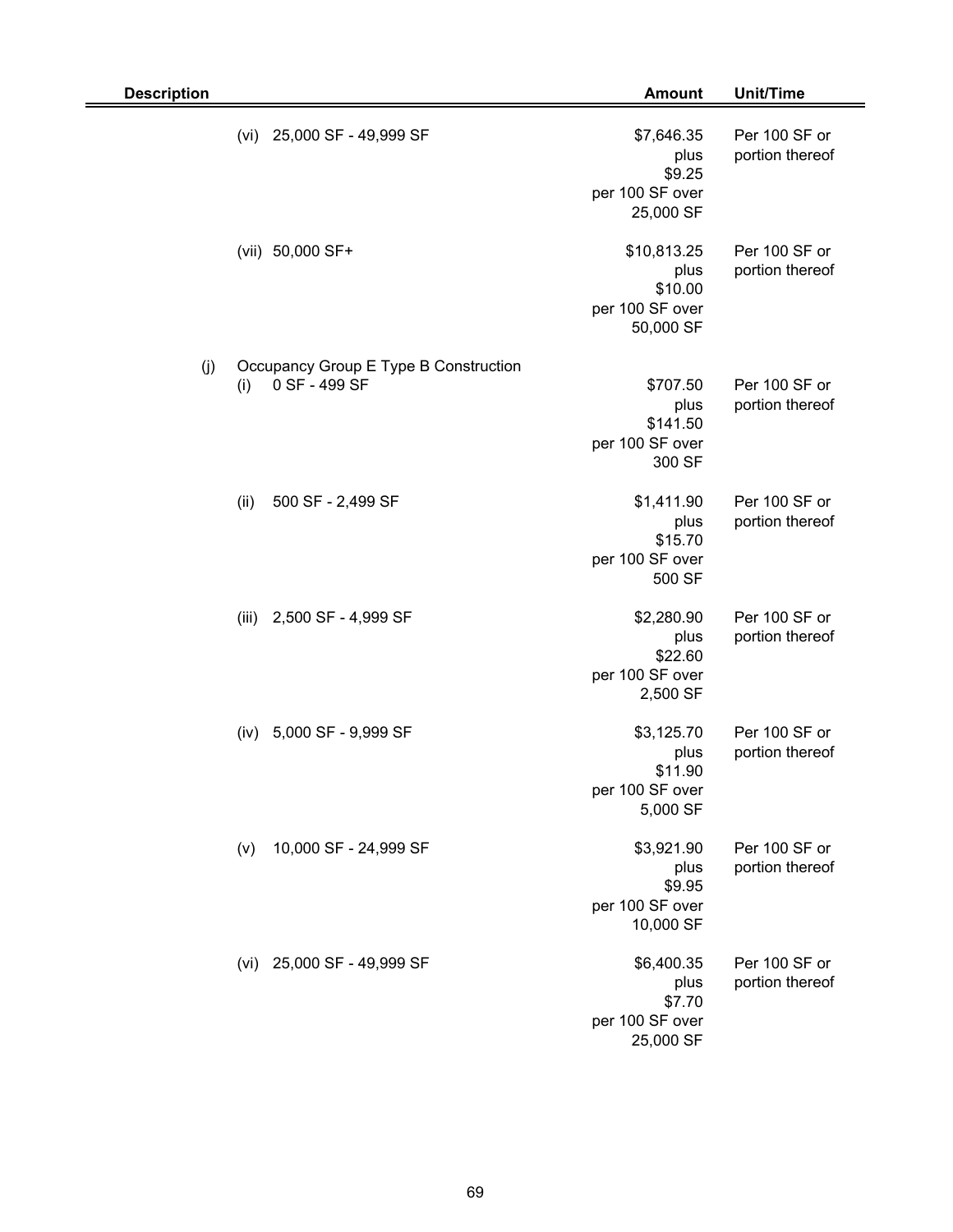| <b>Description</b> |       |                                                        | <b>Amount</b>                                                  | <b>Unit/Time</b>                 |
|--------------------|-------|--------------------------------------------------------|----------------------------------------------------------------|----------------------------------|
|                    |       | (vii) 50,000 SF+                                       | \$8,864.65<br>plus<br>\$8.40<br>per 100 SF over<br>50,000 SF   | Per 100 SF or<br>portion thereof |
| (k)                | (i)   | Occupancy Group F Type A Construction<br>0 SF - 999 SF | \$1,272.45                                                     | Per 100 SF or                    |
|                    |       |                                                        | plus<br>\$254.45<br>per 100 SF over<br>500 SF                  | portion thereof                  |
|                    | (ii)  | 1,000 SF - 4,999 SF                                    | \$2,540.75<br>plus<br>\$15.65<br>per 100 SF over<br>1000 SF    | Per 100 SF or<br>portion thereof |
|                    | (iii) | 5,000 SF - 9,999 SF                                    | \$3,748.90<br>plus<br>\$20.95<br>per 100 SF over<br>5,000 SF   | Per 100 SF or<br>portion thereof |
|                    | (iv)  | 10,000 SF - 19,999 SF                                  | \$5,622.05<br>plus<br>\$11.25<br>per 100 SF over<br>10,000 SF  | Per 100 SF or<br>portion thereof |
|                    | (v)   | 20,000 SF - 49,999 SF                                  | \$7,004.35<br>plus<br>\$9.50<br>per 100 SF over<br>20,000 SF   | Per 100 SF or<br>portion thereof |
|                    |       | (vi) 50,000 SF - 100,000 SF                            | \$11,521.85<br>plus<br>\$7.25<br>per 100 SF over<br>50,000 SF  | Per 100 SF or<br>portion thereof |
|                    | (vii) | 100,000 SF+                                            | \$16,209.35<br>plus<br>\$7.75<br>per 100 SF over<br>100,000 SF | Per 100 SF or<br>portion thereof |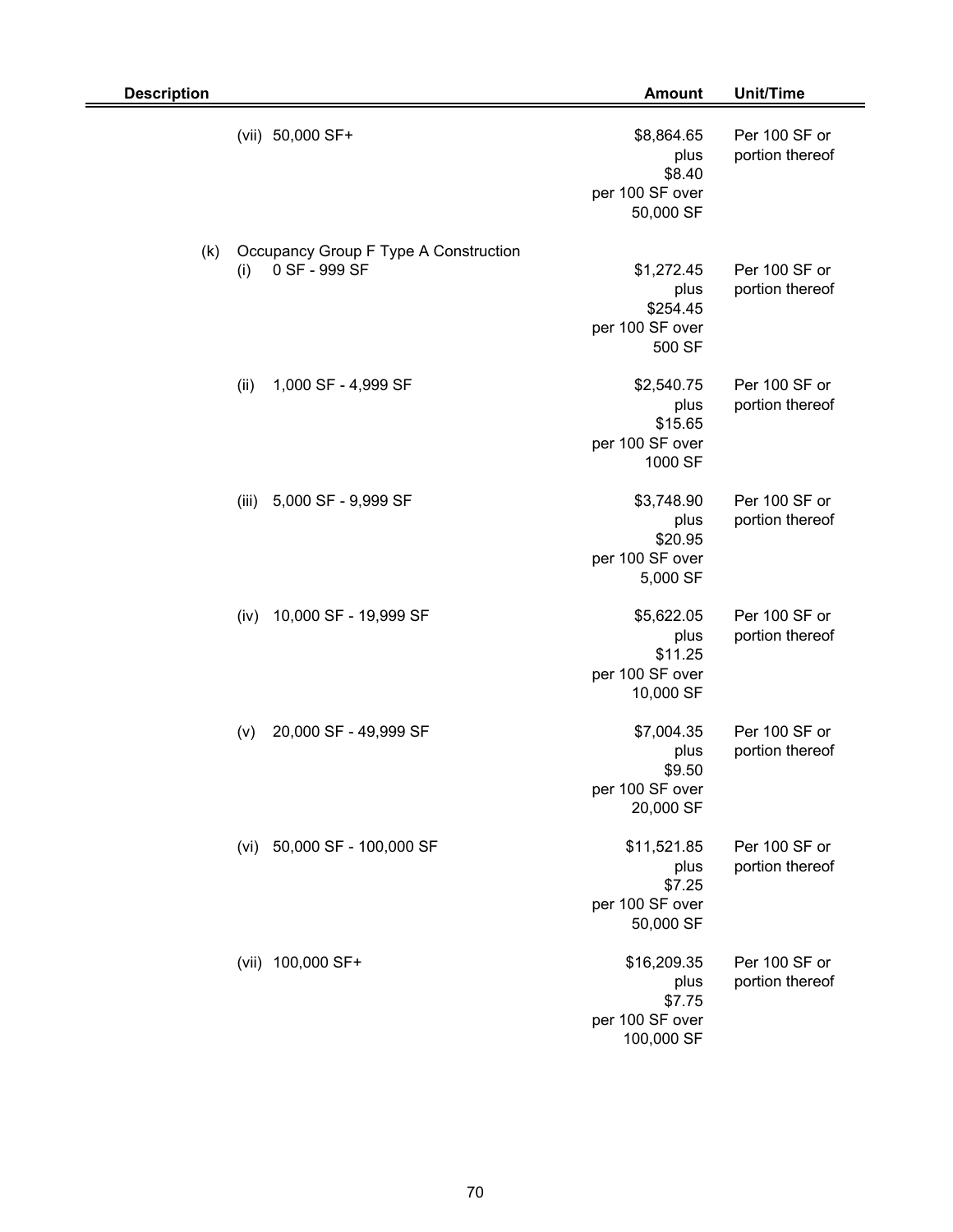| <b>Description</b> |                                                               | <b>Amount</b>                                                  | Unit/Time                        |
|--------------------|---------------------------------------------------------------|----------------------------------------------------------------|----------------------------------|
| (1)                | Occupancy Group F Type B Construction<br>0 SF - 999 SF<br>(i) | \$1,061.25<br>plus<br>\$212.20<br>per 100 SF over<br>500 SF    | Per 100 SF or<br>portion thereof |
|                    | (ii)<br>1,000 SF - 4,999 SF                                   | \$2,125.65<br>plus<br>\$13.10<br>per 100 SF over<br>1000 SF    | Per 100 SF or<br>portion thereof |
|                    | (iii)<br>5,000 SF - 9,999 SF                                  | \$3,398.20<br>plus<br>\$17.50<br>per 100 SF over<br>5,000 SF   | Per 100 SF or<br>portion thereof |
|                    | 10,000 SF - 19,999 SF<br>(iv)                                 | \$4,705.50<br>plus<br>\$9.20<br>per 100 SF over<br>10,000 SF   | Per 100 SF or<br>portion thereof |
|                    | 20,000 SF - 49,999 SF<br>(v)                                  | \$5,862.80<br>plus<br>\$7.95<br>per 100 SF over<br>20,000 SF   | Per 100 SF or<br>portion thereof |
|                    | 50,000 SF - 100,000 SF<br>(vi)                                | \$9,643.20<br>plus<br>\$6.05<br>per 100 SF over<br>50,000 SF   | Per 100 SF or<br>portion thereof |
|                    | (vii) 100,000 SF+                                             | \$13,567.30<br>plus<br>\$6.50<br>per 100 SF over<br>100,000 SF | Per 100 SF or<br>portion thereof |
| (m)                | Occupancy Group H Type A Construction<br>0 SF - 999 SF<br>(i) | \$2,344.25<br>plus<br>\$468.80<br>per 100 SF over<br>500 SF    | Per 100 SF or<br>portion thereof |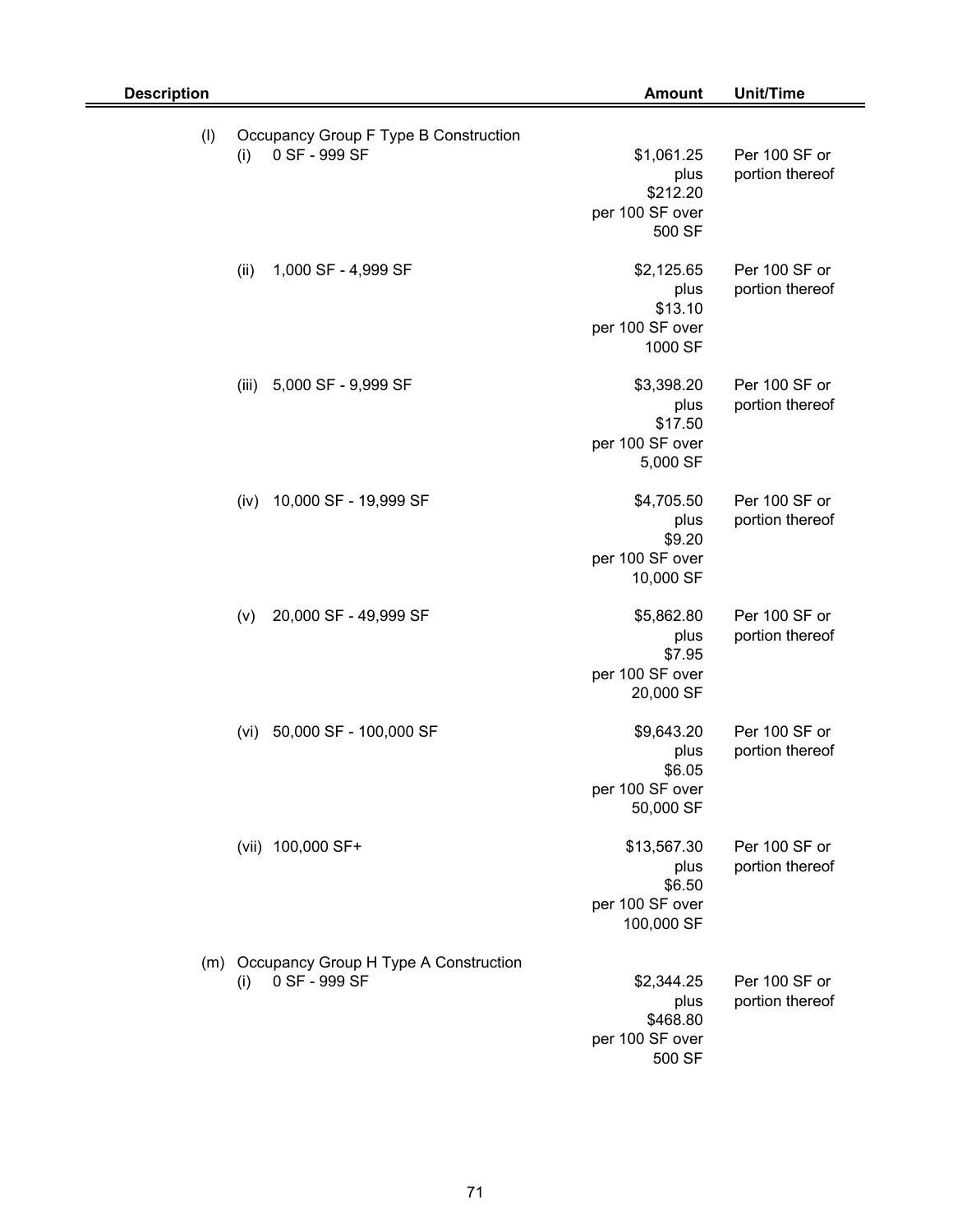| <b>Description</b> |       |                                                        | <b>Amount</b>                                                   | Unit/Time                        |
|--------------------|-------|--------------------------------------------------------|-----------------------------------------------------------------|----------------------------------|
|                    | (ii)  | 1,000 SF - 4,999 SF                                    | \$4,685.40<br>plus<br>\$30.00<br>per 100 SF over<br>1,000 SF    | Per 100 SF or<br>portion thereof |
|                    | (iii) | 5,000 SF - 9,999 SF                                    | \$7,496.45<br>plus<br>\$39.30<br>per 100 SF over<br>5,000 SF    | Per 100 SF or<br>portion thereof |
|                    | (iv)  | 10,000 SF - 19,999 SF                                  | \$10,307.45<br>plus<br>\$20.45<br>per 100 SF over<br>10,000 SF  | Per 100 SF or<br>portion thereof |
|                    | (v)   | 20,000 SF - 49,999 SF                                  | \$12,872.45<br>plus<br>\$17.85<br>per 100 SF over<br>20,000 SF  | Per 100 SF or<br>portion thereof |
|                    | (vi)  | 50,000 SF - 100,000 SF                                 | \$21,035.10<br>plus<br>\$13.40<br>per 100 SF over<br>50,000 SF  | Per 100 SF or<br>portion thereof |
|                    |       | (vii) 100,000 SF+                                      | \$29,734.40<br>plus<br>\$14.35<br>per 100 SF over<br>100,000 SF | Per 100 SF or<br>portion thereof |
| (n)                | (i)   | Occupancy Group H Type B Construction<br>0 SF - 999 SF | \$1,958.85<br>plus<br>\$391.80<br>per 100 SF over<br>500 SF     | Per 100 SF or<br>portion thereof |
|                    | (ii)  | 1,000 SF - 4,999 SF                                    | \$3,920.85<br>plus<br>\$25.10<br>per 100 SF over<br>1,000 SF    | Per 100 SF or<br>portion thereof |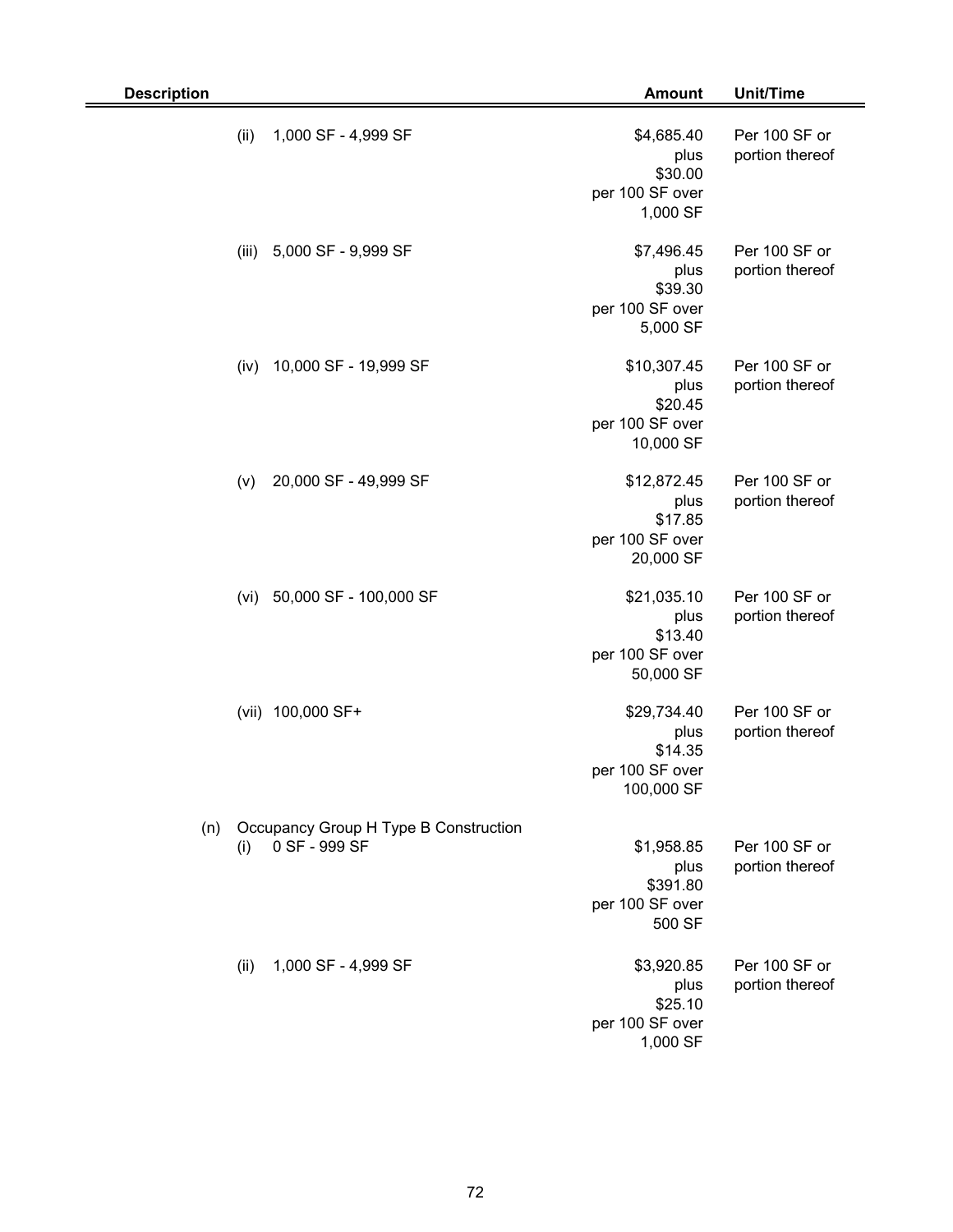| <b>Description</b> |                                                          | <b>Amount</b>                                                   | Unit/Time                        |
|--------------------|----------------------------------------------------------|-----------------------------------------------------------------|----------------------------------|
| (iii)              | 5,000 SF - 9,999 SF                                      | \$6,274.65<br>plus<br>\$32.90<br>per 100 SF over<br>5,000 SF    | Per 100 SF or<br>portion thereof |
| (iv)               | 10,000 SF - 19,999 SF                                    | \$8,627.35<br>plus<br>\$17.05<br>per 100 SF over<br>10,000 SF   | Per 100 SF or<br>portion thereof |
| (v)                | 20,000 SF - 49,999 SF                                    | \$10,774.20<br>plus<br>\$14.95<br>per 100 SF over<br>20,000 SF  | Per 100 SF or<br>portion thereof |
| (vi)               | 50,000 SF - 100,000 SF                                   | \$17,606.40<br>plus<br>\$11.25<br>per 100 SF over<br>50,000 SF  | Per 100 SF or<br>portion thereof |
| (vii)              | 100,000 SF+                                              | \$24,887.45<br>plus<br>\$12.05<br>per 100 SF over<br>100,000 SF | Per 100 SF or<br>portion thereof |
| (0)<br>(i)         | Occupancy Group I-1 Type A Construction<br>0 SF - 999 SF | \$844.75<br>plus<br>\$168.95<br>per 100 SF over<br>500 SF       | Per 100 SF or<br>portion thereof |
| (ii)               | 1,000 SF - 4,999 SF                                      | \$1,690.60<br>plus<br>\$9.75<br>per 100 SF over<br>1,000 SF     | Per 100 SF or<br>portion thereof |
|                    | (iii) 5,000 SF - 9,999 SF                                | \$2,713.90<br>plus<br>\$13.65<br>per 100 SF over<br>5,000 SF    | Per 100 SF or<br>portion thereof |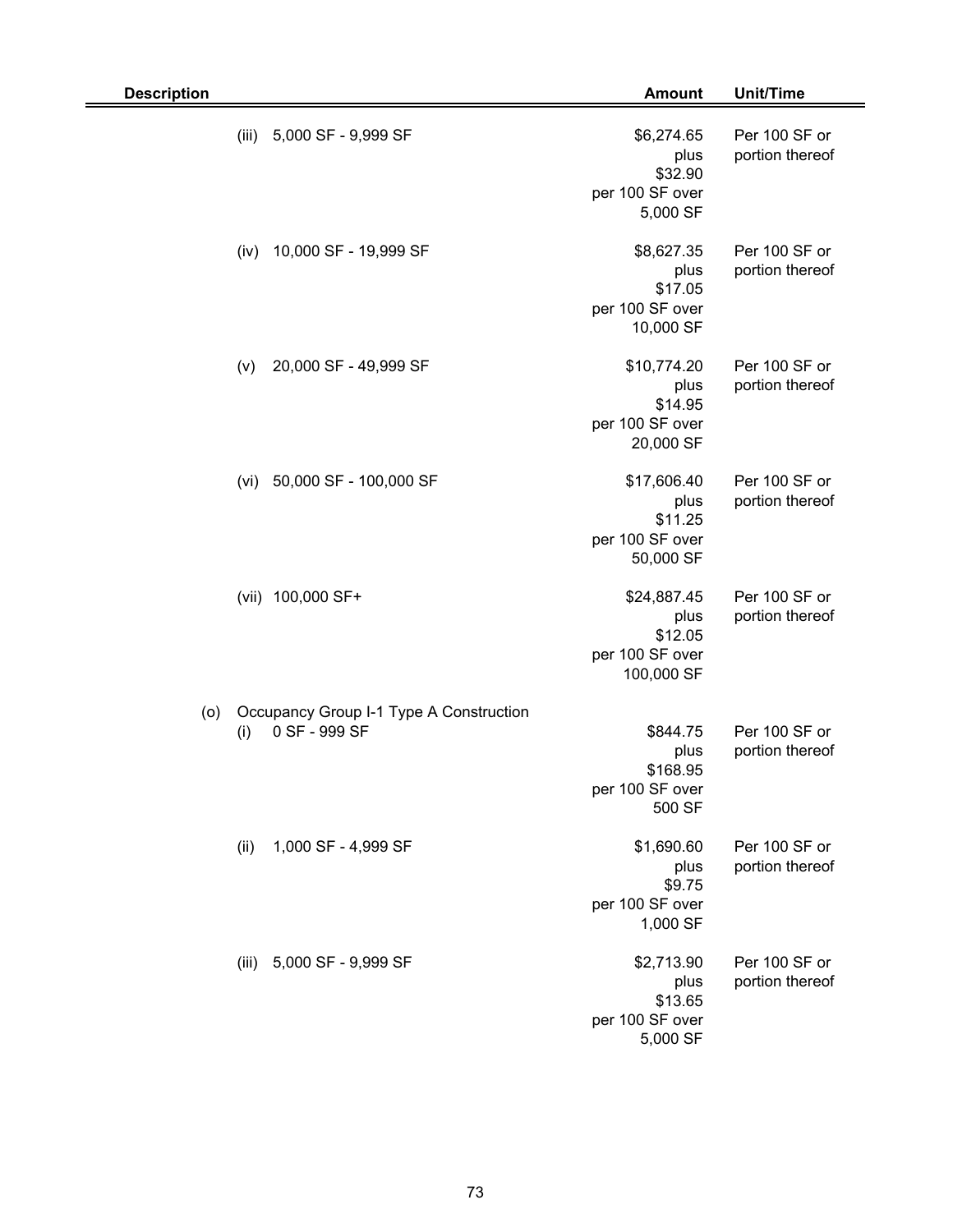| <b>Description</b> |      |                                                          | <b>Amount</b>                                                  | Unit/Time                        |
|--------------------|------|----------------------------------------------------------|----------------------------------------------------------------|----------------------------------|
|                    | (iv) | 10,000 SF - 19,999 SF                                    | \$3,747.70<br>plus<br>\$7.25<br>per 100 SF over<br>10,000 SF   | Per 100 SF or<br>portion thereof |
|                    | (v)  | 20,000 SF - 49,999 SF                                    | \$4,656.85<br>plus<br>\$6.10<br>per 100 SF over<br>20,000 SF   | Per 100 SF or<br>portion thereof |
|                    | (vi) | 50,000 SF - 100,000 SF                                   | \$7,690.75<br>plus<br>\$4.70<br>per 100 SF over<br>50,000 SF   | Per 100 SF or<br>portion thereof |
|                    |      | (vii) 100,000 SF+                                        | \$10,842.85<br>plus<br>\$5.05<br>per 100 SF over<br>100,000 SF | Per 100 SF or<br>portion thereof |
| (p)                | (i)  | Occupancy Group I-1 Type B Construction<br>0 SF - 999 SF | \$707.50<br>plus<br>\$141.50<br>per 100 SF over<br>500 SF      | Per 100 SF or<br>portion thereof |
|                    | (ii) | 1,000 SF - 4,999 SF                                      | \$1,384.00<br>plus<br>\$8.15<br>per 100 SF over<br>1,000 SF    | Per 100 SF or<br>portion thereof |
|                    |      | (iii) 5,000 SF - 9,999 SF                                | \$2,271.40<br>plus<br>\$11.45<br>per 100 SF over<br>5,000 SF   | Per 100 SF or<br>portion thereof |
|                    | (iv) | 10,000 SF - 19,999 SF                                    | \$3,137.35<br>plus<br>\$6.05<br>per 100 SF over<br>10,000 SF   | Per 100 SF or<br>portion thereof |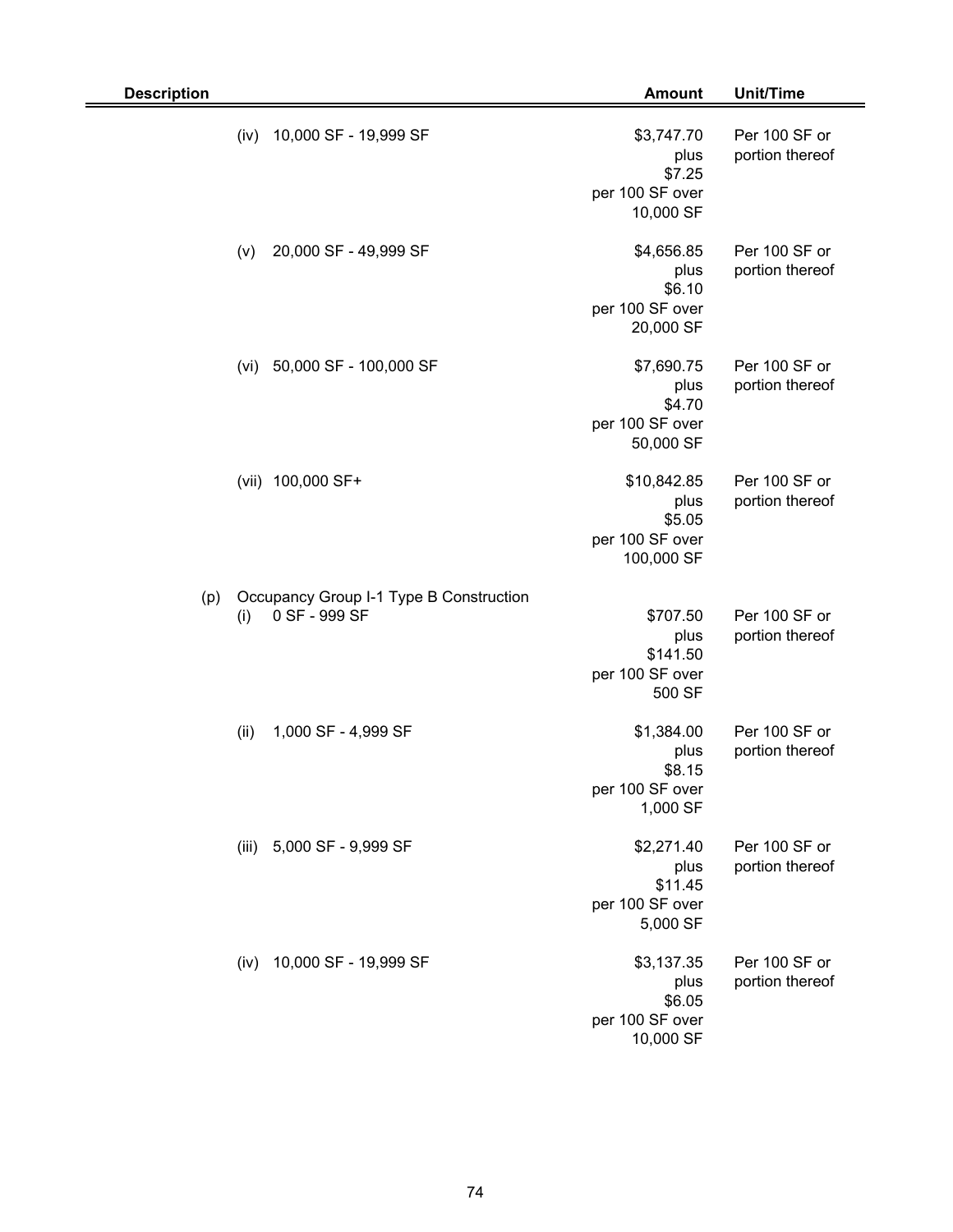| <b>Description</b> |       |                                                              | <b>Amount</b>                                                 | Unit/Time                        |
|--------------------|-------|--------------------------------------------------------------|---------------------------------------------------------------|----------------------------------|
|                    | (v)   | 20,000 SF - 49,999 SF                                        | \$3,897.60<br>plus<br>\$5.05<br>per 100 SF over<br>20,000 SF  | Per 100 SF or<br>portion thereof |
|                    | (vi)  | 50,000 SF - 100,000 SF                                       | \$6,437.30<br>plus<br>\$3.95<br>per 100 SF over<br>50,000 SF  | Per 100 SF or<br>portion thereof |
|                    | (vii) | 100,000 SF+                                                  | \$9,075.10<br>plus<br>\$4.25<br>per 100 SF over<br>100,000 SF | Per 100 SF or<br>portion thereof |
| (q)                | (i)   | Occupancy Group I-2/I-3 Type A Construction<br>0 SF - 999 SF | \$1,710.70<br>plus<br>\$342.15<br>per 100 SF over<br>500 SF   | Per 100 SF or<br>portion thereof |
|                    | (ii)  | 1,000 SF - 4,999 SF                                          | \$3,417.15<br>plus<br>\$19.00<br>per 100 SF over<br>1,000 SF  | Per 100 SF or<br>portion thereof |
|                    | (iii) | 5,000 SF - 9,999 SF                                          | \$5,468.95<br>plus<br>\$27.05<br>per 100 SF over<br>5,000 SF  | Per 100 SF or<br>portion thereof |
|                    | (iv)  | 10,000 SF - 19,999 SF                                        | \$7,470.05<br>plus<br>\$14.20<br>per 100 SF over<br>10,000 SF | Per 100 SF or<br>portion thereof |
|                    | (v)   | 20,000 SF - 49,999 SF                                        | \$9,370.80<br>plus<br>\$11.95<br>per 100 SF over<br>20,000 SF | Per 100 SF or<br>portion thereof |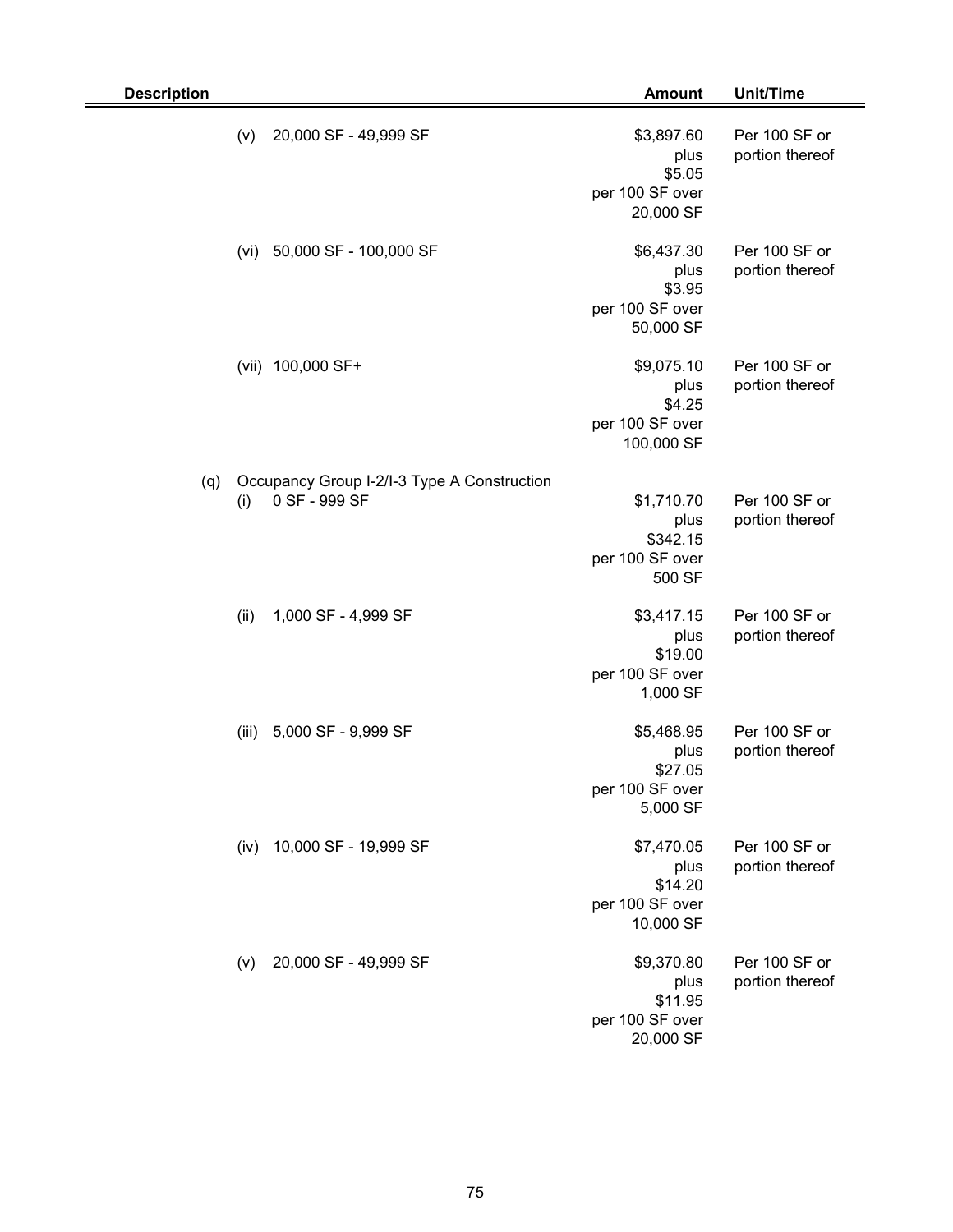| <b>Description</b> |       |                                                              | <b>Amount</b>                                                   | <b>Unit/Time</b>                 |
|--------------------|-------|--------------------------------------------------------------|-----------------------------------------------------------------|----------------------------------|
|                    | (vi)  | 50,000 SF - 100,000 SF                                       | \$15,293.80<br>plus<br>\$9.25<br>per 100 SF over<br>50,000 SF   | Per 100 SF or<br>portion thereof |
|                    | (vii) | 100,000 SF+                                                  | \$21,646.65<br>plus<br>\$10.00<br>per 100 SF over<br>100,000 SF | Per 100 SF or<br>portion thereof |
| (r)                | (i)   | Occupancy Group I-2/I-3 Type B Construction<br>0 SF - 999 SF | \$1,430.85<br>plus<br>\$286.20<br>per 100 SF over<br>500 SF     | Per 100 SF or<br>portion thereof |
|                    | (ii)  | 1,000 SF - 4,999 SF                                          | \$2,859.60<br>plus<br>\$15.90<br>per 100 SF over<br>1,000 SF    | Per 100 SF or<br>portion thereof |
|                    | (iii) | 5,000 SF - 9,999 SF                                          | \$4,577.70<br>plus<br>\$22.65<br>per 100 SF over<br>5,000 SF    | Per 100 SF or<br>portion thereof |
|                    | (iv)  | 10,000 SF - 19,999 SF                                        | \$6,252.50<br>plus<br>\$11.90<br>per 100 SF over<br>10,000 SF   | Per 100 SF or<br>portion thereof |
|                    | (v)   | 20,000 SF - 49,999 SF                                        | \$7,842.75<br>plus<br>\$9.95<br>per 100 SF over<br>20,000 SF    | Per 100 SF or<br>portion thereof |
|                    |       | (vi) 50,000 SF - 100,000 SF                                  | \$12,800.65<br>plus<br>\$7.70<br>per 100 SF over<br>50,000 SF   | Per 100 SF or<br>portion thereof |

-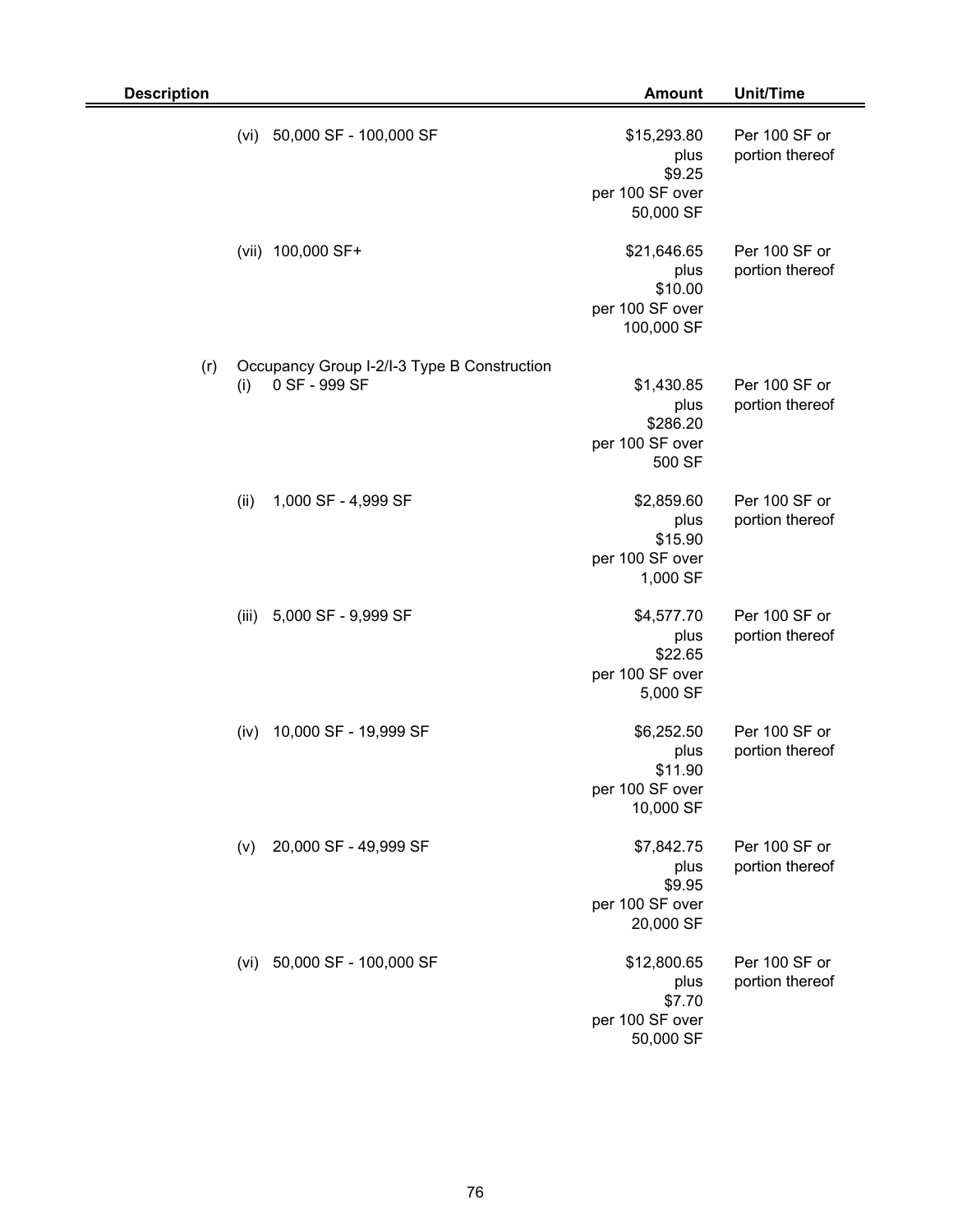| <b>Description</b> |       |                                                          | <b>Amount</b>                                                  | <b>Unit/Time</b>                 |
|--------------------|-------|----------------------------------------------------------|----------------------------------------------------------------|----------------------------------|
|                    |       | (vii) 100,000 SF+                                        | \$18,117.55<br>plus<br>\$8.45<br>per 100 SF over<br>100,000 SF | Per 100 SF or<br>portion thereof |
| (s)                | (i)   | Occupancy Group I-4 Type A Construction<br>0 SF - 999 SF | \$1,071.80<br>plus<br>\$214.35<br>per 100 SF over<br>500 SF    | Per 100 SF or<br>portion thereof |
|                    | (ii)  | 1,000 SF - 4,999 SF                                      | \$2,146.80<br>plus<br>\$14.45<br>per 100 SF over<br>1,000 SF   | Per 100 SF or<br>portion thereof |
|                    | (iii) | 5,000 SF - 9,999 SF                                      | \$3,441.45<br>plus<br>\$18.45<br>per 100 SF over<br>5,000 SF   | Per 100 SF or<br>portion thereof |
|                    | (iv)  | 10,000 SF - 19,999 SF                                    | \$4,685.40<br>plus<br>\$24.85<br>per 100 SF over<br>10,000 SF  | Per 100 SF or<br>portion thereof |
|                    | (v)   | 20,000 SF - 49,999 SF                                    | \$5,870.20<br>plus<br>\$8.40<br>per 100 SF over<br>20,000 SF   | Per 100 SF or<br>portion thereof |
|                    | (vi)  | 50,000 SF - 100,000 SF                                   | \$9,610.50<br>plus<br>\$6.25<br>per 100 SF over<br>50,000 SF   | Per 100 SF or<br>portion thereof |
|                    |       | (vii) 100,000 SF+                                        | \$13,526.10<br>plus<br>\$6.65<br>per 100 SF over<br>100,000 SF | Per 100 SF or<br>portion thereof |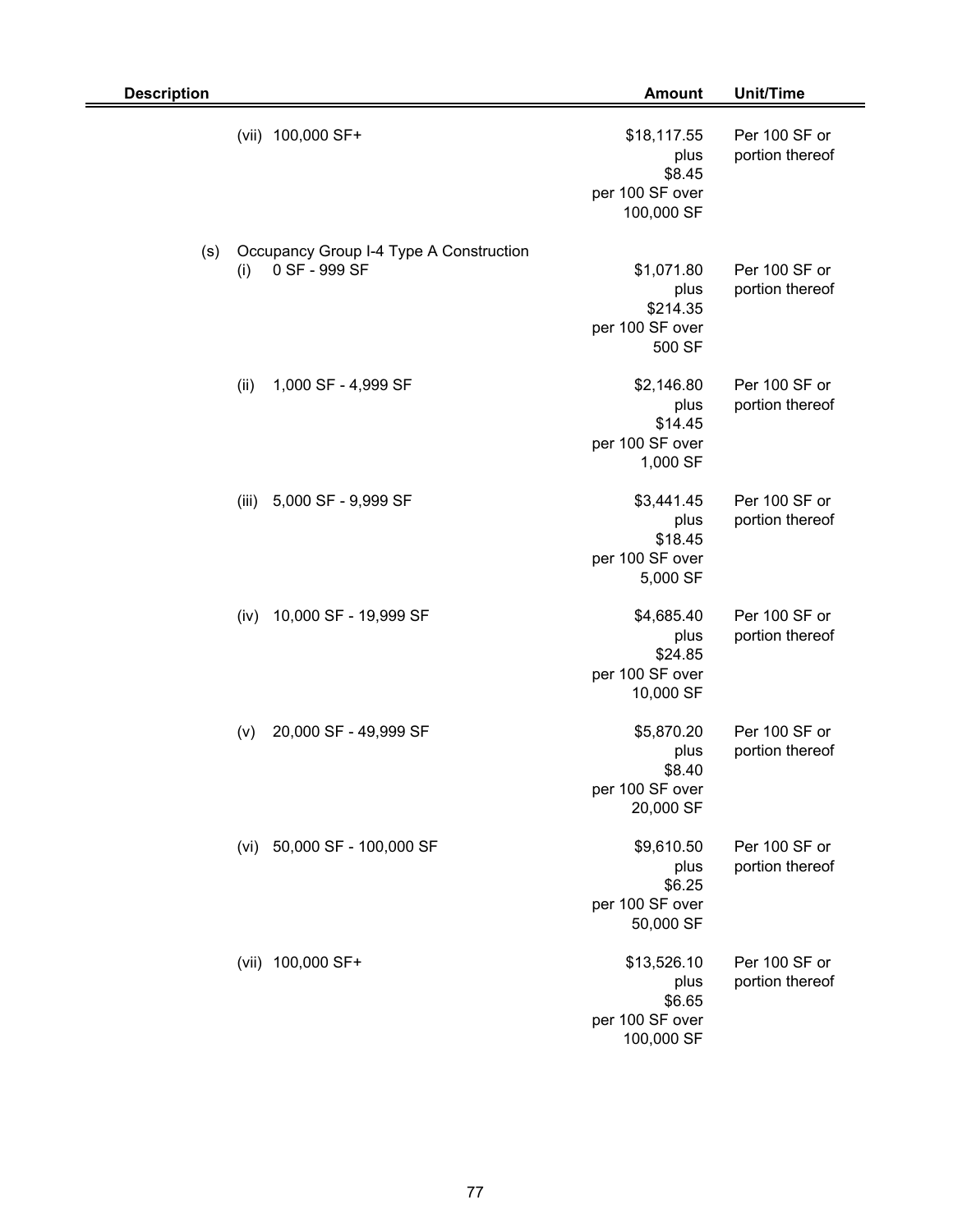| <b>Description</b> |                                                          | <b>Amount</b>                                                  | Unit/Time                        |
|--------------------|----------------------------------------------------------|----------------------------------------------------------------|----------------------------------|
| (t)<br>(i)         | Occupancy Group I-4 Type B Construction<br>0 SF - 999 SF | \$538.55<br>plus<br>\$179.50<br>per 100 SF over<br>500 SF      | Per 100 SF or<br>portion thereof |
| (ii)               | 1,000 SF - 4,999 SF                                      | \$1,797.30<br>plus<br>\$12.10<br>per 100 SF over<br>1,000 SF   | Per 100 SF or<br>portion thereof |
| (iii)              | 5,000 SF - 9,999 SF                                      | \$2,879.65<br>plus<br>\$15.45<br>per 100 SF over<br>5,000 SF   | Per 100 SF or<br>portion thereof |
| (iv)               | 10,000 SF - 19,999 SF                                    | \$3,921.90<br>plus<br>\$7.85<br>per 100 SF over<br>10,000 SF   | Per 100 SF or<br>portion thereof |
| (v)                | 20,000 SF - 49,999 SF                                    | \$4,913.45<br>plus<br>\$7.05<br>per 100 SF over<br>20,000 SF   | Per 100 SF or<br>portion thereof |
| (vi)               | 50,000 SF - 100,000 SF                                   | \$8,044.50<br>plus<br>\$5.20<br>per 100 SF over<br>50,000 SF   | Per 100 SF or<br>portion thereof |
|                    | (vii) 100,000 SF+                                        | \$11,321.20<br>plus<br>\$5.50<br>per 100 SF over<br>100,000 SF | Per 100 SF or<br>portion thereof |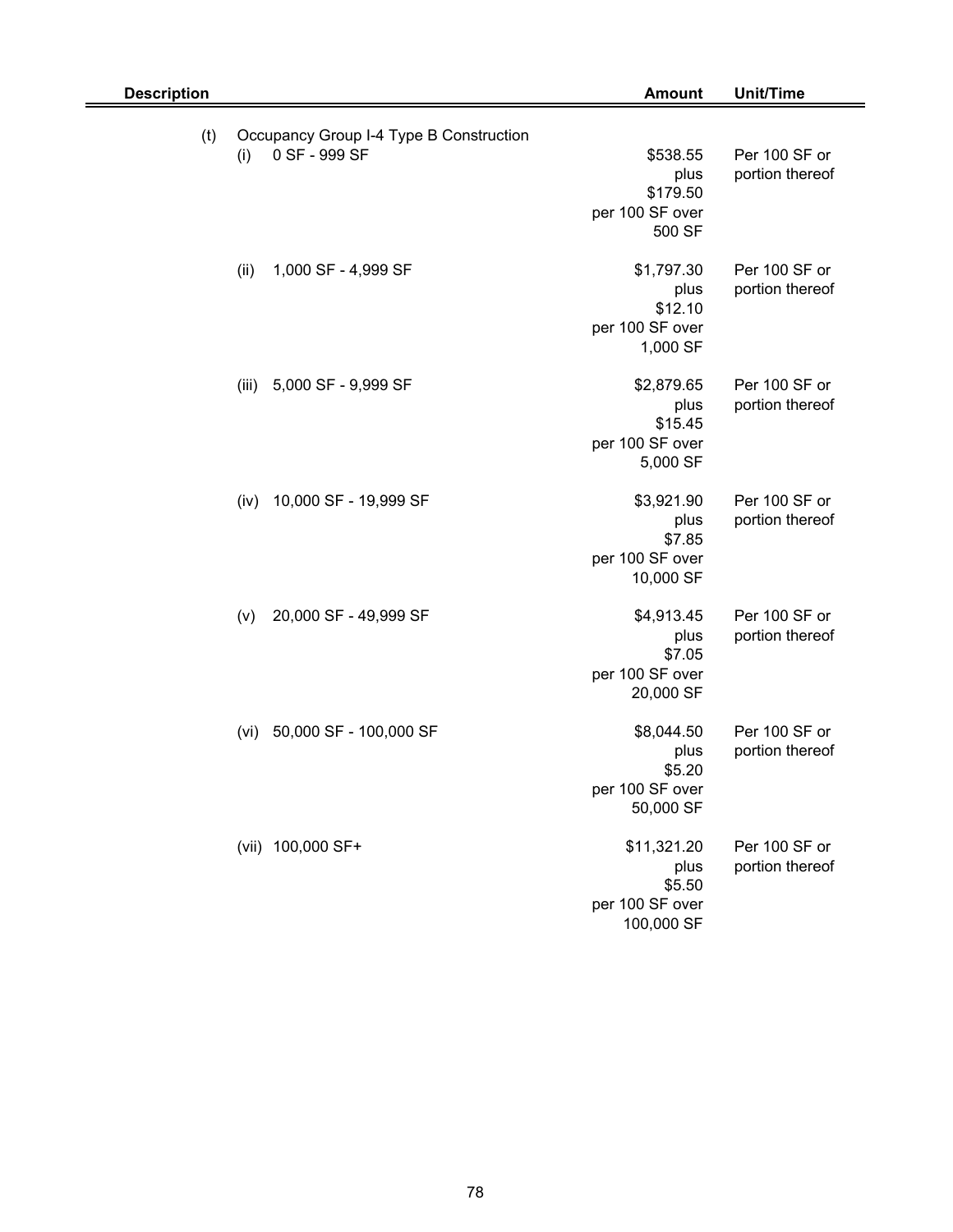| <b>Description</b> |                                                               | <b>Amount</b>                                                  | Unit/Time                        |
|--------------------|---------------------------------------------------------------|----------------------------------------------------------------|----------------------------------|
| (u)                | Occupancy Group M Type A Construction<br>0 SF - 999 SF<br>(i) | \$1,462.55<br>plus<br>\$292.45<br>per 100 SF over<br>500 SF    | Per 100 SF or<br>portion thereof |
|                    | (ii)<br>1,000 SF - 4,999 SF                                   | \$2,929.30<br>plus<br>\$19.25<br>per 100 SF over<br>1,000 SF   | Per 100 SF or<br>portion thereof |
|                    | 5,000 SF - 9,999 SF<br>(iii)                                  | \$4,685.40<br>plus<br>\$24.85<br>per 100 SF over<br>5,000 SF   | Per 100 SF or<br>portion thereof |
|                    | 10,000 SF - 19,999 SF<br>(iv)                                 | \$6,481.60<br>plus<br>\$12.95<br>per 100 SF over<br>10,000 SF  | Per 100 SF or<br>portion thereof |
|                    | 20,000 SF - 49,999 SF<br>(v)                                  | \$8,064.60<br>plus<br>\$11.35<br>per 100 SF over<br>20,000 SF  | Per 100 SF or<br>portion thereof |
|                    | 50,000 SF - 100,000 SF<br>(vi)                                | \$13,149.10<br>plus<br>\$8.50<br>per 100 SF over<br>50,000 SF  | Per 100 SF or<br>portion thereof |
|                    | (vii) 100,000 SF+                                             | \$18,564.25<br>plus<br>\$9.05<br>per 100 SF over<br>100,000 SF | Per 100 SF or<br>portion thereof |
| (v)                | Occupancy Group M Type B Construction<br>0 SF - 999 SF<br>(i) | \$1,224.90<br>plus<br>\$244.95<br>per 100 SF over<br>500 SF    | Per 100 SF or<br>portion thereof |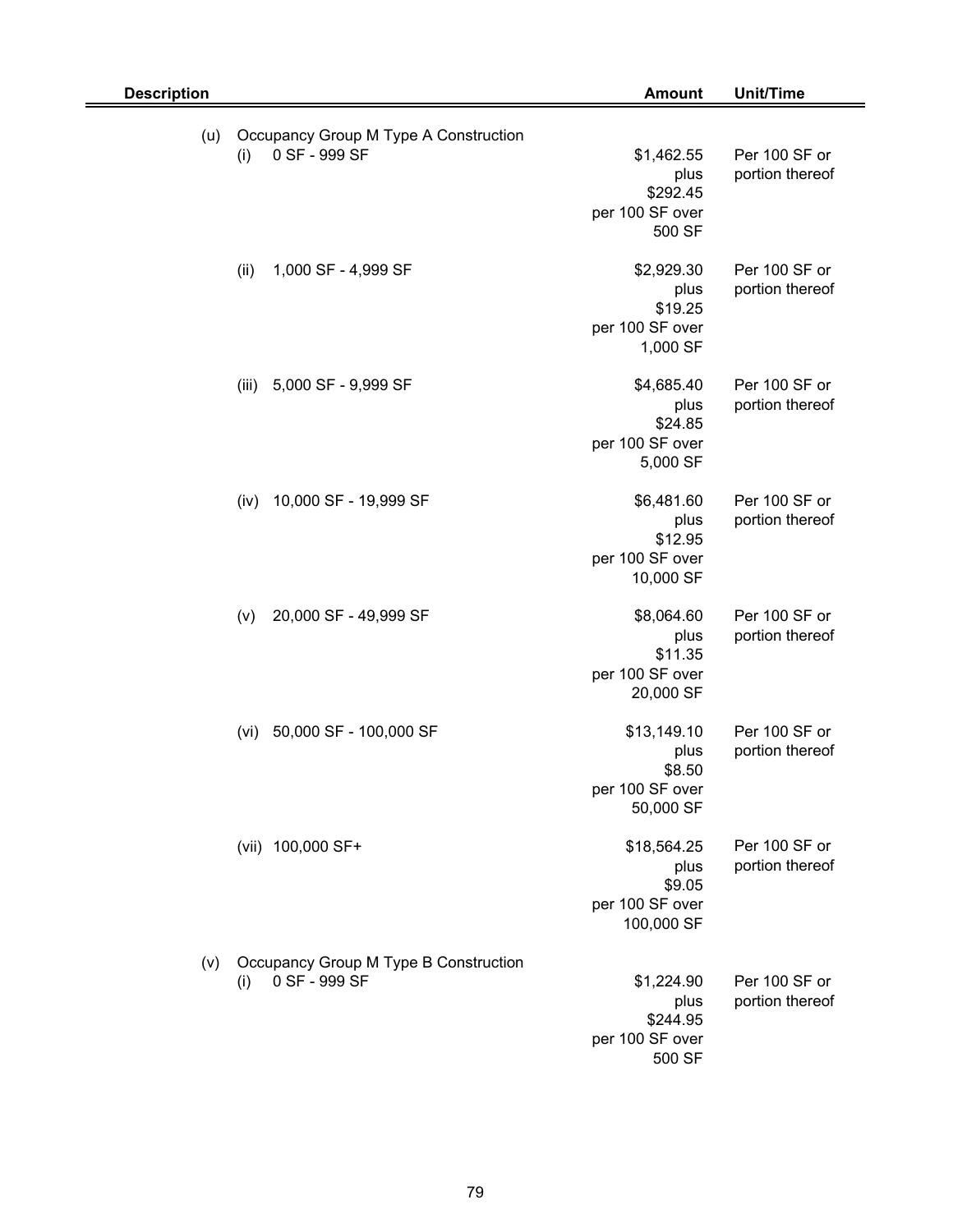| <b>Description</b> |       |                                                              | <b>Amount</b>                                                  | Unit/Time                        |
|--------------------|-------|--------------------------------------------------------------|----------------------------------------------------------------|----------------------------------|
|                    | (ii)  | 1,000 SF - 4,999 SF                                          | \$2,451.95<br>plus<br>\$16.10<br>per 100 SF over<br>1,000 SF   | Per 100 SF or<br>portion thereof |
|                    | (iii) | 5,000 SF - 9,999 SF                                          | \$3,920.85<br>plus<br>\$20.80<br>per 100 SF over<br>5,000 SF   | Per 100 SF or<br>portion thereof |
|                    | (iv)  | 10,000 SF - 19,999 SF                                        | \$5,425.65<br>plus<br>\$10.85<br>per 100 SF over<br>10,000 SF  | Per 100 SF or<br>portion thereof |
|                    | (v)   | 20,000 SF - 49,999 SF                                        | \$6,748.75<br>plus<br>\$9.50<br>per 100 SF over<br>20,000 SF   | Per 100 SF or<br>portion thereof |
|                    | (vi)  | 50,000 SF - 100,000 SF                                       | \$11,005.45<br>plus<br>\$7.10<br>per 100 SF over<br>50,000 SF  | Per 100 SF or<br>portion thereof |
|                    |       | (vii) 100,000 SF+                                            | \$15,537.75<br>plus<br>\$7.55<br>per 100 SF over<br>100,000 SF | Per 100 SF or<br>portion thereof |
| (w)                | (i)   | Occupancy Group R-1/R-2 Type A Construction<br>0 SF - 999 SF | \$2,180.60<br>plus<br>\$436.10<br>per 100 SF over<br>500 SF    | Per 100 SF or<br>portion thereof |
|                    | (ii)  | 1,000 SF - 4,999 SF                                          | \$4,357.00<br>plus<br>\$21.95<br>per 100 SF over<br>1,000 SF   | Per 100 SF or<br>portion thereof |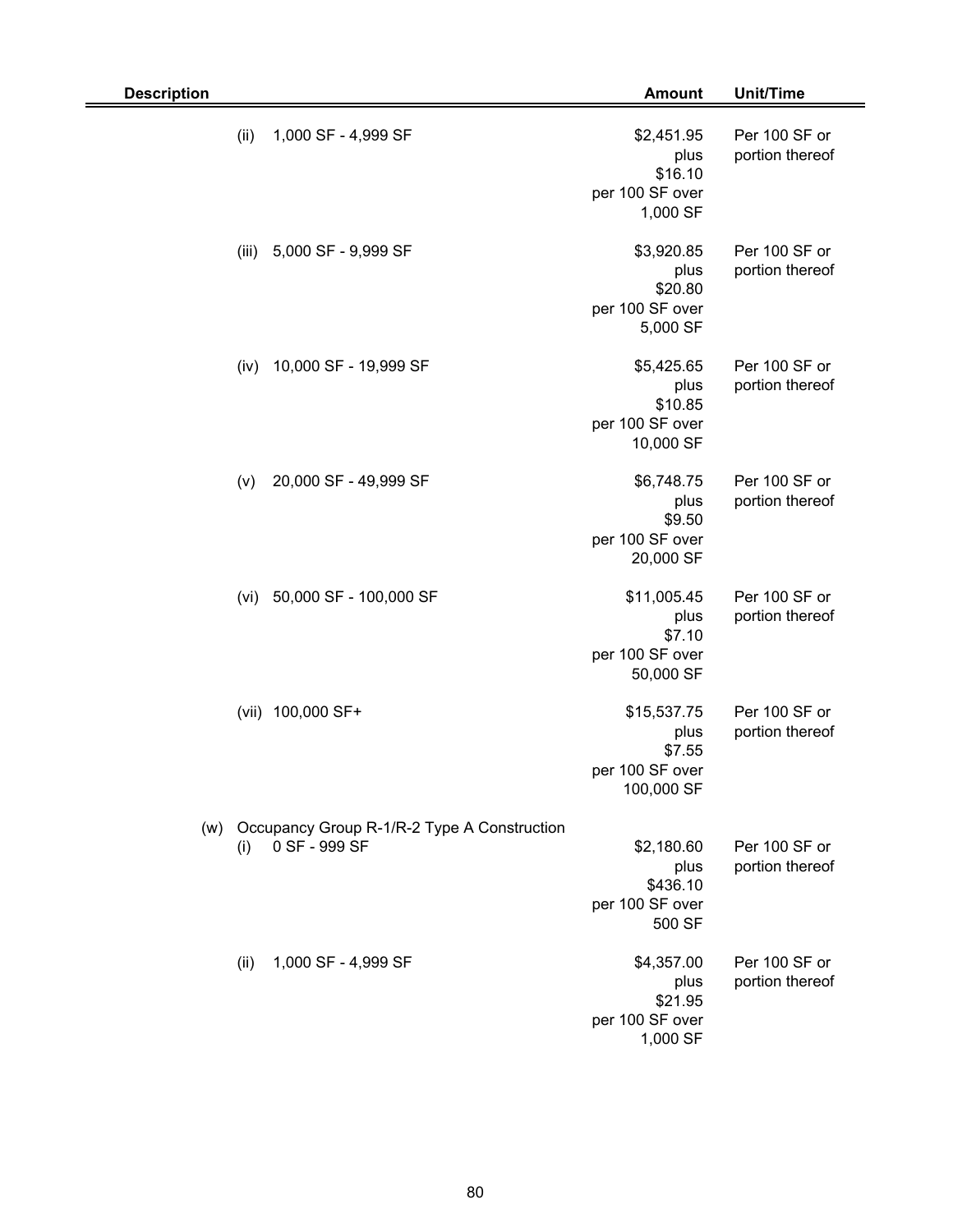| <b>Description</b> |       |                                                              | <b>Amount</b>                                                  | Unit/Time                        |
|--------------------|-------|--------------------------------------------------------------|----------------------------------------------------------------|----------------------------------|
|                    | (iii) | 5,000 SF - 9,999 SF                                          | \$5,446.75<br>plus<br>\$27.55<br>per 100 SF over<br>5,000 SF   | Per 100 SF or<br>portion thereof |
|                    | (iv)  | 10,000 SF - 19,999 SF                                        | \$8,684.45<br>plus<br>\$22.65<br>per 100 SF over<br>10,000 SF  | Per 100 SF or<br>portion thereof |
|                    | (v)   | 20,000 SF - 49,999 SF                                        | \$11,956.95<br>plus<br>\$7.85<br>per 100 SF over<br>20,000 SF  | Per 100 SF or<br>portion thereof |
|                    | (vi)  | 50,000 SF - 100,000 SF                                       | \$14,992.85<br>plus<br>\$12.35<br>per 100 SF over<br>50,000 SF | Per 100 SF or<br>portion thereof |
|                    |       | (vii) 100,000 SF - 200,000 SF                                | \$24,555.90<br>plus<br>\$7.75<br>per 100 SF over<br>100,000 SF | Per 100 SF or<br>portion thereof |
|                    |       | (viii) 200,000 SF+                                           | \$34,616.85<br>plus<br>\$8.35<br>per 100 SF over<br>200,000 SF | Per 100 SF or<br>portion thereof |
| (x)                | (i)   | Occupancy Group R-1/R-2 Type B Construction<br>0 SF - 999 SF | \$1,821.55<br>plus<br>\$364.30<br>per 100 SF over<br>500 SF    | Per 100 SF or<br>portion thereof |
|                    | (ii)  | 1,000 SF - 4,999 SF                                          | \$3,647.40<br>plus<br>\$18.40<br>per 100 SF over<br>1,000 SF   | Per 100 SF or<br>portion thereof |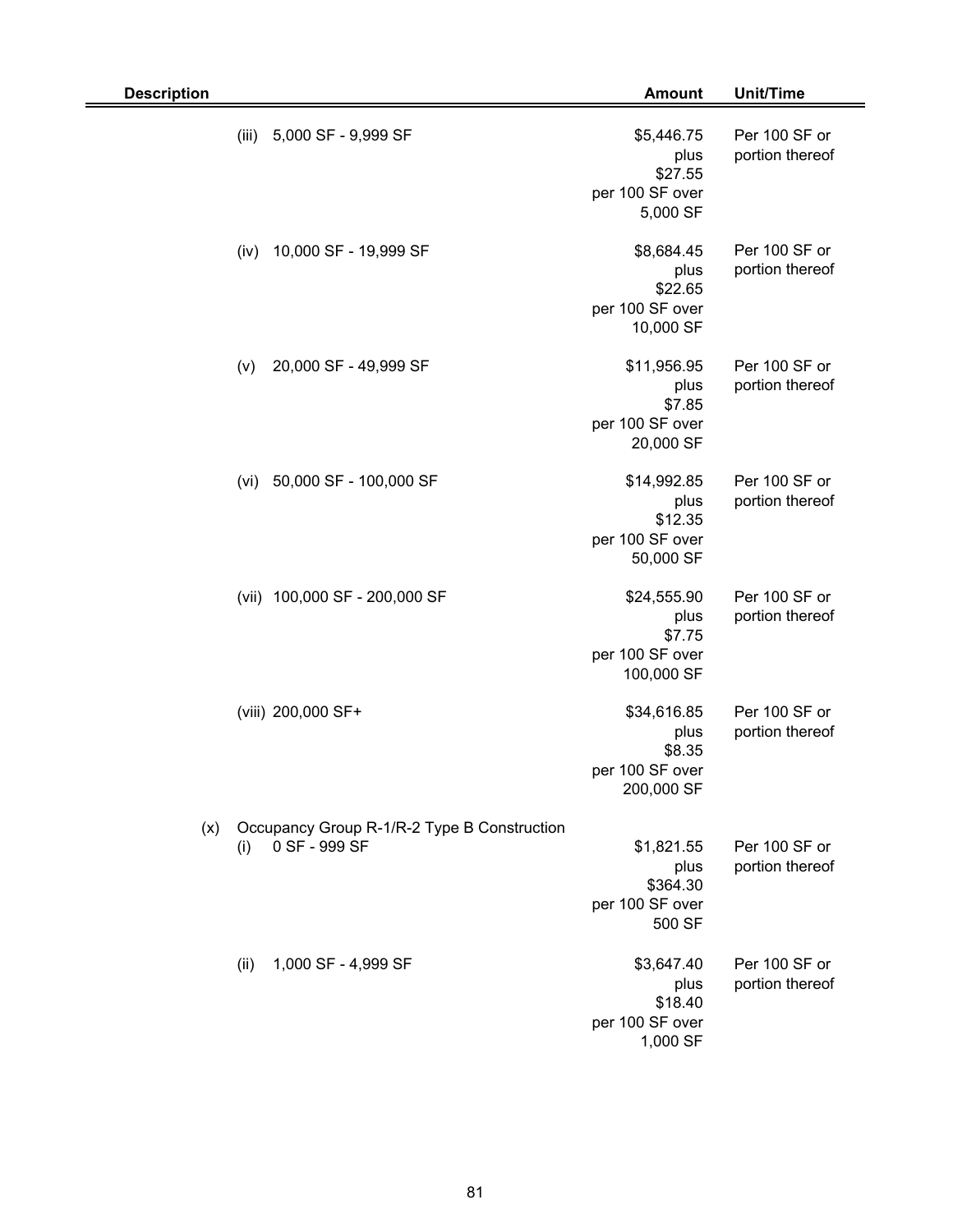| <b>Description</b> |       |                                                                    | <b>Amount</b>                                                  | Unit/Time                        |
|--------------------|-------|--------------------------------------------------------------------|----------------------------------------------------------------|----------------------------------|
|                    | (iii) | 5,000 SF - 9,999 SF                                                | \$4,558.65<br>plus<br>\$23.00<br>per 100 SF over<br>5,000 SF   | Per 100 SF or<br>portion thereof |
|                    | (iv)  | 10,000 SF - 19,999 SF                                              | \$7,269.40<br>plus<br>\$18.90<br>per 100 SF over<br>10,000 SF  | Per 100 SF or<br>portion thereof |
|                    | (v)   | 20,000 SF - 49,999 SF                                              | \$10,007.50<br>plus<br>\$6.60<br>per 100 SF over<br>20,000 SF  | Per 100 SF or<br>portion thereof |
|                    | (vi)  | 50,000 SF - 100,000 SF                                             | \$12,548.25<br>plus<br>\$10.30<br>per 100 SF over<br>50,000 SF | Per 100 SF or<br>portion thereof |
|                    |       | (vii) 100,000 SF - 200,000 SF                                      | \$20,552.60<br>plus<br>\$6.55<br>per 100 SF over<br>100,000 SF | Per 100 SF or<br>portion thereof |
|                    |       | (viii) 200,000 SF+                                                 | \$28,974.05<br>plus<br>\$7.00<br>per 100 SF over<br>200,000 SF | Per 100 SF or<br>portion thereof |
| (y)                | (i)   | Occupancy Group R-3/R-3.1/R-4 Type A Construction<br>0 SF - 999 SF | \$1,024.30<br>plus<br>\$204.85<br>per 100 SF over<br>500 SF    | Per 100 SF or<br>portion thereof |
|                    | (ii)  | 1,000 SF - 1,999 SF                                                | \$2,051.80<br>plus<br>\$63.95<br>per 100 SF over<br>1,000 SF   | Per 100 SF or<br>portion thereof |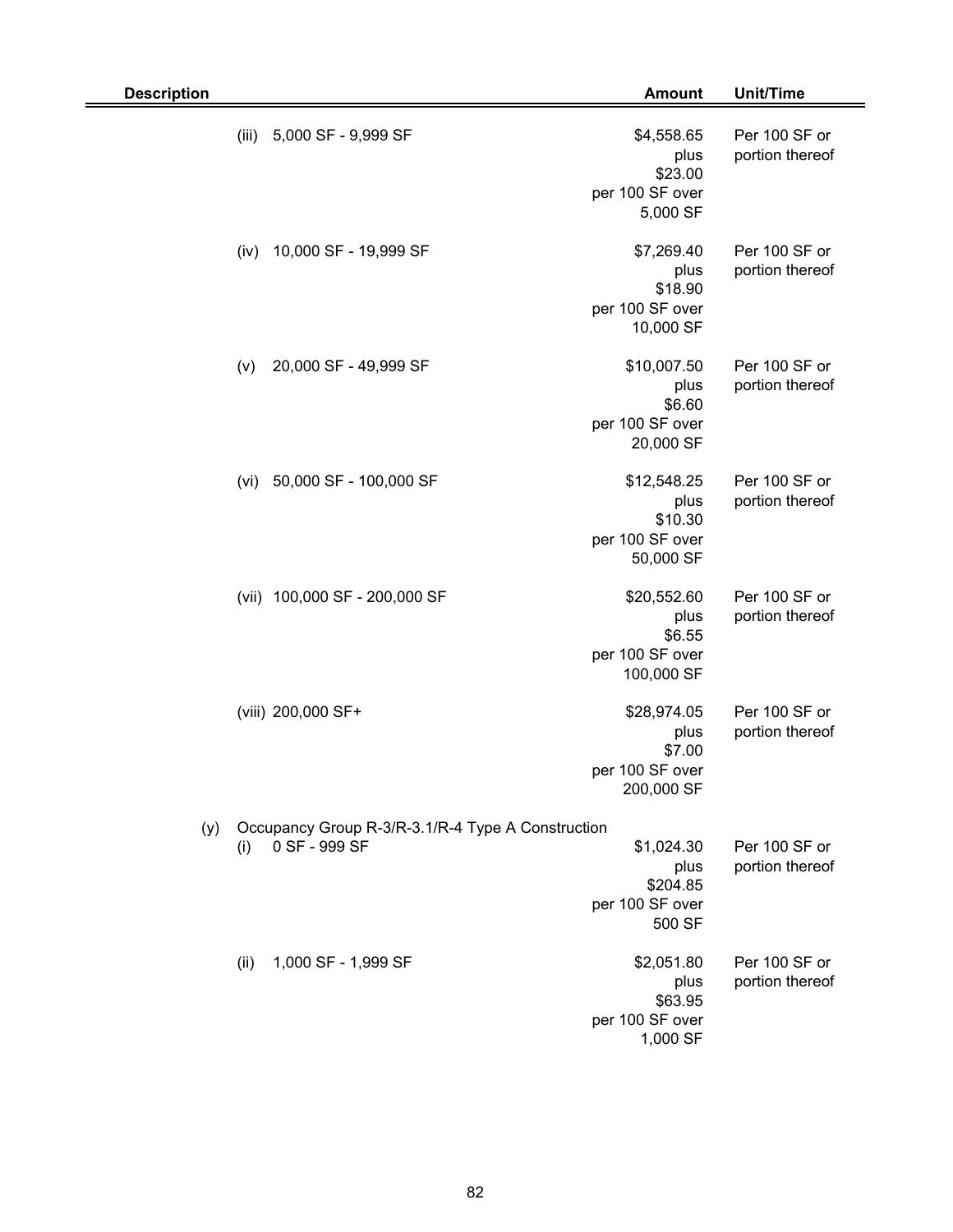| <b>Description</b>           | <b>Amount</b>                                                                                                  | Unit/Time                        |
|------------------------------|----------------------------------------------------------------------------------------------------------------|----------------------------------|
| (iii)<br>2,000 SF - 2,999 SF | \$3,304.20<br>plus<br>\$94.00<br>per 100 SF over<br>2,000 SF                                                   | Per 100 SF or<br>portion thereof |
| 3,000 SF - 3,999 SF<br>(iv)  | \$4,497.45<br>plus<br>\$94.05<br>per 100 SF over<br>3,000 SF                                                   | Per 100 SF or<br>portion thereof |
| 4,000 SF - 4,999 SF<br>(v)   | \$5,643.15<br>plus<br>\$261.90<br>per 100 SF over<br>4,000 SF                                                  | Per 100 SF or<br>portion thereof |
| 5,000 SF - 5,999 SF<br>(vi)  | \$9,188.10<br>plus<br>\$62.75<br>per 100 SF over<br>5,000 SF                                                   | Per 100 SF or<br>portion thereof |
| (vii) 10,000 SF+             | \$13,046.65<br>plus<br>\$66.40<br>per 100 SF over<br>10,000 SF                                                 | Per 100 SF or<br>portion thereof |
| (z)<br>0 SF - 999 SF<br>(i)  | Occupancy Group R-3/R-3.1/R-4 Type B Construction<br>\$860.60<br>plus<br>\$172.10<br>per 100 SF over<br>500 SF | Per 100 SF or<br>portion thereof |
| 1,000 SF - 1,999 SF<br>(ii)  | \$1,717.00<br>plus<br>\$53.60<br>per 100 SF over<br>1,000 SF                                                   | Per 100 SF or<br>portion thereof |
| (iii) 2,000 SF - 2,999 SF    | \$2,765.65<br>plus<br>\$78.65<br>per 100 SF over<br>2,000 SF                                                   | Per 100 SF or<br>portion thereof |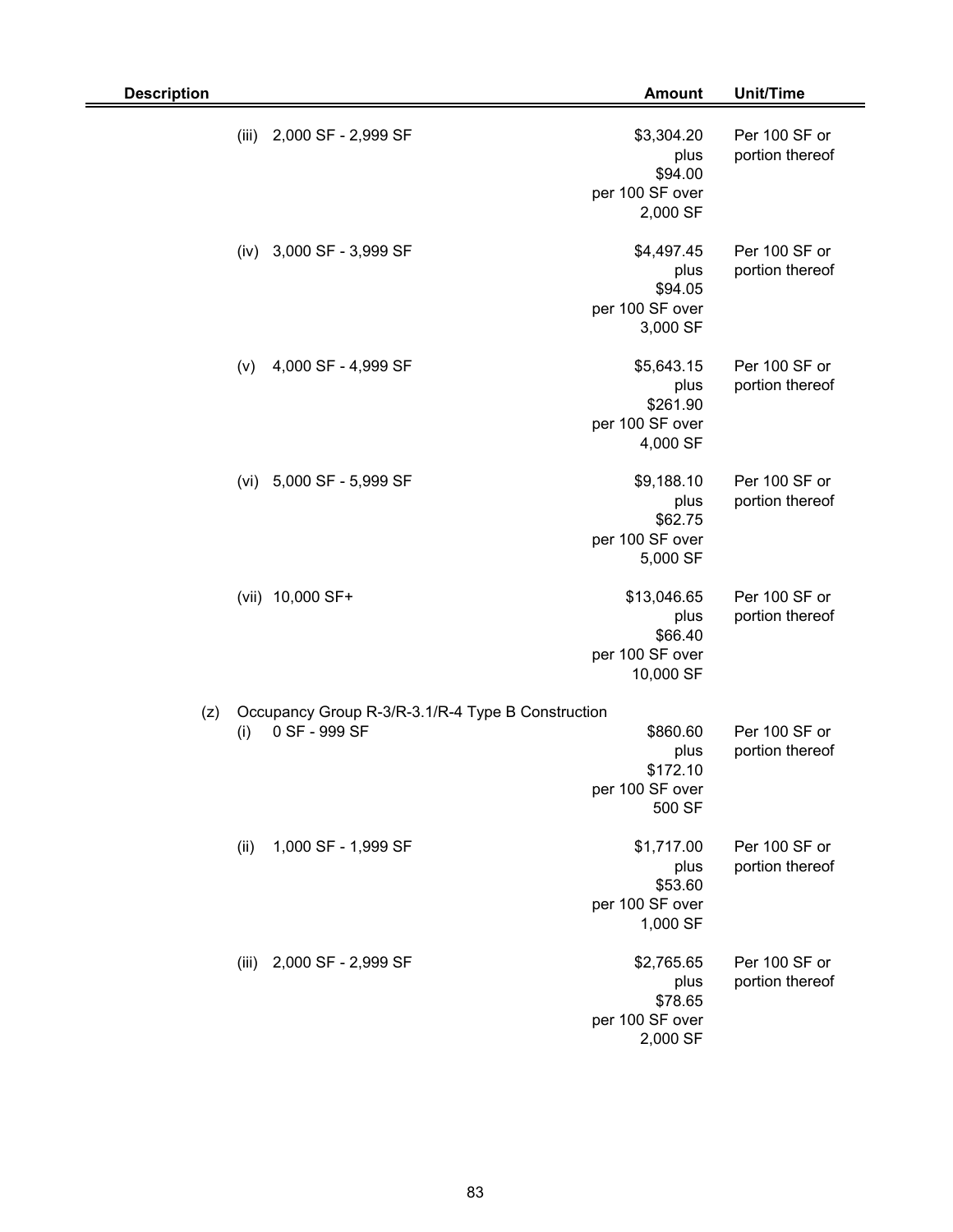| <b>Description</b>                                                       | <b>Amount</b>                                                  | Unit/Time                        |
|--------------------------------------------------------------------------|----------------------------------------------------------------|----------------------------------|
| 3,000 SF - 3,999 SF<br>(iv)                                              | \$3,764.60<br>plus<br>\$78.70<br>per 100 SF over<br>3,000 SF   | Per 100 SF or<br>portion thereof |
| 4,000 SF - 4,999 SF<br>(v)                                               | \$4,723.40<br>plus<br>\$219.20<br>per 100 SF over<br>4,000 SF  | Per 100 SF or<br>portion thereof |
| 5,000 SF - 5,999 SF<br>(vi)                                              | \$7,690.75<br>plus<br>\$52.45<br>per 100 SF over<br>5,000 SF   | Per 100 SF or<br>portion thereof |
| (vii) 10,000 SF+                                                         | \$10,918.85<br>plus<br>\$55.60<br>per 100 SF over<br>10,000 SF | Per 100 SF or<br>portion thereof |
| (aa) Occupancy Group S-1/S-2 Type A Construction<br>0 SF - 499 SF<br>(i) | \$820.50<br>plus<br>\$273.50<br>per 100 SF over<br>300 SF      | Per 100 SF or<br>portion thereof |
| (ii)<br>500 SF - 2,499 SF                                                | \$1,368.55<br>plus<br>\$13.35<br>per 100 SF over<br>500 SF     | Per 100 SF or<br>portion thereof |
| (iii) 2,500 SF - 4,999 SF                                                | \$2,166.90<br>plus<br>\$20.45<br>per 100 SF over<br>2,500 SF   | Per 100 SF or<br>portion thereof |
| (iv) 5,000 SF - 9,999 SF                                                 | \$3,003.20<br>plus<br>\$11.10<br>per 100 SF over<br>5,000 SF   | Per 100 SF or<br>portion thereof |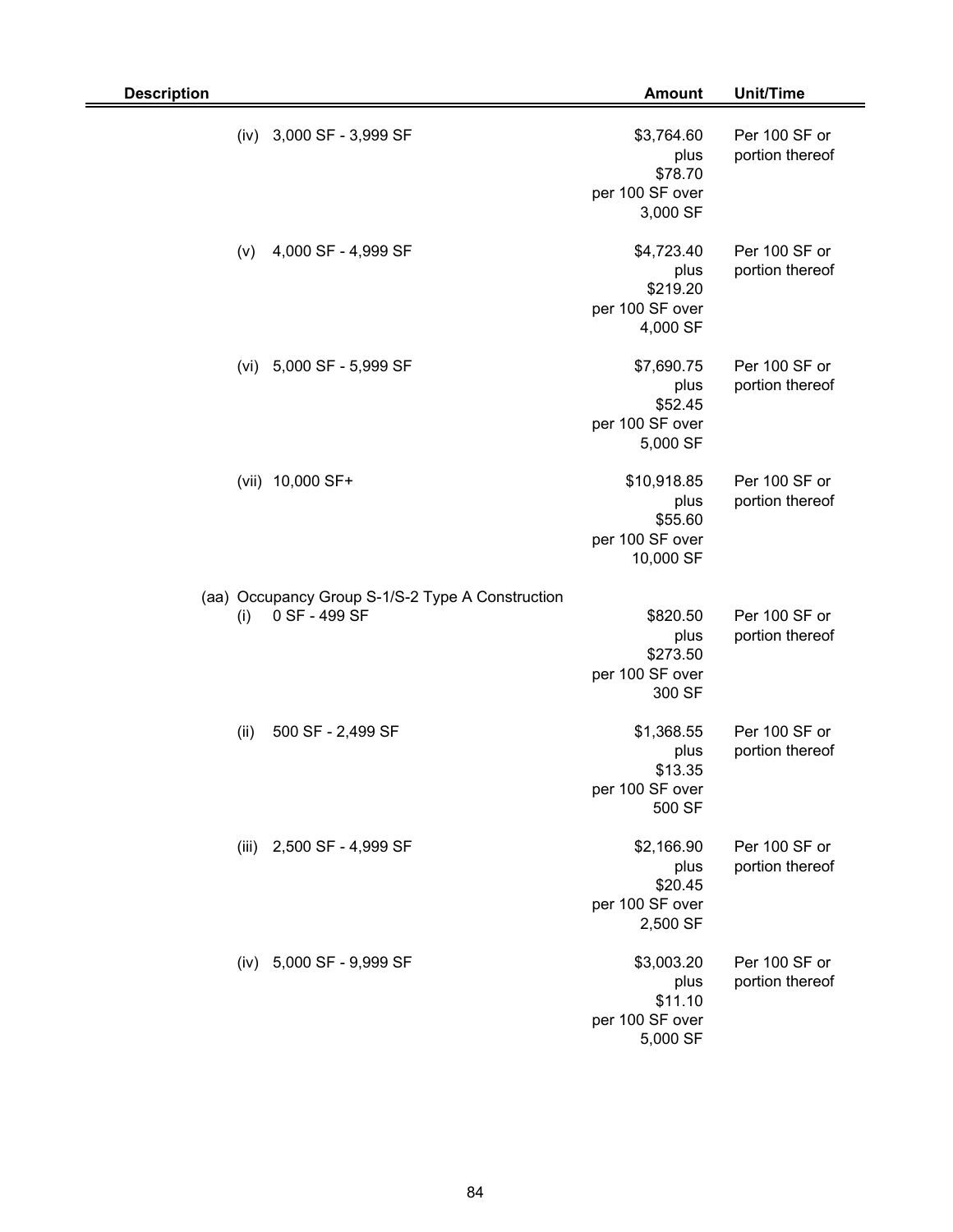| <b>Description</b> |                                                                   | <b>Amount</b>                                                | Unit/Time                        |
|--------------------|-------------------------------------------------------------------|--------------------------------------------------------------|----------------------------------|
| (v)                | 10,000 SF - 24,999 SF                                             | \$3,747.70<br>plus<br>\$8.85<br>per 100 SF over<br>10,000 SF | Per 100 SF or<br>portion thereof |
| (vi)               | 25,000 SF - 49,999 SF                                             | \$6,115.20<br>plus<br>\$7.05<br>per 100 SF over<br>25,000 SF | Per 100 SF or<br>portion thereof |
|                    | (vii) 50,000 SF+                                                  | \$8,661.20<br>plus<br>\$7.70<br>per 100 SF over<br>50,000 SF | Per 100 SF or<br>portion thereof |
| (i)                | (bb) Occupancy Group S-1/S-2 Type B Construction<br>0 SF - 499 SF | \$687.40<br>plus<br>\$229.10<br>per 100 SF over<br>300 SF    | Per 100 SF or<br>portion thereof |
| (ii)               | 500 SF - 2,499 SF                                                 | \$1,145.75<br>plus<br>\$11.20<br>per 100 SF over<br>500 SF   | Per 100 SF or<br>portion thereof |
|                    | (iii) 2,500 SF - 4,999 SF                                         | \$1,814.20<br>plus<br>\$17.05<br>per 100 SF over<br>2,500 SF | Per 100 SF or<br>portion thereof |
|                    | (iv) 5,000 SF - 9,999 SF                                          | \$2,514.30<br>plus<br>\$9.25<br>per 100 SF over<br>5,000 SF  | Per 100 SF or<br>portion thereof |
| (v)                | 10,000 SF - 24,999 SF                                             | \$3,137.35<br>plus<br>\$7.40<br>per 100 SF over<br>10,000 SF | Per 100 SF or<br>portion thereof |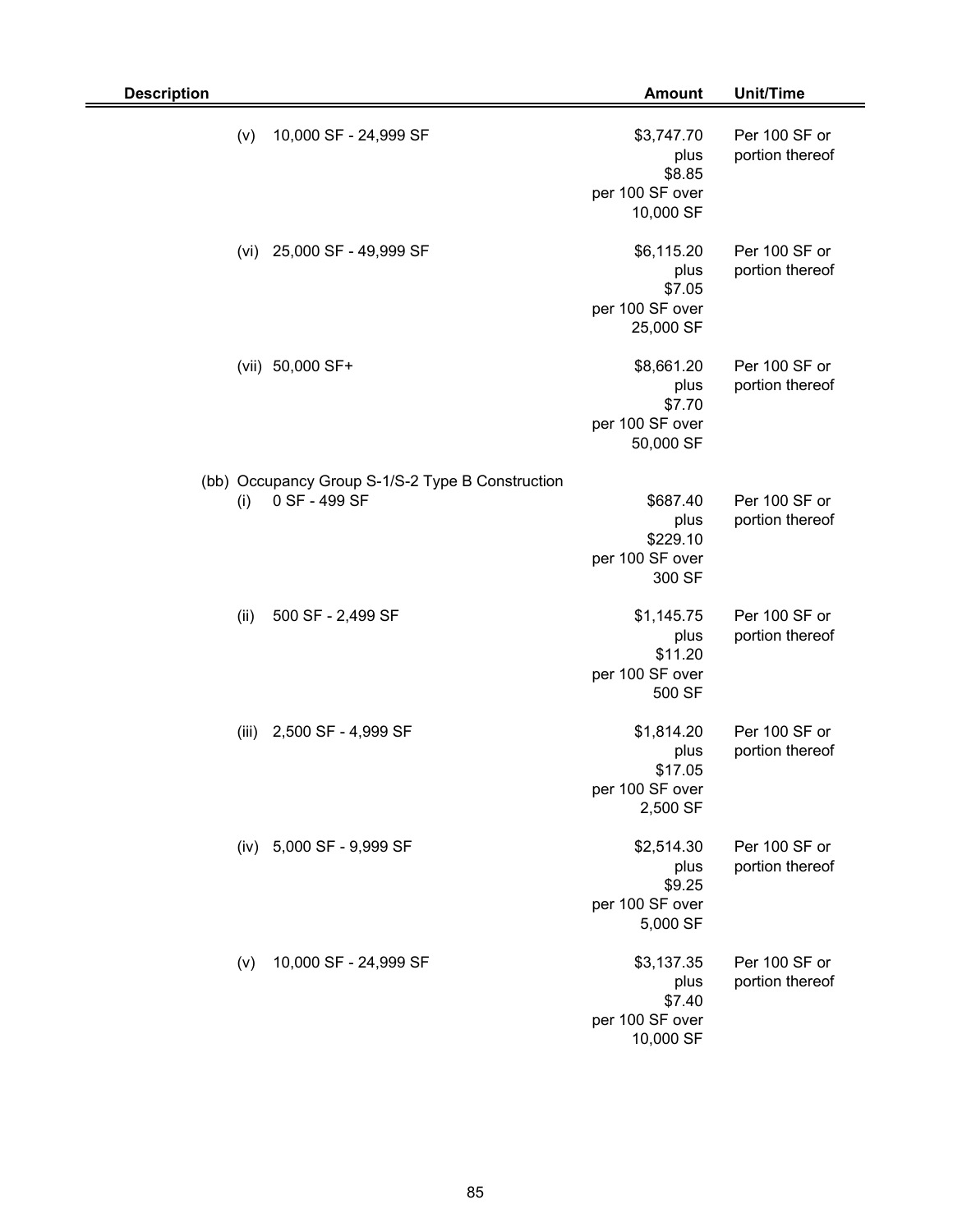| <b>Description</b>                                                 | <b>Amount</b>                                                | <b>Unit/Time</b>                 |
|--------------------------------------------------------------------|--------------------------------------------------------------|----------------------------------|
| 25,000 SF - 50,000 SF<br>(vi)                                      | \$5,118.35<br>plus<br>\$5.90<br>per 100 SF over<br>25,000 SF | Per 100 SF or<br>portion thereof |
| (vii) 50,000 SF+                                                   | \$7,249.30<br>plus<br>\$6.50<br>per 100 SF over<br>50,000 SF | Per 100 SF or<br>portion thereof |
| (cc) Occupancy Group U Type A Construction<br>0 SF - 999 SF<br>(i) | \$871.20<br>plus<br>\$174.20<br>per 100 SF over<br>500 SF    | Per 100 SF or<br>portion thereof |
| (ii)<br>1,000 SF - 4,999 SF                                        | \$1,738.10<br>plus<br>\$12.40<br>per 100 SF over<br>1,000 SF | Per 100 SF or<br>portion thereof |
| 5,000 SF - 9,999 SF<br>(iii)                                       | \$2,811.05<br>plus<br>\$15.45<br>per 100 SF over<br>5,000 SF | Per 100 SF or<br>portion thereof |
| 10,000 SF - 19,999 SF<br>(iv)                                      | \$3,864.90<br>plus<br>\$7.90<br>per 100 SF over<br>10,000 SF | Per 100 SF or<br>portion thereof |
| 20,000 SF - 49,999 SF<br>(v)                                       | \$4,800.45<br>plus<br>\$7.10<br>per 100 SF over<br>20,000 SF | Per 100 SF or<br>portion thereof |
| (vi) 50,000 SF - 100,000 SF                                        | \$7,913.55<br>plus<br>\$5.20<br>per 100 SF over<br>50,000 SF | Per 100 SF or<br>portion thereof |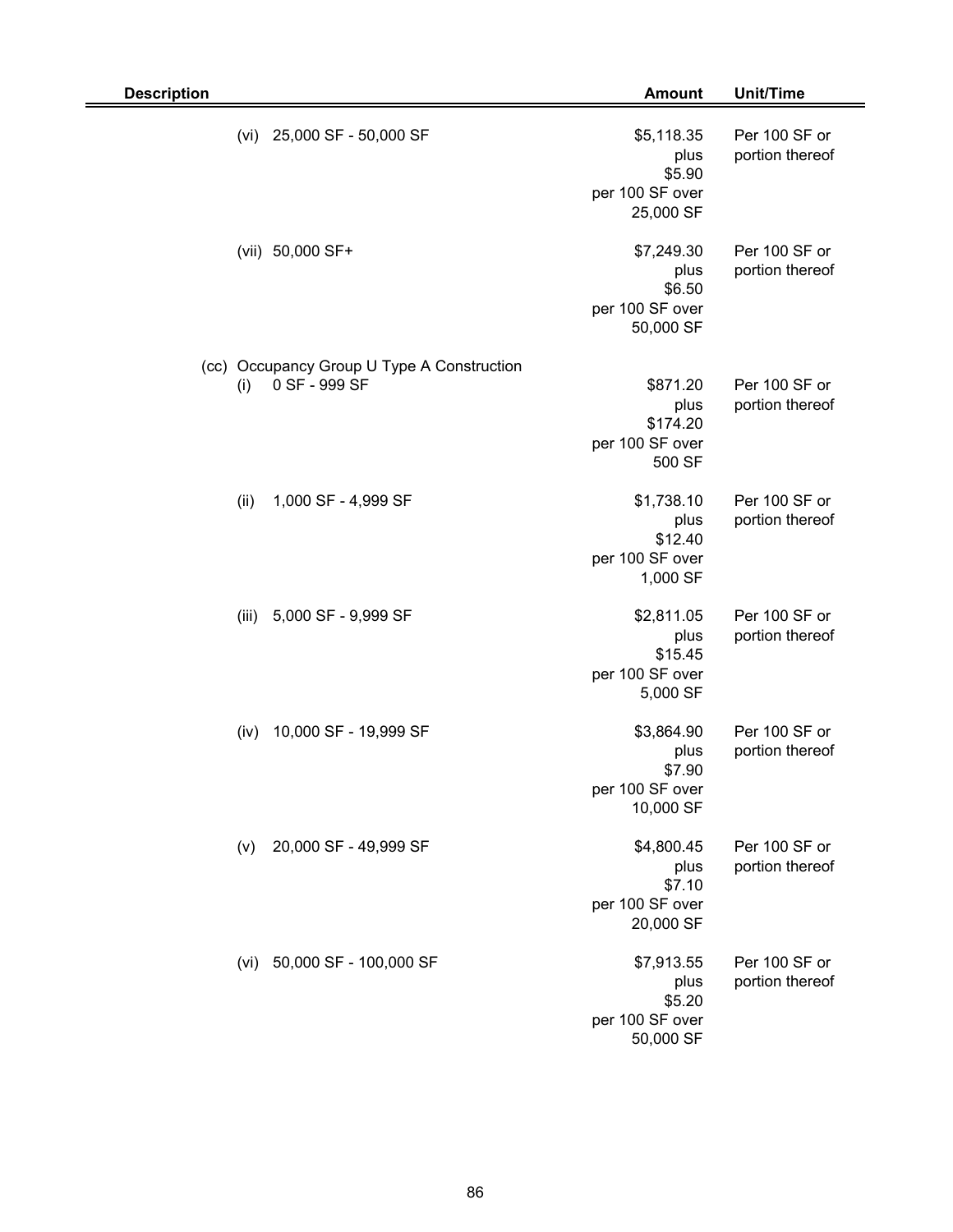| <b>Description</b>                                                 | <b>Amount</b>                                                  | <b>Unit/Time</b>                 |
|--------------------------------------------------------------------|----------------------------------------------------------------|----------------------------------|
| (vii) 100,000 SF+                                                  | \$11,178.65<br>plus<br>\$5.55<br>per 100 SF over<br>100,000 SF | Per 100 SF or<br>portion thereof |
| (dd) Occupancy Group U Type B Construction<br>0 SF - 999 SF<br>(i) | \$728.65<br>plus<br>\$145.75<br>per 100 SF over<br>500 SF      | Per 100 SF or<br>portion thereof |
| (ii)<br>1,000 SF - 4,999 SF                                        | \$1,455.15<br>plus<br>\$10.35<br>per 100 SF over<br>1,000 SF   | Per 100 SF or<br>portion thereof |
| 5,000 SF - 9,999 SF<br>(iii)                                       | \$2,352.75<br>plus<br>\$12.95<br>per 100 SF over<br>5,000 SF   | Per 100 SF or<br>portion thereof |
| 10,000 SF - 19,999 SF<br>(iv)                                      | \$3,235.50<br>plus<br>\$6.65<br>per 100 SF over<br>10,000 SF   | Per 100 SF or<br>portion thereof |
| 20,000 SF - 49,999 SF<br>(v)                                       | \$4,018.00<br>plus<br>\$5.95<br>per 100 SF over<br>20,000 SF   | Per 100 SF or<br>portion thereof |
| 50,000 SF - 100,000 SF<br>(vi)                                     | \$6,623.15<br>plus<br>\$4.40<br>per 100 SF over<br>50,000 SF   | Per 100 SF or<br>portion thereof |
| (vii) 100,000 SF+                                                  | \$9,357.10<br>plus<br>\$4.65<br>per 100 SF over<br>100,000 SF  | Per 100 SF or<br>portion thereof |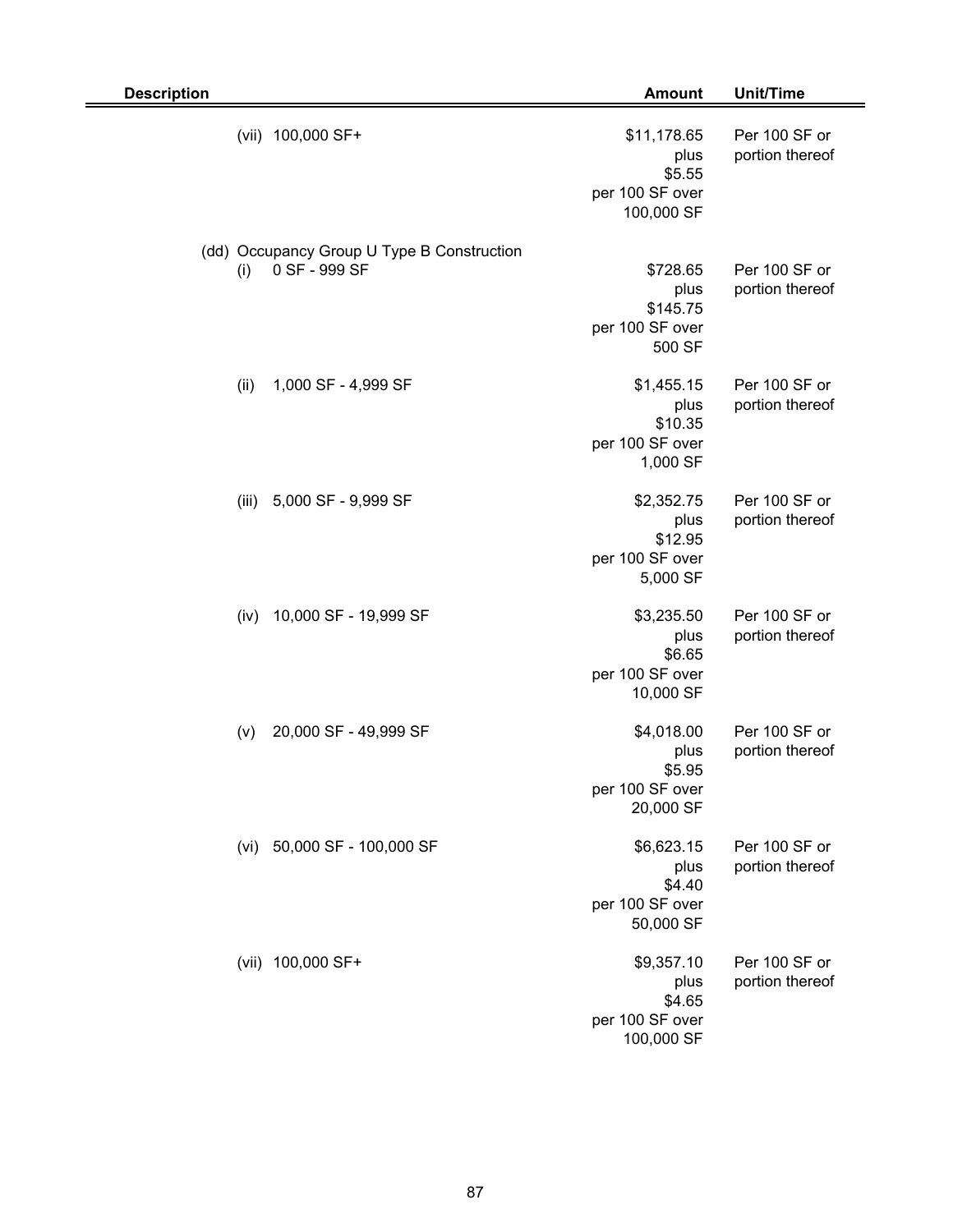|      |       | (ee) Medical/Dental Type A Construction             |                                                                |                                  |
|------|-------|-----------------------------------------------------|----------------------------------------------------------------|----------------------------------|
|      | (i)   | 0 SF - 999 SF                                       | \$1,457.30<br>plus<br>\$291.45<br>per 100 SF over<br>500 SF    | Per 100 SF or<br>portion thereof |
|      | (ii)  | 1,000 SF - 4,999 SF                                 | \$2,916.65<br>plus<br>\$16.95<br>per 100 SF over<br>1,000 SF   | Per 100 SF or<br>portion thereof |
|      | (iii) | 5,000 SF - 9,999 SF                                 | \$4,685.40<br>plus<br>\$23.65<br>per 100 SF over<br>5,000 SF   | Per 100 SF or<br>portion thereof |
|      | (iv)  | 10,000 SF - 19,999 SF                               | \$6,439.35<br>plus<br>\$12.40<br>per 100 SF over<br>10,000 SF  | Per 100 SF or<br>portion thereof |
|      | (v)   | 20,000 SF - 49,999 SF                               | \$8,060.35<br>plus<br>\$10.50<br>per 100 SF over<br>20,000 SF  | Per 100 SF or<br>portion thereof |
|      |       | (vi) 50,000 SF - 100,000 SF                         | \$13,176.60<br>plus<br>\$8.10<br>per 100 SF over<br>50,000 SF  | Per 100 SF or<br>portion thereof |
|      |       | (vii) 100,000 SF+                                   | \$18,588.65<br>plus<br>\$8.75<br>per 100 SF over<br>100,000 SF | Per 100 SF or<br>portion thereof |
| (ff) | (i)   | Medical/Dental Type B Construction<br>0 SF - 999 SF | \$1,219.65<br>plus<br>\$243.95<br>per 100 SF over<br>500 SF    | Per 100 SF or<br>portion thereof |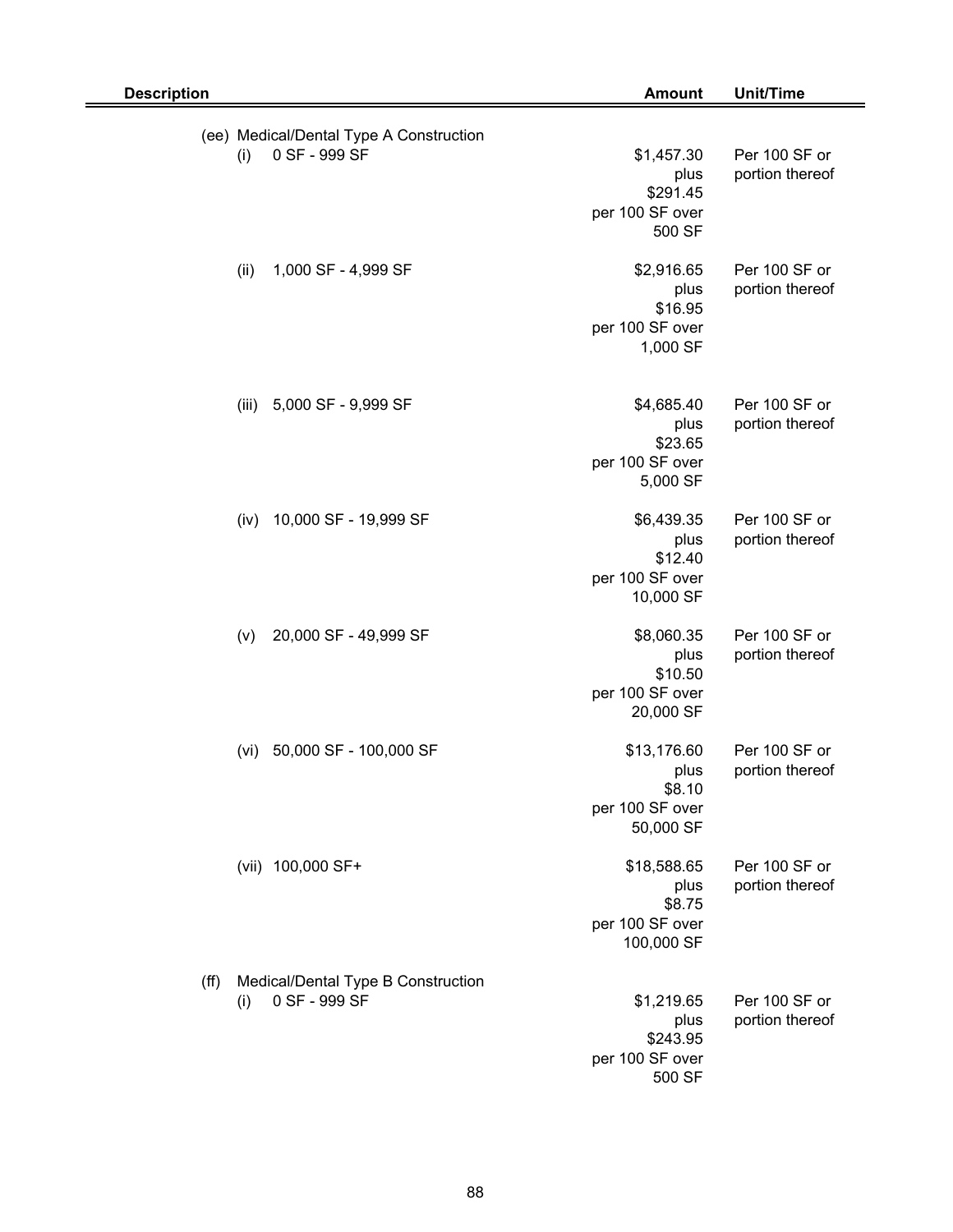| <b>Description</b> |                                                                                      | <b>Amount</b>                                                  | Unit/Time                        |
|--------------------|--------------------------------------------------------------------------------------|----------------------------------------------------------------|----------------------------------|
| (ii)               | 1,000 SF - 4,999 SF                                                                  | \$2,441.45<br>plus<br>\$14.15<br>per 100 SF over<br>1,000 SF   | Per 100 SF or<br>portion thereof |
| (iii)              | 5,000 SF - 9,999 SF                                                                  | \$3,921.90<br>plus<br>\$19.75<br>per 100 SF over<br>5,000 SF   | Per 100 SF or<br>portion thereof |
| (iv)               | 10,000 SF - 19,999 SF                                                                | \$5,389.75<br>plus<br>\$10.35<br>per 100 SF over<br>10,000 SF  | Per 100 SF or<br>portion thereof |
| (v)                | 20,000 SF - 49,999 SF                                                                | \$6,745.65<br>plus<br>\$8.85<br>per 100 SF over<br>20,000 SF   | Per 100 SF or<br>portion thereof |
| (vi)               | 50,000 SF - 100,000 SF                                                               | \$11,028.65<br>plus<br>\$6.80<br>per 100 SF over<br>50,000 SF  | Per 100 SF or<br>portion thereof |
|                    | (vii) 100,000 SF+                                                                    | \$15,558.85<br>plus<br>\$7.35<br>per 100 SF over<br>100,000 SF | Per 100 SF or<br>portion thereof |
| (2)<br>(a)<br>(i)  | Tenant Improvement<br>Occupancy Group B Medical Type A Construction<br>0 SF - 999 SF | \$776.15<br>plus<br>\$155.25<br>per 100 SF over<br>500 SF      | Per 100 SF or<br>portion thereof |
| (ii)               | 1,000 SF - 4,999 SF                                                                  | \$1,547.00<br>plus<br>\$9.80<br>per 100 SF over<br>1,000 SF    | Per 100 SF or<br>portion thereof |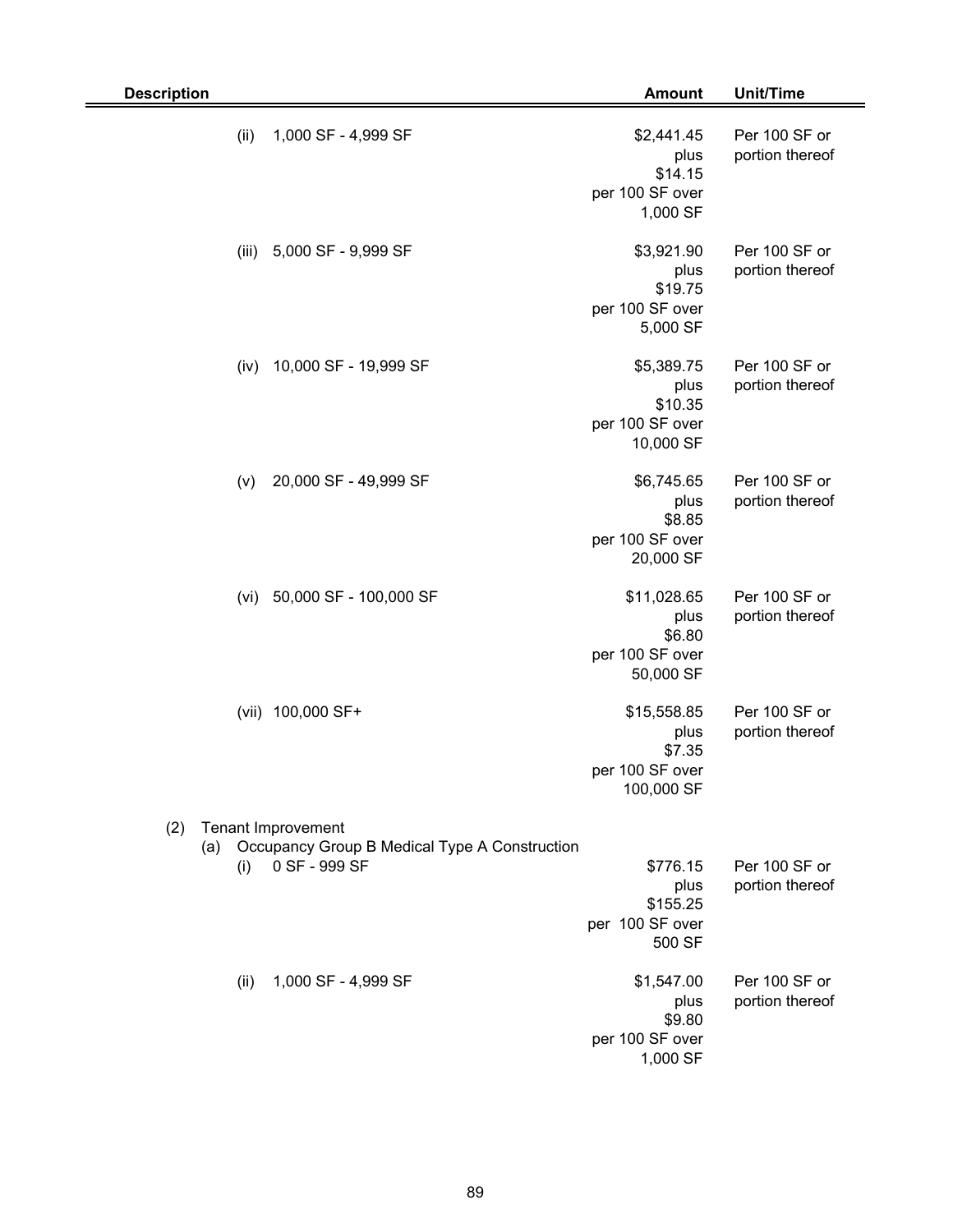| <b>Description</b>             | <b>Amount</b>                                                                                              | Unit/Time                        |
|--------------------------------|------------------------------------------------------------------------------------------------------------|----------------------------------|
| 5,000 SF - 9,999 SF<br>(iii)   | \$2,461.50<br>plus<br>\$12.85<br>per 100 SF over<br>5,000 SF                                               | Per 100 SF or<br>portion thereof |
| 10,000 SF - 19,999 SF<br>(iv)  | \$3,372.80<br>plus<br>\$6.70<br>per 100 SF over<br>10,000 SF                                               | Per 100 SF or<br>portion thereof |
| 20,000 SF - 49,999 SF<br>(v)   | \$4,176.40<br>plus<br>\$5.70<br>per 100 SF over<br>20,000 SF                                               | Per 100 SF or<br>portion thereof |
| 50,000 SF - 100,000 SF<br>(vi) | \$6,879.75<br>plus<br>\$4.40<br>per 100 SF over<br>50,000 SF                                               | Per 100 SF or<br>portion thereof |
| (vii) 100,000 SF+              | \$9,740.40<br>plus<br>\$4.70<br>per 100 SF over<br>100,000 SF                                              | Per 100 SF or<br>portion thereof |
| (b)<br>0 SF - 999 SF<br>(i)    | Occupancy Group B Medical Type B Construction<br>\$649.40<br>plus<br>\$129.90<br>per 100 SF over<br>500 SF | Per 100 SF or<br>portion thereof |
| 1,000 SF - 4,999 SF<br>(ii)    | \$1,294.65<br>plus<br>\$8.20<br>per 100 SF over<br>1,000 SF                                                | Per 100 SF or<br>portion thereof |
| (iii) 5,000 SF - 9,999 SF      | \$2,060.20<br>plus<br>\$10.80<br>per 100 SF over<br>5,000 SF                                               | Per 100 SF or<br>portion thereof |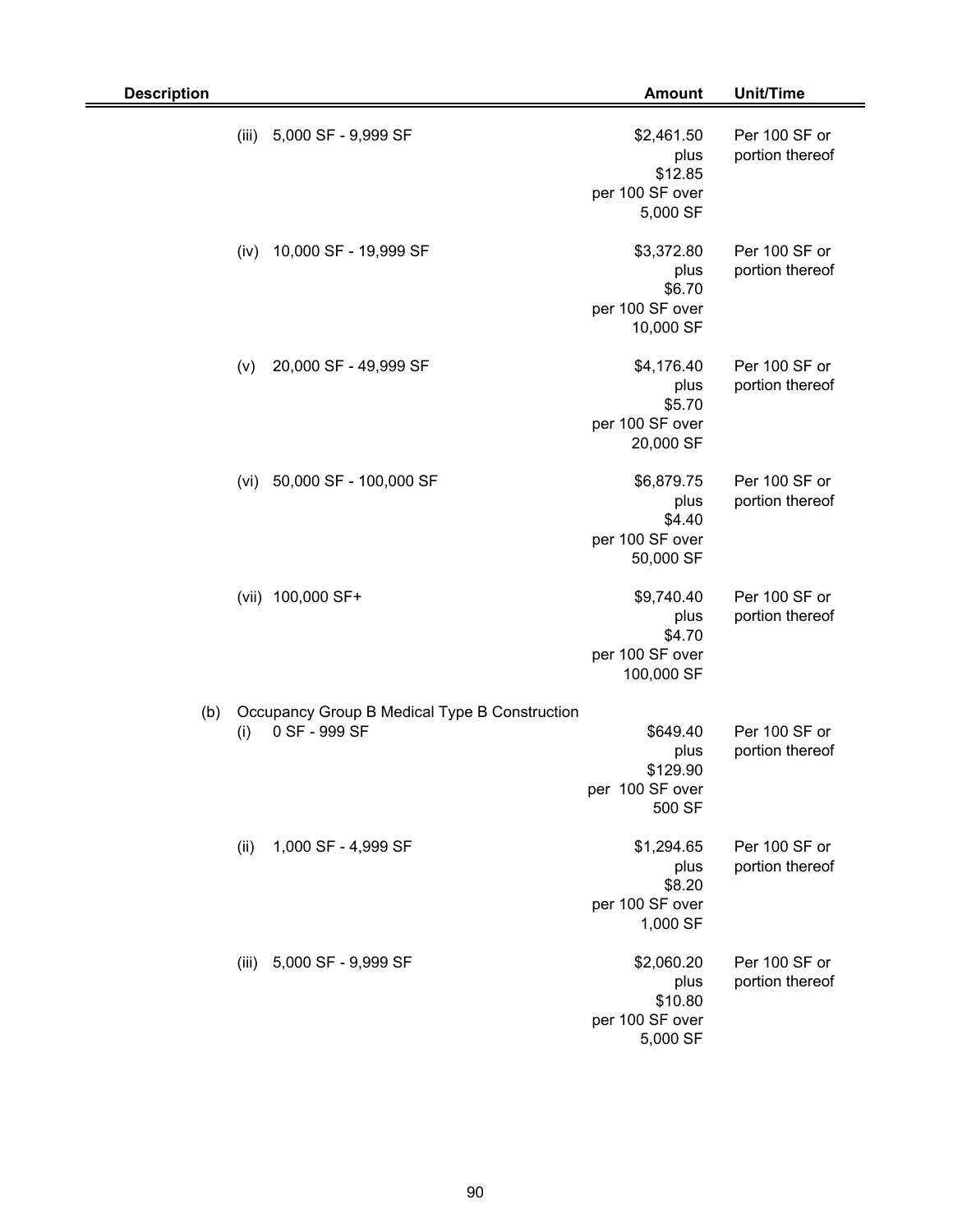| <b>Description</b> |       |                                                               | <b>Amount</b>                                                 | Unit/Time                        |
|--------------------|-------|---------------------------------------------------------------|---------------------------------------------------------------|----------------------------------|
|                    | (iv)  | 10,000 SF - 19,999 SF                                         | \$2,823.70<br>plus<br>\$5.55<br>per 100 SF over<br>10,000 SF  | Per 100 SF or<br>portion thereof |
|                    | (v)   | 20,000 SF - 49,999 SF                                         | \$3,495.30<br>plus<br>\$4.80<br>per 100 SF over<br>20,000 SF  | Per 100 SF or<br>portion thereof |
|                    | (vi)  | 50,000 SF - 100,000 SF                                        | \$5,757.20<br>plus<br>\$3.70<br>per 100 SF over<br>50,000 SF  | Per 100 SF or<br>portion thereof |
|                    | (vii) | 100,000 SF+                                                   | \$8,152.15<br>plus<br>\$3.95<br>per 100 SF over<br>100,000 SF | Per 100 SF or<br>portion thereof |
| (c)                | (i)   | Occupancy Group B Office Type A Construction<br>0 SF - 999 SF | \$517.45<br>plus<br>\$103.50<br>per 100 SF over<br>500 SF     | Per 100 SF or<br>portion thereof |
|                    | (ii)  | 1,000 SF - 4,999 SF                                           | \$1,039.05<br>plus<br>\$5.90<br>per 100 SF over<br>1,000 SF   | Per 100 SF or<br>portion thereof |
|                    |       | (iii) 5,000 SF - 9,999 SF                                     | \$1,643.15<br>plus<br>\$8.20<br>per 100 SF over<br>5,000 SF   | Per 100 SF or<br>portion thereof |
|                    | (iv)  | 10,000 SF - 19,999 SF                                         | \$2,249.25<br>plus<br>\$4.30<br>per 100 SF over<br>10,000 SF  | Per 100 SF or<br>portion thereof |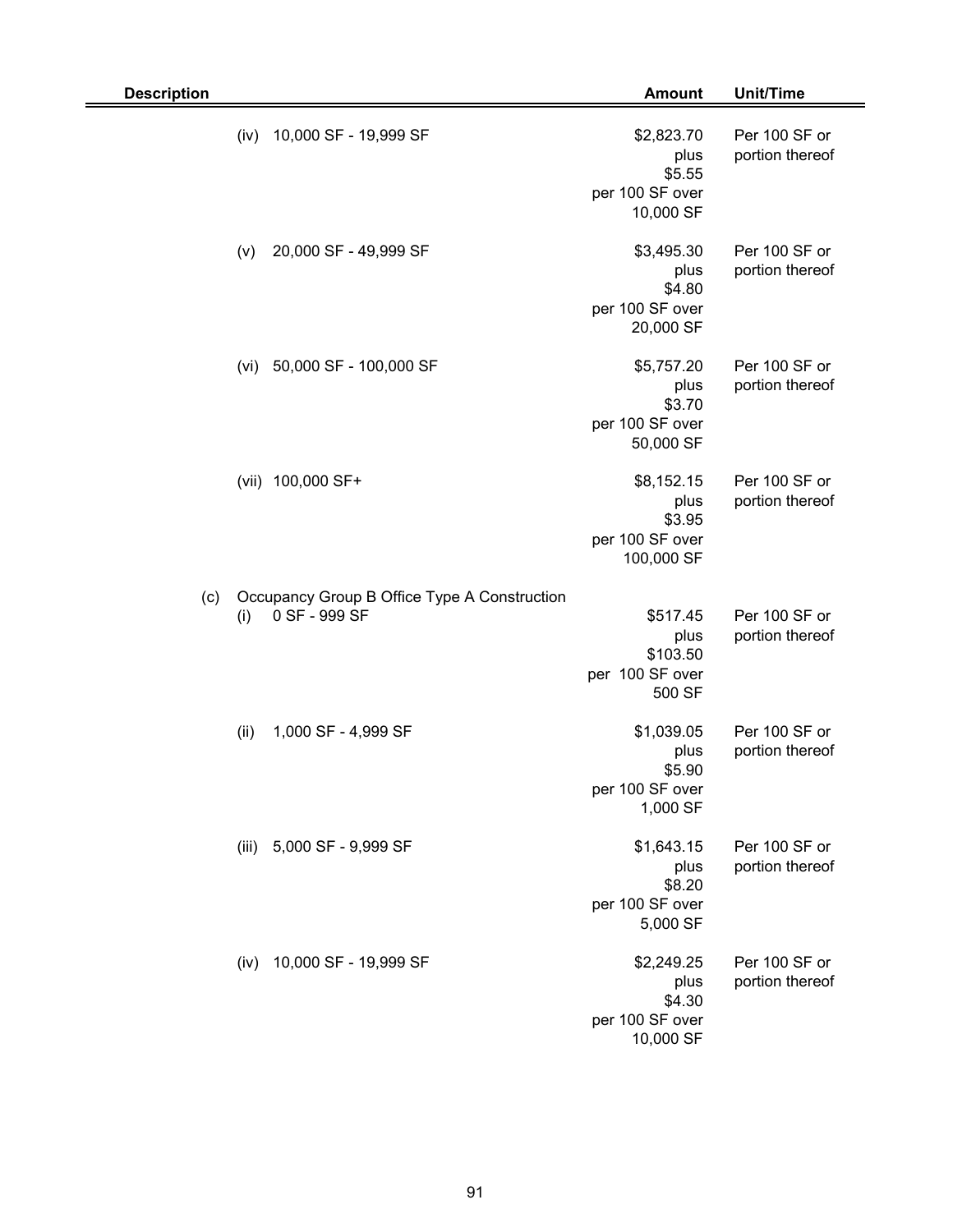| <b>Description</b> |       |                                                               | <b>Amount</b>                                                 | Unit/Time                        |
|--------------------|-------|---------------------------------------------------------------|---------------------------------------------------------------|----------------------------------|
|                    | (v)   | 20,000 SF - 49,999 SF                                         | \$2,778.30<br>plus<br>\$3.60<br>per 100 SF over<br>20,000 SF  | Per 100 SF or<br>portion thereof |
|                    | (vi)  | 50,000 SF - 100,000 SF                                        | \$4,609.35<br>plus<br>\$2.80<br>per 100 SF over<br>50,000 SF  | Per 100 SF or<br>portion thereof |
|                    | (vii) | 100,000 SF+                                                   | \$6,516.45<br>plus<br>\$3.05<br>per 100 SF over<br>100,000 SF | Per 100 SF or<br>portion thereof |
| (d)                | (i)   | Occupancy Group B Office Type B Construction<br>0 SF - 999 SF | \$432.95<br>plus<br>\$86.60<br>per 100 SF over<br>500 SF      | Per 100 SF or<br>portion thereof |
|                    | (ii)  | 1,000 SF - 4,999 SF                                           | \$870.10<br>plus<br>\$4.90<br>per 100 SF over<br>1,000 SF     | Per 100 SF or<br>portion thereof |
|                    | (iii) | 5,000 SF - 9,999 SF                                           | \$1,374.90<br>plus<br>\$6.90<br>per 100 SF over<br>5,000 SF   | Per 100 SF or<br>portion thereof |
|                    | (iv)  | 10,000 SF - 19,999 SF                                         | \$1,881.75<br>plus<br>\$3.65<br>per 100 SF over<br>10,000 SF  | Per 100 SF or<br>portion thereof |
|                    | (v)   | 20,000 SF - 49,999 SF                                         | \$2,325.25<br>plus<br>\$3.00<br>per 100 SF over<br>20,000 SF  | Per 100 SF or<br>portion thereof |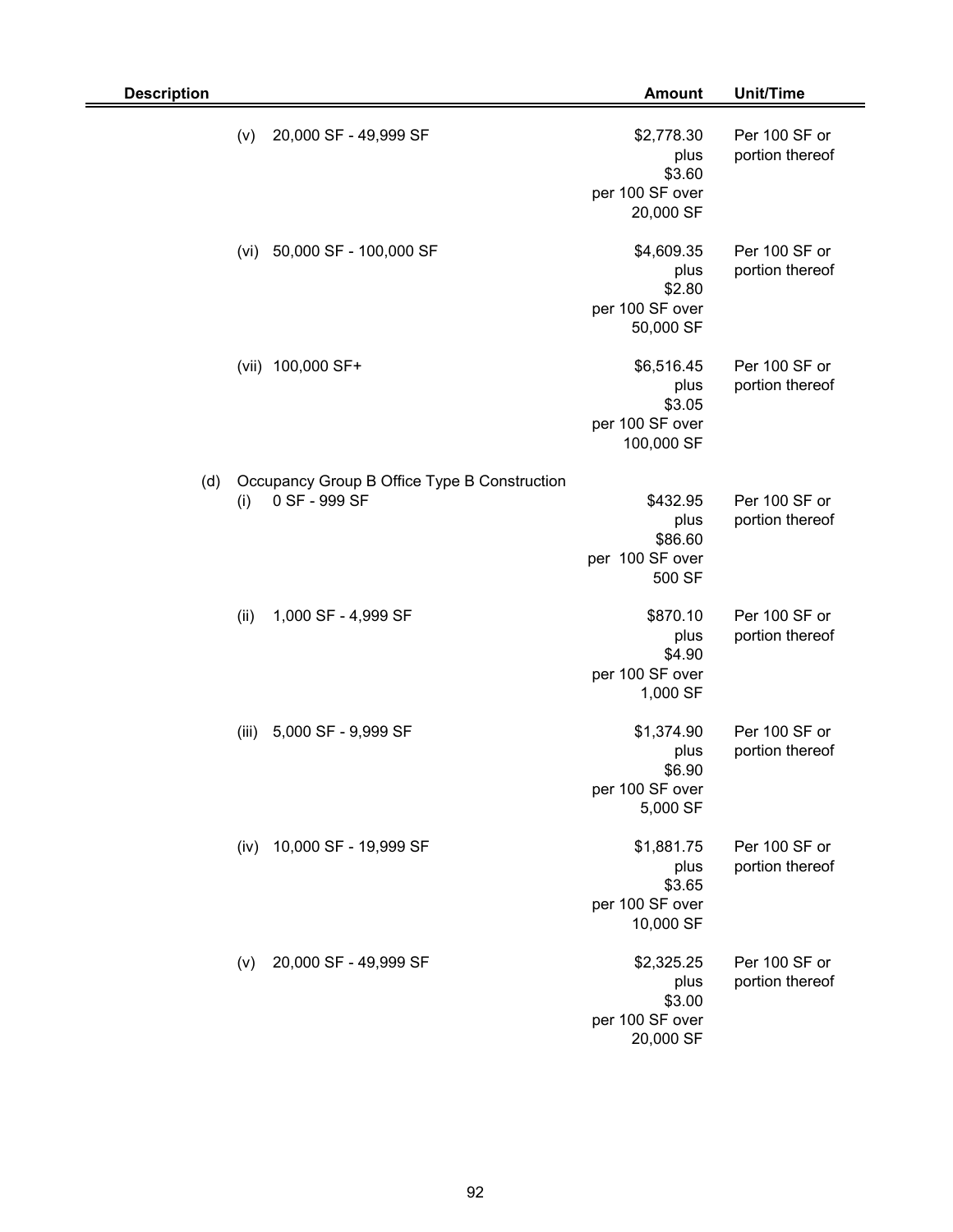| <b>Description</b> |       |                                                                     | <b>Amount</b>                                                 | Unit/Time                        |
|--------------------|-------|---------------------------------------------------------------------|---------------------------------------------------------------|----------------------------------|
|                    | (vi)  | 50,000 SF - 100,000 SF                                              | \$3,858.60<br>plus<br>\$2.40<br>per 100 SF over<br>50,000 SF  | Per 100 SF or<br>portion thereof |
|                    | (vii) | 100,000 SF+                                                         | \$5,453.10<br>plus<br>\$2.55<br>per 100 SF over<br>100,000 SF | Per 100 SF or<br>portion thereof |
| (e)                | (i)   | Occupancy Group A-2 Restaurant Type A Construction<br>0 SF - 999 SF | \$855.35<br>plus<br>\$171.10<br>per 100 SF over<br>500 SF     | Per 100 SF or<br>portion thereof |
|                    | (ii)  | 1,000 SF - 4,999 SF                                                 | \$1,710.70<br>plus<br>\$11.40<br>per 100 SF over<br>1,000 SF  | Per 100 SF or<br>portion thereof |
|                    | (iii) | 5,000 SF - 9,999 SF                                                 | \$2,683.25<br>plus<br>\$14.25<br>per 100 SF over<br>5,000 SF  | Per 100 SF or<br>portion thereof |
|                    | (iv)  | 10,000 SF - 19,999 SF                                               | \$3,747.70<br>plus<br>\$7.50<br>per 100 SF over<br>10,000 SF  | Per 100 SF or<br>portion thereof |
|                    | (v)   | 20,000 SF - 49,999 SF                                               | \$4,685.40<br>plus<br>\$6.65<br>per 100 SF over<br>20,000 SF  | Per 100 SF or<br>portion thereof |
|                    | (vi)  | 50,000 SF - 100,000 SF                                              | \$7,655.90<br>plus<br>\$4.95<br>per 100 SF over<br>50,000 SF  | Per 100 SF or<br>portion thereof |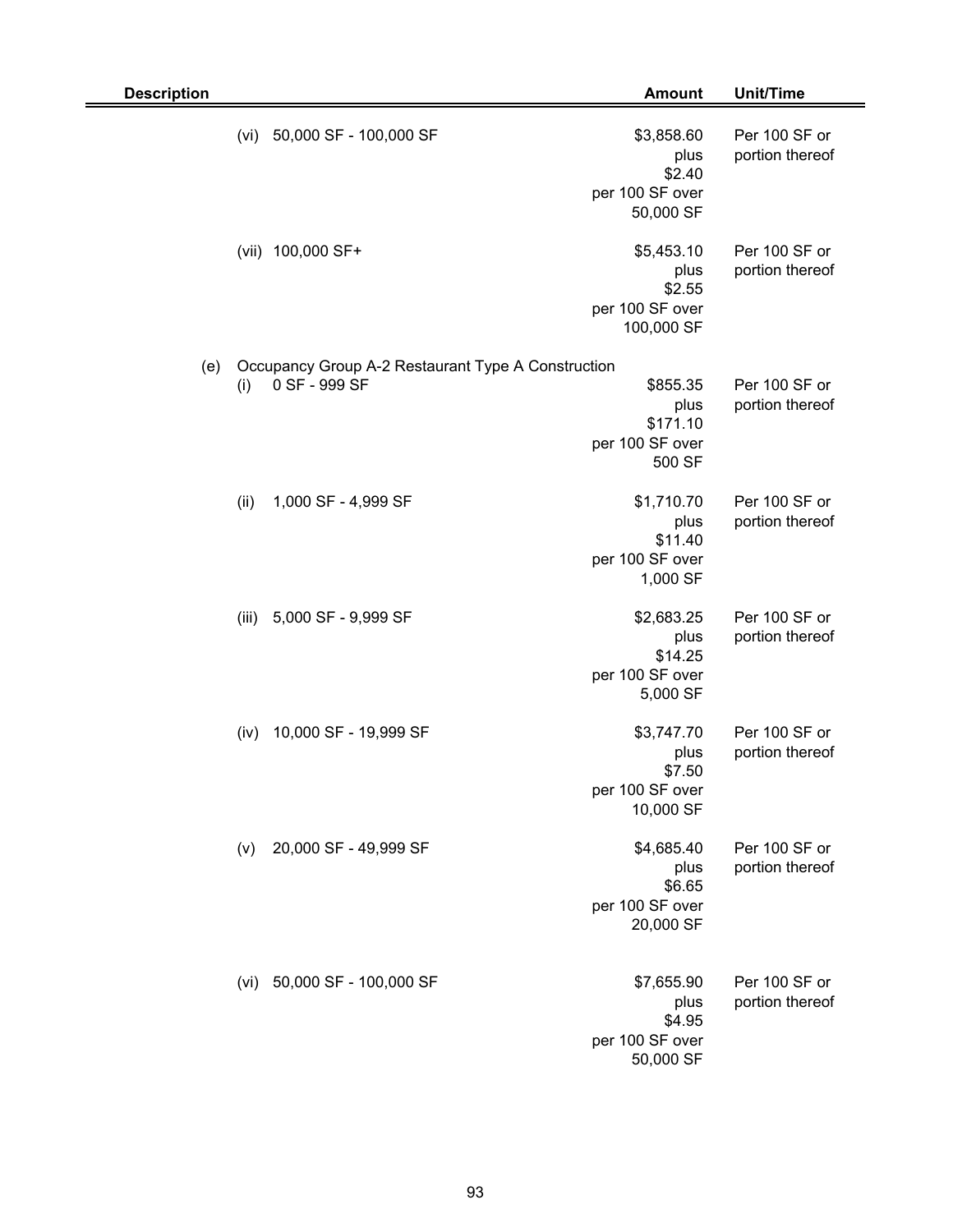| <b>Description</b> |       |                                                    | <b>Amount</b>                                                  | Unit/Time                        |
|--------------------|-------|----------------------------------------------------|----------------------------------------------------------------|----------------------------------|
|                    |       | (vii) 100,000 SF+                                  | \$10,784.75<br>plus<br>\$5.25<br>per 100 SF over<br>100,000 SF | Per 100 SF or<br>portion thereof |
| (f)                |       | Occupancy Group A-2 Restaurant Type B Construction |                                                                |                                  |
|                    | (i)   | 0 SF - 999 SF                                      | \$718.05<br>plus<br>\$143.60<br>per 100 SF over<br>500 SF      | Per 100 SF or<br>portion thereof |
|                    | (ii)  | 1,000 SF - 4,999 SF                                | \$1,431.95<br>plus<br>\$9.50<br>per 100 SF over<br>1,000 SF    | Per 100 SF or<br>portion thereof |
|                    | (iii) | 5,000 SF - 9,999 SF                                | \$2,246.10<br>plus<br>\$11.95<br>per 100 SF over<br>5,000 SF   | Per 100 SF or<br>portion thereof |
|                    | (iv)  | 10,000 SF - 19,999 SF                              | \$3,137.35<br>plus<br>\$6.25<br>per 100 SF over<br>10,000 SF   | Per 100 SF or<br>portion thereof |
|                    | (v)   | 20,000 SF - 49,999 SF                              | \$3,920.85<br>plus<br>\$5.50<br>per 100 SF over<br>20,000 SF   | Per 100 SF or<br>portion thereof |
|                    | (vi)  | 50,000 SF - 100,000 SF                             | \$6,407.75<br>plus<br>\$4.15<br>per 100 SF over<br>50,000 SF   | Per 100 SF or<br>portion thereof |
|                    |       | (vii) 100,000 SF+                                  | \$9,026.55<br>plus<br>\$4.40<br>per 100 SF over<br>100,000 SF  | Per 100 SF or<br>portion thereof |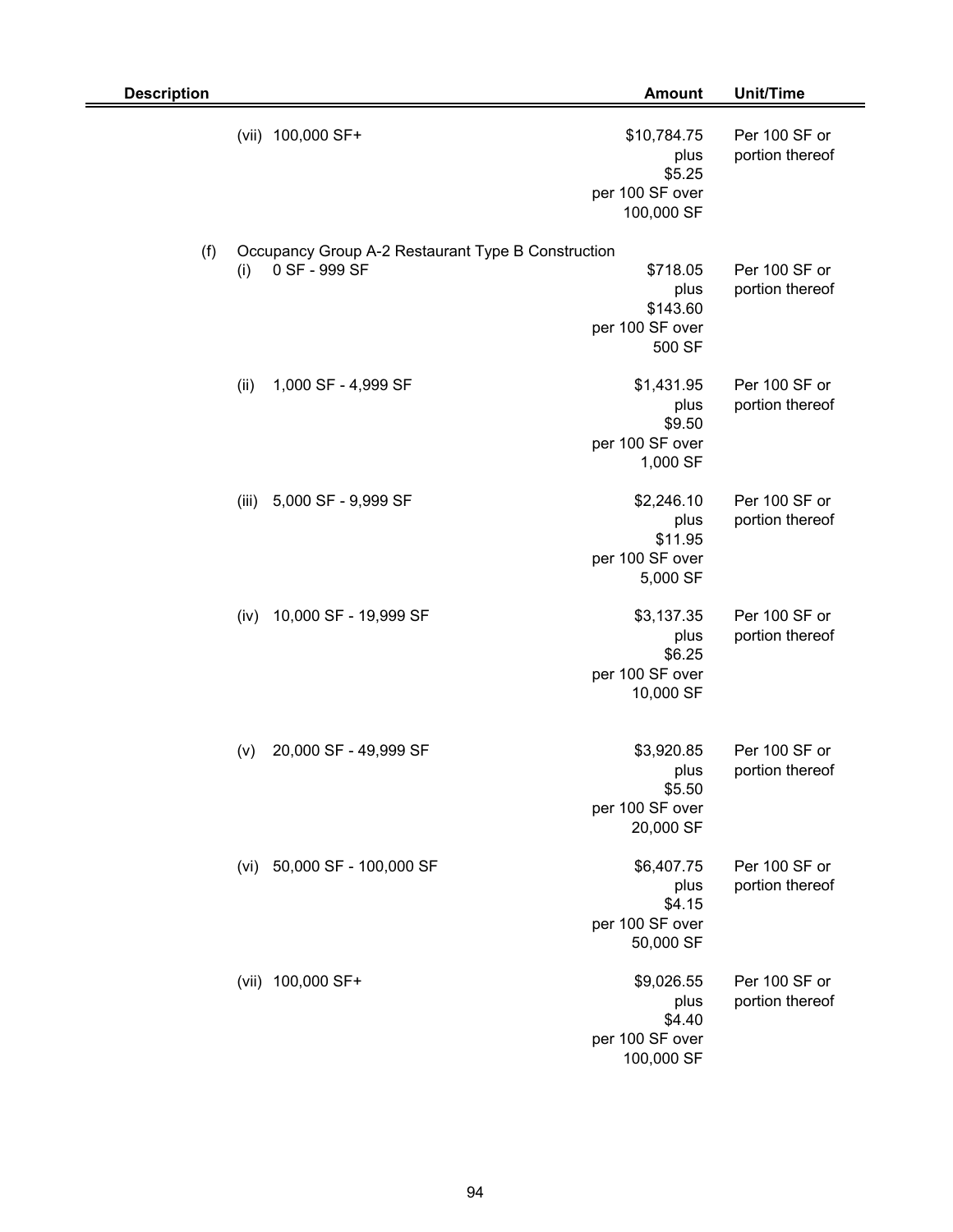| <b>Description</b> |                                                                     | <b>Amount</b>                                                  | Unit/Time                        |
|--------------------|---------------------------------------------------------------------|----------------------------------------------------------------|----------------------------------|
| (g)                | Occupancy Group M Store Type A Construction<br>0 SF - 999 SF<br>(i) | \$844.75<br>plus<br>\$168.95<br>per 100 SF over<br>500 SF      | Per 100 SF or<br>portion thereof |
|                    | (ii)<br>1,000 SF - 4,999 SF                                         | \$1,692.70<br>plus<br>\$11.85<br>per 100 SF over<br>1,000 SF   | Per 100 SF or<br>portion thereof |
|                    | 5,000 SF - 9,999 SF<br>(iii)                                        | \$2,719.15<br>plus<br>\$14.80<br>per 100 SF over<br>5,000 SF   | Per 100 SF or<br>portion thereof |
|                    | 10,000 SF - 19,999 SF<br>(iv)                                       | \$3,748.75<br>plus<br>\$7.60<br>per 100 SF over<br>10,000 SF   | Per 100 SF or<br>portion thereof |
|                    | 20,000 SF - 49,999 SF<br>(v)                                        | \$4,641.05<br>plus<br>\$6.80<br>per 100 SF over<br>20,000 SF   | Per 100 SF or<br>portion thereof |
|                    | 50,000 SF - 100,000 SF<br>(vi)                                      | \$7,621.00<br>plus<br>\$5.00<br>per 100 SF over<br>50,000 SF   | Per 100 SF or<br>portion thereof |
|                    | (vii) 100,000 SF+                                                   | \$10,862.90<br>plus<br>\$5.35<br>per 100 SF over<br>100,000 SF | Per 100 SF or<br>portion thereof |
| (h)                | Occupancy Group M Store Type B Construction<br>0 SF - 999 SF<br>(i) | \$707.50<br>plus<br>\$141.50<br>per 100 SF over<br>500 SF      | Per 100 SF or<br>portion thereof |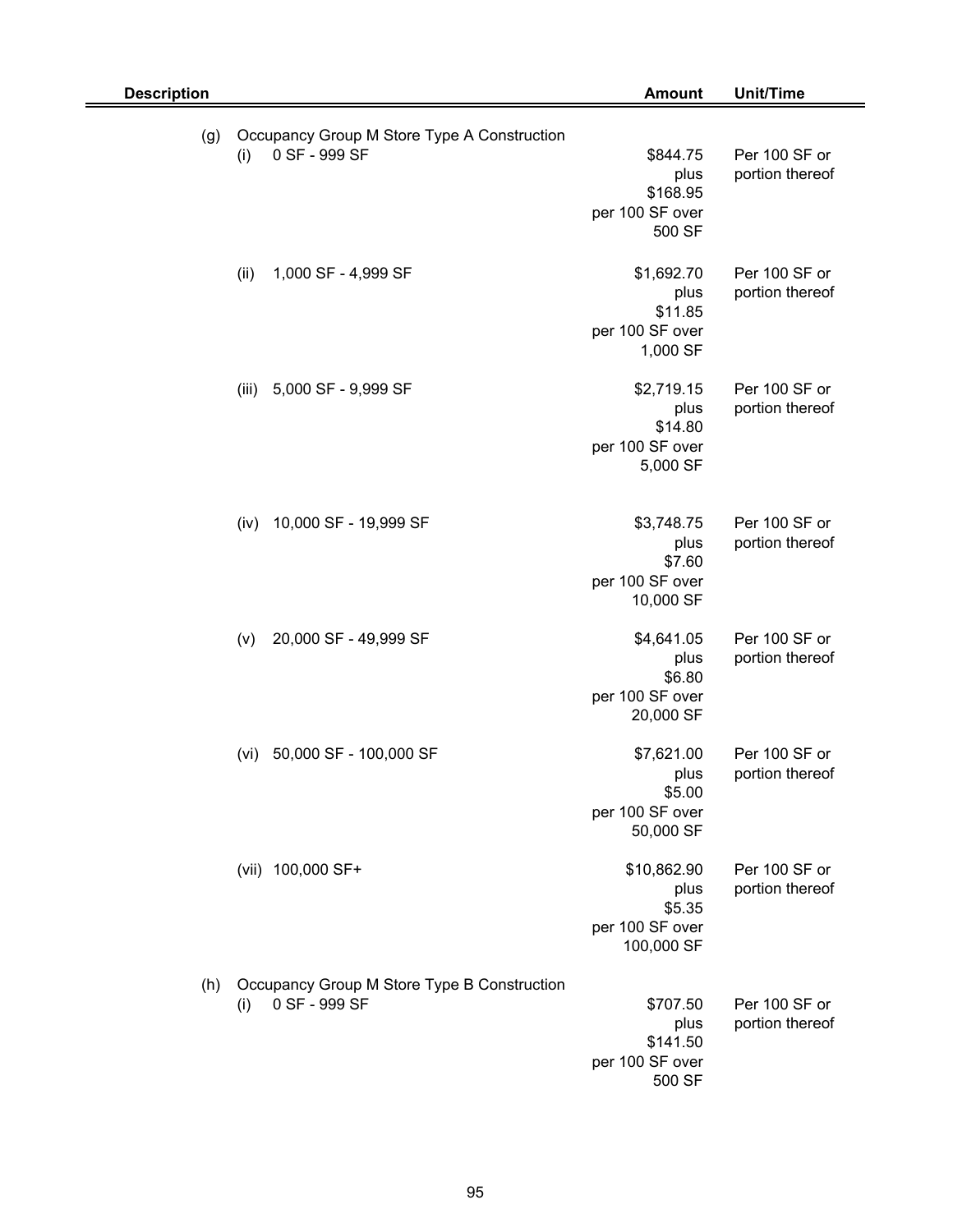| <b>Description</b> |       |                                                              | <b>Amount</b>                                                 | Unit/Time                        |
|--------------------|-------|--------------------------------------------------------------|---------------------------------------------------------------|----------------------------------|
|                    | (ii)  | 1,000 SF - 4,999 SF                                          | \$1,417.15<br>plus<br>\$9.90<br>per 100 SF over<br>1,000 SF   | Per 100 SF or<br>portion thereof |
|                    | (iii) | 5,000 SF - 9,999 SF                                          | \$2,276.75<br>plus<br>\$12.35<br>per 100 SF over<br>5,000 SF  | Per 100 SF or<br>portion thereof |
|                    | (iv)  | 10,000 SF - 19,999 SF                                        | \$3,137.35<br>plus<br>\$6.40<br>per 100 SF over<br>10,000 SF  | Per 100 SF or<br>portion thereof |
|                    | (v)   | 20,000 SF - 49,999 SF                                        | \$3,883.90<br>plus<br>\$5.60<br>per 100 SF over<br>20,000 SF  | Per 100 SF or<br>portion thereof |
|                    | (vi)  | 50,000 SF - 100,000 SF                                       | \$6,379.20<br>plus<br>\$4.20<br>per 100 SF over<br>50,000 SF  | Per 100 SF or<br>portion thereof |
|                    |       | (vii) 100,000 SF+                                            | \$9,093.05<br>plus<br>\$4.50<br>per 100 SF over<br>100,000 SF | Per 100 SF or<br>portion thereof |
| (i)                | (i)   | Occupancy Group B/H Lab Type A Construction<br>0 SF - 999 SF | \$1,288.30<br>plus<br>\$257.65<br>per 100 SF over<br>500 SF   | Per 100 SF or<br>portion thereof |
|                    | (ii)  | 1,000 SF - 4,999 SF                                          | \$2,579.75<br>plus<br>\$18.70<br>per 100 SF over<br>1,000 SF  | Per 100 SF or<br>portion thereof |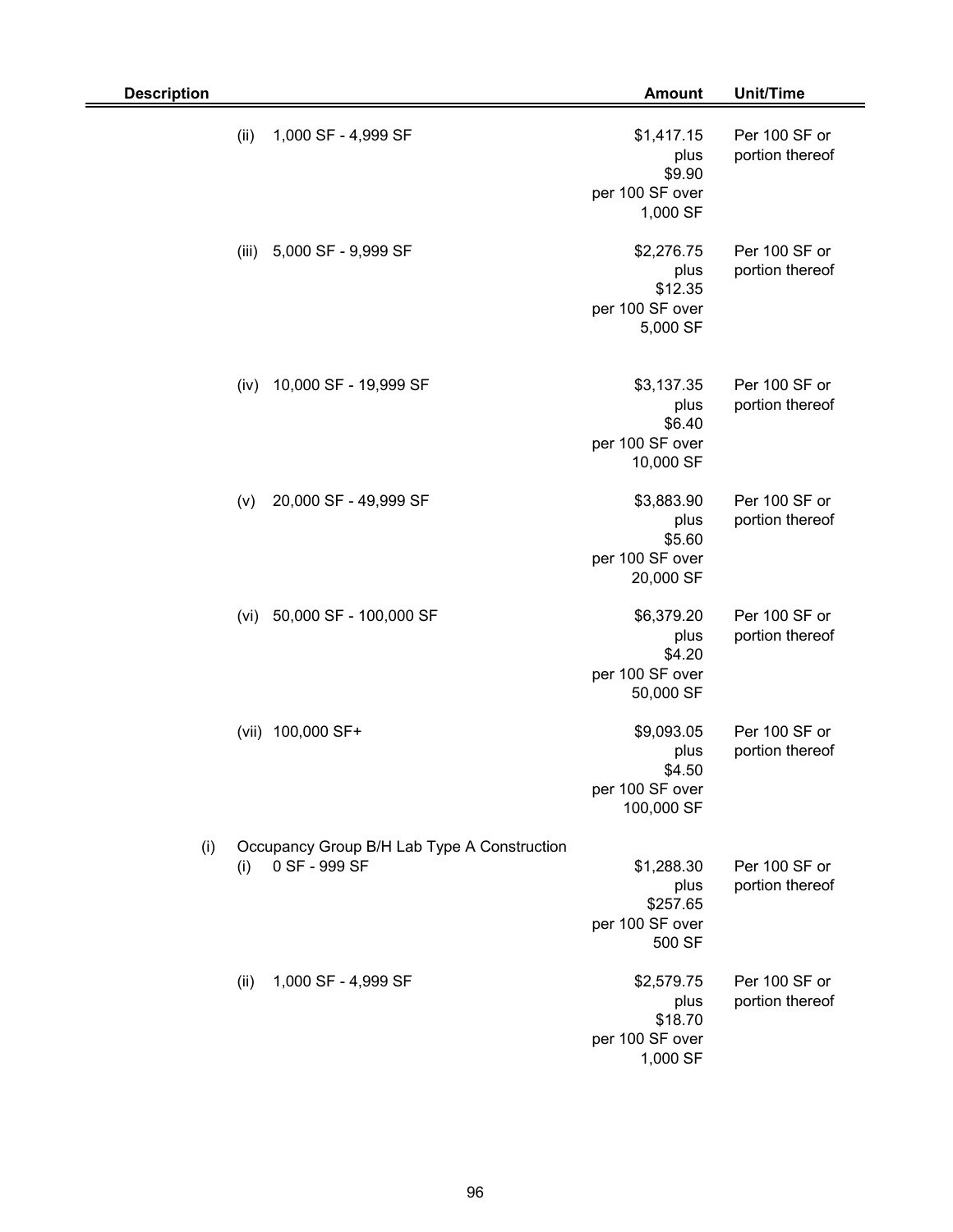| <b>Description</b>                                                         | <b>Amount</b>                                                  | Unit/Time                        |
|----------------------------------------------------------------------------|----------------------------------------------------------------|----------------------------------|
| (iii)<br>5,000 SF - 9,999 SF                                               | \$4,086.65<br>plus<br>\$22.55<br>per 100 SF over<br>5,000 SF   | Per 100 SF or<br>portion thereof |
| 10,000 SF - 19,999 SF<br>(iv)                                              | \$5,622.05<br>plus<br>\$11.55<br>per 100 SF over<br>10,000 SF  | Per 100 SF or<br>portion thereof |
| 20,000 SF - 49,999 SF<br>(v)                                               | \$7,057.15<br>plus<br>\$10.45<br>per 100 SF over<br>20,000 SF  | Per 100 SF or<br>portion thereof |
| 50,000 SF - 100,000 SF<br>(vi)                                             | \$11,458.45<br>plus<br>\$7.65<br>per 100 SF over<br>50,000 SF  | Per 100 SF or<br>portion thereof |
| 100,000 SF+<br>(vii)                                                       | \$16,274.85<br>plus<br>\$8.10<br>per 100 SF over<br>100,000 SF | Per 100 SF or<br>portion thereof |
| (j)<br>Occupancy Group B/H Lab Type B Construction<br>0 SF - 999 SF<br>(i) | \$1,077.05<br>plus<br>\$215.45<br>per 100 SF over<br>500 SF    | Per 100 SF or<br>portion thereof |
| 1,000 SF - 4,999 SF<br>(ii)                                                | \$2,159.50<br>plus<br>\$15.70<br>per 100 SF over<br>1,000 SF   | Per 100 SF or<br>portion thereof |
| (iii) 5,000 SF - 9,999 SF                                                  | \$3,420.30<br>plus<br>\$18.85<br>per 100 SF over<br>5,000 SF   | Per 100 SF or<br>portion thereof |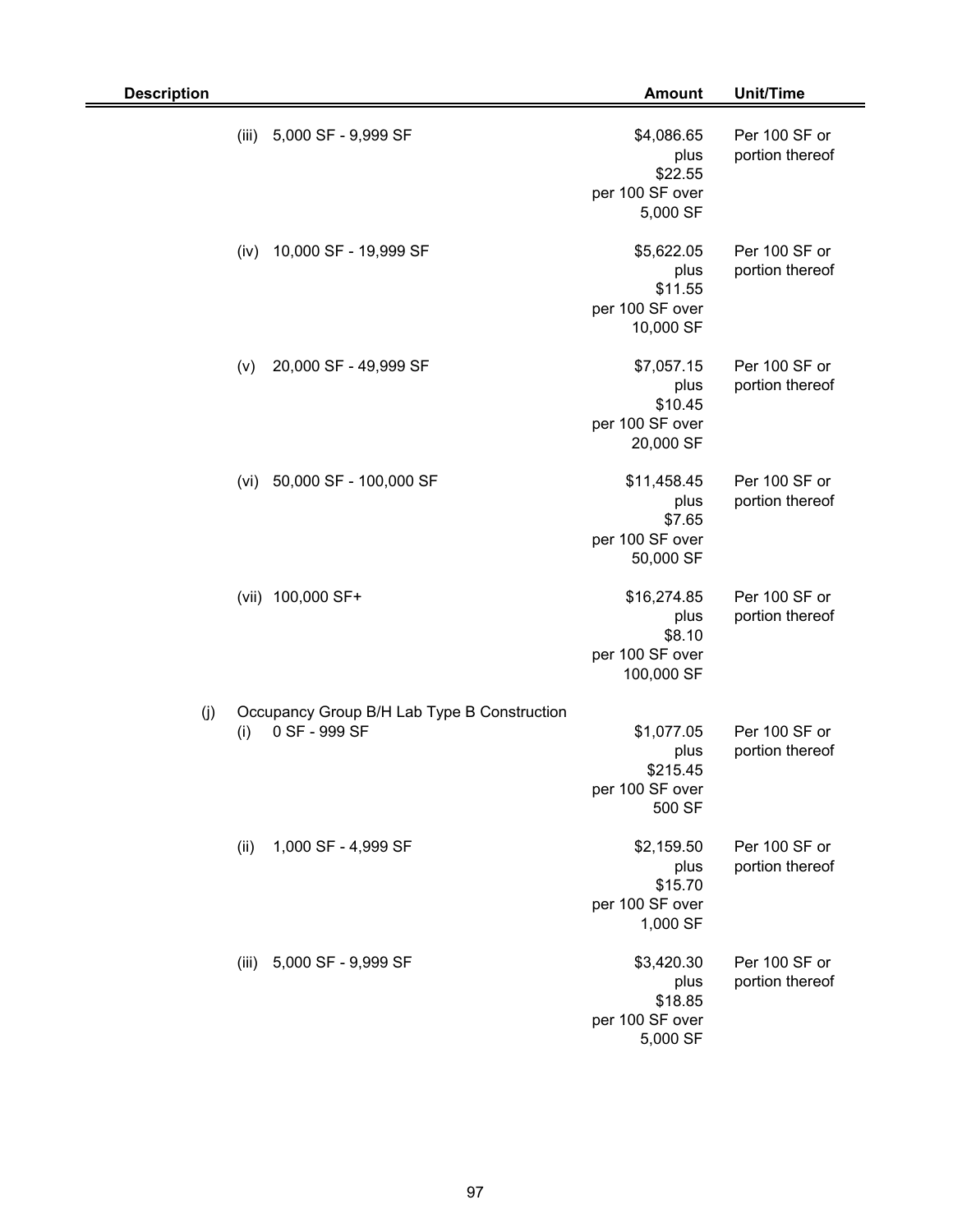| <b>Description</b>                                                     | <b>Amount</b>                                                  | Unit/Time                        |
|------------------------------------------------------------------------|----------------------------------------------------------------|----------------------------------|
| 10,000 SF - 19,999 SF<br>(iv)                                          | \$4,705.50<br>plus<br>\$9.65<br>per 100 SF over<br>10,000 SF   | Per 100 SF or<br>portion thereof |
| 20,000 SF - 49,999 SF<br>(v)                                           | \$5,906.15<br>plus<br>\$8.80<br>per 100 SF over<br>20,000 SF   | Per 100 SF or<br>portion thereof |
| 50,000 SF - 100,000 SF<br>(vi)                                         | \$9,591.50<br>plus<br>\$6.45<br>per 100 SF over<br>50,000 SF   | Per 100 SF or<br>portion thereof |
| (vii) 100,000 SF+                                                      | \$13,622.20<br>plus<br>\$8.95<br>per 100 SF over<br>100,000 SF | Per 100 SF or<br>portion thereof |
| (3)<br>Core and Shell                                                  |                                                                |                                  |
| All Shell Buildings Type A Construction<br>(a)<br>0 SF - 999 SF<br>(i) | \$1,867.00<br>plus<br>\$372.75<br>per 100 SF over<br>500 SF    | Per 100 SF or<br>portion thereof |
| (ii)<br>1,000 SF - 4,999 SF                                            | \$3,732.90<br>plus<br>\$13.70<br>per 100 SF over<br>1,000 SF   | Per 100 SF or<br>portion thereof |
| 5,000 SF - 9,999 SF<br>(iii)                                           | \$4,666.40<br>plus<br>\$16.60<br>per 100 SF over<br>5,000 SF   | Per 100 SF or<br>portion thereof |
| 10,000 SF - 24,999 SF<br>(iv)                                          | \$5,593.60<br>plus<br>\$5.95<br>per 100 SF over<br>10,000 SF   | Per 100 SF or<br>portion thereof |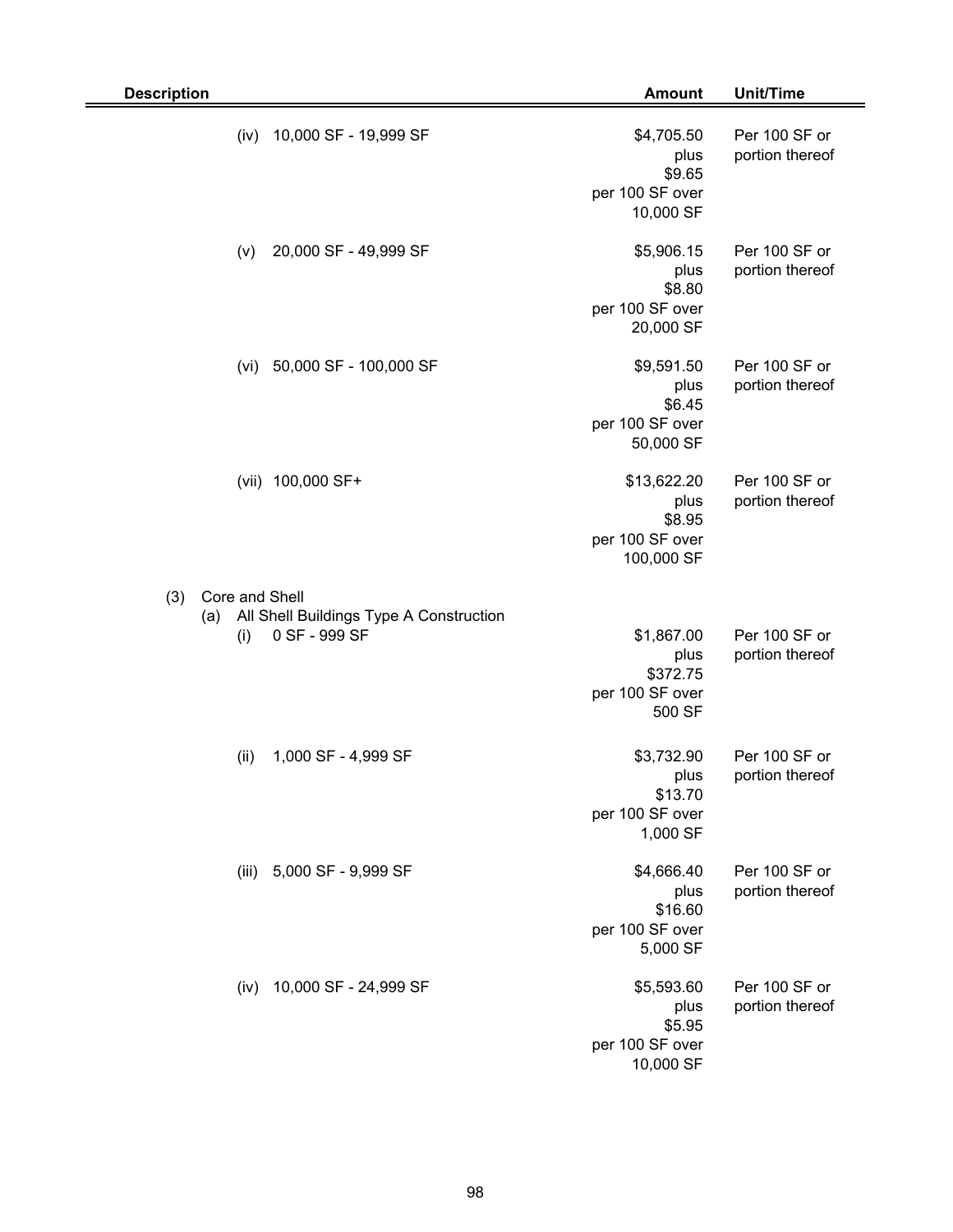| <b>Description</b> |      |                                                          | <b>Amount</b>                                                  | Unit/Time                        |
|--------------------|------|----------------------------------------------------------|----------------------------------------------------------------|----------------------------------|
|                    | (v)  | 25,000 SF - 49,999 SF                                    | \$6,482.65<br>plus<br>\$15.55<br>per 100 SF over<br>25,000 SF  | Per 100 SF or<br>portion thereof |
|                    | (vi) | 50,000 SF - 74,999 SF                                    | \$10,307.45<br>plus<br>\$9.15<br>per 100 SF over<br>50,000 SF  | Per 100 SF or<br>portion thereof |
|                    |      | (vii) 75,000 SF - 99,999 SF                              | \$12,621.10<br>plus<br>\$9.55<br>per 100 SF over<br>75,000 SF  | Per 100 SF or<br>portion thereof |
|                    |      | (viii) 100,000 SF - 124,999 SF                           | \$14,993.95<br>plus<br>\$9.25<br>per 100 SF over<br>100,000 SF | Per 100 SF or<br>portion thereof |
|                    | (ix) | 125,000 SF - 149,999 SF                                  | \$17,240.00<br>plus<br>\$9.80<br>per 100 SF over<br>125,000 SF | Per 100 SF or<br>portion thereof |
|                    | (x)  | 150,000 SF+                                              | \$19,774.35<br>plus<br>\$9.85<br>per 100 SF over<br>150,000 SF | Per 100 SF or<br>portion thereof |
| (b)                | (i)  | All Shell Buildings Type B Construction<br>0 SF - 999 SF | \$1,562.90<br>plus<br>\$312.55<br>per 100 SF over<br>500 SF    | Per 100 SF or<br>portion thereof |
|                    | (ii) | 1,000 SF - 4,999 SF                                      | \$3,124.65<br>plus<br>\$11.65<br>per 100 SF over<br>1,000 SF   | Per 100 SF or<br>portion thereof |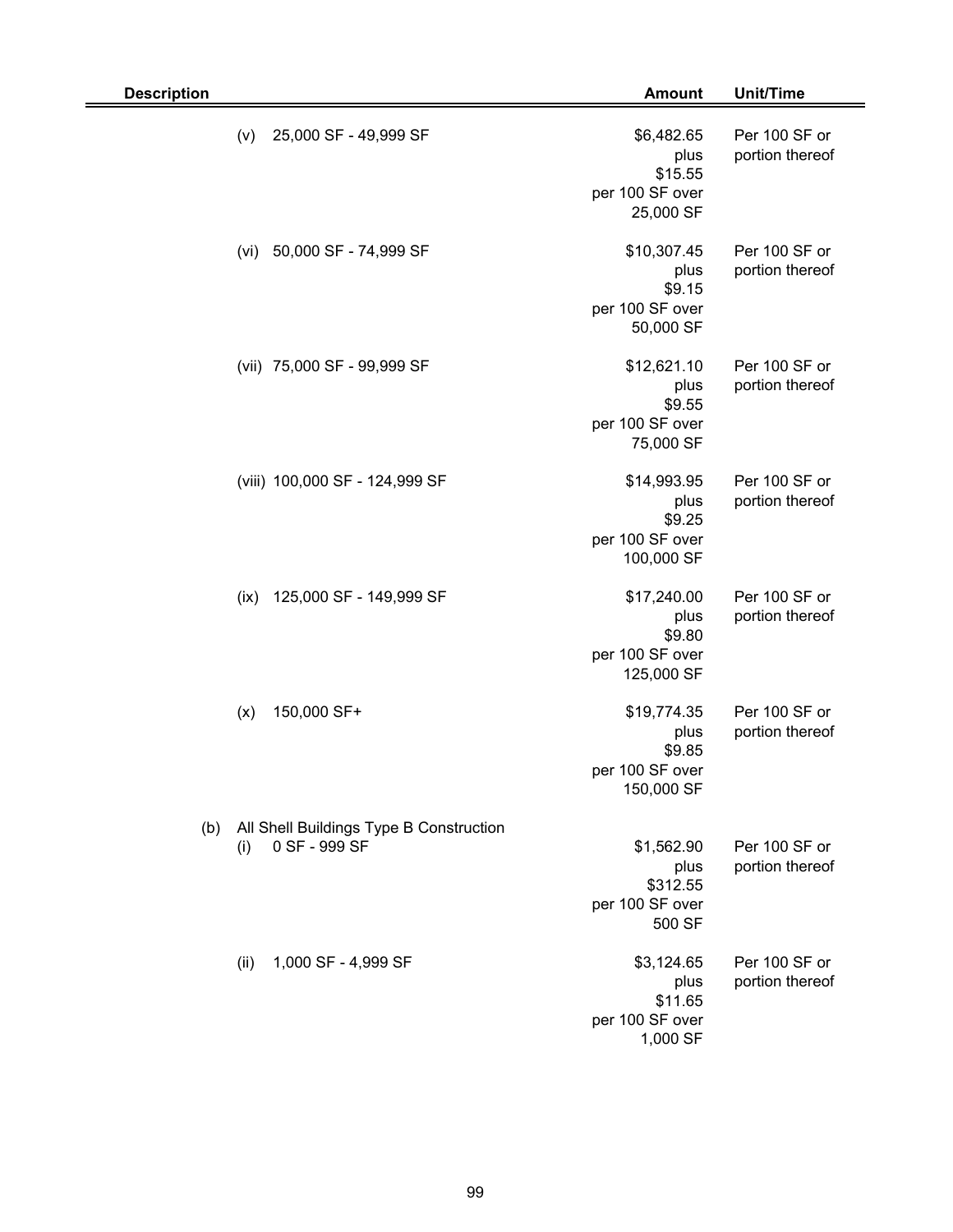| <b>Description</b> |                                | <b>Amount</b>                                                  | Unit/Time                        |
|--------------------|--------------------------------|----------------------------------------------------------------|----------------------------------|
| (iii)              | 5,000 SF - 9,999 SF            | \$3,905.00<br>plus<br>\$13.85<br>per 100 SF over<br>5,000 SF   | Per 100 SF or<br>portion thereof |
| (iv)               | 10,000 SF - 24,999 SF          | \$4,681.15<br>plus<br>\$5.00<br>per 100 SF over<br>10,000 SF   | Per 100 SF or<br>portion thereof |
| (v)                | 25,000 SF - 49,999 SF          | \$5,425.65<br>plus<br>\$13.00<br>per 100 SF over<br>25,000 SF  | Per 100 SF or<br>portion thereof |
| (vi)               | 50,000 SF - 74,999 SF          | \$8,627.35<br>plus<br>\$7.65<br>per 100 SF over<br>50,000 SF   | Per 100 SF or<br>portion thereof |
|                    | (vii) 75,000 SF - 99,999 SF    | \$10,563.00<br>plus<br>\$8.00<br>per 100 SF over<br>75,000 SF  | Per 100 SF or<br>portion thereof |
|                    | (viii) 100,000 SF - 124,999 SF | \$12,549.30<br>plus<br>\$7.75<br>per 100 SF over<br>100,000 SF | Per 100 SF or<br>portion thereof |
| (ix)               | 125,000 SF - 149,999 SF        | \$14,428.95<br>plus<br>\$8.20<br>per 100 SF over<br>125,000 SF | Per 100 SF or<br>portion thereof |
| (x)                | 150,000 SF+                    | \$16,646.50<br>plus<br>\$8.30<br>per 100 SF over<br>150,000 SF | Per 100 SF or<br>portion thereof |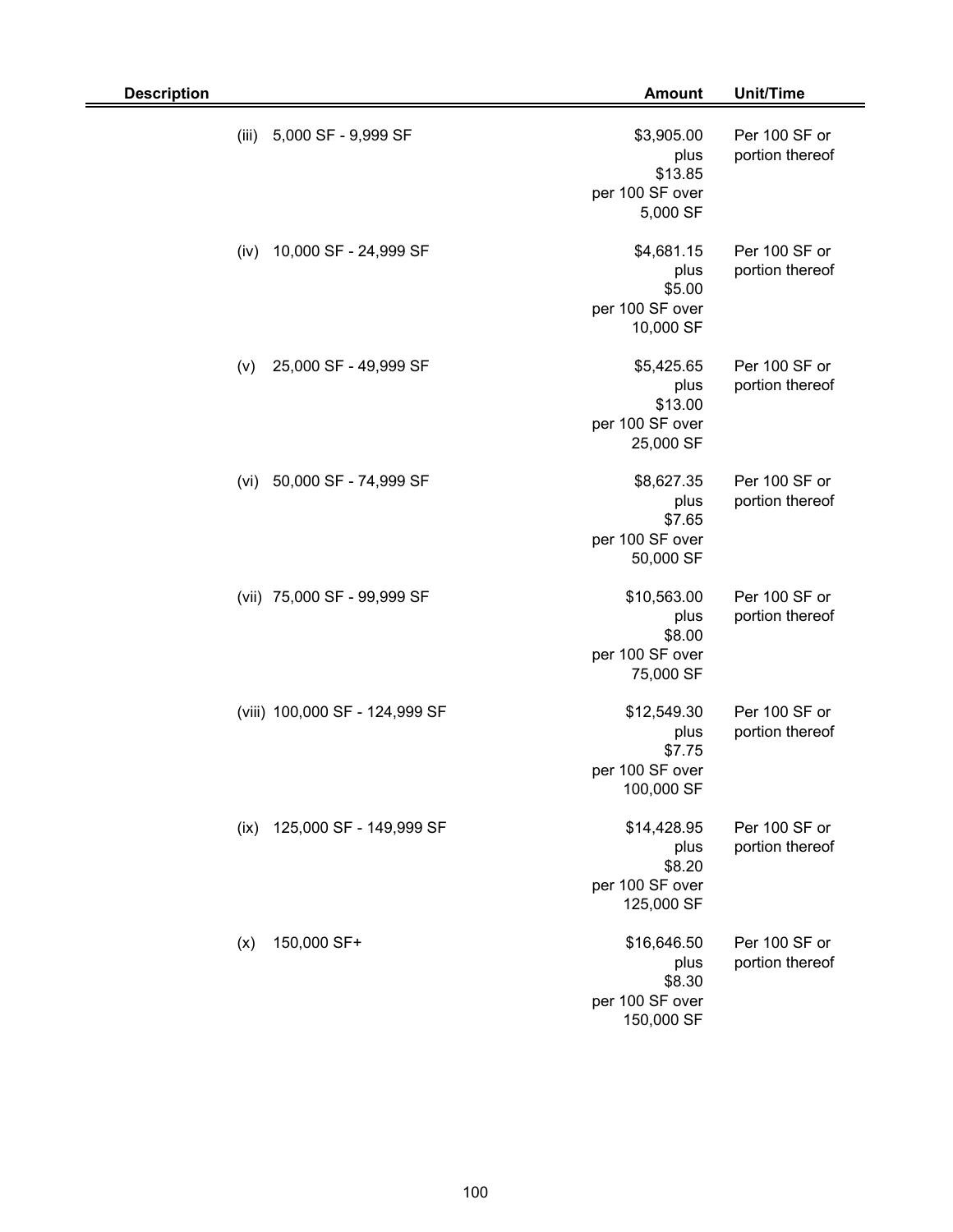| Misc Plan Check Fees<br>(B)<br>Antenna<br>(1)<br>\$156.80<br><b>Equipment Container</b><br>Each<br>(a)<br>$0 - 30 + FT$<br>\$235.05<br>(b)<br>Each<br>\$313.60<br>Cellular/Mobile Phone, free-standing<br>Each<br>(c)<br>Cellular/Mobile Phone, co-location/modification<br>\$156.80<br>Each<br>(d)<br><b>Balcony addition</b><br>Each<br>(2)<br>\$313.45<br>(3)<br>Carport/Porte Cochere<br>Minor $(<$ or = 200 SF)<br>\$157.00<br>Each<br>(a)<br>Major (> 200 SF)<br>\$313.45<br>Each<br>(b)<br><b>Close Existing Openings</b><br>(4)<br><b>Interior Wall</b><br>\$78.50<br>Each<br>(a)<br>\$78.50<br>Each<br><b>Exterior Wall</b><br>(b)<br>Deck<br>(5)<br><b>Flat Site</b><br>(a)<br>\$235.50<br>Each<br>Up to 200 SF<br>(i)<br>\$39.10<br>Each additional 100 SF<br>Each 100 SF<br>(ii)<br>Hillside<br>(b)<br>\$470.60<br>Each<br>Up to 200 SF<br>(i)<br>Over 200 SF<br>\$627.55<br>Each<br>(ii)<br>Demolition<br>(6)<br>\$156.80<br>Each<br><b>Single-Family Dwelling</b><br>(a)<br>Multi-Family/Commercial/Industrial<br>\$156.80<br>Each<br>(b)<br>(7)<br>Door<br>New Door - Residential<br>\$78.65<br>Each<br>(a)<br>\$157.00<br>New Door - Commercial/Industrial<br>Each<br>(b)<br>Fence/Wall<br>(8)<br>Non-Masonry<br>(a)<br>6 to 8 feet in height<br>\$156.80<br>Each<br>(i)<br>\$156.80<br>Each<br>(ii)<br>8 to 10 feet in height<br>\$156.80<br>Over 10 feet in height<br>Each<br>(iii)<br>\$235.35<br>Each<br>(iv) Over 10 feet in height (with calcs)<br>Masonry<br>(b)<br>6 to 8 feet in height<br>(i)<br>Up to 100 LF<br>\$157.00<br>Up to 100 LF<br>(1)<br>Each additional 100 LF<br>Each 100 LF<br>\$78.50<br>(2)<br>Masonry, Special Design<br>(c)<br>6 to 10 feet in height<br>(i)<br>Up to 100 LF<br>\$313.60<br>Up to 100 LF<br>(1)<br>Each additional 100 LF<br>\$78.50<br>Each 100 LF<br>(2)<br>Over 10 feet high<br>(ii)<br>Up to 100 LF<br>\$392.30<br>(1)<br>Up to 100 LF | <b>Description</b> |                               | <b>Amount</b> | Unit/Time   |
|--------------------------------------------------------------------------------------------------------------------------------------------------------------------------------------------------------------------------------------------------------------------------------------------------------------------------------------------------------------------------------------------------------------------------------------------------------------------------------------------------------------------------------------------------------------------------------------------------------------------------------------------------------------------------------------------------------------------------------------------------------------------------------------------------------------------------------------------------------------------------------------------------------------------------------------------------------------------------------------------------------------------------------------------------------------------------------------------------------------------------------------------------------------------------------------------------------------------------------------------------------------------------------------------------------------------------------------------------------------------------------------------------------------------------------------------------------------------------------------------------------------------------------------------------------------------------------------------------------------------------------------------------------------------------------------------------------------------------------------------------------------------------------------------------------------------------------------------------------------------------------------------------------|--------------------|-------------------------------|---------------|-------------|
|                                                                                                                                                                                                                                                                                                                                                                                                                                                                                                                                                                                                                                                                                                                                                                                                                                                                                                                                                                                                                                                                                                                                                                                                                                                                                                                                                                                                                                                                                                                                                                                                                                                                                                                                                                                                                                                                                                        |                    |                               |               |             |
|                                                                                                                                                                                                                                                                                                                                                                                                                                                                                                                                                                                                                                                                                                                                                                                                                                                                                                                                                                                                                                                                                                                                                                                                                                                                                                                                                                                                                                                                                                                                                                                                                                                                                                                                                                                                                                                                                                        |                    |                               |               |             |
|                                                                                                                                                                                                                                                                                                                                                                                                                                                                                                                                                                                                                                                                                                                                                                                                                                                                                                                                                                                                                                                                                                                                                                                                                                                                                                                                                                                                                                                                                                                                                                                                                                                                                                                                                                                                                                                                                                        |                    |                               |               |             |
|                                                                                                                                                                                                                                                                                                                                                                                                                                                                                                                                                                                                                                                                                                                                                                                                                                                                                                                                                                                                                                                                                                                                                                                                                                                                                                                                                                                                                                                                                                                                                                                                                                                                                                                                                                                                                                                                                                        |                    |                               |               |             |
|                                                                                                                                                                                                                                                                                                                                                                                                                                                                                                                                                                                                                                                                                                                                                                                                                                                                                                                                                                                                                                                                                                                                                                                                                                                                                                                                                                                                                                                                                                                                                                                                                                                                                                                                                                                                                                                                                                        |                    |                               |               |             |
|                                                                                                                                                                                                                                                                                                                                                                                                                                                                                                                                                                                                                                                                                                                                                                                                                                                                                                                                                                                                                                                                                                                                                                                                                                                                                                                                                                                                                                                                                                                                                                                                                                                                                                                                                                                                                                                                                                        |                    |                               |               |             |
|                                                                                                                                                                                                                                                                                                                                                                                                                                                                                                                                                                                                                                                                                                                                                                                                                                                                                                                                                                                                                                                                                                                                                                                                                                                                                                                                                                                                                                                                                                                                                                                                                                                                                                                                                                                                                                                                                                        |                    |                               |               |             |
|                                                                                                                                                                                                                                                                                                                                                                                                                                                                                                                                                                                                                                                                                                                                                                                                                                                                                                                                                                                                                                                                                                                                                                                                                                                                                                                                                                                                                                                                                                                                                                                                                                                                                                                                                                                                                                                                                                        |                    |                               |               |             |
|                                                                                                                                                                                                                                                                                                                                                                                                                                                                                                                                                                                                                                                                                                                                                                                                                                                                                                                                                                                                                                                                                                                                                                                                                                                                                                                                                                                                                                                                                                                                                                                                                                                                                                                                                                                                                                                                                                        |                    |                               |               |             |
|                                                                                                                                                                                                                                                                                                                                                                                                                                                                                                                                                                                                                                                                                                                                                                                                                                                                                                                                                                                                                                                                                                                                                                                                                                                                                                                                                                                                                                                                                                                                                                                                                                                                                                                                                                                                                                                                                                        |                    |                               |               |             |
|                                                                                                                                                                                                                                                                                                                                                                                                                                                                                                                                                                                                                                                                                                                                                                                                                                                                                                                                                                                                                                                                                                                                                                                                                                                                                                                                                                                                                                                                                                                                                                                                                                                                                                                                                                                                                                                                                                        |                    |                               |               |             |
|                                                                                                                                                                                                                                                                                                                                                                                                                                                                                                                                                                                                                                                                                                                                                                                                                                                                                                                                                                                                                                                                                                                                                                                                                                                                                                                                                                                                                                                                                                                                                                                                                                                                                                                                                                                                                                                                                                        |                    |                               |               |             |
|                                                                                                                                                                                                                                                                                                                                                                                                                                                                                                                                                                                                                                                                                                                                                                                                                                                                                                                                                                                                                                                                                                                                                                                                                                                                                                                                                                                                                                                                                                                                                                                                                                                                                                                                                                                                                                                                                                        |                    |                               |               |             |
|                                                                                                                                                                                                                                                                                                                                                                                                                                                                                                                                                                                                                                                                                                                                                                                                                                                                                                                                                                                                                                                                                                                                                                                                                                                                                                                                                                                                                                                                                                                                                                                                                                                                                                                                                                                                                                                                                                        |                    |                               |               |             |
|                                                                                                                                                                                                                                                                                                                                                                                                                                                                                                                                                                                                                                                                                                                                                                                                                                                                                                                                                                                                                                                                                                                                                                                                                                                                                                                                                                                                                                                                                                                                                                                                                                                                                                                                                                                                                                                                                                        |                    |                               |               |             |
|                                                                                                                                                                                                                                                                                                                                                                                                                                                                                                                                                                                                                                                                                                                                                                                                                                                                                                                                                                                                                                                                                                                                                                                                                                                                                                                                                                                                                                                                                                                                                                                                                                                                                                                                                                                                                                                                                                        |                    |                               |               |             |
|                                                                                                                                                                                                                                                                                                                                                                                                                                                                                                                                                                                                                                                                                                                                                                                                                                                                                                                                                                                                                                                                                                                                                                                                                                                                                                                                                                                                                                                                                                                                                                                                                                                                                                                                                                                                                                                                                                        |                    |                               |               |             |
|                                                                                                                                                                                                                                                                                                                                                                                                                                                                                                                                                                                                                                                                                                                                                                                                                                                                                                                                                                                                                                                                                                                                                                                                                                                                                                                                                                                                                                                                                                                                                                                                                                                                                                                                                                                                                                                                                                        |                    |                               |               |             |
|                                                                                                                                                                                                                                                                                                                                                                                                                                                                                                                                                                                                                                                                                                                                                                                                                                                                                                                                                                                                                                                                                                                                                                                                                                                                                                                                                                                                                                                                                                                                                                                                                                                                                                                                                                                                                                                                                                        |                    |                               |               |             |
|                                                                                                                                                                                                                                                                                                                                                                                                                                                                                                                                                                                                                                                                                                                                                                                                                                                                                                                                                                                                                                                                                                                                                                                                                                                                                                                                                                                                                                                                                                                                                                                                                                                                                                                                                                                                                                                                                                        |                    |                               |               |             |
|                                                                                                                                                                                                                                                                                                                                                                                                                                                                                                                                                                                                                                                                                                                                                                                                                                                                                                                                                                                                                                                                                                                                                                                                                                                                                                                                                                                                                                                                                                                                                                                                                                                                                                                                                                                                                                                                                                        |                    |                               |               |             |
|                                                                                                                                                                                                                                                                                                                                                                                                                                                                                                                                                                                                                                                                                                                                                                                                                                                                                                                                                                                                                                                                                                                                                                                                                                                                                                                                                                                                                                                                                                                                                                                                                                                                                                                                                                                                                                                                                                        |                    |                               |               |             |
|                                                                                                                                                                                                                                                                                                                                                                                                                                                                                                                                                                                                                                                                                                                                                                                                                                                                                                                                                                                                                                                                                                                                                                                                                                                                                                                                                                                                                                                                                                                                                                                                                                                                                                                                                                                                                                                                                                        |                    |                               |               |             |
|                                                                                                                                                                                                                                                                                                                                                                                                                                                                                                                                                                                                                                                                                                                                                                                                                                                                                                                                                                                                                                                                                                                                                                                                                                                                                                                                                                                                                                                                                                                                                                                                                                                                                                                                                                                                                                                                                                        |                    |                               |               |             |
|                                                                                                                                                                                                                                                                                                                                                                                                                                                                                                                                                                                                                                                                                                                                                                                                                                                                                                                                                                                                                                                                                                                                                                                                                                                                                                                                                                                                                                                                                                                                                                                                                                                                                                                                                                                                                                                                                                        |                    |                               |               |             |
|                                                                                                                                                                                                                                                                                                                                                                                                                                                                                                                                                                                                                                                                                                                                                                                                                                                                                                                                                                                                                                                                                                                                                                                                                                                                                                                                                                                                                                                                                                                                                                                                                                                                                                                                                                                                                                                                                                        |                    |                               |               |             |
|                                                                                                                                                                                                                                                                                                                                                                                                                                                                                                                                                                                                                                                                                                                                                                                                                                                                                                                                                                                                                                                                                                                                                                                                                                                                                                                                                                                                                                                                                                                                                                                                                                                                                                                                                                                                                                                                                                        |                    |                               |               |             |
|                                                                                                                                                                                                                                                                                                                                                                                                                                                                                                                                                                                                                                                                                                                                                                                                                                                                                                                                                                                                                                                                                                                                                                                                                                                                                                                                                                                                                                                                                                                                                                                                                                                                                                                                                                                                                                                                                                        |                    |                               |               |             |
|                                                                                                                                                                                                                                                                                                                                                                                                                                                                                                                                                                                                                                                                                                                                                                                                                                                                                                                                                                                                                                                                                                                                                                                                                                                                                                                                                                                                                                                                                                                                                                                                                                                                                                                                                                                                                                                                                                        |                    |                               |               |             |
|                                                                                                                                                                                                                                                                                                                                                                                                                                                                                                                                                                                                                                                                                                                                                                                                                                                                                                                                                                                                                                                                                                                                                                                                                                                                                                                                                                                                                                                                                                                                                                                                                                                                                                                                                                                                                                                                                                        |                    |                               |               |             |
|                                                                                                                                                                                                                                                                                                                                                                                                                                                                                                                                                                                                                                                                                                                                                                                                                                                                                                                                                                                                                                                                                                                                                                                                                                                                                                                                                                                                                                                                                                                                                                                                                                                                                                                                                                                                                                                                                                        |                    |                               |               |             |
|                                                                                                                                                                                                                                                                                                                                                                                                                                                                                                                                                                                                                                                                                                                                                                                                                                                                                                                                                                                                                                                                                                                                                                                                                                                                                                                                                                                                                                                                                                                                                                                                                                                                                                                                                                                                                                                                                                        |                    |                               |               |             |
|                                                                                                                                                                                                                                                                                                                                                                                                                                                                                                                                                                                                                                                                                                                                                                                                                                                                                                                                                                                                                                                                                                                                                                                                                                                                                                                                                                                                                                                                                                                                                                                                                                                                                                                                                                                                                                                                                                        |                    |                               |               |             |
|                                                                                                                                                                                                                                                                                                                                                                                                                                                                                                                                                                                                                                                                                                                                                                                                                                                                                                                                                                                                                                                                                                                                                                                                                                                                                                                                                                                                                                                                                                                                                                                                                                                                                                                                                                                                                                                                                                        |                    |                               |               |             |
|                                                                                                                                                                                                                                                                                                                                                                                                                                                                                                                                                                                                                                                                                                                                                                                                                                                                                                                                                                                                                                                                                                                                                                                                                                                                                                                                                                                                                                                                                                                                                                                                                                                                                                                                                                                                                                                                                                        |                    |                               |               |             |
|                                                                                                                                                                                                                                                                                                                                                                                                                                                                                                                                                                                                                                                                                                                                                                                                                                                                                                                                                                                                                                                                                                                                                                                                                                                                                                                                                                                                                                                                                                                                                                                                                                                                                                                                                                                                                                                                                                        |                    |                               |               |             |
|                                                                                                                                                                                                                                                                                                                                                                                                                                                                                                                                                                                                                                                                                                                                                                                                                                                                                                                                                                                                                                                                                                                                                                                                                                                                                                                                                                                                                                                                                                                                                                                                                                                                                                                                                                                                                                                                                                        |                    |                               |               |             |
|                                                                                                                                                                                                                                                                                                                                                                                                                                                                                                                                                                                                                                                                                                                                                                                                                                                                                                                                                                                                                                                                                                                                                                                                                                                                                                                                                                                                                                                                                                                                                                                                                                                                                                                                                                                                                                                                                                        |                    |                               |               |             |
|                                                                                                                                                                                                                                                                                                                                                                                                                                                                                                                                                                                                                                                                                                                                                                                                                                                                                                                                                                                                                                                                                                                                                                                                                                                                                                                                                                                                                                                                                                                                                                                                                                                                                                                                                                                                                                                                                                        |                    |                               |               |             |
|                                                                                                                                                                                                                                                                                                                                                                                                                                                                                                                                                                                                                                                                                                                                                                                                                                                                                                                                                                                                                                                                                                                                                                                                                                                                                                                                                                                                                                                                                                                                                                                                                                                                                                                                                                                                                                                                                                        |                    |                               |               |             |
|                                                                                                                                                                                                                                                                                                                                                                                                                                                                                                                                                                                                                                                                                                                                                                                                                                                                                                                                                                                                                                                                                                                                                                                                                                                                                                                                                                                                                                                                                                                                                                                                                                                                                                                                                                                                                                                                                                        |                    | Each additional 100 LF<br>(2) | \$78.65       | Each 100 LF |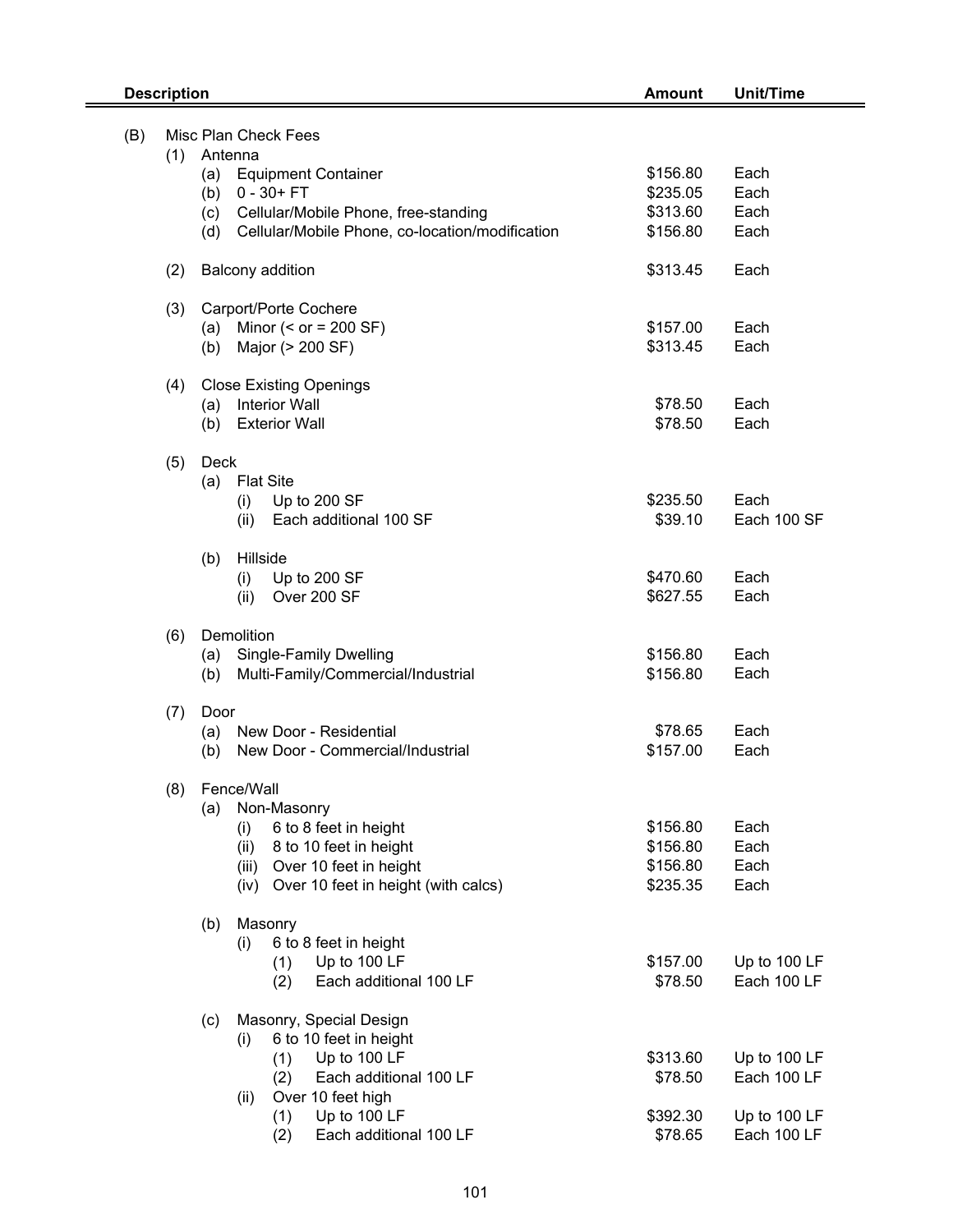| <b>Description</b> |     |                                                               | <b>Amount</b>        | <b>Unit/Time</b>  |  |
|--------------------|-----|---------------------------------------------------------------|----------------------|-------------------|--|
|                    |     |                                                               |                      |                   |  |
| (9)                |     | Fireplace                                                     |                      |                   |  |
|                    |     | (a) Masonry                                                   | \$235.25             | Each              |  |
|                    | (b) | Pre-Fabricated / Metal                                        | \$157.00             | Each              |  |
|                    |     | (10) Flagpole                                                 | \$156.80             | Each              |  |
|                    |     | (11) Garage / Accessory Structure (Detached)                  |                      |                   |  |
|                    |     | (a) Wood Frame                                                |                      |                   |  |
|                    |     | 1 SF - 199 SF<br>(i)                                          | \$251.10             | Each              |  |
|                    |     | 200 SF - 600 SF<br>(ii)                                       | \$313.85             | Each              |  |
|                    |     | 601 SF - 1,000 SF<br>(iii)                                    | \$470.55             | Each              |  |
|                    |     | Each additional 100 SF<br>(iv)                                | \$157.00             | Each add'l 100 SF |  |
|                    |     |                                                               |                      | or Portion over   |  |
|                    |     |                                                               |                      | 1,000 SF          |  |
|                    |     |                                                               |                      |                   |  |
|                    | (b) | Masonry<br>Up to 1,000 SF<br>(i)                              | \$627.50             | Each              |  |
|                    |     |                                                               |                      |                   |  |
|                    |     | (12) Light Pole                                               |                      |                   |  |
|                    |     | (a) First Pole                                                | \$156.80             | Each              |  |
|                    |     | (13) Manufactured House                                       | \$156.90             | Each Unit         |  |
|                    |     |                                                               |                      |                   |  |
|                    |     | (14) Partition                                                |                      |                   |  |
|                    | (a) | Commercial, Interior                                          |                      |                   |  |
|                    |     | Up to 30 LF<br>(i)                                            | \$156.80             | Up to 30 LF       |  |
|                    |     | Additional partition, up to 30 LF<br>(ii)                     | \$15.85              | Each              |  |
|                    | (b) | Residential, Interior                                         |                      |                   |  |
|                    |     | Up to 30 LF<br>(i)                                            | \$156.80             | Up to 30 LF       |  |
|                    |     | Additional partition, up to 30 LF<br>(ii)                     | \$15.85              | Each              |  |
|                    |     | (15) Patio, Trellis, Arbor                                    |                      |                   |  |
|                    | (a) | Wood frame                                                    |                      |                   |  |
|                    |     | Up to 300 SF<br>(i)                                           | \$156.80             | Up to 300 SF      |  |
|                    |     | Over 300 SF<br>(ii)                                           | \$196.00             | Over 300 SF       |  |
|                    | (b) | Wood frame (with calcs)                                       |                      |                   |  |
|                    |     | Up to 300 SF<br>(i)                                           | \$313.95             | Up to 300 SF      |  |
|                    |     | Over 300 SF<br>(ii)                                           | \$392.45             | Over 300 SF       |  |
|                    | (c) | Other frame                                                   |                      |                   |  |
|                    |     | Up to 300 SF<br>(i)                                           | \$313.75             | Up to 300 SF      |  |
|                    |     | Over 300 SF<br>(ii)                                           | \$392.25             | Over 300 SF       |  |
|                    |     |                                                               |                      |                   |  |
|                    |     | (16) Retaining Wall                                           |                      |                   |  |
|                    | (b) | (a) Special Design, 3'-6' high<br>Special Design, 6'-12' high | \$313.60<br>\$470.75 | Each<br>Each      |  |
|                    | (a) | Special Design, over 12' high                                 | \$627.25             | Each              |  |
|                    |     |                                                               |                      |                   |  |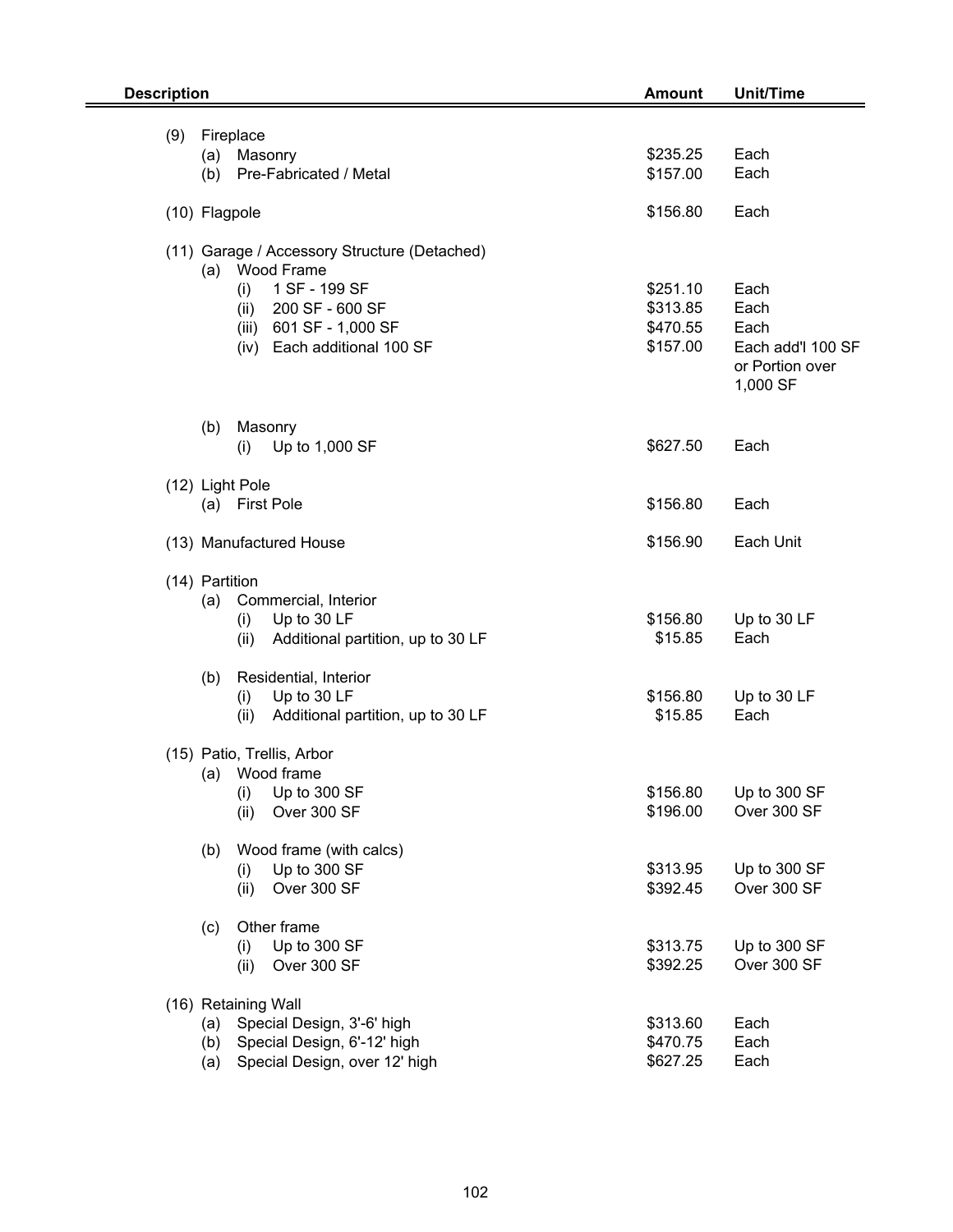| <b>Description</b> |                                                       | <b>Amount</b> | Unit/Time         |  |
|--------------------|-------------------------------------------------------|---------------|-------------------|--|
|                    |                                                       |               |                   |  |
|                    | (17) Remodel - Residential                            |               |                   |  |
|                    | 1 - 100 SF<br>(a)                                     | \$313.70      | Up to 100 SF      |  |
|                    | 500 SF<br>(b)                                         | \$627.50      | Up to 500 SF      |  |
|                    | 501 - 1,000 SF<br>(c)                                 | \$784.35      | 501 - 1,000 SF    |  |
|                    | Additional remodel (Each add'l 500 SF)<br>(d)         | \$235.50      | Each additional   |  |
|                    |                                                       |               | 500 SF or portion |  |
|                    |                                                       |               | thereof           |  |
|                    | (18) Reroof                                           |               |                   |  |
|                    | Single-Family Residential<br>(a)                      |               |                   |  |
|                    | Minor repair (< 200 SF)<br>(i)                        | \$157.35      | Up to 200 SF      |  |
|                    |                                                       |               |                   |  |
|                    | (b)<br>Multi-Family Residential/Commercial/Industrial |               |                   |  |
|                    | Roof Structure Replacement<br>(i)                     | \$392.30      | Up to 500 SF      |  |
|                    | Additional Roof Structure Replacement<br>(ii)         | \$78.50       | Each 500 SF or    |  |
|                    |                                                       |               | portion thereof   |  |
|                    |                                                       |               |                   |  |
|                    | (19) Residential Additions<br>One Story<br>(a)        |               |                   |  |
|                    | Up to 500 SF                                          | \$627.25      | Up to 500 SF      |  |
|                    | (i)                                                   | \$941.10      | 501 - 1,000 SF    |  |
|                    | 501 - 1,000 SF<br>(ii)                                |               | Over 1,000 SF     |  |
|                    | Over 1,000 SF<br>(iii)                                | \$1,254.80    |                   |  |
|                    | Multi-Story<br>(b)                                    |               |                   |  |
|                    | Up to 500 SF<br>(i)                                   | \$627.45      | Up to 500 SF      |  |
|                    | 501 - 1,000 SF<br>(ii)                                | \$941.05      | 501 - 1,000 SF    |  |
|                    | (iii)<br>Over 1,000 SF                                | \$1,254.75    | Over 1,000 SF     |  |
|                    |                                                       |               |                   |  |
|                    | $(20)$ Sauna                                          | \$235.05      | Each              |  |
|                    | $(22)$ Shed                                           |               |                   |  |
|                    | (a) Up to 200 SF                                      | \$156.80      | Up to 200 SF      |  |
|                    | Each additional 100 SF over 200 SF<br>(b)             | \$78.35       | Each 100 SF or    |  |
|                    |                                                       |               | portion thereof   |  |
|                    |                                                       |               |                   |  |
|                    | (23) Shoring                                          | \$627.25      | Each permit       |  |
|                    |                                                       |               |                   |  |
|                    | (24) Siding                                           |               |                   |  |
|                    | (a) Stone and Brick Veneer (interior and exterior)    | \$78.35       | Up to 400 SF      |  |
|                    | $(25)$ Signs                                          |               |                   |  |
|                    | Monument<br>(a)                                       | \$235.05      | Each              |  |
|                    | <b>Wall-Mounted</b><br>(b)                            | \$156.80      | Each              |  |
|                    | Free-Standing<br>(c)                                  | \$235.35      | Each              |  |
|                    | Multiple Wall Signs<br>(d)                            | \$235.35      | Each              |  |
|                    | Repairs/Replacement<br>(e)                            | \$78.65       | Each              |  |
|                    |                                                       |               |                   |  |
|                    | (26) Skylight                                         |               |                   |  |
|                    | (a) Less than 10 SF                                   | \$39.25       | Each              |  |
|                    | Greater than 10 SF or structural<br>(b)               | \$78.40       | Each              |  |
|                    |                                                       |               |                   |  |
|                    | (27) Spa or Hot Tub                                   |               |                   |  |
|                    | (a) Above Ground                                      | \$78.40       | Each              |  |
|                    | In-Ground (Private)<br>(b)                            | \$156.80      | Each              |  |
|                    | In-Ground (Public)<br>(c)                             | \$235.15      | Each              |  |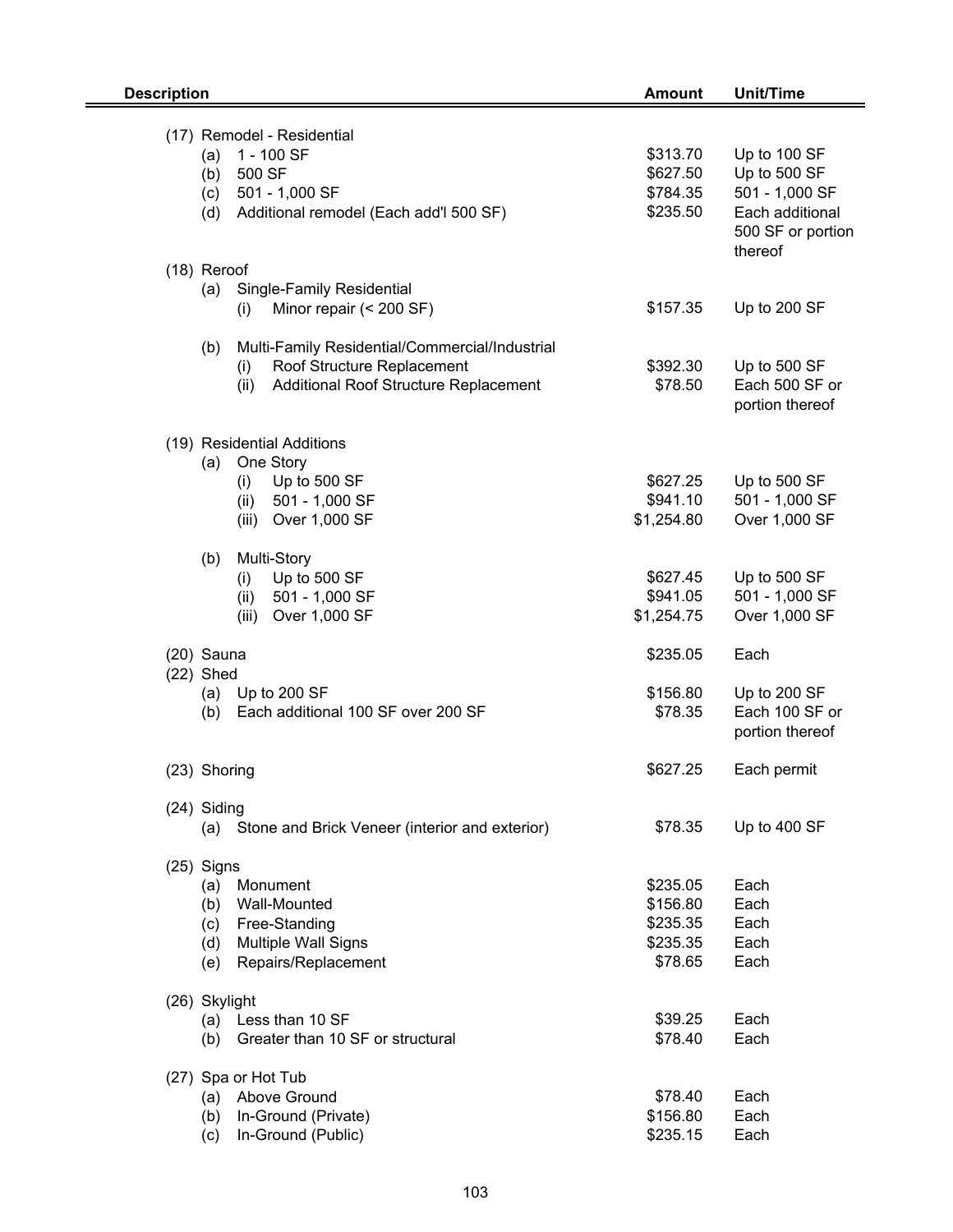(C)

|                               |                    | (28) Storage Racks                                                                                                  |                                                              |                                           |
|-------------------------------|--------------------|---------------------------------------------------------------------------------------------------------------------|--------------------------------------------------------------|-------------------------------------------|
|                               | (a)<br>(i)<br>(ii) | 0 - 8 feet high<br>Up to 100 LF<br>Each additional 100 LF                                                           | \$157.00<br>\$78.50                                          | First 100 LF<br>Each additional<br>100 LF |
|                               | (b)<br>(i)         | Over 8 feet high<br>Up to 100 LF<br>Each additional 100 LF<br>(ii)                                                  | \$157.00<br>\$78.50                                          | First 100 LF<br>Each additional<br>100 LF |
|                               |                    | (29) Swimming Pool/Spa                                                                                              |                                                              |                                           |
|                               | (a) Private<br>(i) | Less than or equal to 800 SF                                                                                        | \$156.90                                                     | Less than or equal                        |
|                               | (ii)               | Over 800 SF                                                                                                         | \$235.25                                                     | to 800 SF<br>Over 800 SF                  |
|                               | (b)<br>(i)         | Private - Hillside<br>Less than or equal to 800 SF                                                                  | \$313.75                                                     | Less than or equal                        |
|                               | (ii)               | Over 800 SF                                                                                                         | \$392.15                                                     | to 800 SF<br>Over 800 SF                  |
|                               | (c)                | Public                                                                                                              |                                                              |                                           |
|                               | (i)                | Less than or equal to 800 SF                                                                                        | \$235.30                                                     | Less than or equal<br>to 800 SF           |
|                               | (ii)               | Over 800 SF                                                                                                         | \$313.85                                                     | Over 800 SF                               |
|                               | (b)                | (30) Window or Sliding Glass Door<br>(a) New Window (Non-Structural)<br>New Window (Structural Shear Wall, Masonry) | \$15.70<br>\$39.10                                           | Each<br>Less than or equal<br>to 800 SF   |
|                               | (c)                | Bay Window (Structural)                                                                                             | \$39.10                                                      | Over 800 SF                               |
|                               |                    | (31) Other Plan Check Fees                                                                                          | \$157.35                                                     | Per Hour                                  |
| <b>Building Permit</b><br>(1) |                    | <b>New Construction</b>                                                                                             |                                                              |                                           |
|                               | (a)<br>(i)         | Occupancy Group A-1 Type A Construction<br>0 SF - 999 SF                                                            | \$4,176.40<br>plus<br>\$835.25<br>per 100 SF over<br>500 SF  | Per 100 SF or<br>portion thereof          |
|                               | (ii)               | 1,000 SF - 4,999 SF                                                                                                 | \$9,003.35<br>plus<br>\$38.20<br>per 100 SF over<br>1,000 SF | Per 100 SF or<br>portion thereof          |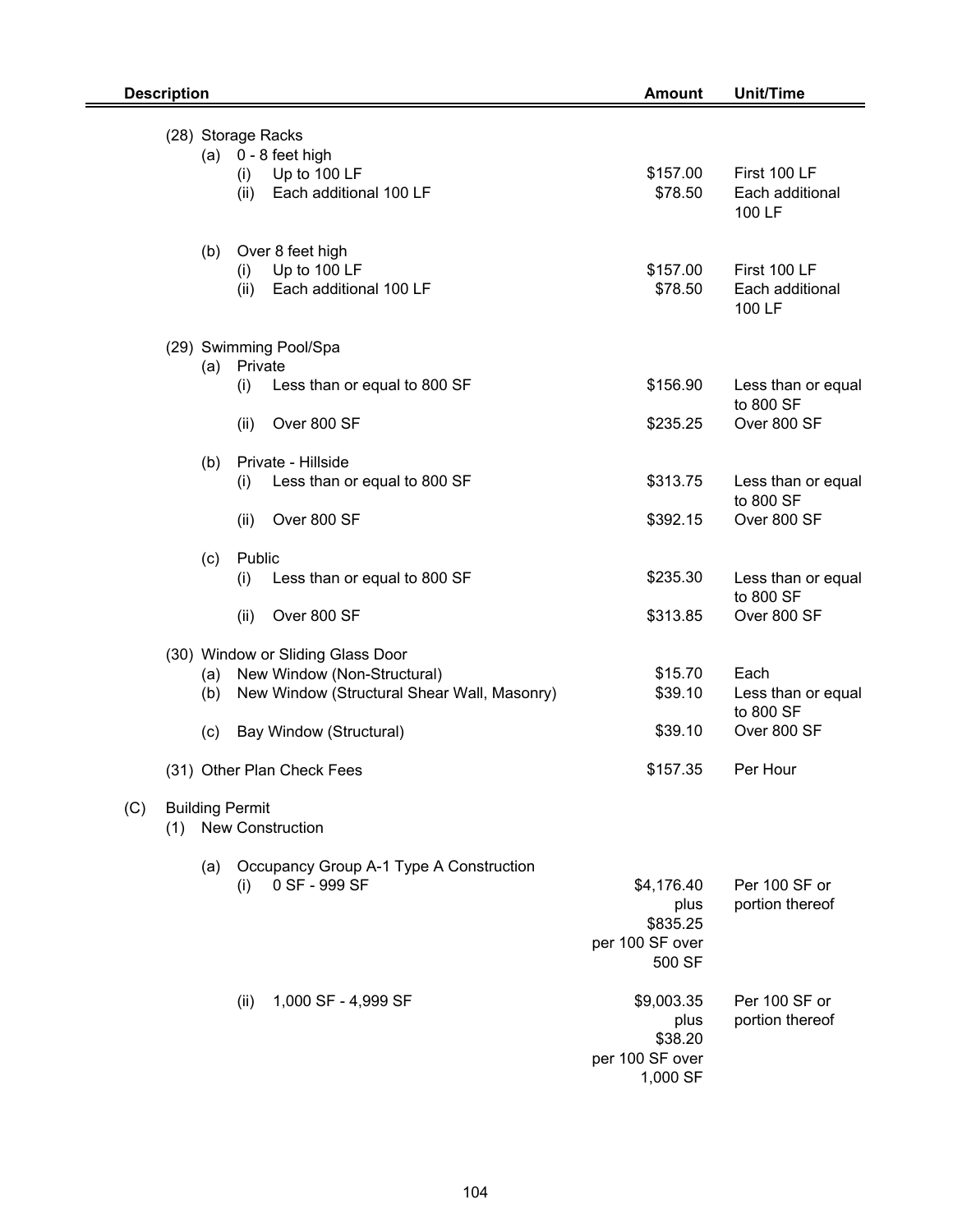| <b>Description</b> |       |                                                          | <b>Amount</b>                                                   | Unit/Time                        |
|--------------------|-------|----------------------------------------------------------|-----------------------------------------------------------------|----------------------------------|
|                    | (iii) | 5,000 SF - 9,999 SF                                      | \$10,439.45<br>plus<br>\$47.40<br>per 100 SF over<br>5,000 SF   | Per 100 SF or<br>portion thereof |
|                    | (iv)  | 10,000 SF - 19,999 SF                                    | \$11,554.60<br>plus<br>\$28.85<br>per 100 SF over<br>10,000 SF  | Per 100 SF or<br>portion thereof |
|                    | (v)   | 20,000 SF - 29,999 SF                                    | \$13,714.05<br>plus<br>\$26.25<br>per 100 SF over<br>20,000 SF  | Per 100 SF or<br>portion thereof |
|                    | (vi)  | 30,000 SF - 49,999 SF                                    | \$15,929.55<br>plus<br>\$30.85<br>per 100 SF over<br>30,000 SF  | Per 100 SF or<br>portion thereof |
|                    |       | (vii) 50,000 SF - 99,999 SF                              | \$19,750.05<br>plus<br>\$12.05<br>per 100 SF over<br>50,000 SF  | Per 100 SF or<br>portion thereof |
|                    |       | (viii) 100,000 SF+                                       | \$24,122.85<br>plus<br>\$11.30<br>per 100 SF over<br>100,000 SF | Per 100 SF or<br>portion thereof |
| (b)                | (i)   | Occupancy Group A-1 Type B Construction<br>0 SF - 999 SF | \$3,495.30<br>plus<br>\$699.05<br>per 100 SF over<br>500 SF     | Per 100 SF or<br>portion thereof |
|                    | (ii)  | 1,000 SF - 4,999 SF                                      | \$6,989.60<br>plus<br>\$31.80<br>per 100 SF over<br>1,000 SF    | Per 100 SF or<br>portion thereof |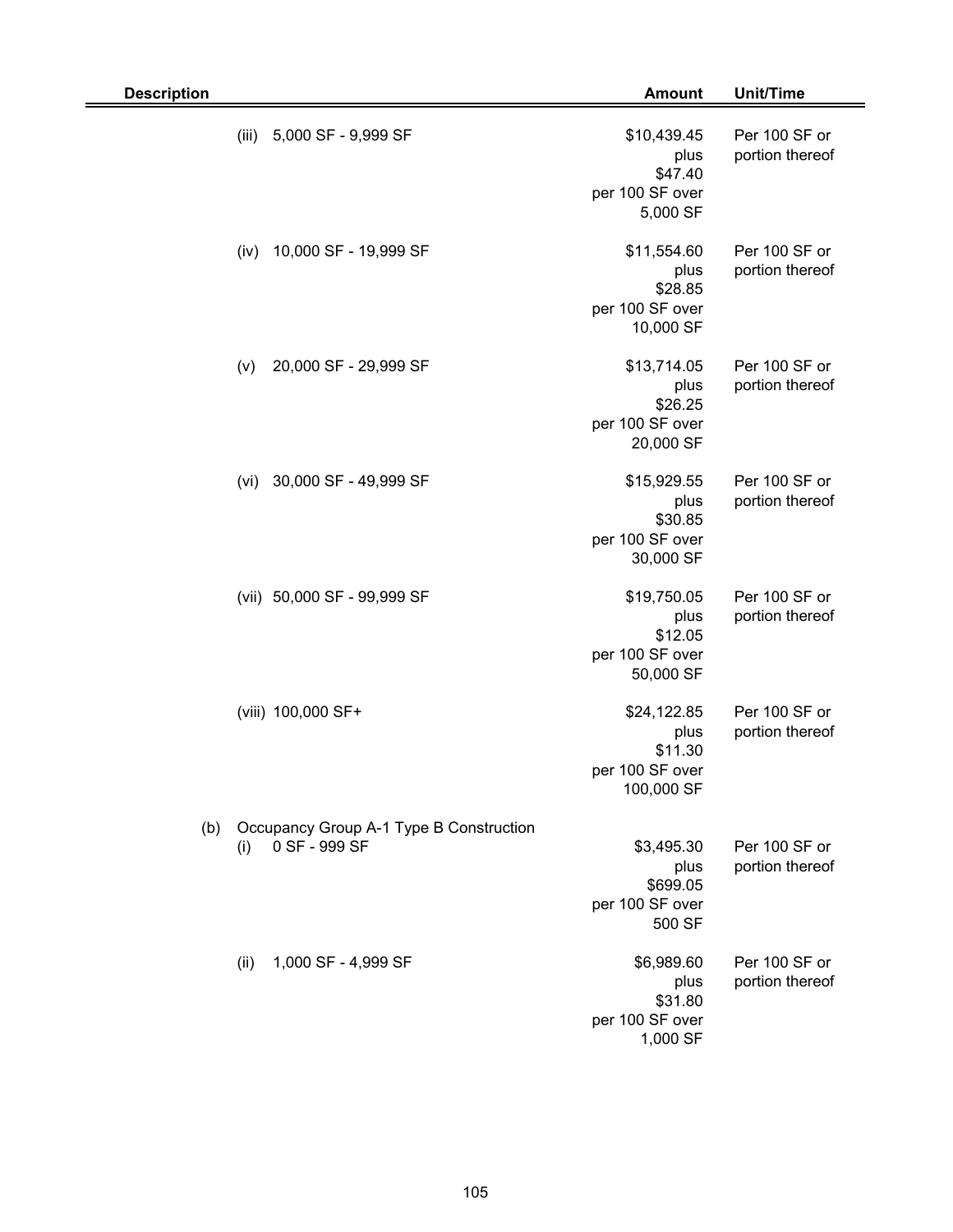| <b>Description</b> |       |                                                          | <b>Amount</b>                                                  | Unit/Time                        |
|--------------------|-------|----------------------------------------------------------|----------------------------------------------------------------|----------------------------------|
|                    | (iii) | 5,000 SF - 9,999 SF                                      | \$8,737.20<br>plus<br>\$39.65<br>per 100 SF over<br>5,000 SF   | Per 100 SF or<br>portion thereof |
|                    | (iv)  | 10,000 SF - 19,999 SF                                    | \$9,670.65<br>plus<br>\$24.15<br>per 100 SF over<br>10,000 SF  | Per 100 SF or<br>portion thereof |
|                    | (v)   | 20,000 SF - 29,999 SF                                    | \$11,478.50<br>plus<br>\$22.00<br>per 100 SF over<br>20,000 SF | Per 100 SF or<br>portion thereof |
|                    | (vi)  | 30,000 SF - 49,999 SF                                    | \$13,332.85<br>plus<br>\$25.85<br>per 100 SF over<br>30,000 SF | Per 100 SF or<br>portion thereof |
|                    |       | (vii) 50,000 SF - 99,999 SF                              | \$16,531.40<br>plus<br>\$10.05<br>per 100 SF over<br>50,000 SF | Per 100 SF or<br>portion thereof |
|                    |       | (viii) 100,000 SF+                                       | \$20,190.35<br>plus<br>\$9.40<br>per 100 SF over<br>100,000 SF | Per 100 SF or<br>portion thereof |
| (c)                | (i)   | Occupancy Group A-2 Type A Construction<br>0 SF - 999 SF | \$2,851.15<br>plus<br>\$570.25<br>per 100 SF over<br>500 SF    | Per 100 SF or<br>portion thereof |
|                    | (ii)  | 1,000 SF - 4,999 SF                                      | \$5,701.25<br>plus<br>\$36.85<br>per 100 SF over<br>1,000 SF   | Per 100 SF or<br>portion thereof |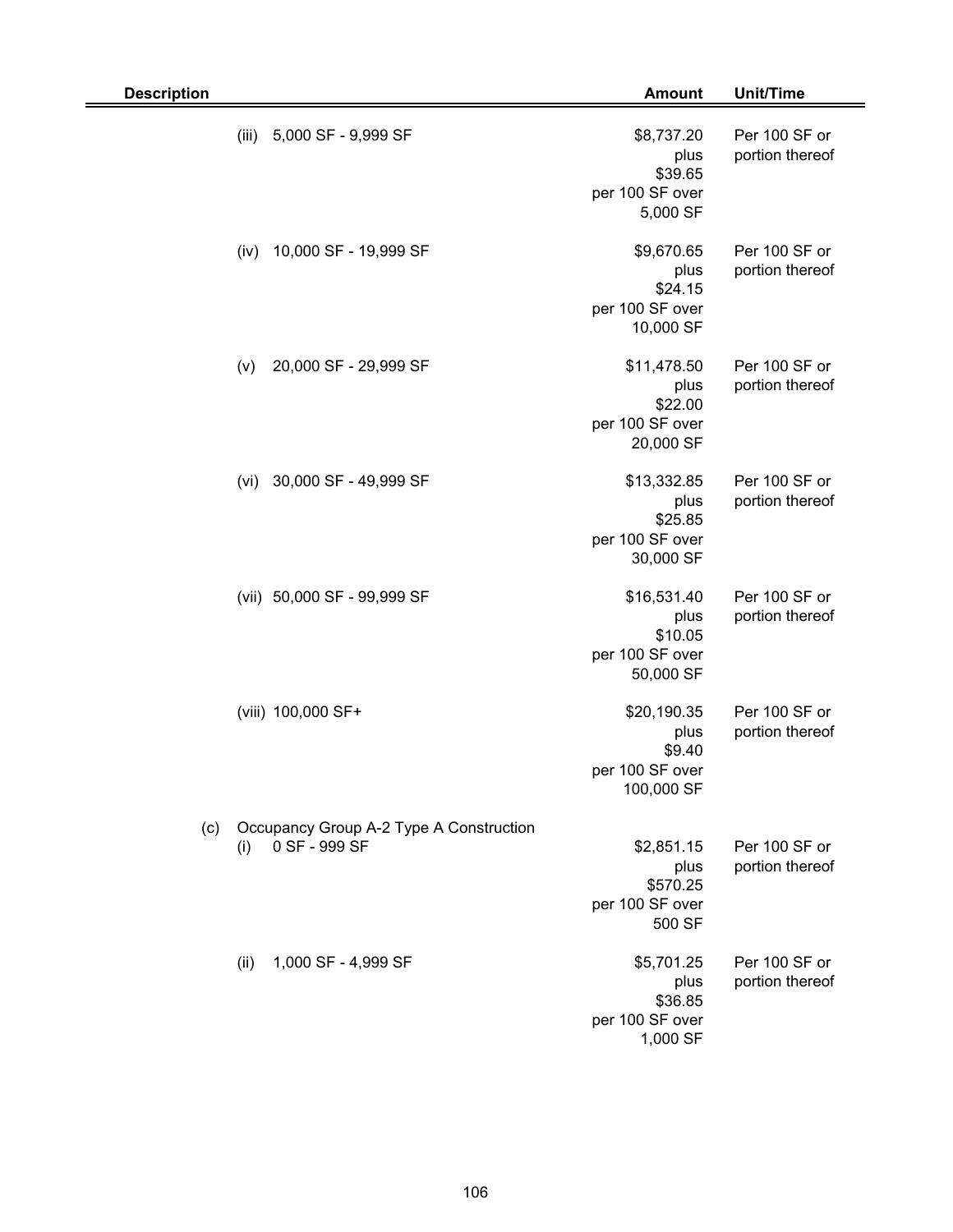| <b>Description</b> |                                                                 | <b>Amount</b>                                                  | Unit/Time                        |
|--------------------|-----------------------------------------------------------------|----------------------------------------------------------------|----------------------------------|
|                    | (iii)<br>5,000 SF - 9,999 SF                                    | \$6,269.40<br>plus<br>\$33.00<br>per 100 SF over<br>5,000 SF   | Per 100 SF or<br>portion thereof |
|                    | 10,000 SF - 19,999 SF<br>(iv)                                   | \$7,496.45<br>plus<br>\$14.90<br>per 100 SF over<br>10,000 SF  | Per 100 SF or<br>portion thereof |
|                    | 20,000 SF - 49,999 SF<br>(v)                                    | \$8,704.45<br>plus<br>\$12.10<br>per 100 SF over<br>20,000 SF  | Per 100 SF or<br>portion thereof |
|                    | 50,000 SF - 99,999 SF<br>(vi)                                   | \$10,791.10<br>plus<br>\$6.90<br>per 100 SF over<br>50,000 SF  | Per 100 SF or<br>portion thereof |
|                    | 100,000+ SF<br>(vii)                                            | \$13,192.40<br>plus<br>\$6.45<br>per 100 SF over<br>100,000 SF | Per 100 SF or<br>portion thereof |
| (d)                | Occupancy Group A-2 Type B Construction<br>0 SF - 999 SF<br>(i) | \$2,386.50<br>plus<br>\$477.30<br>per 100 SF over<br>500 SF    | Per 100 SF or<br>portion thereof |
|                    | 1,000 SF - 4,999 SF<br>(ii)                                     | \$4,772.00<br>plus<br>\$30.80<br>per 100 SF over<br>1,000 SF   | Per 100 SF or<br>portion thereof |
|                    | 5,000 SF - 9,999 SF<br>(iii)                                    | \$5,247.15<br>plus<br>\$27.65<br>per 100 SF over<br>5,000 SF   | Per 100 SF or<br>portion thereof |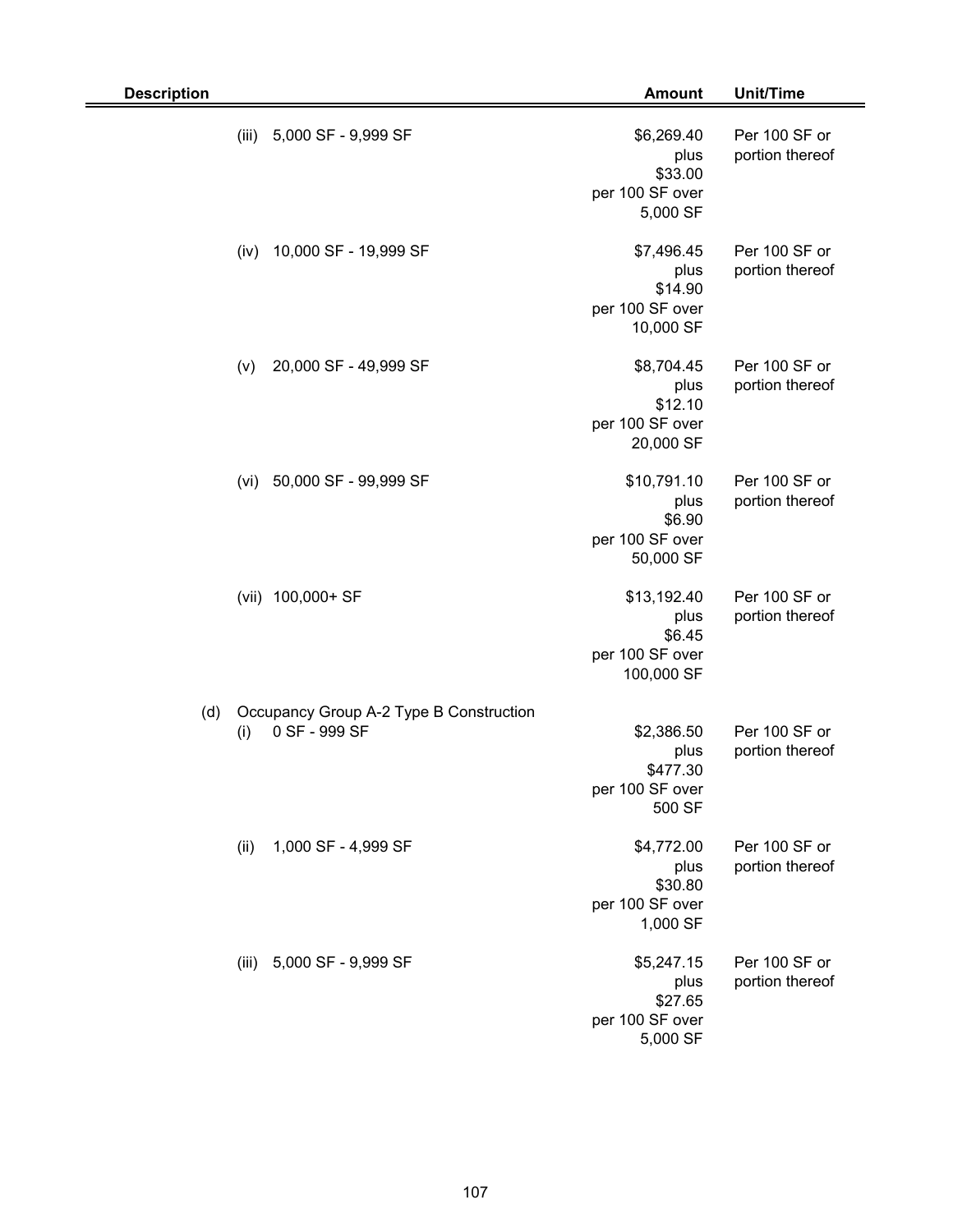| <b>Description</b> |       |                                                              | <b>Amount</b>                                                  | Unit/Time                        |
|--------------------|-------|--------------------------------------------------------------|----------------------------------------------------------------|----------------------------------|
|                    | (iv)  | 10,000 SF - 19,999 SF                                        | \$6,274.65<br>plus<br>\$12.45<br>per 100 SF over<br>10,000 SF  | Per 100 SF or<br>portion thereof |
|                    | (v)   | 20,000 SF - 49,999 SF                                        | \$7,285.25<br>plus<br>\$10.10<br>per 100 SF over<br>20,000 SF  | Per 100 SF or<br>portion thereof |
|                    | (vi)  | 50,000 SF - 100,000 SF                                       | \$9,031.80<br>plus<br>\$5.75<br>per 100 SF over<br>50,000 SF   | Per 100 SF or<br>portion thereof |
|                    | (vii) | 100,000+ SF                                                  | \$11,041.40<br>plus<br>\$5.35<br>per 100 SF over<br>100,000 SF | Per 100 SF or<br>portion thereof |
| (e)                | (i)   | Occupancy Group A-3/A-4 Type A Construction<br>0 SF - 999 SF | \$4,619.95<br>plus<br>\$923.95<br>per 100 SF over<br>500 SF    | Per 100 SF or<br>portion thereof |
|                    | (ii)  | 1,000 SF - 4,999 SF                                          | \$9,245.15<br>plus<br>\$52.15<br>per 100 SF over<br>1,000 SF   | Per 100 SF or<br>portion thereof |
|                    |       | (iii) 5,000 SF - 9,999 SF                                    | \$10,220.85<br>plus<br>\$50.95<br>per 100 SF over<br>5,000 SF  | Per 100 SF or<br>portion thereof |
|                    | (iv)  | 10,000 SF - 19,999 SF                                        | \$12,181.80<br>plus<br>\$23.35<br>per 100 SF over<br>10,000 SF | Per 100 SF or<br>portion thereof |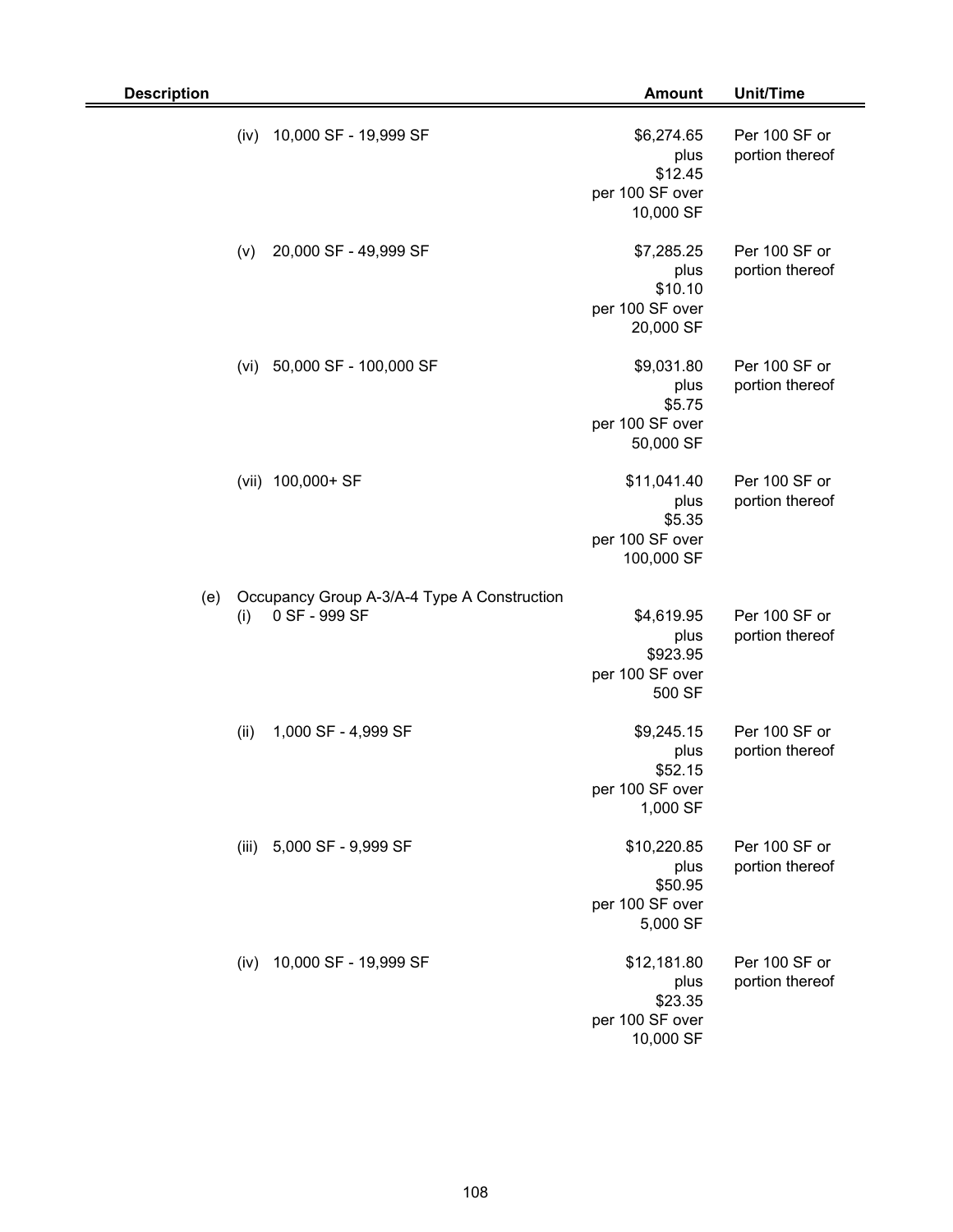| <b>Description</b> |       |                                                              | <b>Amount</b>                                                  | Unit/Time                        |
|--------------------|-------|--------------------------------------------------------------|----------------------------------------------------------------|----------------------------------|
|                    | (v)   | 20,000 SF - 49,999 SF                                        | \$14,111.10<br>plus<br>\$18.15<br>per 100 SF over<br>20,000 SF | Per 100 SF or<br>portion thereof |
|                    | (vi)  | 50,000 SF - 100,000 SF                                       | \$17,524.05<br>plus<br>\$10.70<br>per 100 SF over<br>50,000 SF | Per 100 SF or<br>portion thereof |
|                    | (vii) | 100,000+ SF                                                  | \$21,405.85<br>plus<br>\$9.95<br>per 100 SF over<br>100,000 SF | Per 100 SF or<br>portion thereof |
| (f)                | (i)   | Occupancy Group A-3/A-4 Type B Construction<br>0 SF - 999 SF | \$3,870.15<br>plus<br>\$774.05<br>per 100 SF over<br>500 SF    | Per 100 SF or<br>portion thereof |
|                    | (ii)  | 1,000 SF - 4,999 SF                                          | \$7,738.25<br>plus<br>\$43.70<br>per 100 SF over<br>1,000 SF   | Per 100 SF or<br>portion thereof |
|                    | (iii) | 5,000 SF - 9,999 SF                                          | \$8,554.50<br>plus<br>\$42.60<br>per 100 SF over<br>5,000 SF   | Per 100 SF or<br>portion thereof |
|                    | (iv)  | 10,000 SF - 19,999 SF                                        | \$10,195.50<br>plus<br>\$19.55<br>per 100 SF over<br>10,000 SF | Per 100 SF or<br>portion thereof |
|                    | (v)   | 20,000 SF - 49,999 SF                                        | \$11,811.20<br>plus<br>\$15.20<br>per 100 SF over<br>20,000 SF | Per 100 SF or<br>portion thereof |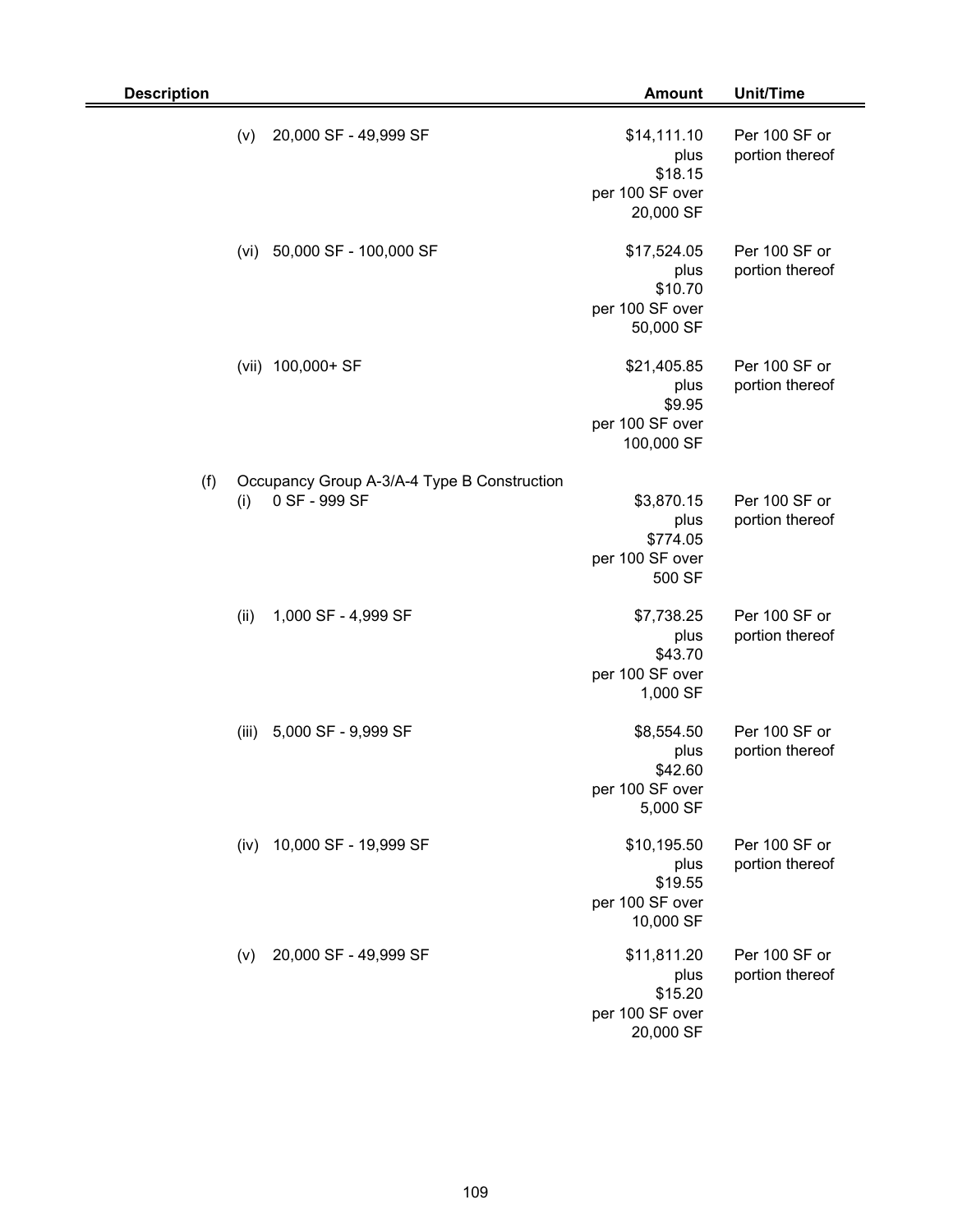| <b>Description</b> |                                                               | <b>Amount</b>                                                  | Unit/Time                        |
|--------------------|---------------------------------------------------------------|----------------------------------------------------------------|----------------------------------|
|                    | 50,000 SF - 100,000 SF<br>(vi)                                | \$14,666.50<br>plus<br>\$8.95<br>per 100 SF over<br>50,000 SF  | Per 100 SF or<br>portion thereof |
|                    | (vii) 100,000+ SF                                             | \$17,916.85<br>plus<br>\$8.40<br>per 100 SF over<br>100,000 SF | Per 100 SF or<br>portion thereof |
| (g)                | Occupancy Group B Type A Construction<br>0 SF - 999 SF<br>(i) | \$2,555.45<br>plus<br>\$511.05<br>per 100 SF over<br>500 SF    | Per 100 SF or<br>portion thereof |
|                    | (ii)<br>1,000 SF - 4,999 SF                                   | \$5,113.10<br>plus<br>\$38.20<br>per 100 SF over<br>1,000 SF   | Per 100 SF or<br>portion thereof |
|                    | (iii)<br>5,000 SF - 9,999 SF                                  | \$5,622.05<br>plus<br>\$31.40<br>per 100 SF over<br>5,000 SF   | Per 100 SF or<br>portion thereof |
|                    | 10,000 SF - 19,999 SF<br>(iv)                                 | \$6,672.75<br>plus<br>\$13.80<br>per 100 SF over<br>10,000 SF  | Per 100 SF or<br>portion thereof |
|                    | 20,000 SF - 49,999 SF<br>(v)                                  | \$7,813.25<br>plus<br>\$11.80<br>per 100 SF over<br>20,000 SF  | Per 100 SF or<br>portion thereof |
|                    | 50,000 SF - 100,000 SF<br>(vi)                                | \$9,608.45<br>plus<br>\$6.50<br>per 100 SF over<br>50,000 SF   | Per 100 SF or<br>portion thereof |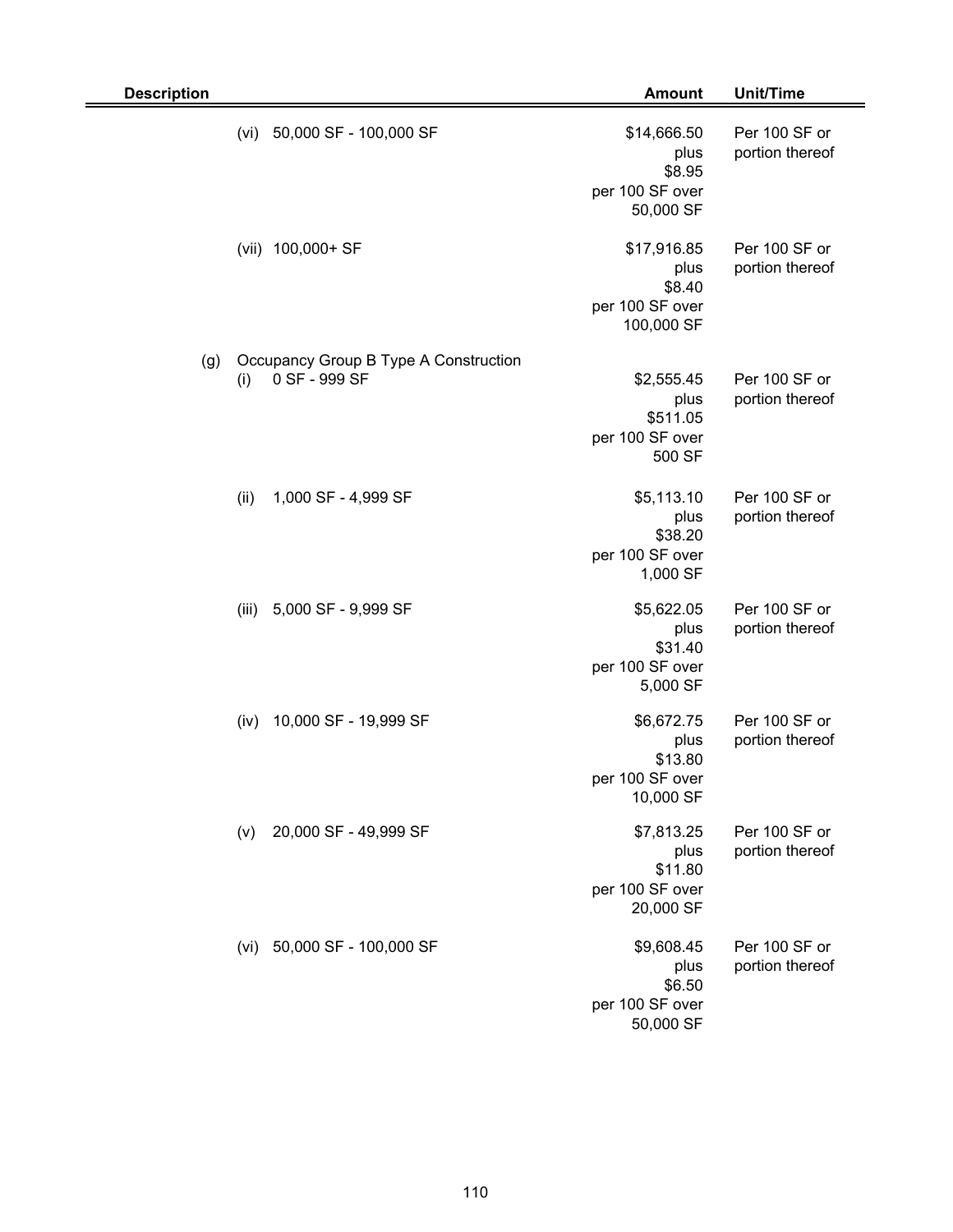| <b>Description</b> |       |                                                        | <b>Amount</b>                                                  | Unit/Time                        |
|--------------------|-------|--------------------------------------------------------|----------------------------------------------------------------|----------------------------------|
|                    |       | (vii) 100,000+ SF                                      | \$11,786.85<br>plus<br>\$5.95<br>per 100 SF over<br>100,000 SF | Per 100 SF or<br>portion thereof |
| (h)                | (i)   | Occupancy Group B Type B Construction<br>0 SF - 999 SF | \$2,138.35<br>plus<br>\$427.65<br>per 100 SF over<br>500 SF    | Per 100 SF or<br>portion thereof |
|                    | (ii)  | 1,000 SF - 4,999 SF                                    | \$4,278.85<br>plus<br>\$32.05<br>per 100 SF over<br>1,000 SF   | Per 100 SF or<br>portion thereof |
|                    | (iii) | 5,000 SF - 9,999 SF                                    | \$4,705.50<br>plus<br>\$26.30<br>per 100 SF over<br>5,000 SF   | Per 100 SF or<br>portion thereof |
|                    | (iv)  | 10,000 SF - 19,999 SF                                  | \$5,585.10<br>plus<br>\$11.55<br>per 100 SF over<br>10,000 SF  | Per 100 SF or<br>portion thereof |
|                    | (v)   | 20,000 SF - 49,999 SF                                  | \$6,539.70<br>plus<br>\$9.85<br>per 100 SF over<br>20,000 SF   | Per 100 SF or<br>portion thereof |
|                    | (vi)  | 50,000 SF - 100,000 SF                                 | \$8,042.35<br>plus<br>\$5.40<br>per 100 SF over<br>50,000 SF   | Per 100 SF or<br>portion thereof |
|                    |       | (vii) 100,000+ SF                                      | \$9,865.05<br>plus<br>\$4.95<br>per 100 SF over<br>100,000 SF  | Per 100 SF or<br>portion thereof |
| (i)                | (i)   | Occupancy Group E Type A Construction<br>0 SF - 499 SF | \$3,326.35                                                     | Per 100 SF or<br>portion thereof |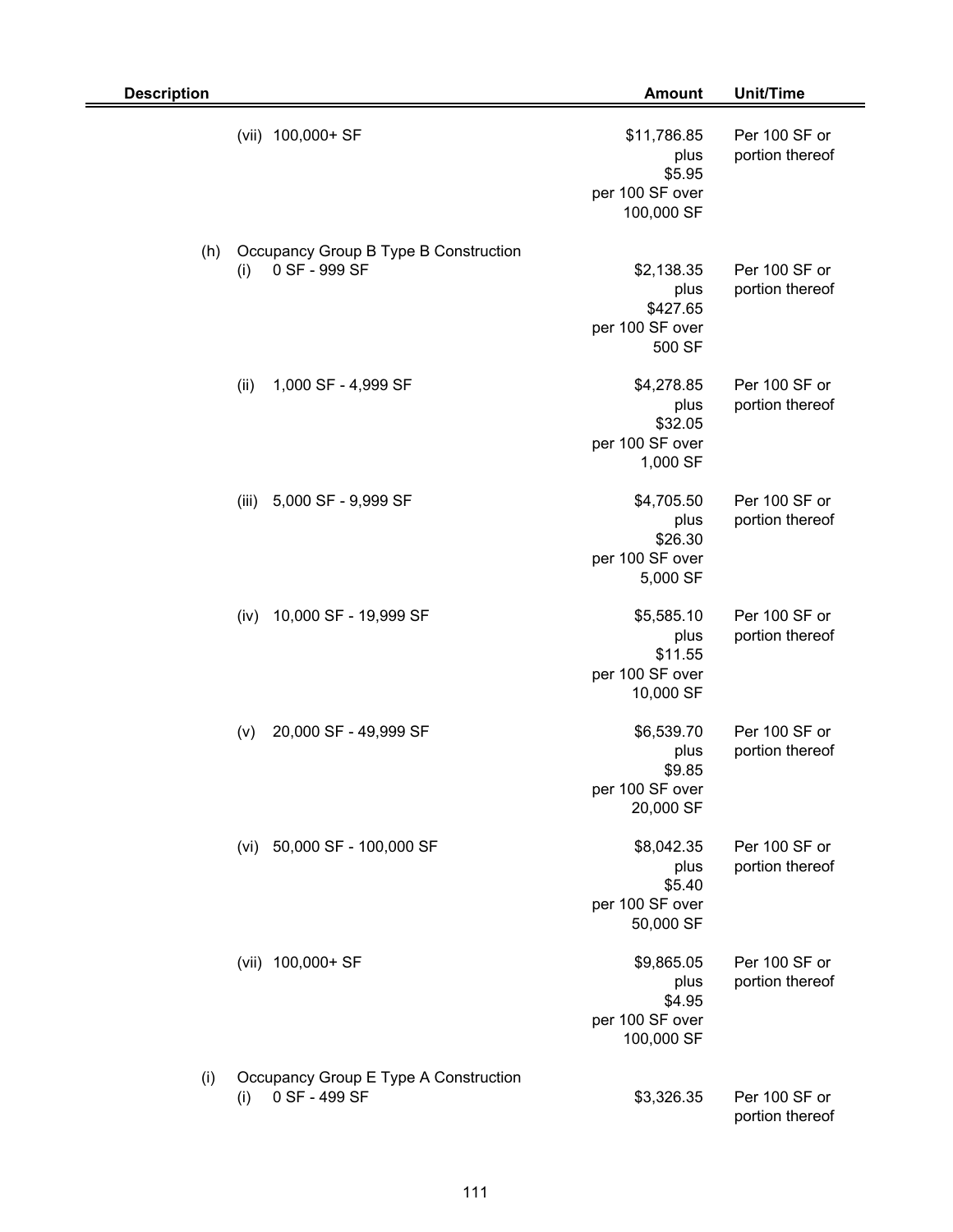| <b>Description</b>                                                   | <b>Amount</b>                                                  | Unit/Time                        |
|----------------------------------------------------------------------|----------------------------------------------------------------|----------------------------------|
| (ii)<br>500 SF - 2,499 SF                                            | \$5,542.90<br>plus<br>\$61.50<br>per 100 SF over<br>500 SF     | Per 100 SF or<br>portion thereof |
| 2,500 SF - 4,999 SF<br>(iii)                                         | \$6,107.75<br>plus<br>\$60.45<br>per 100 SF over<br>2,500 SF   | Per 100 SF or<br>portion thereof |
| 5,000 SF - 9,999 SF<br>(iv)                                          | \$7,283.10<br>plus<br>\$27.80<br>per 100 SF over<br>5,000 SF   | Per 100 SF or<br>portion thereof |
| 10,000 SF - 24,999 SF<br>(v)                                         | \$8,433.10<br>plus<br>\$21.50<br>per 100 SF over<br>10,000 SF  | Per 100 SF or<br>portion thereof |
| 25,000 SF - 49,999 SF<br>(vi)                                        | \$10,489.10<br>plus<br>\$12.65<br>per 100 SF over<br>10,000 SF | Per 100 SF or<br>portion thereof |
| (vii) 50,000+ SF                                                     | \$12,800.65<br>plus<br>\$11.90<br>per 100 SF over<br>50,000 SF | Per 100 SF or<br>portion thereof |
| Occupancy Group E Type B Construction<br>(j)<br>0 SF - 499 SF<br>(i) | \$2,784.65                                                     | Per 100 SF or<br>portion thereof |
| 500 SF - 2,499 SF<br>(ii)                                            | \$4,638.95<br>plus<br>\$51.45<br>per 100 SF over<br>500 SF     | Per 100 SF or<br>portion thereof |
| (iii) 2,500 SF - 4,999 SF                                            | \$5,112.00<br>plus<br>\$50.60<br>per 100 SF over<br>2,500 SF   | Per 100 SF or<br>portion thereof |

2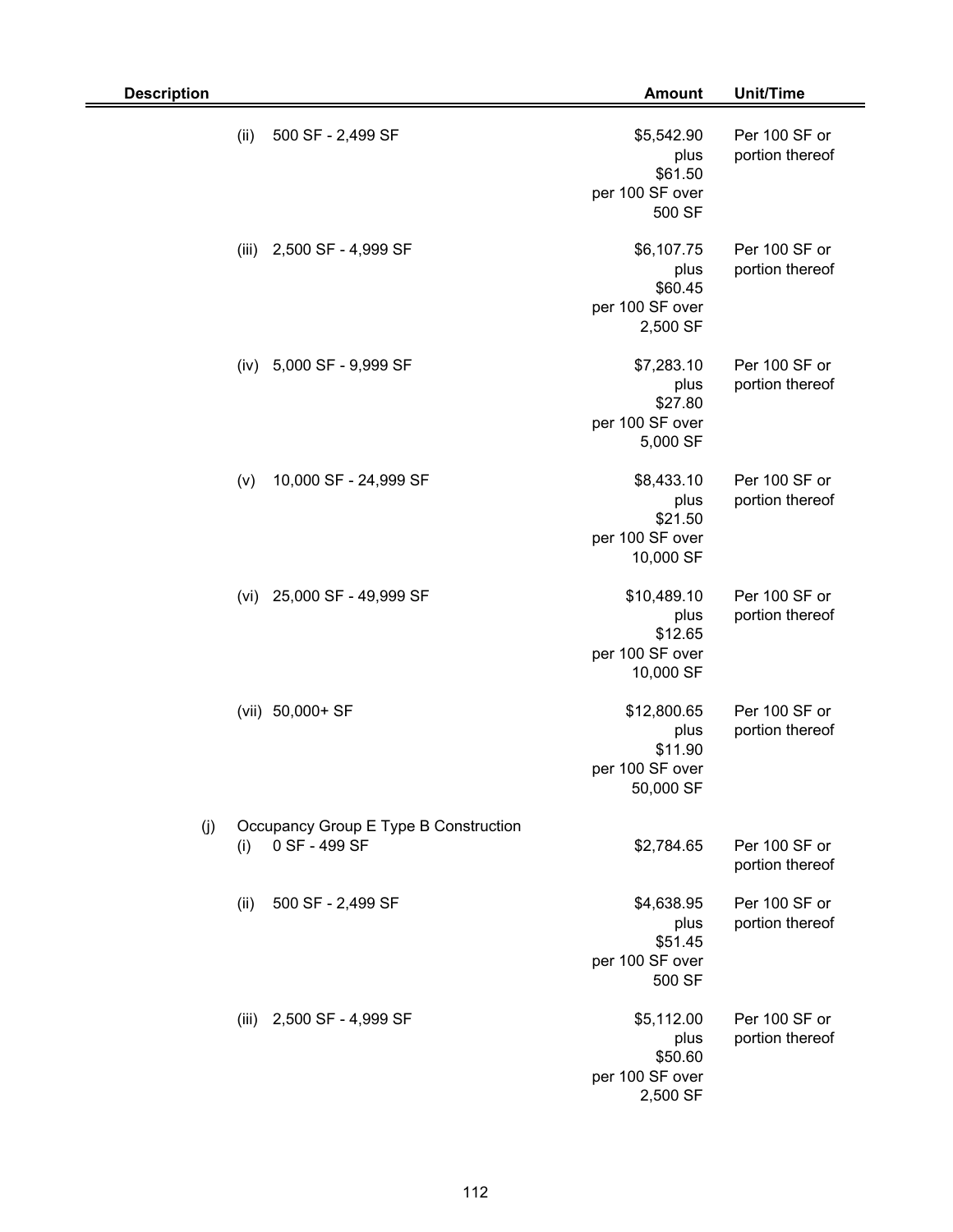| <b>Description</b> |      |                                                        | <b>Amount</b>                                                 | Unit/Time                        |
|--------------------|------|--------------------------------------------------------|---------------------------------------------------------------|----------------------------------|
|                    | (iv) | 5,000 SF - 9,999 SF                                    | \$6,096.20<br>plus<br>\$23.25<br>per 100 SF over<br>5,000 SF  | Per 100 SF or<br>portion thereof |
|                    | (v)  | 10,000 SF - 24,999 SF                                  | \$7,058.20<br>plus<br>\$18.00<br>per 100 SF over<br>10,000 SF | Per 100 SF or<br>portion thereof |
|                    | (vi) | 25,000 SF - 49,999 SF                                  | \$8,778.40<br>plus<br>\$10.65<br>per 100 SF over<br>25,000 SF | Per 100 SF or<br>portion thereof |
|                    |      | (vii) 50,000+ SF                                       | \$10,714.00<br>plus<br>\$9.90<br>per 100 SF over<br>50,000 SF | Per 100 SF or<br>portion thereof |
| (k)                | (i)  | Occupancy Group F Type A Construction<br>0 SF - 999 SF | \$3,210.20<br>plus<br>\$642.00<br>per 100 SF over<br>500 SF   | Per 100 SF or<br>portion thereof |
|                    | (ii) | 1,000 SF - 4,999 SF                                    | \$6,425.70<br>plus<br>\$39.55<br>per 100 SF over<br>1,000 SF  | Per 100 SF or<br>portion thereof |
|                    |      | (iii) 5,000 SF - 9,999 SF                              | \$7,113.10<br>plus<br>\$36.75<br>per 100 SF over<br>5,000 SF  | Per 100 SF or<br>portion thereof |
|                    | (iv) | 10,000 SF - 19,999 SF                                  | \$8,433.10<br>plus<br>\$16.55<br>per 100 SF over<br>10,000 SF | Per 100 SF or<br>portion thereof |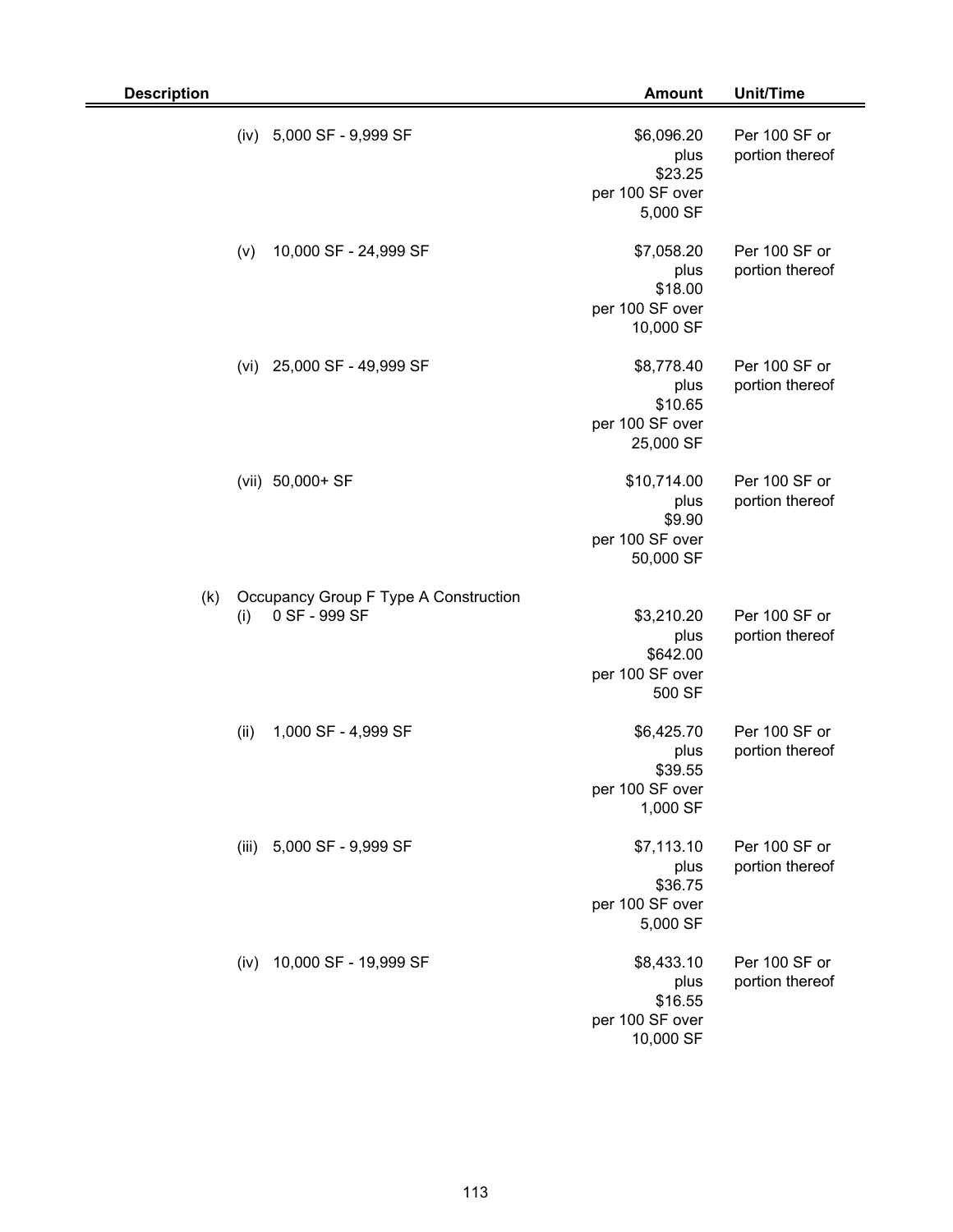| <b>Description</b> |       |                                                        | <b>Amount</b>                                                  | Unit/Time                        |
|--------------------|-------|--------------------------------------------------------|----------------------------------------------------------------|----------------------------------|
|                    | (v)   | 20,000 SF - 49,999 SF                                  | \$9,812.05<br>plus<br>\$13.30<br>per 100 SF over<br>20,000 SF  | Per 100 SF or<br>portion thereof |
|                    | (vi)  | 50,000 SF - 100,000 SF                                 | \$12,121.65<br>plus<br>\$7.60<br>per 100 SF over<br>50,000 SF  | Per 100 SF or<br>portion thereof |
|                    | (vii) | 100,000+ SF                                            | \$14,860.85<br>plus<br>\$7.10<br>per 100 SF over<br>100,000 SF | Per 100 SF or<br>portion thereof |
| (1)                | (i)   | Occupancy Group F Type B Construction<br>0 SF - 999 SF | \$2,687.45<br>plus<br>\$536.75<br>per 100 SF over<br>500 SF    | Per 100 SF or<br>portion thereof |
|                    | (ii)  | 1,000 SF - 4,999 SF                                    | \$5,378.10<br>plus<br>\$33.10<br>per 100 SF over<br>1,000 SF   | Per 100 SF or<br>portion thereof |
|                    | (iii) | 5,000 SF - 9,999 SF                                    | \$5,953.65<br>plus<br>\$30.70<br>per 100 SF over<br>5,000 SF   | Per 100 SF or<br>portion thereof |
|                    | (iv)  | 10,000 SF - 19,999 SF                                  | \$7,059.25<br>plus<br>\$13.85<br>per 100 SF over<br>10,000 SF  | Per 100 SF or<br>portion thereof |
|                    | (v)   | 20,000 SF - 49,999 SF                                  | \$8,207.05<br>plus<br>\$11.15<br>per 100 SF over<br>20,000 SF  | Per 100 SF or<br>portion thereof |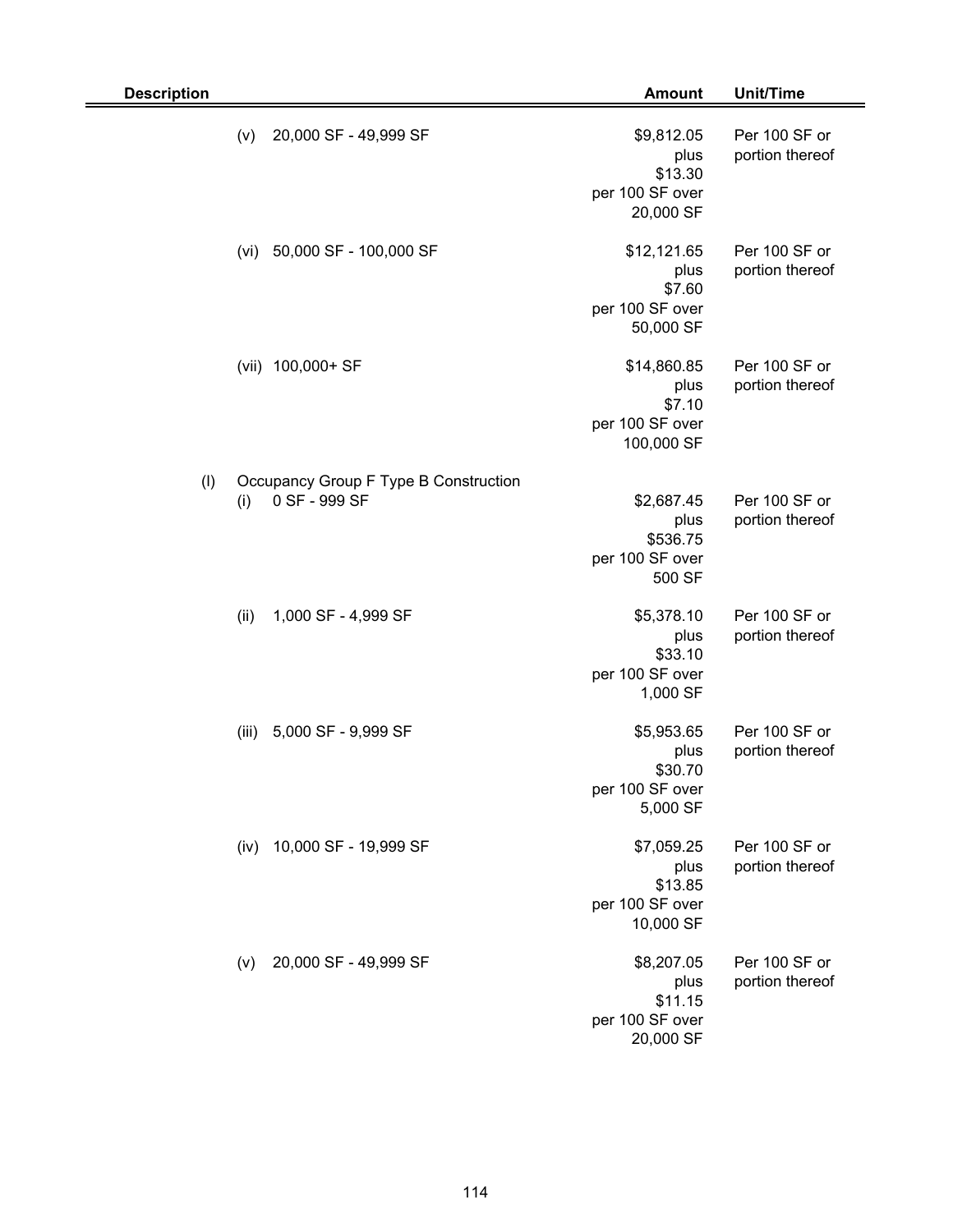| <b>Description</b> |       |                                                        | <b>Amount</b>                                                  | <b>Unit/Time</b>                 |
|--------------------|-------|--------------------------------------------------------|----------------------------------------------------------------|----------------------------------|
|                    | (vi)  | 50,000 SF - 100,000 SF                                 | \$10,145.85<br>plus<br>\$6.40<br>per 100 SF over<br>50,000 SF  | Per 100 SF or<br>portion thereof |
|                    | (vii) | 100,000+ SF                                            | \$12,438.45<br>plus<br>\$5.95<br>per 100 SF over<br>100,000 SF | Per 100 SF or<br>portion thereof |
| (m)                | (i)   | Occupancy Group H Type A Construction<br>0 SF - 999 SF | \$5,343.25<br>plus<br>\$1,068.65<br>per 100 SF over<br>500 SF  | Per 100 SF or<br>portion thereof |
|                    | (ii)  | 1,000 SF - 4,999 SF                                    | \$10,682.35<br>plus<br>\$68.35<br>per 100 SF over<br>1,000 SF  | Per 100 SF or<br>portion thereof |
|                    | (iii) | 5,000 SF - 9,999 SF                                    | \$11,805.95<br>plus<br>\$61.90<br>per 100 SF over<br>5,000 SF  | Per 100 SF or<br>portion thereof |
|                    | (iv)  | 10,000 SF - 19,999 SF                                  | \$14,055.10<br>plus<br>\$27.85<br>per 100 SF over<br>10,000 SF | Per 100 SF or<br>portion thereof |
|                    | (v)   | 20,000 SF - 49,999 SF                                  | \$16,315.95<br>plus<br>\$22.60<br>per 100 SF over<br>20,000 SF | Per 100 SF or<br>portion thereof |
|                    |       | (vi) 50,000 SF - 100,000 SF                            | \$20,287.55<br>plus<br>\$12.95<br>per 100 SF over<br>50,000 SF | Per 100 SF or<br>portion thereof |

Ξ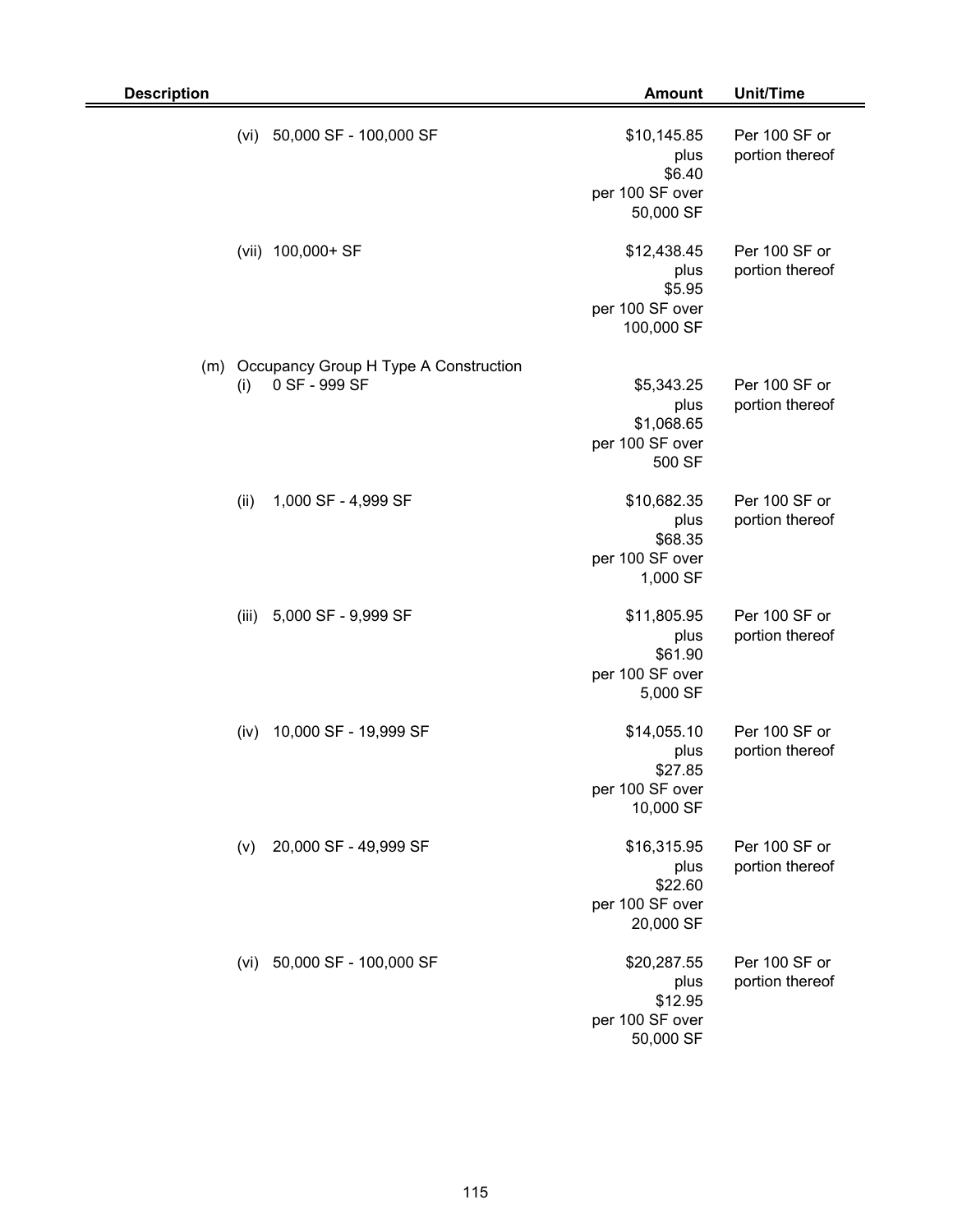| <b>Description</b> |       |                                                        | <b>Amount</b>                                                   | Unit/Time                        |
|--------------------|-------|--------------------------------------------------------|-----------------------------------------------------------------|----------------------------------|
|                    |       | (vii) 100,000+ SF                                      | \$24,753.30<br>plus<br>\$11.95<br>per 100 SF over<br>100,000 SF | Per 100 SF or<br>portion thereof |
| (n)                | (i)   | Occupancy Group H Type B Construction<br>0 SF - 999 SF | \$4,472.15<br>plus<br>\$894.45<br>per 100 SF over<br>500 SF     | Per 100 SF or<br>portion thereof |
|                    | (ii)  | 1,000 SF - 4,999 SF                                    | \$8,941.00<br>plus<br>\$57.25<br>per 100 SF over<br>1,000 SF    | Per 100 SF or<br>portion thereof |
|                    | (iii) | 5,000 SF - 9,999 SF                                    | \$9,881.90<br>plus<br>\$51.80<br>per 100 SF over<br>5,000 SF    | Per 100 SF or<br>portion thereof |
|                    | (iv)  | 10,000 SF - 19,999 SF                                  | \$11,763.70<br>plus<br>\$23.35<br>per 100 SF over<br>10,000 SF  | Per 100 SF or<br>portion thereof |
|                    | (v)   | 20,000 SF - 49,999 SF                                  | \$13,656.00<br>plus<br>\$18.90<br>per 100 SF over<br>20,000 SF  | Per 100 SF or<br>portion thereof |
|                    | (vi)  | 50,000 SF - 100,000 SF                                 | \$16,980.25<br>plus<br>\$10.85<br>per 100 SF over<br>50,000 SF  | Per 100 SF or<br>portion thereof |
|                    |       | (vii) 100,000+ SF                                      | \$20,718.35<br>plus<br>\$10.00<br>per 100 SF over<br>100,000 SF | Per 100 SF or<br>portion thereof |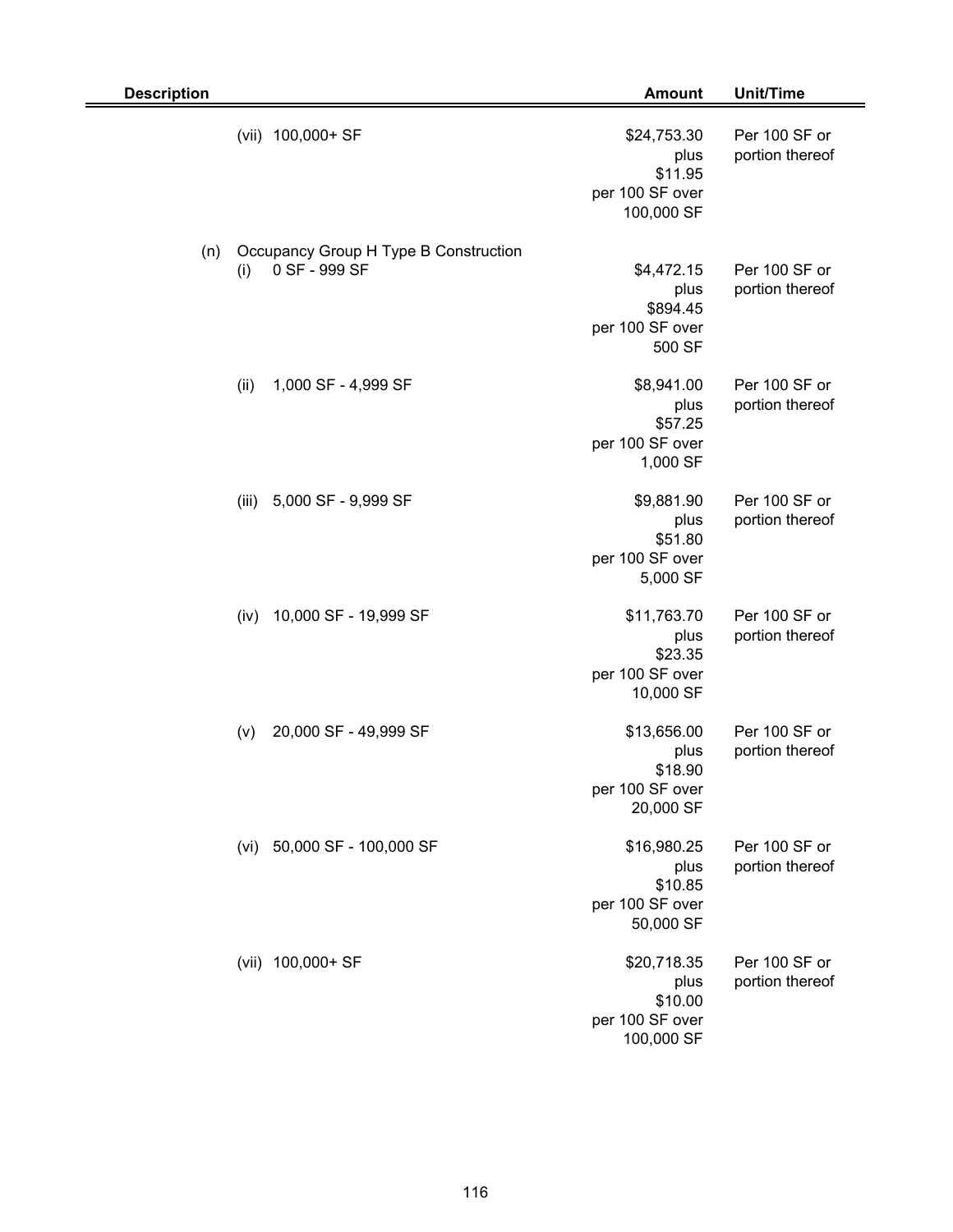| <b>Description</b> |                                                                 | <b>Amount</b>                 | Unit/Time                        |
|--------------------|-----------------------------------------------------------------|-------------------------------|----------------------------------|
| (o)                | Occupancy Group I-1 Type A Construction                         |                               |                                  |
|                    | 0 SF - 999 SF<br>(i)                                            | \$2,497.35<br>plus            | Per 100 SF or<br>portion thereof |
|                    |                                                                 | \$499.45                      |                                  |
|                    |                                                                 | per 100 SF over               |                                  |
|                    | 1,000 SF - 4,999 SF                                             | 500 SF<br>\$4,997.95          | Per 100 SF or                    |
|                    | (ii)                                                            | plus                          | portion thereof                  |
|                    |                                                                 | \$28.90                       |                                  |
|                    |                                                                 | per 100 SF over               |                                  |
|                    |                                                                 | 1,000 SF                      |                                  |
|                    | 5,000 SF - 9,999 SF<br>(iii)                                    | \$5,521.75                    | Per 100 SF or                    |
|                    |                                                                 | plus                          | portion thereof                  |
|                    |                                                                 | \$27.80<br>per 100 SF over    |                                  |
|                    |                                                                 | 5,000 SF                      |                                  |
|                    |                                                                 |                               |                                  |
|                    | 10,000 SF - 19,999 SF<br>(iv)                                   | \$6,559.80                    | Per 100 SF or                    |
|                    |                                                                 | plus<br>\$12.60               | portion thereof                  |
|                    |                                                                 | per 100 SF over               |                                  |
|                    |                                                                 | 10,000 SF                     |                                  |
|                    | 20,000 SF - 49,999 SF<br>(v)                                    | \$7,636.85                    | Per 100 SF or                    |
|                    |                                                                 | plus                          | portion thereof                  |
|                    |                                                                 | \$9.95<br>per 100 SF over     |                                  |
|                    |                                                                 | 20,000 SF                     |                                  |
|                    |                                                                 |                               |                                  |
|                    | 50,000 SF - 100,000 SF<br>(vi)                                  | \$9,421.45<br>plus            | Per 100 SF or<br>portion thereof |
|                    |                                                                 | \$5.75                        |                                  |
|                    |                                                                 | per 100 SF over               |                                  |
|                    |                                                                 | 50,000 SF                     |                                  |
|                    | (vii) 100,000+ SF                                               | \$11,519.75                   | Per 100 SF or                    |
|                    |                                                                 | plus                          | portion thereof                  |
|                    |                                                                 | \$5.40                        |                                  |
|                    |                                                                 | per 100 SF over<br>100,000 SF |                                  |
|                    |                                                                 |                               |                                  |
| (p)                | Occupancy Group I-1 Type B Construction<br>0 SF - 999 SF<br>(i) | \$2,090.90                    | Per 100 SF or                    |
|                    |                                                                 | plus                          | portion thereof                  |
|                    |                                                                 | \$418.15                      |                                  |
|                    |                                                                 | per 100 SF over               |                                  |
|                    |                                                                 | 500 SF                        |                                  |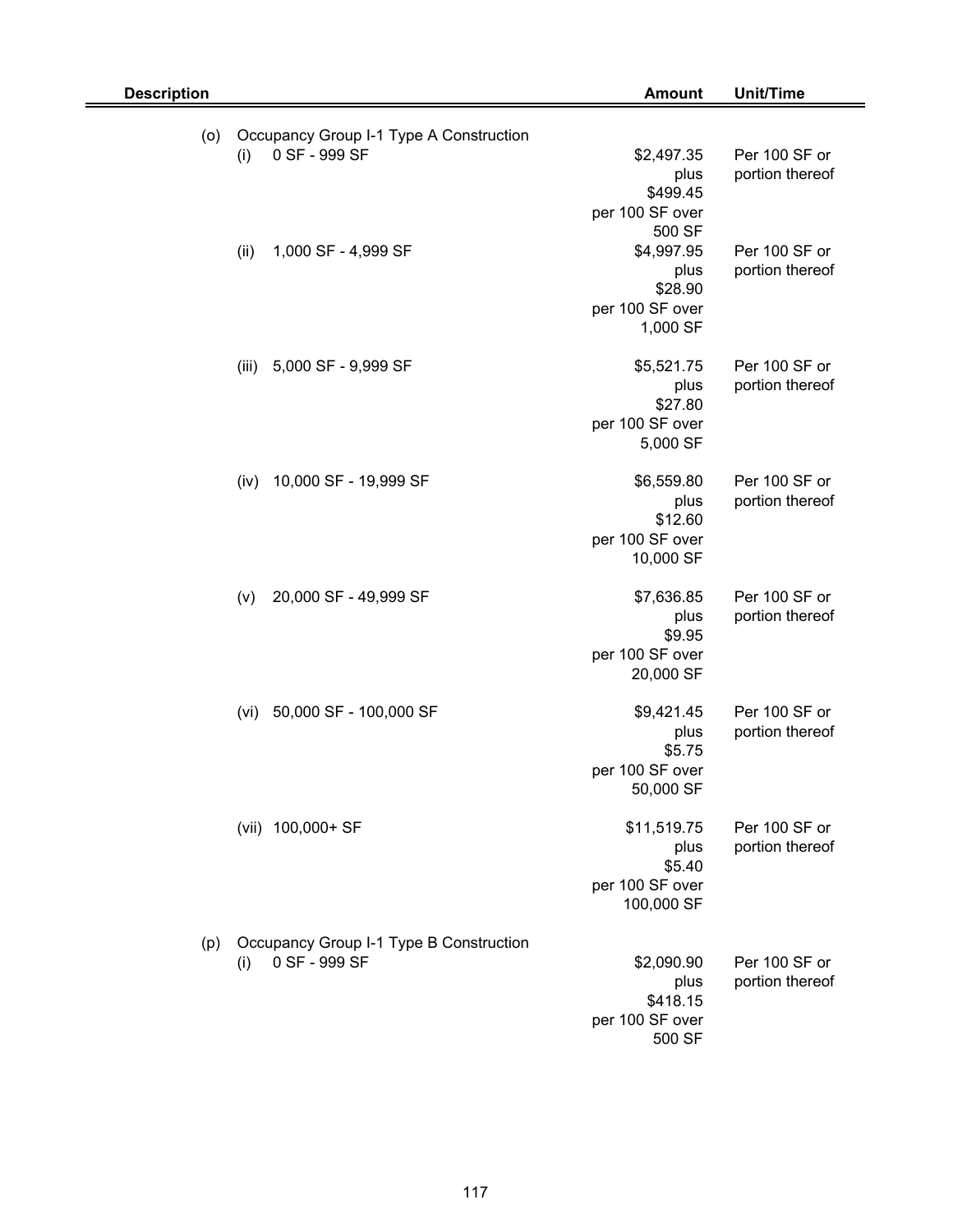| <b>Description</b> |       |                                                              | <b>Amount</b>                                                 | Unit/Time                        |
|--------------------|-------|--------------------------------------------------------------|---------------------------------------------------------------|----------------------------------|
|                    | (ii)  | 1,000 SF - 4,999 SF                                          | \$4,183.80<br>plus<br>\$24.20<br>per 100 SF over<br>1,000 SF  | Per 100 SF or<br>portion thereof |
|                    | (iii) | 5,000 SF - 9,999 SF                                          | \$4,622.00<br>plus<br>\$23.30<br>per 100 SF over<br>5,000 SF  | Per 100 SF or<br>portion thereof |
|                    | (iv)  | 10,000 SF - 19,999 SF                                        | \$5,490.10<br>plus<br>\$10.65<br>per 100 SF over<br>10,000 SF | Per 100 SF or<br>portion thereof |
|                    | (v)   | 20,000 SF - 49,999 SF                                        | \$6,391.85<br>plus<br>\$8.40<br>per 100 SF over<br>20,000 SF  | Per 100 SF or<br>portion thereof |
|                    | (vi)  | 50,000 SF - 100,000 SF                                       | \$7,885.00<br>plus<br>\$4.85<br>per 100 SF over<br>50,000 SF  | Per 100 SF or<br>portion thereof |
|                    |       | (vii) 100,000+ SF                                            | \$9,642.20<br>plus<br>\$4.55<br>per 100 SF over<br>100,000 SF | Per 100 SF or<br>portion thereof |
| (q)                | (i)   | Occupancy Group I-2/I-3 Type A Construction<br>0 SF - 999 SF | \$5,517.45<br>plus<br>\$1,103.50<br>per 100 SF over<br>500 SF | Per 100 SF or<br>portion thereof |
|                    | (ii)  | 1,000 SF - 4,999 SF                                          | \$11,040.30<br>plus<br>\$61.25<br>per 100 SF over<br>1,000 SF | Per 100 SF or<br>portion thereof |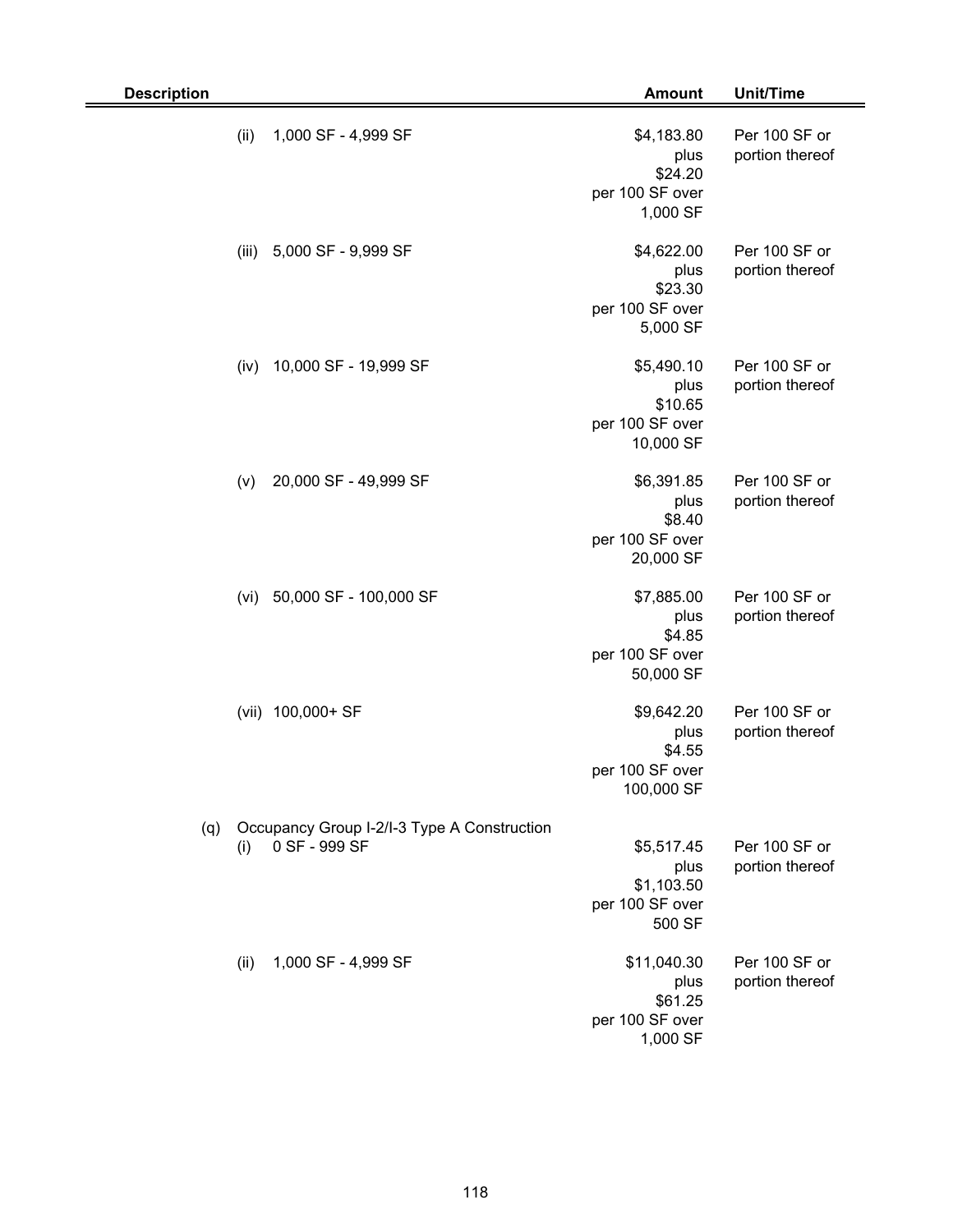| <b>Description</b> |                                                                     | <b>Amount</b>                                                   | Unit/Time                        |
|--------------------|---------------------------------------------------------------------|-----------------------------------------------------------------|----------------------------------|
|                    | (iii)<br>5,000 SF - 9,999 SF                                        | \$12,196.60<br>plus<br>\$60.35<br>per 100 SF over<br>5,000 SF   | Per 100 SF or<br>portion thereof |
|                    | 10,000 SF - 19,999 SF<br>(iv)                                       | \$14,566.20<br>plus<br>\$27.80<br>per 100 SF over<br>10,000 SF  | Per 100 SF or<br>portion thereof |
|                    | 20,000 SF - 49,999 SF<br>(v)                                        | \$16,866.15<br>plus<br>\$21.50<br>per 100 SF over<br>20,000 SF  | Per 100 SF or<br>portion thereof |
|                    | 50,000 SF - 100,000 SF<br>(vi)                                      | \$20,977.10<br>plus<br>\$12.65<br>per 100 SF over<br>50,000 SF  | Per 100 SF or<br>portion thereof |
|                    | (vii) 100,000+ SF                                                   | \$25,582.25<br>plus<br>\$11.90<br>per 100 SF over<br>100,000 SF | Per 100 SF or<br>portion thereof |
| (r)                | Occupancy Group I-2/I-3 Type B Construction<br>0 SF - 999 SF<br>(i) | \$4,619.95<br>plus<br>\$923.95<br>per 100 SF over<br>500 SF     | Per 100 SF or<br>portion thereof |
|                    | 1,000 SF - 4,999 SF<br>(ii)                                         | \$9,240.90<br>plus<br>\$51.25<br>per 100 SF over<br>1,000 SF    | Per 100 SF or<br>portion thereof |
|                    | (iii) 5,000 SF - 9,999 SF                                           | \$10,208.20<br>plus<br>\$50.50<br>per 100 SF over<br>5,000 SF   | Per 100 SF or<br>portion thereof |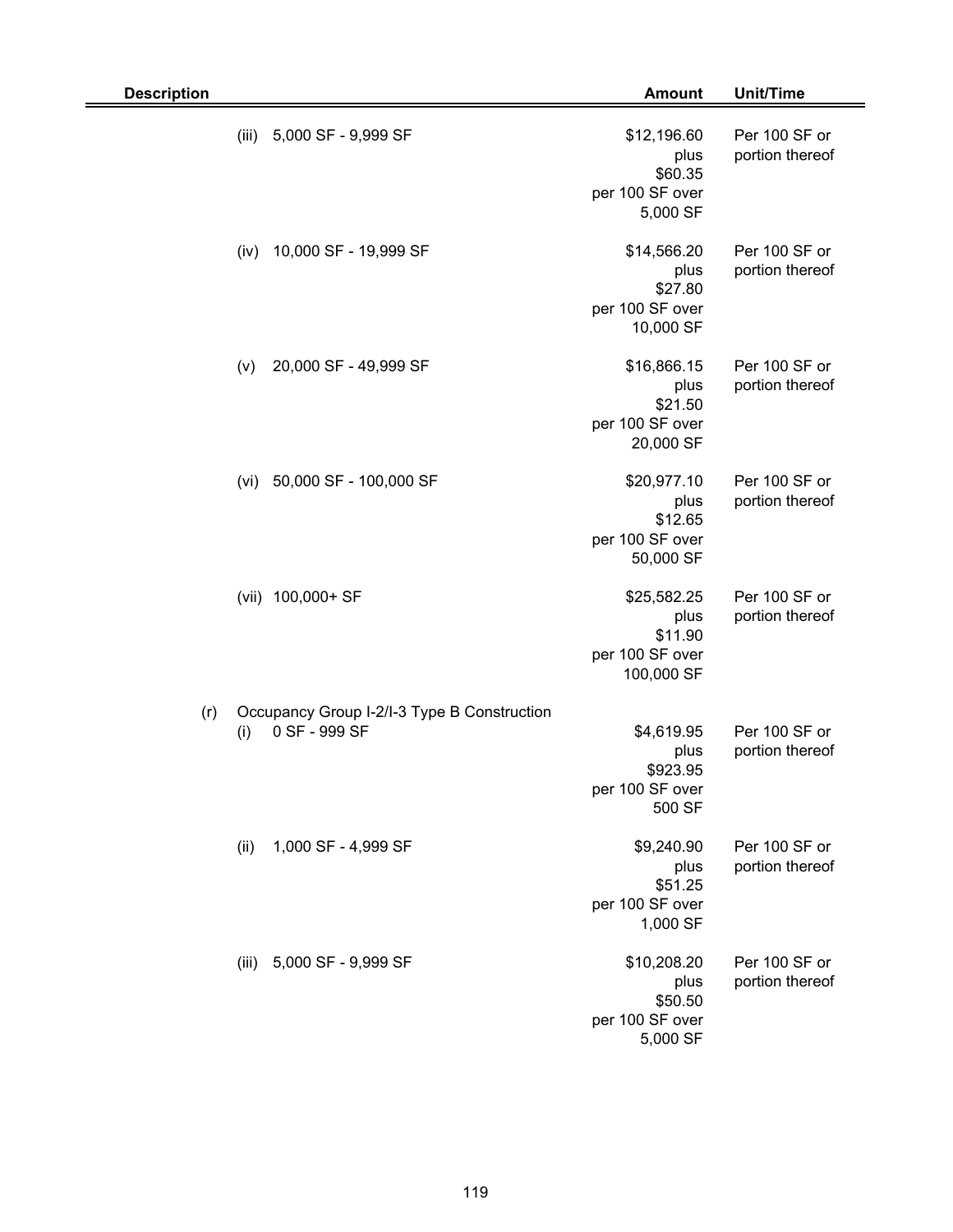| <b>Description</b> |       |                                                          | <b>Amount</b>                                                  | Unit/Time                        |
|--------------------|-------|----------------------------------------------------------|----------------------------------------------------------------|----------------------------------|
|                    | (iv)  | 10,000 SF - 19,999 SF                                    | \$12,191.30<br>plus<br>\$23.25<br>per 100 SF over<br>10,000 SF | Per 100 SF or<br>portion thereof |
|                    | (v)   | 20,000 SF - 49,999 SF                                    | \$13,807.15<br>plus<br>\$18.00<br>per 100 SF over<br>20,000 SF | Per 100 SF or<br>portion thereof |
|                    | (vi)  | 50,000 SF - 100,000 SF                                   | \$17,557.85<br>plus<br>\$10.65<br>per 100 SF over<br>50,000 SF | Per 100 SF or<br>portion thereof |
|                    | (vii) | 100,000+ SF                                              | \$21,411.15<br>plus<br>\$9.90<br>per 100 SF over<br>100,000 SF | Per 100 SF or<br>portion thereof |
| (s)                | (i)   | Occupancy Group I-4 Type A Construction<br>0 SF - 999 SF | \$2,127.80<br>plus<br>\$425.55<br>per 100 SF over<br>500 SF    | Per 100 SF or<br>portion thereof |
|                    | (ii)  | 1,000 SF - 4,999 SF                                      | \$4,255.60<br>plus<br>\$28.70<br>per 100 SF over<br>1,000 SF   | Per 100 SF or<br>portion thereof |
|                    |       | (iii) 5,000 SF - 9,999 SF                                | \$4,688.60<br>plus<br>\$25.15<br>per 100 SF over<br>5,000 SF   | Per 100 SF or<br>portion thereof |
|                    | (iv)  | 10,000 SF - 19,999 SF                                    | \$5,622.05<br>plus<br>\$11.30<br>per 100 SF over<br>10,000 SF  | Per 100 SF or<br>portion thereof |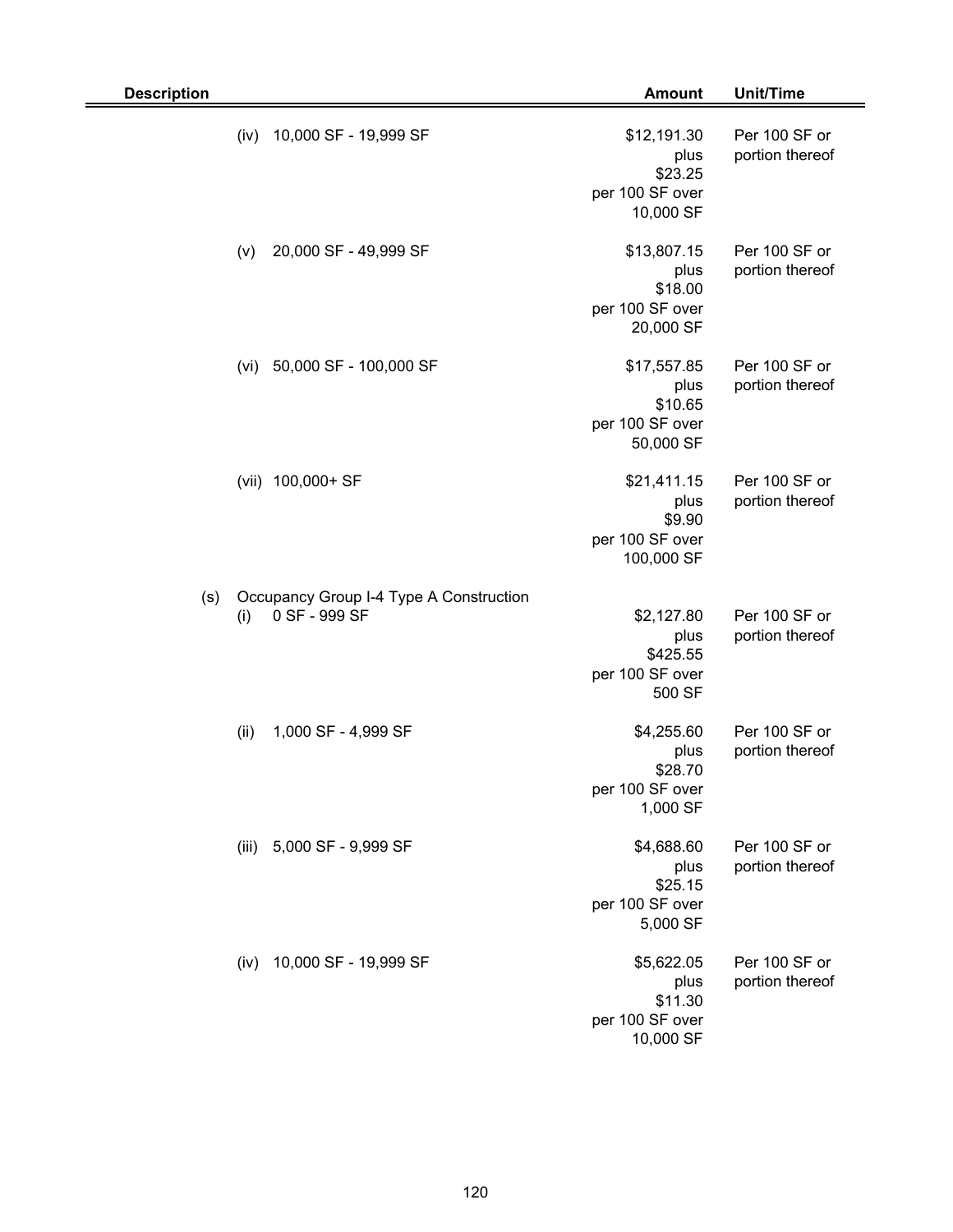| <b>Description</b> |       |                                                          | <b>Amount</b>                                                 | Unit/Time                        |
|--------------------|-------|----------------------------------------------------------|---------------------------------------------------------------|----------------------------------|
|                    | (v)   | 20,000 SF - 49,999 SF                                    | \$6,508.00<br>plus<br>\$9.30<br>per 100 SF over<br>20,000 SF  | Per 100 SF or<br>portion thereof |
|                    | (vi)  | 50,000 SF - 100,000 SF                                   | \$8,068.80<br>plus<br>\$5.20<br>per 100 SF over<br>50,000 SF  | Per 100 SF or<br>portion thereof |
|                    | (vii) | 100,000+ SF                                              | \$9,891.40<br>plus<br>\$4.85<br>per 100 SF over<br>100,000 SF | Per 100 SF or<br>portion thereof |
| (t)                | (i)   | Occupancy Group I-4 Type B Construction<br>0 SF - 999 SF | \$1,779.35<br>plus<br>\$355.85<br>per 100 SF over<br>500 SF   | Per 100 SF or<br>portion thereof |
|                    | (ii)  | 1,000 SF - 4,999 SF                                      | \$3,561.85<br>plus<br>\$24.05<br>per 100 SF over<br>1,000 SF  | Per 100 SF or<br>portion thereof |
|                    | (iii) | 5,000 SF - 9,999 SF                                      | \$3,925.10<br>plus<br>\$21.05<br>per 100 SF over<br>5,000 SF  | Per 100 SF or<br>portion thereof |
|                    | (iv)  | 10,000 SF - 19,999 SF                                    | \$4,705.50<br>plus<br>\$9.45<br>per 100 SF over<br>10,000 SF  | Per 100 SF or<br>portion thereof |
|                    | (v)   | 20,000 SF - 49,999 SF                                    | \$5,446.75<br>plus<br>\$7.75<br>per 100 SF over<br>20,000 SF  | Per 100 SF or<br>portion thereof |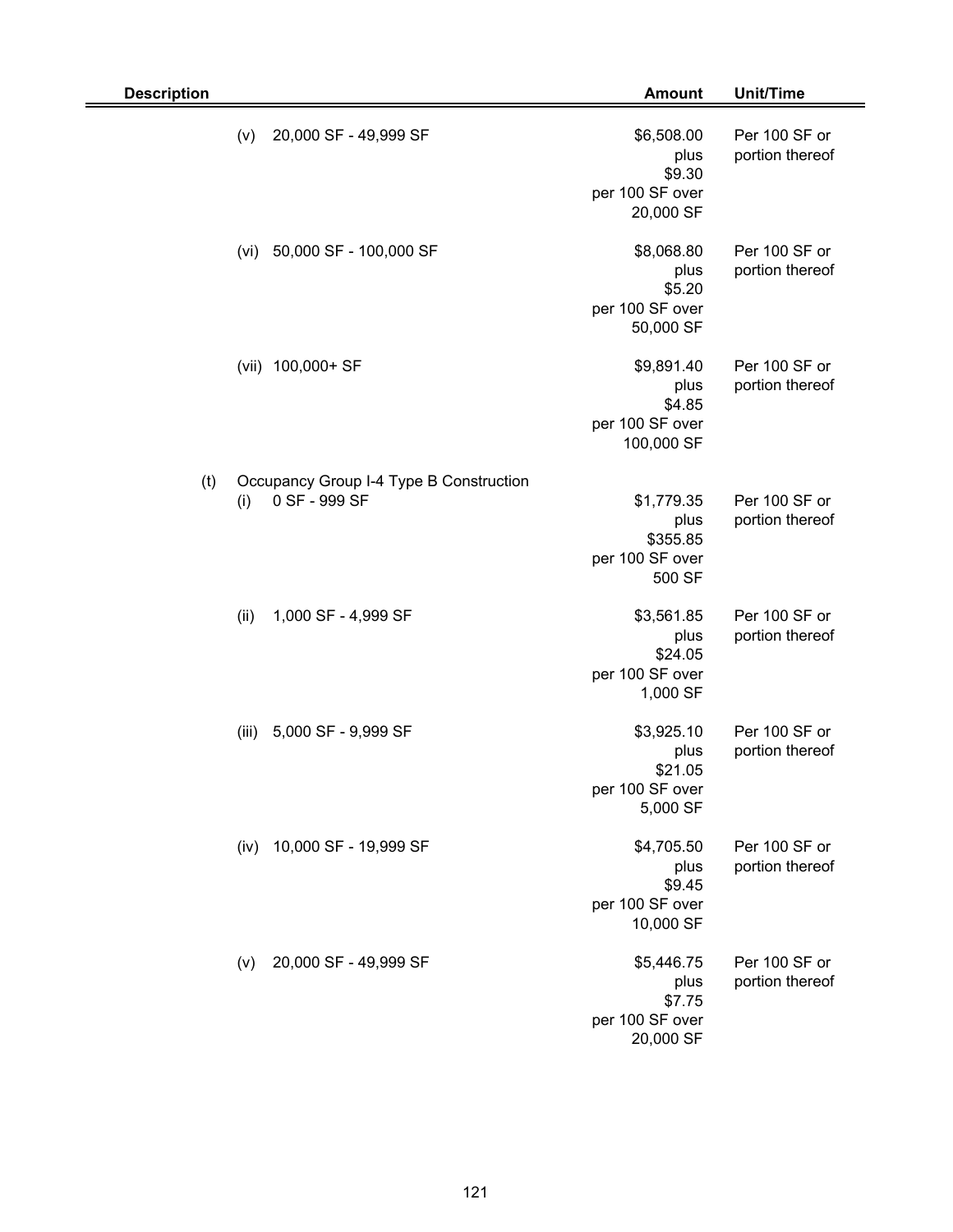| <b>Description</b> |                      |                                       | <b>Amount</b>                                                 | <b>Unit/Time</b>                 |
|--------------------|----------------------|---------------------------------------|---------------------------------------------------------------|----------------------------------|
|                    | (vi)                 | 50,000 SF - 100,000 SF                | \$6,753.05<br>plus<br>\$4.40<br>per 100 SF over<br>50,000 SF  | Per 100 SF or<br>portion thereof |
|                    | 100,000+ SF<br>(vii) |                                       | \$8,278.90<br>plus<br>\$4.05<br>per 100 SF over<br>100,000 SF | Per 100 SF or<br>portion thereof |
| (u)                | 0 SF - 999 SF<br>(i) | Occupancy Group M Type A Construction | \$3,136.25<br>plus<br>\$627.25<br>per 100 SF over<br>500 SF   | Per 100 SF or<br>portion thereof |
|                    | (ii)                 | 1,000 SF - 4,999 SF                   | \$6,272.55<br>plus<br>\$41.25<br>per 100 SF over<br>1,000 SF  | Per 100 SF or<br>portion thereof |
|                    | (iii)                | 5,000 SF - 9,999 SF                   | \$6,933.60<br>plus<br>\$36.75<br>per 100 SF over<br>5,000 SF  | Per 100 SF or<br>portion thereof |
|                    | (iv)                 | 10,000 SF - 19,999 SF                 | \$8,215.55<br>plus<br>\$16.40<br>per 100 SF over<br>10,000 SF | Per 100 SF or<br>portion thereof |
|                    | (v)                  | 20,000 SF - 49,999 SF                 | \$9,564.05<br>plus<br>\$13.45<br>per 100 SF over<br>20,000 SF | Per 100 SF or<br>portion thereof |
|                    |                      | (vi) 50,000 SF - 100,000 SF           | \$11,914.70<br>plus<br>\$7.65<br>per 100 SF over<br>50,000 SF | Per 100 SF or<br>portion thereof |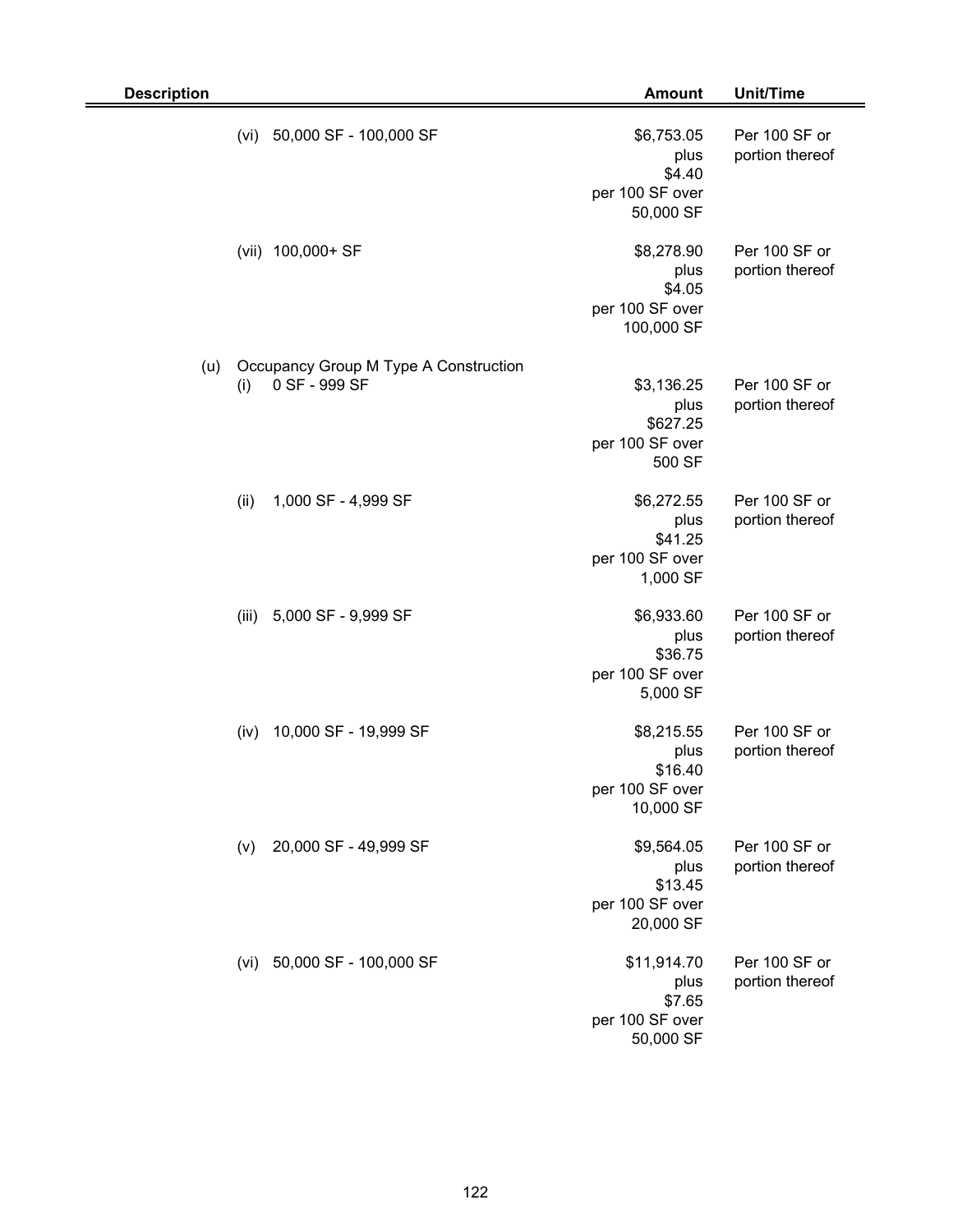| <b>Description</b> |       |                                                        | <b>Amount</b>                                                  | <b>Unit/Time</b>                 |
|--------------------|-------|--------------------------------------------------------|----------------------------------------------------------------|----------------------------------|
|                    |       | (vii) 100,000+ SF                                      | \$14,558.90<br>plus<br>\$7.00<br>per 100 SF over<br>100,000 SF | Per 100 SF or<br>portion thereof |
| (v)                | (i)   | Occupancy Group M Type B Construction<br>0 SF - 999 SF | \$2,624.10<br>plus<br>\$524.80<br>per 100 SF over<br>500 SF    | Per 100 SF or<br>portion thereof |
|                    | (ii)  | 1,000 SF - 4,999 SF                                    | \$5,249.30<br>plus<br>\$34.50<br>per 100 SF over<br>1,000 SF   | Per 100 SF or<br>portion thereof |
|                    | (iii) | 5,000 SF - 9,999 SF                                    | \$5,803.65<br>plus<br>\$30.75<br>per 100 SF over<br>5,000 SF   | Per 100 SF or<br>portion thereof |
|                    | (iv)  | 10,000 SF - 19,999 SF                                  | \$6,875.55<br>plus<br>\$13.70<br>per 100 SF over<br>10,000 SF  | Per 100 SF or<br>portion thereof |
|                    | (v)   | 20,000 SF - 49,999 SF                                  | \$8,005.45<br>plus<br>\$11.30<br>per 100 SF over<br>20,000 SF  | Per 100 SF or<br>portion thereof |
|                    | (vi)  | 50,000 SF - 100,000 SF                                 | \$9,972.70<br>plus<br>\$6.45<br>per 100 SF over<br>50,000 SF   | Per 100 SF or<br>portion thereof |
|                    |       | (vii) 100,000+ SF                                      | \$12,185.00<br>plus<br>\$5.95<br>per 100 SF over<br>100,000 SF | Per 100 SF or<br>portion thereof |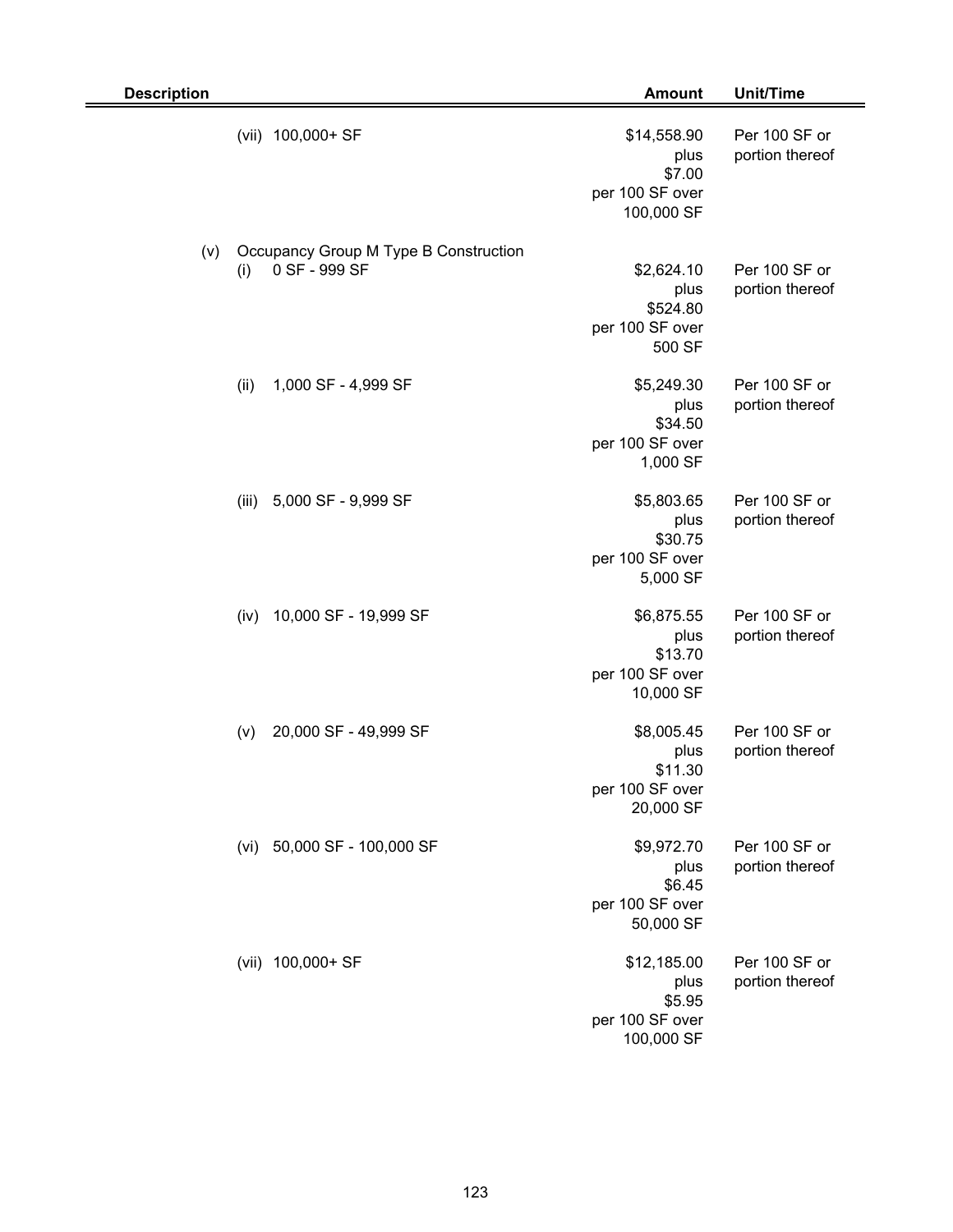| <b>Description</b> |                                                                     | <b>Amount</b>                                                  | Unit/Time                        |
|--------------------|---------------------------------------------------------------------|----------------------------------------------------------------|----------------------------------|
| (w)                | Occupancy Group R-1/R-2 Type A Construction<br>0 SF - 999 SF<br>(i) | \$5,158.50<br>plus<br>\$1,031.70<br>per 100 SF over<br>500 SF  | Per 100 SF or<br>portion thereof |
|                    | (ii)<br>1,000 SF - 4,999 SF                                         | \$10,316.95<br>plus<br>\$52.05<br>per 100 SF over<br>1,000 SF  | Per 100 SF or<br>portion thereof |
|                    | 5,000 SF - 9,999 SF<br>(iii)                                        | \$12,896.75<br>plus<br>\$65.05<br>per 100 SF over<br>5,000 SF  | Per 100 SF or<br>portion thereof |
|                    | 10,000 SF - 19,999 SF<br>(iv)                                       | \$14,287.45<br>plus<br>\$37.25<br>per 100 SF over<br>10,000 SF | Per 100 SF or<br>portion thereof |
|                    | 20,000 SF - 49,999 SF<br>(v)                                        | \$17,000.30<br>plus<br>\$11.20<br>per 100 SF over<br>20,000 SF | Per 100 SF or<br>portion thereof |
|                    | 50,000 SF - 100,000 SF<br>(vi)                                      | \$19,677.20<br>plus<br>\$16.25<br>per 100 SF over<br>50,000 SF | Per 100 SF or<br>portion thereof |
|                    | (vii) 100,000 SF - 200,000 SF                                       | \$24,404.85<br>plus<br>\$7.70<br>per 100 SF over<br>100,000 SF | Per 100 SF or<br>portion thereof |
|                    | (viii) 200,000+ SF                                                  | \$29,856.90<br>plus<br>\$7.20<br>per 100 SF over<br>200,000 SF | Per 100 SF or<br>portion thereof |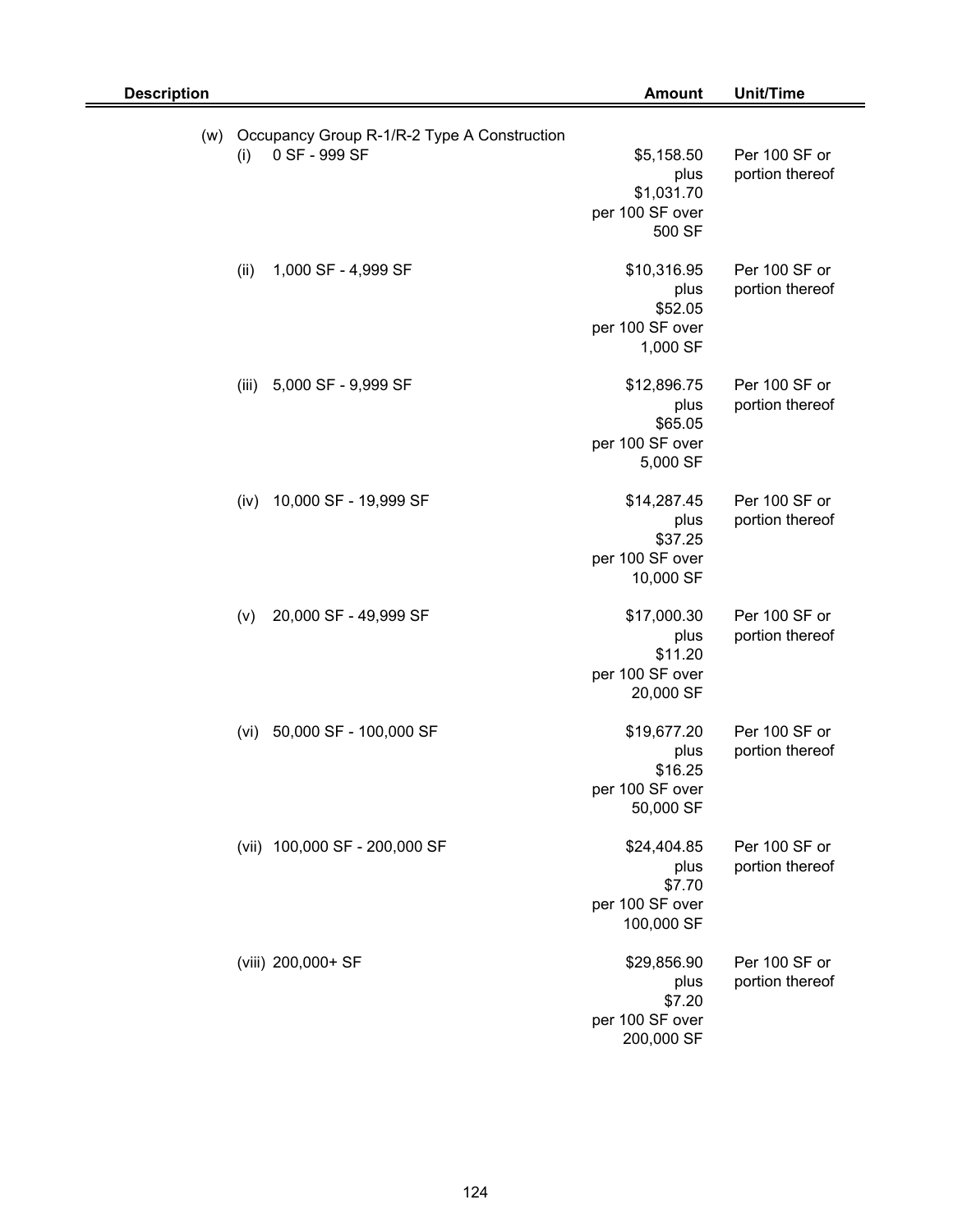| <b>Description</b> |                                                                     | <b>Amount</b>                                                  | Unit/Time                        |
|--------------------|---------------------------------------------------------------------|----------------------------------------------------------------|----------------------------------|
| (x)                | Occupancy Group R-1/R-2 Type B Construction<br>0 SF - 999 SF<br>(i) | \$4,318.95<br>plus<br>\$863.80<br>per 100 SF over<br>500 SF    | Per 100 SF or<br>portion thereof |
|                    | (ii)<br>1,000 SF - 4,999 SF                                         | \$8,635.85<br>plus<br>\$43.60<br>per 100 SF over<br>1,000 SF   | Per 100 SF or<br>portion thereof |
|                    | 5,000 SF - 9,999 SF<br>(iii)                                        | \$10,795.35<br>plus<br>\$54.45<br>per 100 SF over<br>5,000 SF  | Per 100 SF or<br>portion thereof |
|                    | 10,000 SF - 19,999 SF<br>(iv)                                       | \$11,957.95<br>plus<br>\$31.15<br>per 100 SF over<br>10,000 SF | Per 100 SF or<br>portion thereof |
|                    | 20,000 SF - 49,999 SF<br>(v)                                        | \$14,229.35<br>plus<br>\$9.35<br>per 100 SF over<br>20,000 SF  | Per 100 SF or<br>portion thereof |
|                    | 50,000 SF - 100,000 SF<br>(vi)                                      | \$16,470.20<br>plus<br>\$13.60<br>per 100 SF over<br>50,000 SF | Per 100 SF or<br>portion thereof |
|                    | (vii) 100,000 SF - 200,000 SF                                       | \$20,426.90<br>plus<br>\$6.50<br>per 100 SF over<br>100,000 SF | Per 100 SF or<br>portion thereof |
|                    | (viii) 200,000+ SF                                                  | \$24,989.80<br>plus<br>\$6.00<br>per 100 SF over<br>200,000 SF | Per 100 SF or<br>portion thereof |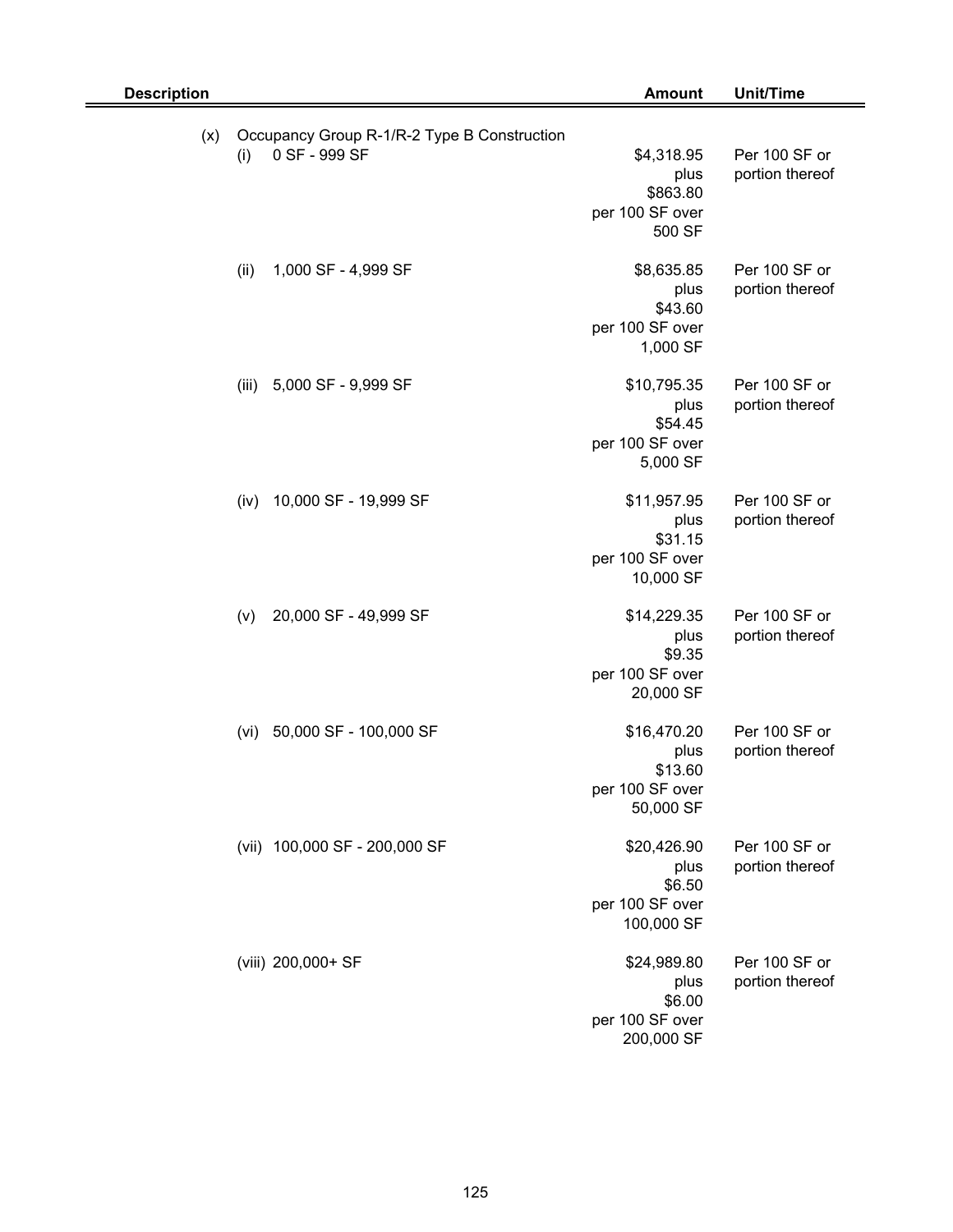| <b>Description</b> |                                                                           | <b>Amount</b>                                                 | Unit/Time                        |
|--------------------|---------------------------------------------------------------------------|---------------------------------------------------------------|----------------------------------|
| (y)                | Occupancy Group R-3/R-3.1/R-4 Type A Construction<br>0 SF - 999 SF<br>(i) | \$1,420.30                                                    | Per 100 SF or                    |
|                    |                                                                           | plus<br>\$284.05<br>per 100 SF over<br>500 SF                 | portion thereof                  |
|                    | 1,000 SF - 1,999 SF<br>(ii)                                               | \$2,841.65<br>plus<br>\$88.65<br>per 100 SF over<br>1,000 SF  | Per 100 SF or<br>portion thereof |
|                    | 2,000 SF - 2,999 SF<br>(iii)                                              | \$3,115.15<br>plus<br>\$88.65<br>per 100 SF over<br>2,000 SF  | Per 100 SF or<br>portion thereof |
|                    | 3,000 SF - 3,999 SF<br>(iv)                                               | \$3,748.75<br>plus<br>\$78.35<br>per 100 SF over<br>3,000 SF  | Per 100 SF or<br>portion thereof |
|                    | 4,000 SF - 4,999 SF<br>(v)                                                | \$4,326.40<br>plus<br>\$200.80<br>per 100 SF over<br>4,000 SF | Per 100 SF or<br>portion thereof |
|                    | 5,000 SF - 5,999 SF<br>(vi)                                               | \$5,408.75<br>plus<br>\$36.95<br>per 100 SF over<br>5,000 SF  | Per 100 SF or<br>portion thereof |
|                    | (vii) 10,000+ SF                                                          | \$6,532.30<br>plus<br>\$33.25<br>per 100 SF over<br>10,000 SF | Per 100 SF or<br>portion thereof |
| (z)                | Occupancy Group R-3/R-3.1/R-4 Type B Construction<br>0 SF - 999 SF<br>(i) | \$1,187.90<br>plus<br>\$237.55<br>per 100 SF over<br>500 SF   | Per 100 SF or<br>portion thereof |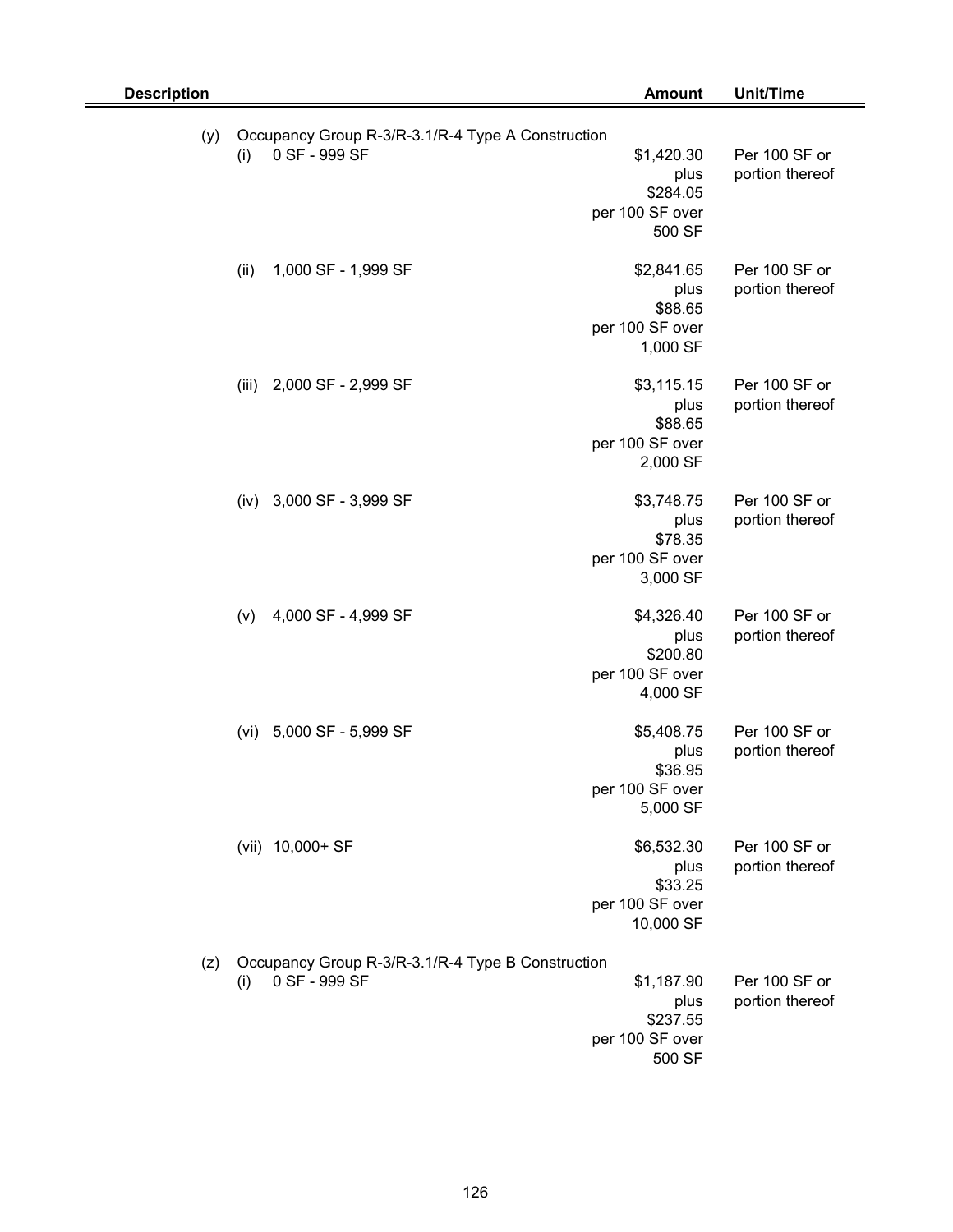| <b>Description</b> |                                                                   | <b>Amount</b>                                                 | Unit/Time                        |
|--------------------|-------------------------------------------------------------------|---------------------------------------------------------------|----------------------------------|
| (ii)               | 1,000 SF - 1,999 SF                                               | \$2,378.10<br>plus<br>\$74.25<br>per 100 SF over<br>1,000 SF  | Per 100 SF or<br>portion thereof |
| (iii)              | 2,000 SF - 2,999 SF                                               | \$2,607.20<br>plus<br>\$74.25<br>per 100 SF over<br>2,000 SF  | Per 100 SF or<br>portion thereof |
| (iv)               | 3,000 SF - 3,999 SF                                               | \$3,137.35<br>plus<br>\$65.60<br>per 100 SF over<br>3,000 SF  | Per 100 SF or<br>portion thereof |
| (v)                | 4,000 SF - 4,999 SF                                               | \$3,620.95<br>plus<br>\$168.10<br>per 100 SF over<br>4,000 SF | Per 100 SF or<br>portion thereof |
| (vi)               | 5,000 SF - 5,999 SF                                               | \$4,527.05<br>plus<br>\$30.85<br>per 100 SF over<br>5,000 SF  | Per 100 SF or<br>portion thereof |
|                    | (vii) 10,000+ SF                                                  | \$5,467.90<br>plus<br>\$27.85<br>per 100 SF over<br>10,000 SF | Per 100 SF or<br>portion thereof |
| (i)                | (aa) Occupancy Group S-1/S-2 Type A Construction<br>0 SF - 499 SF | \$3,681.15<br>plus<br>\$1,227.05<br>per 100 SF over<br>300 SF | Per 100 SF or<br>portion thereof |
| (ii)               | 500 SF - 2,499 SF                                                 | \$6,133.10<br>plus<br>\$59.80<br>per 100 SF over<br>500 SF    | Per 100 SF or<br>portion thereof |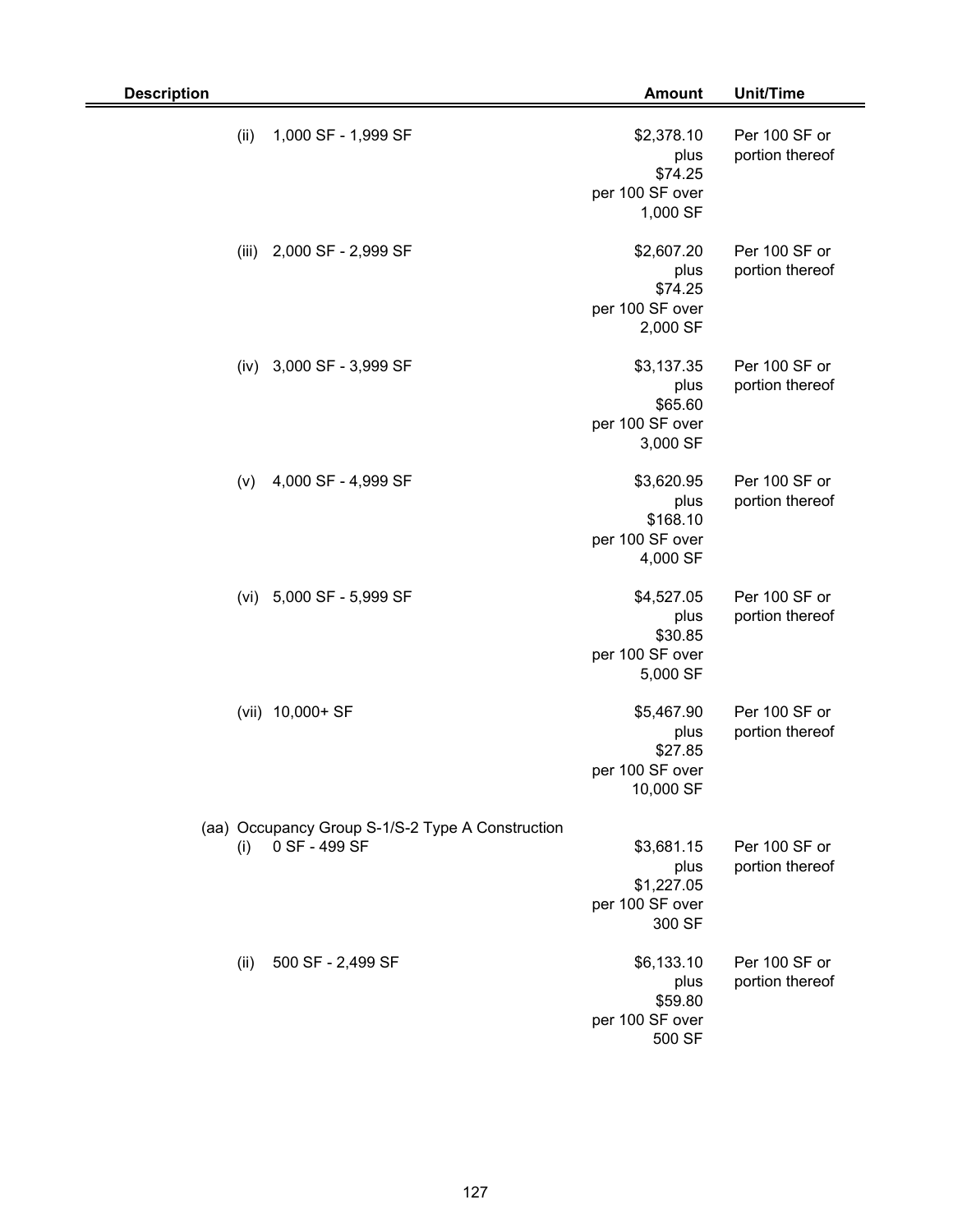| <b>Description</b>                                                       | <b>Amount</b>                                                  | Unit/Time                        |
|--------------------------------------------------------------------------|----------------------------------------------------------------|----------------------------------|
| (iii)<br>2,500 SF - 4,999 SF                                             | \$6,799.50<br>plus<br>\$64.00<br>per 100 SF over<br>2,500 SF   | Per 100 SF or<br>portion thereof |
| 5,000 SF - 9,999 SF<br>(iv)                                              | \$8,073.00<br>plus<br>\$29.80<br>per 100 SF over<br>5,000 SF   | Per 100 SF or<br>portion thereof |
| 10,000 SF - 24,999 SF<br>(v)                                             | \$9,370.80<br>plus<br>\$22.10<br>per 100 SF over<br>10,000 SF  | Per 100 SF or<br>portion thereof |
| 25,000 SF - 49,999 SF<br>(vi)                                            | \$11,649.60<br>plus<br>\$13.40<br>per 100 SF over<br>25,000 SF | Per 100 SF or<br>portion thereof |
| (vii) 50,000+ SF                                                         | \$14,209.75<br>plus<br>\$12.65<br>per 100 SF over<br>50,000 SF | Per 100 SF or<br>portion thereof |
| (bb) Occupancy Group S-1/S-2 Type B Construction<br>0 SF - 499 SF<br>(i) | \$3,079.25<br>plus<br>\$1,026.40<br>per 100 SF over<br>300 SF  | Per 100 SF or<br>portion thereof |
| 500 SF - 2,499 SF<br>(ii)                                                | \$5,133.15<br>plus<br>\$50.10<br>per 100 SF over<br>500 SF     | Per 100 SF or<br>portion thereof |
| (iii) 2,500 SF - 4,999 SF                                                | \$5,690.70<br>plus<br>\$53.60<br>per 100 SF over<br>2,500 SF   | Per 100 SF or<br>portion thereof |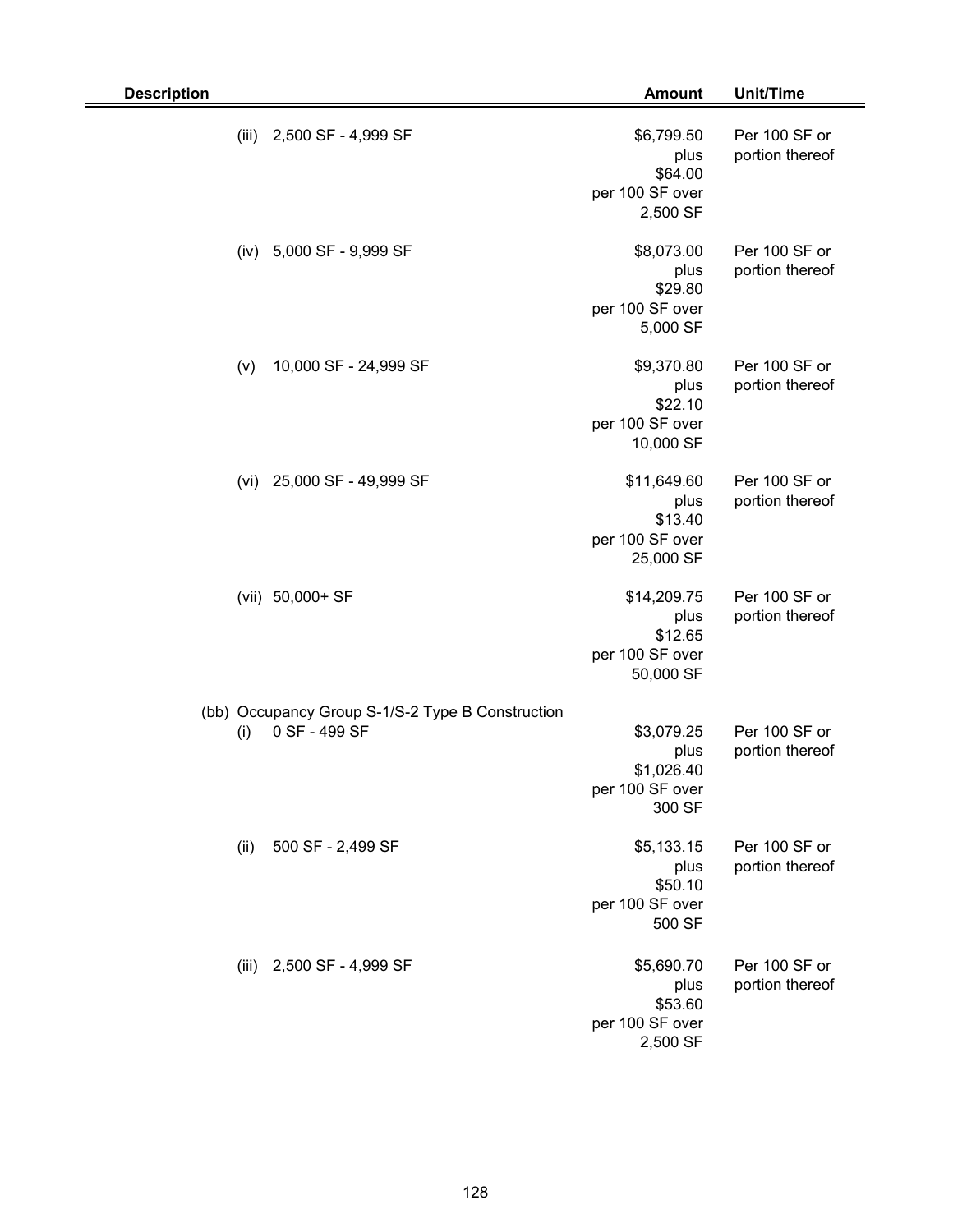| <b>Description</b> |                                                             | <b>Amount</b>                                                  | Unit/Time                        |
|--------------------|-------------------------------------------------------------|----------------------------------------------------------------|----------------------------------|
| (iv)               | 5,000 SF - 9,999 SF                                         | \$6,756.15<br>plus<br>\$24.95<br>per 100 SF over<br>5,000 SF   | Per 100 SF or<br>portion thereof |
| (v)                | 10,000 SF - 24,999 SF                                       | \$7,842.75<br>plus<br>\$18.50<br>per 100 SF over<br>10,000 SF  | Per 100 SF or<br>portion thereof |
| (vi)               | 25,000 SF - 50,000 SF                                       | \$9,750.90<br>plus<br>\$11.25<br>per 100 SF over<br>25,000 SF  | Per 100 SF or<br>portion thereof |
| (vii) 50,000+ SF   |                                                             | \$11,893.55<br>plus<br>\$10.65<br>per 100 SF over<br>50,000 SF | Per 100 SF or<br>portion thereof |
| (i)                | (cc) Occupancy Group U Type A Construction<br>0 SF - 999 SF | \$1,536.45<br>plus<br>\$307.30<br>per 100 SF over<br>500 SF    | Per 100 SF or<br>portion thereof |
| (ii)               | 1,000 SF - 4,999 SF                                         | \$3,070.75<br>plus<br>\$21.95<br>per 100 SF over<br>1,000 SF   | Per 100 SF or<br>portion thereof |
|                    | (iii) 5,000 SF - 9,999 SF                                   | \$3,373.85<br>plus<br>\$18.50<br>per 100 SF over<br>5,000 SF   | Per 100 SF or<br>portion thereof |
| (iv)               | 10,000 SF - 19,999 SF                                       | \$4,015.85<br>plus<br>\$8.20<br>per 100 SF over<br>10,000 SF   | Per 100 SF or<br>portion thereof |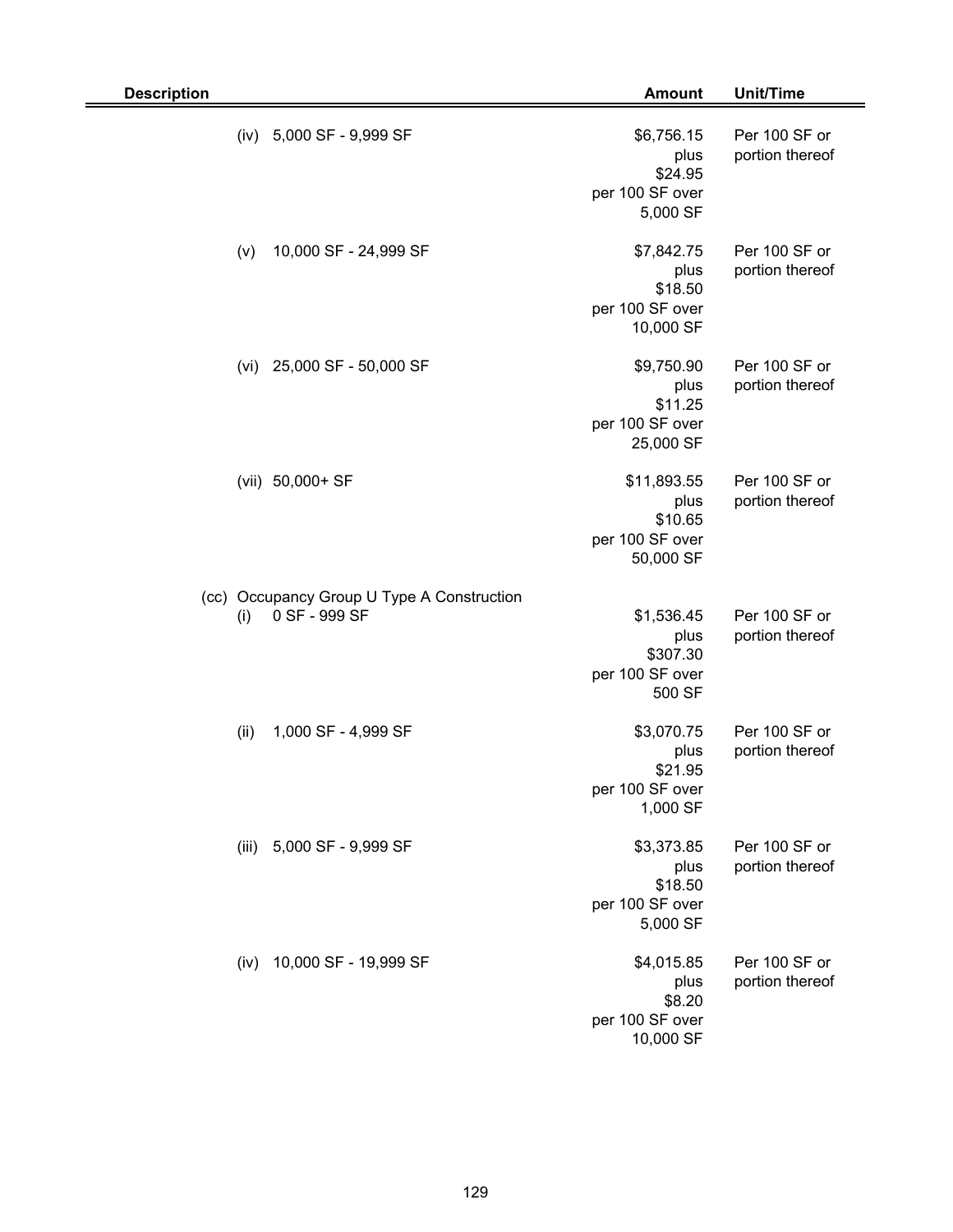| <b>Description</b>                                                 | <b>Amount</b>                                                 | Unit/Time                        |
|--------------------------------------------------------------------|---------------------------------------------------------------|----------------------------------|
| (v)<br>20,000 SF - 49,999 SF                                       | \$4,689.60<br>plus<br>\$6.95<br>per 100 SF over<br>20,000 SF  | Per 100 SF or<br>portion thereof |
| 50,000 SF - 100,000 SF<br>(vi)                                     | \$5,775.20<br>plus<br>\$3.85<br>per 100 SF over<br>50,000 SF  | Per 100 SF or<br>portion thereof |
| 100,000+ SF<br>(vii)                                               | \$7,045.50<br>plus<br>\$3.50<br>per 100 SF over<br>100,000 SF | Per 100 SF or<br>portion thereof |
| (dd) Occupancy Group U Type B Construction<br>0 SF - 999 SF<br>(i) | \$1,283.00<br>plus<br>\$256.60<br>per 100 SF over<br>500 SF   | Per 100 SF or<br>portion thereof |
| 1,000 SF - 4,999 SF<br>(ii)                                        | \$2,570.25<br>plus<br>\$18.35<br>per 100 SF over<br>1,000 SF  | Per 100 SF or<br>portion thereof |
| 5,000 SF - 9,999 SF<br>(iii)                                       | \$2,823.70<br>plus<br>\$15.55<br>per 100 SF over<br>5,000 SF  | Per 100 SF or<br>portion thereof |
| 10,000 SF - 19,999 SF<br>(iv)                                      | \$3,361.20<br>plus<br>\$6.90<br>per 100 SF over<br>10,000 SF  | Per 100 SF or<br>portion thereof |
| 20,000 SF - 49,999 SF<br>(v)                                       | \$3,925.10<br>plus<br>\$5.75<br>per 100 SF over<br>20,000 SF  | Per 100 SF or<br>portion thereof |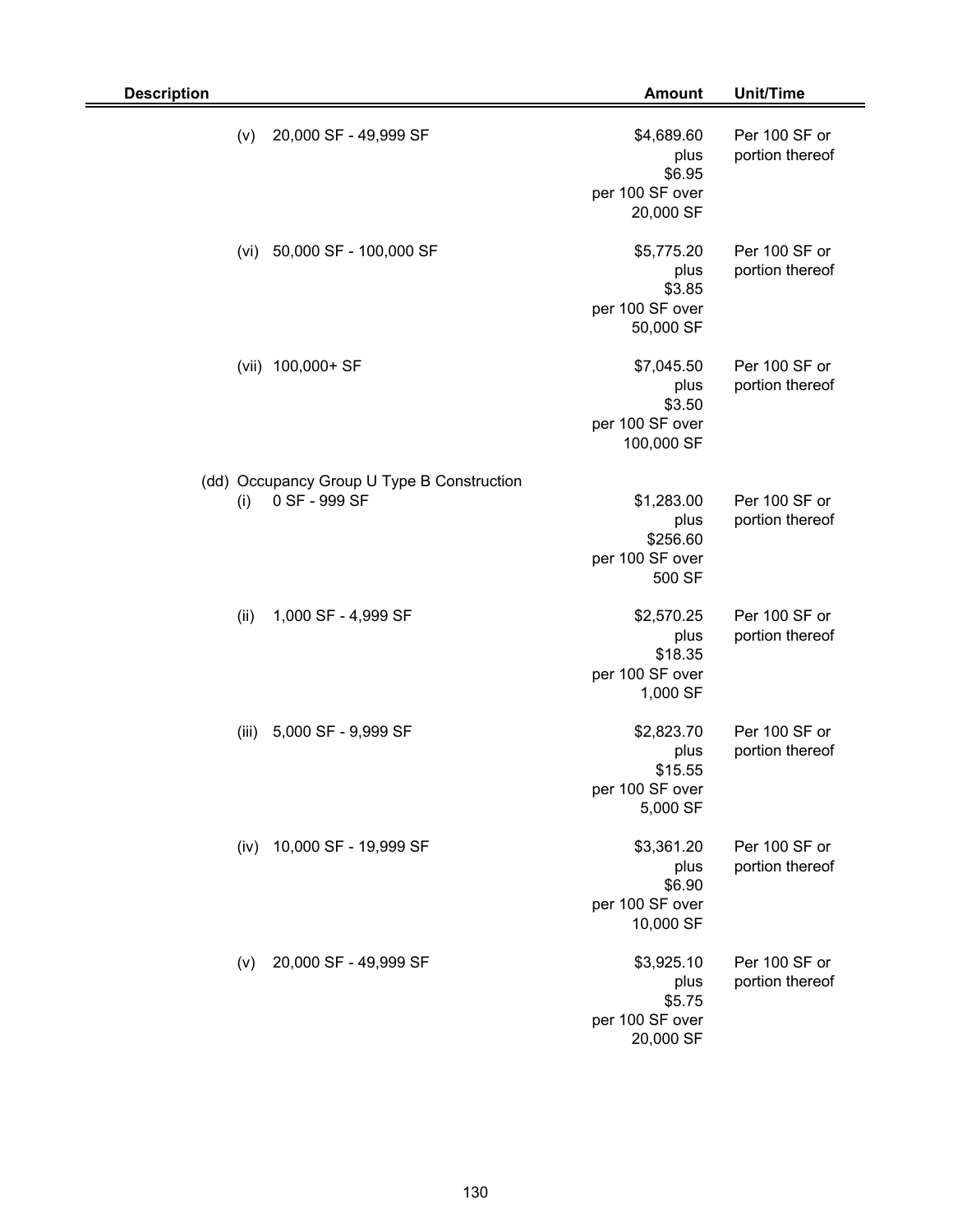| <b>Description</b>                                              | <b>Amount</b>                                                  | <b>Unit/Time</b>                 |
|-----------------------------------------------------------------|----------------------------------------------------------------|----------------------------------|
| 50,000 SF - 100,000 SF<br>(vi)                                  | \$4,834.30<br>plus<br>\$3.20<br>per 100 SF over<br>50,000 SF   | Per 100 SF or<br>portion thereof |
| 100,000+ SF<br>(vii)                                            | \$5,896.60<br>plus<br>\$2.95<br>per 100 SF over<br>100,000 SF  | Per 100 SF or<br>portion thereof |
| (ee) Medical/Dental Type A Construction<br>0 SF - 999 SF<br>(i) | \$4,245.05<br>plus<br>\$849.00<br>per 100 SF over<br>500 SF    | Per 100 SF or<br>portion thereof |
| (ii)<br>1,000 SF - 4,999 SF                                     | \$8,489.00<br>plus<br>\$49.30<br>per 100 SF over<br>1,000 SF   | Per 100 SF or<br>portion thereof |
| 5,000 SF - 9,999 SF<br>(iii)                                    | \$9,369.75<br>plus<br>\$47.20<br>per 100 SF over<br>5,000 SF   | Per 100 SF or<br>portion thereof |
| 10,000 SF - 19,999 SF<br>(iv)                                   | \$11,157.55<br>plus<br>\$21.50<br>per 100 SF over<br>10,000 SF | Per 100 SF or<br>portion thereof |
| 20,000 SF - 49,999 SF<br>(v)                                    | \$12,933.65<br>plus<br>\$16.95<br>per 100 SF over<br>20,000 SF | Per 100 SF or<br>portion thereof |
| 50,000 SF - 100,000 SF<br>(vi)                                  | \$16,063.65<br>plus<br>\$9.85<br>per 100 SF over<br>50,000 SF  | Per 100 SF or<br>portion thereof |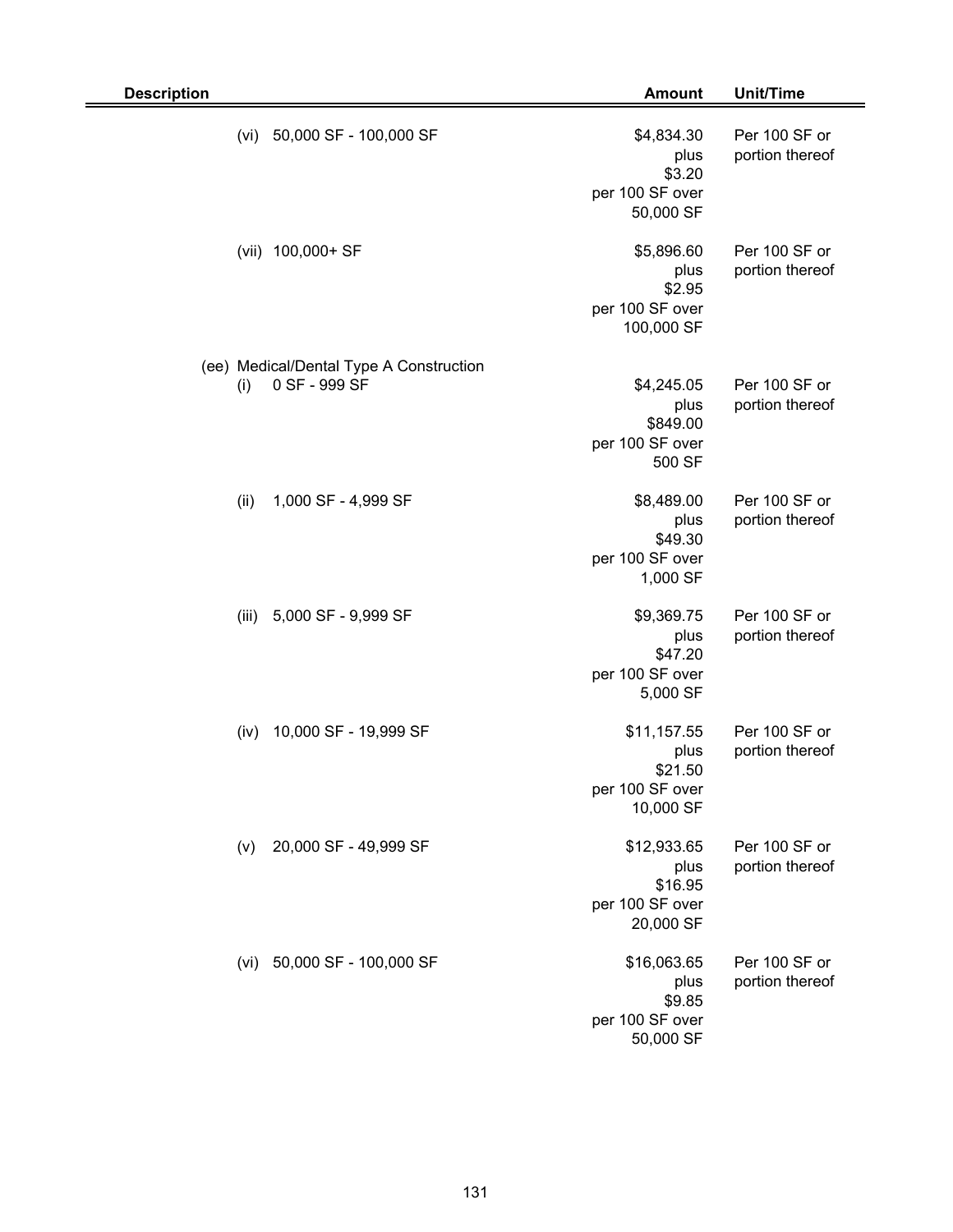| <b>Description</b> |       |                                                     | <b>Amount</b>                                                  | <b>Unit/Time</b>                 |
|--------------------|-------|-----------------------------------------------------|----------------------------------------------------------------|----------------------------------|
|                    |       | (vii) 100,000+ SF                                   | \$19,638.15<br>plus<br>\$9.20<br>per 100 SF over<br>100,000 SF | Per 100 SF or<br>portion thereof |
| (ff)               | (i)   | Medical/Dental Type B Construction<br>0 SF - 999 SF | \$3,551.30<br>plus<br>\$710.70<br>per 100 SF over<br>500 SF    | Per 100 SF or<br>portion thereof |
|                    | (ii)  | 1,000 SF - 4,999 SF                                 | \$7,105.70<br>plus<br>\$41.30<br>per 100 SF over<br>1,000 SF   | Per 100 SF or<br>portion thereof |
|                    | (iii) | 5,000 SF - 9,999 SF                                 | \$7,842.75<br>plus<br>\$39.50<br>per 100 SF over<br>5,000 SF   | Per 100 SF or<br>portion thereof |
|                    | (iv)  | 10,000 SF - 19,999 SF                               | \$9,339.10<br>plus<br>\$18.00<br>per 100 SF over<br>10,000 SF  | Per 100 SF or<br>portion thereof |
|                    | (v)   | 20,000 SF - 49,999 SF                               | \$10,824.85<br>plus<br>\$14.15<br>per 100 SF over<br>20,000 SF | Per 100 SF or<br>portion thereof |
|                    | (vi)  | 50,000 SF - 100,000 SF                              | \$13,444.75<br>plus<br>\$8.30<br>per 100 SF over<br>50,000 SF  | Per 100 SF or<br>portion thereof |
|                    |       | (vii) 100,000+ SF                                   | \$16,436.35<br>plus<br>\$7.70<br>per 100 SF over<br>100,000 SF | Per 100 SF or<br>portion thereof |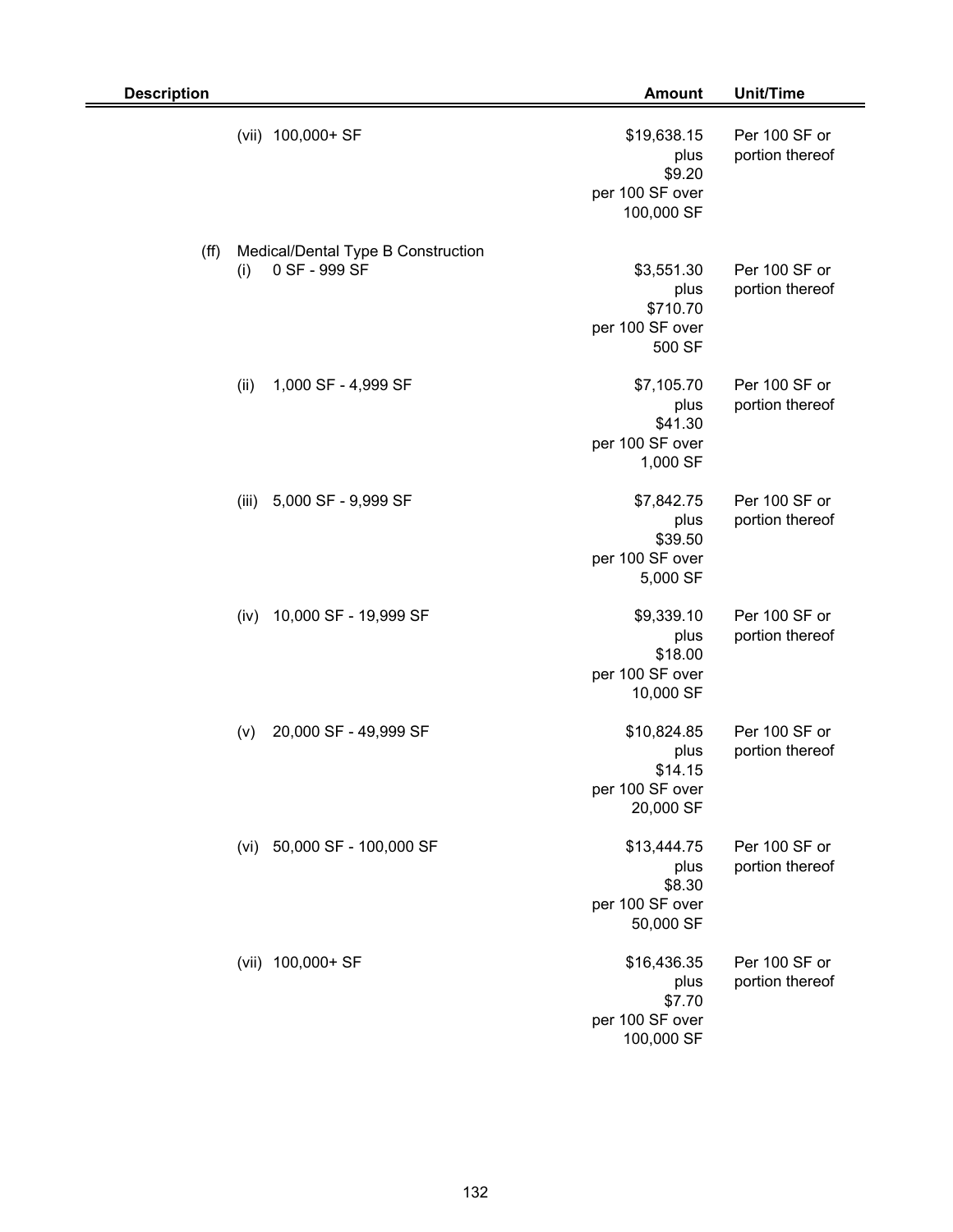| <b>Description</b> | <b>Amount</b>                                                                               |                                                               | Unit/Time                        |
|--------------------|---------------------------------------------------------------------------------------------|---------------------------------------------------------------|----------------------------------|
| (2)<br>(a)         | Tenant Improvement<br>Occupancy Group B Medical Type A Construction<br>0 SF - 999 SF<br>(i) | \$1,774.10<br>plus<br>\$354.80<br>per 100 SF over<br>500 SF   | Per 100 SF or<br>portion thereof |
|                    | (ii)<br>1,000 SF - 4,999 SF                                                                 | \$3,547.05<br>plus<br>\$22.55<br>per 100 SF over<br>1,000 SF  | Per 100 SF or<br>portion thereof |
|                    | 5,000 SF - 9,999 SF<br>(iii)                                                                | \$3,927.20<br>plus<br>\$20.55<br>per 100 SF over<br>5,000 SF  | Per 100 SF or<br>portion thereof |
|                    | 10,000 SF - 19,999 SF<br>(iv)                                                               | \$4,685.40<br>plus<br>\$9.25<br>per 100 SF over<br>10,000 SF  | Per 100 SF or<br>portion thereof |
|                    | 20,000 SF - 49,999 SF<br>(v)                                                                | \$5,475.25<br>plus<br>\$7.55<br>per 100 SF over<br>20,000 SF  | Per 100 SF or<br>portion thereof |
|                    | 50,000 SF - 100,000 SF<br>(vi)                                                              | \$6,766.75<br>plus<br>\$4.30<br>per 100 SF over<br>50,000 SF  | Per 100 SF or<br>portion thereof |
|                    | (vii) 100,000+ SF                                                                           | \$8,241.95<br>plus<br>\$4.00<br>per 100 SF over<br>100,000 SF | Per 100 SF or<br>portion thereof |
| (b)                | Occupancy Group B Medical Type B Construction<br>0 SF - 999 SF<br>(i)                       | \$1,483.65<br>plus<br>\$296.70<br>per 100 SF over<br>500 SF   | Per 100 SF or<br>portion thereof |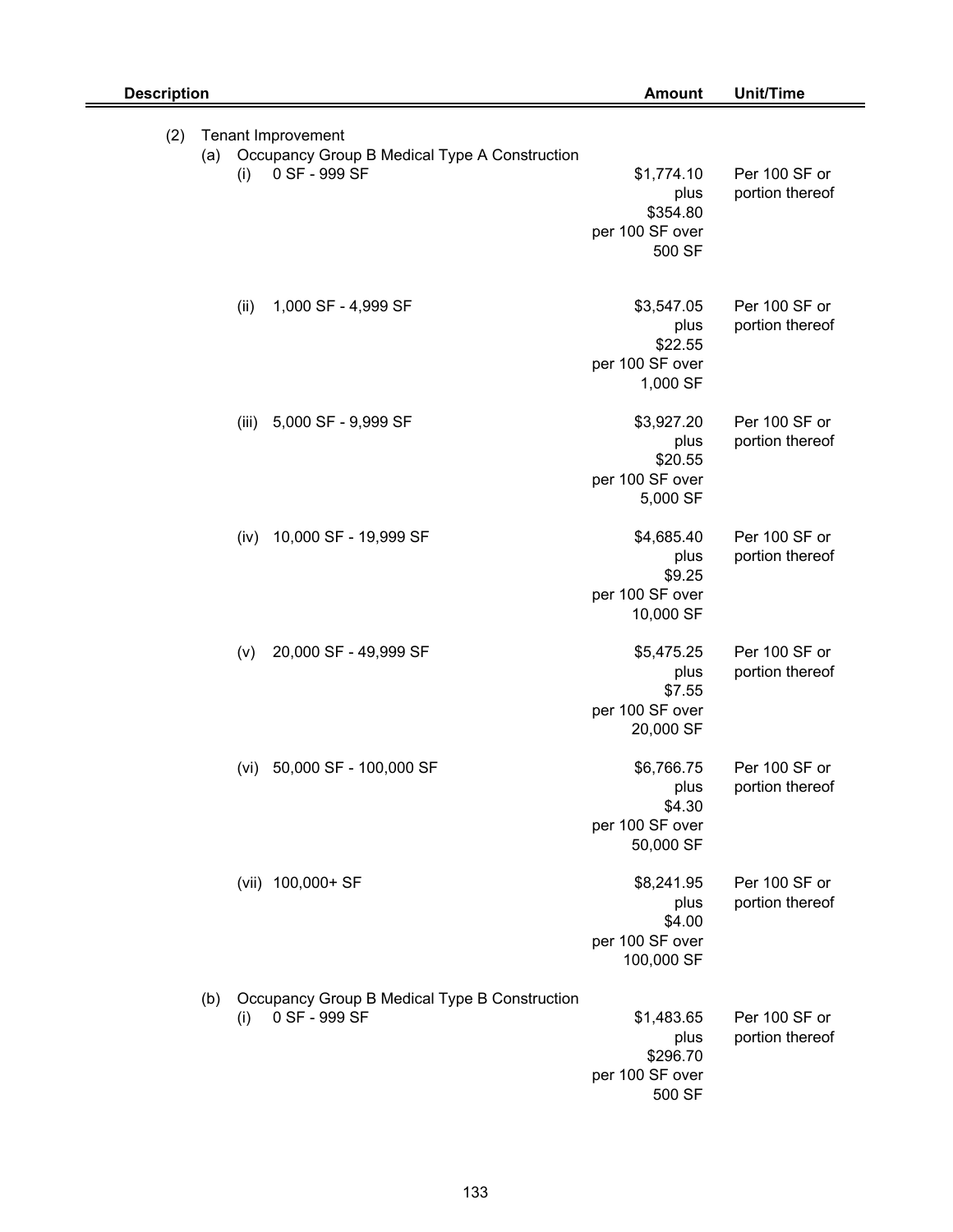| <b>Description</b> |       |                                                               | <b>Amount</b>                                                 | Unit/Time                        |
|--------------------|-------|---------------------------------------------------------------|---------------------------------------------------------------|----------------------------------|
|                    | (ii)  | 1,000 SF - 4,999 SF                                           | \$2,969.40<br>plus<br>\$18.85<br>per 100 SF over<br>1,000 SF  | Per 100 SF or<br>portion thereof |
|                    | (iii) | 5,000 SF - 9,999 SF                                           | \$3,287.25<br>plus<br>\$17.15<br>per 100 SF over<br>5,000 SF  | Per 100 SF or<br>portion thereof |
|                    | (iv)  | 10,000 SF - 19,999 SF                                         | \$3,920.85<br>plus<br>\$7.75<br>per 100 SF over<br>10,000 SF  | Per 100 SF or<br>portion thereof |
|                    | (v)   | 20,000 SF - 49,999 SF                                         | \$4,583.00<br>plus<br>\$6.35<br>per 100 SF over<br>20,000 SF  | Per 100 SF or<br>portion thereof |
|                    | (vi)  | 50,000 SF - 100,000 SF                                        | \$5,664.30<br>plus<br>\$3.65<br>per 100 SF over<br>50,000 SF  | Per 100 SF or<br>portion thereof |
|                    |       | (vii) 100,000+ SF                                             | \$6,898.75<br>plus<br>\$3.30<br>per 100 SF over<br>100,000 SF | Per 100 SF or<br>portion thereof |
| (c)                | (i)   | Occupancy Group B Office Type A Construction<br>0 SF - 999 SF | \$1,557.55<br>plus<br>\$311.55<br>per 100 SF over<br>500 SF   | Per 100 SF or<br>portion thereof |
|                    | (ii)  | 1,000 SF - 4,999 SF                                           | \$3,116.20<br>plus<br>\$17.70<br>per 100 SF over<br>1,000 SF  | Per 100 SF or<br>portion thereof |
|                    |       | (iii) 5,000 SF - 9,999 SF                                     | \$3,455.15<br>plus<br>\$17.25<br>per 100 SF over<br>5,000 SF  | Per 100 SF or<br>portion thereof |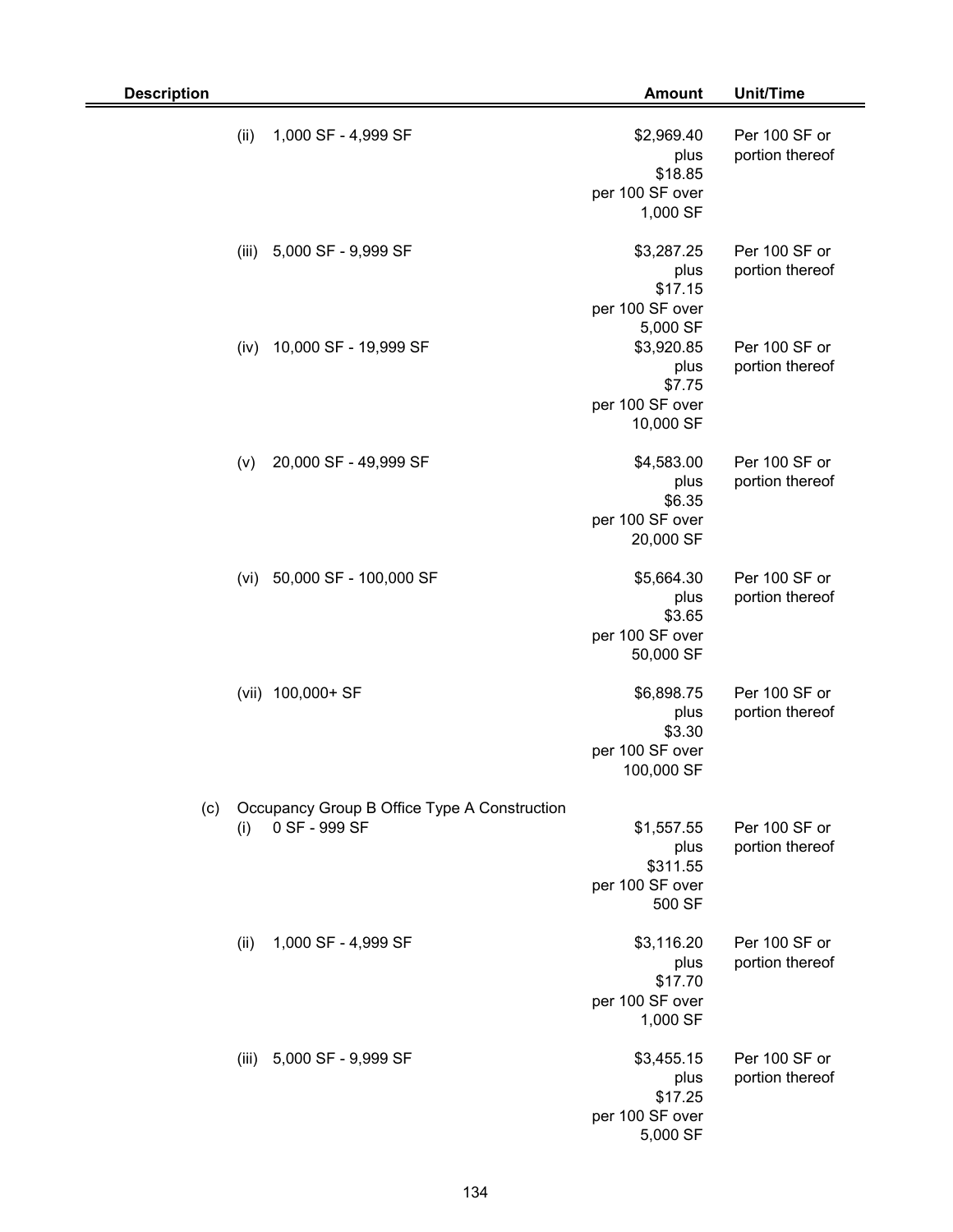| <b>Description</b> |       |                                                               | <b>Amount</b>                                                 | Unit/Time                        |
|--------------------|-------|---------------------------------------------------------------|---------------------------------------------------------------|----------------------------------|
|                    | (iv)  | 10,000 SF - 19,999 SF                                         | \$4,122.60<br>plus<br>\$7.90<br>per 100 SF over<br>10,000 SF  | Per 100 SF or<br>portion thereof |
|                    | (v)   | 20,000 SF - 49,999 SF                                         | \$4,815.30<br>plus<br>\$6.20<br>per 100 SF over<br>20,000 SF  | Per 100 SF or<br>portion thereof |
|                    | (vi)  | 50,000 SF - 100,000 SF                                        | \$5,927.25<br>plus<br>\$3.65<br>per 100 SF over<br>50,000 SF  | Per 100 SF or<br>portion thereof |
|                    | (vii) | 100,000+ SF                                                   | \$7,231.35<br>plus<br>\$3.35<br>per 100 SF over<br>100,000 SF | Per 100 SF or<br>portion thereof |
| (d)                | (i)   | Occupancy Group B Office Type B Construction<br>0 SF - 999 SF | \$1,304.15<br>plus<br>\$260.85<br>per 100 SF over<br>500 SF   | Per 100 SF or<br>portion thereof |
|                    | (ii)  | 1,000 SF - 4,999 SF                                           | \$2,609.35<br>plus<br>\$14.80<br>per 100 SF over<br>1,000 SF  | Per 100 SF or<br>portion thereof |
|                    |       | (iii) 5,000 SF - 9,999 SF                                     | \$2,892.30<br>plus<br>\$14.40<br>per 100 SF over<br>5,000 SF  | Per 100 SF or<br>portion thereof |
|                    | (iv)  | 10,000 SF - 19,999 SF                                         | \$3,450.95<br>plus<br>\$6.65<br>per 100 SF over<br>10,000 SF  | Per 100 SF or<br>portion thereof |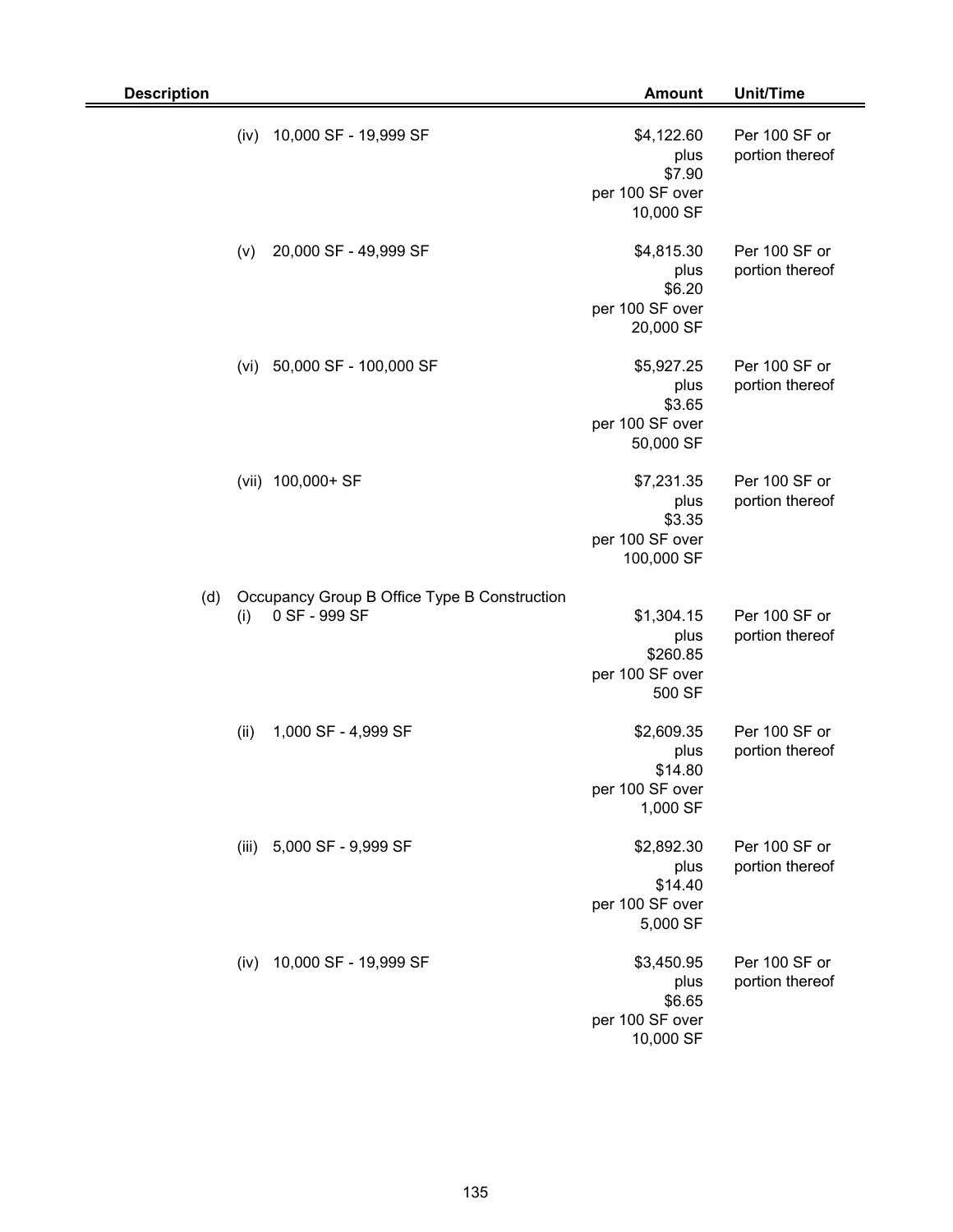| <b>Description</b> |       |                                                                     | <b>Amount</b>                                                 | Unit/Time                        |
|--------------------|-------|---------------------------------------------------------------------|---------------------------------------------------------------|----------------------------------|
|                    | (v)   | 20,000 SF - 49,999 SF                                               | \$4,030.70<br>plus<br>\$5.20<br>per 100 SF over<br>20,000 SF  | Per 100 SF or<br>portion thereof |
|                    | (vi)  | 50,000 SF - 100,000 SF                                              | \$4,961.05<br>plus<br>\$3.00<br>per 100 SF over<br>50,000 SF  | Per 100 SF or<br>portion thereof |
|                    |       | (vii) 100,000+ SF                                                   | \$6,052.85<br>plus<br>\$2.85<br>per 100 SF over<br>100,000 SF | Per 100 SF or<br>portion thereof |
| (e)                | (i)   | Occupancy Group A-2 Restaurant Type A Construction<br>0 SF - 999 SF | \$1,774.10<br>plus<br>\$354.80<br>per 100 SF over<br>500 SF   | Per 100 SF or<br>portion thereof |
|                    | (ii)  | 1,000 SF - 4,999 SF                                                 | \$3,553.40<br>plus<br>\$23.60<br>per 100 SF over<br>1,000 SF  | Per 100 SF or<br>portion thereof |
|                    | (iii) | 5,000 SF - 9,999 SF                                                 | \$3,977.85<br>plus<br>\$21.15<br>per 100 SF over<br>5,000 SF  | Per 100 SF or<br>portion thereof |
|                    | (iv)  | 10,000 SF - 19,999 SF                                               | \$4,685.40<br>plus<br>\$9.35<br>per 100 SF over<br>10,000 SF  | Per 100 SF or<br>portion thereof |
|                    | (v)   | 20,000 SF - 49,999 SF                                               | \$5,434.10<br>plus<br>\$7.70<br>per 100 SF over<br>20,000 SF  | Per 100 SF or<br>portion thereof |

Ξ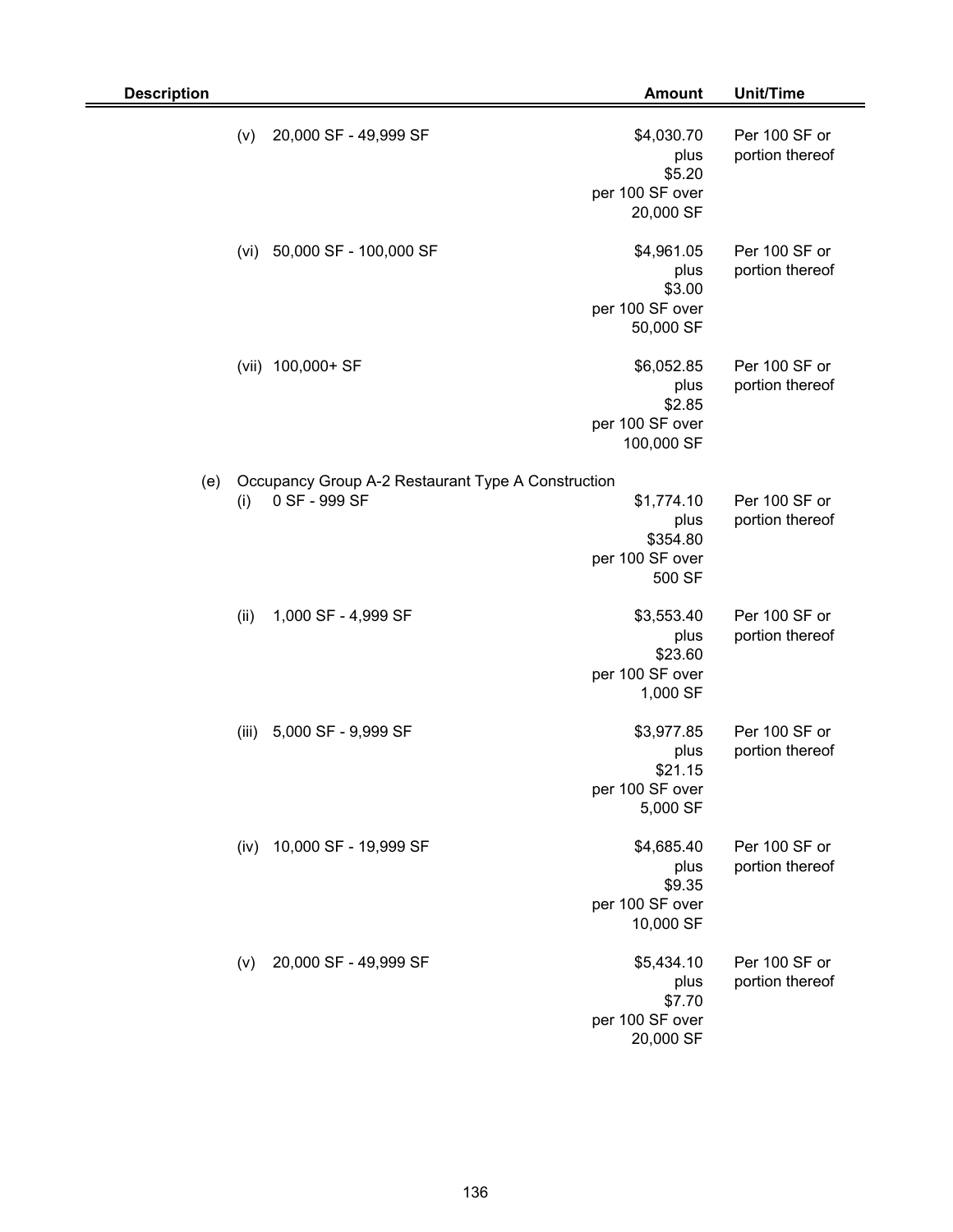| <b>Description</b> |                                                                            | <b>Amount</b>                                                 | Unit/Time                        |
|--------------------|----------------------------------------------------------------------------|---------------------------------------------------------------|----------------------------------|
|                    | 50,000 SF - 100,000 SF<br>(vi)                                             | \$6,757.30<br>plus<br>\$4.35<br>per 100 SF over<br>50,000 SF  | Per 100 SF or<br>portion thereof |
|                    | 100,000+ SF<br>(vii)                                                       | \$8,279.95<br>plus<br>\$4.05<br>per 100 SF over<br>100,000 SF | Per 100 SF or<br>portion thereof |
| (f)                | Occupancy Group A-2 Restaurant Type B Construction<br>0 SF - 999 SF<br>(i) | \$1,488.90<br>plus<br>\$297.80<br>per 100 SF over<br>500 SF   | Per 100 SF or<br>portion thereof |
|                    | 1,000 SF - 4,999 SF<br>(ii)                                                | \$2,974.70<br>plus<br>\$19.70<br>per 100 SF over<br>1,000 SF  | Per 100 SF or<br>portion thereof |
|                    | 5,000 SF - 9,999 SF<br>(iii)                                               | \$3,329.50<br>plus<br>\$17.75<br>per 100 SF over<br>5,000 SF  | Per 100 SF or<br>portion thereof |
|                    | 10,000 SF - 19,999 SF<br>(iv)                                              | \$3,920.85<br>plus<br>\$7.85<br>per 100 SF over<br>10,000 SF  | Per 100 SF or<br>portion thereof |
|                    | 20,000 SF - 49,999 SF<br>(v)                                               | \$4,549.15<br>plus<br>\$6.45<br>per 100 SF over<br>20,000 SF  | Per 100 SF or<br>portion thereof |
|                    | 50,000 SF - 100,000 SF<br>(vi)                                             | \$5,655.85<br>plus<br>\$3.70<br>per 100 SF over<br>50,000 SF  | Per 100 SF or<br>portion thereof |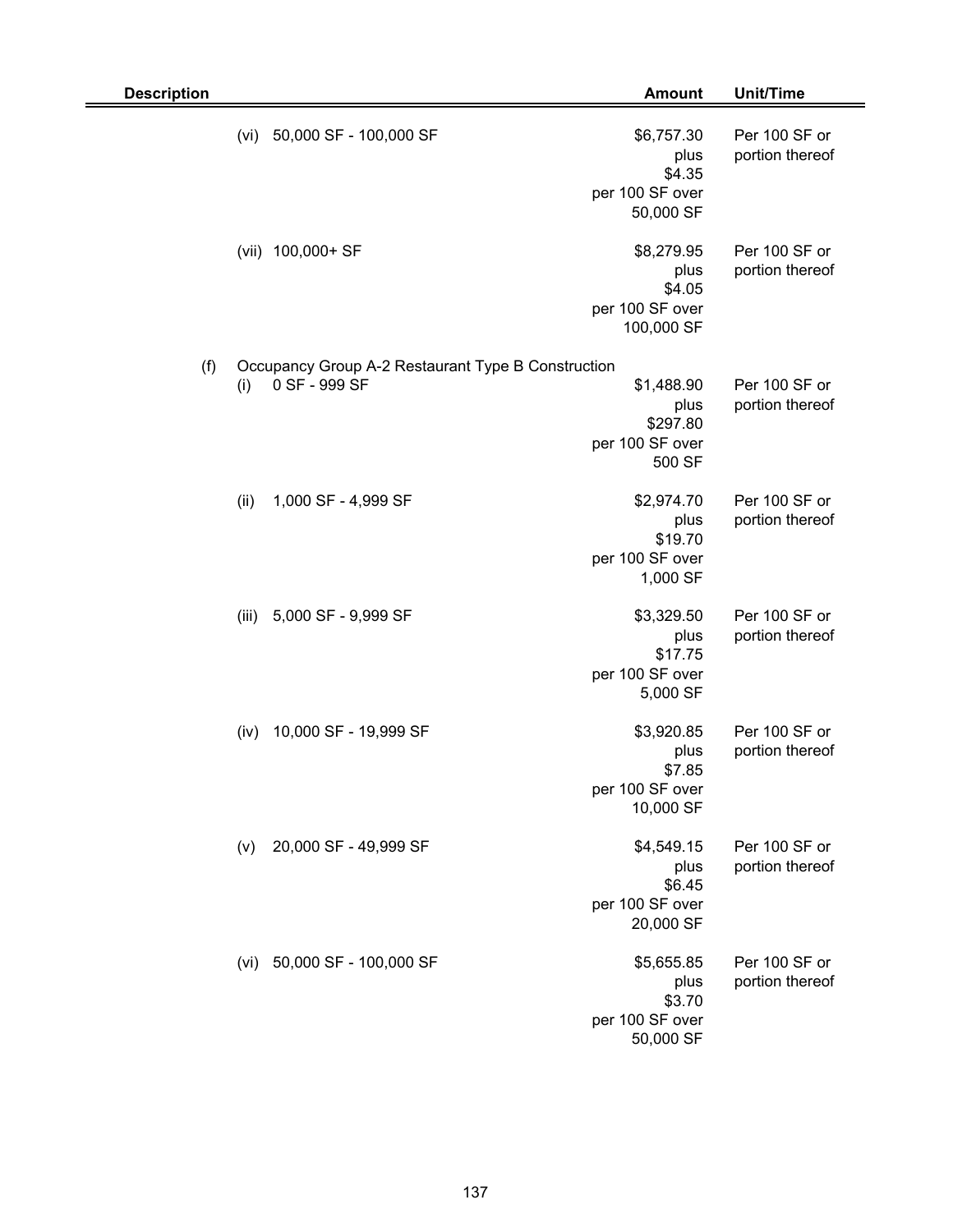| <b>Description</b> |       |                                                              | <b>Amount</b>                                                 | Unit/Time                        |
|--------------------|-------|--------------------------------------------------------------|---------------------------------------------------------------|----------------------------------|
|                    |       | (vii) 100,000+ SF                                            | \$6,930.40<br>plus<br>\$3.35<br>per 100 SF over<br>100,000 SF | Per 100 SF or<br>portion thereof |
| (g)                | (i)   | Occupancy Group M Store Type A Construction<br>0 SF - 999 SF | \$1,573.40<br>plus<br>\$314.70<br>per 100 SF over<br>500 SF   | Per 100 SF or<br>portion thereof |
|                    | (ii)  | 1,000 SF - 4,999 SF                                          | \$3,144.75<br>plus<br>\$21.95<br>per 100 SF over<br>1,000 SF  | Per 100 SF or<br>portion thereof |
|                    | (iii) | 5,000 SF - 9,999 SF                                          | \$3,469.95<br>plus<br>\$18.85<br>per 100 SF over<br>5,000 SF  | Per 100 SF or<br>portion thereof |
|                    | (iv)  | 10,000 SF - 19,999 SF                                        | \$4,122.60<br>plus<br>\$8.40<br>per 100 SF over<br>10,000 SF  | Per 100 SF or<br>portion thereof |
|                    | (v)   | 20,000 SF - 49,999 SF                                        | \$4,826.90<br>plus<br>\$7.05<br>per 100 SF over<br>20,000 SF  | Per 100 SF or<br>portion thereof |
|                    |       | (vi) 50,000 SF - 100,000 SF                                  | \$5,982.15<br>plus<br>\$3.95<br>per 100 SF over<br>50,000 SF  | Per 100 SF or<br>portion thereof |
|                    |       | (vii) 100,000+ SF                                            | \$7,277.85<br>plus<br>\$3.60<br>per 100 SF over<br>100,000 SF | Per 100 SF or<br>portion thereof |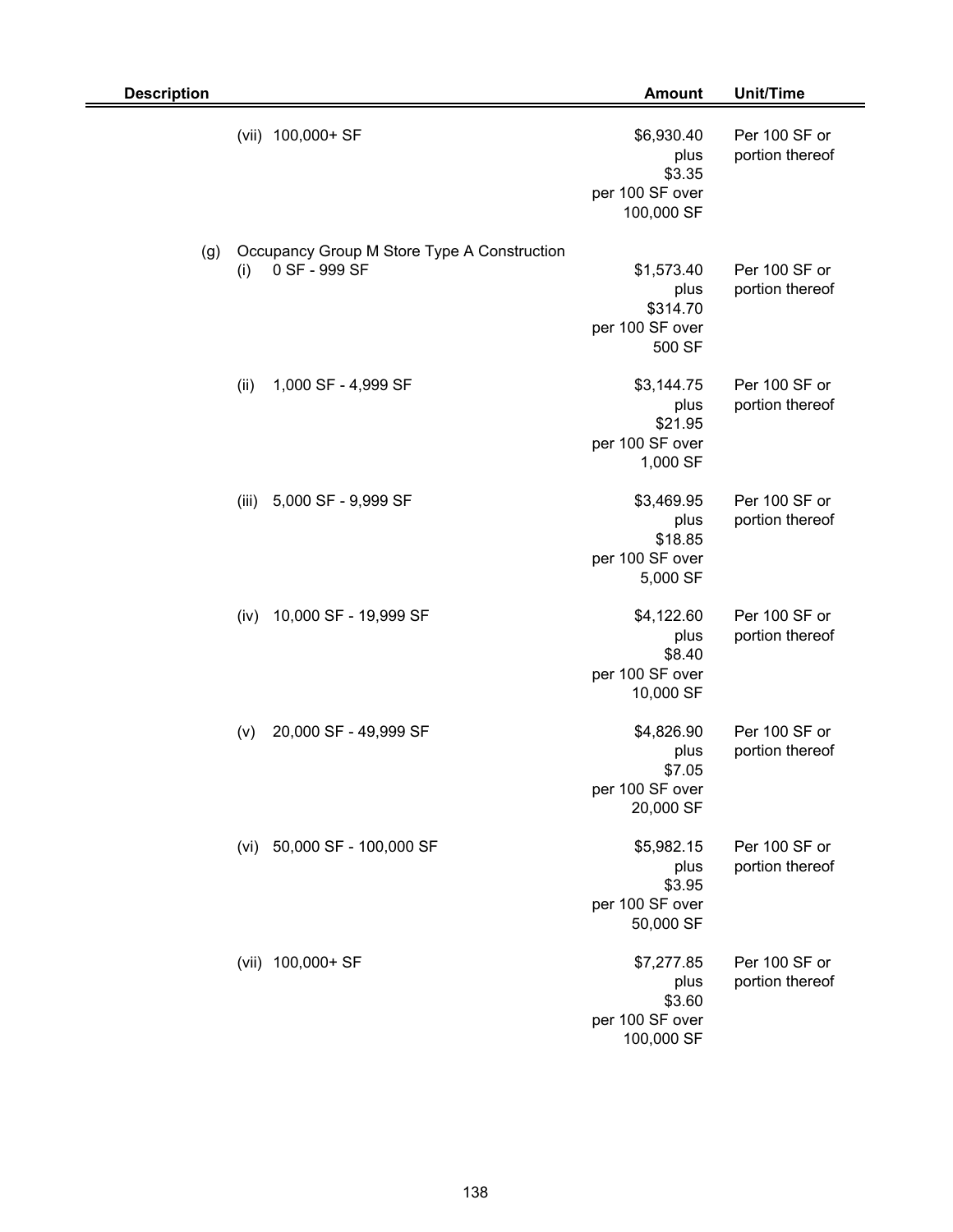| <b>Description</b> |                                                                     | <b>Amount</b>                                                 | Unit/Time                        |
|--------------------|---------------------------------------------------------------------|---------------------------------------------------------------|----------------------------------|
| (h)                | Occupancy Group M Store Type B Construction<br>0 SF - 999 SF<br>(i) | \$1,314.70<br>plus<br>\$262.95<br>per 100 SF over<br>500 SF   | Per 100 SF or<br>portion thereof |
|                    | 1,000 SF - 4,999 SF<br>(ii)                                         | \$2,631.55<br>plus<br>\$18.40<br>per 100 SF over<br>1,000 SF  | Per 100 SF or<br>portion thereof |
|                    | (iii)<br>5,000 SF - 9,999 SF                                        | \$2,903.95<br>plus<br>\$15.80<br>per 100 SF over<br>5,000 SF  | Per 100 SF or<br>portion thereof |
|                    | 10,000 SF - 19,999 SF<br>(iv)                                       | \$3,450.95<br>plus<br>\$7.00<br>per 100 SF over<br>10,000 SF  | Per 100 SF or<br>portion thereof |
|                    | 20,000 SF - 49,999 SF<br>(v)                                        | \$4,040.20<br>plus<br>\$5.90<br>per 100 SF over<br>20,000 SF  | Per 100 SF or<br>portion thereof |
|                    | 50,000 SF - 100,000 SF<br>(vi)                                      | \$5,006.40<br>plus<br>\$3.30<br>per 100 SF over<br>50,000 SF  | Per 100 SF or<br>portion thereof |
|                    | (vii) 100,000+ SF                                                   | \$6,034.90<br>plus<br>\$3.00<br>per 100 SF over<br>100,000 SF | Per 100 SF or<br>portion thereof |
| (i)                | Occupancy Group B/H Lab Type A Construction<br>0 SF - 999 SF<br>(i) | \$2,123.60<br>plus<br>\$424.55<br>per 100 SF over<br>500 SF   | Per 100 SF or<br>portion thereof |

# 139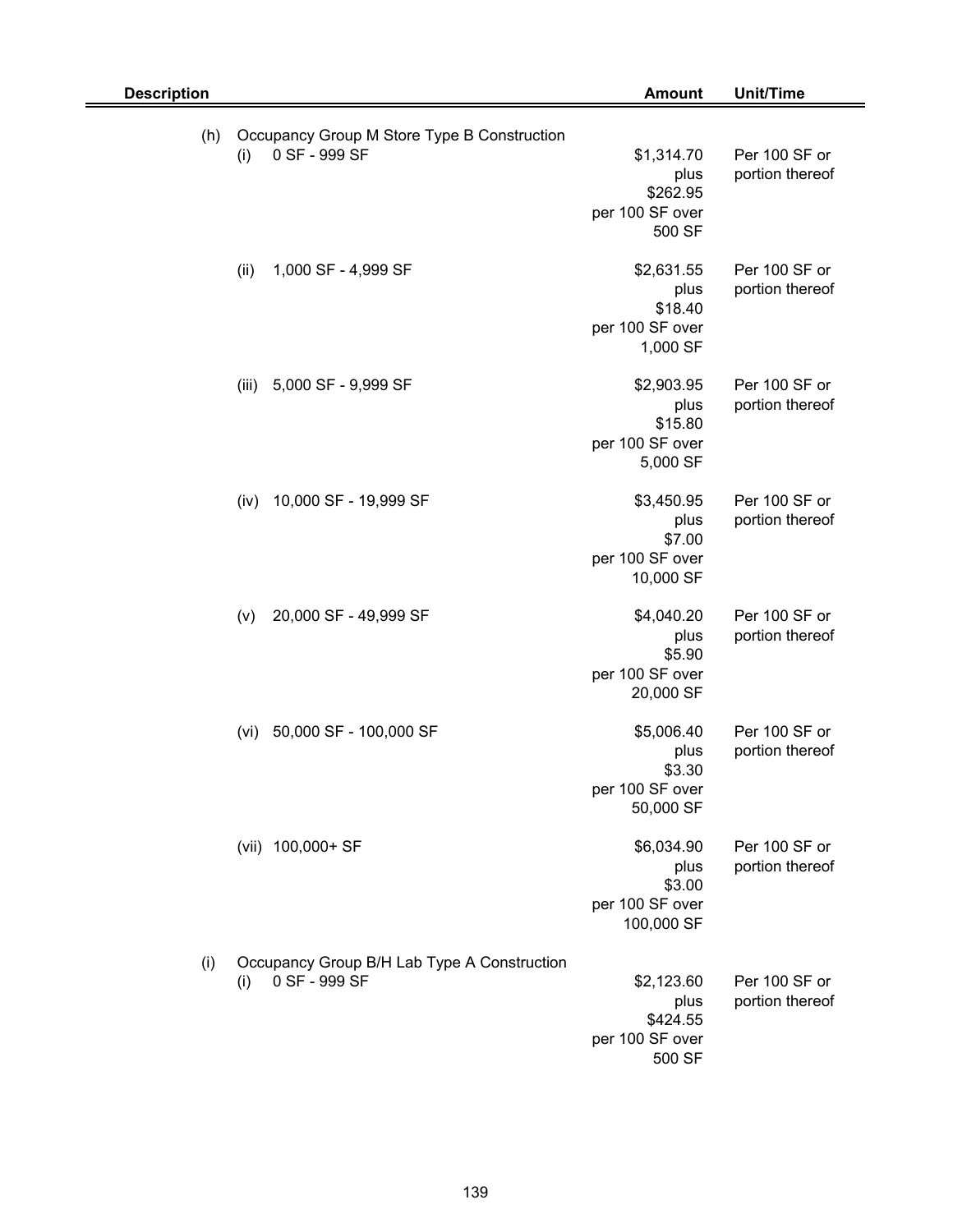| <b>Description</b> |       |                                                              | <b>Amount</b>                                                 | Unit/Time                        |
|--------------------|-------|--------------------------------------------------------------|---------------------------------------------------------------|----------------------------------|
|                    | (ii)  | 1,000 SF - 4,999 SF                                          | \$4,248.20<br>plus<br>\$30.80<br>per 100 SF over<br>1,000 SF  | Per 100 SF or<br>portion thereof |
|                    | (iii) | 5,000 SF - 9,999 SF                                          | \$4,724.45<br>plus<br>\$26.10<br>per 100 SF over<br>5,000 SF  | Per 100 SF or<br>portion thereof |
|                    | (iv)  | 10,000 SF - 19,999 SF                                        | \$5,622.05<br>plus<br>\$11.55<br>per 100 SF over<br>10,000 SF | Per 100 SF or<br>portion thereof |
|                    | (v)   | 20,000 SF - 49,999 SF                                        | \$6,492.20<br>plus<br>\$9.65<br>per 100 SF over<br>20,000 SF  | Per 100 SF or<br>portion thereof |
|                    | (vi)  | 50,000 SF - 100,000 SF                                       | \$8,137.45<br>plus<br>\$5.40<br>per 100 SF over<br>50,000 SF  | Per 100 SF or<br>portion thereof |
|                    |       | (vii) 100,000+ SF                                            | \$9,848.15<br>plus<br>\$4.90<br>per 100 SF over<br>100,000 SF | Per 100 SF or<br>portion thereof |
| (j)                | (i)   | Occupancy Group B/H Lab Type B Construction<br>0 SF - 999 SF | \$1,777.20<br>plus<br>\$355.85<br>per 100 SF over<br>500 SF   | Per 100 SF or<br>portion thereof |
|                    | (ii)  | 1,000 SF - 4,999 SF                                          | \$3,555.50<br>plus<br>\$25.80<br>per 100 SF over<br>1,000 SF  | Per 100 SF or<br>portion thereof |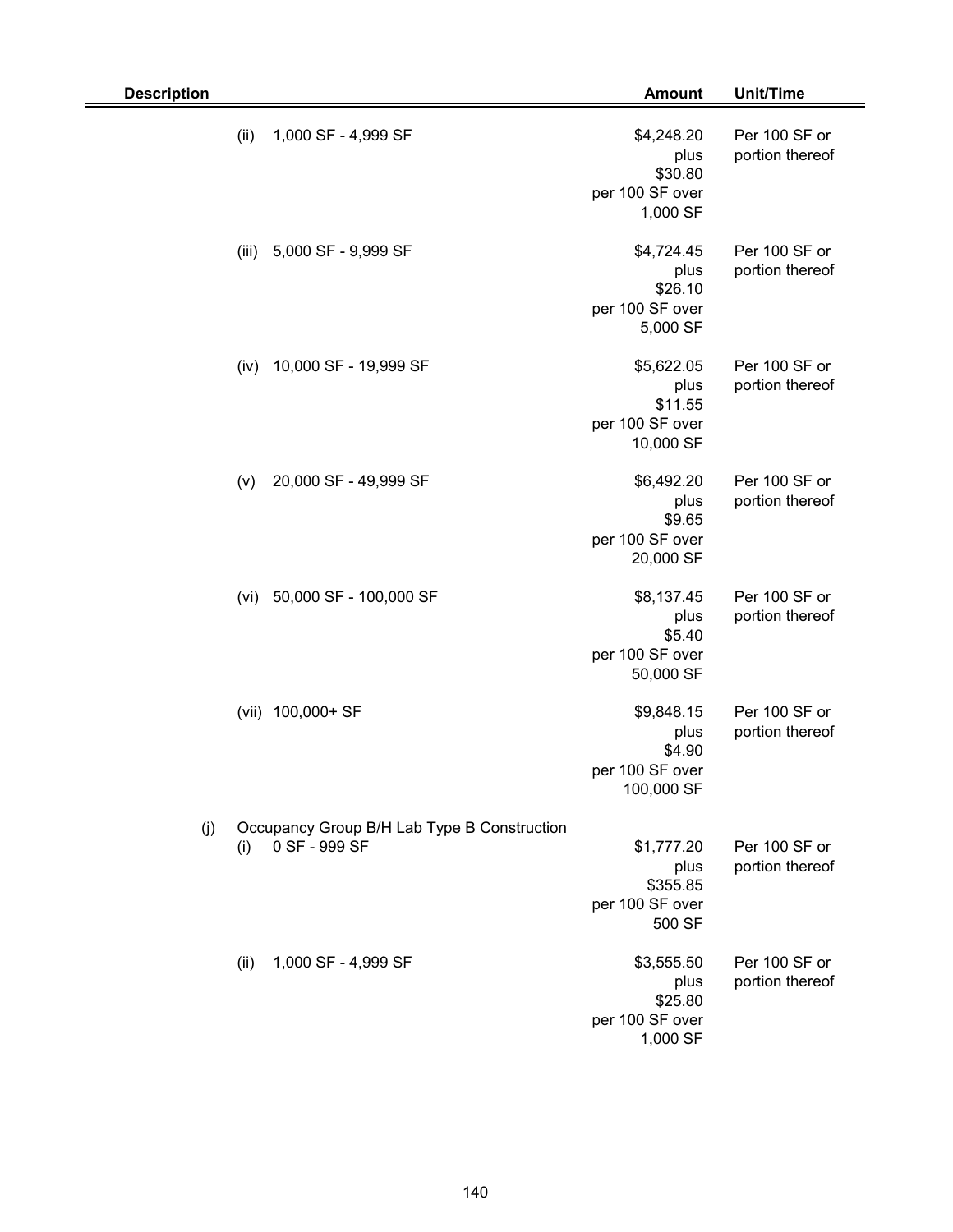| <b>Description</b>    |                                                          | <b>Amount</b>                                                 | Unit/Time                        |
|-----------------------|----------------------------------------------------------|---------------------------------------------------------------|----------------------------------|
| (iii)                 | 5,000 SF - 9,999 SF                                      | \$3,954.65<br>plus<br>\$21.80<br>per 100 SF over<br>5,000 SF  | Per 100 SF or<br>portion thereof |
| (iv)                  | 10,000 SF - 19,999 SF                                    | \$4,705.50<br>plus<br>\$9.65<br>per 100 SF over<br>10,000 SF  | Per 100 SF or<br>portion thereof |
| (v)                   | 20,000 SF - 49,999 SF                                    | \$5,434.10<br>plus<br>\$8.05<br>per 100 SF over<br>20,000 SF  | Per 100 SF or<br>portion thereof |
| (vi)                  | 50,000 SF - 100,000 SF                                   | \$6,810.00<br>plus<br>\$4.55<br>per 100 SF over<br>50,000 SF  | Per 100 SF or<br>portion thereof |
|                       | (vii) 100,000+ SF                                        | \$8,241.95<br>plus<br>\$4.15<br>per 100 SF over<br>100,000 SF | Per 100 SF or<br>portion thereof |
| Core and Shell<br>(3) |                                                          |                                                               |                                  |
| (a)<br>(i)            | All Shell Buildings Type A Construction<br>0 SF - 999 SF | \$948.25<br>plus<br>\$190.10<br>per 100 SF over<br>500 SF     | Per 100 SF or<br>portion thereof |
| (ii)                  | 1,000 SF - 4,999 SF                                      | \$1,896.55<br>plus<br>\$6.40<br>per 100 SF over<br>1,000 SF   | Per 100 SF or<br>portion thereof |
|                       | (iii) 5,000 SF - 9,999 SF                                | \$2,369.60<br>plus<br>\$8.45<br>per 100 SF over<br>5,000 SF   | Per 100 SF or<br>portion thereof |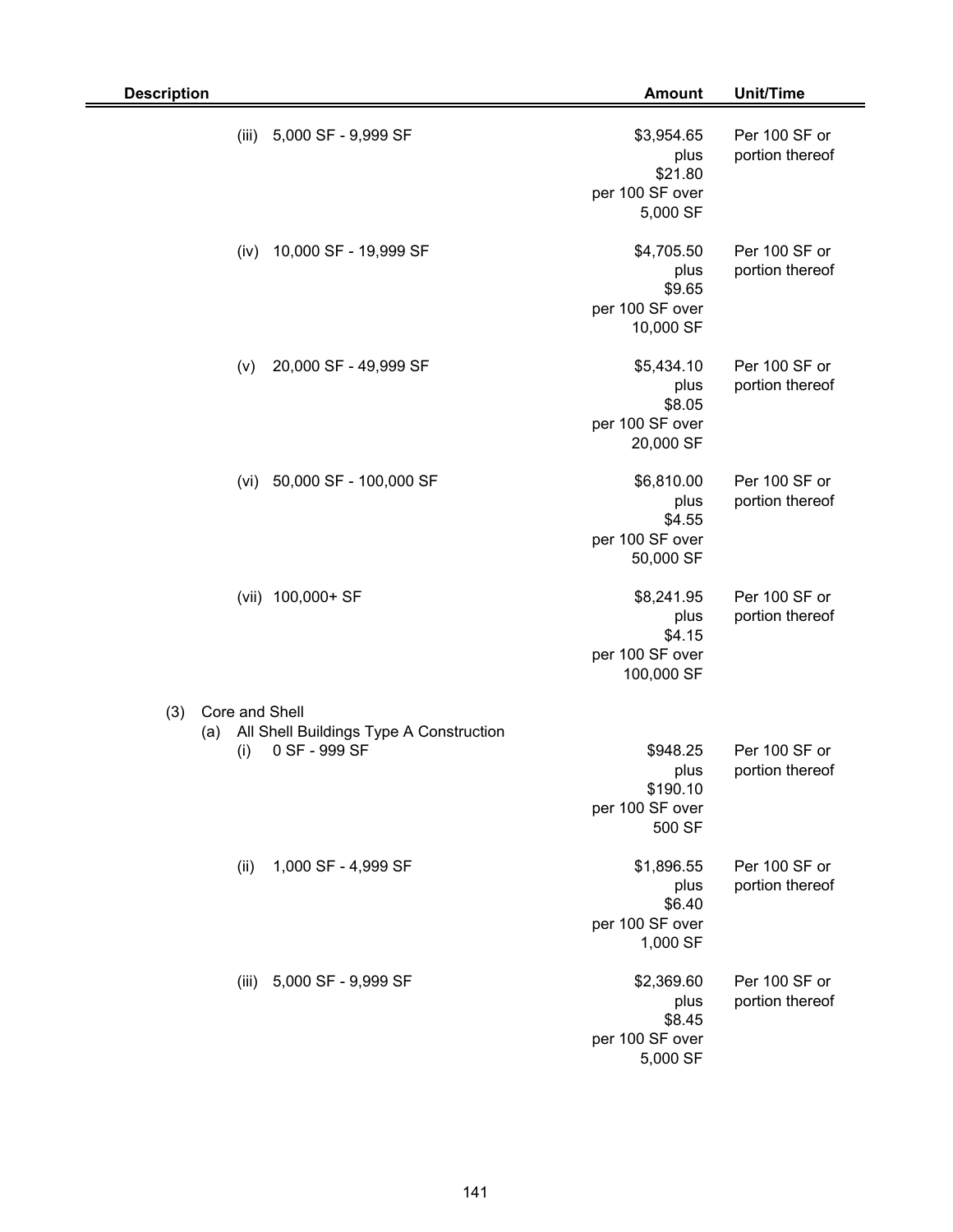| <b>Description</b>              | <b>Amount</b>                                                 | <b>Unit/Time</b>                 |
|---------------------------------|---------------------------------------------------------------|----------------------------------|
| 10,000 SF - 24,999 SF<br>(iv)   | \$2,692.80<br>plus<br>\$2.90<br>per 100 SF over<br>10,000 SF  | Per 100 SF or<br>portion thereof |
| 25,000 SF - 49,999 SF<br>(v)    | \$3,127.85<br>plus<br>\$7.50<br>per 100 SF over<br>25,000 SF  | Per 100 SF or<br>portion thereof |
| 50,000 SF - 74,999 SF<br>(vi)   | \$5,060.30<br>plus<br>\$4.50<br>per 100 SF over<br>50,000 SF  | Per 100 SF or<br>portion thereof |
| (vii) 75,000 SF - 99,999 SF     | \$6,160.60<br>plus<br>\$4.65<br>per 100 SF over<br>75,000 SF  | Per 100 SF or<br>portion thereof |
| (viii) 100,000 SF - 124,999 SF  | \$7,338.05<br>plus<br>\$4.55<br>per 100 SF over<br>100,000 SF | Per 100 SF or<br>portion thereof |
| 125,000 SF - 149,999 SF<br>(ix) | \$8,536.55<br>plus<br>\$4.85<br>per 100 SF over<br>125,000 SF | Per 100 SF or<br>portion thereof |
| 150,000+ SF<br>(x)              | \$9,681.30<br>plus<br>\$4.85<br>per 100 SF over<br>150,000 SF | Per 100 SF or<br>portion thereof |

2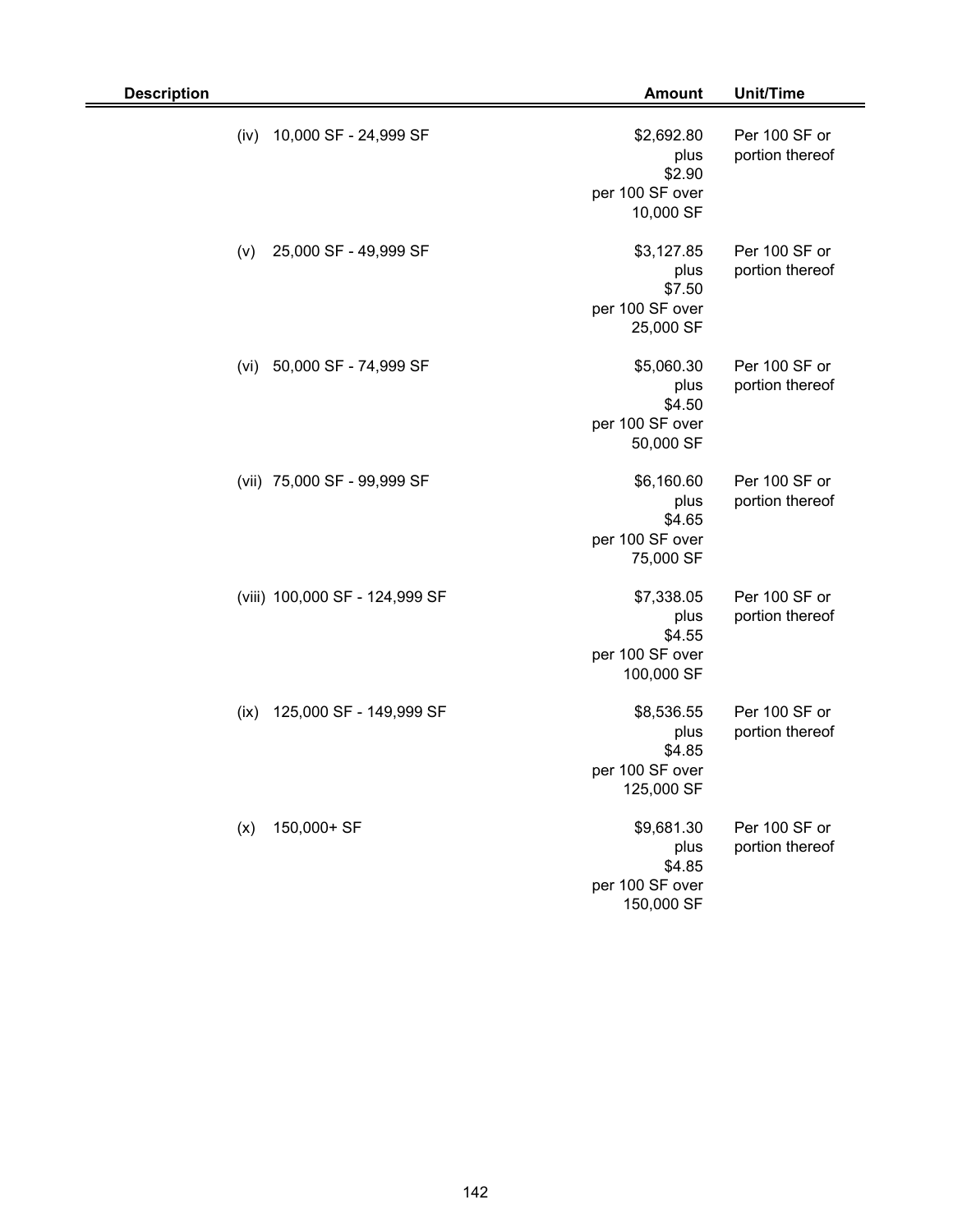| <b>Description</b> |                                                                 | <b>Amount</b>                                                 | Unit/Time                        |
|--------------------|-----------------------------------------------------------------|---------------------------------------------------------------|----------------------------------|
| (b)                | All Shell Buildings Type B Construction<br>0 SF - 999 SF<br>(i) | \$792.00<br>plus<br>\$158.40<br>per 100 SF over<br>500 SF     | Per 100 SF or<br>portion thereof |
|                    | 1,000 SF - 4,999 SF<br>(ii)                                     | \$1,587.10<br>plus<br>\$5.25<br>per 100 SF over<br>1,000 SF   | Per 100 SF or<br>portion thereof |
|                    | 5,000 SF - 9,999 SF<br>(iii)                                    | \$1,984.20<br>plus<br>\$7.05<br>per 100 SF over<br>5,000 SF   | Per 100 SF or<br>portion thereof |
|                    | 10,000 SF - 24,999 SF<br>(iv)                                   | \$2,254.55<br>plus<br>\$2.45<br>per 100 SF over<br>10,000 SF  | Per 100 SF or<br>portion thereof |
|                    | 25,000 SF - 49,999 SF<br>(v)                                    | \$2,618.85<br>plus<br>\$6.25<br>per 100 SF over<br>25,000 SF  | Per 100 SF or<br>portion thereof |
|                    | 50,000 SF - 74,999 SF<br>(vi)                                   | \$4,234.45<br>plus<br>\$3.80<br>per 100 SF over<br>50,000 SF  | Per 100 SF or<br>portion thereof |
|                    | (vii) 75,000 SF - 99,999 SF                                     | \$5,159.50<br>plus<br>\$3.90<br>per 100 SF over<br>75,000 SF  | Per 100 SF or<br>portion thereof |
|                    | (viii) 100,000 SF - 124,999 SF                                  | \$6,141.65<br>plus<br>\$3.80<br>per 100 SF over<br>100,000 SF | Per 100 SF or<br>portion thereof |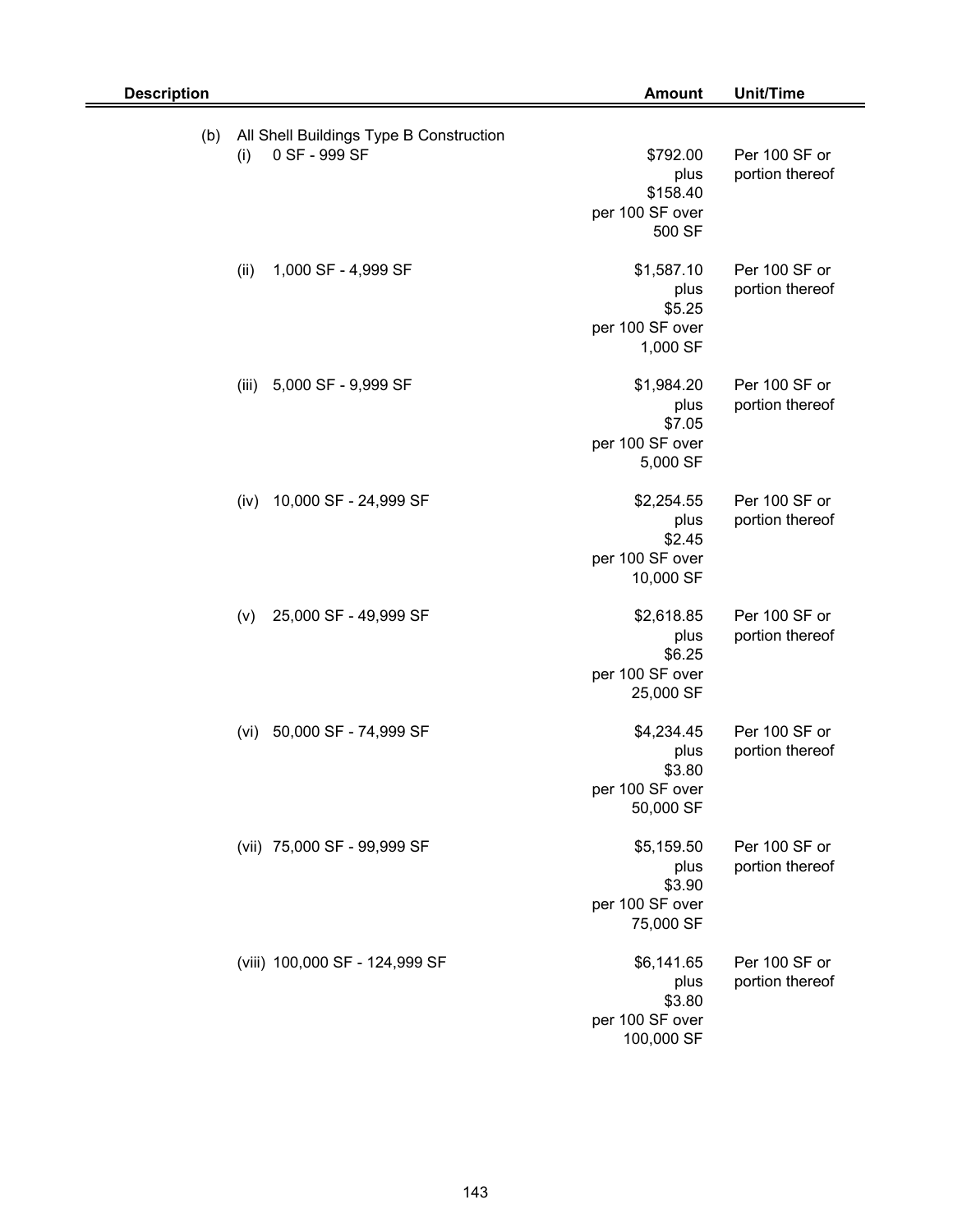|     | <b>Description</b> |                                                        | <b>Amount</b>                                                 | Unit/Time                        |
|-----|--------------------|--------------------------------------------------------|---------------------------------------------------------------|----------------------------------|
|     |                    | 125,000 SF - 149,999 SF<br>(ix)                        | \$7,144.80<br>plus<br>\$4.10<br>per 100 SF over<br>125,000 SF | Per 100 SF or<br>portion thereof |
|     |                    | 150,000+ SF<br>(x)                                     | \$8,102.60<br>plus<br>\$4.05<br>per 100 SF over<br>150,000 SF | Per 100 SF or<br>portion thereof |
| (D) |                    | <b>Miscellaneous Building Permit Fees</b>              |                                                               |                                  |
|     | (1)                | Antenna                                                |                                                               |                                  |
|     |                    | Equipment container<br>(a)                             | \$156.80                                                      | Each                             |
|     |                    | $0 - 30 + FT$<br>(b)                                   | \$156.80                                                      | Each                             |
|     |                    | Cellular/Mobile Phone, free-standing<br>(c)            | \$313.60                                                      | Each                             |
|     |                    | Cellular/Mobile Phone, co-location/modification<br>(d) | \$156.80                                                      | Each                             |
|     | (2)                | <b>Balcony Addition</b>                                | \$391.90                                                      | Each                             |
|     | (3)                | Carport/Porte Cochere                                  |                                                               |                                  |
|     |                    | Minor $(<$ or = 200SF)<br>(a)                          | \$313.95                                                      | Each                             |
|     |                    | Major (> 200 SF)<br>(b)                                | \$391.90                                                      | Each                             |
|     | (4)                | Change of Occupancy/Condo Conversion                   | \$78.15                                                       | Each Unit                        |
|     | (5)                | <b>Close Existing Openings</b>                         |                                                               |                                  |
|     |                    | <b>Interior Wall</b><br>(a)                            | \$157.00                                                      | Each                             |
|     |                    | <b>Exterior Wall</b><br>(b)                            | \$313.40                                                      | Each                             |
|     | (6)                | Deck                                                   |                                                               |                                  |
|     |                    | <b>Flat Site</b><br>(a)                                |                                                               |                                  |
|     |                    | Up to 200 SF<br>(i)                                    | \$235.50                                                      | Each                             |
|     |                    | Each additional 100 SF<br>(ii)                         | \$39.10                                                       | Each 100 SF                      |
|     |                    | Hillside<br>(b)                                        |                                                               |                                  |
|     |                    | Up to 200 SF<br>(i)                                    | \$392.15                                                      | Each                             |
|     |                    | Over 200 SF<br>(ii)                                    | \$470.65                                                      | Each                             |
|     | (7)                | Demolition                                             |                                                               |                                  |
|     |                    | <b>Single-Family Dwelling</b><br>(a)                   | \$156.80                                                      | Each                             |
|     |                    | Multi-Family/Commercial/Industrial<br>(b)              | \$156.80                                                      | Each                             |
|     |                    |                                                        |                                                               |                                  |
|     | (8)                | Door                                                   |                                                               |                                  |
|     |                    | New Door - Residential<br>(a)                          | \$78.65                                                       | Each                             |
|     |                    | New Door - Commercial/Industrial<br>(b)                | \$78.65                                                       | Each                             |
|     | (9)                | Fence/Wall                                             |                                                               |                                  |
|     |                    | Non-Masonry<br>(a)                                     |                                                               |                                  |
|     |                    | 6 to 8 feet in height<br>(i)                           | \$156.80                                                      | Each                             |
|     |                    | 8 to 10 feet in height<br>(ii)                         | \$235.05                                                      | Each                             |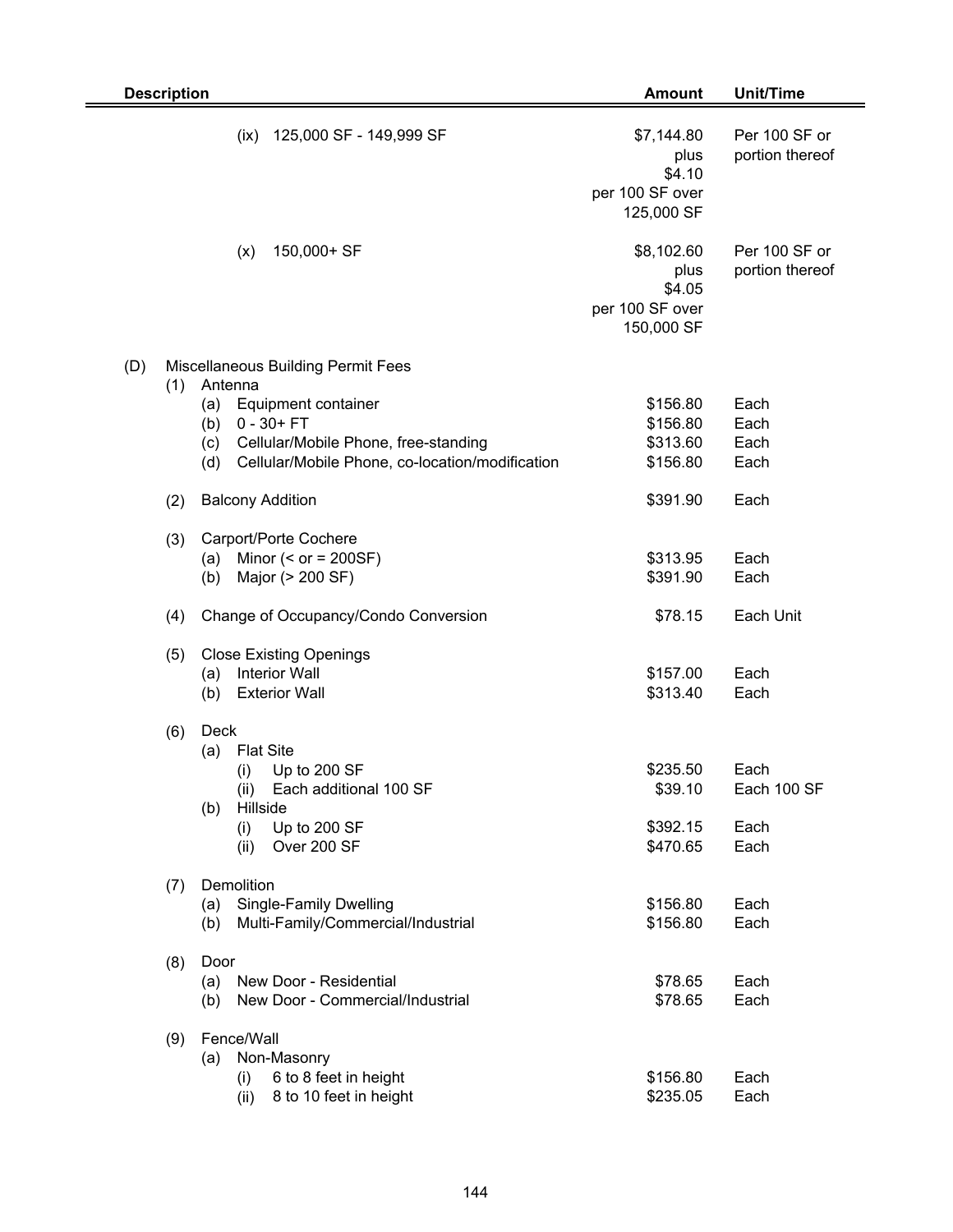| <b>Description</b> |                                            | <b>Amount</b> | Unit/Time       |
|--------------------|--------------------------------------------|---------------|-----------------|
|                    |                                            |               |                 |
|                    | (iii)<br>Over 10 feet in height            | \$235.05      | Each            |
|                    | (iv) Over 10 feet in height (with calcs)   | \$313.75      | Each            |
|                    | Masonry<br>(b)                             |               |                 |
|                    | 6 to 8 feet in height<br>(i)               |               |                 |
|                    | Up to 100 LF<br>(1)                        | \$313.95      | Up to 100 LF    |
|                    | (2)<br>Each additional 100 LF              | \$157.00      | Each 100 LF     |
|                    | Masonry, Special Design<br>(c)             |               |                 |
|                    | 6 to 10 feet in height<br>(i)              |               |                 |
|                    | (1)<br>Up to 100 LF                        | \$313.60      | Up to 100 LF    |
|                    | Each additional 100 LF<br>(2)              | \$78.65       | Each 100 LF     |
|                    | Over 10 feet in height<br>(ii)             |               |                 |
|                    | Up to 100 LF<br>(1)                        | \$392.30      | Up to 100 LF    |
|                    | Each additional 100 LF<br>(2)              | \$78.65       | Each 100 LF     |
|                    | (10) Fireplace                             |               |                 |
|                    | Masonry<br>(a)                             | \$392.05      | Each            |
|                    | Pre-Fabricated/Metal<br>(b)                | \$313.95      | Each            |
|                    |                                            |               |                 |
|                    | (11) Flagpole                              | \$156.80      | Each            |
|                    |                                            |               |                 |
|                    | (12) Garage/Accessory Structure (Detached) |               |                 |
|                    | (a) Wood Frame                             |               |                 |
|                    | 1 SF - 199 SF<br>(i)                       | \$376.60      | Each            |
|                    | 200 SF - 600 SF<br>(ii)                    | \$470.75      | Each            |
|                    | 601 SF - 1,000 SF<br>(iii)                 | \$705.80      | Each            |
|                    |                                            |               |                 |
|                    | (iv) Each additional 100 SF                | \$78.50       | Each additional |
|                    |                                            |               | 100 SF          |
|                    | Masonry<br>(b)<br>Up to 1,000 SF<br>(i)    | \$784.40      | Each            |
|                    |                                            |               |                 |
|                    | (13) Light Pole                            |               |                 |
|                    | <b>First Pole</b><br>(a)                   | \$156.80      | Each            |
|                    | (b)<br>Each additional pole                | \$15.85       | Each            |
|                    |                                            |               |                 |
|                    | (14) Manufactured House                    | \$392.25      | Each Unit       |
|                    |                                            |               |                 |
|                    | (15) Partition                             |               |                 |
|                    | (a)<br>Commercial, Interior                |               |                 |
|                    | Up to 30 LF<br>(i)                         | \$156.80      | Up to 30 LF     |
|                    | Additional partition, up to 30 LF<br>(ii)  | \$15.85       | Each            |
|                    | Residential, Interior<br>(b)               |               |                 |
|                    | Up to 30 LF<br>(i)                         | \$156.80      | Up to 30 LF     |
|                    | Additional partition, up to 30 LF<br>(ii)  | \$15.85       | Each            |
|                    | (16) Patio, Trellis, Arbor                 |               |                 |
|                    | Wood Frame<br>(a)                          |               |                 |
|                    | Up to 300 SF<br>(i)                        | \$156.80      | Up to 300 SF    |
|                    | Over 300 SF<br>(ii)                        | \$196.00      | Over 300 SF     |
|                    | Wood Frame (with calcs)<br>(b)             |               |                 |
|                    | Up to 300 SF<br>(i)                        | \$156.80      | Up to 300 SF    |
|                    | Over 300 SF<br>(ii)                        | \$196.00      | Over 300 SF     |
|                    |                                            |               |                 |

-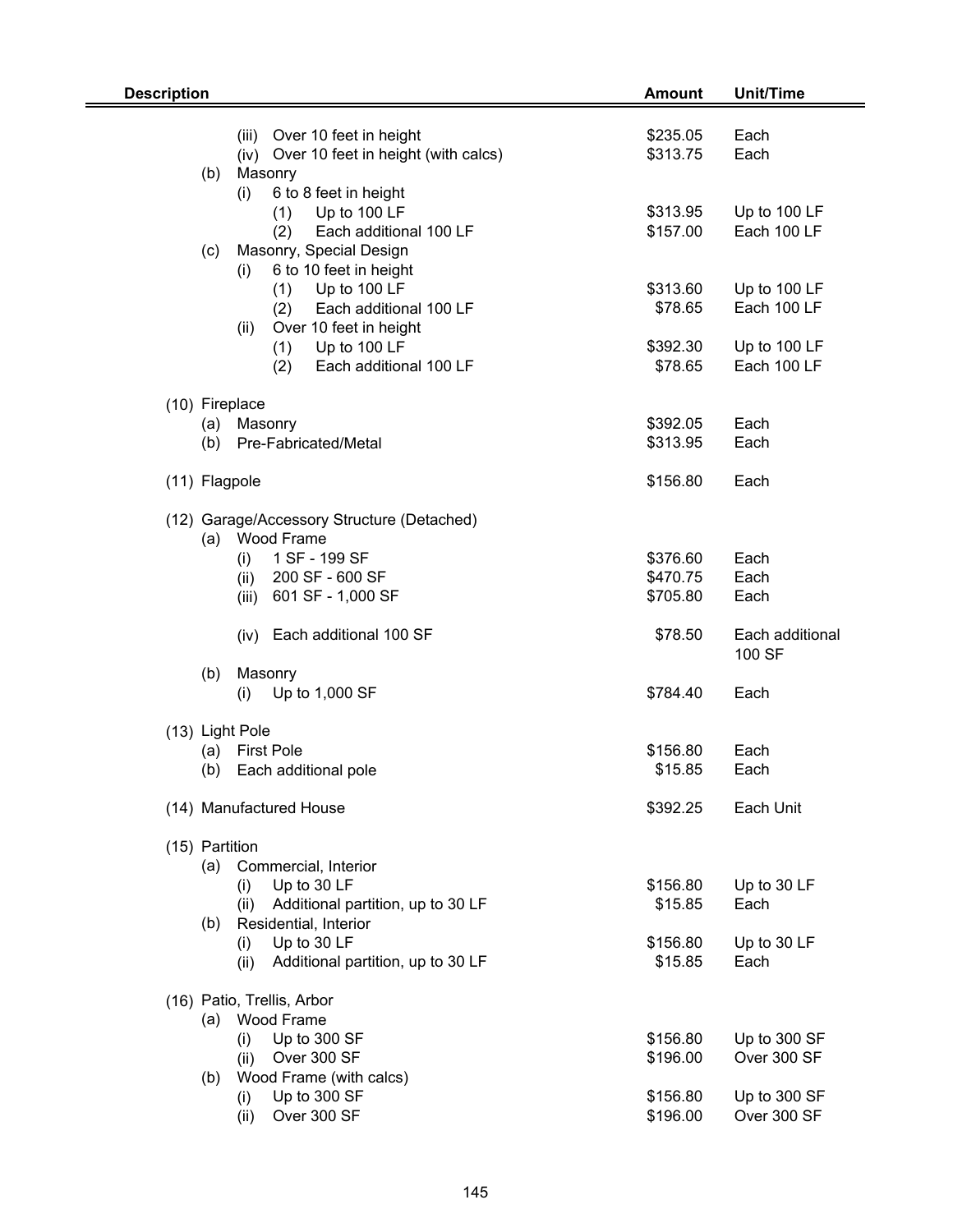|             | <b>Description</b> |                                                                  |                      | Unit/Time                                                         |
|-------------|--------------------|------------------------------------------------------------------|----------------------|-------------------------------------------------------------------|
|             | (c)                | <b>Other Frame</b><br>Up to 300 SF<br>(i)<br>Over 300 SF<br>(ii) | \$235.35<br>\$294.20 | Up to 300 SF<br>Over 300 SF                                       |
|             |                    | (17) Retaining Wall                                              |                      |                                                                   |
|             | (a)                | Special Design, 3' - 6' high                                     |                      |                                                                   |
|             |                    | Up to 50 LF<br>(i)<br>(ii)<br>Additional retaining wall          | \$313.85<br>\$157.35 | Up to 50 LF<br>Each additional<br>50 LF                           |
|             | (b)                | Special Design, 6' -12' high                                     |                      |                                                                   |
|             |                    | Up to 50 LF<br>(i)<br>Additional retaining wall<br>(ii)          | \$313.85<br>\$157.35 | Up to 50 LF<br>Each additional<br>50 LF                           |
|             |                    |                                                                  |                      |                                                                   |
|             | (c)                | Special Design, over 12' high                                    |                      |                                                                   |
|             |                    | Up to 50 LF<br>(i)<br>Additional retaining wall<br>(ii)          | \$313.60<br>\$157.35 | Up to 50 LF<br>Each additional<br>50 LF                           |
|             |                    | (18) Remodel - Residential                                       |                      |                                                                   |
|             | (a)                | 1 - 100 SF                                                       | \$549.05             | Up to 100 SF                                                      |
|             | (b)                | 101 - 500 SF                                                     | \$784.40             | 101 to 500 SF                                                     |
|             | (c)<br>(d)         | 501 - 1,000 SF<br>Additional remodel (Each add'l 500 SF)         | \$941.15<br>\$235.50 | 501 - 1,000 SF<br>Each additional<br>500 SF or portion<br>thereof |
| (19) Reroof |                    |                                                                  |                      |                                                                   |
|             | (a)                | Single-Family Residential                                        |                      |                                                                   |
|             |                    | Minor repair (< 200 SF)<br>(i)                                   | \$157.35             | Up to 200 SF                                                      |
|             |                    | 201 - 3,000 SF<br>(ii)                                           | \$235.50             | 201 - 3,000 SF                                                    |
|             |                    | (iii)<br>$> 3,000$ SF                                            | \$313.60             | Over 3,000 SF                                                     |
|             | (b)                | Multi-Family Residential/Commercial/Industrial                   |                      |                                                                   |
|             |                    | Minor repair (< 200 SF)<br>(i)                                   | \$157.35             | Up to 200 SF                                                      |
|             |                    | 201 - 3,000 SF<br>(ii)                                           | \$235.50             | 201 - 3,000 SF                                                    |
|             |                    | 3,001 - 10,000 SF<br>(iii)                                       | \$391.80             | 3,000 - 10,000 SF                                                 |
|             |                    | $> 10,000$ SF<br>(iv)<br>Roof structure replacement              | \$549.10<br>\$392.30 | Over 10,000 SF<br>Up to 500 SF                                    |
|             |                    | (v)<br>Additional roof structure replacement<br>(vi)             | \$157.00             | Each 500 SF or<br>portion of                                      |
|             |                    | (20) Residential Additions                                       |                      |                                                                   |
|             | (a)                | One Story                                                        |                      |                                                                   |
|             |                    | Up to 500 SF<br>(i)                                              | \$940.85             | Up to 500 SF                                                      |
|             |                    | 501 - 1,000 SF<br>(ii)                                           | \$1,097.95           | 501 - 1,000 SF                                                    |
|             |                    | Over 1,000 SF<br>(iii)                                           | \$1,411.65           | Over 1,000 SF                                                     |
|             | (b)                | Multi-Story                                                      |                      |                                                                   |
|             |                    | Up to 500 SF<br>(i)                                              | \$1,098.00           | Up to 500 SF                                                      |
|             |                    | 501 - 1,000 SF<br>(ii)                                           | \$1,411.65           | 501 - 1,000 SF                                                    |
|             |                    | Over 1,000 SF<br>(iii)                                           | \$1,725.25           | Over 1,000 SF                                                     |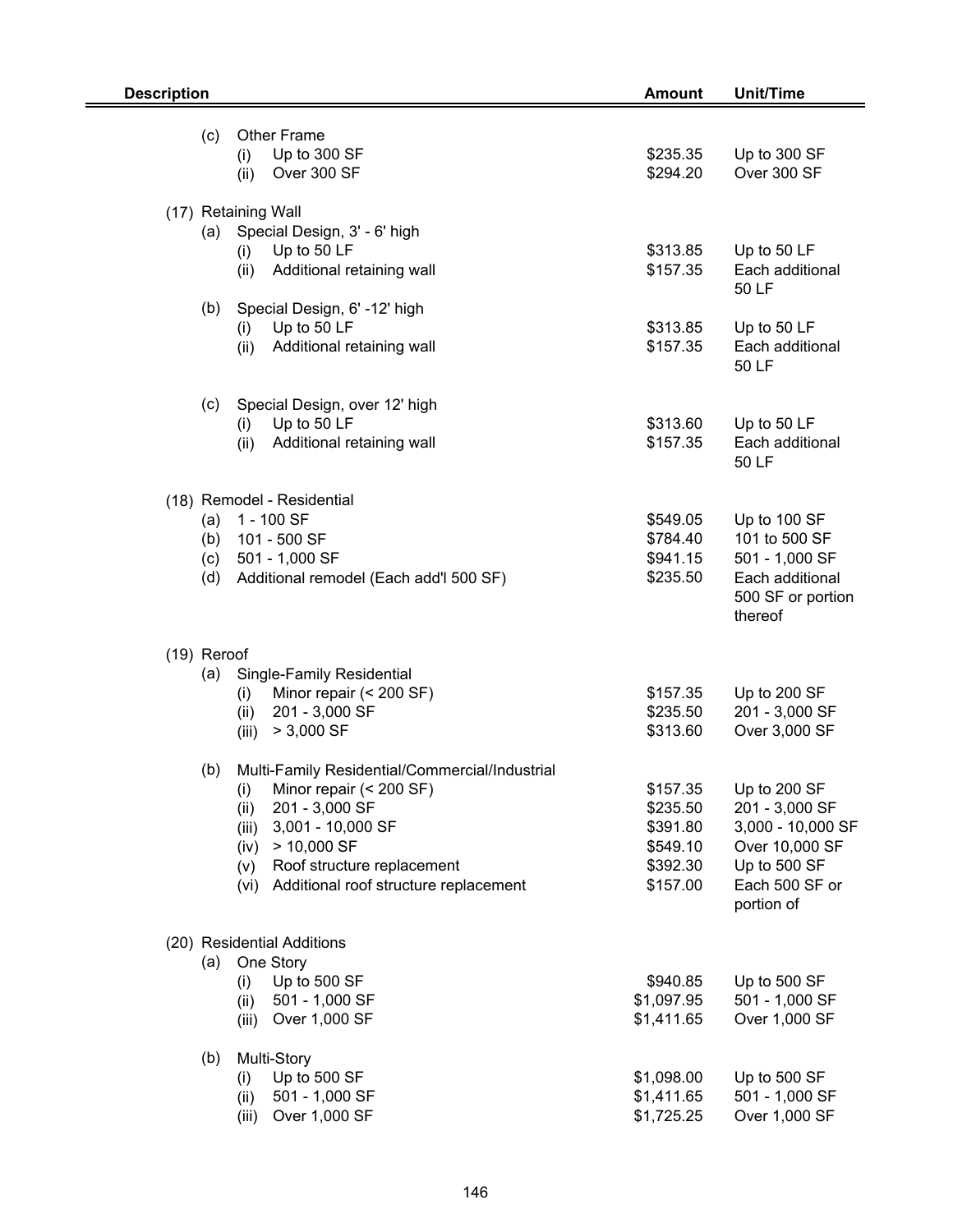| <b>Unit/Time</b><br><b>Description</b><br><b>Amount</b>                                                                                  |                                                         |                                                      |
|------------------------------------------------------------------------------------------------------------------------------------------|---------------------------------------------------------|------------------------------------------------------|
| (21) Sandblast<br>(a) Sandblast Fee<br>Additional Area<br>(b)                                                                            | \$78.15<br>\$39.10                                      | Up to 400 SF<br>Each additional<br>400 SF            |
| (22) Sauna                                                                                                                               | \$156.70                                                | Each                                                 |
| (23) Seismic Retrofit<br>Residential<br>(a)<br>Commercial<br>(b)                                                                         | \$311.00<br>\$622.00                                    | Per Building<br>Per Building                         |
| $(24)$ Shed<br>Up to 200 SF<br>(a)<br>Over 200 SF<br>(b)                                                                                 | \$156.80<br>\$156.80                                    | Up to 200 SF<br>Over 200 SF                          |
| (25) Shoring<br>(a) Up to $50$ LF<br>50 LF and Over<br>(b)                                                                               | \$313.60<br>\$157.35                                    | Per Building<br>Per Building                         |
| (26) Siding<br>(a)<br>Stone and Brick Veneer (interior and exterior)<br>(b)<br><b>Other Siding</b>                                       | \$313.40<br>\$313.60                                    | Up to 400 SF<br>Up to 400 SF                         |
| (c)<br><b>Additional Siding</b>                                                                                                          | \$78.40                                                 | Each additional<br>400 SF                            |
| (27) Signs<br>(a)<br>Monument<br>Wall-Mounted<br>(b)<br>Free-Standing<br>(c)<br>Multiple Wall Signs<br>(d)<br>Repairs/Replacement<br>(e) | \$156.80<br>\$156.80<br>\$313.75<br>\$313.75<br>\$78.65 | Each<br>Each 5 Signs<br>Each<br>Each 5 Signs<br>Each |
| (28) Skylight<br>Less than 10 SF<br>(a)<br>Greater than 10 SF or structural<br>(b)                                                       | \$196.25<br>\$235.25                                    | Each<br>Each                                         |
| (29) Spa or Hot Tub<br>(a) Above Ground<br>In-Ground (Private)<br>(b)<br>In-Ground (Public)<br>(c)                                       | \$235.25<br>\$470.45<br>\$470.45                        | Each<br>Each<br>Each                                 |
| (30) Storage Racks<br>0 - 8 feet high<br>(a)<br>Up to 100 LF<br>(i)<br>Each additional 100 LF<br>(ii)                                    | \$313.95<br>\$157.00                                    | First 100 LF<br>Each additional<br>100 LF            |
| Over 8 feet high<br>(b)<br>Up to 100 LF<br>(i)<br>Each additional 100 LF<br>(ii)                                                         | \$470.45<br>\$157.00                                    | First 100 LF<br>Each additional<br>100 LF            |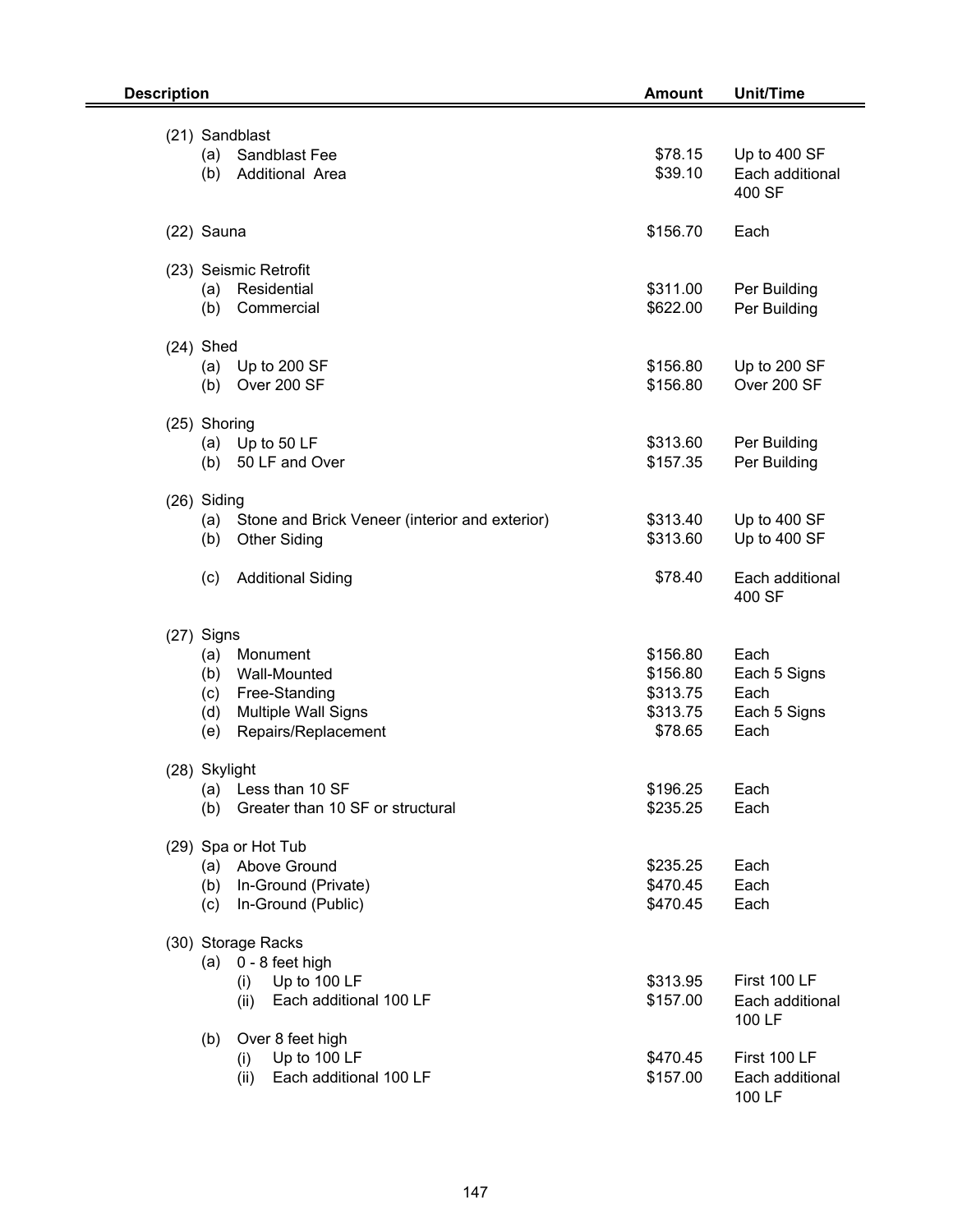| <b>Description</b> |                    |                                                                 | <b>Amount</b>      | Unit/Time                       |
|--------------------|--------------------|-----------------------------------------------------------------|--------------------|---------------------------------|
|                    |                    |                                                                 |                    |                                 |
|                    | (31) Stucco<br>(a) | Stucco application                                              | \$157.35           | Up to 400 SF                    |
|                    | (b)                | Additional applications                                         | \$78.15            | Each additional                 |
|                    |                    |                                                                 |                    | 400 SF                          |
|                    | (c)<br>(d)         | Restucco<br>Restucco                                            | \$78.15<br>\$39.10 | Up to 400 SF<br>Each additional |
|                    |                    | (32) Swimming Pool/Spa                                          |                    |                                 |
|                    | (a)                | Private                                                         |                    |                                 |
|                    |                    | (i)<br>Less than or equal to 800 SF                             | \$627.70           | Less than or equal<br>to 800 SF |
|                    |                    | Over 800 SF<br>(ii)                                             | \$705.65           | Over 800 SF                     |
|                    | (b)                | Private - Hillside                                              |                    |                                 |
|                    |                    | Less than or equal to 800 SF<br>(i)                             | \$784.45           | Less than or equal<br>to 800 SF |
|                    |                    | Over 800 SF<br>(ii)                                             | \$784.45           | Over 800 SF                     |
|                    |                    |                                                                 |                    |                                 |
|                    | (c)                | Public<br>Less than or equal to 800 SF<br>(i)                   | \$627.45           | Less than or equal              |
|                    |                    |                                                                 |                    | to 800 SF                       |
|                    |                    | Over 800 SF<br>(ii)                                             | \$706.15           | Over 800 SF                     |
|                    | (d)                | Replaster                                                       | \$157.35           | Per pool                        |
|                    |                    | (33) Window or Sliding Glass Door                               |                    |                                 |
|                    | (a)                | <b>Residential Replacement</b>                                  | \$114.75           | First 5 Windows                 |
|                    |                    |                                                                 |                    | or Portion Thereof              |
|                    | (b)                | New Window (Non-Structural)                                     | \$39.10            | Each Add'l 5<br>Windows         |
|                    | (c)                | New Window (Structural Shear Wall, Masonry)                     | \$39.10            | Less than or equal<br>to 800 SF |
|                    | (d)                | Bay Window (Structural)                                         | \$39.10            | Over 800 SF                     |
|                    |                    | (34) Inspections                                                |                    |                                 |
|                    | (a)                | Special Inspections                                             | \$627.25           | 4 Hour Minimum                  |
|                    | (b)                | Off-Hour Inspections                                            | \$627.25           | 4 Hour Minimum                  |
|                    | (c)                | Reinspection                                                    | \$157.35           | Per Hour                        |
| <b>SECTION 3.</b>  |                    | <b>DEVELOPMENT IMPACT FEES</b>                                  |                    |                                 |
|                    |                    | (Last Update 5/4/21, Resolution 21-29,233)                      |                    |                                 |
| <b>Description</b> |                    |                                                                 | <b>Amount</b>      | Unit/Time                       |
|                    |                    |                                                                 |                    |                                 |
| (A)<br>(1)         |                    | Development Impact Fees<br>Development Administration Surcharge | 5% of Fees         | % of Development                |
|                    |                    |                                                                 | Collected          | Impact Fee                      |
| (2)                |                    | Transportation Fees - Residential (Citywide)                    | Not Applicable     |                                 |

Ē,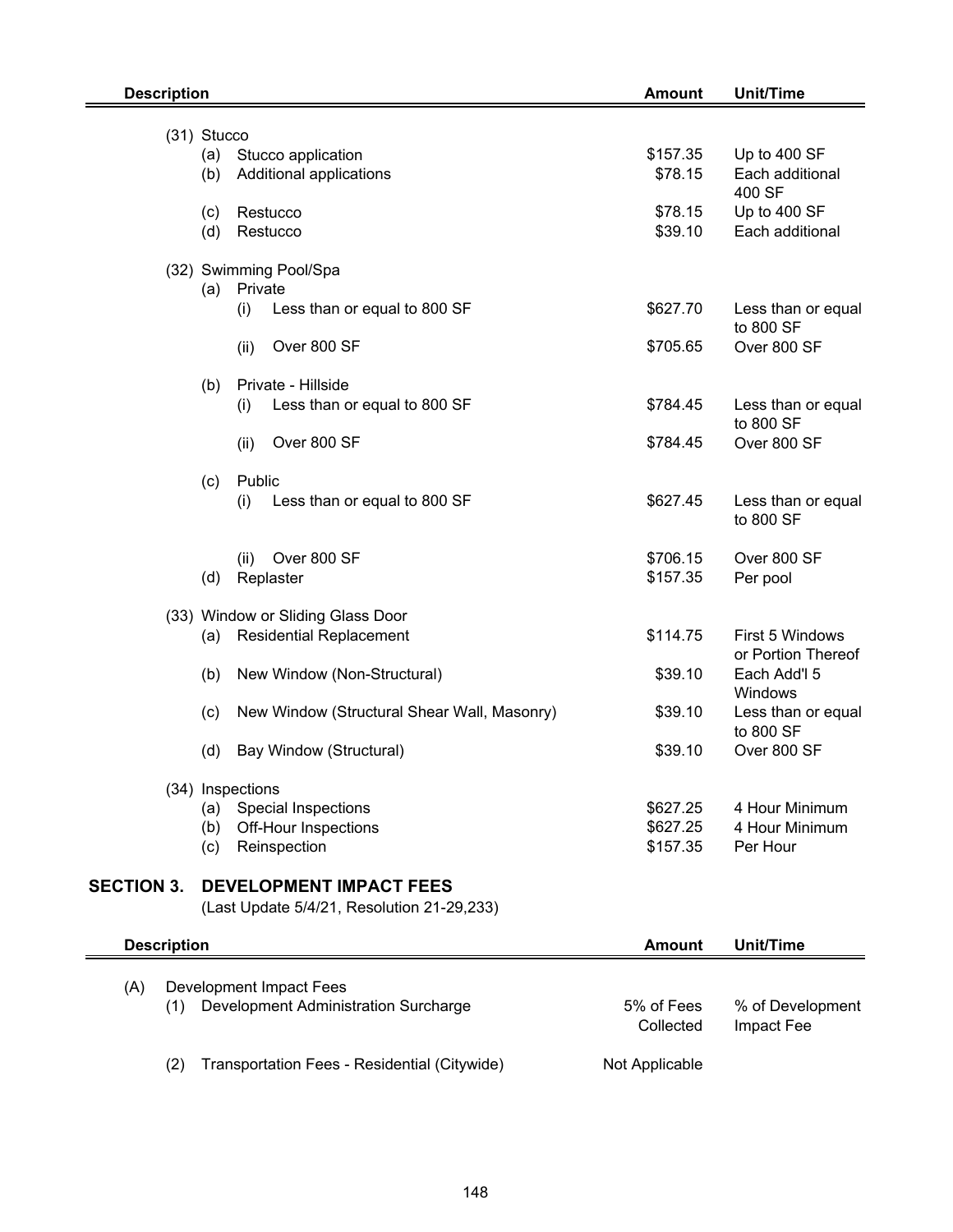| <b>Description</b>                      |                                                                                                                                                                                                                                                                                                                                                                                                                                                                                                                                                                                                                                                                                                                                            | <b>Amount</b>                                                                                                                                      | Unit/Time                                                                                                                                                         |
|-----------------------------------------|--------------------------------------------------------------------------------------------------------------------------------------------------------------------------------------------------------------------------------------------------------------------------------------------------------------------------------------------------------------------------------------------------------------------------------------------------------------------------------------------------------------------------------------------------------------------------------------------------------------------------------------------------------------------------------------------------------------------------------------------|----------------------------------------------------------------------------------------------------------------------------------------------------|-------------------------------------------------------------------------------------------------------------------------------------------------------------------|
| (3)                                     | Transportation Fees - Non-Residential (Citywide)<br><b>Office Transportation Fee</b><br>(a)<br>0 to 40,000 GFA<br>(i)<br>40,000 to 100,000 GFA<br>(ii)<br>100,000 to 500,000 GFA<br>(iii)<br>(iv) over 500,000 GFA<br>Medical Office Transportation Fee<br>(b)<br><b>Retail Transportation Fee</b><br>(c)<br>0 to 26,000 GFA<br>(i)<br>26,000 to 40,000 GFA<br>(ii)<br>(iii) 40,000 to 250,000 GFA<br>(iv) over 250,000 GFA<br>Manufacturing Transportation Fee<br>(d)<br>Warehouse Transportation Fee<br>(e)<br>Institutional Transportation Fee<br>(f)<br><b>Studio Uses</b><br>(g)<br>Office Transportation Fee<br>(i)<br><b>Technical Transportation Fee</b><br>(ii)<br>(iii) Stage Transportation Fee<br>Note: (GFA) Gross Floor Area | \$7.00<br>\$7.00<br>\$7.00<br>\$5.70<br>\$7.00<br>\$7.00<br>\$7.00<br>\$7.00<br>\$7.00<br>\$3.85<br>\$3.85<br>\$7.00<br>\$5.95<br>\$4.00<br>\$2.00 | Sq. Ft.<br>Sq. Ft.<br>Sq. Ft.<br>Sq. Ft.<br>Sq. Ft.<br>Sq. Ft.<br>Sq. Ft.<br>Sq. Ft.<br>Sq. Ft.<br>Sq. Ft.<br>Sq. Ft.<br>Sq. Ft.<br>Sq. Ft.<br>Sq. Ft.<br>Sq. Ft. |
| (4)<br>(5)                              | Community Facilities Fees - Non-Residential (Citywide)<br>Office<br>(a)<br>(b)<br>Retail<br>Industrial<br>(c)<br>(d)<br>Institutional<br>Community Facilities Fees - Residential (Citywide)<br>Single Family<br>(a)                                                                                                                                                                                                                                                                                                                                                                                                                                                                                                                        | \$1.85<br>\$0.95<br>\$0.85<br>\$0.45<br>\$2,914.00                                                                                                 | Sq. Ft.<br>Sq. Ft.<br>Sq. Ft.<br>Sq. Ft.<br>Per Dwelling Unit                                                                                                     |
| <b>SECTION 4.</b><br><b>Description</b> | (b)<br><b>Multiple Family</b><br><b>MECHANICAL PERMITS</b><br>(Last Update 5/4/21, Resolution 21-29,233)                                                                                                                                                                                                                                                                                                                                                                                                                                                                                                                                                                                                                                   | \$2,156.00<br><b>Amount</b>                                                                                                                        | Per Dwelling Unit<br>Unit/Time                                                                                                                                    |
| (A)<br>(1)<br>(2)<br>(3)                | <b>Mechanical Permit</b><br><b>Issuing Fee</b><br>Plan Check Fee<br><b>Other Mechanical Inspections</b>                                                                                                                                                                                                                                                                                                                                                                                                                                                                                                                                                                                                                                    | \$46.45<br>\$186.90<br>\$186.90                                                                                                                    | Application<br>Per Hour<br>Per Hour                                                                                                                               |
| (B)<br>(1)<br>(2)<br>(3)<br>(4)<br>(5)  | <b>Mechanical Equipment</b><br>Heating Appliances, Comfort, Absorption, Ventilation, Commercial, Seperative<br>Force-air or gravity-type furnace, and ducting<br><b>Floor Furnace</b><br>Suspended heater, recessed wall heater, floor-<br>mounted unit heater<br>Heating appliance, refrigeration unit, cooling unit,<br>absorption unit, evaporative cooling unit<br>Boiler, compressor                                                                                                                                                                                                                                                                                                                                                  | \$140.45<br>\$140.45<br>\$140.45<br>\$140.45<br>\$234.45                                                                                           | Each<br>Each<br>Each<br>Each<br>Each                                                                                                                              |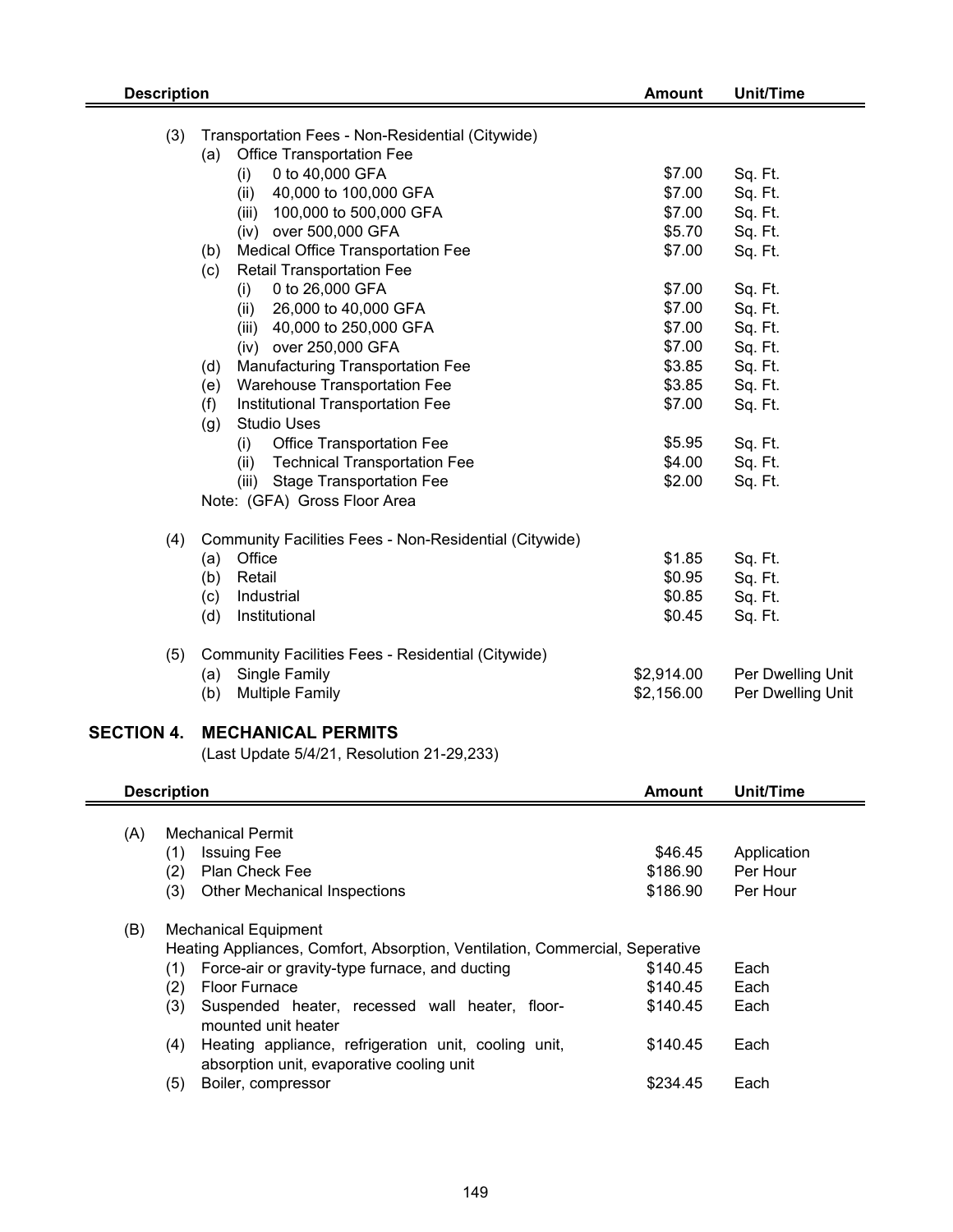| <b>Description</b>                                                                                                                                                                                                                                                               | Amount                                                                                                   | Unit/Time                                                            |
|----------------------------------------------------------------------------------------------------------------------------------------------------------------------------------------------------------------------------------------------------------------------------------|----------------------------------------------------------------------------------------------------------|----------------------------------------------------------------------|
| Air-handling unit, and ducting<br>(6)<br><b>Evaporative Cooler</b><br>(7)<br>(8)<br><b>Ventilation Fan</b><br>(9)<br><b>Ventilation System</b><br>(10) Hood<br>(11) Incinerator<br>(12) Other Mechanical Equipment<br>(13) Duct system<br>(14) Residential HVAC System Changeout | \$234.45<br>\$140.45<br>\$140.45<br>\$234.45<br>\$234.45<br>\$186.90<br>\$140.45<br>\$140.45<br>\$140.45 | Each<br>Each<br>Each<br>Each<br>Each<br>Each<br>Each<br>Each<br>Each |
| (C)<br>Gas Systems<br><b>Gas Piping System</b><br>(1)<br>One to two outlets<br>(a)<br>(b)<br>Each additional outlet                                                                                                                                                              | \$140.45<br>\$46.45                                                                                      | Each<br>Each                                                         |
| <b>PLUMBING PERMITS</b><br><b>SECTION 5.</b><br>(Last Update 5/4/21, Resolution 21-29,233)                                                                                                                                                                                       |                                                                                                          |                                                                      |

| <b>Description</b> | Amount | .<br><b>fime</b><br>∪nıu ′ |  |
|--------------------|--------|----------------------------|--|
|                    |        |                            |  |

The plumbing permit fee shall consist of the plan check fee, the filing fee plus the inspection fees listed for repair, service, or installation for each fixture, device, or installation for each fixture, device, or piece of equipment.

| (1)        | <b>Issuing Fee</b>                                                         | \$46.45                                                                                                                                              | Per application                    |
|------------|----------------------------------------------------------------------------|------------------------------------------------------------------------------------------------------------------------------------------------------|------------------------------------|
| (2)<br>(3) | Plan Check Fee<br><b>Other Plumbing Inspections</b>                        | \$157.35<br>\$157.35                                                                                                                                 | Per Hour<br>Per Hour               |
|            |                                                                            | \$117.25                                                                                                                                             | Each                               |
| (1)        | Gas Piping System                                                          |                                                                                                                                                      |                                    |
|            |                                                                            |                                                                                                                                                      | Each 4 Outlets or<br>Portion of    |
|            | Five or more outlets<br>(b)                                                | \$117.25                                                                                                                                             | Each add'l 5<br>outlets or Portion |
|            |                                                                            |                                                                                                                                                      |                                    |
| (1)        | Plumbing fixture or trap                                                   | \$117.25                                                                                                                                             | Each                               |
| (2)        | <b>Rainwater Systems</b>                                                   | \$117.25                                                                                                                                             | Each                               |
| (3)        | <b>Water Heater</b>                                                        | \$47.50                                                                                                                                              | Each                               |
| (4)        | Industrial Waste Pretreatment Interceptor                                  | \$157.35                                                                                                                                             | Each                               |
| (5)        | Drainage or vent piping                                                    | \$117.25                                                                                                                                             | Each                               |
| (6)<br>(7) | Lawn and sprinkler system and backflow<br>Atmospheric-type vacuum breakers | \$117.25                                                                                                                                             | Each                               |
|            | One to five breakers<br>(a)                                                | \$78.15                                                                                                                                              | Each                               |
|            | (b)<br>Five or more breakers                                               | \$39.10                                                                                                                                              | Each                               |
| (8)        | <b>Backflow device</b>                                                     | \$78.15                                                                                                                                              | Each                               |
|            |                                                                            | <b>Plumbing Permit</b><br><b>Building Sewers and Sewer Disposal Systems</b><br>Gas Systems<br>One to four outlets<br>(a)<br><b>Plumbing Fixtures</b> | \$157.35                           |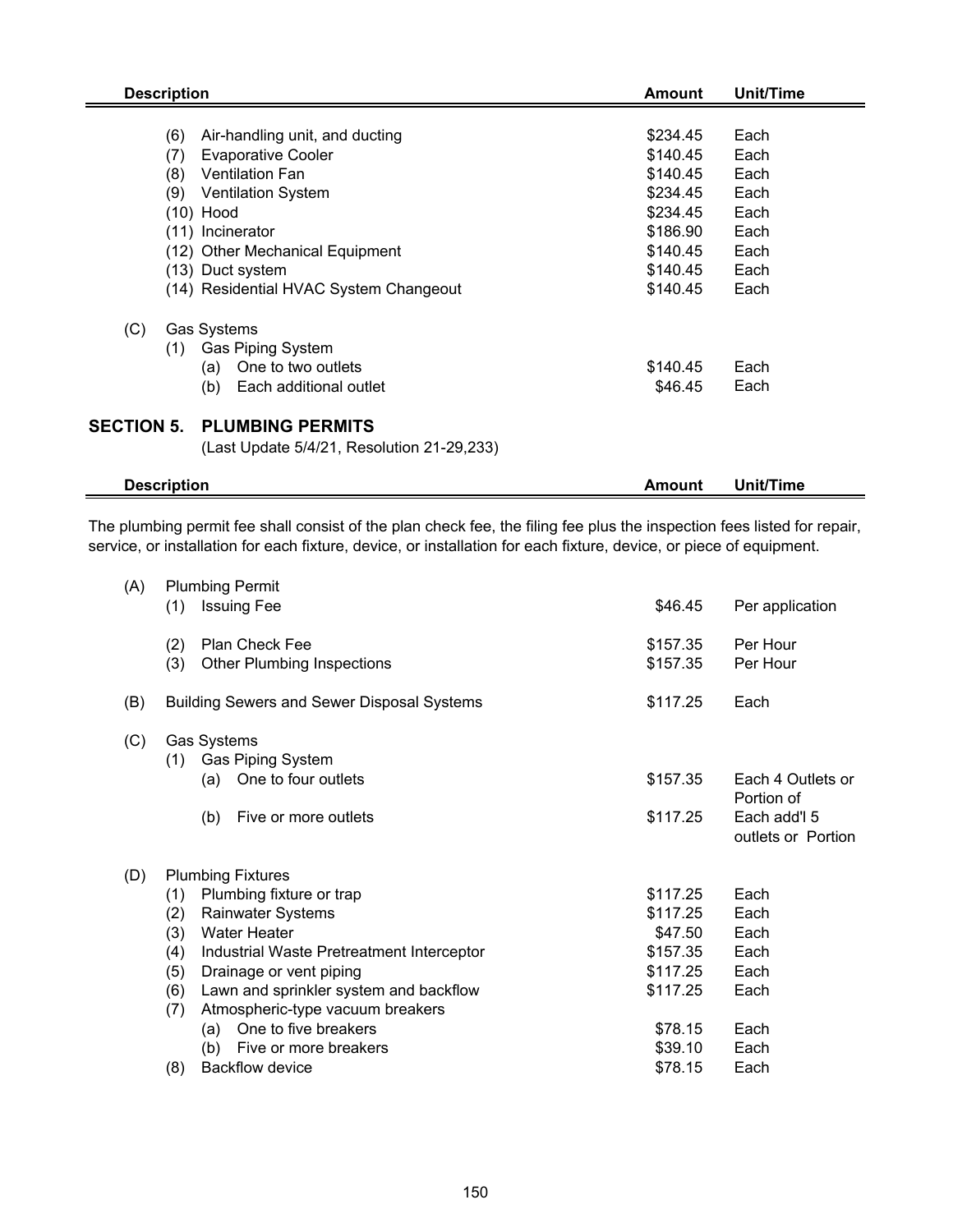|     | <b>Description</b> |                                                                                 | Amount   | Unit/Time |
|-----|--------------------|---------------------------------------------------------------------------------|----------|-----------|
| (E) | (1)                | Water Distribution or Service<br>Water piping and repiping                      | \$157.35 | Each      |
| (F) |                    | Underground utilities                                                           | \$117.25 | Each      |
|     |                    | <b>SECTION 6. GRADING PERMITS</b><br>(Last Update 5/4/21, Resolution 21-29,233) |          |           |
|     | <b>Description</b> |                                                                                 | Amount   | Unit/Time |
|     |                    |                                                                                 |          |           |

The grading permit fee shall consist of the plan check fee, the bond administration fee, plus the permit fee based on the total cubic yeards of both cut and fill.

eri

| (A) |     |     | <b>Grading Permit</b>                                          |            |                                                                                |
|-----|-----|-----|----------------------------------------------------------------|------------|--------------------------------------------------------------------------------|
|     |     |     | (1) Grading Permit Plan Check Fee<br>(a) 0 - 1,000 Cubic Yards | \$313.40   | First 1,000 Cu Yds<br>or Fraction thereof                                      |
|     |     | (b) | 1,001 - 10,000 Cubic Yards                                     | \$627.70   | First 10,000 Cu<br><b>Yds or Fraction</b><br>thereof                           |
|     |     | (c) | 10,001 - 100,000 Cubic Yards                                   | \$941.30   | First 100,000 Cu<br><b>Yds or Fraction</b><br>thereof                          |
|     |     | (d) | 100,001 - 200,000 Cubic Yards                                  | \$1,254.75 | First 200,000 Cu<br><b>Yds or Fraction</b><br>thereof                          |
|     |     | (e) | Each additional 10,000 cubic yards                             | \$313.95   | Each additional<br>10,000 cubic<br>yards over<br>200,000 or portion<br>thereof |
|     | (2) |     | <b>Grading Permit Fee</b>                                      |            |                                                                                |
|     |     |     | (a) 0 - 1,000 Cubic Yards                                      | \$78.35    | First 1,000 Cu Yds<br>or Fraction thereof                                      |
|     |     | (b) | 1,001 - 10,000 Cubic Yards                                     | \$156.90   | First 10,000 Cu<br><b>Yds or Fraction</b><br>thereof                           |
|     |     | (c) | 10,001 - 100,000 Cubic Yards                                   | \$156.90   | First 100,000 Cu<br><b>Yds or Fraction</b><br>thereof                          |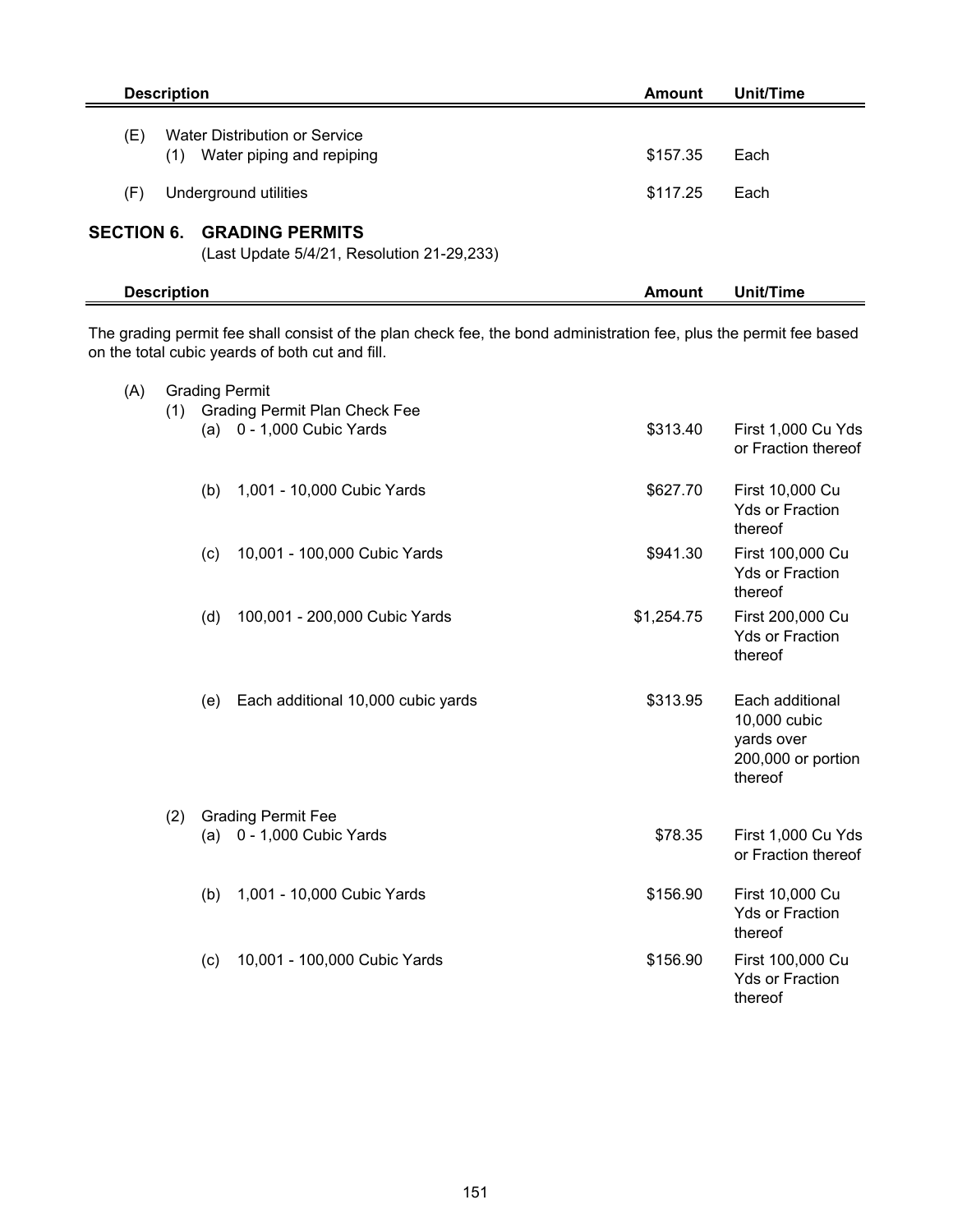| <b>Description</b> |                                    | Amount   | Unit/Time                                                                      |
|--------------------|------------------------------------|----------|--------------------------------------------------------------------------------|
| (d)                | 100,001 - 200,000 Cubic Yards      | \$235.25 | First 200,000 Cu<br><b>Yds or Fraction</b><br>thereof                          |
| (e)                | Each additional 10,000 cubic yards | \$157.00 | Each additional<br>10,000 cubic<br>yards over<br>200,000 or portion<br>thereof |
|                    |                                    |          |                                                                                |

## **SECTION 7. MISCELLANEOUS INSPECTIONS AND FEES**

(Added 11/29/83, Resolution 20,810) (Last Update 5/4/21, Resolution 21-29,233)

|     | <b>Description</b> |                                         | <b>Amount</b>      | Unit/Time        |
|-----|--------------------|-----------------------------------------|--------------------|------------------|
| (A) |                    | Inspection Service not Otherwise Listed |                    |                  |
|     | (1)                | Inspection Service not Otherwise Lis    | \$157.35           | Per Hour         |
|     | (2)                | <b>Special Inspections</b>              | \$157.35           | Per Hour         |
|     | (3)                | Inspections Other than Regular Hours    | \$157.35           | Per Hour (4-Hour |
|     |                    |                                         |                    | Minimum)         |
|     | (4)                | <b>Condo Conversion</b>                 | \$78.15            | Per Unit         |
| (B) |                    | Plan Check Fee                          |                    |                  |
|     | (1)                | <b>Consultant Services</b>              | \$186.90           | Per Hour         |
|     | (2)                | Plan Check                              |                    |                  |
|     |                    | <b>Type A Construction</b><br>(a)       | \$186.90           | Per Hour         |
|     |                    | <b>Type B Construction</b><br>(b)       | \$157.35           | Per Hour         |
|     |                    |                                         |                    |                  |
|     | (3)                | Model Water Efficiency Landscape        | \$186.90           | Per Hour, 2-hour |
|     |                    | Ordinance (MWELO) Review                |                    | minumum          |
|     | (4)                | Geotechnical and Soils Consultant       |                    |                  |
|     |                    | <b>Report Review Fee</b>                | \$186.90           | Per Hour, 4-hour |
|     |                    |                                         |                    | minimum.         |
|     |                    |                                         |                    |                  |
| (C) |                    | Penalties                               |                    |                  |
|     | (1)                | <b>Working Without Required Permit</b>  | 2 Times Permit Fee |                  |
|     | (2)                | Reinspection                            | \$157.35           | Per Hour         |
|     | (3)                | Restamp and Reapproval of Lost Plans    | \$186.90           | Per Hour (1 Hour |
|     |                    |                                         |                    | Minimum)         |
|     | (4)                | Reissue Inspection Card                 | \$36.05            | Per Card         |
|     | (5)                | <b>Administrative Citation</b>          |                    |                  |
|     |                    | First                                   | \$100.00           |                  |
|     |                    | Second                                  | \$200.00           |                  |
|     |                    | <b>Third</b>                            | \$500.00           |                  |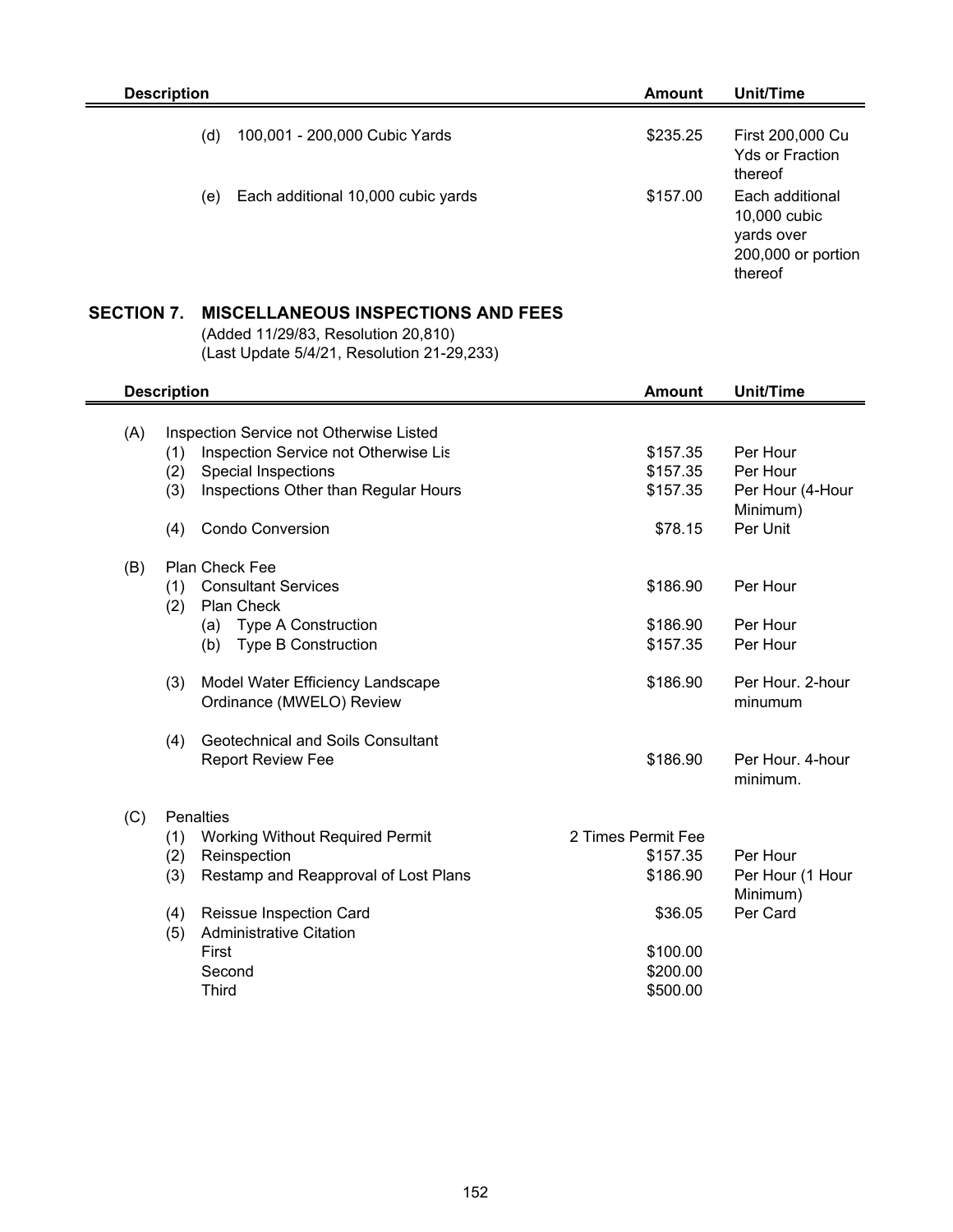|     | <b>Description</b>                                                                                                                                                                                                                                                                              | <b>Amount</b>                                                 | Unit/Time                                                                                                                                                 |
|-----|-------------------------------------------------------------------------------------------------------------------------------------------------------------------------------------------------------------------------------------------------------------------------------------------------|---------------------------------------------------------------|-----------------------------------------------------------------------------------------------------------------------------------------------------------|
| (D) | Miscellaneous Charges and Fees<br><b>Application for Appeal</b><br>(1)<br>(2)<br><b>Records Report</b><br><b>Report Administration Fee</b><br>(a)<br>(b)<br>Copies<br><b>Copies of Permit Record</b><br>(3)<br>Plan Archive Fee<br>(4)<br>(5)<br>Application for Plan Check or Permit Extension | \$120.10<br>\$26.35<br>\$1.85<br>\$1.85<br>\$2.95<br>\$186.90 | Per Appeal<br>Per Report<br>Per Page<br>Per Report<br>Per Page<br>Per Hour. 2 hour<br>minimum for first<br>request. 1 hour for<br>subsequent<br>requests. |
| (E) | <b>Construction and Demolition Debris Deposit</b><br><b>Construction and Demolition Debris Administrative</b><br>(1)<br>Fee                                                                                                                                                                     | \$60.05                                                       | Per Application                                                                                                                                           |
|     | (2)<br><b>Construction and Demolition Debris Deposit</b><br>Residential<br>(a)                                                                                                                                                                                                                  | \$300.35                                                      | First ton or                                                                                                                                              |
|     |                                                                                                                                                                                                                                                                                                 | \$60.05                                                       | fraction thereof<br>Each additional<br>ton or fraction<br>thereof; \$1000                                                                                 |
|     | Commercial<br>(b)                                                                                                                                                                                                                                                                               | \$300.35                                                      | First ton or<br>fraction thereof                                                                                                                          |
|     |                                                                                                                                                                                                                                                                                                 | \$60.05                                                       | Each additional<br>ton or fraction<br>thereof; \$5000                                                                                                     |
|     | Roofing<br>(c)                                                                                                                                                                                                                                                                                  | \$300.35                                                      | Per Permit                                                                                                                                                |
| (F) | <b>Administrative Fee</b>                                                                                                                                                                                                                                                                       | 2%                                                            | Per Transaction                                                                                                                                           |
| (G) | <b>Strong Motion Fee</b><br>Residential<br>(1)                                                                                                                                                                                                                                                  | \$0.13                                                        | Per \$1,000<br>Valuation or<br>portion thereof.<br>\$0.50 Min.                                                                                            |
|     | Commercial<br>(2)                                                                                                                                                                                                                                                                               | \$0.28                                                        | Per \$1,000<br>Valuation or<br>portion thereof.<br>\$0.50 Min.                                                                                            |
| (H) | <b>Green Building Fee</b>                                                                                                                                                                                                                                                                       | \$1.00                                                        | Per \$25,000<br>Valuation or<br>portion thereof                                                                                                           |
| (1) | <b>Special Permit and Processing Fees</b><br>Relocation/Moving of Buildings<br>(1)<br><b>Relocation Permit</b><br>(a)                                                                                                                                                                           |                                                               |                                                                                                                                                           |
|     | Special Inspection Fee<br>(i)                                                                                                                                                                                                                                                                   | 100%                                                          | Special Inspection<br>(1-hour<br>Fee                                                                                                                      |
|     | Plan Check Fee<br>(ii)                                                                                                                                                                                                                                                                          | 100%                                                          | minimum)<br>Plan Check Fee                                                                                                                                |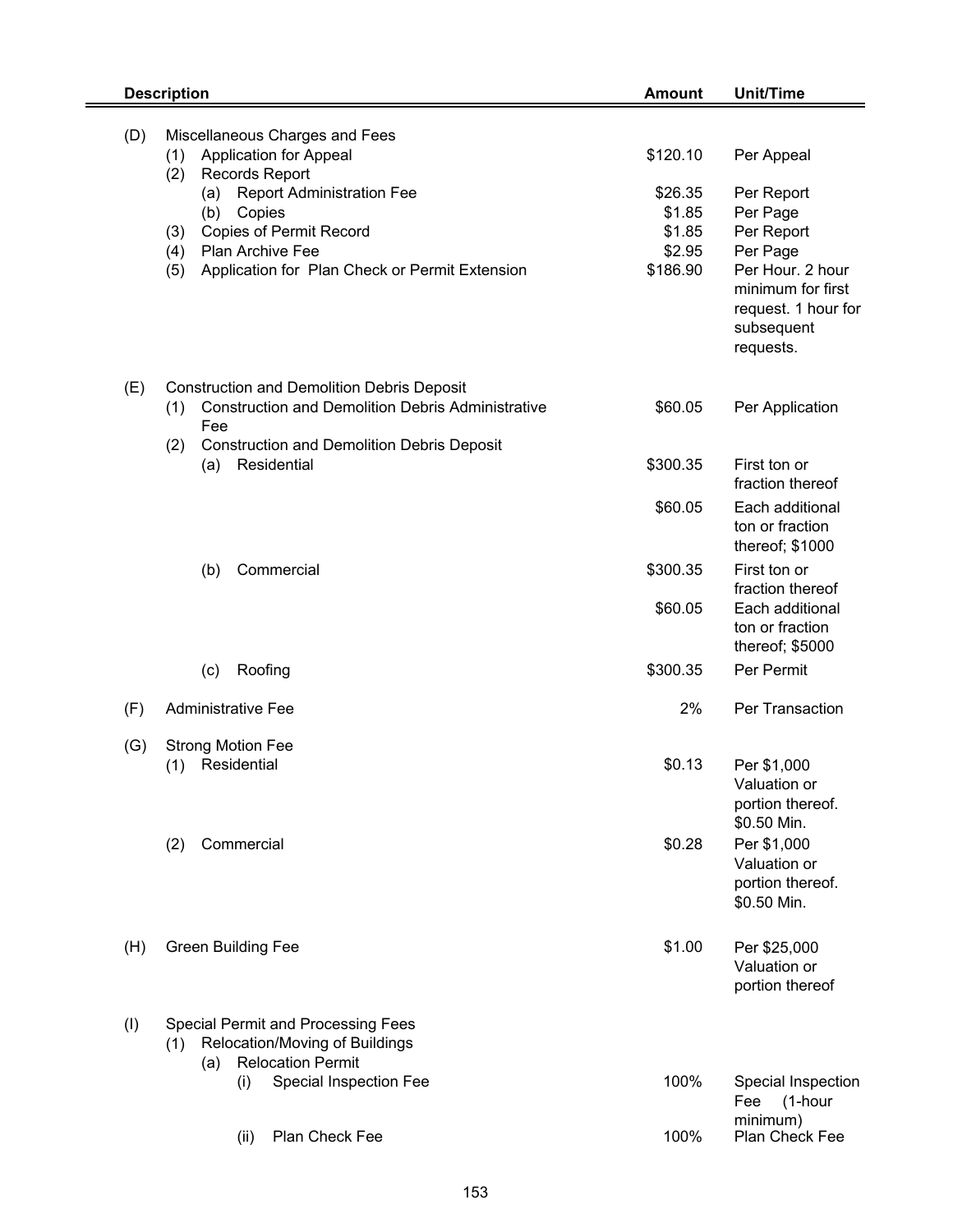|     | <b>Description</b>                                                                    | <b>Amount</b>               | Unit/Time                                                                                                                                         |
|-----|---------------------------------------------------------------------------------------|-----------------------------|---------------------------------------------------------------------------------------------------------------------------------------------------|
|     | <b>Building Permit Fee</b><br>(iii)                                                   | 100%                        | <b>Building Permit</b><br>Fee                                                                                                                     |
|     | Temporary Certificate of Occupancy<br>(2)<br>Certificate<br>(a)<br>(b)<br><b>Bond</b> | \$120.10<br>2% of Valuation | Certificate<br><b>Project Valuation</b>                                                                                                           |
| (J) | <b>Accessibility Standards Compliance</b>                                             | 1% of Permit Fee            | Per Building<br>Permit for<br>construction<br>required to comply<br>with Chapter 11A<br>or 11B. Does not<br>apply to single-<br>family dwellings. |

(K) Technical Training Fee 2% of Permit Fee Per Permit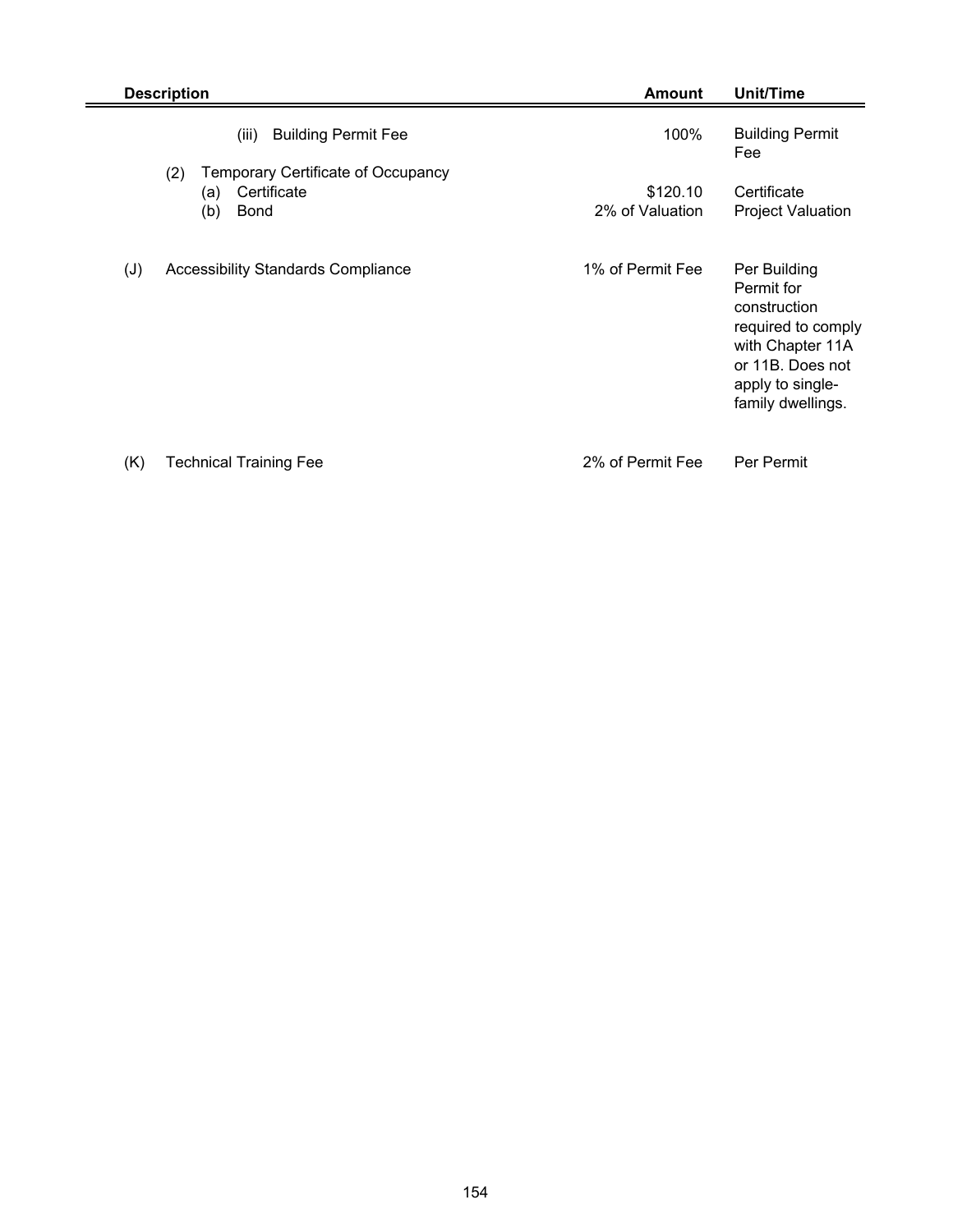## **ARTICLE IX PARKS AND RECREATION**

#### **SECTION 1. DEFINITIONS (As used in this Resolution)** (Added 6/27/95, Resolution 24,510) (Last Update 6/6/17, Resolution 17-28,940)

- (A) Charitable Activity Any activity in which any accruing monetary profit is donated to a valid charity or community service.
- (B) Commercial Activity Any activity in which there is a related monetary profit motive.
- (C) Department Sponsored Groups Those groups who receive assistance from the City.
- (D) Educational Activity Any activity which promotes the opportunity for learning, growth and/or enhancement of skills.
- (E) Political Activity Any activity which advocates the principles of a political party, organization, or candidate.
- (F) Recreational Activity An enjoyable activity that expands the mind and body in a positive, healthy way.
- (G) Religious Activity Any activity which establishes, promotes, or supports the doctrines or creeds of a religious denomination or sect not including incidental recreational activities such as picnics, dinners, sports events and dances.
- (H) Resident Group A person or persons residing in Burbank and/or a Burbank business owner.
- (I) Non-Resident Group - A person or persons not residing in the City of Burbank.
- (J) Non-Profit Group City of Burbank based groups/organizations who are identified by a tax-exempt status.
- (K) Burbank Unified School District Any District approved or submitted activity/event as approved in the Joint Use Agreement.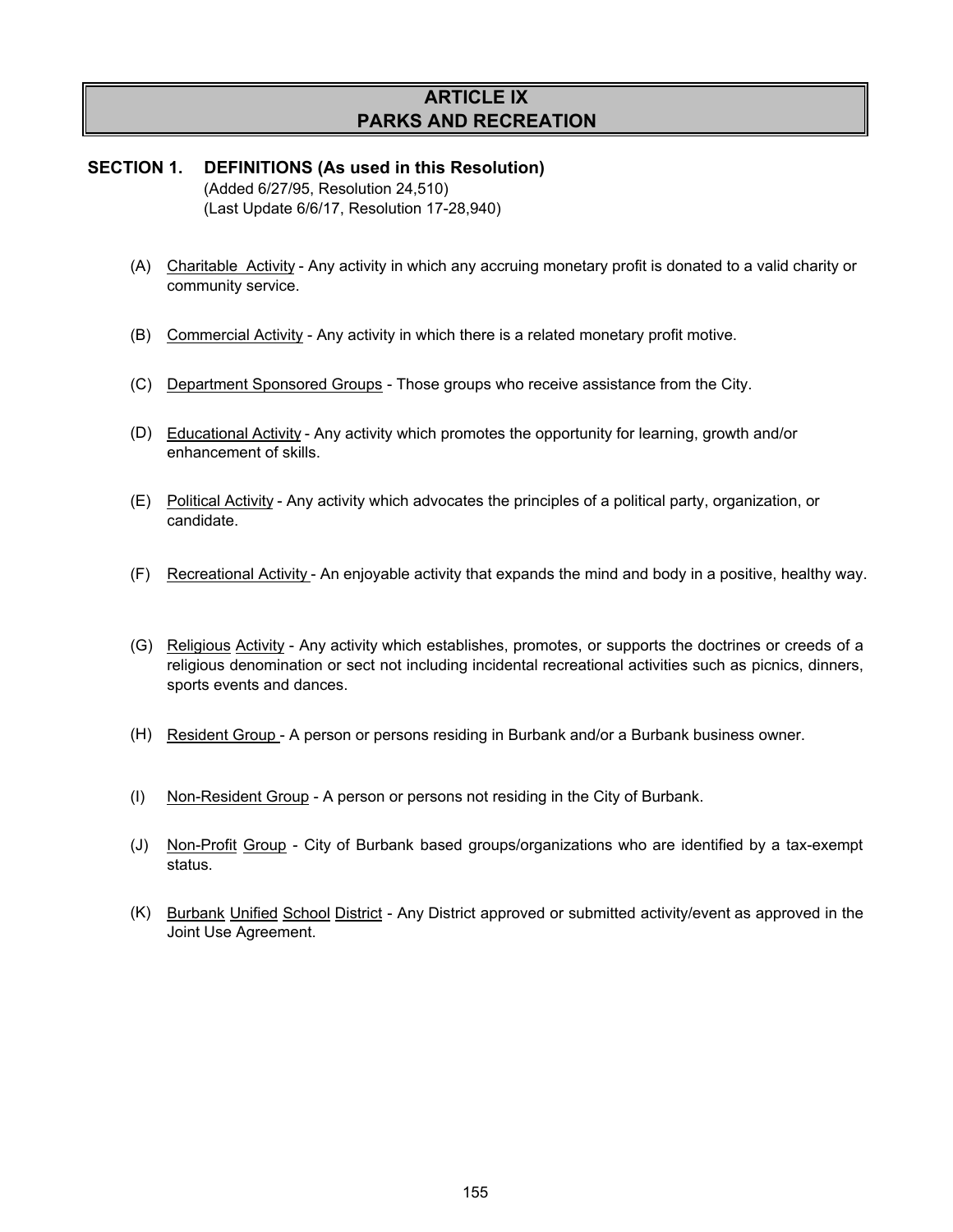#### **SECTION 2. PARK RENTAL FEES**

(Updated 6/16/98, Resolution 25,299) (Last Update 6/6/17, Resolution 17-28,940)

**Description Amount** Unit/Time

(A) During regular park hours, the Parks and Recreation Department may provide the approved parks area for a minimum of four consecutive hours, unless otherwise stated, for the fees specified. For the use of a park area beyond the four-hour period during regular park hours, fees will be pro-rated on an hourly basis. A permit is not required for groups of 1-25 and non-reserved picnic areas are first come, first serve. If a group of 1-25 would like to reserve a picnic area, the following fees for groups of 1-50 apply.

*Note: Commercial Group requires a 2 consecutive hour minimum.*

#### (B) Permit Fee

|     | (1) | Resident and Non-Resident Group (Non-Refundable)  | \$30.00  | Application    |
|-----|-----|---------------------------------------------------|----------|----------------|
|     | (2) | Late Fee                                          | \$30.00  | Application    |
|     | (3) | Permit Change Fee                                 | \$30.00  | Per Occurrence |
|     | (4) | Commercial Group (Non-Refundable)                 | \$200.00 | Application    |
| (C) |     | Park Facility Fee Schedule                        |          |                |
|     | (1) | <b>Resident Group</b><br>$(1-50)$                 | \$80.00  | 4-Hour Period  |
|     | (2) | <b>Resident Group</b><br>$(51-100)$               | \$100.00 | 4-Hour Period  |
|     | (3) | <b>Resident Group</b><br>$(101-150)$              | \$120.00 | 4-Hour Period  |
|     | (4) | <b>Resident Group</b><br>$(151-199)$              | \$140.00 | 4-Hour Period  |
|     | (5) | $(200-250)$<br><b>Resident Group</b>              | \$160.00 | 4-Hour Period  |
|     | (6) | $(251-300)$<br><b>Resident Group</b>              | \$180.00 | 4-Hour Period  |
|     | (7) | $(301-400)$<br><b>Resident Group</b>              | \$200.00 | 4-Hour Period  |
|     | (8) | Resident Group - Robert Gross Park (400)          | \$500.00 | 4-Hour Period  |
|     | (9) | Non-Resident Group (1-50)                         | \$120.00 | 4-Hour Period  |
|     |     | (10) Non-Resident Group (51-100)                  | \$150.00 | 4-Hour Period  |
|     |     | (11) Non-Resident Group (101-150)                 | \$180.00 | 4-Hour Period  |
|     |     | (12) Non-Resident Group (151-199)                 | \$210.00 | 4-Hour Period  |
|     |     | (13) Non-Resident Group (200-250)                 | \$240.00 | 4-Hour Period  |
|     |     | (14) Non-Resident Group (251-300)                 | \$270.00 | 4-Hour Period  |
|     |     | (15) Non-Resident Group (301-400)                 | \$300.00 | 4-Hour Period  |
|     |     | (16) Non-Resident Group - Robert Gross Park (400) | \$750.00 | 4-Hour Period  |
|     |     | (17) Non-Profit Group (1-50)                      | \$40.00  | 4-Hour Period  |
|     |     | (18) Non-Profit Group (51-100)                    | \$50.00  | 4-Hour Period  |
|     |     | (19) Non-Profit Group (101-150)                   | \$60.00  | 4-Hour Period  |
|     |     | (20) Non-Profit Group (151-199)                   | \$70.00  | 4-Hour Period  |
|     |     | (21) Non-Profit Group (200-250)                   | \$80.00  | 4-Hour Period  |
|     |     | (22) Non-Profit Group (251-300)                   | \$90.00  | 4-Hour Period  |
|     |     | (23) Non-Profit Group (301-400)                   | \$100.00 | 4-Hour Period  |
|     |     | (24) Non-Profit Group - Robert Gross Park (400)   | \$250.00 | 4-Hour Period  |
|     |     | (25) Commercial Group (1-25)*                     | \$60.00  | 2-Hour Period  |
|     |     | (26) Commercial Group (26-50)                     | \$80.00  | 2-Hour Period  |
|     |     | (27) Commercial Group (51-100)                    | \$100.00 | 2-Hour Period  |
|     |     | (28) Commercial Group (101-200)                   | \$140.00 | 2-Hour Period  |
|     |     | (29) Commercial Group (201-300)                   | \$180.00 | 2-Hour Period  |
|     |     | (30) Commercial Group (301-400)                   | \$200.00 | 2-Hour Period  |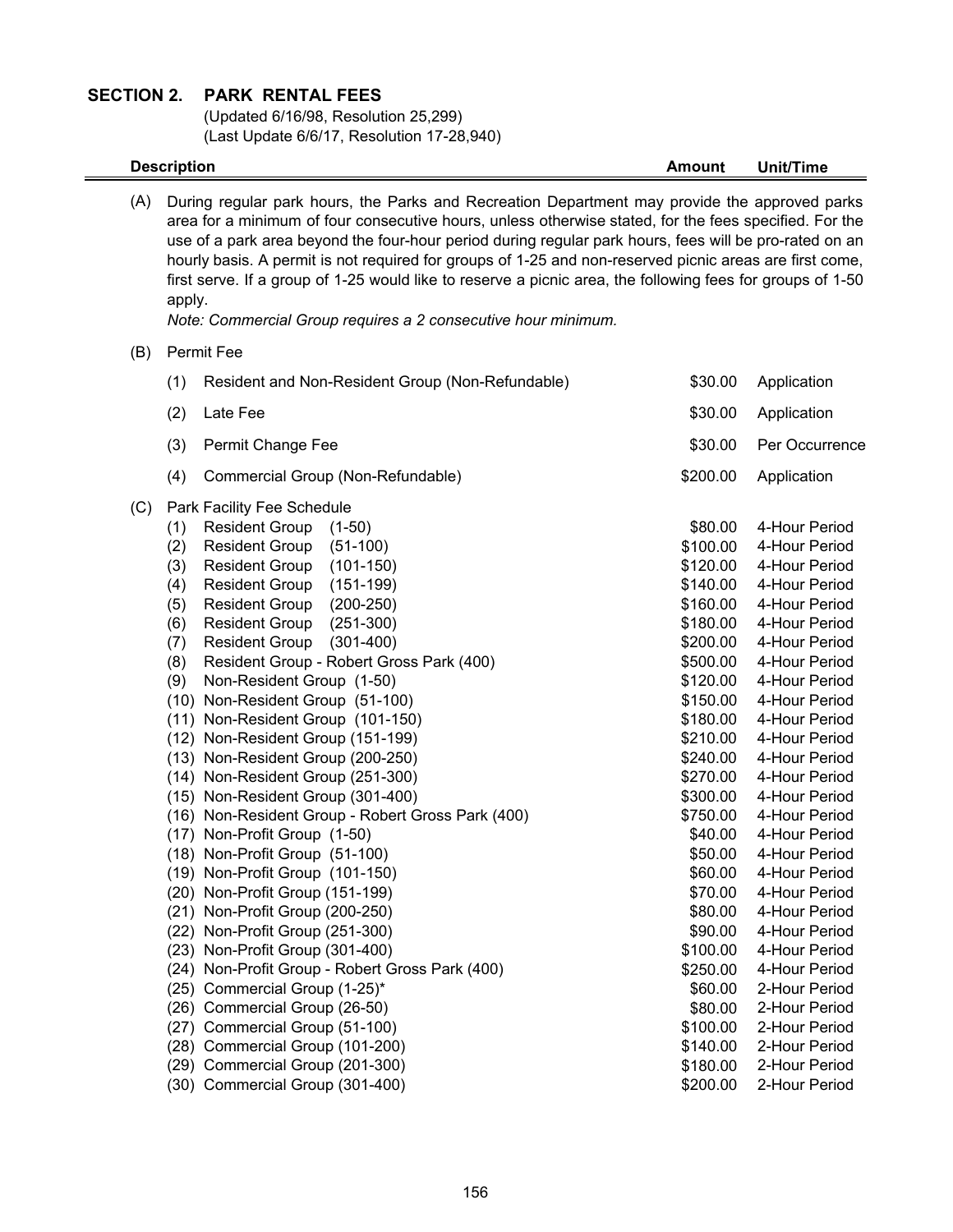|     | <b>Description</b>                                                                                                                                                                                                                                                                                                                                                                                                                                                                                                               | <b>Amount</b>                                                                                                                                            | <b>Unit/Time</b>                                                                        |
|-----|----------------------------------------------------------------------------------------------------------------------------------------------------------------------------------------------------------------------------------------------------------------------------------------------------------------------------------------------------------------------------------------------------------------------------------------------------------------------------------------------------------------------------------|----------------------------------------------------------------------------------------------------------------------------------------------------------|-----------------------------------------------------------------------------------------|
| (D) | Refundable Cleaning and Maintenance Deposit<br>Resident Group (1-100)<br>(1)<br>Resident Group (101-199)<br>(2)<br>Resident Group (200-300)<br>(3)<br>Resident Group (301-400)<br>(4)<br>Non-Resident Group (1-100)<br>(5)<br>Non-Resident Group (101-199)<br>(6)<br>Non-Resident Group (200-300)<br>(7)<br>Non-Resident Groups (301-400)<br>(8)<br><b>Robert Gross Deposit</b><br>(9)<br>(10) Commercial Group (1-100)<br>(11) Commercial Group (101-200)<br>(12) Commercial Group (201-300)<br>(13) Commercial Group (301-400) | \$100.00<br>\$200.00<br>\$200.00<br>\$200.00<br>\$250.00<br>\$250.00<br>\$250.00<br>\$250.00<br>\$400.00<br>\$300.00<br>\$300.00<br>\$300.00<br>\$300.00 | Day<br>Day<br>Day<br>Day<br>Day<br>Day<br>Day<br>Day<br>Day<br>Day<br>Day<br>Day<br>Day |
| (E) | Insurance Required for any of the following:<br>Hired Services (moonbounce, catering, etc)<br>(1)<br>Group larger than 100 persons<br>(2)<br>Special Event (car shows, dog shows/meets, etc)<br>(3)<br>Sport/Athletic Events<br>(4)<br>(5)<br><b>Commercial Activity</b><br>Non-commercial activity determined on a case by case basis by the Director or his/her designee<br>(6)                                                                                                                                                |                                                                                                                                                          |                                                                                         |
| (F) | <b>Trash Bin Fees</b><br>(1) Group 200-400 persons<br>Note: Fees subject to change based on adopted Refuse Fees.                                                                                                                                                                                                                                                                                                                                                                                                                 | \$93.57                                                                                                                                                  | 1 Bin                                                                                   |
| (G) | Moonbounce/inflatables<br>(1) Permit fee for each Moonbounce or inflatable*<br>* Fee per standard moonbounce size (13x13). Additional fees and requirement may apply for<br>additional and/or larger moon bounces.                                                                                                                                                                                                                                                                                                               | \$30.00                                                                                                                                                  | Per Jumper                                                                              |
|     | <br>. .                                                                                                                                                                                                                                                                                                                                                                                                                                                                                                                          |                                                                                                                                                          |                                                                                         |

(H) Additional Fees

In addition to the park facility fee and deposit, the permittee shall also pay the costs required to staff, monitor, purchase supplies, and/or prepare the facility as determined by the Director or his/her designee, on a case by case basis.

### **SECTION 3. ROOM AND FACILITY RENTAL FEES**

(Updated 6/16/98, Resolution 25,299) (Last Update 5/14/19, Resolution 19-29,088)

### **Description**

(A) During regular facility operating hours, the Parks and Recreation Department may provide the following facilities for a minimum of two consecutive hours, unless otherwise stated, for the fees specified. For the use of any facility beyond the two hour minimum during regular facility operating hours, fees will be pro-rated on an hourly basis. Depending on the use, if approved, a commercial group will be charged a minimum of double the resident rate.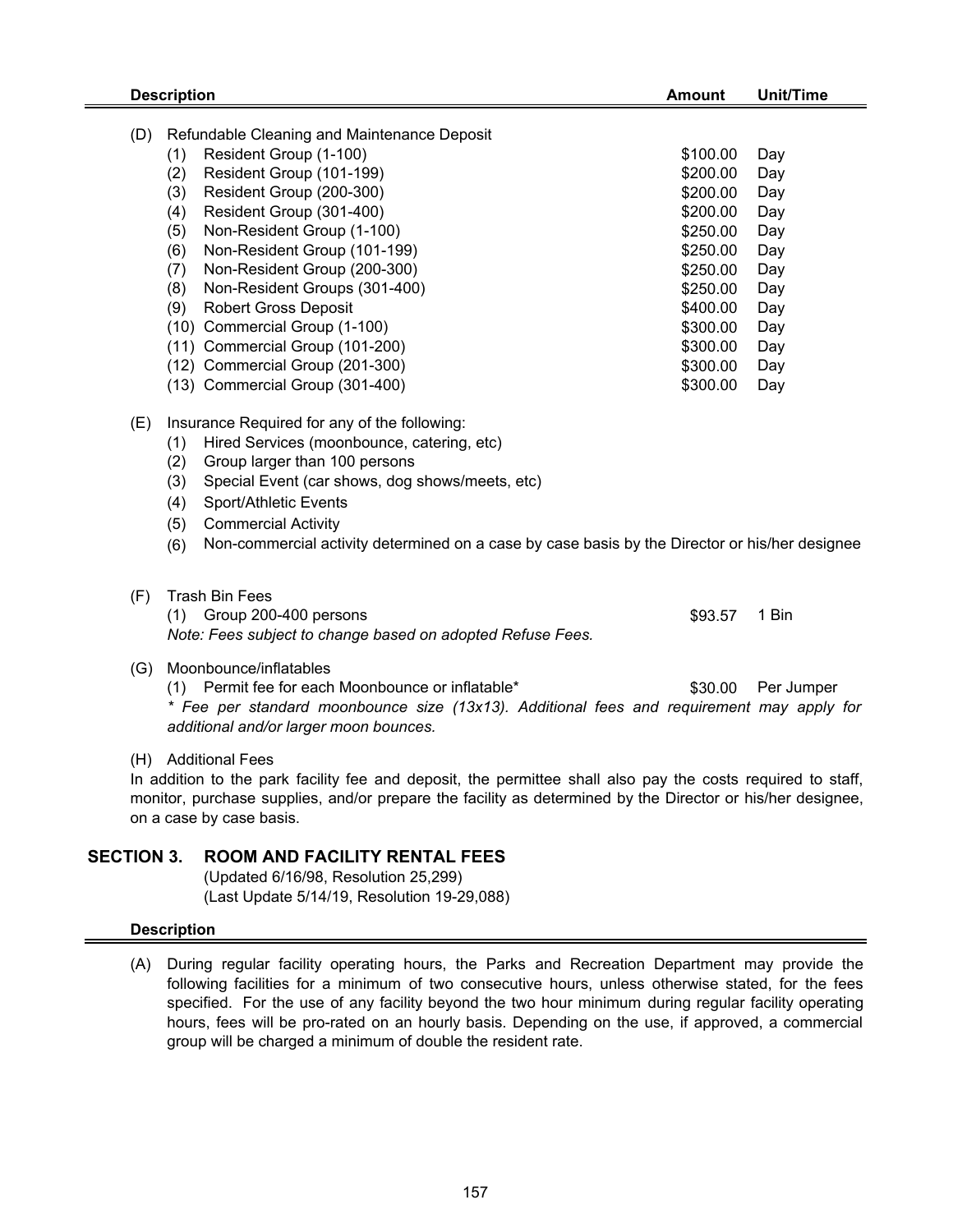|     |     |                                                                                                       |          | Non-     |            |               |
|-----|-----|-------------------------------------------------------------------------------------------------------|----------|----------|------------|---------------|
|     |     |                                                                                                       | Resident | Resident | Non-Profit | Commercial    |
|     |     |                                                                                                       | Group    | Group    | Group      | Group         |
| (B) |     | McCambridge Recreation Center                                                                         |          |          |            |               |
|     | (1) | Rooms 1 and 2                                                                                         | \$36.00  | \$54.00  | \$18.00    | \$72.00       |
|     | (2) | Room 4                                                                                                | \$100.00 | \$150.00 | \$50.00    | \$200.00      |
|     |     |                                                                                                       |          |          |            |               |
| (C) |     | <b>Olive Recreation Center</b>                                                                        |          |          |            |               |
|     | (1) | Rooms 3, 4, and 5                                                                                     | \$36.00  | \$54.00  | \$18.00    | \$72.00       |
|     | (2) | Room 6                                                                                                | \$50.00  | \$75.00  | \$25.00    | \$100.00      |
|     |     | Verdugo Recreation Center                                                                             |          |          |            |               |
| (D) | (1) | Room 1                                                                                                | \$36.00  | \$54.00  | \$18.00    | \$72.00       |
|     | (2) | Lower Assembly Building                                                                               | \$50.00  | \$75.00  | \$25.00    | \$100.00      |
|     | (3) | Log Cabin                                                                                             | \$50.00  | \$75.00  | \$25.00    | \$100.00      |
|     |     |                                                                                                       |          |          |            |               |
| (E) |     | Maxam Park                                                                                            |          |          |            |               |
|     | (1) | <b>Recreation Building</b>                                                                            | \$50.00  | \$75.00  | \$25.00    | \$100.00      |
|     |     |                                                                                                       |          |          |            |               |
| (F) |     | <b>Robert Gross Park</b>                                                                              |          |          |            |               |
|     | (1) | <b>Recreation Building</b>                                                                            | \$50.00  | \$75.00  | \$25.00    | \$100.00      |
|     |     | <b>Ovrom Community Center</b>                                                                         |          |          |            |               |
| (G) | (1) | Room A                                                                                                | \$200.00 | \$300.00 | \$100.00   |               |
|     | (2) | Room B                                                                                                | \$200.00 | \$300.00 | \$100.00   |               |
|     | (3) | Room A & B                                                                                            | \$300.00 | \$450.00 | \$150.00   |               |
|     |     |                                                                                                       |          |          |            |               |
| (H) |     | Joslyn Adult Center                                                                                   |          |          |            |               |
|     | (1) | Nardo Auditorium                                                                                      | \$200.00 | \$300.00 | \$100.00   |               |
|     | (2) | Community/Art Room                                                                                    | \$150.00 | \$225.00 | \$75.00    |               |
|     | (3) | Hazel Walker Auditorium                                                                               |          |          |            |               |
|     |     | Room A (1-200)                                                                                        | \$400.00 | \$600.00 | \$200.00   |               |
|     |     | Room B (1-100)                                                                                        | \$200.00 | \$300.00 | \$100.00   |               |
|     |     | Room A & B (1-300)                                                                                    | \$600.00 | \$900.00 | \$300.00   |               |
|     | (4) | Mary Brady Nutrition Annex                                                                            | \$50.00  | \$75.00  | \$25.00    |               |
|     |     |                                                                                                       |          |          |            |               |
| (1) |     | <b>Community Services Building</b>                                                                    |          |          |            |               |
|     |     | (1) Community Room 104                                                                                | \$200.00 | \$300.00 | \$100.00   |               |
| (J) |     | Verdugo and McCambridge Pool Rentals                                                                  |          |          |            |               |
|     | (1) | 50 Meter Pool                                                                                         | \$150.00 | \$300.00 | \$75.00    | \$300.00      |
|     | (2) | <b>Activity Pool</b>                                                                                  | \$150.00 | \$300.00 | \$75.00    | \$300.00      |
|     | (3) | <b>Entire Verdugo Aquatic Facility</b>                                                                | \$225.00 | \$450.00 | \$113.00   | \$450.00      |
|     |     |                                                                                                       |          |          |            |               |
| (K) |     | <b>Nature Center</b>                                                                                  |          |          |            |               |
|     | (1) | Nature Center Room and Amphitheater                                                                   |          |          | \$100.00   | Per two hours |
|     |     |                                                                                                       |          |          |            |               |
| (L) |     | <b>Gym Rental</b>                                                                                     | \$120.00 | \$240.00 | \$60.00    | Per two hours |
|     |     | During regular facility operating hours, the Parks and Recreation Department may provide exclusive    |          |          |            |               |
|     |     | use of the gym, which equates to two full courts, for a minimum of two hours, for the fees specified. |          |          |            |               |
|     |     | Gym rentals are for basketball, volleyball, badminton, pickleball and dodgeball only.                 |          |          |            |               |
| (M) |     | Refundable Cleaning and Security Deposit                                                              |          |          |            |               |

| $(1)$ Resident Group $(1-50)$    | \$100.00 Application |
|----------------------------------|----------------------|
| $(2)$ Resident Group $(51-100)$  | \$150.00 Application |
| $(3)$ Resident Group $(101-150)$ | \$200.00 Application |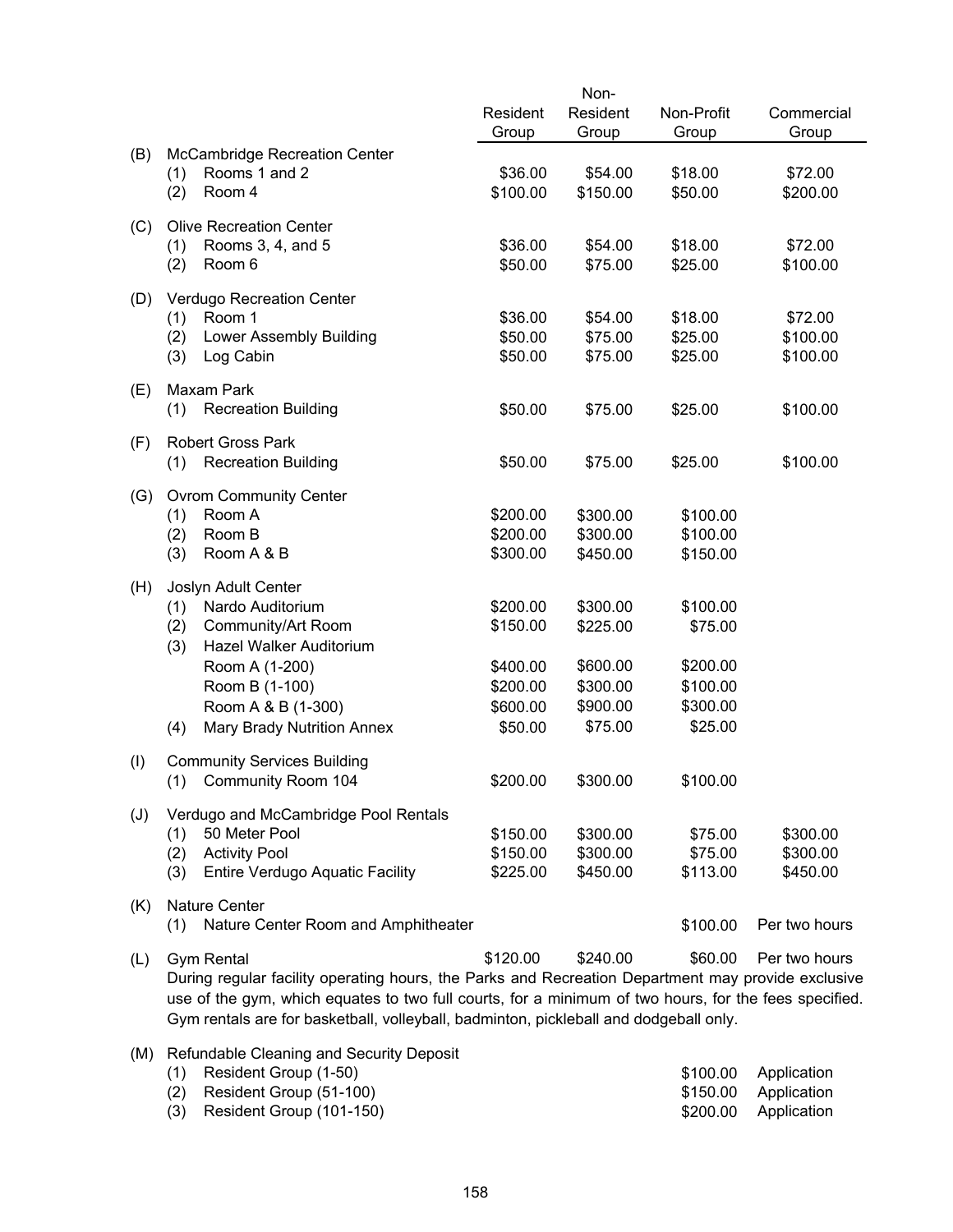| <b>Description</b>                  | Amount   | Unit/Time   |
|-------------------------------------|----------|-------------|
|                                     |          |             |
| (4)<br>Resident Group (151-200)     | \$250.00 | Application |
| (5)<br>Resident Group (201-300)     | \$350.00 | Application |
| (6)<br>Non-Resident Group (1-50)    | \$150.00 | Application |
| (7)<br>Non-Resident Group (51-100)  | \$200.00 | Application |
| (8)<br>Non-Resident Group (101-150) | \$250.00 | Application |
| (9)<br>Non-Resident Group (151-200) | \$300.00 | Application |
| (10) Non-Resident Group (201-300)   | \$400.00 | Application |
| (11) Commercial Group (1-50)        | \$100.00 | Application |
| (12) Commercial Group (51-100)      | \$150.00 | Application |
| (13) Commercial Group (101-150)     | \$200.00 | Application |
| (14) Commercial Group (151-200)     | \$250.00 | Application |
| (15) Commercial Group (201-300)     | \$350.00 | Application |
|                                     |          |             |

- (N) Insurance Required for any of the following:
	- (1) Hired Services (catering, etc)
	- (2) Groups Larger Than 100 Persons
	- (3) Special Event
	- (4) Sport/Athletic/Dance Activity
	- (5) Commercial Activity
	- (6) Non-commercial activity determined on a case by case basis by the Director or his/her designee

#### **SECTION 4. FIELD RESERVATIONS**

(Last Update 5/4/21, Resolution 21-29,233)

| <b>Description</b>       |                                                                                                                | Amount                        | Unit/Time            |  |
|--------------------------|----------------------------------------------------------------------------------------------------------------|-------------------------------|----------------------|--|
| (A)<br>(1)<br>(2)<br>(3) | Football, Flag Football, Baseball, Softball<br><b>Resident Group</b><br>Non-Resident Group<br>Non-Profit Group | \$25.00<br>\$50.00<br>\$12.00 | Hour<br>Hour<br>Hour |  |
| <b>SECTION 5.</b>        | <b>FIELD PREPARATION AND LINING CHARGES</b><br>(Last Update 5/14/19, Resolution 19-29,088)                     |                               |                      |  |
| <b>Description</b>       |                                                                                                                | Amount                        | Unit/Time            |  |

(A) Football, flag football, baseball, softball, soccer \$26.00 Per Hour

#### **SECTION 6. OTHER FACILITY USE, SERVICE AND STAFF FEES**

(Last Update 5/14/19, Resolution 19-29,088)

#### **Description**

(A) Facility Use and Service:

Any other City owned or operated Parks and Recreation facility, parks grounds or City provided Parks and Recreation Department service not listed specifically in this fee schedule or elsewhere shall be available at the discretion of the Parks and Recreation Department Director. The Director or his/her designee will determine the applicable fees and necessary requirements.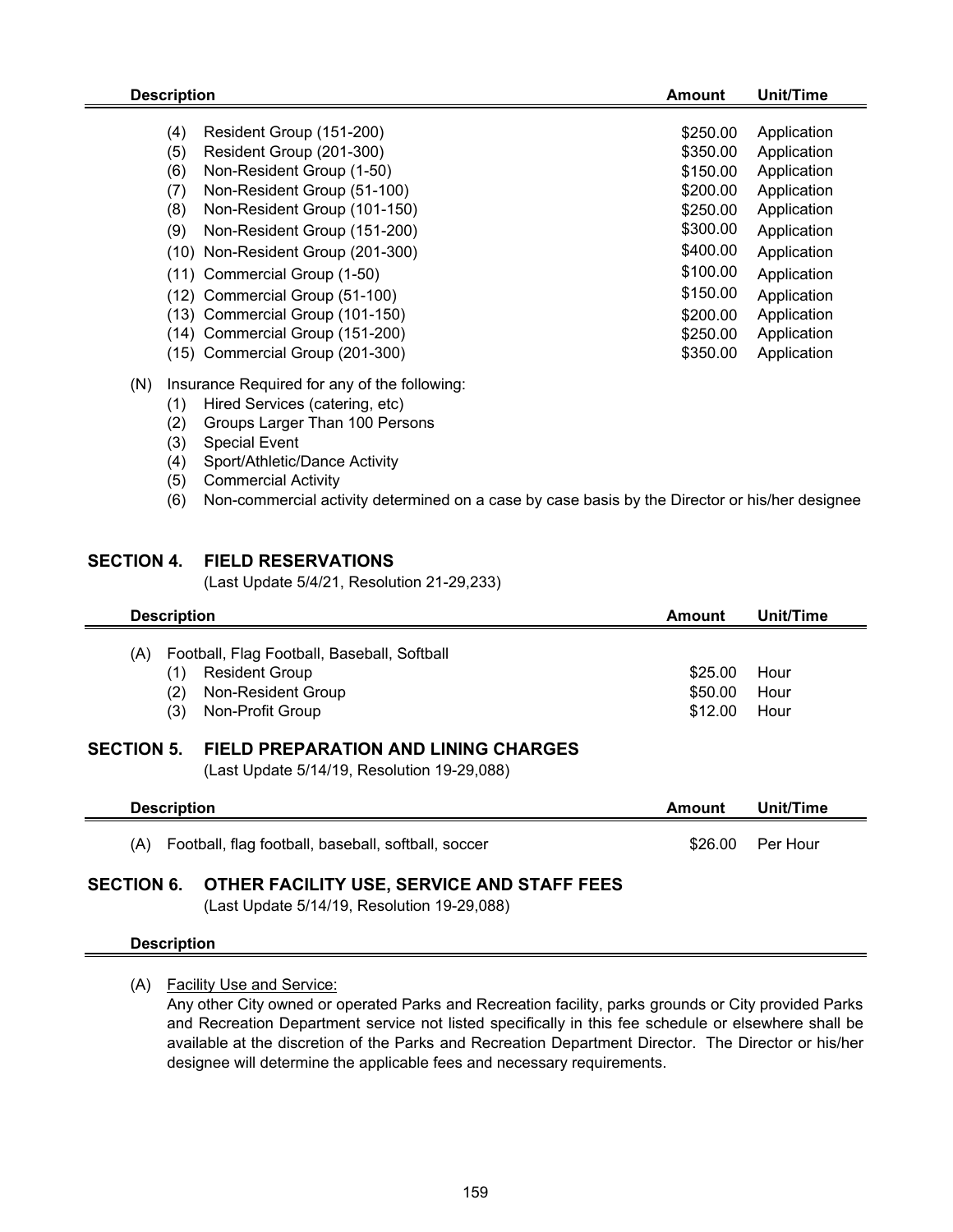#### **Description**

#### (B) Staffing:

Any City owned or operated Parks and Recreation facility, parks grounds or City provided Parks and Recreation Department service requiring staffing to open, close, supervise or otherwise carry out responsibilities required or assigned, will be compensated based upon the applicable hourly rate.

#### **SECTION 7. ACTIVITY CHARGES**

(Last Update 5/4/21, Resolution 21-29,233)

| <b>Description</b> | Amount | Unit/Time |  |
|--------------------|--------|-----------|--|
|                    |        |           |  |

(A) Registration fees of varying amounts may be charged for any recreational group activity sponsored by the Parks and Recreation Department, the amounts of such fees to represent the actual cost of the service rendered as computed by the Parks and Recreation Department. Non-residents may pay a surcharge.

#### **SECTION 8. WAIVER OF FEES**

(Updated 6/16/98, Resolution 25,299) (Last Update 5/14/19, Resolution 19-29,088)

- (A) Applicable fees may be waived or reduced by the Parks and Recreation Director for the following group classifications:
	- (1) Resident Youth Groups
	- (2) Resident Senior Citizen Groups
	- (3) Resident Disabled Groups
	- (4) Department-sponsored Groups
	- (5) Nonprofit Resident Community Groups
	- (6) Political Forums of a Resident Nonpartisan Nature

Additionally, applicable fees may be waived or reduced by the Parks and Recreation Director in those cases where waiver or reduction of the fee would be in the public interest.

#### **SECTION 9. SPECIALTY ACTIVITIES**

(Updated 6/16/98, Resolution 25,299) (Last Update 5/14/19, Resolution 19-29,088)

#### **Description Amount Unit/Time**

(A) Any person or group desiring to reserve for use any of the Parks and Recreation Department facilities or use such facilities for any specialty activities or events; including but not limited to car shows, run/walks, or dog shows, shall submit an application for permit to the Parks and Recreation Department. Each shall be accompanied by a nonrefundable fee of \$30.00. Each specialty activity/event application will be reviewed by the Parks and Recreation Director or his/her designee to determine the applicable fees and necessary requirements.

**Description Amount** Unit/Time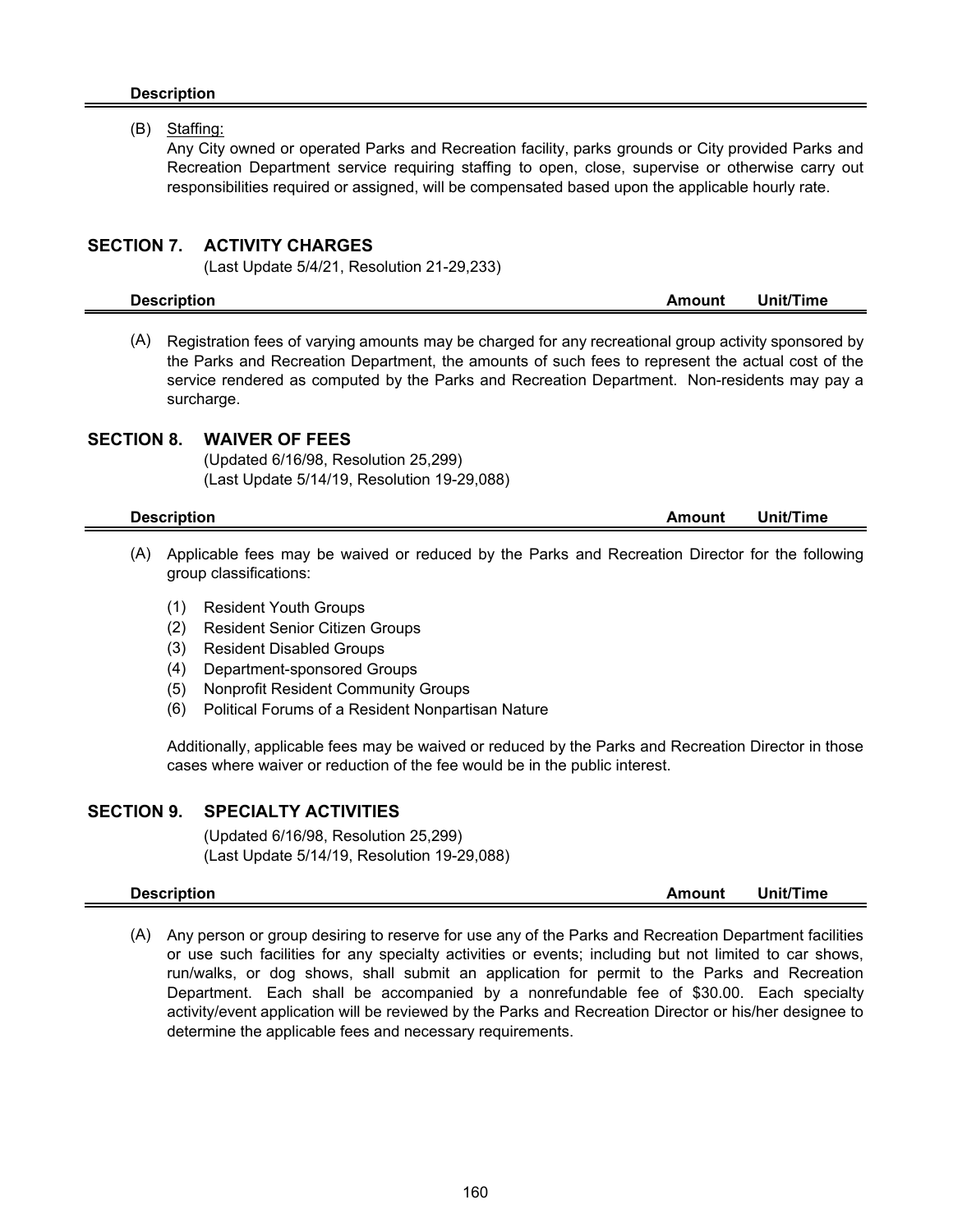## **ARTICLE X ELECTRIC RATES AND CHARGES**

## **SECTION 1. RESIDENTIAL SERVICE (B.M.C. Sec. 30-206)**

|     | <b>Description</b> |                             |                                                                                                                                                        | <b>Amount</b> | <b>Unit/Time</b> |
|-----|--------------------|-----------------------------|--------------------------------------------------------------------------------------------------------------------------------------------------------|---------------|------------------|
| (A) |                    | <b>Basic Service Rate</b>   |                                                                                                                                                        |               |                  |
|     |                    | (1) Customer Service Charge |                                                                                                                                                        |               |                  |
|     |                    |                             |                                                                                                                                                        |               |                  |
|     |                    |                             | Effective October 1, 2021                                                                                                                              | \$9.10        | Meter            |
|     |                    |                             | Effective April 1, 2022                                                                                                                                | \$9.21        | Meter            |
| (2) |                    | Service Size Charge         |                                                                                                                                                        |               |                  |
|     | (a)                | Small                       |                                                                                                                                                        |               |                  |
|     |                    |                             | Effective October 1, 2021                                                                                                                              | \$1.39        | Meter            |
|     |                    |                             | Effective April 1, 2022                                                                                                                                | \$1.40        | Meter            |
|     | (b)                | Medium                      |                                                                                                                                                        |               |                  |
|     |                    |                             | Effective October 1, 2021                                                                                                                              | \$2.79        | Meter            |
|     |                    |                             | Effective April 1, 2022                                                                                                                                | \$2.83        | Meter            |
|     | (c)                | Large                       |                                                                                                                                                        |               |                  |
|     |                    |                             | Effective October 1, 2021                                                                                                                              | \$8.37        | Meter            |
|     |                    |                             | Effective April 1, 2022                                                                                                                                | \$8.48        | Meter            |
|     |                    |                             |                                                                                                                                                        |               |                  |
|     |                    |                             | definition of Large; typically Multifamily Residential<br>Medium: Service location with one (1) meter per service drop and does not meet definition of |               |                  |
|     |                    |                             | Large; typically Single Family Residential                                                                                                             |               |                  |
|     |                    |                             | Large: Service with panel size greater than 200A                                                                                                       |               |                  |
| (3) |                    | <b>Energy Charge</b>        |                                                                                                                                                        |               |                  |
|     | (a)                | First 300 kWh               |                                                                                                                                                        |               |                  |
|     |                    |                             | Effective October 1, 2021                                                                                                                              | \$0.0400      | kWh              |
|     |                    |                             | Effective April 1, 2022                                                                                                                                | \$0.0405      | kWh              |
|     | (b)                | All additional kWh          |                                                                                                                                                        |               |                  |
|     |                    |                             |                                                                                                                                                        |               |                  |
|     |                    |                             | Effective October 1, 2021<br>Effective April 1, 2022                                                                                                   | \$0.0580      | kWh              |
|     |                    |                             |                                                                                                                                                        | \$0.0587      | kWh              |
| (4) |                    |                             | Energy Cost Adjustment Charge (ECAC) (Sec. 13)                                                                                                         |               |                  |
|     | (a)                | First 300 kWh               |                                                                                                                                                        |               |                  |
|     |                    |                             | Effective October 1, 2021                                                                                                                              | \$0.0744      | kWh              |
|     |                    |                             | Effective April 1, 2022                                                                                                                                | \$0.0753      | kWh              |
|     | (b)                | All additional kWh          |                                                                                                                                                        |               |                  |
|     |                    |                             | Effective October 1, 2021                                                                                                                              | \$0.1079      | kWh              |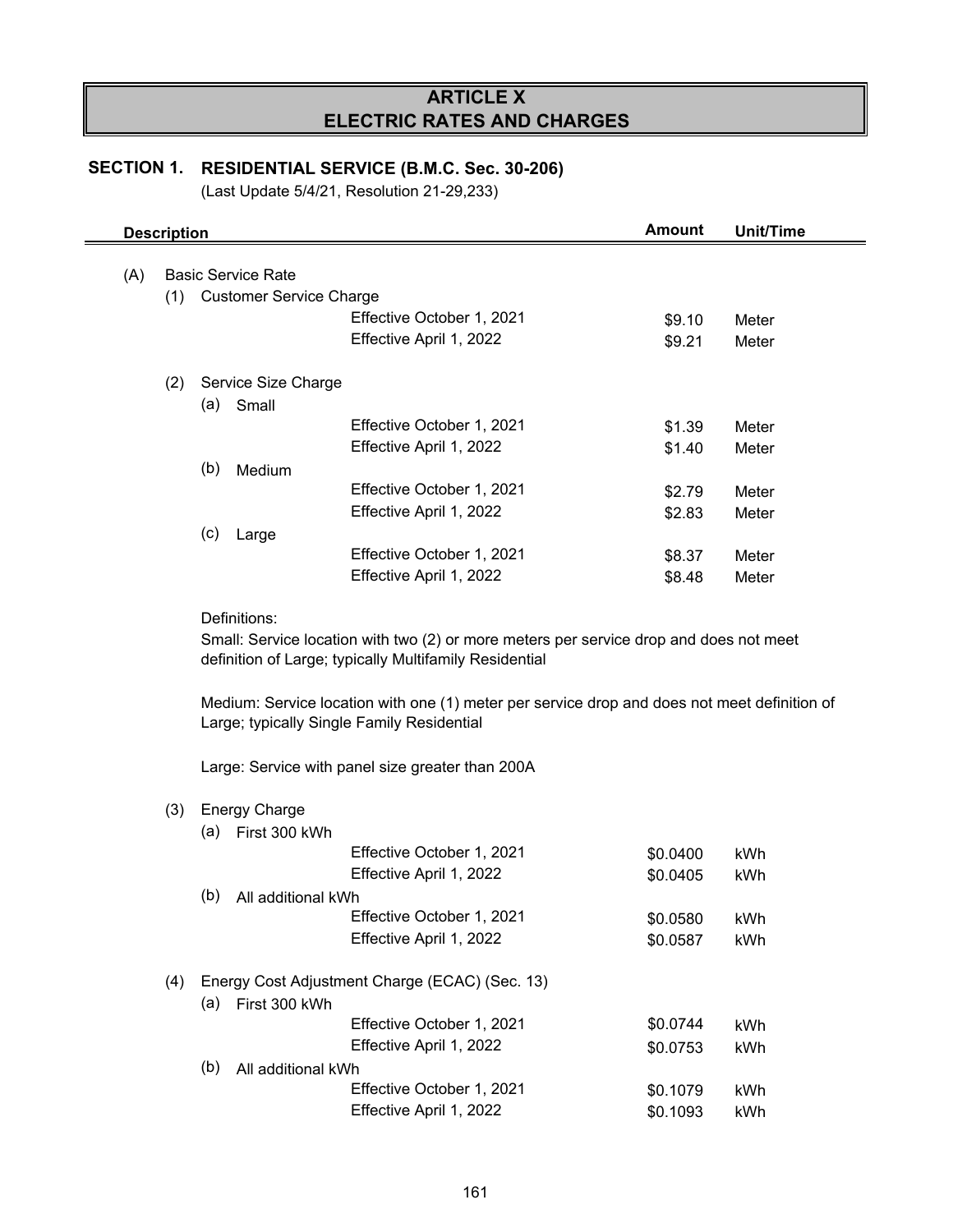$(B)$ 

| (5) | <b>Composite Energy Rate</b><br>(Comprised of Energy charge and ECAC and may differ from billed rate due to rounding) |                                |                                                                                  |          |       |  |  |
|-----|-----------------------------------------------------------------------------------------------------------------------|--------------------------------|----------------------------------------------------------------------------------|----------|-------|--|--|
|     | (a)                                                                                                                   | First 300 kWh                  |                                                                                  |          |       |  |  |
|     |                                                                                                                       |                                | Effective October 1, 2021                                                        | \$0.1144 | kWh   |  |  |
|     |                                                                                                                       |                                | Effective April 1, 2022                                                          | \$0.1158 | kWh   |  |  |
|     | (b)                                                                                                                   | All additional kWh             |                                                                                  |          |       |  |  |
|     |                                                                                                                       |                                | Effective October 1, 2021                                                        | \$0.1659 | kWh   |  |  |
|     |                                                                                                                       |                                | Effective April 1, 2022                                                          | \$0.1680 | kWh   |  |  |
|     |                                                                                                                       |                                | Each of the rates above shall be increased or decreased according to Section 13. |          |       |  |  |
| (6) |                                                                                                                       | Minimum Charge                 |                                                                                  |          |       |  |  |
|     | (a)                                                                                                                   | Small                          |                                                                                  |          |       |  |  |
|     |                                                                                                                       |                                | Effective October 1, 2021                                                        | \$10.49  | Month |  |  |
|     |                                                                                                                       |                                | Effective April 1, 2022                                                          | \$10.62  | Month |  |  |
|     | (b)                                                                                                                   | Medium                         |                                                                                  |          |       |  |  |
|     |                                                                                                                       |                                | Effective October 1, 2021                                                        | \$11.90  | Month |  |  |
|     |                                                                                                                       |                                | Effective April 1, 2022                                                          | \$12.04  | Month |  |  |
|     | (c)                                                                                                                   | Large                          |                                                                                  |          |       |  |  |
|     |                                                                                                                       |                                | Effective October 1, 2021                                                        | \$17.47  | Month |  |  |
|     |                                                                                                                       |                                | Effective April 1, 2022                                                          | \$17.69  | Month |  |  |
|     |                                                                                                                       | Lifeline Service Rate          |                                                                                  |          |       |  |  |
| (1) |                                                                                                                       | <b>Customer Service Charge</b> |                                                                                  | \$0.00   | Meter |  |  |
|     |                                                                                                                       |                                |                                                                                  |          |       |  |  |
| (2) |                                                                                                                       | Service Size Charge            |                                                                                  |          |       |  |  |
|     |                                                                                                                       |                                | Effective October 1, 2021                                                        | \$1.39   | Meter |  |  |
|     |                                                                                                                       |                                | Effective April 1, 2022                                                          | \$1.40   | Meter |  |  |
| (3) |                                                                                                                       | <b>Energy Charge</b>           |                                                                                  |          |       |  |  |
|     | (a)                                                                                                                   | First 400 kWh                  |                                                                                  |          |       |  |  |
|     |                                                                                                                       |                                | Effective October 1, 2021                                                        | \$0.0160 | kWh   |  |  |
|     |                                                                                                                       |                                | Effective April 1, 2022                                                          | \$0.0162 | kWh   |  |  |
|     | (b)                                                                                                                   | All additional kWh             |                                                                                  |          |       |  |  |
|     |                                                                                                                       |                                | Effective October 1, 2021                                                        | \$0.0340 | kWh   |  |  |
|     |                                                                                                                       |                                | Effective April 1, 2022                                                          | \$0.0344 | kWh   |  |  |
| (4) |                                                                                                                       |                                | Energy Cost Adjustment Charge (ECAC) (Sec. 13)                                   |          |       |  |  |
|     | (a)                                                                                                                   | First 400 kWh                  |                                                                                  |          |       |  |  |
|     |                                                                                                                       |                                | Effective October 1, 2021                                                        | \$0.0456 | kWh   |  |  |
|     |                                                                                                                       |                                | Effective April 1, 2022                                                          | \$0.0461 | kWh   |  |  |
|     | (b)                                                                                                                   | All additional kWh             |                                                                                  |          |       |  |  |
|     |                                                                                                                       |                                | Effective October 1, 2021                                                        | \$0.0977 | kWh   |  |  |
|     |                                                                                                                       |                                | Effective April 1, 2022                                                          | \$0.0989 | kWh   |  |  |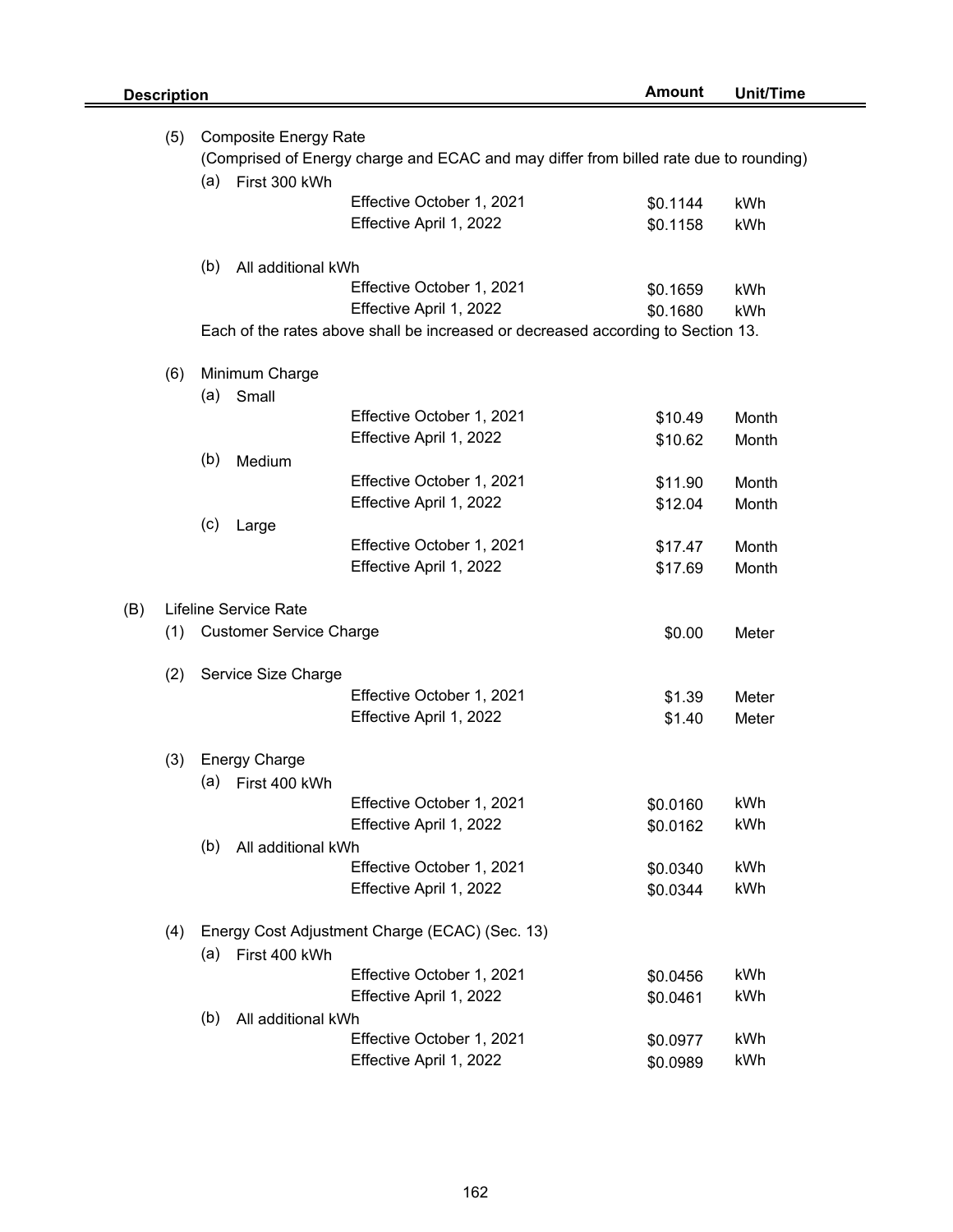|     | (5) |                                                                                       | <b>Composite Energy Rate</b>   |                                                                                         |          |       |  |
|-----|-----|---------------------------------------------------------------------------------------|--------------------------------|-----------------------------------------------------------------------------------------|----------|-------|--|
|     |     | (Comprised of Energy charge and ECAC and may differ from billed rate due to rounding) |                                |                                                                                         |          |       |  |
|     |     | (a)                                                                                   | First 400 kWh                  |                                                                                         |          |       |  |
|     |     |                                                                                       |                                | Effective October 1, 2021                                                               | \$0.0616 | kWh   |  |
|     |     |                                                                                       |                                | Effective April 1, 2022                                                                 | \$0.0623 | kWh   |  |
|     |     | (b)                                                                                   | All additional kWh             |                                                                                         |          |       |  |
|     |     |                                                                                       |                                | Effective October 1, 2021                                                               | \$0.1317 | kWh   |  |
|     |     |                                                                                       |                                | Effective April 1, 2022                                                                 | \$0.1334 | kWh   |  |
|     |     |                                                                                       |                                | Each of the rates above shall be increased or decreased according to Section 13.        |          |       |  |
|     |     |                                                                                       |                                |                                                                                         |          |       |  |
|     | (6) |                                                                                       | Minimum Charge                 |                                                                                         |          |       |  |
|     |     |                                                                                       |                                | The minimum charge shall be the sum of the Customer Service Charge and the Service Size |          |       |  |
|     |     |                                                                                       | Charge.                        |                                                                                         |          |       |  |
|     |     |                                                                                       |                                | Effective October 1, 2021                                                               | \$1.39   | Month |  |
|     |     |                                                                                       |                                | Effective April 1, 2022                                                                 | \$1.40   | Month |  |
| (C) |     |                                                                                       |                                | Optional Time of Use Rates for Electric Vehicle Owners                                  |          |       |  |
|     | (1) |                                                                                       | <b>Customer Service Charge</b> |                                                                                         |          |       |  |
|     |     |                                                                                       |                                | Effective October 1, 2021                                                               |          |       |  |
|     |     |                                                                                       |                                | Effective April 1, 2022                                                                 | \$9.10   | Meter |  |
|     | (2) |                                                                                       | Service Size Charge            |                                                                                         | \$9.21   | Meter |  |
|     |     | (a)                                                                                   | Small                          |                                                                                         |          |       |  |
|     |     |                                                                                       |                                | Effective October 1, 2021                                                               |          | Meter |  |
|     |     |                                                                                       |                                | Effective April 1, 2022                                                                 | \$1.39   |       |  |
|     |     | (b)                                                                                   | Medium                         |                                                                                         | \$1.40   | Meter |  |
|     |     |                                                                                       |                                | Effective October 1, 2021                                                               |          | Meter |  |
|     |     |                                                                                       |                                | Effective April 1, 2022                                                                 | \$2.79   |       |  |
|     |     |                                                                                       |                                |                                                                                         | \$2.83   | Meter |  |
|     |     | (c)                                                                                   | Large                          | Effective October 1, 2021                                                               |          |       |  |
|     |     |                                                                                       |                                | Effective April 1, 2022                                                                 | \$8.37   | Meter |  |
|     |     |                                                                                       |                                |                                                                                         | \$8.48   | Meter |  |

#### **Definitions**

Small: Service location with two (2) or more meters per service drop and does not meet definition of Large; typically Multifamily Residential

Medium: Service location with one (1) meter per service drop and does not meet definition of Large; typically Single Family Residential

Large: Service with panel size greater than 200A

#### (3) Energy Charge (Includes ECAC)

| (a) | Summer On-Peak            |          |     |
|-----|---------------------------|----------|-----|
|     | Effective October 1, 2021 | \$0.2482 | kWh |
|     | Effective April 1, 2022   | \$0.2513 | kWh |
| (b) | <b>Summer Mid-Peak</b>    |          |     |
|     | Effective October 1, 2021 | \$0.1654 | kWh |
|     | Effective April 1, 2022   | \$0.1675 | kWh |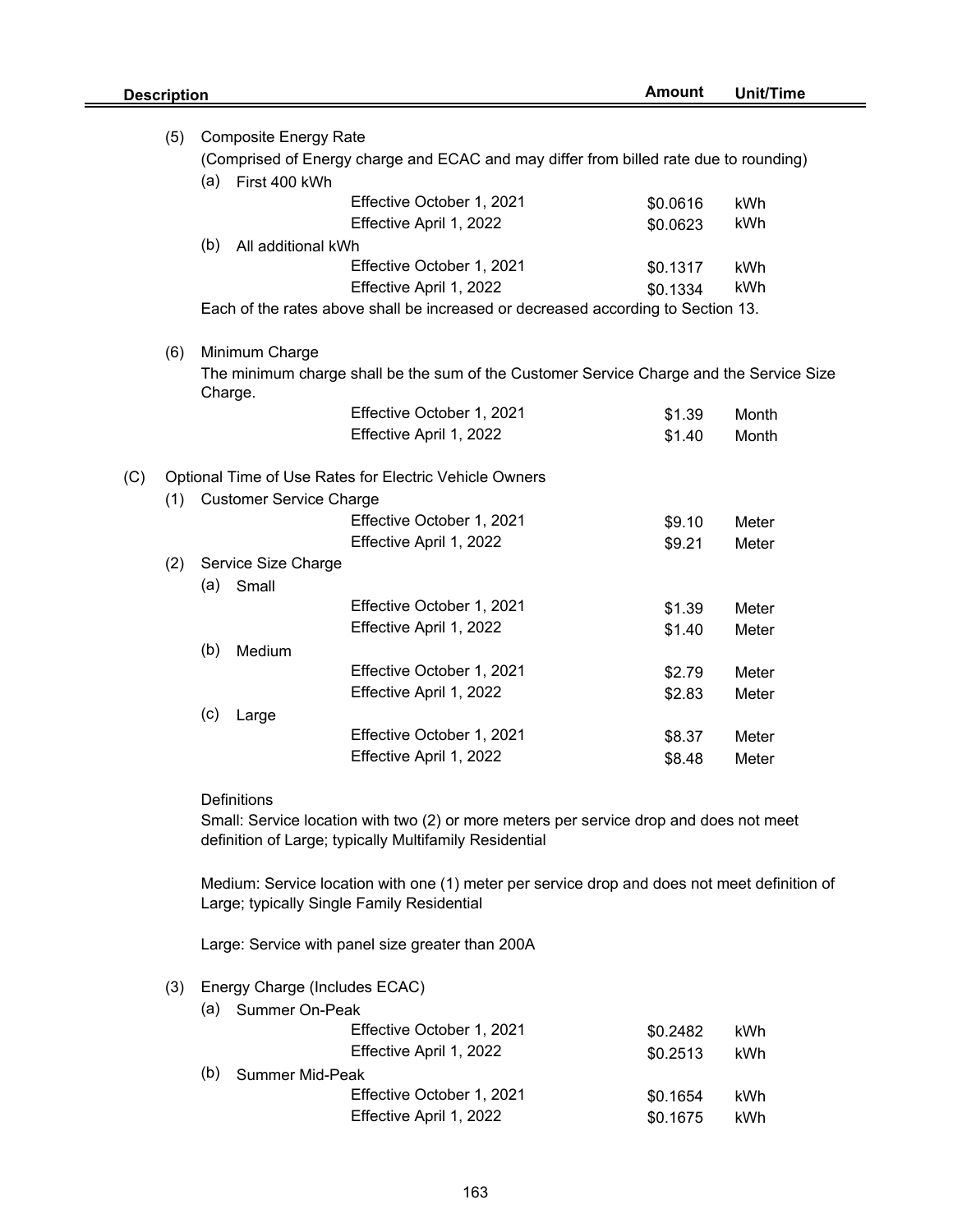|     | <b>Description</b> |                                    |                                                                                                          | <b>Amount</b>        | <b>Unit/Time</b> |
|-----|--------------------|------------------------------------|----------------------------------------------------------------------------------------------------------|----------------------|------------------|
|     |                    |                                    |                                                                                                          |                      |                  |
|     | (c)                | Summer Off-Peak                    |                                                                                                          |                      |                  |
|     |                    |                                    | Effective October 1, 2021                                                                                | \$0.0827             | <b>kWh</b>       |
|     |                    |                                    | Effective April 1, 2022                                                                                  | \$0.0837             | kWh              |
|     | (d)                | Winter Mid-Peak                    |                                                                                                          |                      |                  |
|     |                    |                                    | Effective October 1, 2021                                                                                | \$0.1654             | kWh              |
|     |                    |                                    | Effective April 1, 2022                                                                                  | \$0.1675             | kWh              |
|     | (e)                | Winter Off-Peak                    | Effective October 1, 2021                                                                                |                      |                  |
|     |                    |                                    | Effective April 1, 2022                                                                                  | \$0.0827<br>\$0.0837 | kWh<br>kWh       |
|     |                    |                                    |                                                                                                          |                      |                  |
|     |                    | Definitions:                       |                                                                                                          |                      |                  |
|     |                    |                                    | Summer: June 1 through October 31                                                                        |                      |                  |
|     |                    | On-Peak: 4pm to 7pm                |                                                                                                          |                      |                  |
|     |                    |                                    | Mid-Peak: 8am to 4pm, 7pm to 11pm                                                                        |                      |                  |
|     |                    | Off-Peak: 11pm to 8am              |                                                                                                          |                      |                  |
|     |                    |                                    |                                                                                                          |                      |                  |
|     |                    |                                    | Non-Summer: November 1 through May 31                                                                    |                      |                  |
|     |                    | Mid-Peak: 8am to 11pm              |                                                                                                          |                      |                  |
|     |                    | Off-Peak: 11pm to 8am              |                                                                                                          |                      |                  |
| (D) |                    | Electric Meter Opt-Out Alternative |                                                                                                          |                      |                  |
|     |                    |                                    | Customers choosing the electric meter opt-out alternative by May 20, 2012, shall pay an initial one-     |                      |                  |
|     |                    |                                    | time charge of \$75.00 for replacement of their existing electric meter with a non-communicating digital |                      |                  |
|     |                    |                                    | meter, and a recurring monthly service charge of \$10.00 for customers who receive service under the     |                      |                  |
|     |                    |                                    | Basic Rate in subsection (A) of this section. Customers under the Lifeline Service Rate in subsection    |                      |                  |
|     |                    |                                    | (B) of this section shall pay an initial one-time charge of \$37.50 for replacement of their existing    |                      |                  |
|     |                    |                                    | electric meter with a non-communicating digital meter and a recurring monthly service charge \$5.00      |                      |                  |
|     |                    |                                    |                                                                                                          |                      |                  |
| (E) |                    |                                    | Optional Green Rate Premium (Adopted 1/14/20)                                                            |                      |                  |
|     |                    |                                    | Residential customers who opt-in to the Green Rate                                                       | \$0.018              | kWh              |
|     |                    |                                    | Premium will pay an additional \$0.018 per kWh on top                                                    |                      |                  |
|     |                    | of their regular rate              |                                                                                                          |                      |                  |
|     |                    |                                    |                                                                                                          |                      |                  |
|     |                    |                                    | SECTION 2. SCHEDULE C: SMALL GENERAL SERVICE WITHOUT DEMAND                                              |                      |                  |
|     |                    |                                    | (Last Update 5/4/21, Resolution 21-29,233)                                                               |                      |                  |

|     | <b>Description</b><br><b>Basic Service Rate</b> |                                |                           | Amount  | Unit/Time |  |
|-----|-------------------------------------------------|--------------------------------|---------------------------|---------|-----------|--|
| (A) |                                                 |                                |                           |         |           |  |
|     | (1)                                             | <b>Customer Service Charge</b> |                           |         |           |  |
|     | (a)                                             | Unmetered service              |                           |         |           |  |
|     |                                                 |                                | Effective October 1, 2021 | \$6.20  | Service   |  |
|     |                                                 |                                | Effective April 1, 2022   | \$6.27  | Service   |  |
|     | (b)                                             | 1-phase                        |                           |         |           |  |
|     |                                                 |                                | Effective October 1, 2021 | \$10.00 | Meter     |  |
|     |                                                 |                                | Effective April 1, 2022   | \$10.13 | Meter     |  |
|     |                                                 |                                |                           |         |           |  |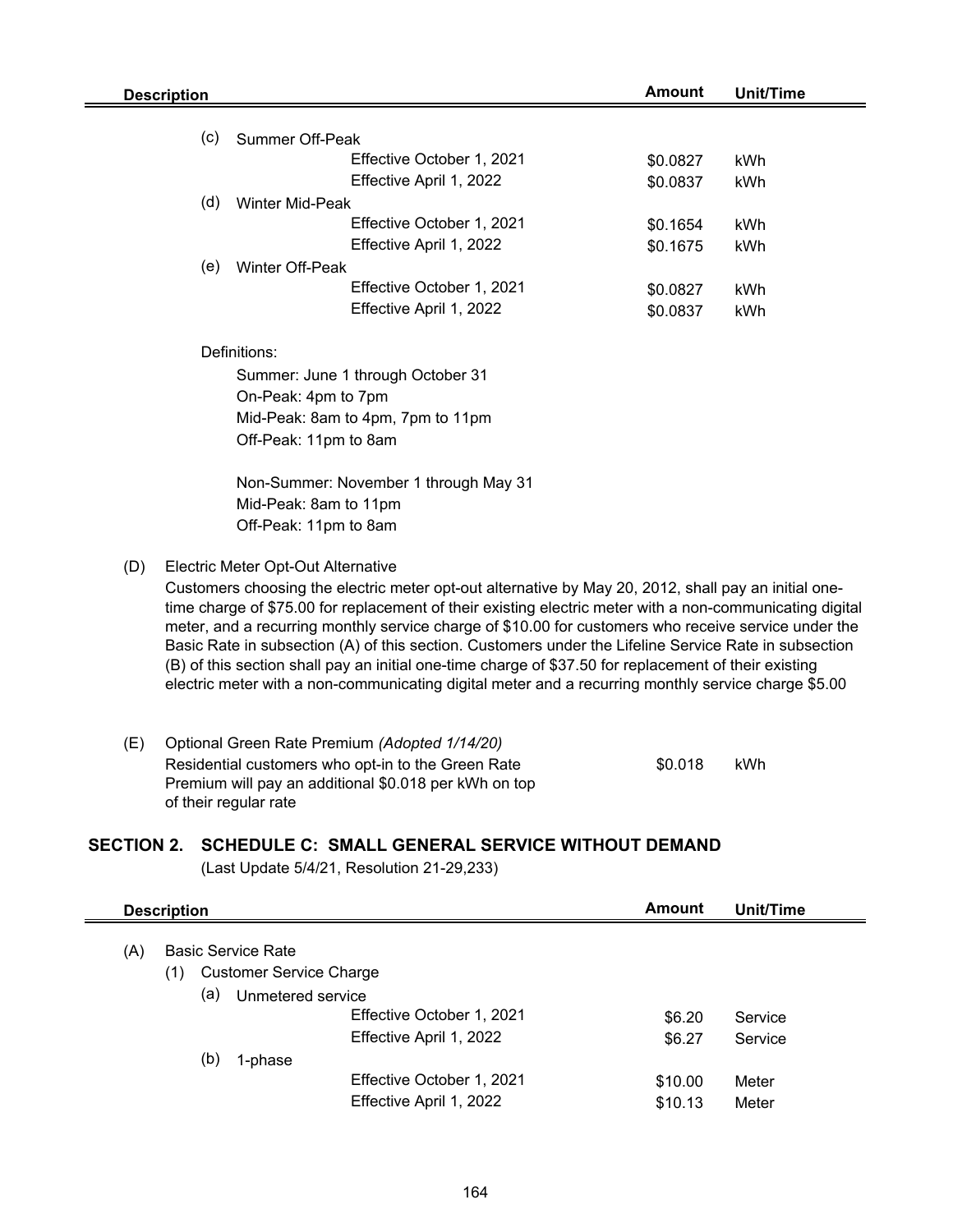| <b>Description</b> |     |                        |                                                                                                                                                                                                | <b>Amount</b> | <b>Unit/Time</b> |
|--------------------|-----|------------------------|------------------------------------------------------------------------------------------------------------------------------------------------------------------------------------------------|---------------|------------------|
|                    | (c) | 3-phase                |                                                                                                                                                                                                |               |                  |
|                    |     |                        | Effective October 1, 2021                                                                                                                                                                      | \$12.48       | Meter            |
|                    |     |                        | Effective April 1, 2022                                                                                                                                                                        | \$12.64       | Meter            |
|                    |     |                        |                                                                                                                                                                                                |               |                  |
| (2)                |     |                        | Time of Use Energy Charge (Includes ECAC charge)                                                                                                                                               |               |                  |
|                    | (a) | Summer On-Peak         |                                                                                                                                                                                                |               |                  |
|                    |     |                        | Effective October 1, 2021                                                                                                                                                                      | \$0.2592      | kWh              |
|                    |     |                        | Effective April 1, 2022                                                                                                                                                                        | \$0.2624      | kWh              |
|                    | (b) | <b>Summer Mid-Peak</b> |                                                                                                                                                                                                |               |                  |
|                    |     |                        | Effective October 1, 2021                                                                                                                                                                      | \$0.1620      | kWh              |
|                    |     |                        | Effective April 1, 2022                                                                                                                                                                        | \$0.1640      | kWh              |
|                    | (c) | <b>Summer Off-Peak</b> |                                                                                                                                                                                                |               |                  |
|                    |     |                        | Effective October 1, 2021                                                                                                                                                                      | \$0.1296      | kWh              |
|                    |     |                        | Effective April 1, 2022                                                                                                                                                                        | \$0.1312      | kWh              |
|                    | (d) | Winter Mid-Peak        |                                                                                                                                                                                                |               |                  |
|                    |     |                        | Effective October 1, 2021                                                                                                                                                                      | \$0.1620      | kWh              |
|                    |     |                        | Effective April 1, 2022                                                                                                                                                                        | \$0.1640      | kWh              |
|                    | (e) | Winter Off-Peak        |                                                                                                                                                                                                |               |                  |
|                    |     |                        | Effective October 1, 2021                                                                                                                                                                      | \$0.1296      | kWh              |
|                    |     |                        | Effective April 1, 2022                                                                                                                                                                        | \$0.1312      | kWh              |
|                    |     | Definitions:           |                                                                                                                                                                                                |               |                  |
|                    |     |                        | Summer: June 1 through October 31                                                                                                                                                              |               |                  |
|                    |     |                        | On-Peak: 4pm to 7pm on weekdays, except holidays                                                                                                                                               |               |                  |
|                    |     |                        | Mid-Peak: 8am to 4pm, 7pm to 11pm on weekdays, except holidays                                                                                                                                 |               |                  |
|                    |     |                        | Off-Peak: All hours on weekends and holidays, 11pm to 8am on weekdays, except                                                                                                                  |               |                  |
|                    |     | holidays               |                                                                                                                                                                                                |               |                  |
|                    |     |                        | Non-Summer: November 1 through May 31                                                                                                                                                          |               |                  |
|                    |     |                        | Mid-Peak: 8am to 11pm on weekdays, except holidays                                                                                                                                             |               |                  |
|                    |     | holidays               | Off-Peak: All hours on weekends and holidays, 11pm to 8am on weekdays, except                                                                                                                  |               |                  |
|                    |     |                        |                                                                                                                                                                                                |               |                  |
|                    |     |                        | Holidays are New Year's Day (January 1), President's Day (third Monday in February), Memorial Day                                                                                              |               |                  |
|                    |     |                        | (last Monday in May), Independence Day (July 4), Labor Day (first Monday in September), Veteran's<br>Day (November 11), Thanksgiving Day (fourth Thursday in November, and Christmas (December |               |                  |
| 25).               |     |                        |                                                                                                                                                                                                |               |                  |

When any holiday listed above falls on Sunday, the following Monday will be recognized as an offpeak period. No change will be made for holidays falling on Saturday.

(3) Minimum Charge

| (a) Unmetered service     |        |       |
|---------------------------|--------|-------|
| Effective October 1, 2021 | \$6.20 | Month |
| Effective April 1, 2022   | \$6.27 | Month |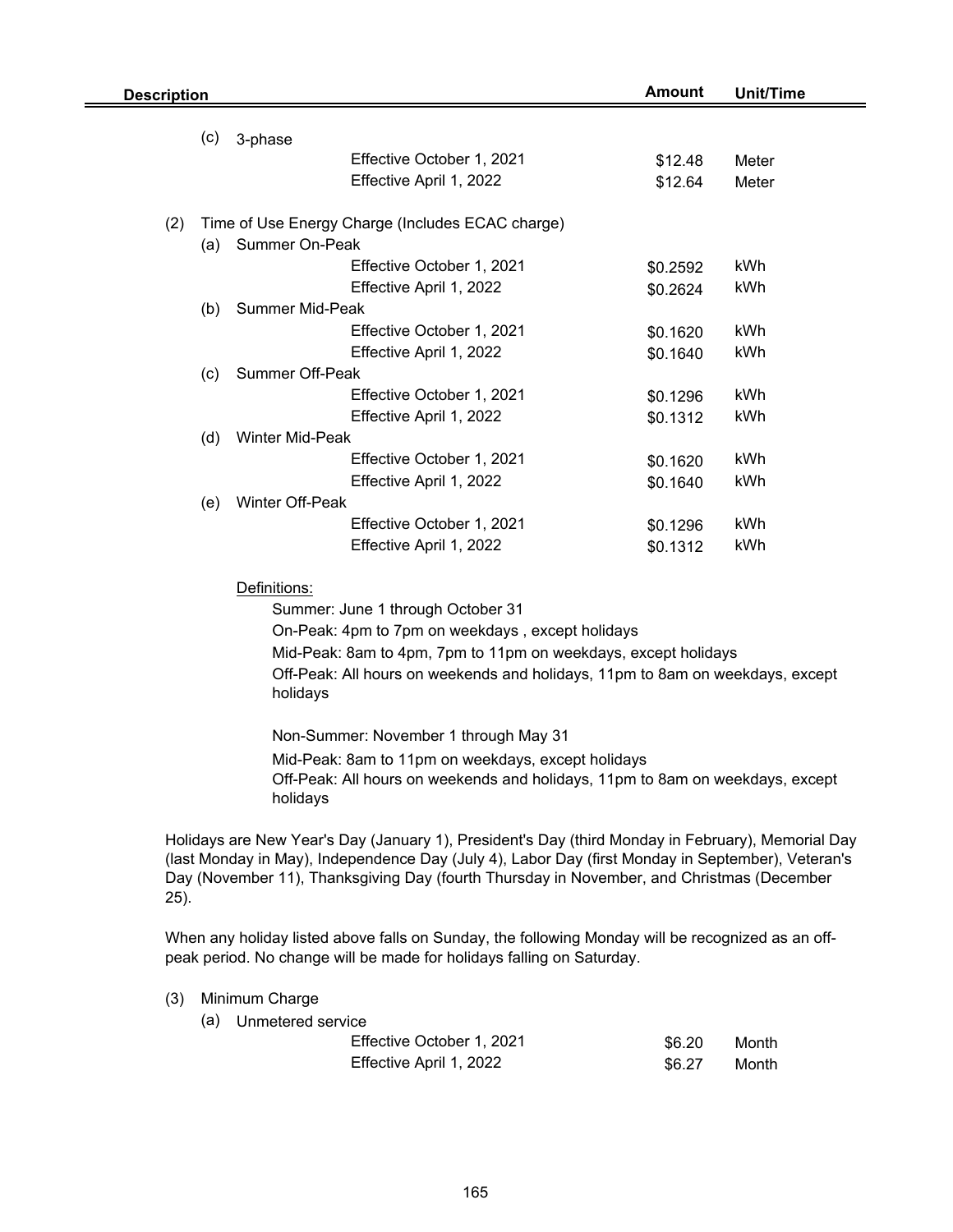| <b>Description</b> | Amount                    | Unit/Time |       |
|--------------------|---------------------------|-----------|-------|
|                    |                           |           |       |
| (b)<br>1-phase     |                           |           |       |
|                    | Effective October 1, 2021 | \$10.00   | Meter |
|                    | Effective April 1, 2022   | \$10.13   | Meter |
| (c)<br>3-phase     |                           |           |       |
|                    | Effective October 1, 2021 | \$12.48   | Meter |
|                    | Effective April 1, 2022   | \$12.64   | Meter |

## **SECTION 3. SCHEDULE D: MEDIUM GENERAL SERVICE 20 kVA to 250 kVA**

|     | <b>Description</b> |     |                                      | <b>Amount</b> | <b>Unit/Time</b> |
|-----|--------------------|-----|--------------------------------------|---------------|------------------|
|     |                    |     |                                      |               |                  |
| (A) |                    |     | <b>Basic Service Rate</b>            |               |                  |
|     | (1)                |     | <b>Customer Service Charge</b>       |               |                  |
|     |                    | (a) | 1-phase                              |               |                  |
|     |                    |     | Effective October 1, 2021            | \$11.81       | Meter            |
|     |                    |     | Effective April 1, 2022              | \$11.96       | Meter            |
|     |                    | (b) | 3-phase                              |               |                  |
|     |                    |     | Effective October 1, 2021            | \$17.70       | Meter            |
|     |                    |     | Effective April 1, 2022              | \$17.92       | Meter            |
|     | (2)                |     | <b>Demand Charge</b>                 |               |                  |
|     |                    | (a) | Minimum                              |               |                  |
|     |                    |     | Effective October 1, 2021            | \$97.37       | Month            |
|     |                    |     | Effective April 1, 2022              | \$98.58       | Month            |
|     |                    | (b) | All kVA of Billing Demand            |               |                  |
|     |                    |     | Effective October 1, 2021            | \$10.92       | <b>kVA</b>       |
|     |                    |     | Effective April 1, 2022              | \$11.06       | kVA              |
|     | (3)                |     | Energy Charge (Includes ECAC charge) |               |                  |
|     |                    | (a) | Summer On-Peak                       |               |                  |
|     |                    |     | Effective October 1, 2021            | \$0.2138      | kWh              |
|     |                    |     | Effective April 1, 2022              | \$0.2165      | kWh              |
|     |                    | (b) | <b>Summer Mid-Peak</b>               |               |                  |
|     |                    |     | Effective October 1, 2021            | \$0.1336      | kWh              |
|     |                    |     | Effective April 1, 2022              | \$0.1353      | kWh              |
|     |                    | (c) | <b>Summer Off-Peak</b>               |               |                  |
|     |                    |     | Effective October 1, 2021            | \$0.1069      | kWh              |
|     |                    |     | Effective April 1, 2022              | \$0.1082      | kWh              |
|     |                    | (d) | Winter Mid-Peak                      |               |                  |
|     |                    |     | Effective October 1, 2021            | \$0.1336      | kWh              |
|     |                    |     | Effective April 1, 2022              | \$0.1353      | kWh              |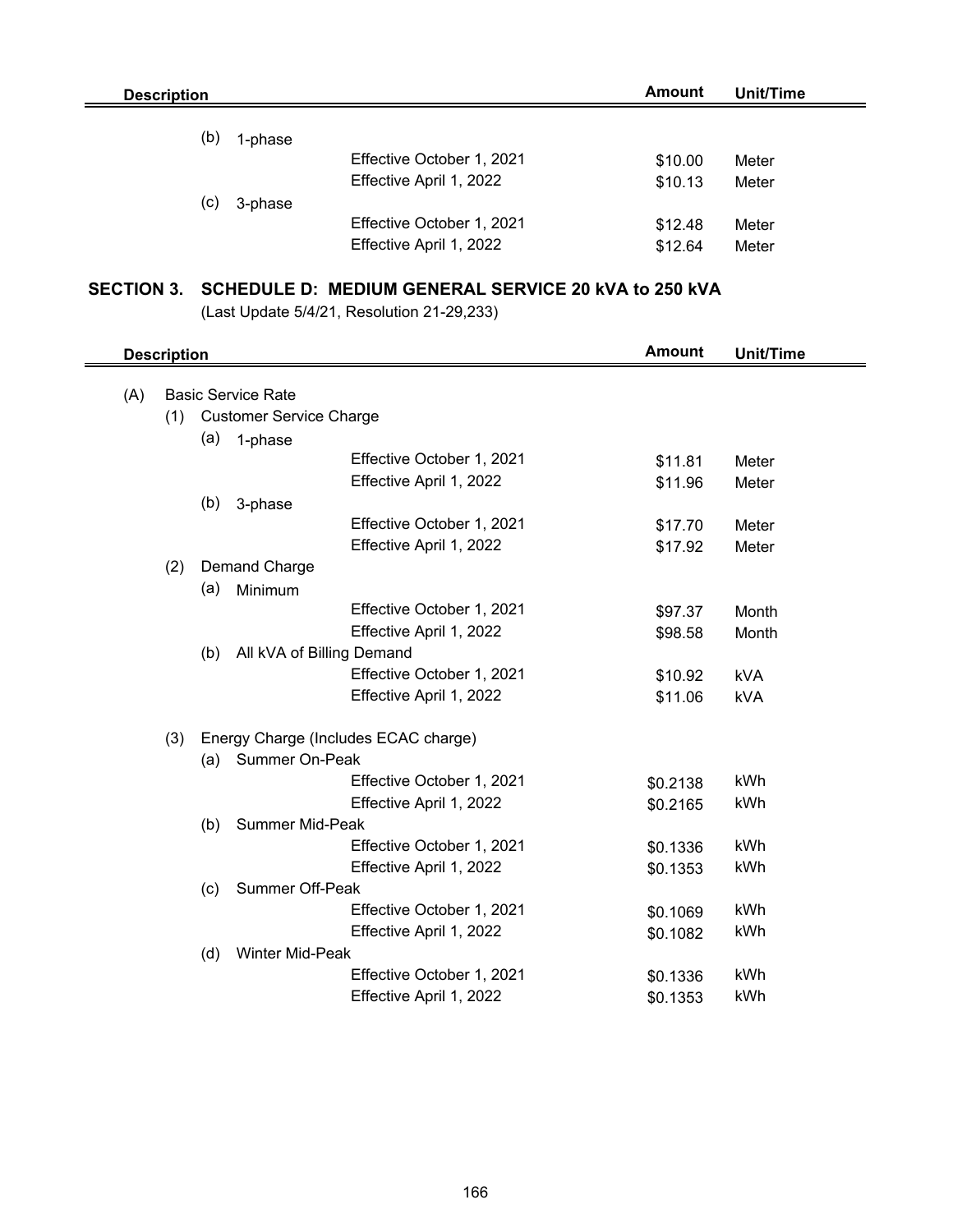| Description |                                                                                                                                                 | Amount   | Unit/Time |
|-------------|-------------------------------------------------------------------------------------------------------------------------------------------------|----------|-----------|
| (e)         | Winter Off-Peak                                                                                                                                 |          |           |
|             | Effective October 1, 2021                                                                                                                       | \$0.1069 | kWh       |
|             | Effective April 1, 2022                                                                                                                         | \$0.1082 | kWh       |
|             | Definitions:                                                                                                                                    |          |           |
|             | Summer: June 1 through October 31                                                                                                               |          |           |
|             | On-Peak: 4pm to 7pm on weekdays, except holidays                                                                                                |          |           |
|             | Mid-Peak: 8am to 4pm, 7pm to 11pm on weekdays, except holidays                                                                                  |          |           |
|             | Off-Peak: All hours on weekends and holidays, 11pm to 8am on weekdays, except<br>holidays                                                       |          |           |
|             | Non-Summer: November 1 through May 31                                                                                                           |          |           |
|             | Mid-Peak: 8am to 11pm on weekdays, except holidays<br>Off-Peak: All hours on weekends and holidays, 11pm to 8am on weekdays, except<br>holidays |          |           |
|             | Holidays are New Year's Day (January 1). President's Day (third Monday in February). Memorial Day                                               |          |           |

Holidays are New Year's Day (January 1), President's Day (third Monday in February), Memorial Day (last Monday in May), Independence Day (July 4), Labor Day (first Monday in September), Veteran's Day (November 11), Thanksgiving Day (fourth Thursday in November, and Christmas (December 25).

When any holiday listed above falls on Sunday, the following Monday will be recognized as an offpeak period. No change will be made for holidays falling on Saturday.

- (4) Minimum Charge
	- (a) 1-phase

|     |         | Effective October 1, 2021                                                           | \$109.19 | Month |  |
|-----|---------|-------------------------------------------------------------------------------------|----------|-------|--|
|     |         | Effective April 1, 2022                                                             | \$110.55 | Month |  |
| (b) | 3-phase |                                                                                     |          |       |  |
|     |         | Effective October 1, 2021                                                           | \$115.07 | Month |  |
|     |         | Effective April 1, 2022                                                             | \$116.50 | Month |  |
|     |         | The minimum charge shall be the sum of the Customer Service Charge plus the Minimum |          |       |  |

Demand Charge.

# **SECTION 4. SCHEDULE L-TOU SECONDARY LARGE GENERAL SERVICE SECONDARY OVER 250 KVA - 1,000 KVA**

| <b>Description</b>        | Amount                                               | Unit/Time                                                                                        |                |  |
|---------------------------|------------------------------------------------------|--------------------------------------------------------------------------------------------------|----------------|--|
| <b>Basic Service Rate</b> |                                                      |                                                                                                  |                |  |
| (1)                       | Effective October 1, 2021<br>Effective April 1, 2022 | \$120.16<br>\$121.66                                                                             | Meter<br>Meter |  |
|                           |                                                      | Customers serviced below 2.4 kV qualify for secondary service.<br><b>Customer Service Charge</b> |                |  |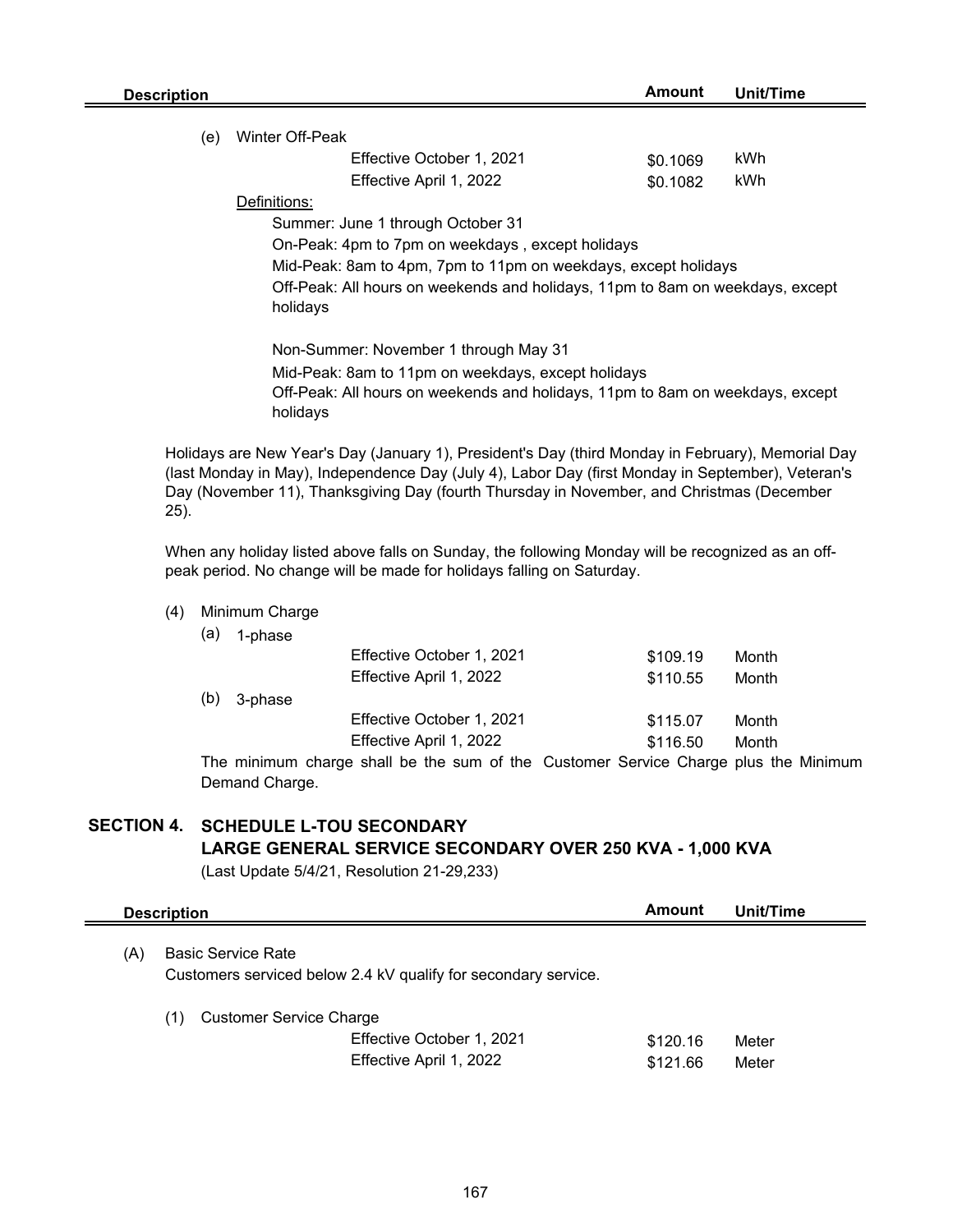| <b>Description</b> |     |                                              |                                                                               | <b>Amount</b> | <b>Unit/Time</b> |  |
|--------------------|-----|----------------------------------------------|-------------------------------------------------------------------------------|---------------|------------------|--|
|                    |     |                                              |                                                                               |               |                  |  |
| (2)                | (a) | <b>Distribution Demand Charge</b><br>Minimum |                                                                               |               |                  |  |
|                    |     |                                              | Effective October 1, 2021                                                     |               |                  |  |
|                    |     |                                              | Effective April 1, 2022                                                       | \$1,802.31    | Month            |  |
|                    |     |                                              |                                                                               | \$1,824.70    | Month            |  |
|                    | (b) | All kVA                                      | Effective October 1, 2021                                                     |               |                  |  |
|                    |     |                                              |                                                                               | \$11.24       | <b>kVA</b>       |  |
|                    |     |                                              | Effective April 1, 2022                                                       | \$11.38       | <b>kVA</b>       |  |
| (3)                |     |                                              | <b>Reliability Services Demand Charge</b>                                     |               |                  |  |
|                    | (a) | Minimum                                      |                                                                               |               |                  |  |
|                    |     |                                              | Effective October 1, 2021                                                     | \$1,345.73    | Month            |  |
|                    |     |                                              | Effective April 1, 2022                                                       | \$1,362.45    | Month            |  |
|                    | (b) | All kVA                                      |                                                                               |               |                  |  |
|                    |     |                                              | Effective October 1, 2021                                                     | \$8.36        | <b>kVA</b>       |  |
|                    |     |                                              | Effective April 1, 2022                                                       | \$8.47        | <b>kVA</b>       |  |
|                    |     |                                              |                                                                               |               |                  |  |
| (4)                |     |                                              | Energy Charge (Includes ECAC charge)                                          |               |                  |  |
|                    | (a) | <b>Summer On-Peak</b>                        |                                                                               |               |                  |  |
|                    |     |                                              | Effective October 1, 2021                                                     | \$0.1733      | kWh              |  |
|                    |     |                                              | Effective April 1, 2022                                                       | \$0.1755      | kWh              |  |
|                    | (b) | <b>Summer Mid-Peak</b>                       |                                                                               |               |                  |  |
|                    |     |                                              | Effective October 1, 2021                                                     | \$0.1083      | kWh              |  |
|                    |     |                                              | Effective April 1, 2022                                                       | \$0.1097      | kWh              |  |
|                    | (c) | Summer Off-Peak                              |                                                                               |               |                  |  |
|                    |     |                                              | Effective October 1, 2021                                                     | \$0.0867      | kWh              |  |
|                    |     |                                              | Effective April 1, 2022                                                       | \$0.0877      | kWh              |  |
|                    | (d) | Winter Mid-Peak                              |                                                                               |               |                  |  |
|                    |     |                                              | Effective October 1, 2021                                                     | \$0.1083      | kWh              |  |
|                    |     |                                              | Effective April 1, 2022                                                       | \$0.1097      | kWh              |  |
|                    | (e) | Winter Off-Peak                              |                                                                               |               |                  |  |
|                    |     |                                              | Effective October 1, 2021                                                     | \$0.0867      | kWh              |  |
|                    |     |                                              | Effective April 1, 2022                                                       | \$0.0877      | kWh              |  |
|                    |     |                                              |                                                                               |               |                  |  |
|                    |     | Definitions:                                 |                                                                               |               |                  |  |
|                    |     |                                              | Summer: June 1 through October 31                                             |               |                  |  |
|                    |     |                                              | On-Peak: 4pm to 7pm on weekdays, except holidays                              |               |                  |  |
|                    |     |                                              | Mid-Peak: 8am to 4pm, 7pm to 11pm on weekdays, except holidays                |               |                  |  |
|                    |     | holidays                                     | Off-Peak: All hours on weekends and holidays, 11pm to 8am on weekdays, except |               |                  |  |
|                    |     |                                              | Non-Summer: November 1 through May 31                                         |               |                  |  |
|                    |     |                                              | Mid-Peak: 8am to 11pm on weekdays, except holidays                            |               |                  |  |
|                    |     | holidays                                     | Off-Peak: All hours on weekends and holidays, 11pm to 8am on weekdays, except |               |                  |  |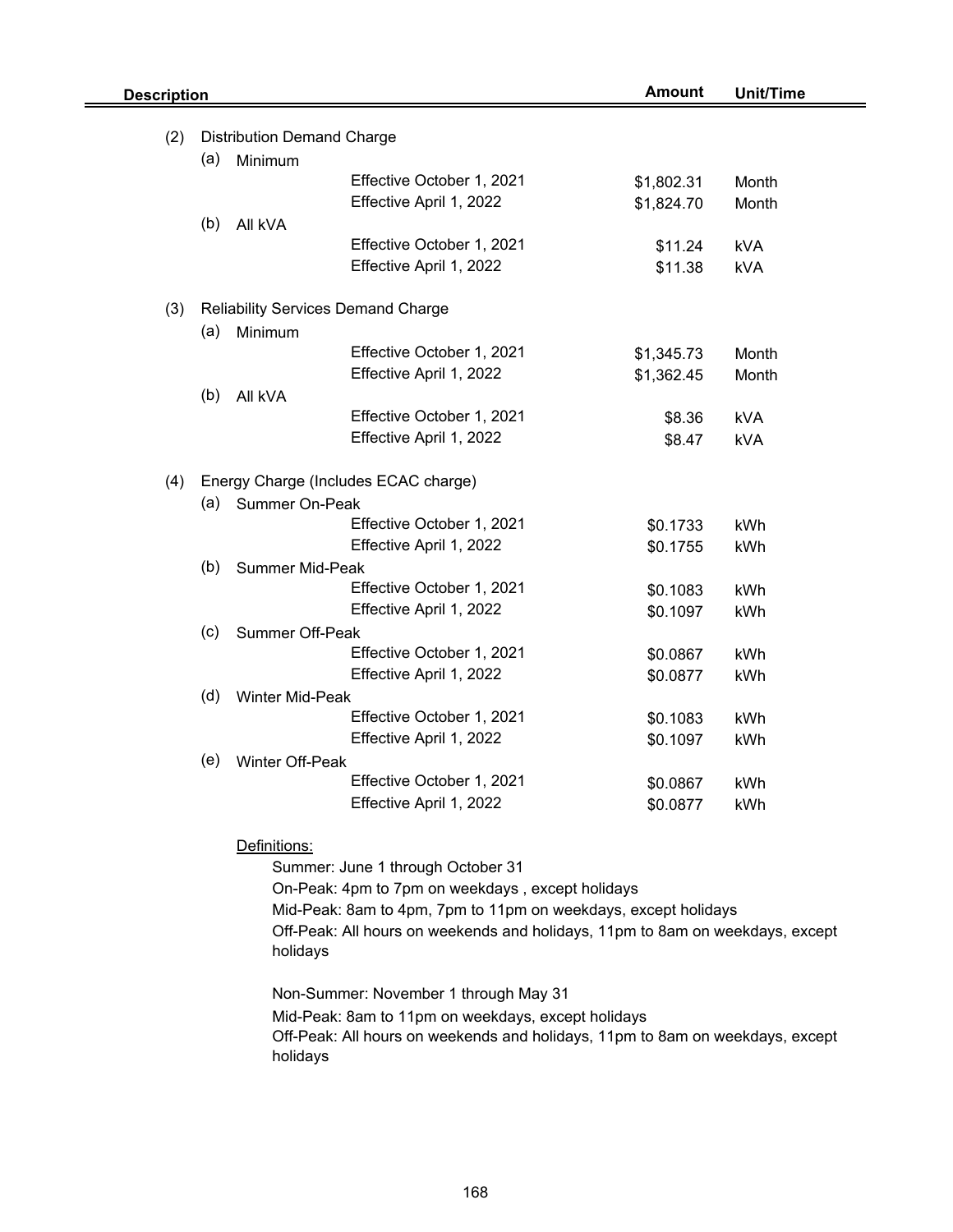Holidays are New Year's Day (January 1), President's Day (third Monday in February), Memorial Day (last Monday in May), Independence Day (July 4), Labor Day (first Monday in September), Veteran's Day (November 11), Thanksgiving Day (fourth Thursday in November, and Christmas (December 25).

When any holiday listed above falls on Sunday, the following Monday will be recognized as an offpeak period. No change will be made for holidays falling on Saturday.

- (5) Energy rate shall be increased or decreased according to Sec. 13 Article X.
- (6) Minimum Charge

| Effective October 1, 2021                                                           | \$3.268.21 | Month |
|-------------------------------------------------------------------------------------|------------|-------|
| Effective April 1, 2022                                                             | \$3.308.81 | Month |
| The minimum charge shall be the sum of the Customer Service Charge plus the Minimum |            |       |
| Distribution and Reliability Services Demand Charges.                               |            |       |

# **SECTION 5. SCHEDULE L-TOU PRIMARY LARGE GENERAL SERVICE PRIMARY OVER 250 KVA - 1,000 KVA**

| <b>Description</b> |                                                                                                                                                                                                                                                            |                                   |                                                      | <b>Amount</b>        | Unit/Time      |
|--------------------|------------------------------------------------------------------------------------------------------------------------------------------------------------------------------------------------------------------------------------------------------------|-----------------------------------|------------------------------------------------------|----------------------|----------------|
| (A)                | <b>Basic Service Rate</b><br>Customers serviced at 2.4 kV and above, and customers with only one level of transformation below<br>34.5 kV (excepting 12kV/4kV transformations done as part of a voltage conversion effort) qualify for<br>primary service. |                                   |                                                      |                      |                |
| (1)                |                                                                                                                                                                                                                                                            | <b>Customer Service Charge</b>    |                                                      |                      |                |
|                    |                                                                                                                                                                                                                                                            |                                   | Effective October 1, 2021<br>Effective April 1, 2022 | \$120.16<br>\$121.66 | Meter<br>Meter |
| (2)                |                                                                                                                                                                                                                                                            | <b>Distribution Demand Charge</b> |                                                      |                      |                |
|                    | (a)                                                                                                                                                                                                                                                        | Minimum                           |                                                      |                      |                |
|                    |                                                                                                                                                                                                                                                            |                                   | Effective October 1, 2021<br>Effective April 1, 2022 | \$1,682.16           | Month          |
|                    | (b)                                                                                                                                                                                                                                                        | All kVA                           |                                                      | \$1,703.05           | Month          |
|                    |                                                                                                                                                                                                                                                            |                                   | Effective October 1, 2021                            | \$10.41              | <b>kVA</b>     |
|                    |                                                                                                                                                                                                                                                            |                                   | Effective April 1, 2022                              | \$10.54              | kVA            |
| (3)                |                                                                                                                                                                                                                                                            |                                   | <b>Reliability Services Demand Charge</b>            |                      |                |
|                    | (a)                                                                                                                                                                                                                                                        | Minimum                           |                                                      |                      |                |
|                    |                                                                                                                                                                                                                                                            |                                   | Effective October 1, 2021                            | \$1,201.53           | Month          |
|                    | (b)                                                                                                                                                                                                                                                        | All kVA                           | Effective April 1, 2022                              | \$1,216.46           | Month          |
|                    |                                                                                                                                                                                                                                                            |                                   | Effective October 1, 2021                            | \$7.76               | <b>kVA</b>     |
|                    |                                                                                                                                                                                                                                                            |                                   | Effective April 1, 2022                              | \$7.85               | <b>kVA</b>     |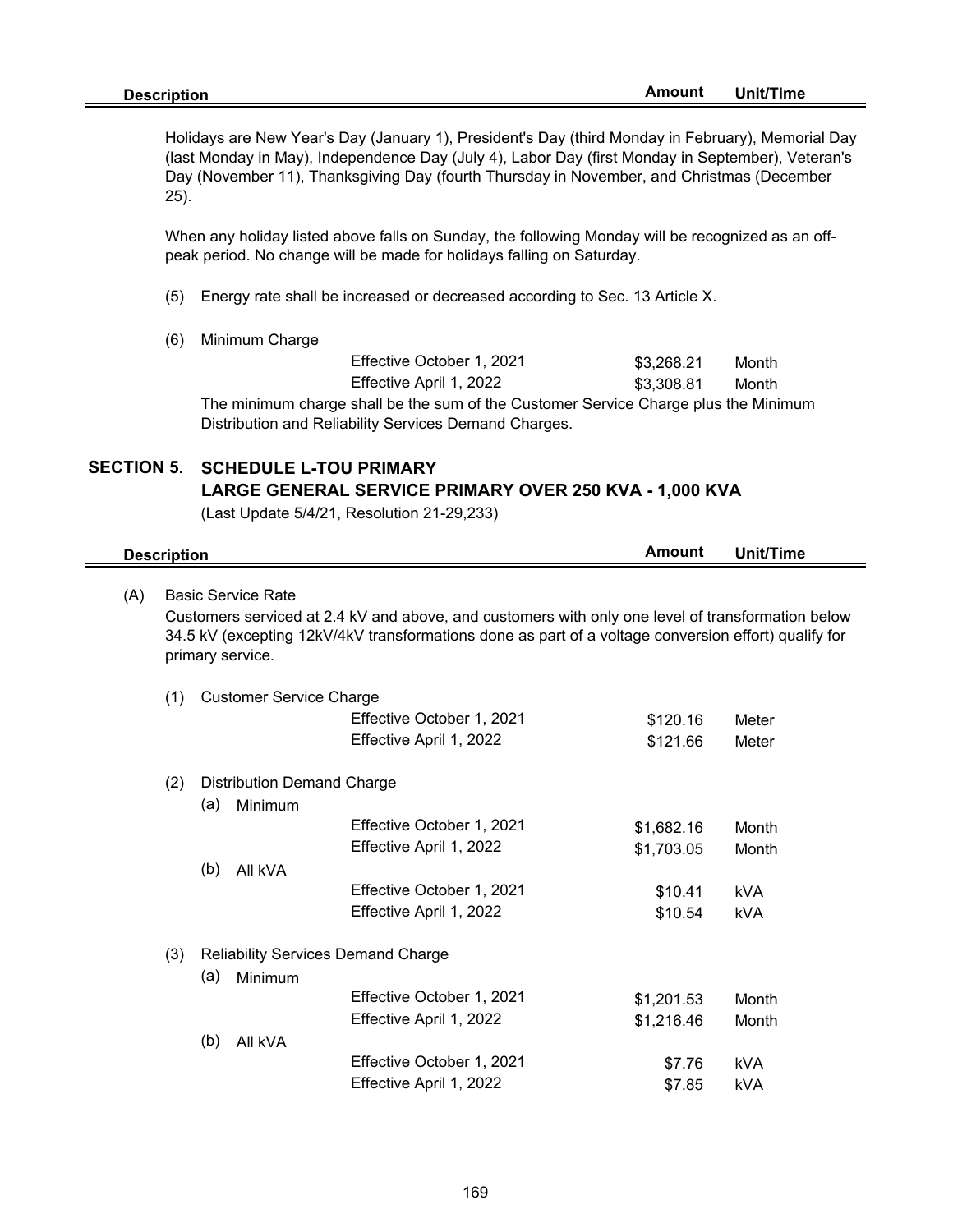| <b>Description</b> |     |                        | Amount                                                                                                                                                                                                                                                                                              | <b>Unit/Time</b> |            |
|--------------------|-----|------------------------|-----------------------------------------------------------------------------------------------------------------------------------------------------------------------------------------------------------------------------------------------------------------------------------------------------|------------------|------------|
|                    |     |                        |                                                                                                                                                                                                                                                                                                     |                  |            |
| (4)                |     |                        | Energy Charge (Includes ECAC charge)                                                                                                                                                                                                                                                                |                  |            |
|                    | (a) | Summer On-Peak         | Effective October 1, 2021                                                                                                                                                                                                                                                                           |                  |            |
|                    |     |                        |                                                                                                                                                                                                                                                                                                     | \$0.1601         | kWh        |
|                    |     |                        | Effective April 1, 2022                                                                                                                                                                                                                                                                             | \$0.1621         | kWh        |
|                    | (b) | Summer Mid-Peak        | Effective October 1, 2021                                                                                                                                                                                                                                                                           |                  |            |
|                    |     |                        |                                                                                                                                                                                                                                                                                                     | \$0.1001         | kWh        |
|                    |     |                        | Effective April 1, 2022                                                                                                                                                                                                                                                                             | \$0.1014         | <b>kWh</b> |
|                    | (c) | Summer Off-Peak        |                                                                                                                                                                                                                                                                                                     |                  |            |
|                    |     |                        | Effective October 1, 2021                                                                                                                                                                                                                                                                           | \$0.0801         | kWh        |
|                    |     |                        | Effective April 1, 2022                                                                                                                                                                                                                                                                             | \$0.0811         | kWh        |
|                    | (d) | Winter Mid-Peak        |                                                                                                                                                                                                                                                                                                     |                  |            |
|                    |     |                        | Effective October 1, 2021                                                                                                                                                                                                                                                                           | \$0.1001         | kWh        |
|                    |     |                        | Effective April 1, 2022                                                                                                                                                                                                                                                                             | \$0.1014         | kWh        |
|                    | (e) | <b>Winter Off-Peak</b> |                                                                                                                                                                                                                                                                                                     |                  |            |
|                    |     |                        | Effective October 1, 2021                                                                                                                                                                                                                                                                           | \$0.0801         | kWh        |
|                    |     |                        | Effective April 1, 2022                                                                                                                                                                                                                                                                             | \$0.0811         | kWh        |
|                    |     | Definitions:           |                                                                                                                                                                                                                                                                                                     |                  |            |
|                    |     |                        | Summer: June 1 through October 31                                                                                                                                                                                                                                                                   |                  |            |
|                    |     |                        | On-Peak: 4pm to 7pm on weekdays, except holidays                                                                                                                                                                                                                                                    |                  |            |
|                    |     |                        | Mid-Peak: 8am to 4pm, 7pm to 11pm on weekdays, except holidays                                                                                                                                                                                                                                      |                  |            |
|                    |     | holidays               | Off-Peak: All hours on weekends and holidays, 11pm to 8am on weekdays, except                                                                                                                                                                                                                       |                  |            |
|                    |     |                        | Non-Summer: November 1 through May 31                                                                                                                                                                                                                                                               |                  |            |
|                    |     |                        | Mid-Peak: 8am to 11pm on weekdays, except holidays                                                                                                                                                                                                                                                  |                  |            |
|                    |     |                        | Off-Peak: All hours on weekends and holidays, 11pm to 8am on weekdays, except                                                                                                                                                                                                                       |                  |            |
|                    |     | holidays               |                                                                                                                                                                                                                                                                                                     |                  |            |
| 25).               |     |                        | Holidays are New Year's Day (January 1), President's Day (third Monday in February), Memorial Day<br>(last Monday in May), Independence Day (July 4), Labor Day (first Monday in September), Veteran's<br>Day (November 11), Thanksgiving Day (fourth Thursday in November, and Christmas (December |                  |            |
|                    |     |                        | When any holiday listed above falls on Sunday, the following Monday will be recognized as an off-<br>peak period. No change will be made for holidays falling on Saturday.                                                                                                                          |                  |            |

- (5) Energy rate shall be increased or decreased according to Sec. 13.
- (6) Minimum Charge

| Effective October 1, 2021                                                           | \$3,003.86 | Month |  |  |  |
|-------------------------------------------------------------------------------------|------------|-------|--|--|--|
| Effective April 1, 2022                                                             | \$3.041.17 | Month |  |  |  |
| The minimum charge shall be the sum of the Customer Service Charge plus the Minimum |            |       |  |  |  |
| Distribution and Reliability Services Demand Charges.                               |            |       |  |  |  |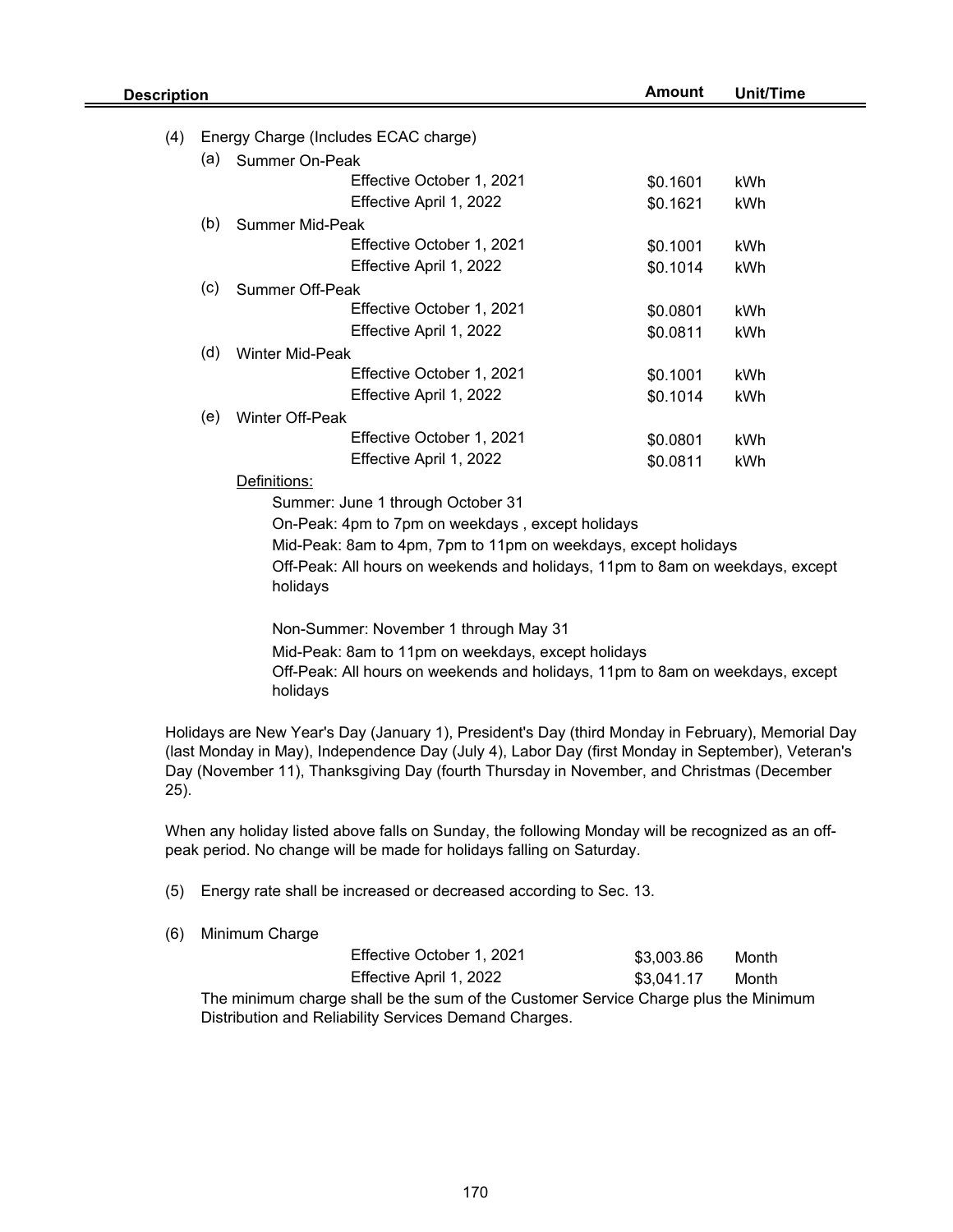## **SECTION 6. SCHEDULE XL-TOU SECONDARY EXTRA LARGE GENERAL SERVICE SECONDARY OVER 1,000 KVA**

(Last Update 5/4/21, Resolution 21-29,233)

| <b>Description</b> |     |                                   | <b>Amount</b>                                                  | <b>Unit/Time</b> |            |
|--------------------|-----|-----------------------------------|----------------------------------------------------------------|------------------|------------|
| (A)                |     | <b>Basic Service Rate</b>         |                                                                |                  |            |
|                    |     |                                   | Customers serviced below 2.4 kV qualify for secondary service. |                  |            |
|                    |     |                                   |                                                                |                  |            |
|                    | (1) | <b>Customer Service Charge</b>    |                                                                |                  |            |
|                    |     |                                   | Effective October 1, 2021                                      | \$120.16         | Meter      |
|                    |     |                                   | Effective April 1, 2022                                        | \$121.66         | Meter      |
|                    | (2) | <b>Distribution Demand Charge</b> |                                                                |                  |            |
|                    | (a) | Minimum                           |                                                                |                  |            |
|                    |     |                                   | Effective October 1, 2021                                      | \$8,987.52       | Month      |
|                    |     |                                   | Effective April 1, 2022                                        | \$9,099.16       | Month      |
|                    | (b) | All kVA                           |                                                                |                  |            |
|                    |     |                                   | Effective October 1, 2021                                      | \$11.24          | <b>kVA</b> |
|                    |     |                                   | Effective April 1, 2022                                        | \$11.38          | <b>kVA</b> |
|                    | (3) |                                   | <b>Reliability Services Demand Charge</b>                      |                  |            |
|                    | (a) | Minimum                           |                                                                |                  |            |
|                    |     |                                   | Effective October 1, 2021                                      | \$6,669.12       | Month      |
|                    |     |                                   | Effective April 1, 2022                                        | \$6,751.96       | Month      |
|                    |     | All kVA                           |                                                                |                  |            |
|                    |     |                                   | Effective October 1, 2021                                      | \$8.36           | <b>kVA</b> |
|                    |     |                                   | Effective April 1, 2022                                        | \$8.47           | <b>kVA</b> |
|                    | (4) |                                   | Energy Charge (Includes ECAC charge)                           |                  |            |
|                    | (a) | <b>Summer On-Peak</b>             |                                                                |                  |            |
|                    |     |                                   | Effective October 1, 2021                                      | \$0.1733         | kWh        |
|                    |     |                                   | Effective April 1, 2022                                        | \$0.1755         | kWh        |
|                    | (b) | <b>Summer Mid-Peak</b>            |                                                                |                  |            |
|                    |     |                                   | Effective October 1, 2021                                      | \$0.1083         | kWh        |
|                    |     |                                   | Effective April 1, 2022                                        | \$0.1097         | kWh        |
|                    | (c) | <b>Summer Off-Peak</b>            |                                                                |                  |            |
|                    |     |                                   | Effective October 1, 2021                                      | \$0.0867         | kWh        |
|                    |     |                                   | Effective April 1, 2022                                        | \$0.0877         | kWh        |
|                    | (d) | Winter Mid-Peak                   |                                                                |                  |            |
|                    |     |                                   | Effective October 1, 2021                                      | \$0.1083         | kWh        |
|                    |     |                                   | Effective April 1, 2022                                        | \$0.1097         | kWh        |
|                    | (e) | Winter Off-Peak                   |                                                                |                  |            |
|                    |     |                                   | Effective October 1, 2021                                      | \$0.0867         | kWh        |
|                    |     |                                   | Effective April 1, 2022                                        | \$0.0877         | kWh        |
|                    |     | Definitions:                      |                                                                |                  |            |
|                    |     |                                   | Summer: June 1 through October 31                              |                  |            |
|                    |     |                                   | On-Peak: 4pm to 7pm on weekdays, except holidays               |                  |            |

Mid-Peak: 8am to 4pm, 7pm to 11pm on weekdays, except holidays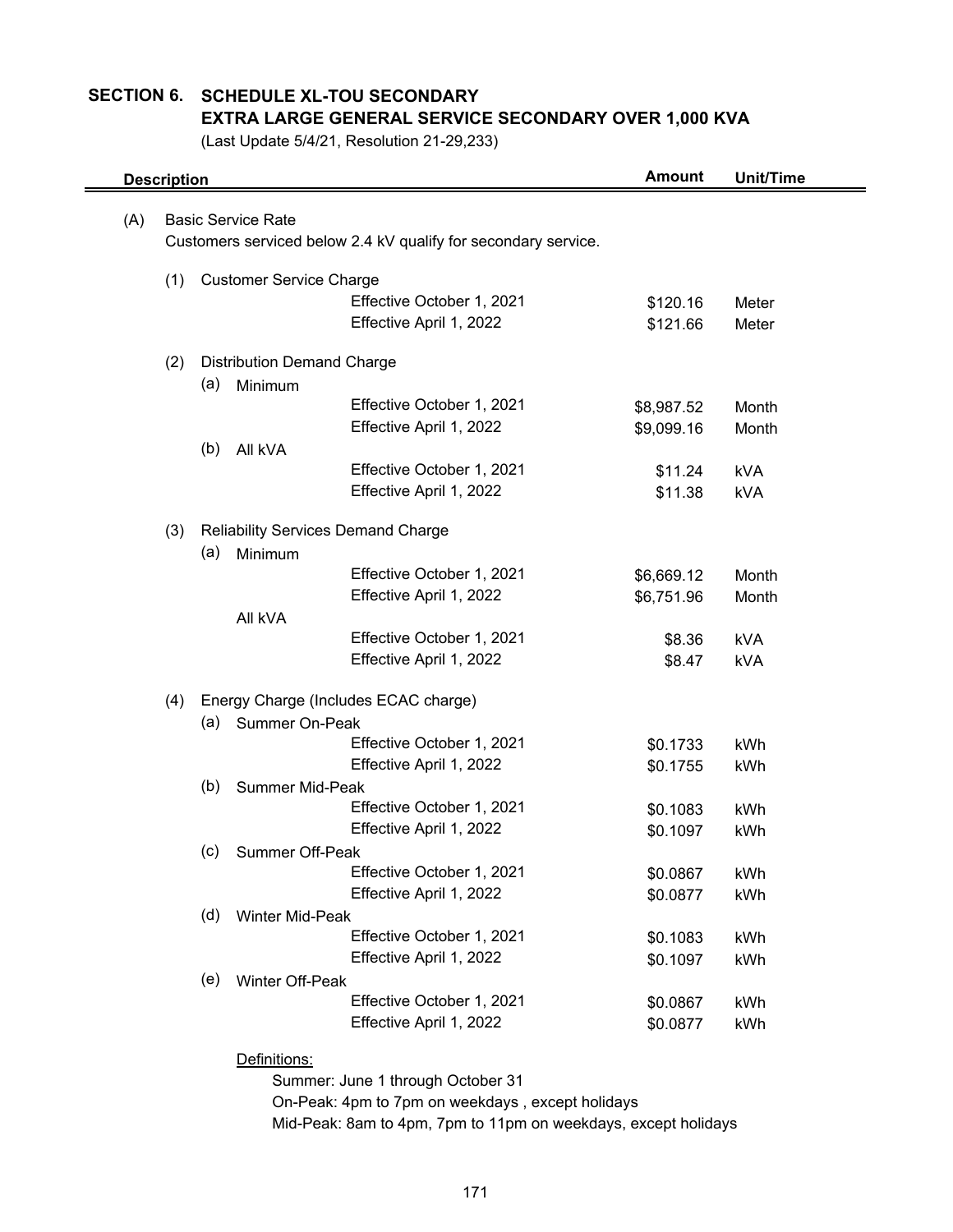Off-Peak: All hours on weekends and holidays, 11pm to 8am on weekdays, except holidays

Non-Summer: November 1 through May 31

Mid-Peak: 8am to 11pm on weekdays, except holidays

Off-Peak: All hours on weekends and holidays, 11pm to 8am on weekdays, except holidays

Holidays are New Year's Day (January 1), President's Day (third Monday in February), Memorial Day (last Monday in May), Independence Day (July 4), Labor Day (first Monday in September), Veteran's Day (November 11), Thanksgiving Day (fourth Thursday in November, and Christmas (December 25).

When any holiday listed above falls on Sunday, the following Monday will be recognized as an offpeak period. No change will be made for holidays falling on Saturday.

(5) Energy rate shall be increased or decreased according to Sec. 13.

(6) Minimum Charge

| Effective October 1, 2021 | \$15.776.80 | Month |
|---------------------------|-------------|-------|
| Effective April 1, 2022   | \$15,972.78 | Month |

The minimum charge shall be the sum of the Customer Service Charge plus the Minimum Distribution and Reliability Services Demand Charges.

## **SECTION 7. SCHEDULE XL-TOU PRIMARY EXTRA LARGE GENERAL SERVICE PRIMARY OVER 1,000 KVA**

|     | <b>Description</b>                                                                                                                                                                                                                                         |     |                                                     |                                                      |                          | Unit/Time      |  |
|-----|------------------------------------------------------------------------------------------------------------------------------------------------------------------------------------------------------------------------------------------------------------|-----|-----------------------------------------------------|------------------------------------------------------|--------------------------|----------------|--|
| (A) | <b>Basic Service Rate</b><br>Customers serviced at 2.4 kV and above, and customers with only one level of transformation below<br>34.5 kV (excepting 12kV/4kV transformations done as part of a voltage conversion effort) qualify for<br>primary service. |     |                                                     |                                                      |                          |                |  |
|     | (1)                                                                                                                                                                                                                                                        |     | Customer Service Charge                             | Effective October 1, 2021<br>Effective April 1, 2022 | \$120.16<br>\$121.66     | Meter<br>Meter |  |
|     | (2)                                                                                                                                                                                                                                                        | (a) | <b>Distribution Demand Charge</b><br><b>Minimum</b> | Effective October 1, 2021<br>Effective April 1, 2022 | \$8,333.89<br>\$8,437.41 | Month<br>Month |  |
|     |                                                                                                                                                                                                                                                            | (b) | All kVA                                             | Effective October 1, 2021<br>Effective April 1, 2022 | \$10.41<br>\$10.54       | kVA<br>kVA     |  |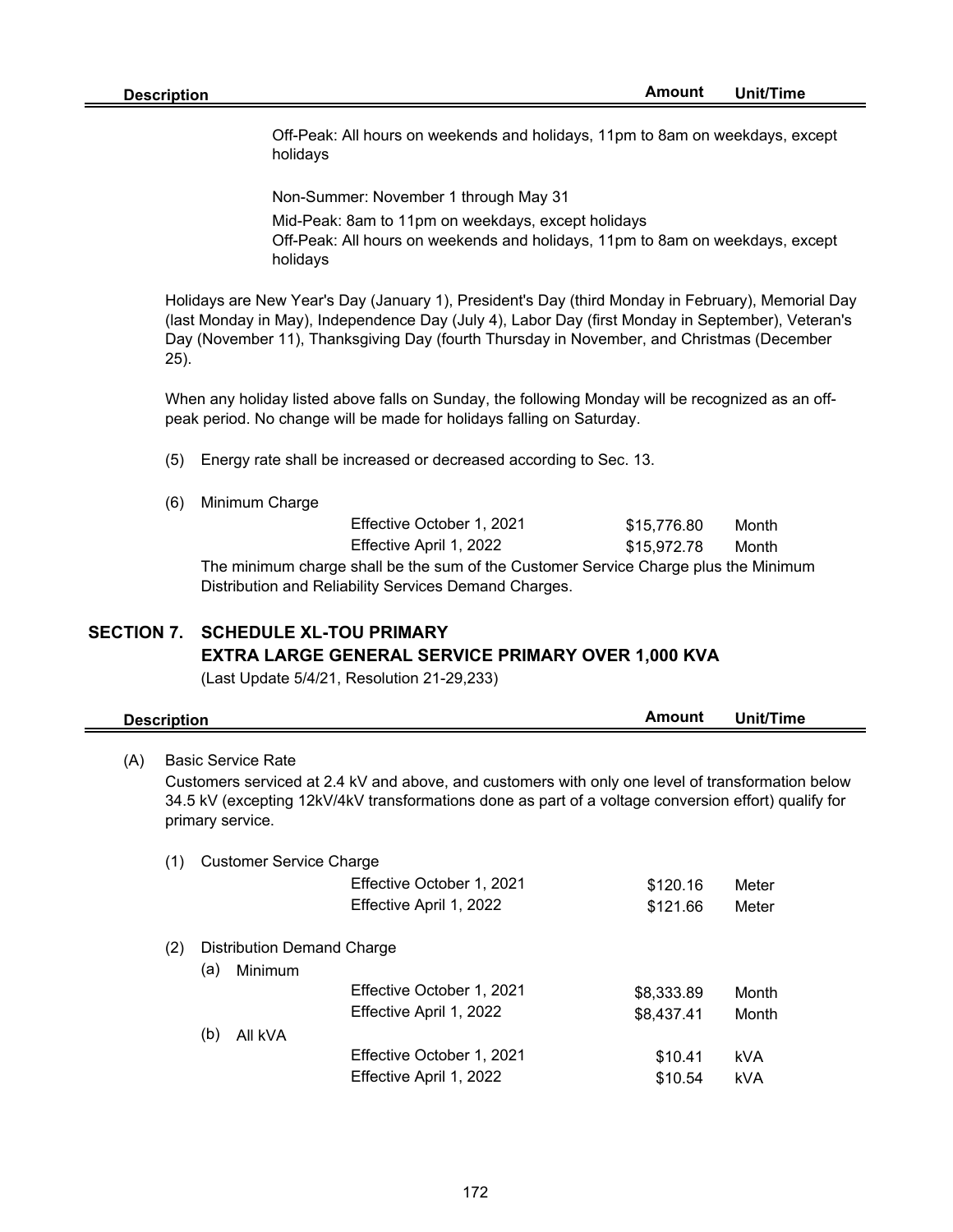| <b>Description</b> |                                                                                                                                              |                                                                | <b>Amount</b>                                                                 | <b>Unit/Time</b>     |            |  |  |  |
|--------------------|----------------------------------------------------------------------------------------------------------------------------------------------|----------------------------------------------------------------|-------------------------------------------------------------------------------|----------------------|------------|--|--|--|
| (3)                | <b>Reliability Services Demand Charge</b>                                                                                                    |                                                                |                                                                               |                      |            |  |  |  |
|                    | (a)<br>Minimum                                                                                                                               |                                                                |                                                                               |                      |            |  |  |  |
|                    |                                                                                                                                              |                                                                | Effective October 1, 2021                                                     | \$6,209.57           | Month      |  |  |  |
|                    |                                                                                                                                              |                                                                | Effective April 1, 2022                                                       | \$6,286.70           | Month      |  |  |  |
|                    | (b)                                                                                                                                          | All kVA                                                        |                                                                               |                      |            |  |  |  |
|                    |                                                                                                                                              |                                                                | Effective October 1, 2021                                                     | \$7.76               | <b>kVA</b> |  |  |  |
|                    |                                                                                                                                              |                                                                | Effective April 1, 2022                                                       | \$7.85               | <b>kVA</b> |  |  |  |
| (4)                | Energy Charge (Includes ECAC charge)                                                                                                         |                                                                |                                                                               |                      |            |  |  |  |
|                    | (a)<br>Summer On-Peak                                                                                                                        |                                                                |                                                                               |                      |            |  |  |  |
|                    |                                                                                                                                              |                                                                | Effective October 1, 2021                                                     | \$0.1601             | kWh        |  |  |  |
|                    |                                                                                                                                              |                                                                | Effective April 1, 2022                                                       | \$0.1621             | kWh        |  |  |  |
|                    | (b)                                                                                                                                          | <b>Summer Mid-Peak</b>                                         |                                                                               |                      |            |  |  |  |
|                    |                                                                                                                                              |                                                                | Effective October 1, 2021                                                     | \$0.1001             | kWh        |  |  |  |
|                    |                                                                                                                                              |                                                                | Effective April 1, 2022                                                       | \$0.1014             | kWh        |  |  |  |
|                    | (c)                                                                                                                                          | Summer Off-Peak                                                |                                                                               |                      |            |  |  |  |
|                    |                                                                                                                                              |                                                                | Effective October 1, 2021                                                     | \$0.0801             | kWh        |  |  |  |
|                    |                                                                                                                                              |                                                                | Effective April 1, 2022                                                       | \$0.0811             | kWh        |  |  |  |
|                    | (d)                                                                                                                                          | Winter Mid-Peak                                                |                                                                               |                      |            |  |  |  |
|                    |                                                                                                                                              |                                                                | Effective October 1, 2021                                                     | \$0.1001             | kWh        |  |  |  |
|                    |                                                                                                                                              |                                                                | Effective April 1, 2022                                                       | \$0.1014             | kWh        |  |  |  |
|                    | (e)                                                                                                                                          | Winter Off-Peak                                                | Effective October 1, 2021                                                     |                      |            |  |  |  |
|                    |                                                                                                                                              |                                                                | Effective April 1, 2022                                                       | \$0.0801<br>\$0.0811 | kWh<br>kWh |  |  |  |
|                    |                                                                                                                                              |                                                                |                                                                               |                      |            |  |  |  |
|                    | Definitions:                                                                                                                                 |                                                                |                                                                               |                      |            |  |  |  |
|                    | Summer: June 1 through October 31                                                                                                            |                                                                |                                                                               |                      |            |  |  |  |
|                    |                                                                                                                                              |                                                                | On-Peak: 4pm to 7pm on weekdays, except holidays                              |                      |            |  |  |  |
|                    |                                                                                                                                              | Mid-Peak: 8am to 4pm, 7pm to 11pm on weekdays, except holidays |                                                                               |                      |            |  |  |  |
|                    |                                                                                                                                              | holidays                                                       | Off-Peak: All hours on weekends and holidays, 11pm to 8am on weekdays, except |                      |            |  |  |  |
|                    |                                                                                                                                              | Non-Summer: November 1 through May 31                          |                                                                               |                      |            |  |  |  |
|                    |                                                                                                                                              | Mid-Peak: 8am to 11pm on weekdays, except holidays             |                                                                               |                      |            |  |  |  |
|                    |                                                                                                                                              | holidays                                                       | Off-Peak: All hours on weekends and holidays, 11pm to 8am on weekdays, except |                      |            |  |  |  |
| (5)                | Energy rate shall be increased or decreased according to Sec. 13 Article X.                                                                  |                                                                |                                                                               |                      |            |  |  |  |
| (6)                |                                                                                                                                              | Minimum Charge                                                 |                                                                               |                      |            |  |  |  |
|                    |                                                                                                                                              |                                                                | Effective October 1, 2021                                                     | \$3,268.21           | Month      |  |  |  |
|                    |                                                                                                                                              |                                                                | Effective April 1, 2022                                                       | \$3,308.81           | Month      |  |  |  |
|                    | The minimum charge shall be the sum of the Customer Service Charge plus the Minimum<br>Distribution and Reliability Services Demand Charges. |                                                                |                                                                               |                      |            |  |  |  |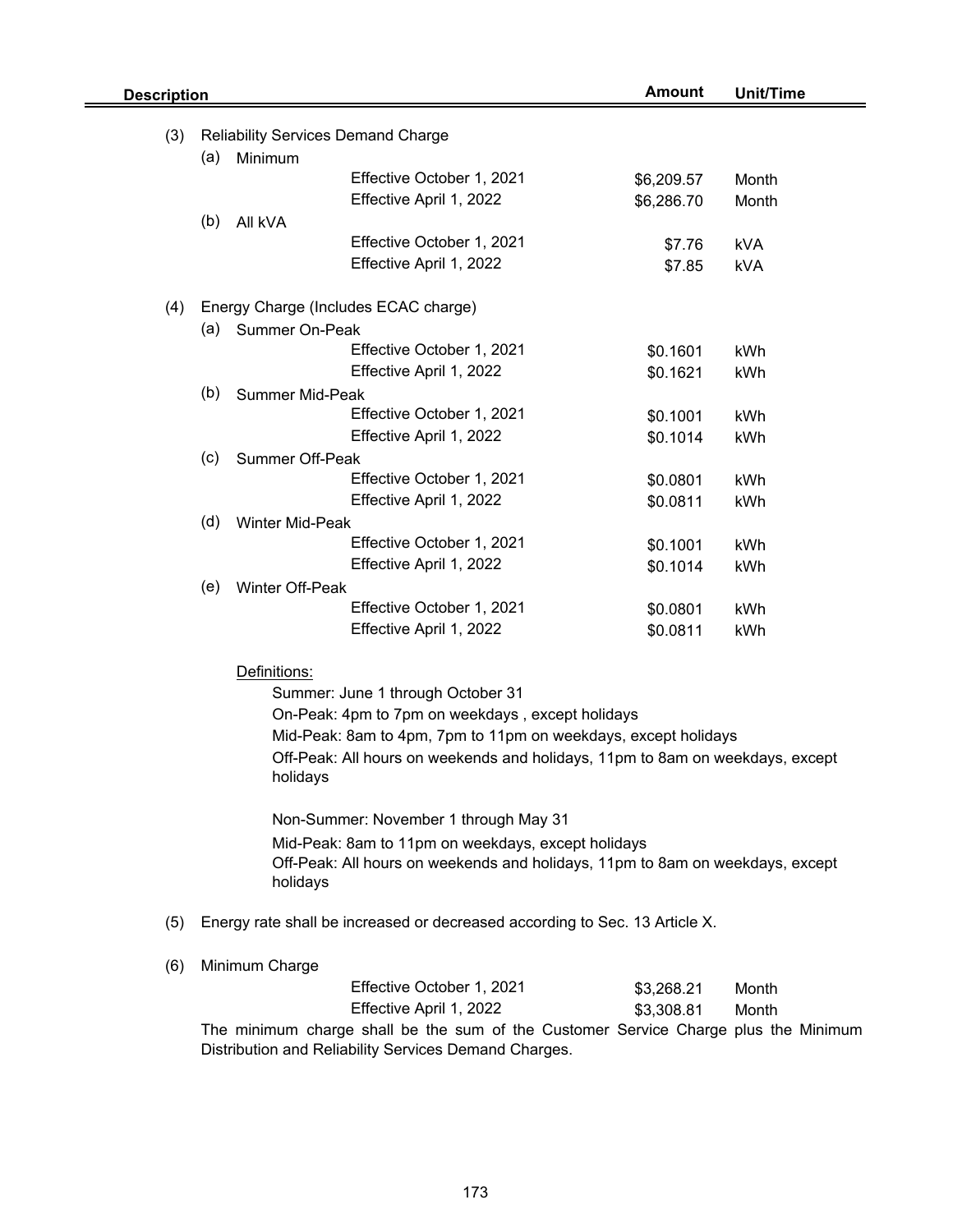e.

Holidays are New Year's Day (January 1), President's Day (third Monday in February), Memorial Day (last Monday in May), Independence Day (July 4), Labor Day (first Monday in September), Veteran's Day (November 11), Thanksgiving Day (fourth Thursday in November, and Christmas (December 25).

When any holiday listed above falls on Sunday, the following Monday will be recognized as an offpeak period. No change will be made for holidays falling on Saturday.

#### **SECTION 8. STREET LIGHTING, TRAFFIC SIGNAL, AND FREEWAY LIGHTING SERVICE**

| <b>Description</b> |                                                                                                                                                                                                                         |                                                                                       |                                       | <b>Amount</b> | <b>Unit/Time</b> |  |  |
|--------------------|-------------------------------------------------------------------------------------------------------------------------------------------------------------------------------------------------------------------------|---------------------------------------------------------------------------------------|---------------------------------------|---------------|------------------|--|--|
| (A)                | <b>Street Lighting</b><br>This schedule is applicable to service for streetlights owned and installed by the City.                                                                                                      |                                                                                       |                                       |               |                  |  |  |
|                    |                                                                                                                                                                                                                         |                                                                                       |                                       |               |                  |  |  |
|                    | (1)                                                                                                                                                                                                                     | Service Charge                                                                        |                                       |               |                  |  |  |
|                    |                                                                                                                                                                                                                         |                                                                                       | Effective October 1, 2021             | \$0.58        | Lamp             |  |  |
|                    |                                                                                                                                                                                                                         |                                                                                       | Effective April 1, 2022               | \$0.59        | Lamp             |  |  |
|                    | (2)                                                                                                                                                                                                                     | <b>Composite Energy Rate</b>                                                          |                                       |               |                  |  |  |
|                    |                                                                                                                                                                                                                         | (Comprised of Energy charge and ECAC and may differ from billed rate due to rounding) |                                       |               |                  |  |  |
|                    |                                                                                                                                                                                                                         |                                                                                       | Effective October 1, 2021             | \$0.1141      | kWh              |  |  |
|                    |                                                                                                                                                                                                                         |                                                                                       | Effective April 1, 2022               | \$0.1156      | kWh              |  |  |
| (B)                | <b>Traffic Signal and Freeway Lighting</b><br>This schedule is applicable to traffic signals, mass transit lighting facilities, freeway lights, and freeway<br>ramp lights. These services may be metered or unmetered. |                                                                                       |                                       |               |                  |  |  |
|                    | (1)                                                                                                                                                                                                                     | <b>Customer Service Charge</b>                                                        |                                       |               |                  |  |  |
|                    |                                                                                                                                                                                                                         |                                                                                       | Effective October 1, 2021             | \$6.34        | Service          |  |  |
|                    |                                                                                                                                                                                                                         |                                                                                       | Effective April 1, 2022               | \$6.42        | Service          |  |  |
|                    | (2)                                                                                                                                                                                                                     | <b>Energy Charge</b>                                                                  |                                       |               |                  |  |  |
|                    |                                                                                                                                                                                                                         |                                                                                       | Effective October 1, 2021             | \$0.0881      | kWh              |  |  |
|                    |                                                                                                                                                                                                                         |                                                                                       | Effective April 1, 2022               | \$0.0892      | kWh              |  |  |
|                    | (3)                                                                                                                                                                                                                     | All kWh<br>(a)                                                                        | Energy Cost Adjustment Charge (ECAC): |               |                  |  |  |
|                    |                                                                                                                                                                                                                         |                                                                                       | Effective October 1, 2021             | \$0.09        | kWh              |  |  |
|                    |                                                                                                                                                                                                                         |                                                                                       | Effective April 1, 2022               | \$0.09        | kWh              |  |  |
|                    |                                                                                                                                                                                                                         | ECAC rate shall be increased or decreased according to Sec. 13.                       |                                       |               |                  |  |  |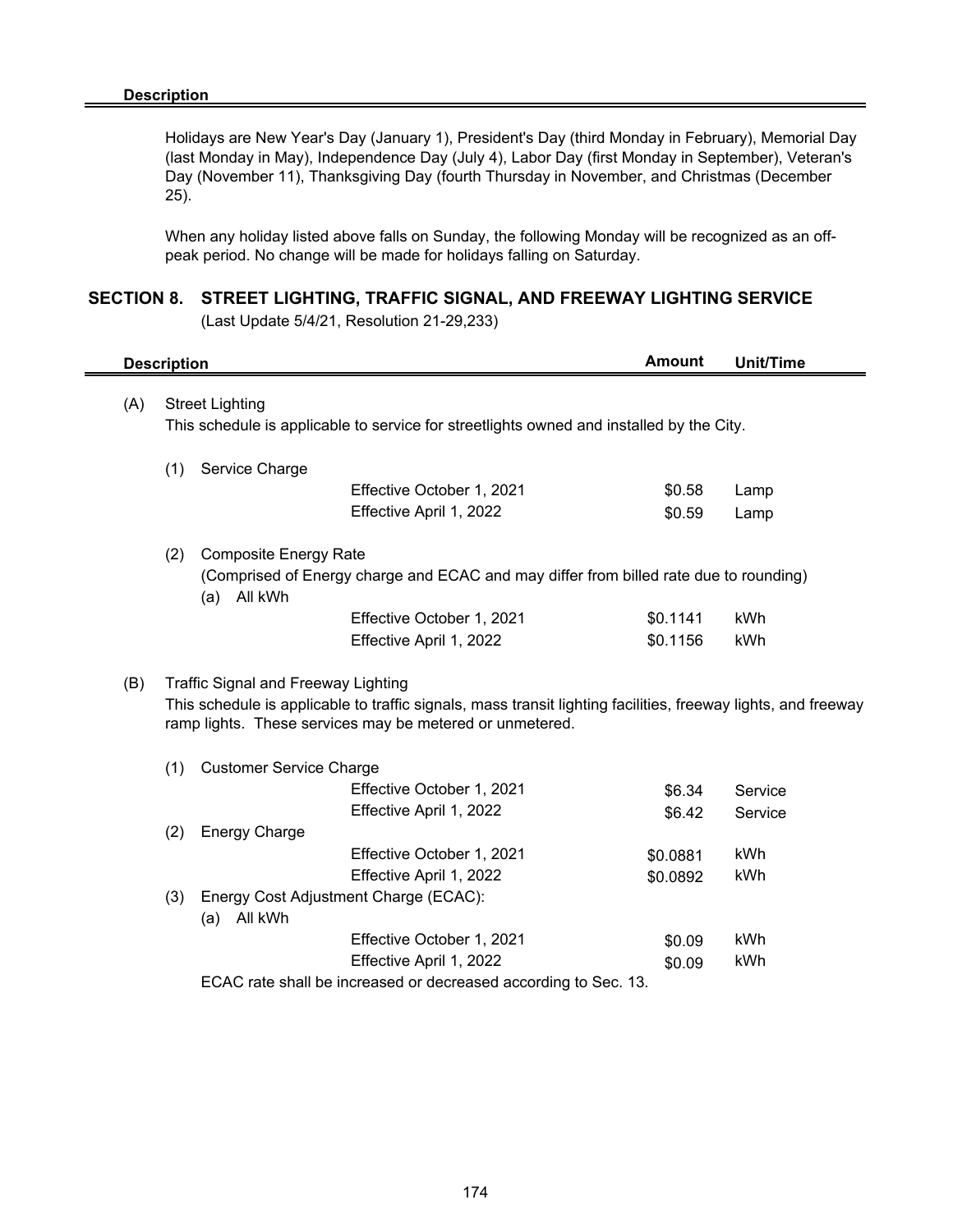## **SECTION 9. TEMPORARY SERVICE**

(Last Update 5/4/21, Resolution 21-29,233)

|     | <b>Description</b> |                                |                                                                 | <b>Amount</b> | Unit/Time |  |  |  |  |
|-----|--------------------|--------------------------------|-----------------------------------------------------------------|---------------|-----------|--|--|--|--|
|     |                    |                                |                                                                 |               |           |  |  |  |  |
| (A) |                    | <b>Basic Service Rate</b>      |                                                                 |               |           |  |  |  |  |
|     | (1)                | <b>Customer Service Charge</b> |                                                                 |               |           |  |  |  |  |
|     |                    | (a)<br>1st calendar month      |                                                                 |               |           |  |  |  |  |
|     |                    |                                | Effective October 1, 2021                                       | \$40.47       | Service   |  |  |  |  |
|     |                    |                                | Effective April 1, 2022                                         | \$40.97       | Service   |  |  |  |  |
|     |                    | (b)<br>Each successive month   |                                                                 |               |           |  |  |  |  |
|     |                    |                                | Effective October 1, 2021                                       | \$10.10       | Service   |  |  |  |  |
|     |                    |                                | Effective April 1, 2022                                         | \$10.23       | Service   |  |  |  |  |
|     | (2)                | <b>Energy Charge</b>           |                                                                 |               |           |  |  |  |  |
|     |                    |                                | Effective October 1, 2021                                       | \$0.0631      | kWh       |  |  |  |  |
|     |                    |                                | Effective April 1, 2022                                         | \$0.0639      | kWh       |  |  |  |  |
|     | (3)                | All kWh<br>(a)                 | Energy Cost Adjustment Charge (ECAC):                           |               |           |  |  |  |  |
|     |                    |                                | Effective October 1, 2021                                       | \$0.0933      | kWh       |  |  |  |  |
|     |                    |                                | Effective April 1, 2022                                         | \$0.0945      | kWh       |  |  |  |  |
|     |                    |                                | ECAC rate shall be increased or decreased according to Sec. 13. |               |           |  |  |  |  |

For overhead temporary service there shall be an installation charge of five hundred dollars (\$500.00).

Where temporary power is provided by a padmount transformer, Aid-In-Construction charges will apply like permanent service, but after completion of the project, the transformer will be prorated and the remaining money will be refunded to the customer.

Should the temporary service location be relocated during the period of temporary service for the customer's convenience, a relocation charge of two hundred forty dollars (\$240.00) shall be paid by the customer.

## **SECTION 10. MISCELLANEOUS CHARGES**

(Last Update 5/4/21, Resolution 21-29,233)

|     | <b>Description</b>                                                                                                                                                                             | Amount                                               | Unit/Time                                      |
|-----|------------------------------------------------------------------------------------------------------------------------------------------------------------------------------------------------|------------------------------------------------------|------------------------------------------------|
| (A) | <b>Penalties</b><br>Restoration of service after payment<br>1)<br>Collection activity<br>(2)<br>Disconnect after illegal connection<br>(3)<br>(4)<br>Service call<br>Return Item Charge<br>(5) | \$30.00<br>\$30.00<br>\$100.00<br>\$50.00<br>\$35.00 | Reconnect<br>Call<br>Violation<br>Call<br>Each |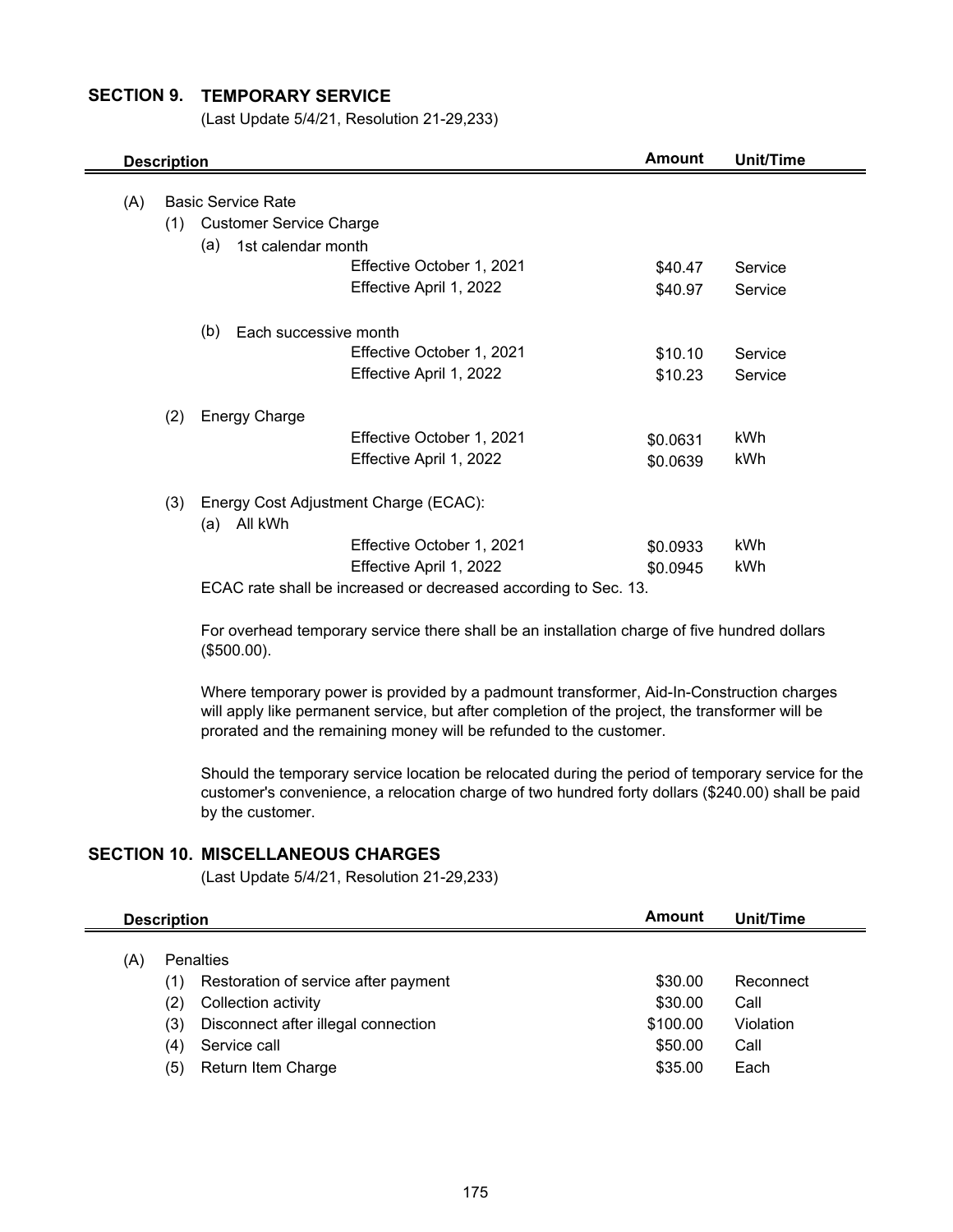| <b>Description</b> |                                                                                                                                                                                                                                                                                                                                             | <b>Amount</b>                                                                  | Unit/Time                 |
|--------------------|---------------------------------------------------------------------------------------------------------------------------------------------------------------------------------------------------------------------------------------------------------------------------------------------------------------------------------------------|--------------------------------------------------------------------------------|---------------------------|
| (6)                | Repairs and replacements due to illegal<br>connections                                                                                                                                                                                                                                                                                      | At Cost                                                                        | Each                      |
| (7)<br>(8)<br>(9)  | Energy diversion<br>Late Fee (on past due balances)<br><b>Collection Agency Fee</b><br>(10) Collection Agency Court Fee<br>or Secondary Collection Fee                                                                                                                                                                                      | \$500.00<br>1.5%<br>Up to 24% of Debt Total Due<br>Up to 33% of Debt Total Due | Violation<br>Month        |
| (B)<br>(1)         | Connections (Aid-In-Construction)<br>Relocation of existing overhead or underground                                                                                                                                                                                                                                                         | 100%                                                                           | <b>Actual Costs</b>       |
|                    | lines                                                                                                                                                                                                                                                                                                                                       |                                                                                |                           |
| (2)                | <b>Feasibility Studies</b>                                                                                                                                                                                                                                                                                                                  | 100%                                                                           | <b>Actual Costs</b>       |
| (3)                | Engineering                                                                                                                                                                                                                                                                                                                                 | 100%                                                                           | <b>Actual Costs</b>       |
| (4)                | Installation of new on-site facilities necessary to<br>serve customer                                                                                                                                                                                                                                                                       | 100%                                                                           | <b>Actual Costs</b>       |
| (5)<br>(6)         | <b>Special Remote Meter</b><br>"Actual Costs" shall mean all costs to the Burbank<br>Water and Power Department associated with the<br>providing of the described service, as determined<br>by the General Manager and shall include, but<br>need not be limited to, contract labor, meters,<br>transformers, switches, other equipment and | 100%                                                                           | <b>Actual Costs</b>       |
| (7)                | materials.<br>Installation of new off-site facilities necessary to<br>serve multi-family dwellings or large high-rise<br>industrial developments from underground circuits<br>when improvements are needed in the distribution<br>system in that area.                                                                                      | \$0.480                                                                        | Gross Leasable<br>Sq. Ft. |
| (8)                | Installation of new off-site facilities necessary to<br>serve multi-family dwellings or large high-rise<br>industrial developments from underground circuits<br>exclusively for one particular customer.                                                                                                                                    | 100%                                                                           | <b>Actual Costs</b>       |
|                    | (9) Aid-in Construction (AIC) charges may be waived,<br>recovered over a period of time, or otherwise<br>modified provided that the Department receives a<br>benefit equal to or greater than that from the AIC<br>charges that would normally have applied.                                                                                |                                                                                |                           |
| (C)                | Deposits                                                                                                                                                                                                                                                                                                                                    |                                                                                |                           |
| (1)                | Each applicant for electric service may<br>required to guarantee payment of charges for<br>electricity by depositing or otherwise furnishing<br>double the estimated coverage billing for such<br>services, provided that no deposit shall be less<br>than Twenty Dollars (\$20.00).                                                        | be                                                                             |                           |
| (2)                | Each applicant for a new service connection shall<br>be required to make a deposit equal to the                                                                                                                                                                                                                                             |                                                                                |                           |

be required to make a deposit equal to the estimated cost of the installation prior to installation, unless waived by the Department under special conditions.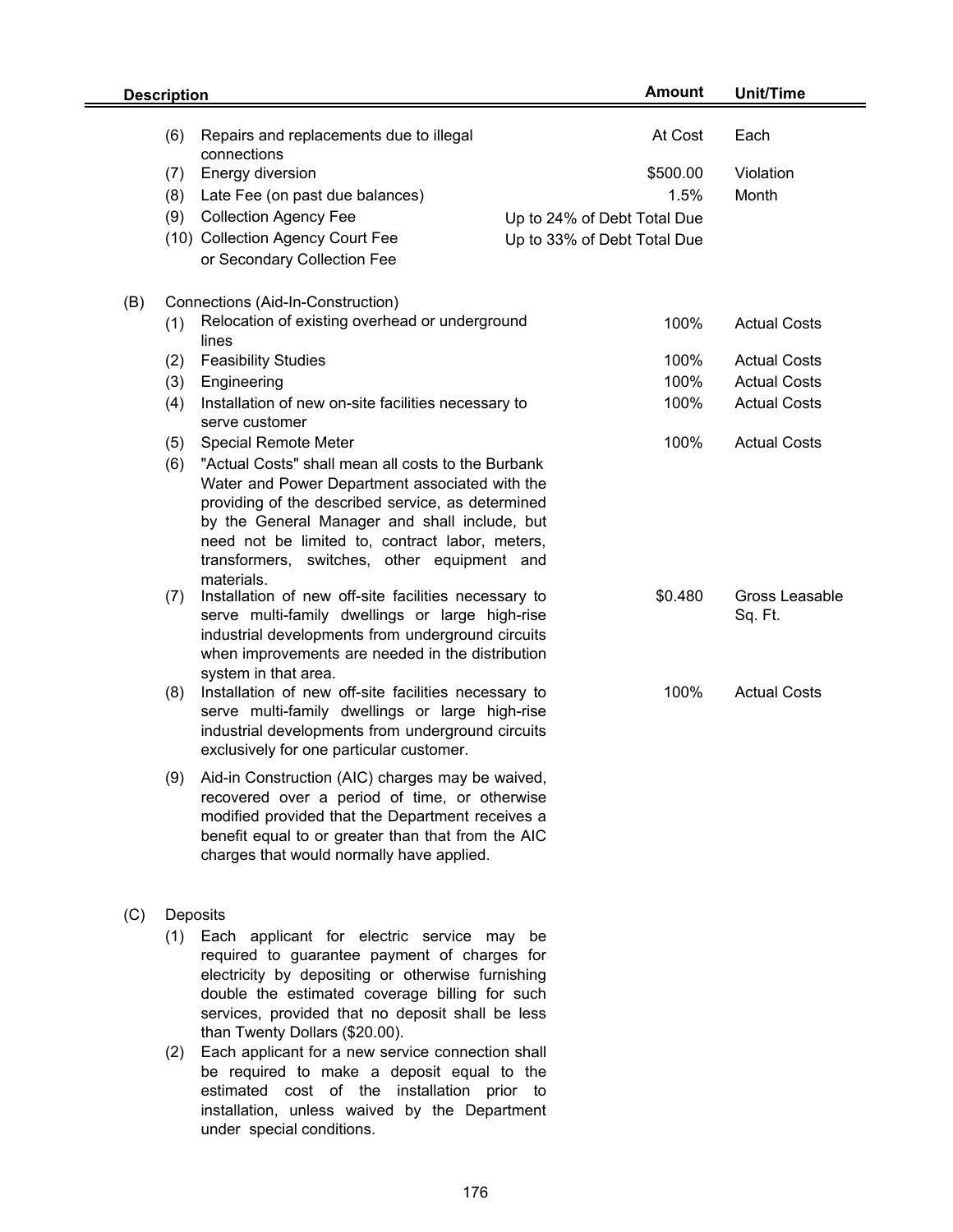|     | (3)<br>(4) |              | immediately                                                                                                       | Each applicant for temporary service shall be<br>required to deposit with the General Manager an<br>amount equal to the estimated bill for electric<br>service to be rendered, including installation and<br>removal of service facilities and the costs of any<br>equipment furnished by City. Such amount shall<br>not be less than Fifty Dollars (\$50.00).<br>A deposit of Fifty Dollars (\$50.00) shall be<br>required for consumer requests to test the<br>consumer's meter if such test has been<br>performed on that service in the 12 months<br>preceding.<br>lf<br>the<br>meter<br>İS<br>inaccurate, the deposit will be refunded and a<br>billing adjustment made. If the meter is accurate, |                  |                                                |
|-----|------------|--------------|-------------------------------------------------------------------------------------------------------------------|---------------------------------------------------------------------------------------------------------------------------------------------------------------------------------------------------------------------------------------------------------------------------------------------------------------------------------------------------------------------------------------------------------------------------------------------------------------------------------------------------------------------------------------------------------------------------------------------------------------------------------------------------------------------------------------------------------|------------------|------------------------------------------------|
| (D) |            |              | <b>Special Services</b>                                                                                           |                                                                                                                                                                                                                                                                                                                                                                                                                                                                                                                                                                                                                                                                                                         |                  |                                                |
|     | (1)        |              | is hung by the Department.                                                                                        | A fee of one hundred twenty-five Dollars (\$125.00)<br>shall be charged for each community banner that                                                                                                                                                                                                                                                                                                                                                                                                                                                                                                                                                                                                  |                  |                                                |
| (E) |            |              | <b>Electric Vehicle Charging</b><br>(1) Level 1 and Level 2 City AC<br><b>Energy Charge</b><br>(a) Summer On-Peak |                                                                                                                                                                                                                                                                                                                                                                                                                                                                                                                                                                                                                                                                                                         |                  |                                                |
|     |            |              |                                                                                                                   | Effective October 1, 2021<br>Effective April 1, 2022                                                                                                                                                                                                                                                                                                                                                                                                                                                                                                                                                                                                                                                    | \$0.31<br>\$0.31 | per kWh<br>per kWh                             |
|     |            | (b)          | Off-Peak                                                                                                          |                                                                                                                                                                                                                                                                                                                                                                                                                                                                                                                                                                                                                                                                                                         |                  |                                                |
|     |            |              |                                                                                                                   | Effective October 1, 2021                                                                                                                                                                                                                                                                                                                                                                                                                                                                                                                                                                                                                                                                               | \$0.18           | per kWh                                        |
|     |            |              |                                                                                                                   | Effective April 1, 2022                                                                                                                                                                                                                                                                                                                                                                                                                                                                                                                                                                                                                                                                                 | \$0.18           | per kWh                                        |
|     | (2)        |              | DC Fast Charge Stations                                                                                           |                                                                                                                                                                                                                                                                                                                                                                                                                                                                                                                                                                                                                                                                                                         |                  |                                                |
|     |            |              | <b>Energy Charge</b>                                                                                              |                                                                                                                                                                                                                                                                                                                                                                                                                                                                                                                                                                                                                                                                                                         |                  |                                                |
|     |            |              | (a) Summer On-Peak                                                                                                |                                                                                                                                                                                                                                                                                                                                                                                                                                                                                                                                                                                                                                                                                                         |                  |                                                |
|     |            |              |                                                                                                                   | Effective October 1, 2021                                                                                                                                                                                                                                                                                                                                                                                                                                                                                                                                                                                                                                                                               | \$0.50           | per kWh                                        |
|     |            | (b)          | Off-Peak                                                                                                          | Effective April 1, 2022                                                                                                                                                                                                                                                                                                                                                                                                                                                                                                                                                                                                                                                                                 | \$0.51           | per kWh                                        |
|     |            |              |                                                                                                                   | Effective October 1, 2021                                                                                                                                                                                                                                                                                                                                                                                                                                                                                                                                                                                                                                                                               | \$0.29           | per kWh                                        |
|     |            |              |                                                                                                                   | Effective April 1, 2022                                                                                                                                                                                                                                                                                                                                                                                                                                                                                                                                                                                                                                                                                 | \$0.29           | per kWh                                        |
|     |            | Definitions: |                                                                                                                   |                                                                                                                                                                                                                                                                                                                                                                                                                                                                                                                                                                                                                                                                                                         |                  |                                                |
|     |            |              |                                                                                                                   | Summer: June 1 through October                                                                                                                                                                                                                                                                                                                                                                                                                                                                                                                                                                                                                                                                          |                  |                                                |
|     |            |              |                                                                                                                   | Winter: November 1 through May                                                                                                                                                                                                                                                                                                                                                                                                                                                                                                                                                                                                                                                                          |                  |                                                |
|     |            |              | On-Peak: Summer, 4pm to 7pm                                                                                       |                                                                                                                                                                                                                                                                                                                                                                                                                                                                                                                                                                                                                                                                                                         |                  |                                                |
|     |            |              | Off-Peak: All remaining hours                                                                                     |                                                                                                                                                                                                                                                                                                                                                                                                                                                                                                                                                                                                                                                                                                         |                  |                                                |
| (F) |            |              |                                                                                                                   | Utility Pole Attachment Rate (Effective 2/6/17)                                                                                                                                                                                                                                                                                                                                                                                                                                                                                                                                                                                                                                                         |                  |                                                |
|     | (1)        | poles        | and/or                                                                                                            | Attachment of communications equipment to utility<br>support<br>structures<br>by<br>communications service providers.                                                                                                                                                                                                                                                                                                                                                                                                                                                                                                                                                                                   | \$22.62          | Per foot of<br>attachment per<br>pole per Year |
|     | (2)        |              | Processing Fee                                                                                                    |                                                                                                                                                                                                                                                                                                                                                                                                                                                                                                                                                                                                                                                                                                         | \$56.92          | Per pole per                                   |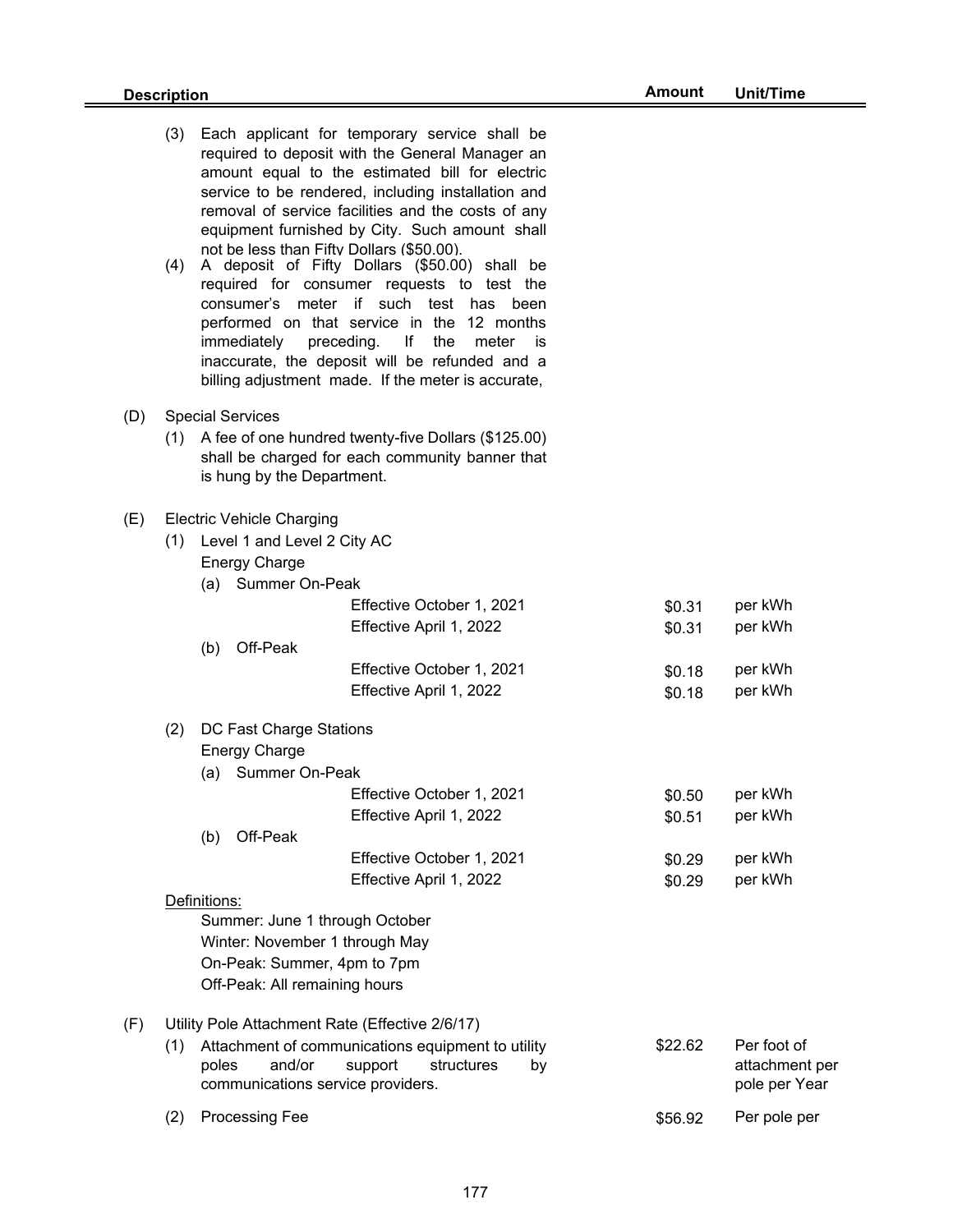# **SECTION 11. CUSTOMER GENERATION**

(Last Update 5/9/19, Resolution 19-29,082)

|     | <b>Description</b>                                                                                                                                                                                                                                                                                                                                                                                                                                                                                                                                                                                          | <b>Amount</b> | <b>Unit/Time</b> |
|-----|-------------------------------------------------------------------------------------------------------------------------------------------------------------------------------------------------------------------------------------------------------------------------------------------------------------------------------------------------------------------------------------------------------------------------------------------------------------------------------------------------------------------------------------------------------------------------------------------------------------|---------------|------------------|
| (A) | The rate paid by the Burbank Water & Power<br>Department to any "Qualifying Facility" under FERC<br>rules shall be secured on an individual contract basis.<br>Rules specifying terms, conditions, and interconnection<br>requirements as a prerequisite for cogeneration service<br>under this rate schedule, in compliance with FERC<br>Order No. 69, pursuant to PURPA, Section 210, were<br>adopted by the City Council on September 28, 1982.                                                                                                                                                          |               |                  |
| (B) | Net Surplus Electricity Compensation Rate<br>(1) All kWh delivered to BWP in excess of annual<br>usage by the customer.                                                                                                                                                                                                                                                                                                                                                                                                                                                                                     | \$0.0455      | kWh              |
|     | <b>SECTION 12. INTERRUPTIBLE SERVICE</b>                                                                                                                                                                                                                                                                                                                                                                                                                                                                                                                                                                    |               |                  |
|     | (Last Update 5/9/19, Resolution 19-29,082)                                                                                                                                                                                                                                                                                                                                                                                                                                                                                                                                                                  |               |                  |
|     | <b>Description</b>                                                                                                                                                                                                                                                                                                                                                                                                                                                                                                                                                                                          | <b>Amount</b> | Unit/Time        |
| (A) | Interruptible service may be available, at the discretion<br>of the General Manager, to industrial customers who<br>demonstrate to the satisfaction of the General<br>Manager, that the industrial facility can tolerate<br>unscheduled interruptions without creating an adverse<br>impact on the power system. The interruptible rate<br>shall be negotiable between the customer and the<br>General Manager, and secured on an individual<br>contract basis, and subject to the rules and regulations.<br>SECTION 13. ENERGY COST ADJUSTMENT CHARGE (ECAC)<br>(Last Update 5/4/21, Resolution 21-29,233) |               |                  |
|     | <b>Description</b>                                                                                                                                                                                                                                                                                                                                                                                                                                                                                                                                                                                          | Amount        | Unit/Time        |
| (A) | Energy Cost Adjustment Charge (ECAC):<br>(1) All kWh<br>Effective October 1, 2021                                                                                                                                                                                                                                                                                                                                                                                                                                                                                                                           | \$0.0933      | kWh              |
|     | Effective April 1, 2022                                                                                                                                                                                                                                                                                                                                                                                                                                                                                                                                                                                     | \$0.0945      | kWh              |
| (B) | Computation of the ECAC<br>The General Manager may establish an ECAC each<br>month based on estimated energy sales sufficient to<br>recover the cost of energy with consideration of any<br>over or under collections. The cost of energy shall                                                                                                                                                                                                                                                                                                                                                             |               |                  |

include: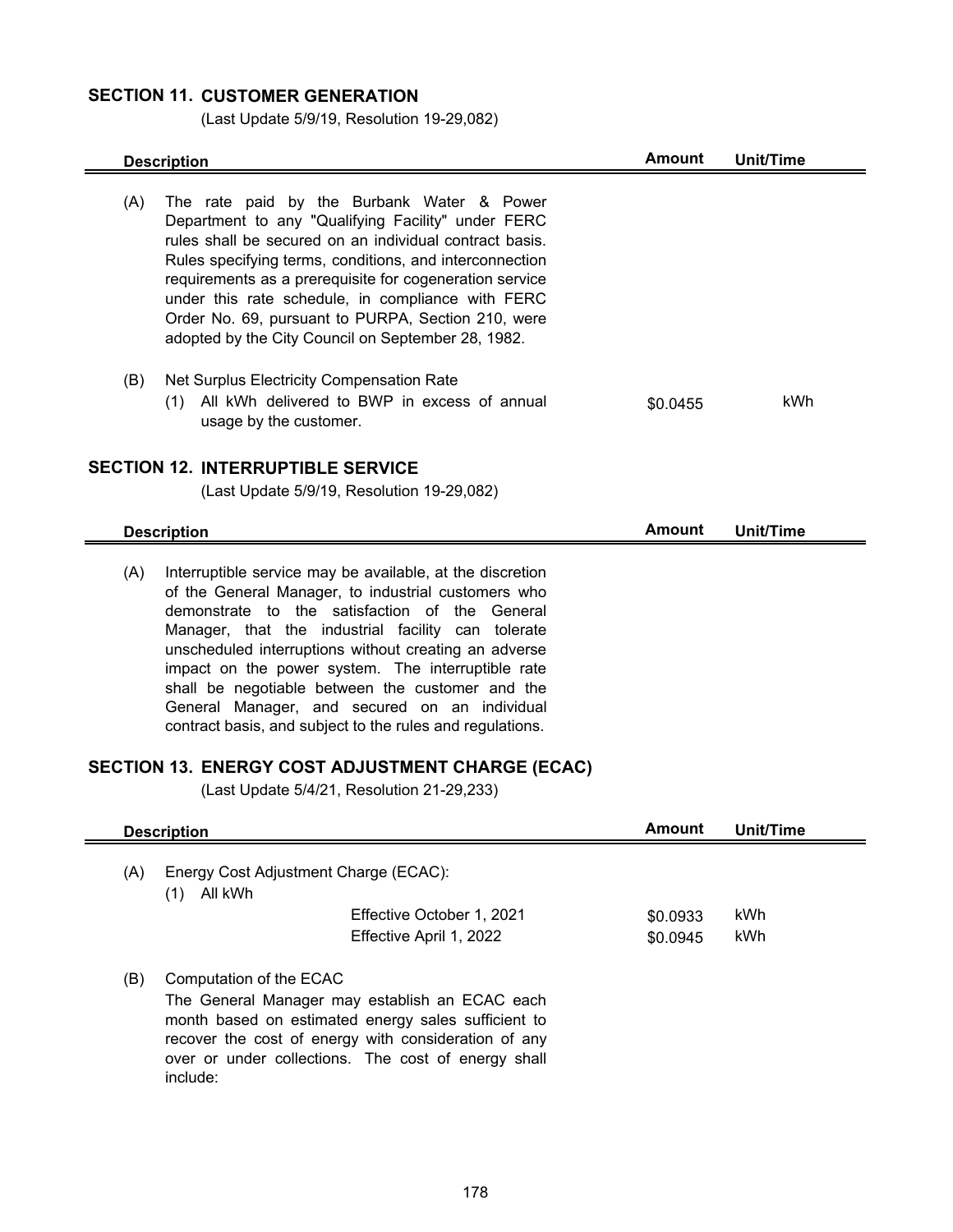- (1) The cost of all fuel used for the generation of electricity including expenses in the handling and transportation of fuel up to the point where the fuel enters the boiler or turbine;
- (2) The cost at the point of receipt by the utility of electricity purchased for resale. It shall include, also, net settlements for exchange of electricity or power such as economy energy, off peak energy for on peak energy, spinning reserves capacity, etc;
- (3) The cost payable to others for transmission of the utility's electricity over transmission facilities owned by others;
- (4) The cost payable to others for power system operation and dispatching the utility's electricity;
- (5) The cost of water required for electrical generation;
- (6) Taxes and other fees for transmission of the utility's electricity;
- (7) The costs payable to others for the operation and maintenance for the utility's transmission facilities located outside Burbank;
- (8) The costs of payments made to the City for the ECAC portion of gross sales of electrical energy under Section 33 of the Charter;
- (9) Costs of funding for competitiveness.
- (10) The rates stated in this fee schedule are based on the overall ECAC rate indicated in (A). Any increase or decrease in the ECAC rate above or below this level shall be applied as a uniform cents/kWh charge to each energy rate block in each rate schedule.

Limitation:

The monthly ECAC shall not increase or decrease by more than ten (10) percent from the prior month's ECAC.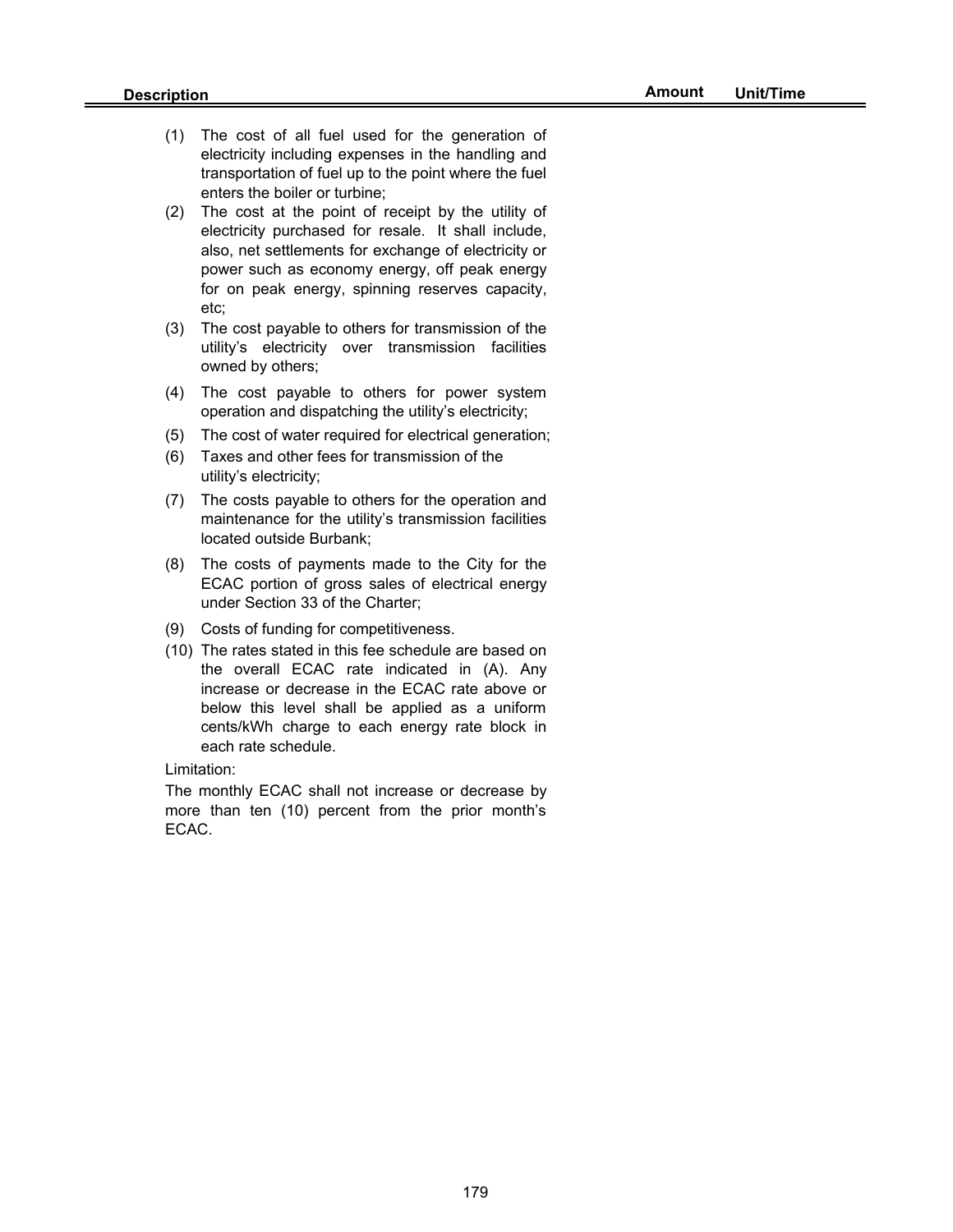## **SECTION 14. STANDBY SERVICE (SCHEDULE S)**

(Last Update 5/4/21, Resolution 21-29,233)

## **Description Amount Unit/Time**

(A) Back-Up Service and Maintenance Service (1) Demand Charge (a) Primary Service Peak kVA Electric capacity and energy supplied by BWP during a scheduled or unscheduled outage of the Customer's generation facilities to replace power ordinarily generated by the Customer. Electric capacity and energy will be provided for outages scheduled with BWP at least 30 days in advance. Scheduled outages will not be permitted during the months of June through October. During other periods, BWP will not unreasonably withold approval of Maintenance Service. Customers shall notify BWP as soon as possible (not to exceed 24 hours) after the initiation of each unscheduled outage of the Customer's generation facilities.

| Effective October 1, 2021         | \$18.16 | kVA |
|-----------------------------------|---------|-----|
| Effective April 1, 2022           | \$18.39 | kVA |
| Secondary Service Peak kVA<br>(b) |         |     |
| Effective October 1, 2021         | \$19.60 | kVA |
| Effective April 1, 2022           | \$19.84 | kVA |

#### (2) Energy Cost Adjustment

| Effective October 1, 2021 | \$0.0933 | kWh |
|---------------------------|----------|-----|
| Effective April 1, 2022   | \$0.0945 | kWh |

(a) During an Energy Cost Crisis, the ECAC for Back-Up Service or Maintenance Service shall be equal to the average variable cost of the most expensive 10 megawatts of resources actually operated by BWP. In the case of utility-operated resources, this is calculated as the variable fuel cost plus \$0.01/kWh. In the case of purchased power, this is calculated as the purchase rate, plus any required wheeling cost, plus \$0.01/kWh.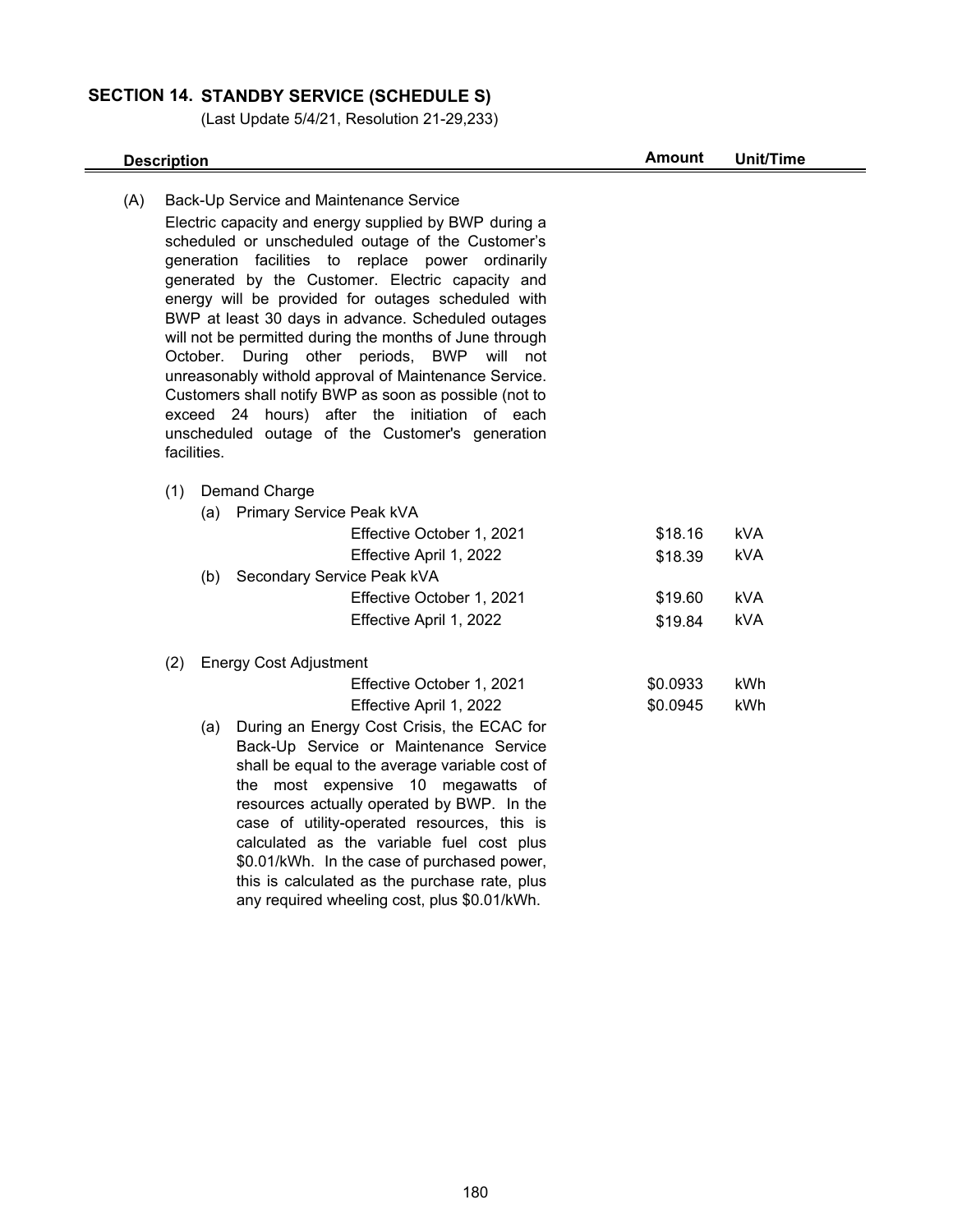- (b) An Energy Cost Crisis shall be defined as any day when the variable cost of purchased power delivered at SP 15 or Palo Verde exceeds \$0.10/kWh as reported by the Intercontinental Exchange (ICE), or the cost of natural gas delivered in Southern California as reported by Gas Daily exceeds \$10.00 per million BTU. The General Manager or designee will notify all Standby Service Customers by email on a day-ahead basis of any day when the day-ahead prices reach these levels and on a same-day basis when the real-time market prices reach these levels. The General Manager or designee may choose to forgo Energy Cost Crisis pricing at his or her discretion.
- (3) Minimum Charge

The Minimum Charge shall be the Demand

(a) Primary Service

|     | Effective October 1, 2021 | \$18.16 | kVA |
|-----|---------------------------|---------|-----|
|     | Effective April 1, 2022   | \$18.39 | kVA |
| (b) | Secondary Service         |         |     |
|     | Effective October 1, 2021 | \$19.60 | kVA |
|     | Effective April 1, 2022   | \$19.84 | kVA |

#### (B) SUPPLEMENTAL SERVICE

Electric capacity and energy supplied by BWP on a regular basis to supplement Customer generation.

- (1) Refer to Supplemental Service shall be billed at the (a) Billing Demand for Supplemental Service appropriate rate schedule in accordance with the General Service rate classifications in the BWP Rules and Regulations except as stated below.
	- The Billing Demand for Supplemental Service shall be equal to the total demand by the Customer less the Billing Demand for Back-up and Maintenance Service, and less any exempt generation, in any month.

Schedule D, L-TOU, or XL-TOU as appropriate.

- (C) Customers Exempted from Schedule S
	- (1) Customers with less than 20 kW of on-site generation.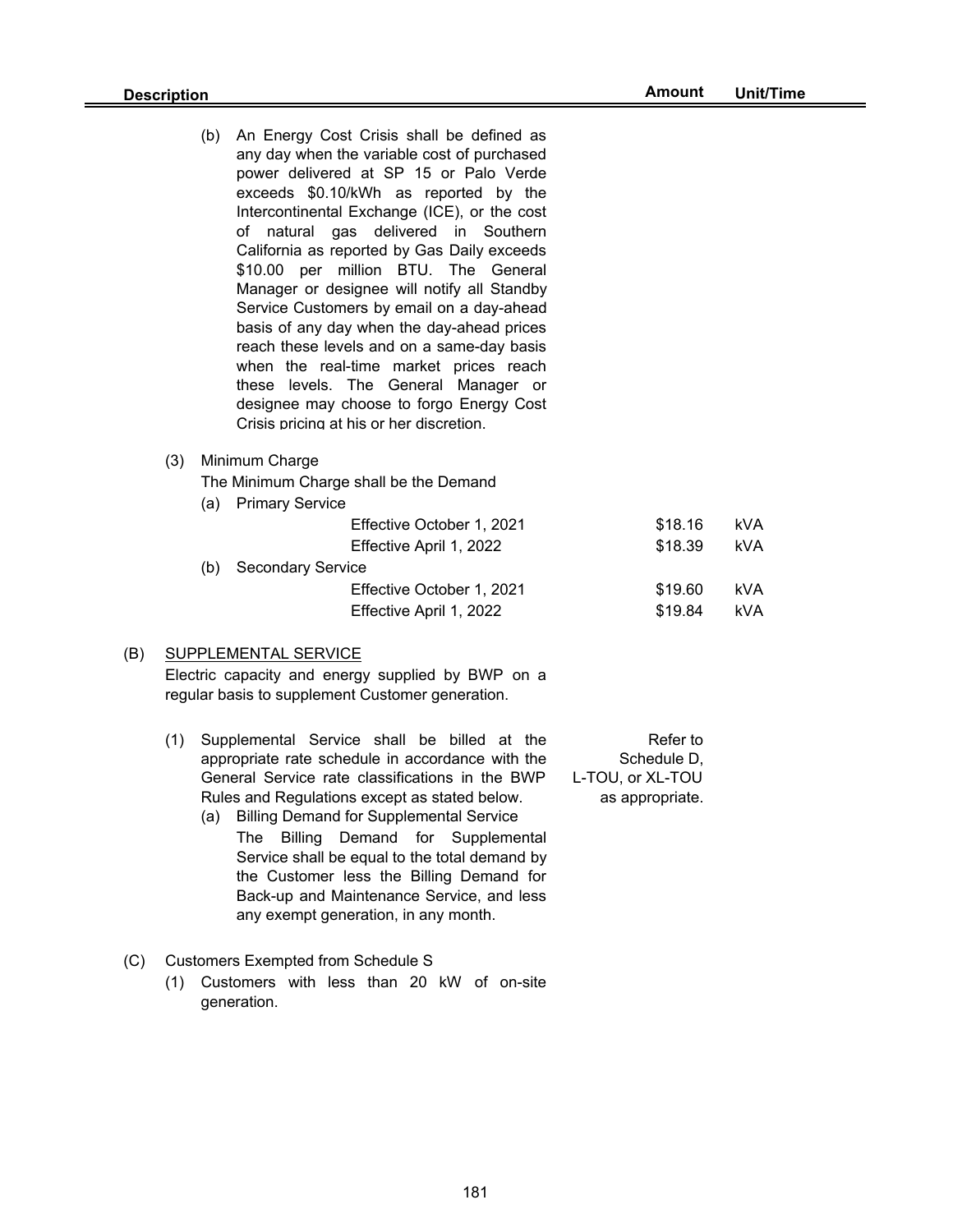- (2) Customers with on-site generation that is used exclusively when service from the utility is not available, plus testing not to exceed 48 hours per year.
- (3) Customer generation from renewable energy systems (such as solar or wind) with capacities of no more than 250 kW, or that qualify for Net Energy Metering.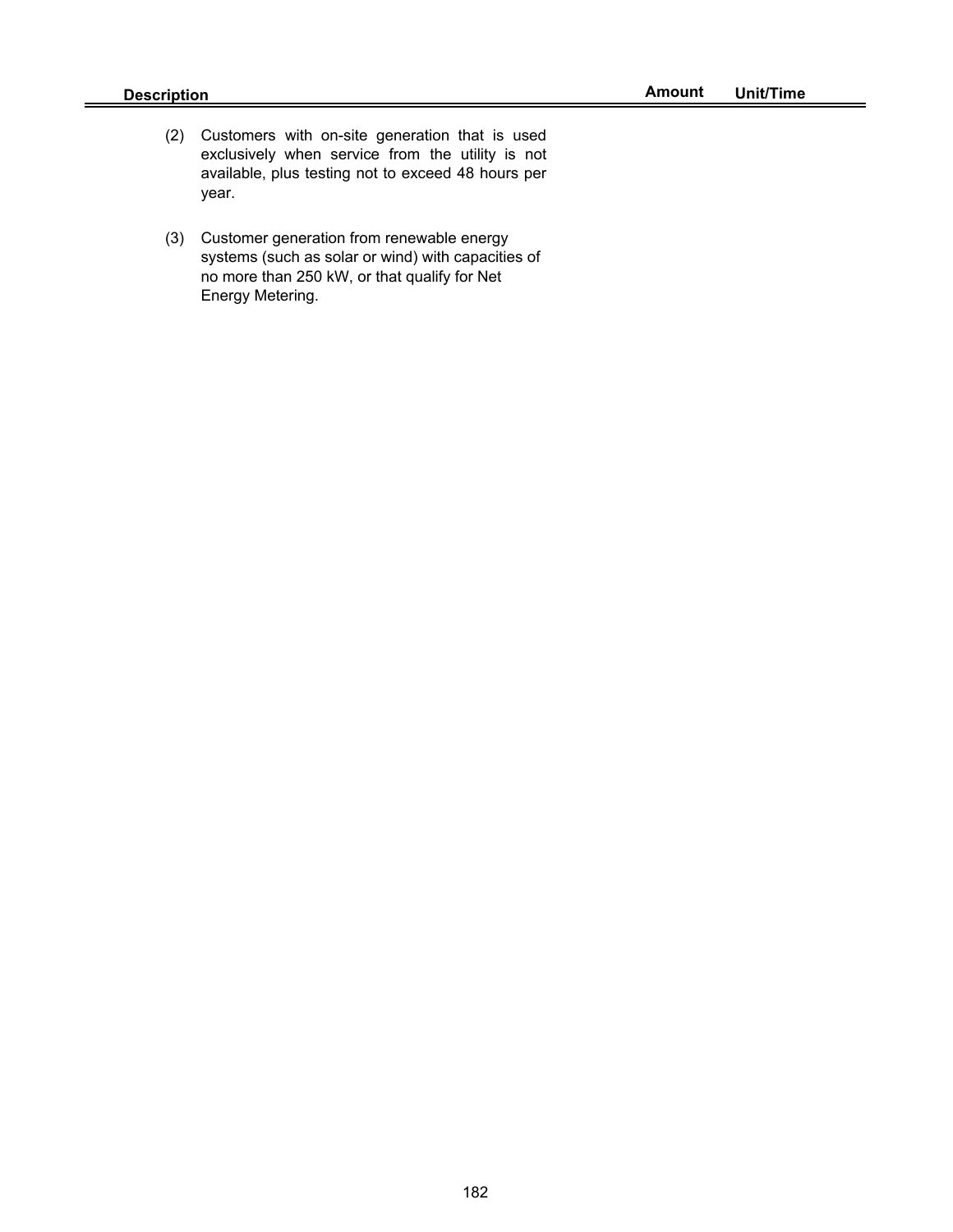# **ARTICLE XI WATER RATES AND CHARGES**

## **SECTION 1. SINGLE FAMILY RESIDENTIAL SERVICE**

(Last Update 5/4/21, Resolution 21-29,233)

The total charge shall be the sum of the Water Availability Charge, Quantity Charge, and a Water Cost Adjustment Charge (WCAC) as established in this section.

| <b>Description</b> |                                                    |                                     | <b>Amount</b> | <b>Unit/Time</b>  |
|--------------------|----------------------------------------------------|-------------------------------------|---------------|-------------------|
| (A)                | <b>Water Availability Charge</b><br>Size of Meter: |                                     |               |                   |
|                    | 1" or Smaller                                      |                                     |               |                   |
|                    |                                                    | Effective October 1, 2021           | \$15.08       | Month             |
|                    |                                                    | Effective January 1, 2022           | \$15.38       | Month             |
|                    |                                                    | Effective April 1, 2022             | \$15.68       | Month             |
|                    | 11/2"                                              |                                     |               |                   |
|                    |                                                    | Effective October 1, 2021           | \$30.14       | Month             |
|                    |                                                    | Effective January 1, 2022           | \$30.73       | Month             |
|                    |                                                    | Effective April 1, 2022             | \$31.33       | Month             |
|                    | 2"                                                 |                                     |               |                   |
|                    |                                                    | Effective October 1, 2021           | \$48.24       | Month             |
|                    |                                                    | Effective January 1, 2022           | \$49.18       | Month             |
|                    |                                                    | Effective April 1, 2022             | \$50.15       | Month             |
| (B)                | <b>Quantity Charge</b>                             |                                     |               |                   |
|                    | First 15 HCF                                       |                                     |               |                   |
|                    |                                                    | Effective October 1, 2021           | \$1.429       | 100 Cubic         |
|                    |                                                    |                                     |               | Feet              |
|                    |                                                    | Effective January 1, 2022           | \$1.457       | 100 Cubic         |
|                    |                                                    |                                     | \$1.486       | Feet<br>100 Cubic |
|                    |                                                    | Effective April 1, 2022             |               | Feet              |
|                    | Next 15 HCF                                        |                                     |               |                   |
|                    |                                                    | Effective October 1, 2021           | \$1.760       | 100 Cubic         |
|                    |                                                    |                                     |               | Feet              |
|                    |                                                    | Effective January 1, 2022           | \$1.794       | 100 Cubic         |
|                    |                                                    |                                     |               | Feet              |
|                    |                                                    | Effective April 1, 2022             | \$1.829       | 100 Cubic         |
|                    |                                                    |                                     |               | Feet              |
|                    | All additional HCF                                 |                                     |               |                   |
|                    |                                                    | Effective October 1, 2021           | \$2.216       | 100 Cubic         |
|                    |                                                    |                                     |               | Feet              |
|                    |                                                    | Effective January 1, 2022           | \$2.259       | 100 Cubic         |
|                    |                                                    |                                     |               | Feet              |
|                    |                                                    | Effective April 1, 2022             | \$2.303       | 100 Cubic         |
|                    |                                                    |                                     |               | Feet              |
| (C)                |                                                    | Water Cost Adjustment Charge (WCAC) |               |                   |
|                    |                                                    | Effective October 1, 2021           | \$1.941       | 100 Cubic<br>Feet |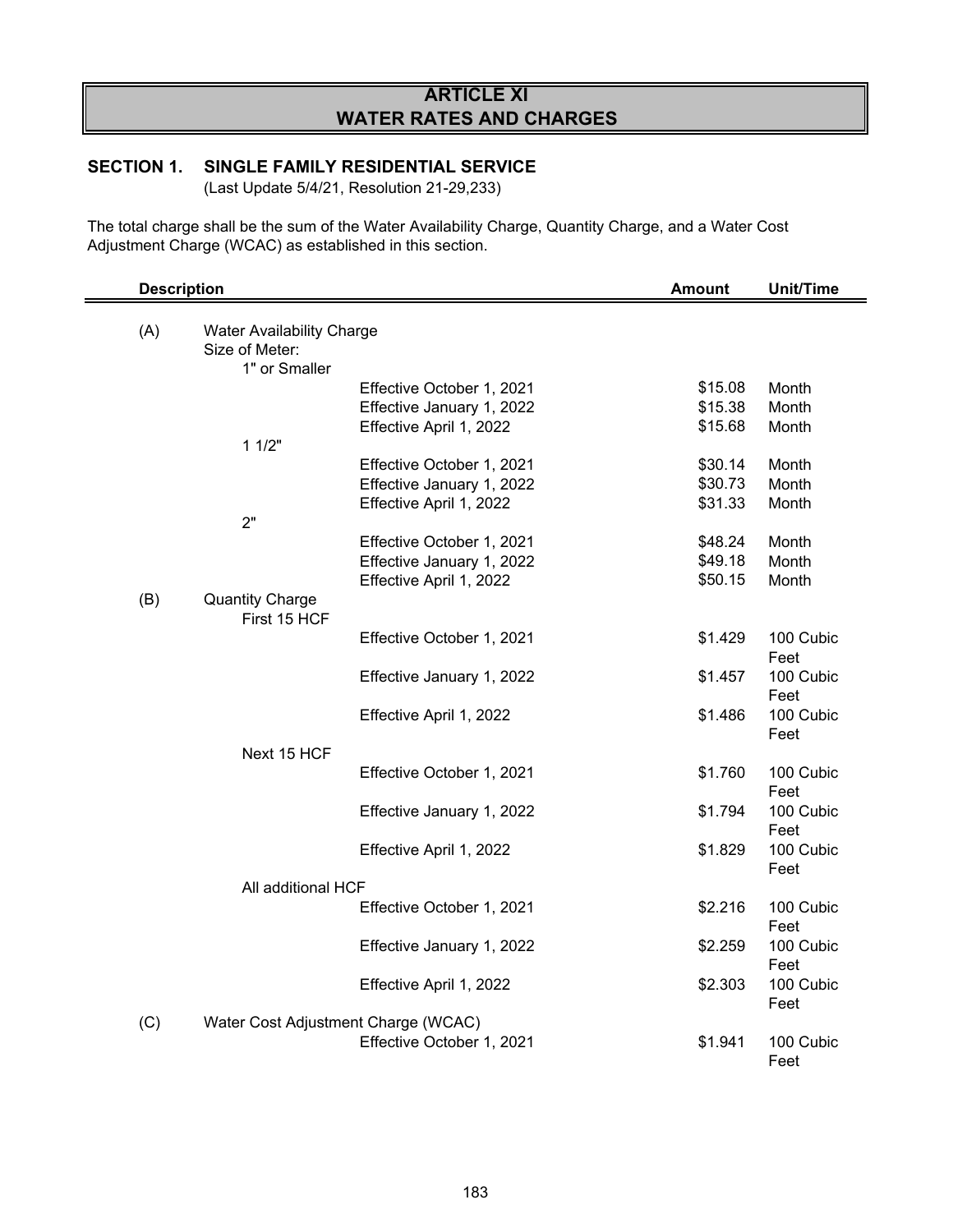| <b>Description</b> |                                                      | <b>Amount</b>      | Unit/Time                              |
|--------------------|------------------------------------------------------|--------------------|----------------------------------------|
|                    | Effective January 1, 2022<br>Effective April 1, 2022 | \$1.979<br>\$2.018 | 100 Cubic<br>Feet<br>100 Cubic<br>Feet |
|                    |                                                      |                    |                                        |

## (D) Minimum Charge

The minimum charge per customer shall be the Water Availability Charge.

## **SECTION 2. MULTI-FAMILY RESIDENTIAL, COMMERCIAL AND INDUSTRIAL SERVICE** (Last Update 5/4/21, Resolution 21-29,233)

The total charge shall be the sum of the Water Availability Charge, Quantity Charge, and a Water Cost Adjustment Charge (WCAC) as established in this section.

| <b>Description</b>                      | <b>Amount</b> | <b>Unit/Time</b> |
|-----------------------------------------|---------------|------------------|
|                                         |               |                  |
| (A)<br><b>Water Availability Charge</b> |               |                  |
| Size of Meter:                          |               |                  |
| 1" or Smaller                           |               |                  |
| Effective October 1, 2021               | \$15.08       | Month            |
| Effective January 1, 2022               | \$15.38       | Month            |
| Effective April 1, 2022                 | \$15.68       | Month            |
| 11/2"                                   |               |                  |
| Effective October 1, 2021               | \$30.14       | Month            |
| Effective January 1, 2022               | \$30.73       | Month            |
| Effective April 1, 2022                 | \$31.33       | Month            |
| 2"                                      |               |                  |
| Effective October 1, 2021               | \$48.24       | Month            |
| Effective January 1, 2022               | \$49.18       | Month            |
| Effective April 1, 2022                 | \$50.15       | Month            |
| 3"                                      |               |                  |
| Effective October 1, 2021               | \$96.48       | Month            |
| Effective January 1, 2022               | \$98.38       | Month            |
| Effective April 1, 2022                 | \$100.30      | Month            |
| 4"                                      |               |                  |
| Effective October 1, 2021               | \$150.75      | Month            |
| Effective January 1, 2022               | \$153.70      | Month            |
| Effective April 1, 2022                 | \$156.71      | Month            |
| 6"                                      |               |                  |
| Effective October 1, 2021               | \$301.51      | Month            |
| Effective January 1, 2022               | \$307.41      | Month            |
| Effective April 1, 2022                 | \$313.44      | Month            |
| 8"                                      |               |                  |
| Effective October 1, 2021               | \$482.40      | Month            |
| Effective January 1, 2022               | \$491.86      | Month            |
| Effective April 1, 2022                 | \$501.49      | Month            |
| 10"                                     |               |                  |
| Effective October 1, 2021               | \$693.45      | Month            |
| Effective January 1, 2022               | \$707.04      | Month            |
| Effective April 1, 2022                 | \$720.89      | Month            |
|                                         |               |                  |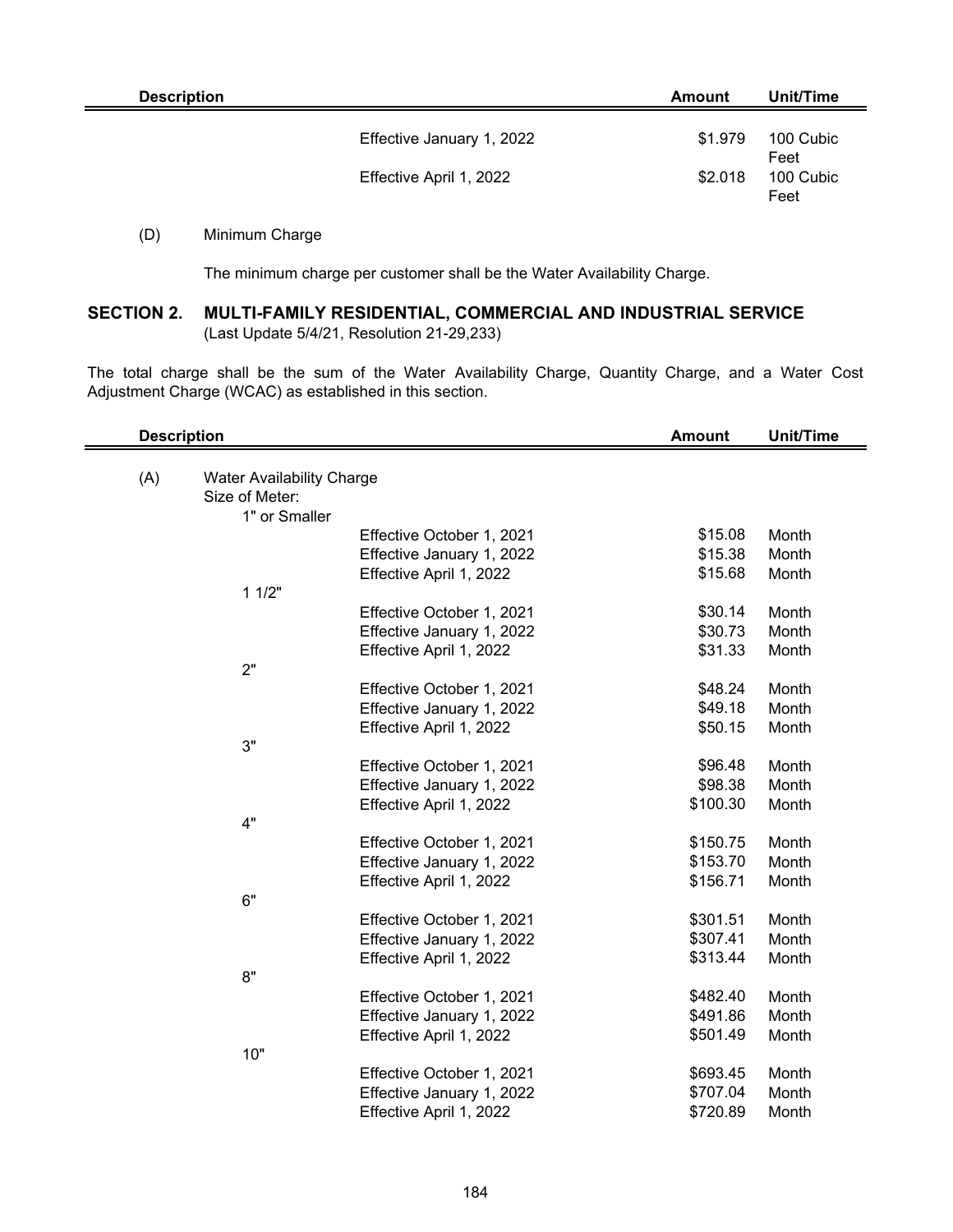| <b>Description</b><br><b>Amount</b> |                                             |                           | <b>Unit/Time</b> |                   |
|-------------------------------------|---------------------------------------------|---------------------------|------------------|-------------------|
|                                     | Larger than 10"                             |                           |                  |                   |
|                                     |                                             | Effective October 1, 2021 | \$1,296.43       | Month             |
|                                     |                                             | Effective January 1, 2022 | \$1,321.83       | Month             |
|                                     |                                             | Effective April 1, 2022   | \$1,347.74       | Month             |
| (B)                                 | <b>Quantity Charge</b>                      |                           |                  |                   |
|                                     | Summer HCF (June 1 - October 31)<br>(1)     |                           |                  |                   |
|                                     |                                             | Effective October 1, 2021 | \$2.043          | 100 Cubic         |
|                                     |                                             |                           |                  | Feet              |
|                                     |                                             | Effective January 1, 2022 | \$2.083          | 100 Cubic         |
|                                     |                                             |                           |                  | Feet              |
|                                     |                                             | Effective April 1, 2022   | \$2.124          | 100 Cubic         |
|                                     |                                             |                           |                  | Feet              |
|                                     | Non-summer HCF (November 1 - May 31)<br>(2) |                           |                  |                   |
|                                     |                                             | Effective October 1, 2021 | \$0.954          | 100 Cubic         |
|                                     |                                             |                           |                  | Feet              |
|                                     |                                             | Effective January 1, 2022 | \$0.973          | 100 Cubic         |
|                                     |                                             |                           |                  | Feet              |
|                                     |                                             | Effective April 1, 2022   | \$0.992          | 100 Cubic         |
|                                     |                                             |                           |                  | Feet              |
|                                     |                                             |                           |                  |                   |
| (C)                                 | Water Cost Adjustment Charge (WCAC)         |                           |                  |                   |
|                                     |                                             | Effective October 1, 2021 | \$1.941          | 100 Cubic         |
|                                     |                                             |                           |                  | Feet              |
|                                     |                                             | Effective January 1, 2022 | \$1.979          | 100 Cubic         |
|                                     |                                             | Effective April 1, 2022   | \$2.018          | Feet<br>100 Cubic |
|                                     |                                             |                           |                  | Feet              |
|                                     |                                             |                           |                  |                   |
| (D)                                 | Minimum Charge                              |                           |                  |                   |
|                                     |                                             |                           |                  |                   |

The minimum charge per customer shall be the Water Availability Charge.

| (E) | Water Efficiency Non-Compliance    |                          |  |  |
|-----|------------------------------------|--------------------------|--|--|
|     | First year of non-compliance       | 25% of all water charges |  |  |
|     | Subsequent years of non-compliance | 50% of all water charges |  |  |

(F) Unmetered City Landscape Service

> Unmetered City landscape service charge for areas less than 100 square feet shall be the sum of the Water Availability Charge in this Section and the Quantity Charge plus the Water Cost Adjustment Charge of one unit for each location. Cumulative billing for unmetered City landscape service may be approved by the BWP General Manager.

(G) Combination Domestic/Fire Service (F.M.

> The total charge for a combination domestic/fire service (F.M. meter) shall be the sum of the Water Availability Charge, the Quantity Charge, and the Water Cost Adjustment Charge (WCAC).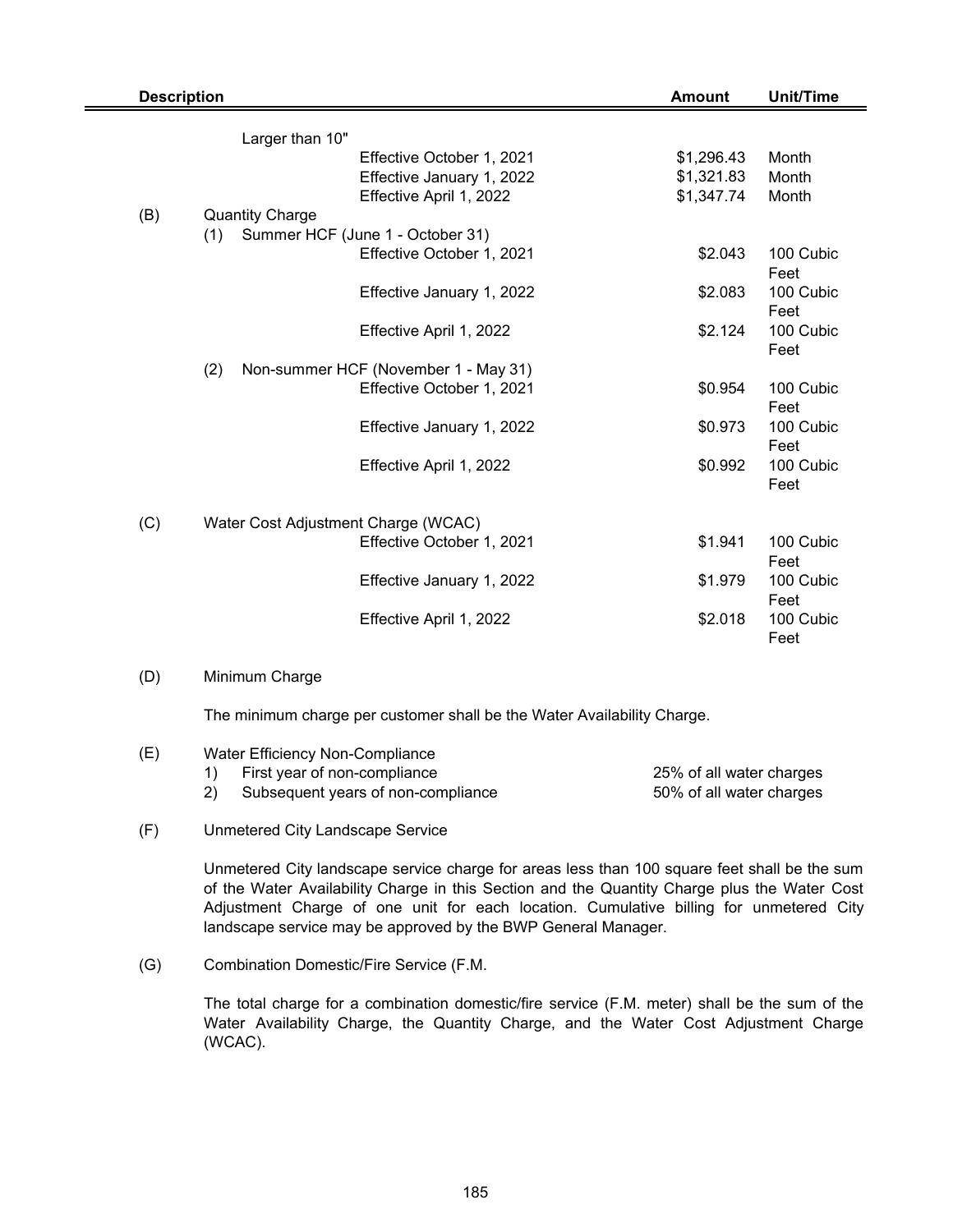# **SECTION 3. NEW SERVICE INSTALLATIONS**

(Last Update 5/4/21, Resolution 21-29,233)

|     | <b>Description</b>                                 | <b>Amount</b>                            | <b>Unit/Time</b> |
|-----|----------------------------------------------------|------------------------------------------|------------------|
| (A) | <b>Connection Fees for New</b>                     |                                          |                  |
|     | 5/8 inch                                           | \$427.00                                 |                  |
|     | 3/4 inch                                           | \$608.00                                 |                  |
|     | 1 inch                                             | \$960.00                                 |                  |
|     | $1\frac{1}{2}$ inch                                | \$1,813.00                               |                  |
|     | 2 inch                                             | \$2,730.00                               |                  |
|     | 3 inch                                             | \$4,800.00                               |                  |
|     | 4 inch                                             | \$7,466.00                               |                  |
|     | 6 inch                                             | \$13,865.00                              |                  |
|     | 8 inch                                             | \$20,478.00                              |                  |
|     | 10 inch                                            | \$26,984.00                              |                  |
|     | 12 inch                                            | \$45,862.00                              |                  |
| (B) | Hook Up Fees                                       |                                          |                  |
|     | (1)<br>Less than 15 feet in length                 |                                          |                  |
|     | 1 inch                                             | \$6,500.00                               |                  |
|     | $1\frac{1}{2}$ inch                                | \$7,250.00                               |                  |
|     | 2 inch                                             | \$7,750.00                               |                  |
|     | 3 inch                                             | <b>Actual Cost</b>                       |                  |
|     | 4 inch                                             | <b>Actual Cost</b>                       |                  |
|     | 6 inch                                             | <b>Actual Cost</b>                       |                  |
|     | 8 inch                                             | <b>Actual Cost</b>                       |                  |
|     | 10 inch<br>12 inch                                 | <b>Actual Cost</b><br><b>Actual Cost</b> |                  |
|     | <b>Fire Service Lateral</b>                        | 2"<br>\$8,750.00                         |                  |
|     | Service Abandonment                                | 2"<br>\$1,700.00                         |                  |
|     | <b>Relocate Existing Service</b>                   | 2"<br>\$2,000.00                         |                  |
|     |                                                    |                                          |                  |
|     | (2)<br>Between 15 feet and 30 feet in length       |                                          |                  |
|     | 1 inch                                             | \$7,500.00                               |                  |
|     | $1\frac{1}{2}$ inch                                | \$8,250.00                               |                  |
|     | 2 inch                                             | \$8,750.00                               |                  |
|     | 3 inch                                             | <b>Actual Cost</b>                       |                  |
|     | 4 inch                                             | <b>Actual Cost</b>                       |                  |
|     | 6 inch                                             | <b>Actual Cost</b>                       |                  |
|     | 8 inch                                             | <b>Actual Cost</b>                       |                  |
|     | 10 inch<br>12 inch                                 | <b>Actual Cost</b>                       |                  |
|     |                                                    | <b>Actual Cost</b><br>2"                 |                  |
|     | <b>Fire Service Lateral</b><br>Service Abandonment | \$9,750.00<br>2"<br>\$1,700.00           |                  |
|     | <b>Relocate Existing Service</b>                   | 2"<br>\$2,000.00                         |                  |
|     |                                                    |                                          |                  |
|     | Between 30 feet and 45 feet in length<br>(3)       |                                          |                  |
|     | 1 inch                                             | \$8,500.00                               |                  |
|     | $1\frac{1}{2}$ inch                                | \$9,250.00                               |                  |
|     | 2 inch                                             | \$9,750.00                               |                  |
|     | 3 inch                                             | <b>Actual Cost</b>                       |                  |
|     | 4 inch                                             | <b>Actual Cost</b>                       |                  |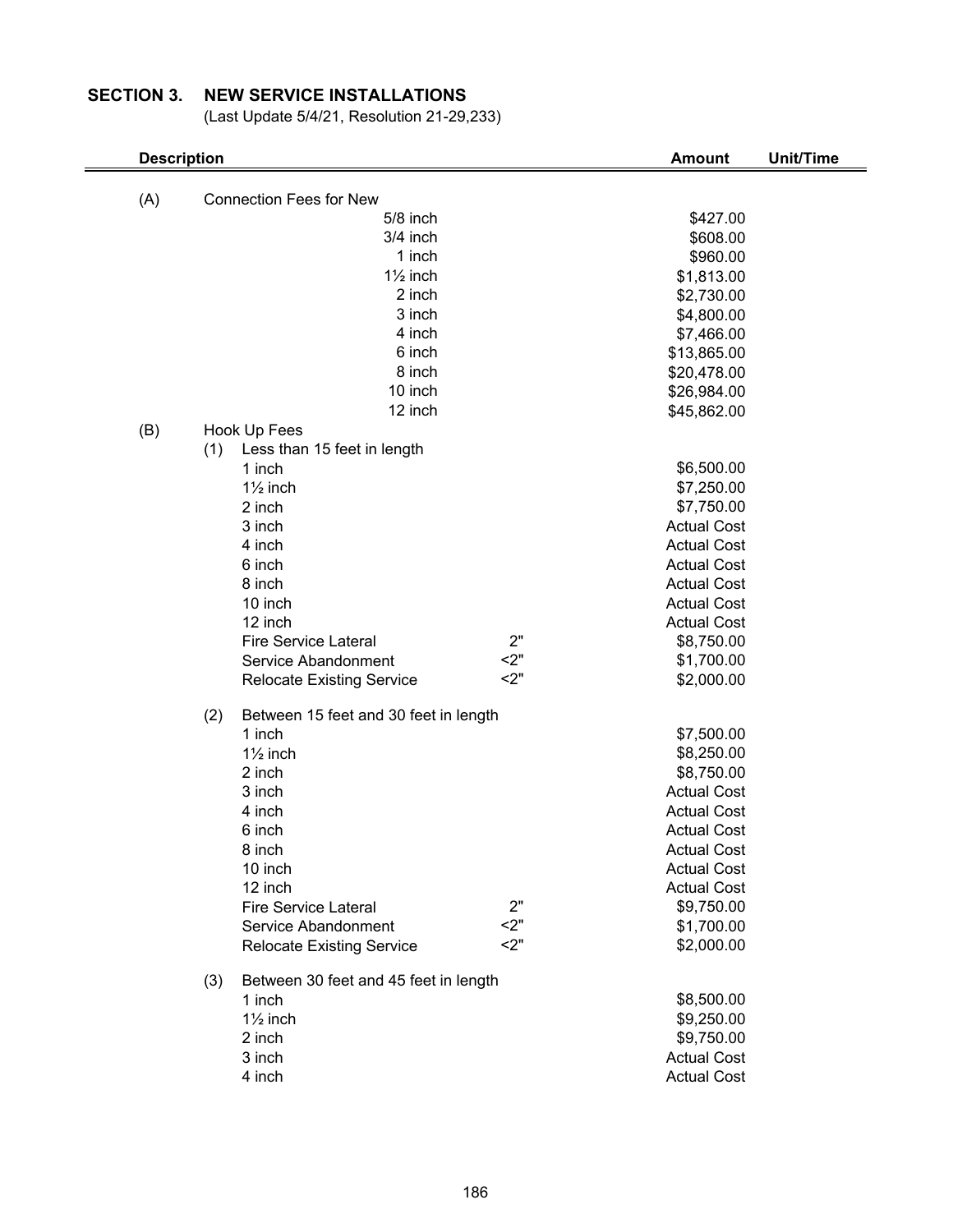| <b>Description</b>               |    | Amount             | Unit/Time |
|----------------------------------|----|--------------------|-----------|
|                                  |    |                    |           |
| 6 inch                           |    | <b>Actual Cost</b> |           |
| 8 inch                           |    | <b>Actual Cost</b> |           |
| 10 inch                          |    | <b>Actual Cost</b> |           |
| 12 inch                          |    | <b>Actual Cost</b> |           |
| <b>Fire Service Lateral</b>      | 2" | \$10,500.00        |           |
| Service Abandonment              | 2" | \$1,700.00         |           |
| <b>Relocate Existing Service</b> | 2" | \$2,000.00         |           |

The above charges are for standard and normal conditions. For unusual situations, BWP reserves the right not to use the fixed charges and charge the customer the actual cost based on prepared estimate.

## **SECTION 4. TEMPORARY POTABLE SERVICE**

(Last Update 5/4/21, Resolution 21-29,233)

The total monthly charge shall be the sum of a Processing Fee, a Service Charge, a Quantity Charge, and a Water Cost Adjustment Charge (WCAC) as established in this section. In addition, if a fire hydrant meter is required for the temporary service, a meter Rental Rate shall be charged.

| <b>Description</b><br><b>Amount</b> |                                              |                           | <b>Unit/Time</b>    |                    |
|-------------------------------------|----------------------------------------------|---------------------------|---------------------|--------------------|
| (A)                                 | <b>Processing Fee</b><br>(1)<br>Open Account |                           | \$30.00             | Each<br>Occurrence |
|                                     |                                              |                           |                     |                    |
| (B)                                 | <b>Water Availability Charge</b>             |                           |                     |                    |
|                                     | Size of Meter:                               |                           |                     |                    |
|                                     | 1" or Smaller                                |                           |                     |                    |
|                                     |                                              | Effective October 1, 2021 | \$15.08             | Month              |
|                                     |                                              | Effective January 1, 2022 | \$15.38             | Month              |
|                                     |                                              | Effective April 1, 2022   | \$15.68             | Month              |
|                                     | 11/2"                                        |                           |                     |                    |
|                                     |                                              | Effective October 1, 2021 | \$30.14             | Month              |
|                                     |                                              | Effective January 1, 2022 | \$30.73             | Month              |
|                                     |                                              | Effective April 1, 2022   | \$31.33             | Month              |
|                                     | 2"                                           |                           |                     |                    |
|                                     |                                              | Effective October 1, 2021 | \$48.24             | Month              |
|                                     |                                              | Effective January 1, 2022 | \$49.18             | Month              |
|                                     |                                              | Effective April 1, 2022   | \$50.15             | Month              |
|                                     | 3"                                           |                           |                     |                    |
|                                     |                                              | Effective October 1, 2021 | \$96.48             | Month              |
|                                     |                                              | Effective January 1, 2022 | \$98.38<br>\$100.30 | Month<br>Month     |
|                                     | 4"                                           | Effective April 1, 2022   |                     |                    |
|                                     |                                              | Effective October 1, 2021 | \$150.75            | Month              |
|                                     |                                              | Effective January 1, 2022 | \$153.70            | Month              |
|                                     |                                              | Effective April 1, 2022   | \$156.71            | Month              |
|                                     | 6"                                           |                           |                     |                    |
|                                     |                                              | Effective October 1, 2021 | \$301.51            | Month              |
|                                     |                                              | Effective January 1, 2022 | \$307.41            | Month              |
|                                     |                                              | Effective April 1, 2022   | \$313.44            | Month              |
|                                     |                                              |                           |                     |                    |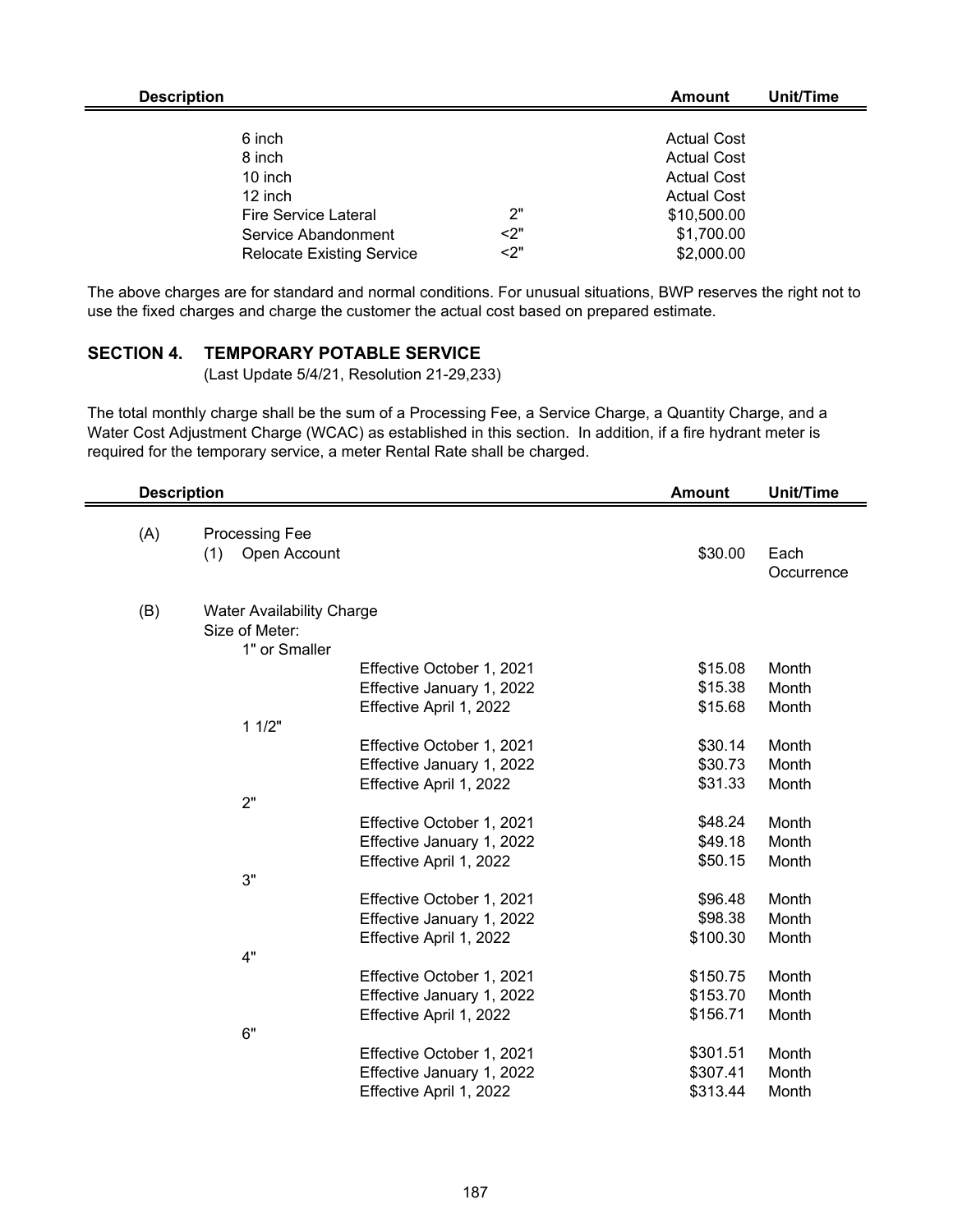| <b>Description</b> |                          |                                                                                              | <b>Amount</b> | Unit/Time |
|--------------------|--------------------------|----------------------------------------------------------------------------------------------|---------------|-----------|
|                    |                          |                                                                                              |               |           |
|                    | 8"                       |                                                                                              |               |           |
|                    |                          | Effective October 1, 2021                                                                    | \$482.40      | Month     |
|                    |                          | Effective January 1, 2022                                                                    | \$491.86      | Month     |
|                    |                          | Effective April 1, 2022                                                                      | \$501.49      | Month     |
|                    | 10"                      |                                                                                              |               |           |
|                    |                          | Effective October 1, 2021                                                                    | \$693.45      | Month     |
|                    |                          | Effective January 1, 2022                                                                    | \$707.04      | Month     |
|                    |                          | Effective April 1, 2022                                                                      | \$720.89      | Month     |
|                    | Larger than 10"          |                                                                                              |               |           |
|                    |                          | Effective October 1, 2021                                                                    | \$1,296.43    | Month     |
|                    |                          | Effective January 1, 2022                                                                    | \$1,321.83    | Month     |
|                    |                          | Effective April 1, 2022                                                                      | \$1,347.74    | Month     |
| (C)                | Quantity Charge and WCAC | The quantity charge and $MCAC$ shall be two (2) times the rate specified in the Multi Eamily |               |           |

The quantity charge and WCAC shall be two (2) times the rate specified in the Multi-Family, Residential, Commercial, and Industrial Service.

| (D) | Fire Hydrant Meter Rental |          |  |  |  |
|-----|---------------------------|----------|--|--|--|
|     | (1) Deposit               | \$900.00 |  |  |  |
|     | $(2)$ Rate                | \$5.00   |  |  |  |

#### (E) Estimated Monthly Billing

A one hundred dollar (\$100.00) charge shall be made to cover the expense of estimating the billing each month for each meter not returned for reading and checking as provided in the Water Rules and Regulations Act 4.36(d).

## **SECTION 5. PRIVATE FIRE SERVICE**

(Last Update 6/19/12, Resolution 28,540)

The total monthly bill shall be the sum of the Water Availability Charge, Quantity Charge, and a Water Cost Adjustment Charge (WCAC) as established in this section.

| <b>Description</b> |                          | Unit/Time<br><b>Amount</b> |       |
|--------------------|--------------------------|----------------------------|-------|
| (A)                | Service Charge           |                            |       |
|                    | 2 inch or smaller<br>(1) | \$20.90                    | Month |
|                    | 4 inch                   | \$35.53                    | Month |
|                    | 6 inch                   | \$64.79                    | Month |
|                    | 8 inch                   | \$114.95                   | Month |
|                    | 10 inch                  | \$188.10                   | Month |
|                    | 12 inch                  | \$274.10                   | Month |

### (B) Quantity Charge

The Quantity Charge shall be three (3) times the rate specified in Section 2.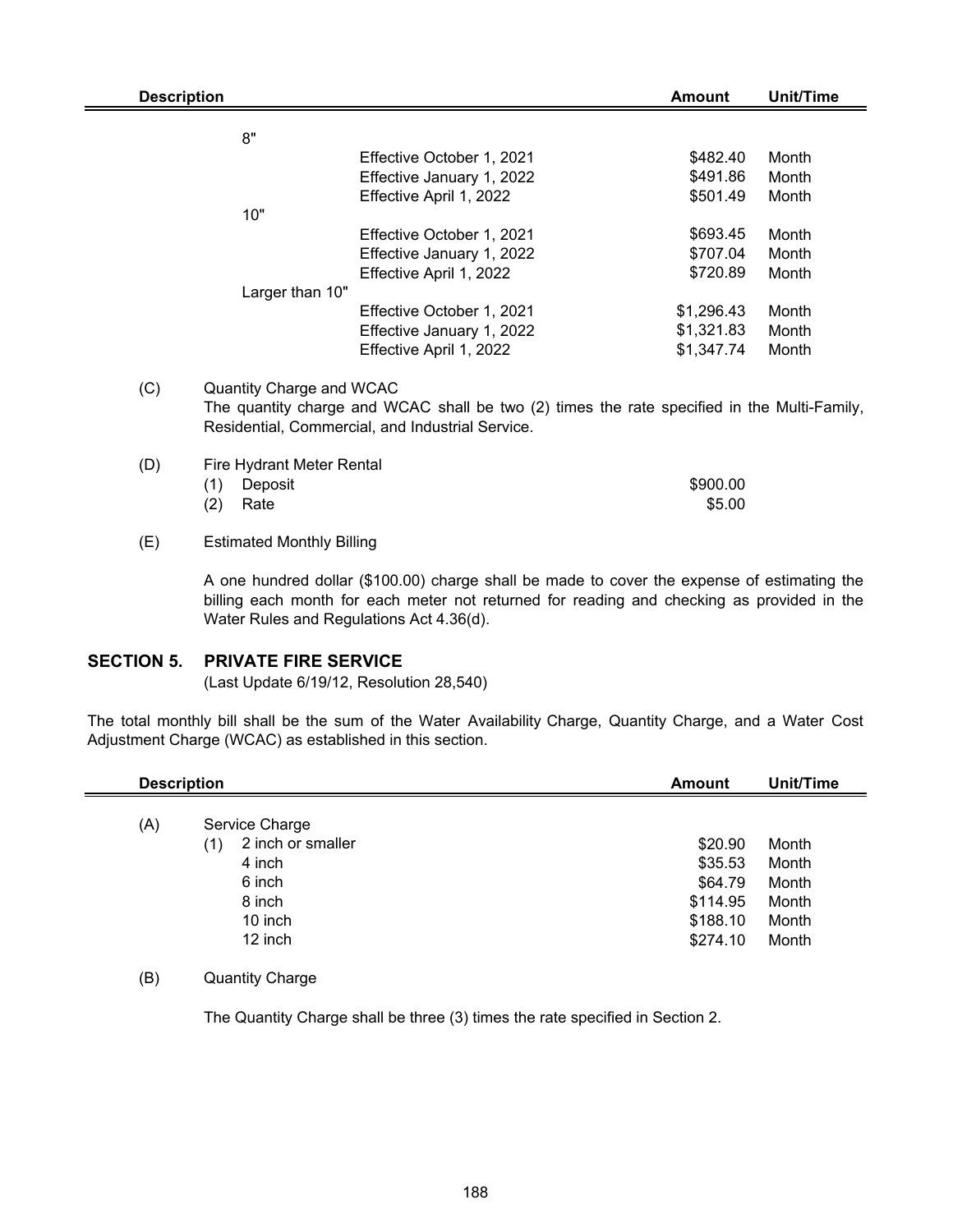|                   | <b>Description</b>                                                                                                                                                                                                                                                                                                                                                                                                                                                                                                      | <b>Amount</b>      | <b>Unit/Time</b> |
|-------------------|-------------------------------------------------------------------------------------------------------------------------------------------------------------------------------------------------------------------------------------------------------------------------------------------------------------------------------------------------------------------------------------------------------------------------------------------------------------------------------------------------------------------------|--------------------|------------------|
| (C)               | <b>WCAC</b>                                                                                                                                                                                                                                                                                                                                                                                                                                                                                                             |                    |                  |
|                   | The WCAC shall be three (3) times the rate specified in Section 2.                                                                                                                                                                                                                                                                                                                                                                                                                                                      |                    |                  |
|                   |                                                                                                                                                                                                                                                                                                                                                                                                                                                                                                                         |                    |                  |
| (D)               | Hook-Up Fees                                                                                                                                                                                                                                                                                                                                                                                                                                                                                                            | <b>Actual Cost</b> |                  |
| <b>SECTION 6.</b> | <b>WATER COST ADJUSTMENT CHARGE (WCAC)</b><br>(Last Update 6/19/12, Resolution 28,540)                                                                                                                                                                                                                                                                                                                                                                                                                                  |                    |                  |
|                   | <b>Description</b>                                                                                                                                                                                                                                                                                                                                                                                                                                                                                                      | <b>Amount</b>      | Unit/Time        |
| (A)               | Purpose                                                                                                                                                                                                                                                                                                                                                                                                                                                                                                                 |                    |                  |
|                   | The Quantity Charge is subject to a purchased water cost adjustment charge (WCAC) as<br>specified in this section in order to compensate the City for its varying costs of purchasing or<br>producing water. The WCAC shall be adjusted when the Balancing Account is less than one<br>month or greater than three-months purchased water and shall be calculated to the nearest five<br>mills (\$0.005). The monthly WCAC shall not increase or decrease by more than ten (10)<br>percent from the prior month's WCAC. |                    |                  |
| (B)               | Formula                                                                                                                                                                                                                                                                                                                                                                                                                                                                                                                 |                    |                  |
|                   | For all water rates, except the school rate, the adjustment shall be determined in accordance<br>with the following formula:                                                                                                                                                                                                                                                                                                                                                                                            |                    |                  |
|                   | Adjustments (mills per unit) =<br>1000 x Estimated Water Costs                                                                                                                                                                                                                                                                                                                                                                                                                                                          |                    |                  |
|                   | Estimated Units of Water Sales x .95                                                                                                                                                                                                                                                                                                                                                                                                                                                                                    |                    |                  |
| (C)               | Definitions                                                                                                                                                                                                                                                                                                                                                                                                                                                                                                             |                    |                  |
|                   | "Estimated Water Costs" shall mean the total cost to the City of purchased water delivered<br>(1)<br>to the City from the Metropolitan Water District (MWD) or other independent suppliers                                                                                                                                                                                                                                                                                                                              |                    |                  |

- to the City from the Metropolitan Water District (MWD) or other independent suppliers, basin replenishment water, related MWD charges, Readiness to Service Charge and Capacity Reservation Charge, chemical costs for treating the water, including granular activated carbon, compliance water testing, ULARA watermaster expense related to the maintenance, protection, and/or development of basin water resources and the total cost to the City for electric power to pump water. All such costs shall be estimated monthly by the General Manager for the next 12-month period. The WCAC Balancing Account will be adjusted by any under or over-collections of water costs exceeding the Balancing Account limits experienced by the City. The City Council will be advised of any change in the WCAC rate.
- (2) "Estimated Units of Water Sales" shall mean: the hundreds of cubic feet of potable water sales for the next 12-month period as estimated by the General Manager.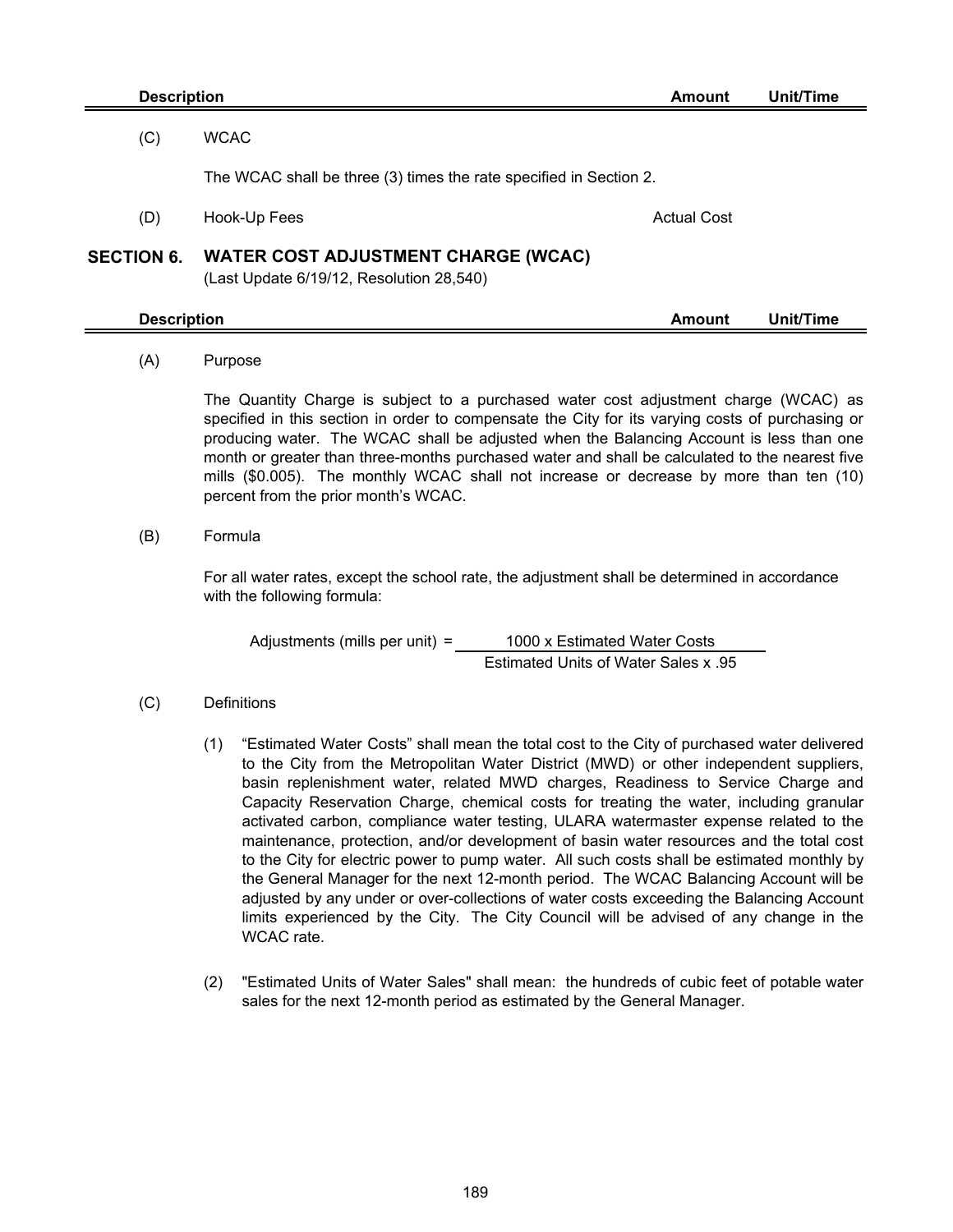## **SECTION 7. MISCELLANEOUS WATER CHARGES**

(Last Update 5/22/18, Resolution 18-29,025)

The total monthly bill shall be the sum of the Water Availability Charge, Quantity Charge, and a Water Cost Adjustment Charge (WCAC) as established in this section.

|     | <b>Description</b> |                                                                        |                             | <b>Amount</b> | <b>Unit/Time</b>                                            |
|-----|--------------------|------------------------------------------------------------------------|-----------------------------|---------------|-------------------------------------------------------------|
| (A) | Penalties<br>(1)   | Restoration of Services after non- payment                             |                             | \$30.00       | Reconnection                                                |
|     | (2)                | Disconnection after illegal connection                                 |                             | \$100.00      | Violation                                                   |
|     | (3)                | Service Call - non payment                                             |                             | \$50.00       | Call                                                        |
|     | (4)                | Return Item Charge                                                     |                             | \$35.00       | Check                                                       |
|     | (5)                | Late Fee (on past due balances)                                        |                             | 1.5%          | Month                                                       |
|     | (6)                | Repairs and replacements due to illegal water connections              |                             | At Cost       | Each<br>Occurrence                                          |
|     | (7)                | <b>Collection Activity</b>                                             |                             | \$30.00       | Call                                                        |
|     | (8)                | Emergency Turn on/off customer request after hours                     |                             | \$25.00       | Call                                                        |
|     | (9)                | Penalty for unauthorized connection to department facilities           |                             | \$500.00      | Violation                                                   |
|     |                    | (10) Penalty for unauthorized use of water through a                   |                             | \$500.00      | Violation                                                   |
|     |                    | (11) Collection Agency Fee                                             | Up to 24% of Debt Total Due |               | Each                                                        |
|     |                    | (12) Collection Agency Court Fee<br>or Secondary Collection Fee        | Up to 33% of Debt Total Due |               |                                                             |
| (B) |                    | Water Distribution Main Charge (When applicant or his                  |                             |               |                                                             |
|     |                    | (1) Water Main Charge                                                  |                             | \$85.00       | Front foot of<br>parcel<br>adjacent to<br>the water<br>main |
| (C) | (1)                | Water Main Replacement Fee (Water Rules and Regulations<br>8-inch main |                             | \$85.00       | Front foot of<br>parcel<br>adjacent to<br>the water<br>main |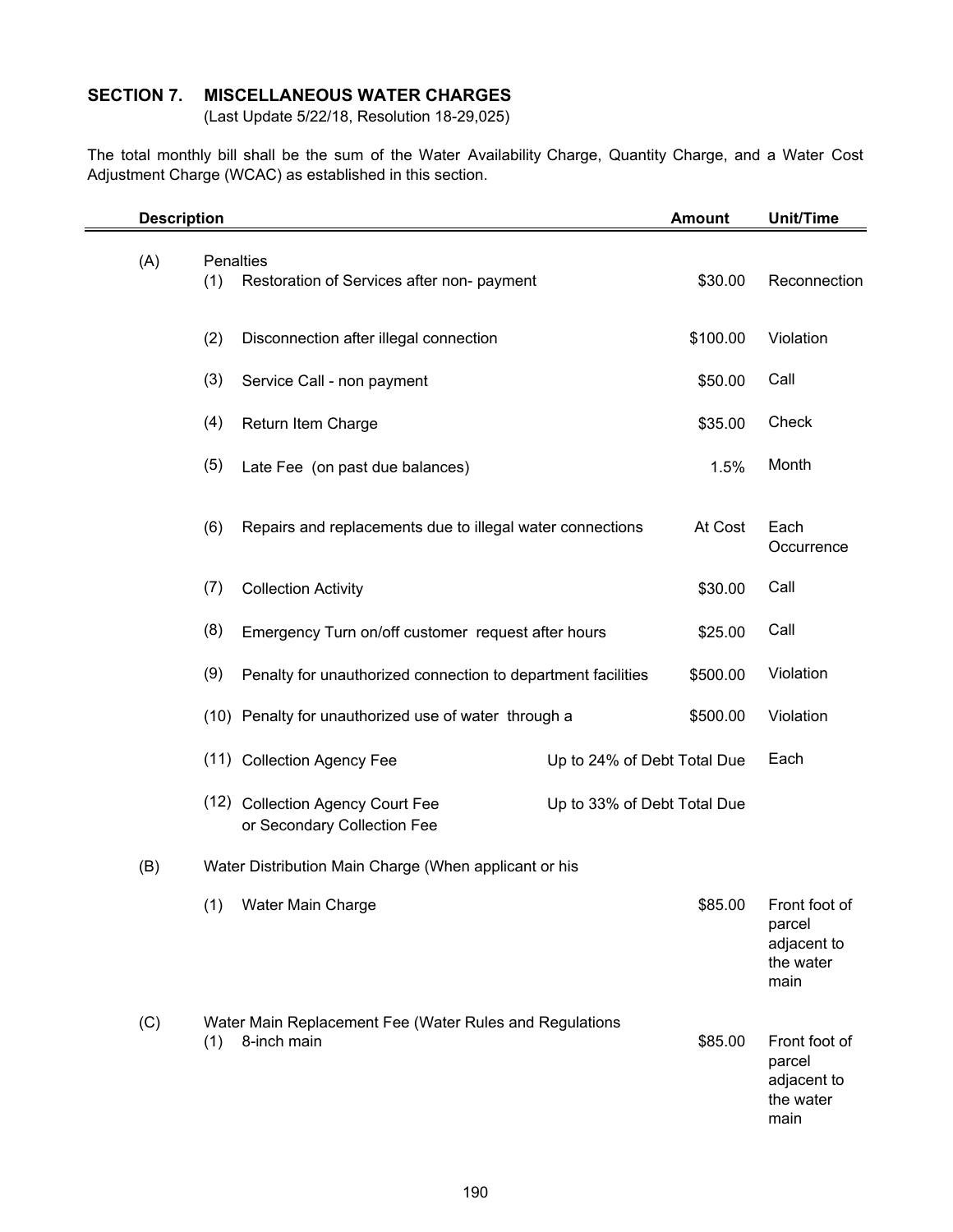| <b>Description</b><br><b>Amount</b> |     |                                                                              | Unit/Time |                                                             |
|-------------------------------------|-----|------------------------------------------------------------------------------|-----------|-------------------------------------------------------------|
|                                     | (2) | 12-inch main                                                                 | \$125.00  | Front foot of<br>parcel<br>adjacent to<br>the water<br>main |
| (D)                                 | (1) | Miscellaneous Charges<br><b>Special Facilities Charge</b>                    | 100%      | Cost                                                        |
|                                     | (2) | Copies of Rules and Regulations                                              | \$5.00    | Copy                                                        |
|                                     | (3) | Public Fire Hydrant Installations                                            | At Cost   | Each<br>Occurrence                                          |
|                                     | (4) | Fire Hydrant Flow Test                                                       | \$400.00  | Each<br>Occurrence                                          |
|                                     |     | Fire Hydrant Flow Information                                                | \$100.00  | Each<br>Occurrence                                          |
|                                     | (5) | Inspection Services/Flushing for<br>customer installed domestic/fire service | \$275.00  | Each<br>Occurrence                                          |

## (E) Deposits

- (1) Each applicant for water service may be required to guarantee payment of charges for water by depositing or otherwise furnishing double the estimated average billing for such service, provided no deposit shall be less than twenty dollars (\$20.00)
- (2) Each applicant for a new service connection shall be required to make a deposit equal to the estimated cost of installation prior to installation.
- (3) Each applicant for temporary service shall be required to deposit with the General Manager an amount equal to the estimated bill for water service to be rendered, including installation and removal of service facilities, and the cost of any equipment furnished by the City.
- (4) A deposit of fifty dollars (\$50.00) shall be required for consumer requests to test the consumer's meter if such test has been performed on that service in the 12 months immediately preceding. If the meter is inaccurate, the deposit will be refunded and a billing adjustment made. If the meter is accurate, the deposit shall be forfeited.

#### (F) Backflow Prevention

(1) Applicants for service shall be required to pay a plan check charge to cover costs for evaluating premises for potential cross-connection per Title 17 of the California Administrative Code. Such fee shall be \$50.00 minimum, up to actual costs for large facilities.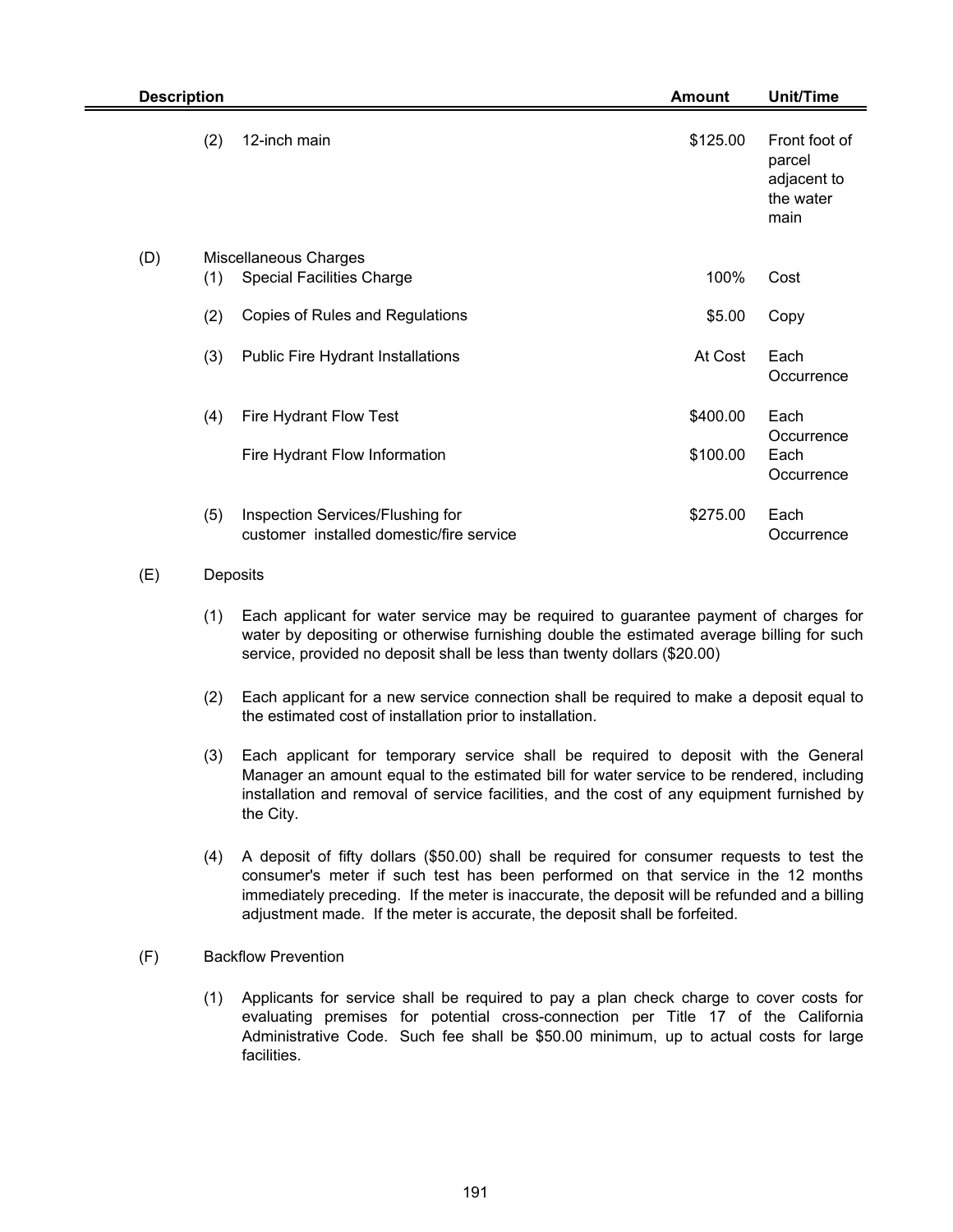- (2) Where backflow prevention device must be maintained and tested, an administrative fee of \$5.50 per month shall be charged.
- (G) Water Testing Fees

Fees for water tests will be charged at the current laboratory contract rates. No mark-up will be charged.

#### **SECTION 8. RECYCLED WATER RATES**

6"

8"

(Last Update 5/4/21, Resolution 21-29,233)

|     | <b>Description</b>                                                                                                                                             |                                                                     |                           | Amount   | Unit/Time |
|-----|----------------------------------------------------------------------------------------------------------------------------------------------------------------|---------------------------------------------------------------------|---------------------------|----------|-----------|
| (A) | <b>Recycled Water Service</b><br>The total charge shall be the sum of the Water Availability<br>Charge and the Quantity Charge as established in this section. |                                                                     |                           |          |           |
|     | (1)                                                                                                                                                            | <b>Water Availability Charge</b><br>Size of Meter:<br>1" or Smaller |                           |          |           |
|     |                                                                                                                                                                |                                                                     | Effective October 1, 2021 | \$15.08  | Month     |
|     |                                                                                                                                                                |                                                                     | Effective January 1, 2022 | \$15.38  | Month     |
|     |                                                                                                                                                                |                                                                     | Effective April 1, 2022   | \$15.68  | Month     |
|     |                                                                                                                                                                | 11/2"                                                               |                           |          |           |
|     |                                                                                                                                                                |                                                                     | Effective October 1, 2021 | \$30.14  | Month     |
|     |                                                                                                                                                                |                                                                     | Effective January 1, 2022 | \$30.73  | Month     |
|     |                                                                                                                                                                |                                                                     | Effective April 1, 2022   | \$31.33  | Month     |
|     |                                                                                                                                                                | 2"                                                                  |                           |          |           |
|     |                                                                                                                                                                |                                                                     | Effective October 1, 2021 | \$48.24  | Month     |
|     |                                                                                                                                                                |                                                                     | Effective January 1, 2022 | \$49.18  | Month     |
|     |                                                                                                                                                                |                                                                     | Effective April 1, 2022   | \$50.15  | Month     |
|     |                                                                                                                                                                | 3"                                                                  |                           |          |           |
|     |                                                                                                                                                                |                                                                     | Effective October 1, 2021 | \$96.48  | Month     |
|     |                                                                                                                                                                |                                                                     | Effective January 1, 2022 | \$98.38  | Month     |
|     |                                                                                                                                                                |                                                                     | Effective April 1, 2022   | \$100.30 | Month     |
|     |                                                                                                                                                                | 4"                                                                  |                           |          |           |
|     |                                                                                                                                                                |                                                                     | Effective October 1, 2021 | \$150.75 | Month     |

Effective January 1, 2022 \$153.70 Month Effective April 1, 2022 \$156.71 Month

Effective October 1, 2021 \$301.51 Month Effective January 1, 2022<br>
Effective April 1, 2022<br>
\$313.44 Month Effective April 1, 2022 \$313.44 Month

Effective October 1, 2021 \$482.40 Month Effective January 1, 2022 \$491.86 Month Effective April 1, 2022 \$501.49 Month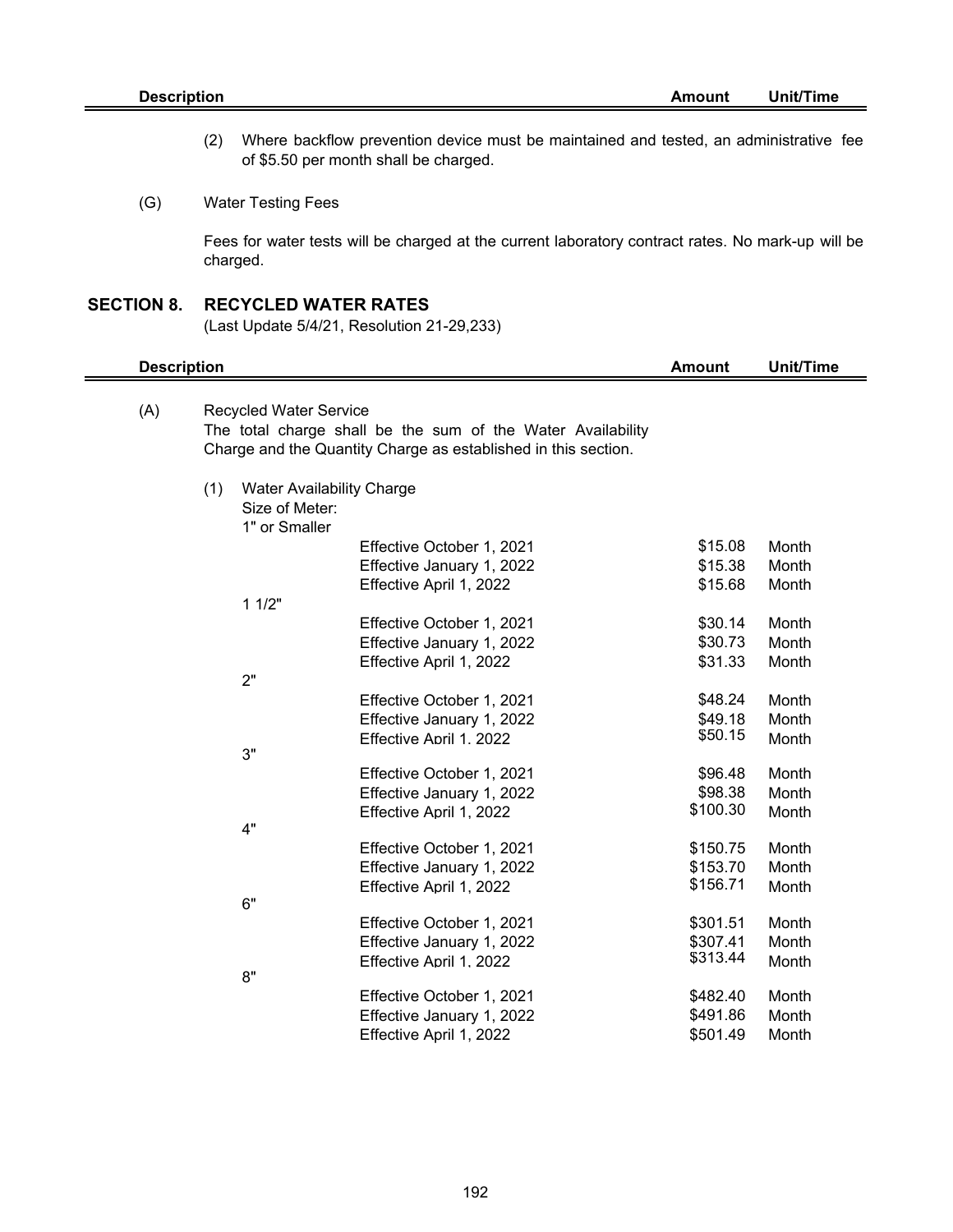| <b>Description</b> |     |                                 |                                          | <b>Amount</b> | <b>Unit/Time</b>  |
|--------------------|-----|---------------------------------|------------------------------------------|---------------|-------------------|
|                    |     | 10"                             |                                          |               |                   |
|                    |     |                                 | Effective October 1, 2021                | \$693.45      | Month             |
|                    |     |                                 | Effective January 1, 2022                | \$707.04      | Month             |
|                    |     |                                 | Effective April 1, 2022                  | \$720.89      | Month             |
|                    |     | Larger than 10"                 |                                          |               |                   |
|                    |     |                                 | Effective October 1, 2021                | \$1,296.43    | Month             |
|                    |     |                                 | Effective January 1, 2022                | \$1,321.83    | Month             |
|                    |     |                                 | Effective April 1, 2022                  | \$1,347.74    | Month             |
|                    | (2) | <b>Quantity Charge</b>          |                                          |               |                   |
|                    |     |                                 | Effective October 1, 2021                | \$2.961       | 100 Cubic<br>Feet |
|                    |     |                                 | Effective January 1, 2022                | \$3.019       | 100 Cubic         |
|                    |     |                                 | Effective April 1, 2022                  | \$3.078       | Feet<br>100 Cubic |
| (B)                |     |                                 | <b>Temporary Recycled Water Services</b> |               | Feet              |
|                    |     |                                 |                                          |               |                   |
|                    | (1) | Processing Fee                  |                                          |               |                   |
|                    |     | (a)                             | Open Account                             |               |                   |
|                    |     |                                 |                                          |               | Each              |
|                    |     |                                 |                                          |               | Occurrence        |
|                    | (2) |                                 | Water Availability Charge                |               |                   |
|                    |     | Size of Meter:<br>1" or Smaller |                                          |               |                   |
|                    |     |                                 | Effective October 1, 2021                | \$15.08       | Month             |
|                    |     |                                 | Effective January 1, 2022                | \$15.38       | Month             |
|                    |     |                                 | Effective April 1, 2022                  | \$15.68       | Month             |
|                    |     | 11/2"                           |                                          |               |                   |
|                    |     |                                 | Effective October 1, 2021                | \$30.14       | Month             |
|                    |     |                                 | Effective January 1, 2022                | \$30.73       | Month             |
|                    |     |                                 | Effective April 1, 2022                  | \$31.33       | Month             |
|                    |     | 2"                              |                                          |               |                   |
|                    |     |                                 | Effective October 1, 2021                | \$48.24       | Month             |
|                    |     |                                 | Effective January 1, 2022                | \$49.18       | Month             |
|                    |     |                                 | Effective April 1, 2022                  | \$50.15       | Month             |
|                    |     | 3"                              |                                          |               |                   |
|                    |     |                                 | Effective October 1, 2021                | \$96.48       | Month             |
|                    |     |                                 | Effective January 1, 2022                | \$98.38       | Month             |
|                    |     |                                 | Effective April 1, 2022                  | \$100.30      | Month             |
|                    |     | 4"                              |                                          |               |                   |
|                    |     |                                 | Effective October 1, 2021                | \$150.75      | Month             |
|                    |     |                                 | Effective January 1, 2022                | \$153.70      | Month             |
|                    |     |                                 | Effective April 1, 2022                  | \$156.71      | Month             |
|                    |     | 6"                              |                                          |               |                   |
|                    |     |                                 | Effective October 1, 2021                | \$301.51      | Month             |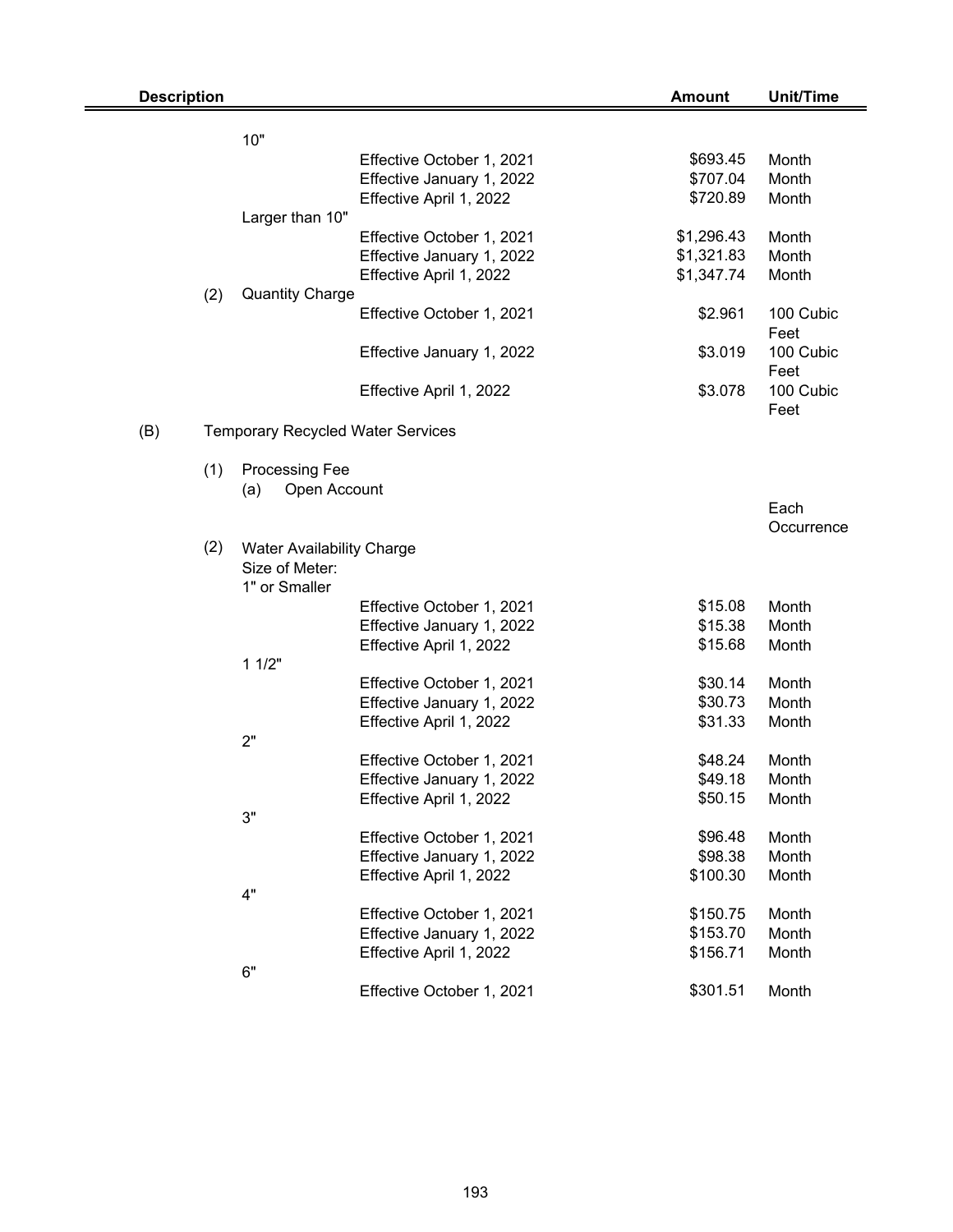| <b>Description</b> |                           |                           | <b>Amount</b> | <b>Unit/Time</b> |
|--------------------|---------------------------|---------------------------|---------------|------------------|
|                    |                           |                           |               |                  |
|                    |                           | Effective January 1, 2022 | \$307.41      | Month            |
|                    |                           | Effective April 1, 2022   | \$313.44      | Month            |
|                    | 8"                        |                           |               |                  |
|                    |                           | Effective October 1, 2021 | \$482.40      | Month            |
|                    |                           | Effective January 1, 2022 | \$491.86      | Month            |
|                    |                           | Effective April 1, 2022   | \$501.49      | Month            |
|                    | 10"                       |                           |               |                  |
|                    |                           | Effective October 1, 2021 | \$693.45      | Month            |
|                    |                           | Effective January 1, 2022 | \$707.04      | Month            |
|                    |                           | Effective April 1, 2022   | \$720.89      | Month            |
|                    | Larger than 10"           |                           |               |                  |
|                    |                           | Effective October 1, 2021 | \$1,296.43    | Month            |
|                    |                           | Effective January 1, 2022 | \$1,321.83    | Month            |
|                    |                           | Effective April 1, 2022   | \$1,347.74    | Month            |
|                    |                           |                           |               |                  |
| (3)                | <b>Quantity Charge</b>    |                           |               |                  |
|                    |                           | Effective October 1, 2021 | \$2.961       | 100 Cubic        |
|                    |                           |                           |               | Feet             |
|                    |                           | Effective January 1, 2022 | \$3.019       | 100 Cubic        |
|                    |                           |                           |               | Feet             |
|                    |                           | Effective April 1, 2022   | \$3.078       | 100 Cubic        |
|                    |                           |                           |               | Feet             |
| (4)                | Fire Hydrant Meter Rental |                           |               |                  |
|                    | (a)<br>Deposit            |                           | \$900.00      | Each             |
|                    |                           |                           |               | Occurrence       |
|                    |                           |                           |               |                  |
|                    | (b)<br>Rate               |                           | \$5.00        | Day              |
|                    |                           |                           |               |                  |

<sup>(</sup>C) New Recycled Water Service

- (1) The Connection Fee for Reclaimed Water Service shall be the same as that for domestic water as established in Section 3.A.
- (2) Hook-Up Fee The Hook Up Fees for Reclaimed Water Service shall be the same as that for domestic water as established in Section 3.B.

## **SECTION 9. PHYSICAL SOLUTION WATER COST**

(Added 6/22/99, Resolution 25,543) (Last Update 5/4/21, Resolution 21-29,233)

The water rights in the Upper Los Angeles River Area were established by the JUDGMENT AFTER TRIAL BY COURT in Superior court Case No. 650079, entitled T**he City of Los Angeles, A Municipal Corporation, Plaintiffs vs. City of San Fernando, et al., Defendants.** Under the Judgment, certain parties have rights to Physical Solution Water upon payment of specified charges. Valhalla and Lockheed have the right to 300 acrefeet and 25 acre-feet of water respectively.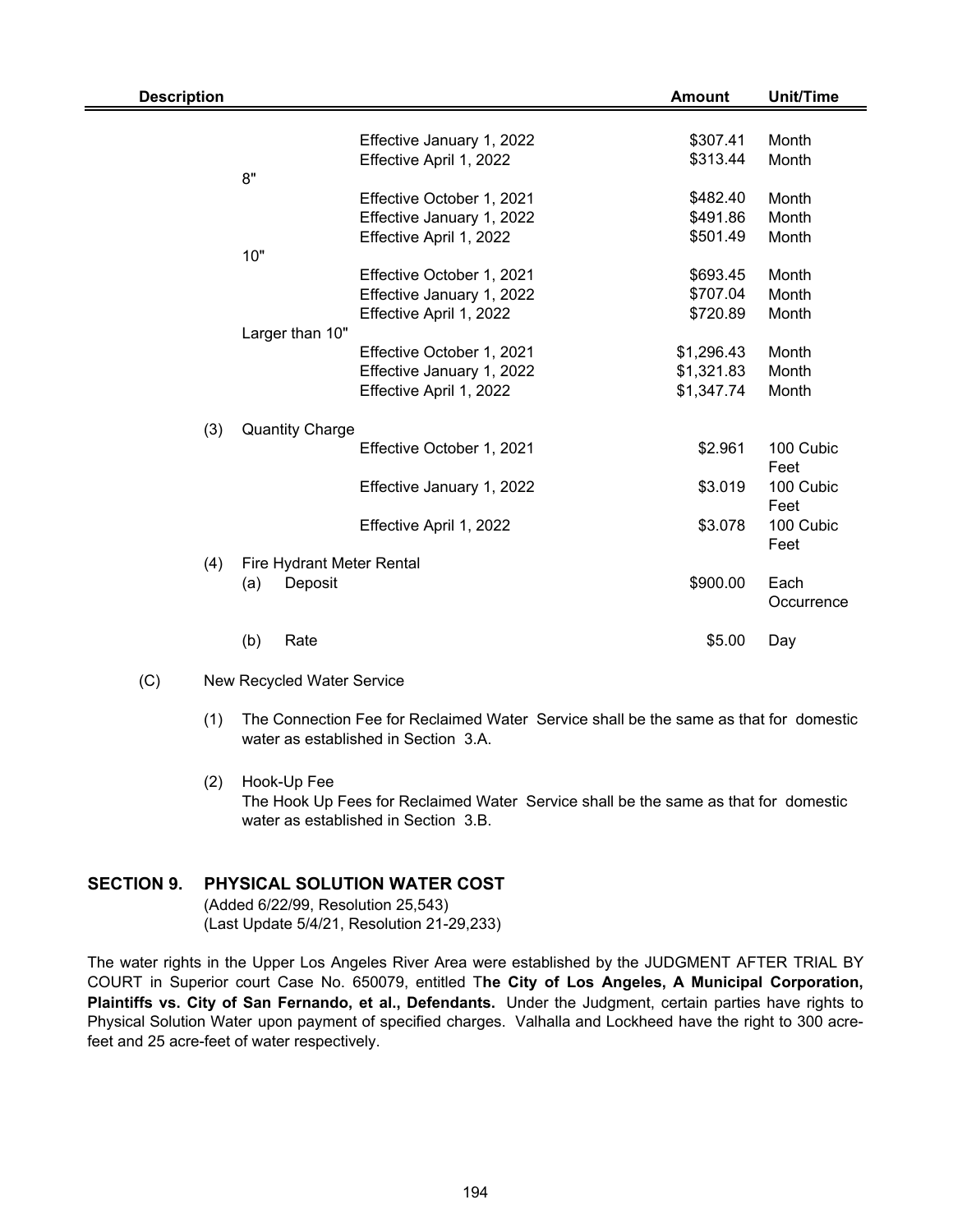#### **Description**

From time to time, other property owners, not covered by the Judgment, have a need to produce ground water for temporary and/or long term dewatering activities relating to construction, building foundations, basements or underground facilities, and for property soil and groundwater contamination clean up activities. The water is typically discharged to a storm drain or sewer. The City of Burbank should be compensated for the removal of this water from the groundwater basin. The charge for this water will be the Physical Solution Water Charge plus an Administrative Fee.

(A) Physical Solution Water Charge

The charge for Physical Solution water in Burbank is determined by Section 9.4 of the Judgment.

- (1) For Fiscal Year 2021/2022 the charge to Vahalla and Lockheed for the first 300 acre-feet and 25 acre-feet respectively will be \$958.44 per acre-foot.
- (2) Vahalla and Lockheed production exceeding that specified in 1 above, and all other production for dewatering or soil/groundwater clean up activities, will be charged \$1,804.38 per acre-foot.
- (B) Administrative Fee

An Administrative Fee of \$50.00 will be added to each monthly billing.

It is the responsibility of the producer to report the monthly water extraction to the Burbank Water & Power Department, Water Division and the Upper Los Angeles River Area Watermaster. The extraction volume shall be reported prior to the 15th of the following month.